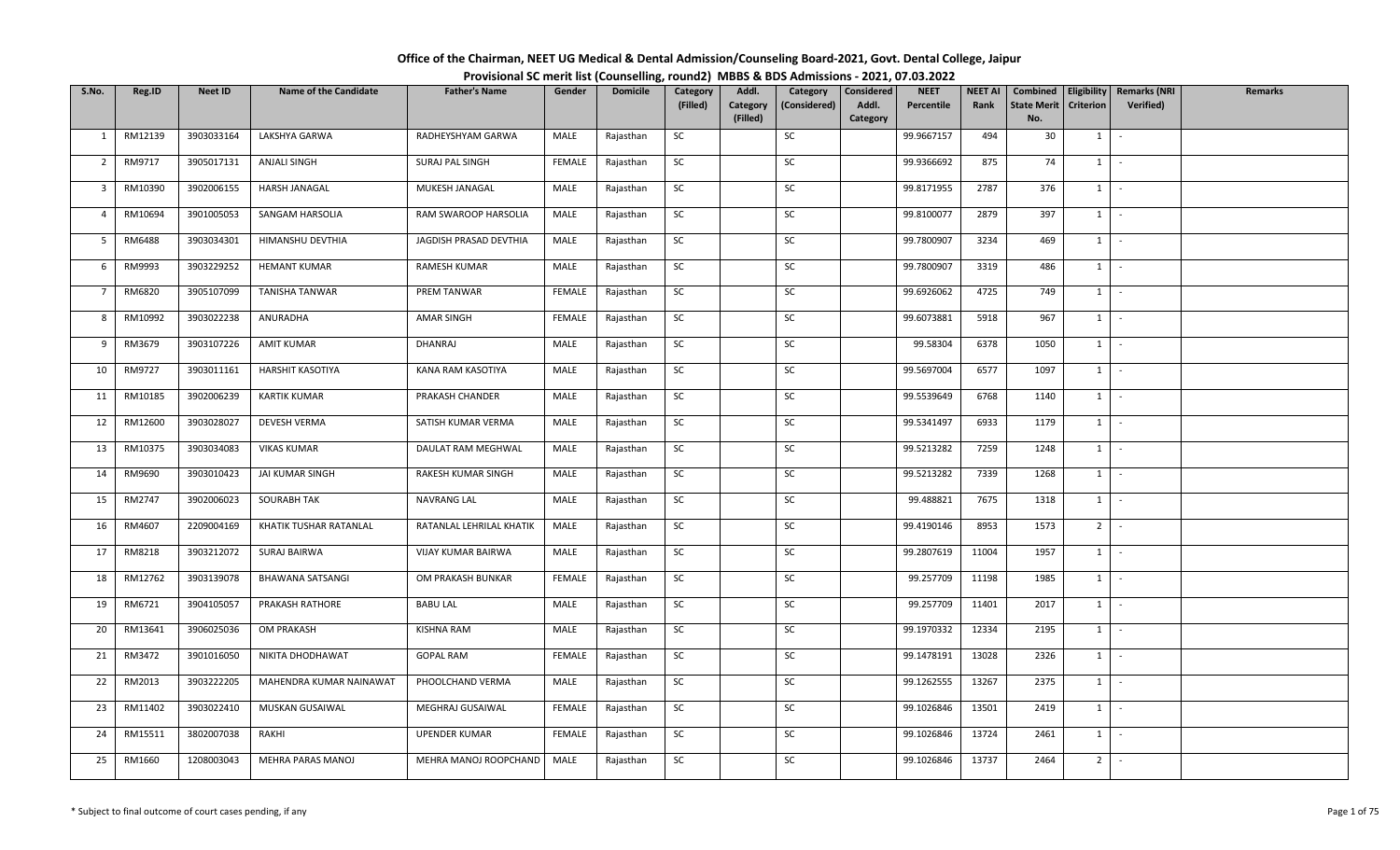| Office of the Chairman, NEET UG Medical & Dental Admission/Counseling Board-2021, Govt. Dental College, Jaipur |                                                                                          |
|----------------------------------------------------------------------------------------------------------------|------------------------------------------------------------------------------------------|
|                                                                                                                | Provisional SC merit list (Counselling, round2) MBBS & BDS Admissions - 2021, 07.03.2022 |

| S.No. | Reg.ID        | Neet ID    | <b>Name of the Candidate</b> | <b>Father's Name</b>    | Gender | <b>Domicile</b> | Category  | Addl.                | Category     | Considered        | <b>NEET</b> | <b>NEET AI</b> | Combined                  |                  | <b>Eligibility   Remarks (NRI</b> | Remarks |
|-------|---------------|------------|------------------------------|-------------------------|--------|-----------------|-----------|----------------------|--------------|-------------------|-------------|----------------|---------------------------|------------------|-----------------------------------|---------|
|       |               |            |                              |                         |        |                 | (Filled)  | Category<br>(Filled) | (Considered) | Addl.<br>Category | Percentile  | Rank           | <b>State Merit</b><br>No. | <b>Criterion</b> | Verified)                         |         |
| 26    | RM12709       | 3904007144 | SHANTI LAL                   | JODHA RAM               | MALE   | Rajasthan       | SC        |                      | SC           |                   | 99.0526934  | 14388          | 2561                      | 1                | $\sim$                            |         |
| 27    | RM2066        | 3903207412 | AJAY BAYAL                   | SITA RAM BAYAL          | MALE   | Rajasthan       | SC        |                      | SC           |                   | 99.0242658  | 14765          | 2627                      | $1 \quad$        | $\sim$                            |         |
|       |               |            |                              |                         |        |                 |           |                      |              |                   |             |                |                           |                  |                                   |         |
| 28    | RM6940        | 3903120216 | <b>SUMIT NAGAR</b>           | PRAHALAD NAGAR          | MALE   | Rajasthan       | <b>SC</b> |                      | SC           |                   | 99.0242658  | 14870          | 2644                      |                  | $1 \cdot$                         |         |
| 29    | RM5581        | 3903002102 | RAINA VERMA                  | RADHEY SHYAM VERMA      | FEMALE | Rajasthan       | SC        |                      | SC           |                   | 99.002767   | 15157          | 2703                      |                  | $1$ $-$                           |         |
| 30    | RM3688        | 3903117404 | SAKSHAM DAYAMA               | DAMODAR DAYAMA          | MALE   | Rajasthan       | SC        |                      | SC           |                   | 99.002767   | 15174          | 2705                      |                  | $1 \mid -$                        |         |
| 31    | RM12929       | 3903025259 | PUSHPENDRA KUMAR             | <b>DWARIKA PRASAD</b>   | MALE   | Rajasthan       | SC        |                      | SC           |                   | 99.002767   | 15249          | 2720                      |                  | $1 \cdot$                         |         |
| 32    | RM7773        | 3903121416 | ADITYA SODHA                 | SURENDRA KUMAR SODHA    | MALE   | Rajasthan       | SC        |                      | SC           |                   | 98.9786132  | 15583          | 2779                      | $1 \quad$        | $\sim$                            |         |
| 33    | RM8978        | 3903124274 | VIKASH DHOLPURIA             | RAJKUMAR                | MALE   | Rajasthan       | SC        |                      | SC           |                   | 98.9786132  | 15645          | 2790                      | 1                | $\sim$                            |         |
| 34    | RM2417        | 3906001845 | AKSHAT MALVIYA               | RAMESH CHANDRA MALVIYA  | MALE   | Rajasthan       | SC        |                      | SC           |                   | 98.9270679  | 16233          | 2884                      |                  | $1$ $-$                           |         |
| 35    | RM2518        | 3902024078 | YOGESH KUMAR BAIRWA          | <b>GHASI LAL BAIRWA</b> | MALE   | Rajasthan       | SC        |                      | SC           |                   | 98.9270679  | 16360          | 2909                      | $1 \quad$        | $\sim$ $-$                        |         |
| 36    | RM3270        | 3902018227 | ROHAN KARWASRA               | RAKESH                  | MALE   | Rajasthan       | SC        |                      | SC           |                   | 98.8979928  | 16963          | 3012                      |                  | $1 \cdot$                         |         |
| 37    | RM4132        | 3904010006 | <b>SUNIL MEHRA</b>           | CHHOTA RAM              | MALE   | Rajasthan       | SC        |                      | SC           |                   | 98.8753284  | 17303          | 3071                      |                  | $1$ $\vert$ $\vert$               |         |
| 38    | RM4403        | 3901004031 | <b>TANISHQ SANKHALA</b>      | SHARWAN LAL SANKHALA    | MALE   | Rajasthan       | SC        |                      | SC           |                   | 98.8753284  | 17305          | 3072                      | 1                | $\sim$                            |         |
| 39    | RM1224        | 3903122315 | <b>BHAVANA KUMARI</b>        | <b>MAN SINGH</b>        | FEMALE | Rajasthan       | SC        |                      | SC           |                   | 98.8753284  | 17363          | 3081                      | $1 \quad$        | $\sim$                            |         |
| 40    | RM3709        | 3906001013 | UMESH KUMAR REGAR            | JASRAJ REGAR            | MALE   | Rajasthan       | SC        |                      | SC           |                   | 98.8501385  | 17450          | 3091                      | 1                | $\sim$                            |         |
| 41    | RM5181        | 3903007456 | SHASHANK CHAUHAN             | KRISHAN KUMAR CHAUHAN   | MALE   | Rajasthan       | <b>SC</b> |                      | SC           |                   | 98.8501385  | 17530          | 3110                      | $1 \mid$         | $\sim$                            |         |
| 42    | RM10005       | 3901018023 | <b>LALIT KUMAR</b>           | KISHANA RAM             | MALE   | Rajasthan       | SC        |                      | SC           |                   | 98.8230708  | 18024          | 3197                      | $1 \mid$         | $\sim$                            |         |
| 43    | RM9614        | 3901018248 | SAMERPIT BABER               | SHISHPAL BABER          | MALE   | Rajasthan       | SC        |                      | SC           |                   | 98.8230708  | 18056          | 3207                      | 1                | $\sim$                            |         |
| 44    | RM2215        | 3901013069 | MAHESH MEGHWAL               | SHIVJI RAM              | MALE   | Rajasthan       | SC        |                      | SC           |                   | 98.7607761  | 19107          | 3373                      |                  | $1 \cdot$                         |         |
| 45    | RM8122        | 3903211028 | SAURABH                      | <b>KESHAR DEV</b>       | MALE   | Rajasthan       | SC        |                      | SC           |                   | 98.7335788  | 19177          | 3379                      | 1                | $\sim$                            |         |
| 46    | <b>RM7288</b> | 3903230126 | <b>KUMKUM VERMA</b>          | <b>BRAJESH VERMA</b>    | FEMALE | Rajasthan       | SC        |                      | SC           |                   | 98.7335788  | 19379          | 3408                      |                  | $1 \mid -$                        |         |
| 47    | RM4833        | 3902021007 | <b>ARYAN CHAYAL</b>          | RAJU NAWAL CHAYAL       | MALE   | Rajasthan       | SC        |                      | SC           |                   | 98.7055398  | 19983          | 3489                      |                  | $1$ $-$                           |         |
| 48    | RM10436       | 3903016129 | JITENDRA THAGRIYA            | JAIPARKASH VERMA        | MALE   | Rajasthan       | SC        |                      | SC           |                   | 98.6765941  | 20028          | 3494                      | $1 \quad$        | $\sim$                            |         |
| 49    | RM13086       | 3903227187 | SUPRIYA MOURYA               | RAMPRASAD MOURYA        | FEMALE | Rajasthan       | SC        |                      | SC           |                   | 98.6765941  | 20227          | 3526                      | $1 \quad$        | $\sim$                            |         |
| 50    | RM12374       | 3903202119 | DISHANT ARYA                 | ASHOK KUMAR ARYA        | MALE   | Rajasthan       | SC        |                      | SC           |                   | 98.6765941  | 20366          | 3548                      | $1 \quad$        | $\sim$                            |         |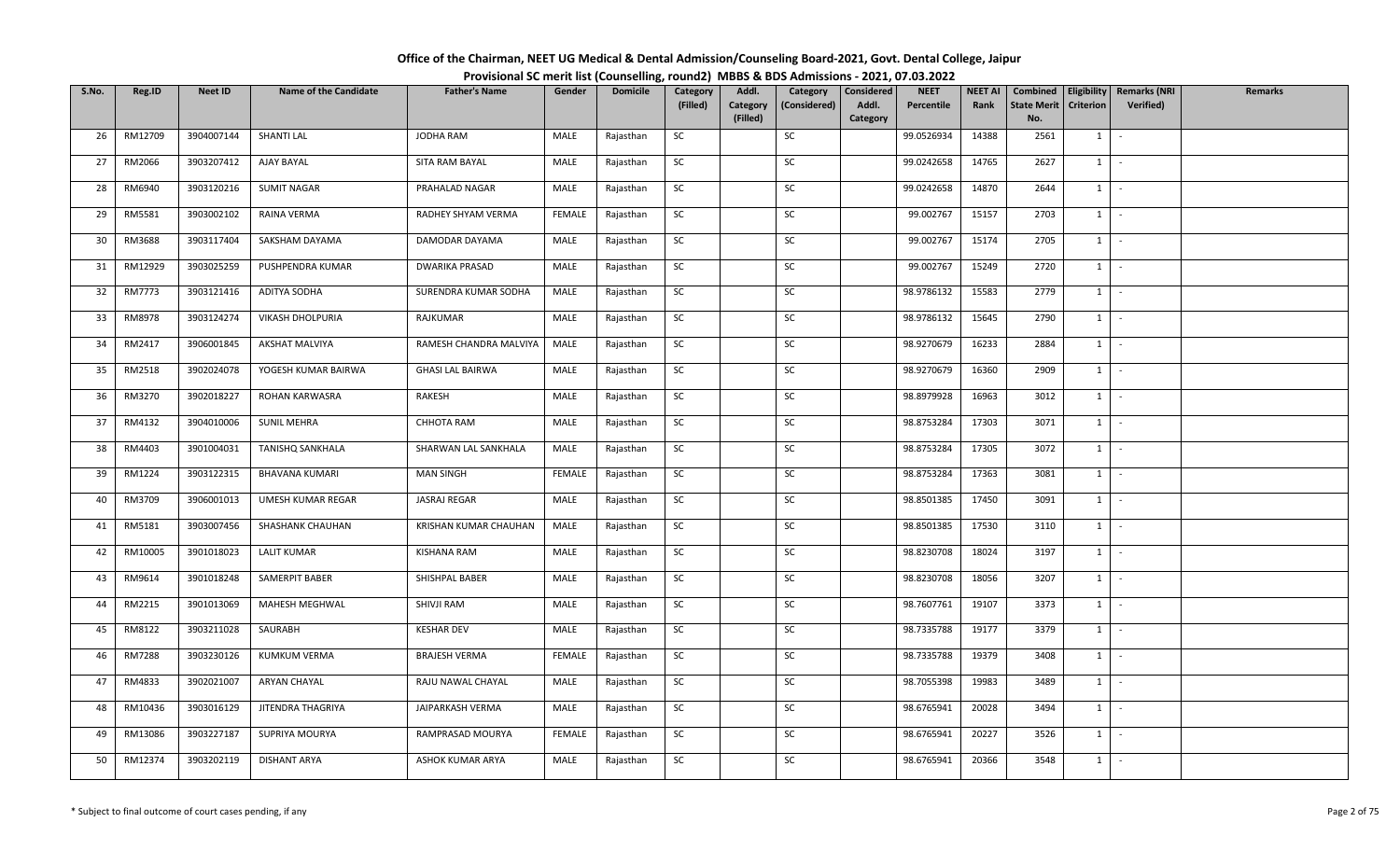| Office of the Chairman, NEET UG Medical & Dental Admission/Counseling Board-2021, Govt. Dental College, Jaipur |                                                                                          |
|----------------------------------------------------------------------------------------------------------------|------------------------------------------------------------------------------------------|
|                                                                                                                | Provisional SC merit list (Counselling, round2) MBBS & BDS Admissions - 2021, 07.03.2022 |

| S.No. | Reg.ID  | Neet ID    | <b>Name of the Candidate</b> | <b>Father's Name</b>      | Gender        | <b>Domicile</b> | Category  | Addl.                | Category     | Considered        | <b>NEET</b> | <b>NEET AI</b> | Combined                  |                  | <b>Eligibility   Remarks (NRI</b> | Remarks |
|-------|---------|------------|------------------------------|---------------------------|---------------|-----------------|-----------|----------------------|--------------|-------------------|-------------|----------------|---------------------------|------------------|-----------------------------------|---------|
|       |         |            |                              |                           |               |                 | (Filled)  | Category<br>(Filled) | (Considered) | Addl.<br>Category | Percentile  | Rank           | <b>State Merit</b><br>No. | <b>Criterion</b> | Verified)                         |         |
| 51    | RM7089  | 3901003275 | NEERAJ KUMAR CHANDEL         | <b>UMESH KUMAR</b>        | MALE          | Rajasthan       | SC        |                      | SC           |                   | 98.6765941  | 20411          | 3553                      | 1                | $\sim$                            |         |
| 52    | RM7256  | 3906007138 | PRIYANSHI VERMA              | PURAN MAL VERMA           | FEMALE        | Rajasthan       | SC        |                      | SC           |                   | 98.6473894  | 20477          | 3564                      | $1 \quad$        | $\sim$                            |         |
| 53    | RM11522 | 3903106030 | KULDEEP SINGH HINUNIA        | DASHRATH SINGH HINUNIA    | MALE          | Rajasthan       | SC        |                      | SC           |                   | 98.6473894  | 20581          | 3575                      |                  | $1 \cdot$                         |         |
| 54    | RM1116  | 3903011570 | SURAJ KUMAR ANSHIWAL         | <b>BABU LAL BANSHIWAL</b> | MALE          | Rajasthan       | SC        | PwD                  | SC           | PwD               | 98.6473894  | 20789          | 3604                      | $1$ $-$          |                                   |         |
| 55    | RM1067  | 3903040400 | AJAY SIROHIYA                | MAHENDRA SINGH            | MALE          | Rajasthan       | SC        |                      | SC           |                   | 98.6473894  | 20840          | 3613                      |                  | $1 \mid -$                        |         |
| 56    | RM11836 | 3904113204 | SHAMBHU LAL BHATIA           | OMPRAKASH                 | MALE          | Rajasthan       | SC        |                      | SC           |                   | 98.6172782  | 21041          | 3638                      |                  | $1 \cdot$                         |         |
| 57    | RM9256  | 3903012060 | NIDHI                        | PREM CHAND                | <b>FEMALE</b> | Rajasthan       | SC        |                      | SC           |                   | 98.560941   | 22054          | 3776                      | $1 \quad$        | $\sim$                            |         |
| 58    | RM2595  | 3903028025 | TANNU KUMARI MUHAL           | PREMCHAND MUHAL           | <b>FEMALE</b> | Rajasthan       | SC        |                      | SC           |                   | 98.560941   | 22169          | 3788                      | 1                | $\sim$                            |         |
| 59    | RM7245  | 3903205524 | NIDHI SUNKARIA               | RAJENDRA SUNKARIA         | <b>FEMALE</b> | Rajasthan       | SC        |                      | SC           |                   | 98.5299879  | 22284          | 3806                      | $1$ $-$          |                                   |         |
| 60    | RM3278  | 3901012228 | KHUSHABU SHERSYA             | CHHOTU RAM SHERSYA        | FEMALE        | Rajasthan       | SC        |                      | SC           |                   | 98.5299879  | 22350          | 3811                      | $1 \quad$        | $\sim$                            |         |
| 61    | RM7869  | 3802011142 | RAJESH                       | CHHOTU RAM                | MALE          | Rajasthan       | SC        |                      | SC           |                   | 98.4997471  | 22726          | 3864                      |                  | $1 \cdot$                         |         |
| 62    | RM3909  | 3003113273 | <b>MOHIT KUMAR</b>           | BHARAT KUMAR NASVARIYA    | MALE          | Rajasthan       | SC        |                      | SC           |                   | 98.4997471  | 22770          | 3869                      | $2^{\circ}$      | $\sim$                            |         |
| 63    | RM4919  | 3903117478 | ANIL ASHIWAL                 | RAJESH ASHIWAL            | MALE          | Rajasthan       | SC        |                      | SC           |                   | 98.4997471  | 22830          | 3877                      | 1                | $\sim$                            |         |
| 64    | RM5111  | 3903017064 | ROHIT BANYLA                 | <b>BALBIR KUMAR VERMA</b> | MALE          | Rajasthan       | SC        |                      | SC           |                   | 98.4997471  | 23105          | 3914                      | $1 \quad$        | $\sim$                            |         |
| 65    | RM7928  | 3904111100 | <b>VINITA PANWAR</b>         | RUGARAM PANWAR            | FEMALE        | Rajasthan       | SC        |                      | SC           |                   | 98.4632898  | 23423          | 3945                      | $1 \quad$        | $\sim$                            |         |
| 66    | RM5365  | 3901014462 | NARESH DHOLPURIYA            | HADMAN DHOLPURIYA         | MALE          | Rajasthan       | <b>SC</b> |                      | SC           |                   | 98.4632898  | 23560          | 3958                      | $1 \mid$         | $\sim$                            |         |
| 67    | RM1517  | 3904004353 | <b>MANOJ KUMAR</b>           | <b>BHAGWAN CHAND</b>      | MALE          | Rajasthan       | SC        |                      | SC           |                   | 98.4632898  | 23619          | 3963                      | $1 \mid$         | $\sim$                            |         |
| 68    | RM6533  | 3903238183 | <b>HARSHIT MAHOLIYA</b>      | VINOD KUMAR MAHOLIYA      | MALE          | Rajasthan       | SC        |                      | SC           |                   | 98.4352508  | 23773          | 3986                      | 1                | $\sim$                            |         |
| 69    | RM5621  | 3902023011 | SAKSHI                       | SURESH KUMAR              | FEMALE        | Rajasthan       | SC        |                      | SC           |                   | 98.4352508  | 23953          | 4003                      |                  | $1 \cdot$                         |         |
| 70    | RM1205  | 3903237224 | <b>KESHAV KATARIYA</b>       | POORAN MAL KATARIYA       | MALE          | Rajasthan       | SC        |                      | SC           |                   | 98.4033911  | 24274          | 4028                      | 1                | $\sim$                            |         |
| 71    | RM7127  | 3906024342 | <b>HARISH KUMAR</b>          | <b>BHAGWATI LAL</b>       | MALE          | Rajasthan       | SC        |                      | SC           |                   | 98.4033911  | 24605          | 4061                      |                  | $1 \mid -$                        |         |
| 72    | RM5493  | 3902001360 | KALPANA KUMARI               | RAJA RAM                  | FEMALE        | Rajasthan       | SC        |                      | SC           |                   | 98.3700421  | 24686          | 4069                      | $1$ $-$          |                                   |         |
| 73    | RM7318  | 3902013201 | TINA SISODIYA                | PRADEEP KUMAR             | <b>FEMALE</b> | Rajasthan       | SC        |                      | SC           |                   | 98.3700421  | 25000          | 4101                      | $1 \quad$        | $\sim$                            |         |
| 74    | RM5200  | 3905024419 | <b>ASHISH PACHAURI</b>       | MAHIPAT PACHAURI          | MALE          | Rajasthan       | SC        |                      | SC           |                   | 98.3700421  | 25057          | 4109                      | 1                | $\sim$                            |         |
| 75    | RM3626  | 3903124240 | PIYUSH ATAL                  | <b>THAKURSI DAS</b>       | MALE          | Rajasthan       | SC        |                      | SC           |                   | 98.3700421  | 25113          | 4116                      | $1 \quad$        | $\sim$                            |         |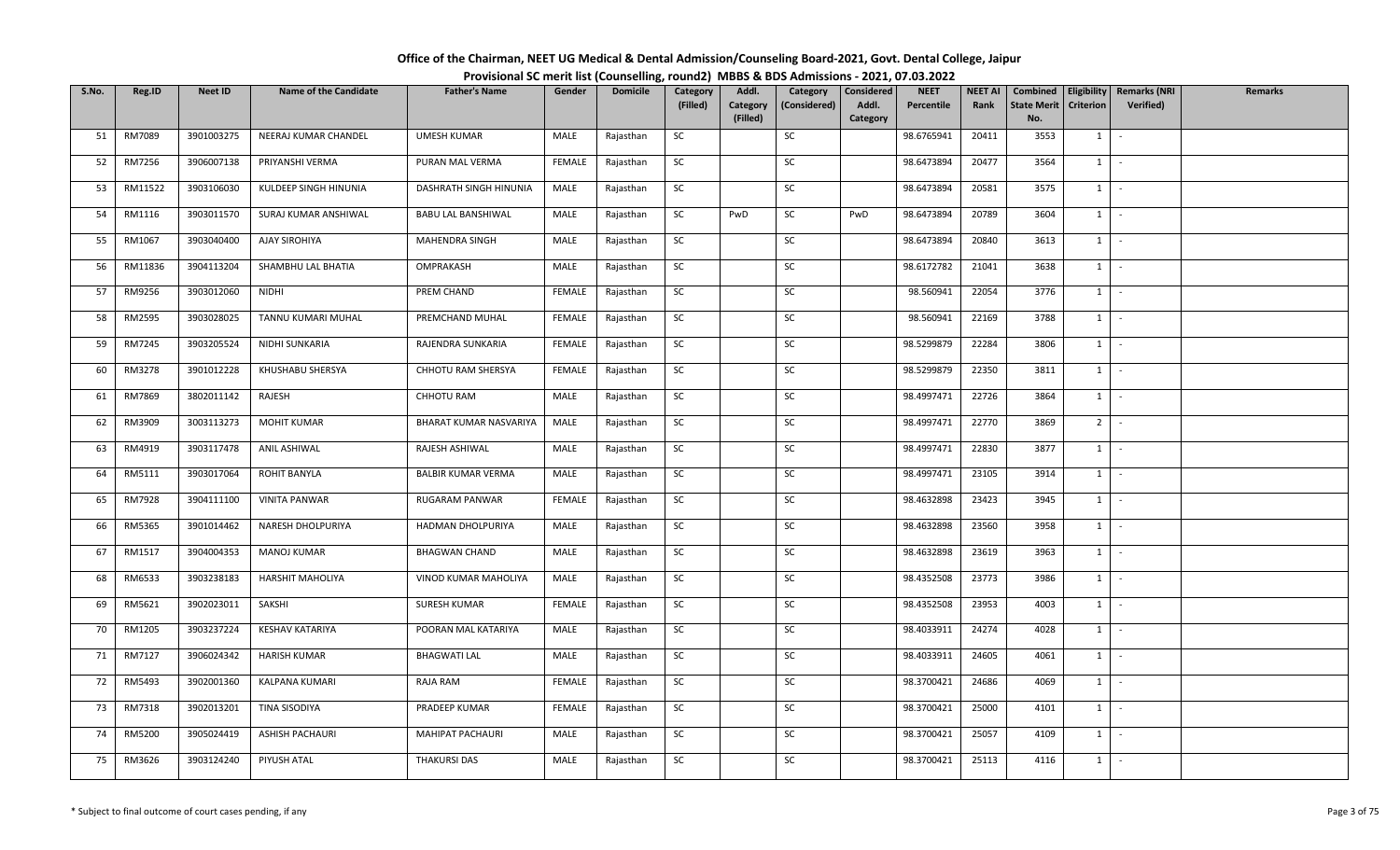| Office of the Chairman, NEET UG Medical & Dental Admission/Counseling Board-2021, Govt. Dental College, Jaipur |                                                                                          |
|----------------------------------------------------------------------------------------------------------------|------------------------------------------------------------------------------------------|
|                                                                                                                | Provisional SC merit list (Counselling, round2) MBBS & BDS Admissions - 2021, 07.03.2022 |

| S.No. | Reg.ID        | Neet ID    | <b>Name of the Candidate</b> | <b>Father's Name</b>   | Gender        | <b>Domicile</b> | Category  | Addl.                | Category     | Considered        | <b>NEET</b> | <b>NEET AI</b> | Combined                  |                  | Eligibility   Remarks (NRI | <b>Remarks</b> |
|-------|---------------|------------|------------------------------|------------------------|---------------|-----------------|-----------|----------------------|--------------|-------------------|-------------|----------------|---------------------------|------------------|----------------------------|----------------|
|       |               |            |                              |                        |               |                 | (Filled)  | Category<br>(Filled) | (Considered) | Addl.<br>Category | Percentile  | Rank           | <b>State Merit</b><br>No. | <b>Criterion</b> | <b>Verified</b> )          |                |
| 76    | RM12016       | 3905001341 | HIMANSHU                     | JAGDISH LAL BHAMBI     | MALE          | Rajasthan       | SC        |                      | SC           |                   | 98.3700421  | 25170          | 4128                      | 2 <sup>1</sup>   | $\sim$                     |                |
|       |               |            |                              |                        |               |                 |           |                      |              |                   |             |                |                           |                  |                            |                |
| 77    | RM2647        | 3901002193 | RAGHURAJ SINGH               | DHARA SINGH            | MALE          | Rajasthan       | SC        |                      | SC           |                   | 98.3345561  | 25242          | 4140                      | 1                | $\sim$                     |                |
| 78    | RM5744        | 3905119062 | PAWAN KUMAR MEGHWAL          | OM PRAKASH MEGHWAL     | MALE          | Rajasthan       | <b>SC</b> |                      | SC           |                   | 98.3345561  | 25280          | 4146                      |                  | $1 \cdot$                  |                |
| 79    | RM8054        | 3903202453 | <b>ROMI KUMAR</b>            | RAMSWAROOP             | MALE          | Rajasthan       | SC        |                      | SC           |                   | 98.3345561  | 25324          | 4151                      | $1$ $-$          |                            |                |
| 80    | RM11036       | 3903029101 | NITU                         | OMPRAKASH              | FEMALE        | Rajasthan       | SC        |                      | SC           |                   | 98.3345561  | 25453          | 4162                      | $1 \mid$         | $\sim$                     |                |
| 81    | RM11879       | 3903217131 | <b>PRINCE KUMAR</b>          | MUKESH KUMAR SINGHAL   | MALE          | Rajasthan       | <b>SC</b> |                      | SC           |                   | 98.3345561  | 25455          | 4163                      | 1                | $\sim$                     |                |
| 82    | RM5644        | 3904014226 | <b>MANISH</b>                | <b>CHOTHA RAM</b>      | MALE          | Rajasthan       | SC        |                      | SC           |                   | 98.3345561  | 25615          | 4175                      | $1 \quad$        | $\sim$                     |                |
| 83    | <b>RM7088</b> | 3903021282 | CHANCHAL BAIRWA              | RAMBABU BAIRWA         | <b>FEMALE</b> | Rajasthan       | SC        |                      | SC           |                   | 98.3345561  | 25629          | 4177                      | 1                | $\sim$                     |                |
| 84    | RM10277       | 3903031169 | <b>ABHIJEET JATAWAT</b>      | KAILASH NARAYAN BUNKAR | MALE          | Rajasthan       | SC        |                      | SC           |                   | 98.3010128  | 25833          | 4195                      | 1                | $\sim$                     |                |
| 85    | RM4943        | 3901018060 | SOMESH DANGI                 | <b>BABU LAL DANGI</b>  | MALE          | Rajasthan       | SC        |                      | SC           |                   | 98.3010128  | 26066          | 4220                      | 1                | $\sim$ $-$                 |                |
| 86    | RM1508        | 3903117192 | TARUN MORODIA                | RAJESH MORODIA         | MALE          | Rajasthan       | <b>SC</b> |                      | SC           |                   | 98.2690884  | 26355          | 4259                      | $1$ $-$          |                            |                |
| 87    | RM6849        | 3903123059 | DHEERAJ MEHRA                | JAI PRAKASH MEHRA      | MALE          | Rajasthan       | SC        |                      | SC           |                   | 98.2690884  | 26650          | 4289                      | 1                | $\sim$                     |                |
| 88    | RM12081       | 3903109435 | DEEPIKA ARYA                 | DHEERENDRA KUMAR       | FEMALE        | Rajasthan       | <b>SC</b> |                      | SC           |                   | 98.2385239  | 26732          | 4302                      | 1                | $\sim$                     |                |
| 89    | RM11963       | 3902018120 | POOJA DANODIYA               | RAMCHANDRA             | FEMALE        | Rajasthan       | SC        |                      | SC           |                   | 98.2385239  | 26952          | 4320                      | $1 \quad$        | $\sim$                     |                |
| 90    | RM11955       | 3903108389 | KHUSHI SIRAWAT               | SURESH SIRAWAT         | FEMALE        | Rajasthan       | SC        |                      | SC           |                   | 98.2385239  | 26957          | 4322                      | $1 \quad$        | $\sim$                     |                |
| 91    | RM2996        | 3903230274 | KOMAL BAROLIYA               | KRIPA SHANKAR BAROLIYA | FEMALE        | Rajasthan       | <b>SC</b> |                      | SC           |                   | 98.2385239  | 26994          | 4326                      | $1 \mid$         | $\sim$                     |                |
| 92    | RM4590        | 3902016197 | JASVINDRA ALHA               | SHUBHKARAN ALHA        | MALE          | Rajasthan       | <b>SC</b> |                      | SC           |                   | 98.2385239  | 27018          | 4332                      | 1                | $\sim$                     |                |
| 93    | RM6217        | 3903220309 | <b>MAMTA HANSALIYA</b>       | SHARWAN RAM HANSALIYA  | FEMALE        | Rajasthan       | SC        |                      | SC           |                   | 98.2097077  | 27344          | 4358                      | 1                | $\sim$                     |                |
| 94    | RM4017        | 3903210060 | ANUP KUMAR VERMA             | MURLIDHAR VERMA        | MALE          | Rajasthan       | SC        |                      | SC           |                   | 98.2097077  | 27570          | 4374                      |                  | $1 \cdot$                  |                |
| 95    | <b>RM2288</b> | 3903011197 | SUNIL KUMAR KANWAT           | RAM KISHOR KANWAT      | MALE          | Rajasthan       | SC        |                      | SC           |                   | 98.2097077  | 27591          | 4377                      | $1 \vert$        | $\sim$                     |                |
| 96    | RM11760       | 3901019003 | PARMHARSH DOTANIYA           | OM PRAKASH DOTANIYA    | MALE          | Rajasthan       | SC        |                      | SC           |                   | 98.2097077  | 27610          | 4380                      | 1                | $\sim$                     |                |
| 97    | RM3266        | 3903130130 | HIMANSHU BHUKAL              | PARMESHWAR LAL         | MALE          | Rajasthan       | SC        |                      | SC           |                   | 98.176553   | 27740          | 4392                      | 1                | $\sim$                     |                |
| 98    | RM9289        | 3901019134 | <b>RAKESH MANDAR</b>         | PAPPU RAM              | MALE          | Rajasthan       | SC        |                      | SC           |                   | 98.176553   | 28139          | 4431                      | $1 \quad$        | $\sim$                     |                |
| 99    | <b>RM7228</b> | 3902016027 | SAKSHI BAKOLIA               | <b>INDRA CHAND</b>     | FEMALE        | Rajasthan       | SC        |                      | SC           |                   | 98.1384121  | 28234          | 4435                      | 1                | $\sim$                     |                |
| 100   | RM1164        | 3905007017 | NITIN KUMAR                  | <b>NEKI RAM</b>        | MALE          | Rajasthan       | SC        |                      | SC           |                   | 98.1384121  | 28290          | 4438                      | $1 \quad$        | $\sim$                     |                |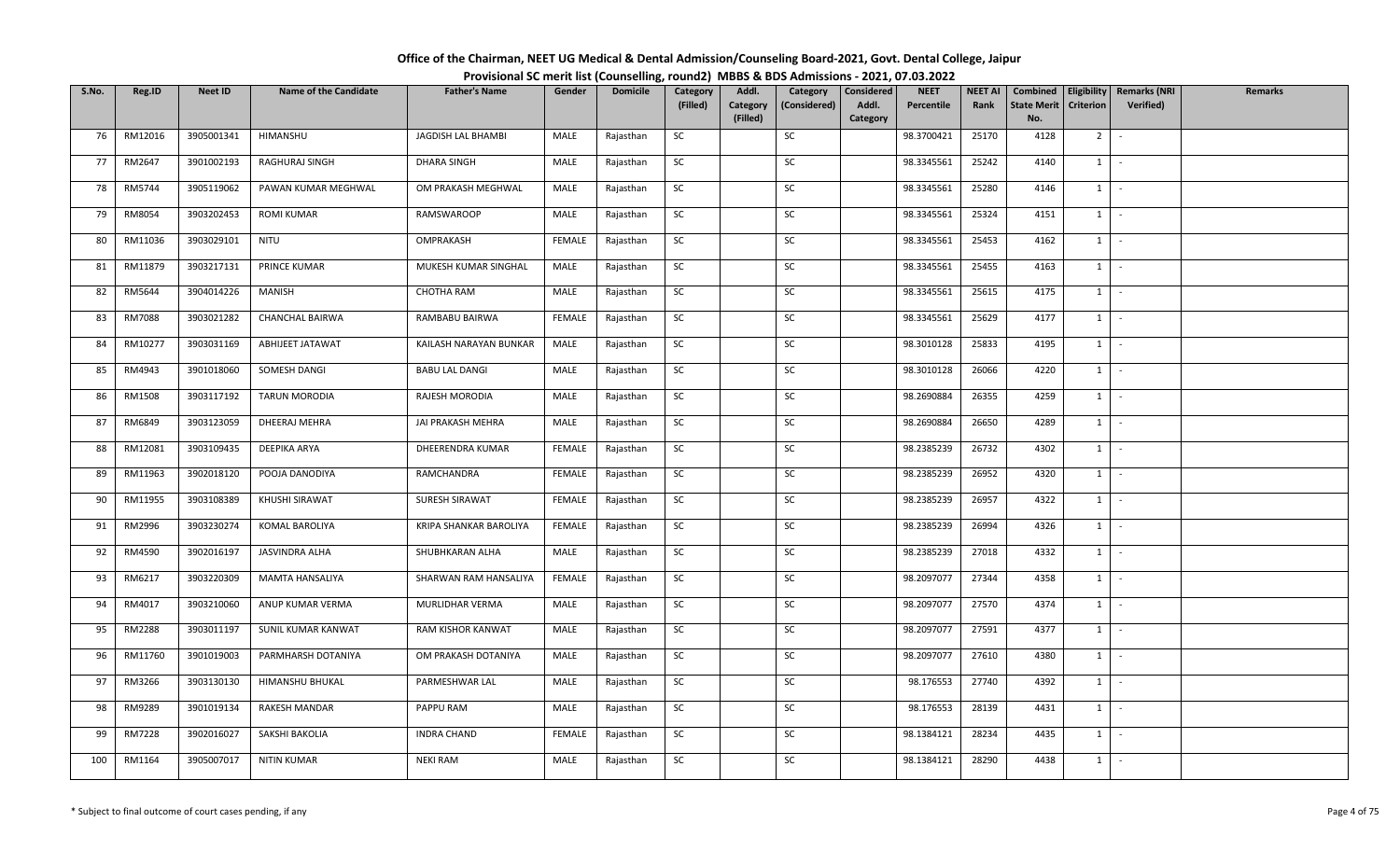| Office of the Chairman, NEET UG Medical & Dental Admission/Counseling Board-2021, Govt. Dental College, Jaipur |  |
|----------------------------------------------------------------------------------------------------------------|--|
| Provisional SC merit list (Counselling, round2) MBBS & BDS Admissions - 2021, 07.03.2022                       |  |

| S.No. | Reg.ID  | <b>Neet ID</b> | <b>Name of the Candidate</b> | <b>Father's Name</b>       | Gender        | <b>Domicile</b> | Category  | Addl.                | Category     | Considered        | <b>NEET</b> | <b>NEET AI</b> | Combined                  | Eligibility                  | <b>Remarks (NRI</b> | <b>Remarks</b> |
|-------|---------|----------------|------------------------------|----------------------------|---------------|-----------------|-----------|----------------------|--------------|-------------------|-------------|----------------|---------------------------|------------------------------|---------------------|----------------|
|       |         |                |                              |                            |               |                 | (Filled)  | Category<br>(Filled) | (Considered) | Addl.<br>Category | Percentile  | Rank           | <b>State Merit</b><br>No. | Criterion                    | Verified)           |                |
| 101   | RM11581 | 3903110228     | <b>NEHA</b>                  | <b>BANWARI LAL RAIGAR</b>  | FEMALE        | Rajasthan       | SC        |                      | SC           |                   | 98.1384121  | 28415          | 4451                      | $1 \quad$                    | $\sim$              |                |
|       |         |                |                              |                            |               |                 |           |                      |              |                   |             |                |                           |                              |                     |                |
| 102   | RM9209  | 4401020140     | <b>GAGNESH CHAUHAN</b>       | <b>BIRBAL</b>              | MALE          | Rajasthan       | <b>SC</b> |                      | SC           |                   | 98.1384121  | 28475          | 4457                      | $1 \quad$                    | $\sim$              |                |
| 103   | RM4739  | 3901010158     | SHUBHAM SANKHALA             | VISHAL SANKHALA            | MALE          | Rajasthan       | SC        |                      | SC           |                   | 98.1384121  | 28597          | 4472                      | $1 \quad$                    | $\sim$              |                |
| 104   | RM3494  | 3903227168     | VIRENDRA KUMAR               | PRABHUDAYAL                | MALE          | Rajasthan       | <b>SC</b> |                      | SC           |                   | 98.1384121  | 28601          | 4474                      | $1 \mid$                     | $\sim$              |                |
| 105   | RM6278  | 3903131042     | VIVEK RAJ JALUTHARIA         | RAMPAL JALUTHARIA          | MALE          | Rajasthan       | SC        |                      | SC           |                   | 98.1384121  | 28603          | 4475                      | 1                            | $\sim$              |                |
| 106   | RM1026  | 3110002423     | RASAGANIA RAHUL PRAKASH      | PRAKASH                    | MALE          | Rajasthan       | SC        |                      | SC           |                   | 98.1384121  | 28606          | 4476                      | $2$ $\overline{\phantom{0}}$ |                     |                |
| 107   | RM8713  | 3905006427     | <b>AKSHPREET KAUR</b>        | SURENDRA PAL SINGH         | FEMALE        | Rajasthan       | <b>SC</b> |                      | SC           |                   | 98.1070057  | 28857          | 4503                      | 1                            | $\sim$              |                |
| 108   | RM13332 | 3903224201     | RATAN KUMAR MEGHWAL          | MOHAN LAL MEGHWAL          | MALE          | Rajasthan       | SC        |                      | SC           |                   | 98.1070057  | 29012          | 4512                      | 1                            | $\sim$              |                |
| 109   | RM4742  | 3905105329     | AYUSH KUMAR                  | HARISH KUMAR NARVARIA      | MALE          | Rajasthan       | SC        |                      | SC           |                   | 98.1070057  | 29051          | 4517                      | $1 \quad$                    | $\sim$              |                |
| 110   | RM10287 | 3902005343     | <b>GUNJAN CHIRANIA</b>       | RAMESHWAR LAL              | MALE          | Rajasthan       | SC        |                      | SC           |                   | 98.1070057  | 29218          | 4538                      | $1 \quad$                    | $\sim$              |                |
| 111   | RM6069  | 3905015167     | KUSUMLATA VERMA              | KAILASH VERMA              | <b>FEMALE</b> | Rajasthan       | <b>SC</b> |                      | SC           |                   | 98.0710665  | 29264          | 4540                      | $1 \mid$                     | $\sim$              |                |
| 112   | RM8539  | 3905121249     | <b>ABHISHEK PANKAJ</b>       | SHER BAHADUR PANKAJ        | MALE          | Rajasthan       | SC        |                      | <b>SC</b>    |                   | 98.0710665  | 29522          | 4561                      | $1\phantom{0}$               | $\sim$              |                |
| 113   | RM11644 | 3903210415     | HIMANSHU KUMAR               | <b>VINOD KUMAR</b>         | MALE          | Rajasthan       | SC        |                      | SC           |                   | 98.0710665  | 29690          | 4571                      | 1                            | $\sim$              |                |
| 114   | RM5799  | 3903233177     | KAPIL CHAWLA                 | RAMSWAROOP CHAWLA          | MALE          | Rajasthan       | SC        |                      | SC           |                   | 98.0710665  | 29709          | 4572                      | $1 \quad$                    | $\sim$              |                |
| 115   | RM6562  | 3901015283     | SANGEETA GOTHWAL             | RAMESHWAR LAL              | FEMALE        | Rajasthan       | SC        |                      | SC           |                   | 98.0710665  | 29752          | 4577                      | 1                            | $\sim$              |                |
| 116   | RM1557  | 3903115099     | RITU BAIRWA                  | <b>BABULAL BAIRWA</b>      | FEMALE        | Rajasthan       | SC        |                      | SC           |                   | 98.0710665  | 29785          | 4579                      | 1                            | $\sim$              |                |
| 117   | RM1314  | 2206001674     | <b>DIVYA</b>                 | <b>KANTI LAL</b>           | FEMALE        | Rajasthan       | SC        |                      | SC           |                   | 98.0379117  | 29854          | 4585                      | 1                            | $\sim$              |                |
| 118   | RM9520  | 3903005662     | DHEERAJ KUMAR LAKWAL         | SUBHASH CHAND LAKWAL       | MALE          | Rajasthan       | <b>SC</b> |                      | SC           |                   | 98.0379117  | 30102          | 4610                      | $2$ -                        |                     |                |
| 119   | RM7989  | 3903105231     | RAVANTIKA BAJAD              | RAMSWAROOP BAJAD           | FEMALE        | Rajasthan       | SC        |                      | SC           |                   | 98.0379117  | 30108          | 4612                      | $1 \vert$                    | $\sim$              |                |
| 120   | RM9907  | 2302033084     | AJAY KUMAR                   | SUBADDHI                   | MALE          | Rajasthan       | SC        |                      | SC           |                   | 98.0019077  | 30345          | 4637                      | $1 \quad$                    | $\sim$              |                |
| 121   | RM7349  | 3905008459     | AYUSH PAHADIYA               | DHANRAJ PAHADIYA           | MALE          | Rajasthan       | <b>SC</b> |                      | SC           |                   | 98.0019077  | 30404          | 4642                      | $1 \quad$                    | $\sim$              |                |
| 122   | RM5029  | 3903229027     | ABHISHEK KUMAR TANWAR        | <b>GIRDHARI LAL BUNKAR</b> | MALE          | Rajasthan       | SC        |                      | SC           |                   | 98.0019077  | 30461          | 4645                      | $1 \cdot$                    |                     |                |
| 123   | RM3953  | 3903127093     | PRATIKSHA MOHANPURIA         | MOTI RAM MOHANPURIA        | FEMALE        | Rajasthan       | SC        |                      | SC           |                   | 98.0019077  | 30495          | 4650                      | 1                            | $\sim$              |                |
| 124   | RM1661  | 3903118474     | PRIYA ATAL                   | <b>BHANWAR LAL ATAL</b>    | FEMALE        | Rajasthan       | SC        |                      | SC           |                   | 98.0019077  | 30571          | 4656                      | $1 \quad$                    | $\sim$              |                |
| 125   | RM1390  | 3902009239     | <b>NAVEEN MAHICH</b>         | <b>MAHENDRA SINGH</b>      | MALE          | Rajasthan       | <b>SC</b> |                      | SC           |                   | 98.0019077  | 30629          | 4664                      | $1 \quad$                    | $\sim$              |                |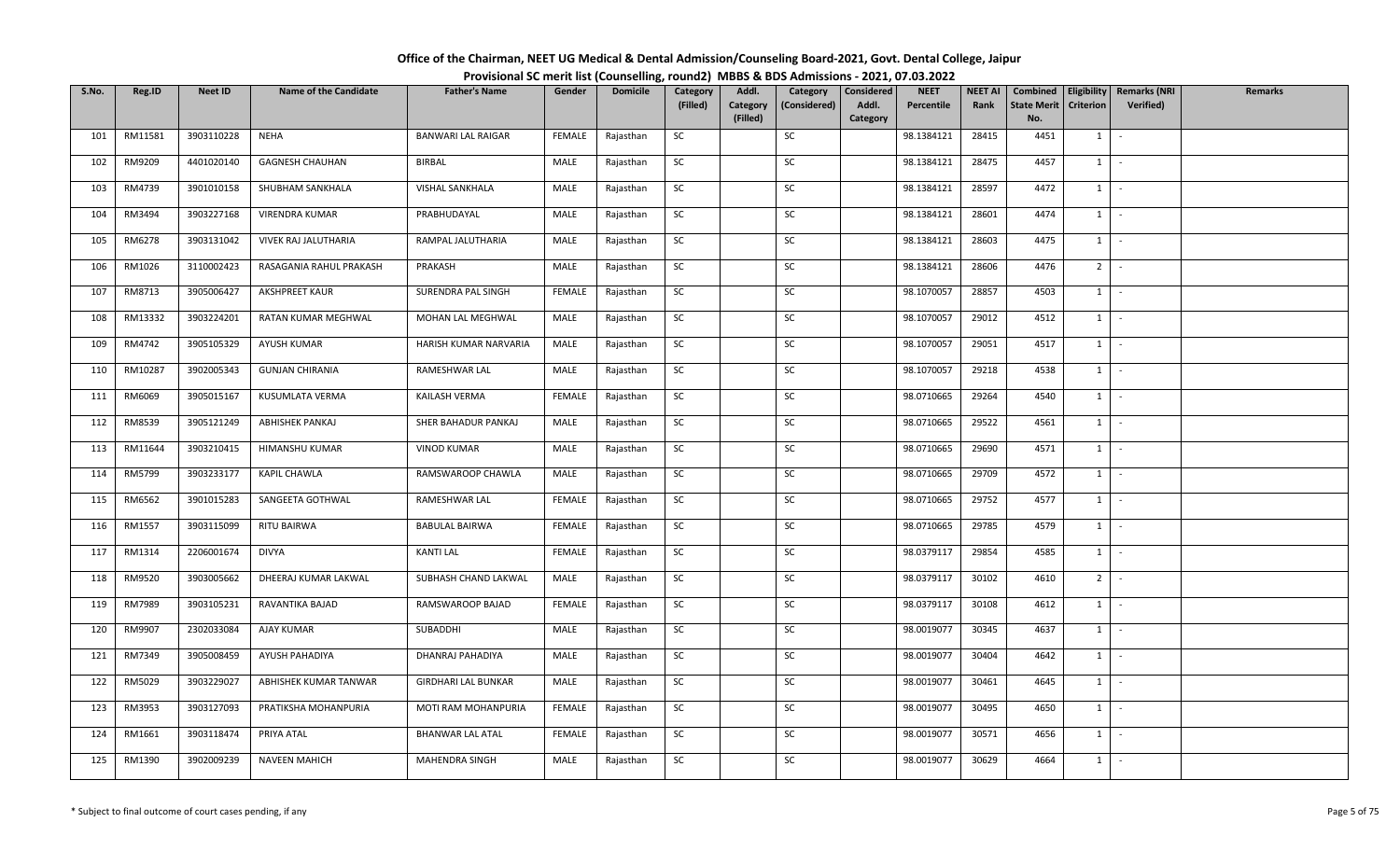| Office of the Chairman, NEET UG Medical & Dental Admission/Counseling Board-2021, Govt. Dental College, Jaipur |  |
|----------------------------------------------------------------------------------------------------------------|--|
| Provisional SC merit list (Counselling, round2) MBBS & BDS Admissions - 2021, 07.03.2022                       |  |

| S.No. | Reg.ID  | <b>Neet ID</b> | <b>Name of the Candidate</b> | <b>Father's Name</b>     | Gender        | <b>Domicile</b> | Category  | Addl.                | Category     | Considered        | <b>NEET</b> | <b>NEET AI</b> | Combined                  |                  | Eligibility   Remarks (NRI | Remarks |
|-------|---------|----------------|------------------------------|--------------------------|---------------|-----------------|-----------|----------------------|--------------|-------------------|-------------|----------------|---------------------------|------------------|----------------------------|---------|
|       |         |                |                              |                          |               |                 | (Filled)  | Category<br>(Filled) | (Considered) | Addl.<br>Category | Percentile  | Rank           | <b>State Merit</b><br>No. | <b>Criterion</b> | Verified)                  |         |
| 126   | RM9013  | 3903205937     | <b>ADITI SOLANKI</b>         | RAJENDRA SOLANKI         | FEMALE        | Rajasthan       | SC        |                      | SC           |                   | 97.9615651  | 30892          | 4687                      | 1                | $\sim$                     |         |
| 127   | RM9291  | 3903033212     | AMAN MOURYA                  | DHANNA LAL RAIGAR        | MALE          | Rajasthan       | SC        |                      | SC           |                   | 97.9615651  | 30983          | 4691                      | $1 \quad$        | $\sim$                     |         |
| 128   | RM5642  | 3903002209     | RAHUL KUMAR ARYA             | SURESH CHAND ARYA        | MALE          | Rajasthan       | SC        |                      | SC           |                   | 97.9615651  | 31232          | 4710                      |                  | $1 \cdot$                  |         |
| 129   | RM3903  | 3903041256     | JITENDER TARUN               | <b>GHANSHYAM TARUN</b>   | MALE          | Rajasthan       | SC        |                      | SC           |                   | 97.9615651  | 31471          | 4731                      |                  | $1$ $-$                    |         |
| 130   | RM5161  | 3905126138     | BHAVNA KUMARI MANJIWAL       | VIJENDRA SINGH           | <b>FEMALE</b> | Rajasthan       | SC        |                      | SC           |                   | 97.9615651  | 31476          | 4732                      |                  | $1 \mid -$                 |         |
| 131   | RM2202  | 3903206831     | KARMA BAIRWA                 | JAGDISH PRASAD BAIRWA    | FEMALE        | Rajasthan       | SC        |                      | SC           |                   | 97.9301587  | 31616          | 4743                      |                  | $1 \cdot$                  |         |
| 132   | RM13183 | 3903101099     | YASHVI ASWAL                 | PRADEEP ASWAL            | FEMALE        | Rajasthan       | SC        |                      | SC           |                   | 97.8957089  | 32070          | 4780                      | $1 \quad$        | $\sim$                     |         |
| 133   | RM8058  | 3903236103     | <b>ABHISHEK SAHAL</b>        | HARI CHAND SAHAL         | MALE          | Rajasthan       | SC        |                      | SC           |                   | 97.8957089  | 32147          | 4786                      | 1                | $\sim$ $-$                 |         |
| 134   | RM10825 | 3903118122     | SANDEEP KUMAR ASIWAL         | <b>BHAG CHAND ASIWAL</b> | MALE          | Rajasthan       | SC        |                      | SC           |                   | 97.8957089  | 32327          | 4800                      |                  | $1$ $-$                    |         |
| 135   | RM9629  | 4401019059     | DEVESH KUMAR                 | <b>SUNIL KUMAR</b>       | MALE          | Rajasthan       | SC        |                      | SC           |                   | 97.8598991  | 32606          | 4819                      | $1 \quad$        | $\sim$ $-$                 |         |
| 136   | RM1289  | 3902012113     | MANJEET KUMAR                | RAMESH KUMAR             | MALE          | Rajasthan       | SC        |                      | SC           |                   | 97.8598991  | 32744          | 4823                      |                  | $1 \cdot$                  |         |
| 137   | RM13074 | 3903125103     | ARJUN KUMAR SURELA           | SITARAM SURELA           | MALE          | Rajasthan       | SC        |                      | SC           |                   | 97.8598991  | 32945          | 4834                      | $1 \vert$        | $\sim$                     |         |
| 138   | RM4170  | 3903005585     | VISHU SINGH                  | HUKAM CHAND NIRALA       | <b>FEMALE</b> | Rajasthan       | SC        |                      | SC           |                   | 97.8218877  | 33255          | 4848                      | 1                | $\sim$                     |         |
| 139   | RM13646 | 3903013167     | <b>BHAWANI SHANKAR</b>       | <b>MANGA RAM</b>         | MALE          | Rajasthan       | SC        |                      | SC           |                   | 97.8218877  | 33294          | 4854                      | $1 \quad$        | $\sim$                     |         |
| 140   | RM7280  | 3901001050     | <b>HARSHIT KHINCHI</b>       | <b>GANGESH KHINCHI</b>   | MALE          | Rajasthan       | SC        |                      | SC           |                   | 97.8218877  | 33482          | 4868                      | $1 \quad$        | $\sim$                     |         |
| 141   | RM7472  | 3903001328     | NILANSH ASIWAL               | PRITAM SINGH             | MALE          | Rajasthan       | <b>SC</b> |                      | SC           |                   | 97.7809623  | 33677          | 4885                      | $1 \mid$         | $\sim$ $-$                 |         |
| 142   | RM6371  | 3903121211     | LOKESH KUMAR                 | SURESH CHAND BUNKAR      | MALE          | Rajasthan       | SC        |                      | SC           |                   | 97.7809623  | 33751          | 4886                      | 1                | $\sim$                     |         |
| 143   | RM4483  | 3903225098     | NANDINI KARAD                | ASHOK KUMAR KARAD        | <b>FEMALE</b> | Rajasthan       | SC        |                      | SC           |                   | 97.7809623  | 34050          | 4898                      | 1                | $\sim$                     |         |
| 144   | RM4225  | 3903004306     | MANASVEE JAJORIA             | RAJENDRA KUMAR JAJORIA   | FEMALE        | Rajasthan       | SC        |                      | SC           |                   | 97.7809623  | 34137          | 4905                      |                  | $1 \cdot$                  |         |
| 145   | RM3808  | 3901004160     | KANISHKA HADA                | <b>HEMANT KUMAR</b>      | FEMALE        | Rajasthan       | SC        |                      | SC           |                   | 97.7459296  | 34354          | 4918                      | $1 \quad$        | $\sim$                     |         |
| 146   | RM6941  | 3903029353     | DAMODAR HATHIWAL             | ANANDI LAL HATHIWAL      | MALE          | Rajasthan       | SC        |                      | SC           |                   | 97.7459296  | 34437          | 4922                      | 3 <sup>1</sup>   | $\sim$                     |         |
| 147   | RM13836 | 3905001240     | YASH SHAKYAWAL               | SATYANARAYAN SHAKYAWAL   | MALE          | Rajasthan       | SC        |                      | SC           |                   | 97.7459296  | 34502          | 4928                      |                  | $1$ $-$                    |         |
| 148   | RM9487  | 3902011108     | <b>SACHEST MAL</b>           | <b>HAJARI MAL</b>        | MALE          | Rajasthan       | SC        |                      | SC           |                   | 97.7459296  | 34586          | 4933                      | $1 \quad$        | $\sim$                     |         |
| 149   | RM9635  | 3903013162     | JITENDAR BHATI               | DHARMARAM                | MALE          | Rajasthan       | SC        |                      | SC           |                   | 97.7459296  | 34677          | 4943                      | $1 \quad$        | $\sim$                     |         |
| 150   | RM6900  | 3903019359     | NITIN KUMAR DARIYA           | <b>MOHAN LAL</b>         | MALE          | Rajasthan       | SC        |                      | SC           |                   | 97.7459296  | 34735          | 4952                      | $1 \quad$        | $\sim$                     |         |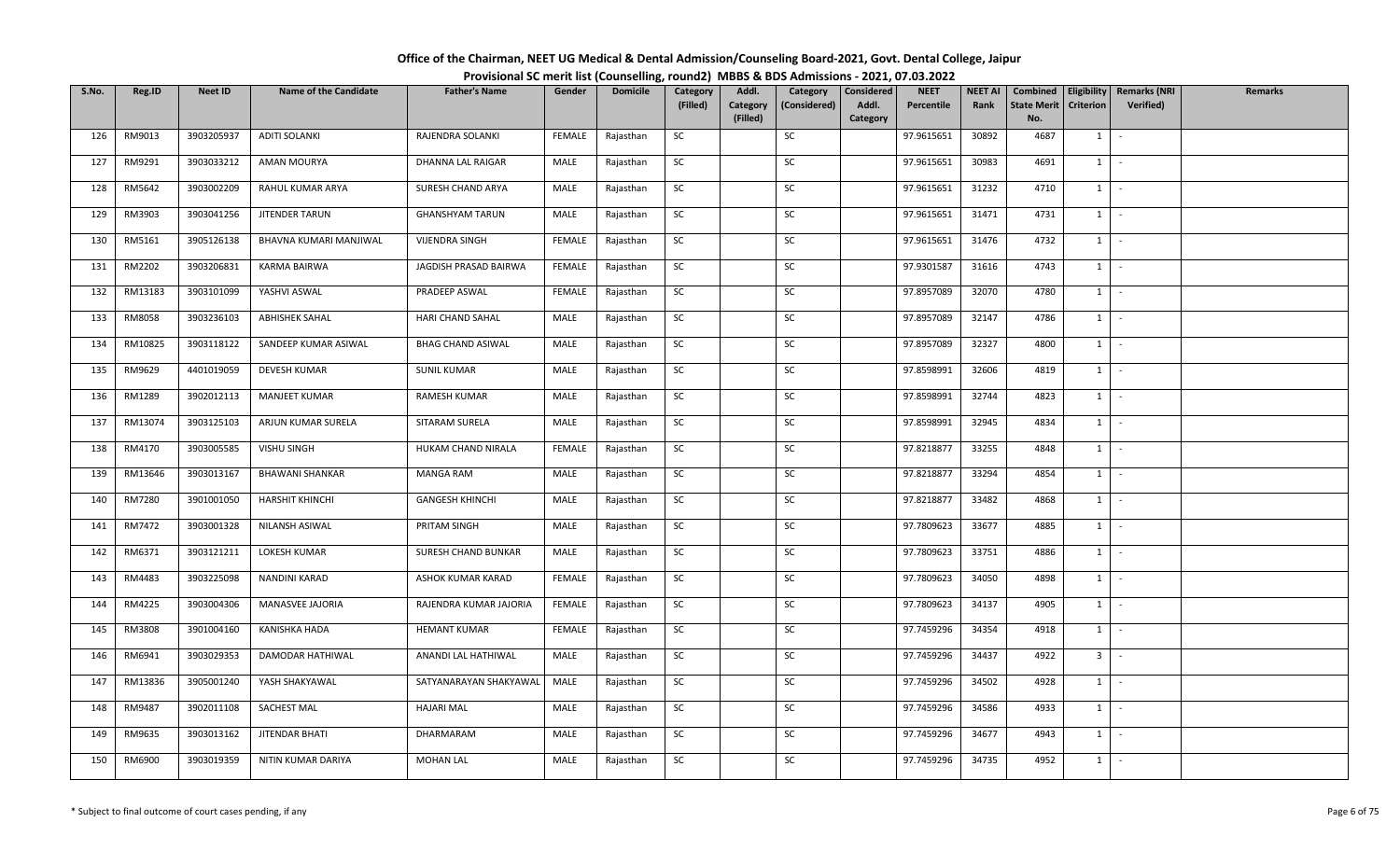| Office of the Chairman, NEET UG Medical & Dental Admission/Counseling Board-2021, Govt. Dental College, Jaipur |                                                                                          |
|----------------------------------------------------------------------------------------------------------------|------------------------------------------------------------------------------------------|
|                                                                                                                | Provisional SC merit list (Counselling, round2) MBBS & BDS Admissions - 2021, 07.03.2022 |

| S.No. | Reg.ID  | Neet ID    | <b>Name of the Candidate</b> | <b>Father's Name</b>     | Gender        | <b>Domicile</b> | Category  | Addl.                | Category     | Considered        | <b>NEET</b> | <b>NEET AI</b> | Combined                  | Eligibility      | <b>Remarks (NRI</b> | <b>Remarks</b> |
|-------|---------|------------|------------------------------|--------------------------|---------------|-----------------|-----------|----------------------|--------------|-------------------|-------------|----------------|---------------------------|------------------|---------------------|----------------|
|       |         |            |                              |                          |               |                 | (Filled)  | Category<br>(Filled) | (Considered) | Addl.<br>Category | Percentile  | Rank           | <b>State Merit</b><br>No. | <b>Criterion</b> | Verified)           |                |
| 151   | RM1630  | 3901016023 | YASH BALOTIYA                | PRAHALAD RAM BALOTIYA    | MALE          | Rajasthan       | SC        |                      | SC           |                   | 97.7459296  | 34784          | 4957                      | $1 \quad$        | $\sim$              |                |
|       |         |            |                              |                          |               |                 |           |                      |              |                   |             |                |                           |                  |                     |                |
| 152   | RM9142  | 3904117108 | <b>JITENDRA</b>              | <b>GANGA RAM</b>         | MALE          | Rajasthan       | <b>SC</b> |                      | SC           |                   | 97.7101847  | 34926          | 4959                      | $1 \quad$        | $\sim$              |                |
| 153   | RM4437  | 3905104007 | KHUSHI PAL                   | RAJPAL BARGUJAR          | FEMALE        | Rajasthan       | SC        |                      | SC           |                   | 97.7101847  | 35317          | 4983                      | $1 \quad$        | $\sim$              |                |
| 154   | RM1851  | 3903204345 | ANJALI VERMA                 | RAMESH CHANDRA VERMA     | FEMALE        | Rajasthan       | <b>SC</b> |                      | SC           |                   | 97.6699068  | 35678          | 5004                      | $1 \mid$         | $\sim$              |                |
| 155   | RM5186  | 3901015168 | RAVI KUMAR VERMA             | <b>BIRDI CHAND VERMA</b> | MALE          | Rajasthan       | SC        |                      | SC           |                   | 97.6699068  | 35744          | 5010                      | 1                | $\sim$              |                |
| 156   | RM12925 | 3904110135 | <b>BHANWRU RAM</b>           | <b>UDA RAM</b>           | MALE          | Rajasthan       | <b>SC</b> |                      | SC           |                   | 97.6699068  | 35817          | 5018                      | $1 \mid -$       |                     |                |
| 157   | RM4985  | 3904001131 | DILIP CHAND                  | <b>KALA RAM</b>          | MALE          | Rajasthan       | <b>SC</b> |                      | SC           |                   | 97.6324782  | 36129          | 5037                      | 1                | $\sim$              |                |
| 158   | RM3673  | 3906008179 | KHYATI TIRGAR                | <b>GAUTAM LAL TIRGAR</b> | <b>FEMALE</b> | Rajasthan       | SC        |                      | SC           |                   | 97.6324782  | 36187          | 5039                      | 1                | $\sim$              |                |
| 159   | RM12943 | 3903204234 | ANJALI SHAKYWAL              | ASHARAM SHAKYWAL         | FEMALE        | Rajasthan       | SC        |                      | SC           |                   | 97.6324782  | 36273          | 5045                      | $1 \quad$        | $\sim$              |                |
| 160   | RM9316  | 3903006539 | AJAY BEDI                    | HEERA LAL BAIRWA         | MALE          | Rajasthan       | SC        |                      | SC           |                   | 97.6324782  | 36396          | 5054                      | $1 \quad$        | $\sim$              |                |
| 161   | RM8180  | 3905003566 | VISHESH BADAL                | PRABHU LAL BADAL         | MALE          | Rajasthan       | <b>SC</b> |                      | SC           |                   | 97.6324782  | 36467          | 5061                      | $1 \mid$         | $\sim$              |                |
| 162   | RM9550  | 3906008252 | <b>DHARAMDEEP VERMA</b>      | PURAN MAL VERMA          | MALE          | Rajasthan       | SC        |                      | SC           |                   | 97.6324782  | 36470          | 5063                      | $1\phantom{0}$   | $\sim$              |                |
| 163   | RM13439 | 4413003069 | <b>ANKUR KUMAR</b>           | DEEPAK                   | MALE          | Rajasthan       | SC        |                      | SC           |                   | 97.6324782  | 36477          | 5064                      | 1                | $\sim$              |                |
| 164   | RM12108 | 3903116470 | HIMANSHU KUMARI              | RAMESH KUMAR             | <b>FEMALE</b> | Rajasthan       | SC        |                      | SC           |                   | 97.5914233  | 36597          | 5070                      | $1 \quad$        | $\sim$              |                |
| 165   | RM6323  | 3902021031 | <b>GUNJAN ROHILA</b>         | <b>KISTOOR MAL</b>       | MALE          | Rajasthan       | <b>SC</b> |                      | SC           |                   | 97.5914233  | 37137          | 5096                      | 1                | $\sim$              |                |
| 166   | RM8641  | 3905029068 | ANIL KUMAR BAMNIYA           | FAKEERA RAM BAMNIYA      | MALE          | Rajasthan       | SC        |                      | SC           |                   | 97.5570382  | 37413          | 5111                      | 1                | $\sim$              |                |
| 167   | RM2051  | 3904016340 | SURESH KUMAR JOGSAN          | <b>INDRA RAM JOGSAN</b>  | MALE          | Rajasthan       | SC        |                      | SC           |                   | 97.5570382  | 37602          | 5118                      | 1                | $\sim$              |                |
| 168   | RM6996  | 3905027037 | RITU MAKWANA                 | MISHRI LAL MAKWANA       | <b>FEMALE</b> | Rajasthan       | <b>SC</b> |                      | SC           |                   | 97.5167603  | 37848          | 5131                      | $1$ $\cdot$      |                     |                |
| 169   | RM6129  | 3902004044 | PAWAN KUMAR                  | <b>CHUNNI LAL</b>        | MALE          | Rajasthan       | SC        |                      | SC           |                   | 97.5167603  | 38188          | 5150                      | $1 \vert$        | $\sim$              |                |
| 170   | RM1775  | 3903012115 | ARVIND KUMAR AMBESH          | ANOOP KUMAR AMBESH       | MALE          | Rajasthan       | SC        |                      | SC           |                   | 97.4779718  | 38813          | 5194                      | $1 \quad$        | $\sim$              |                |
| 171   | RM5360  | 3903010174 | ANKITA MEHARDA               | KISHORILAL MEHARDA       | <b>FEMALE</b> | Rajasthan       | <b>SC</b> |                      | SC           |                   | 97.435298   | 39209          | 5212                      | 1                | $\sim$              |                |
| 172   | RM6928  | 3902023265 | PRIYANSHU ALHA               | RAVINDRA ALHA            | MALE          | Rajasthan       | SC        |                      | SC           |                   | 97.435298   | 39214          | 5213                      | $1 \cdot$        |                     |                |
| 173   | RM3952  | 3903104179 | ASHU SEWARIYA                | HARI RAM SEWARIYA        | MALE          | Rajasthan       | SC        |                      | SC           |                   | 97.435298   | 39506          | 5233                      | 1                | $\sim$              |                |
| 174   | RM10736 | 3903110262 | JITENDRA KUMAR               | CHETRAM ARYA             | MALE          | Rajasthan       | SC        |                      | SC           |                   | 97.435298   | 39563          | 5235                      | $1 \quad$        | $\sim$              |                |
| 175   | RM12308 | 3904017052 | RAVINDRA                     | <b>KANA RAM</b>          | MALE          | Rajasthan       | <b>SC</b> |                      | SC           |                   | 97.3928833  | 39612          | 5237                      | $1 \quad$        | $\sim$              |                |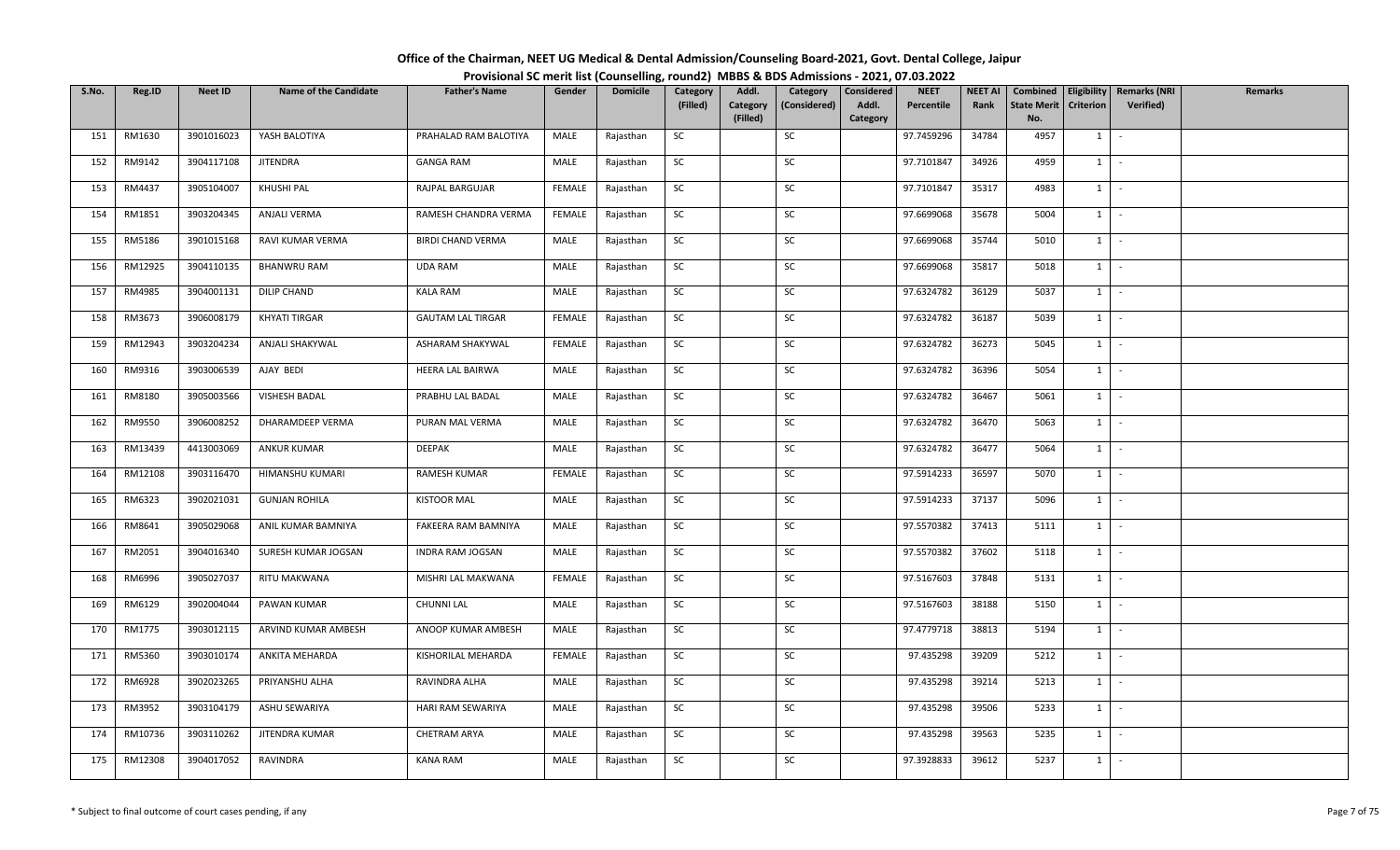| Office of the Chairman, NEET UG Medical & Dental Admission/Counseling Board-2021, Govt. Dental College, Jaipur |                                                                                          |
|----------------------------------------------------------------------------------------------------------------|------------------------------------------------------------------------------------------|
|                                                                                                                | Provisional SC merit list (Counselling, round2) MBBS & BDS Admissions - 2021, 07.03.2022 |

| S.No. | Reg.ID  | <b>Neet ID</b> | <b>Name of the Candidate</b> | <b>Father's Name</b>   | Gender        | <b>Domicile</b> | Category<br>(Filled) | Addl.<br>Category<br>(Filled) | Category<br>(Considered) | Considered<br>Addl.<br>Category | <b>NEET</b><br>Percentile | <b>NEET AI</b><br>Rank | Combined<br><b>State Merit</b><br>No. | <b>Criterion</b> | Eligibility   Remarks (NRI<br><b>Verified)</b> | Remarks |
|-------|---------|----------------|------------------------------|------------------------|---------------|-----------------|----------------------|-------------------------------|--------------------------|---------------------------------|---------------------------|------------------------|---------------------------------------|------------------|------------------------------------------------|---------|
| 176   | RM7554  | 3903125053     | KARISHMA GORA                | PRAHLAD SINGH GORA     | FEMALE        | Rajasthan       | SC                   |                               | SC                       |                                 | 97.3928833                | 39626                  | 5238                                  | $1\vert$         | $\sim$                                         |         |
| 177   | RM4638  | 3902022045     | <b>MAMTA</b>                 | DHANPATRAI             | <b>FEMALE</b> | Rajasthan       | SC                   |                               | SC                       |                                 | 97.3928833                | 39721                  | 5243                                  | $1 \quad$        | $\sim$                                         |         |
| 178   | RM9354  | 3903114245     | VIMAL                        | PREMCHAND              | MALE          | Rajasthan       | <b>SC</b>            |                               | SC                       |                                 | 97.3928833                | 39798                  | 5245                                  | $1 \mid -$       |                                                |         |
| 179   | RM2998  | 3903137230     | MANISH SANNEL                | RAMNIWAS SANNEL        | MALE          | Rajasthan       | SC                   |                               | SC                       |                                 | 97.3928833                | 39865                  | 5250                                  | 1                | $\sim$                                         |         |
| 180   | RM13034 | 3903222086     | PRIYANKA KUMARI              | <b>VIDYADHAR SINGH</b> | <b>FEMALE</b> | Rajasthan       | SC                   |                               | SC                       |                                 | 97.3928833                | 40044                  | 5255                                  | 3 <sup>1</sup>   | $\sim$                                         |         |
| 181   | RM6093  | 3904103009     | <b>GOVIND MEGHWAL</b>        | PARAS RAM              | MALE          | Rajasthan       | <b>SC</b>            |                               | SC                       |                                 | 97.3525406                | 40320                  | 5271                                  | $1 \quad$        | $\sim$                                         |         |
| 182   | RM4898  | 3902009042     | MEGHNA BARWAR                | <b>DINESH KUMAR</b>    | <b>FEMALE</b> | Rajasthan       | SC                   |                               | SC                       |                                 | 97.3525406                | 40374                  | 5274                                  | 1                | $\sim$                                         |         |
| 183   | RM4438  | 3110115960     | ABHINAV MEGHWAL              | KHEEMA RAM             | MALE          | Rajasthan       | SC                   |                               | ${\sf SC}$               |                                 | 97.3525406                | 40443                  | 5277                                  | 2 <sup>1</sup>   | $\sim$                                         |         |
| 184   | RM6267  | 3902022069     | <b>SUMIT KUMAR</b>           | <b>BUDH RAM</b>        | MALE          | Rajasthan       | <b>SC</b>            |                               | SC                       |                                 | 97.3525406                | 40498                  | 5279                                  | $1 \vert$        | $\sim$                                         |         |
| 185   | RM2427  | 3903117079     | DINESH KUMAR                 | <b>GANDHI RAM</b>      | MALE          | Rajasthan       | SC                   |                               | SC                       |                                 | 97.3525406                | 40565                  | 5285                                  | $1 \quad$        | $\sim$                                         |         |
| 186   | RM2175  | 3903017163     | SAKET BAIRWA                 | JAGDISH PRASAD BAIRWA  | FEMALE        | Rajasthan       | <b>SC</b>            |                               | SC                       |                                 | 97.3131694                | 40921                  | 5308                                  | $1 \quad$        | $\sim$                                         |         |
| 187   | RM1669  | 3903007585     | SHUBHAM KUMAR                | HANSRAJ BAIRWA         | MALE          | Rajasthan       | SC                   |                               | SC                       |                                 | 97.3131694                | 40953                  | 5312                                  | $1 \vert$        | $\sim$                                         |         |
| 188   | RM6621  | 4401010192     | <b>TARUN KUMAR</b>           | <b>BASUDEV PRASAD</b>  | MALE          | Rajasthan       | SC                   |                               | SC                       |                                 | 97.3131694                | 41305                  | 5324                                  | 1                | $\sim$                                         |         |
| 189   | RM9293  | 3904115044     | <b>TARUN KUMAR</b>           | JAGDISH KUMAR          | MALE          | Rajasthan       | SC                   |                               | SC                       |                                 | 97.3131694                | 41469                  | 5338                                  | 1                | $\sim$                                         |         |
| 190   | RM1251  | 3903112046     | RAHUL KARADIA                | PRABHU CHAND KARADIA   | MALE          | Rajasthan       | SC                   |                               | SC                       |                                 | 97.3131694                | 41474                  | 5339                                  | $1 \quad$        | $\sim$                                         |         |
| 191   | RM7101  | 3902008244     | MANISHA GADGIL               | MURLI DHAR GADGIL      | FEMALE        | Rajasthan       | <b>SC</b>            |                               | SC                       |                                 | 97.2703661                | 41540                  | 5341                                  | $1 \mid -$       |                                                |         |
| 192   | RM9385  | 3903212178     | CHAMPA                       | PREM CHAND             | FEMALE        | Rajasthan       | <b>SC</b>            |                               | SC                       |                                 | 97.2703661                | 41780                  | 5350                                  | 1                | $\sim$                                         |         |
| 193   | RM8257  | 3802011212     | SAROJ KUMARI                 | <b>RAM KUMAR</b>       | <b>FEMALE</b> | Rajasthan       | SC                   |                               | SC                       |                                 | 97.2703661                | 41832                  | 5351                                  | $1 \quad$        | $\sim$                                         |         |
| 194   | RM1250  | 3902020146     | YUVRAJ ASERI                 | AMAR SINGH ASERI       | MALE          | Rajasthan       | SC                   |                               | SC                       |                                 | 97.2703661                | 42060                  | 5366                                  | $1 \mid -$       |                                                |         |
| 195   | RM3199  | 3901014081     | <b>TUNGRIA MONIKA</b>        | <b>DURGA RAM</b>       | <b>FEMALE</b> | Rajasthan       | SC                   | WPP,<br>WPP8                  | SC                       |                                 | 97.2273037                | 42355                  | 5386                                  | 8                | $\sim$                                         |         |
| 196   | RM11626 | 3903015368     | MS. AKANKSHA SODHA           | SURYAPRAKASH SODHA     | FEMALE        | Rajasthan       | <b>SC</b>            |                               | SC                       |                                 | 97.2273037                | 42537                  | 5397                                  | $1 \cdot$        |                                                |         |
| 197   | RM8846  | 3903231094     | <b>ANIL KUMAR</b>            | <b>HAJARI RAM</b>      | MALE          | Rajasthan       | <b>SC</b>            |                               | SC                       |                                 | 97.2273037                | 42730                  | 5405                                  | $1 \mid$         | $\sim$                                         |         |
| 198   | RM4940  | 3903222158     | SANTOSH KUMAR ANKUR          | NATHU LAL RAIGER       | MALE          | Rajasthan       | SC                   |                               | SC                       |                                 | 97.2273037                | 42796                  | 5410                                  | $1 \quad$        | $\sim$ $-$                                     |         |
| 199   | RM7430  | 3903135236     | <b>LALIT JAIPAL</b>          | REWANTA RAM            | MALE          | Rajasthan       | <b>SC</b>            |                               | SC                       |                                 | 97.1845004                | 42953                  | 5421                                  | $1 \quad$        | $\sim$                                         |         |
| 200   | RM2597  | 4401006248     | GAUTAM                       | RAMKISHAN              | MALE          | Rajasthan       | SC                   |                               | SC                       |                                 | 97.1845004                | 43035                  | 5423                                  | $1 \quad$        | $\sim$                                         |         |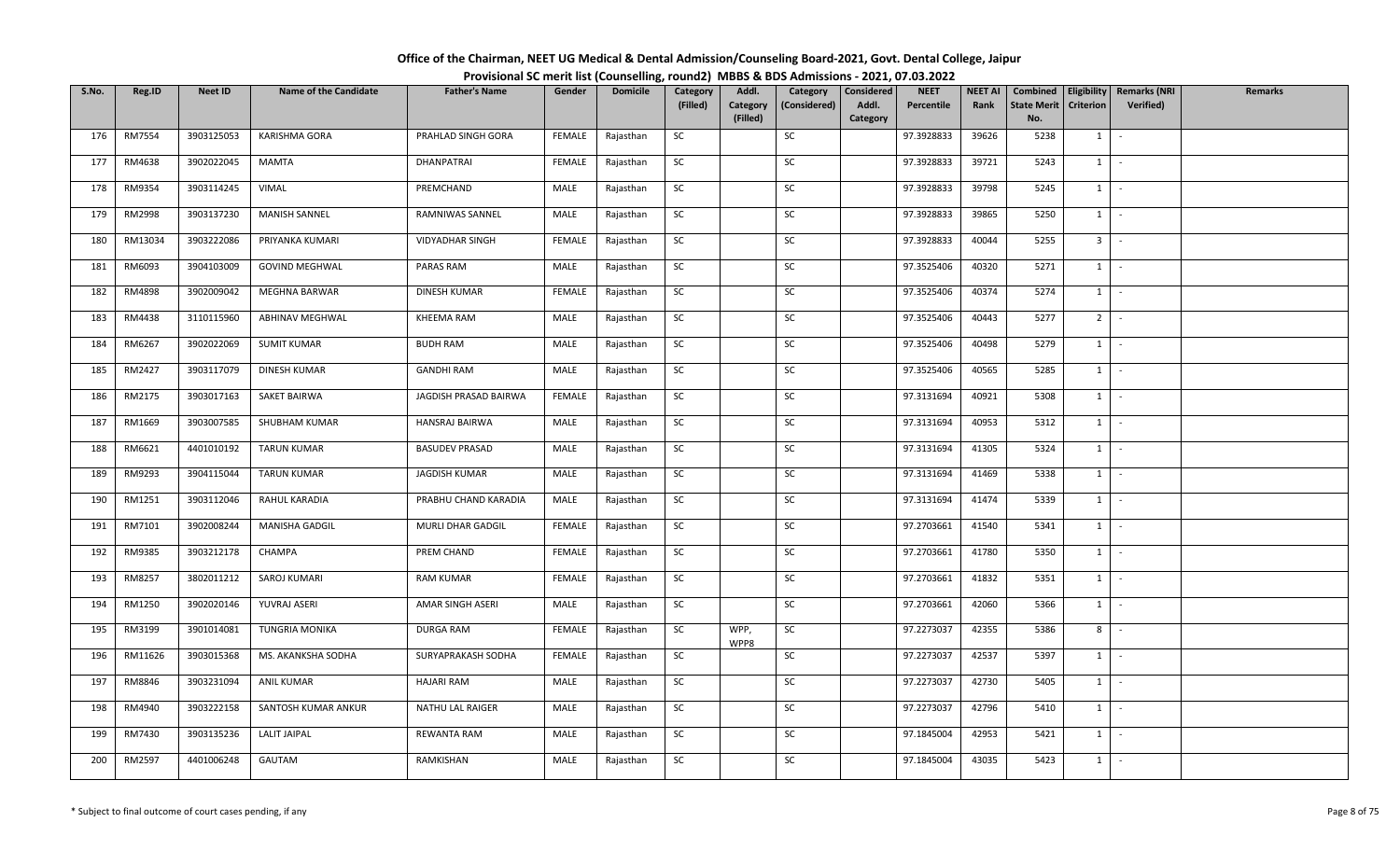| Office of the Chairman, NEET UG Medical & Dental Admission/Counseling Board-2021, Govt. Dental College, Jaipur |                                                                                          |
|----------------------------------------------------------------------------------------------------------------|------------------------------------------------------------------------------------------|
|                                                                                                                | Provisional SC merit list (Counselling, round2) MBBS & BDS Admissions - 2021, 07.03.2022 |

| S.No. | Reg.ID  | <b>Neet ID</b> | <b>Name of the Candidate</b> | <b>Father's Name</b>      | Gender        | <b>Domicile</b> | Category  | Addl.                | Category     | Considered        | <b>NEET</b> | <b>NEET AI</b> | Combined                  |                  | <b>Eligibility   Remarks (NRI</b> | Remarks |
|-------|---------|----------------|------------------------------|---------------------------|---------------|-----------------|-----------|----------------------|--------------|-------------------|-------------|----------------|---------------------------|------------------|-----------------------------------|---------|
|       |         |                |                              |                           |               |                 | (Filled)  | Category<br>(Filled) | (Considered) | Addl.<br>Category | Percentile  | Rank           | <b>State Merit</b><br>No. | <b>Criterion</b> | Verified)                         |         |
| 201   | RM6332  | 3901014599     | DIVYANSH SUTWAL              | NILESH KUMAR              | MALE          | Rajasthan       | SC        |                      | SC           |                   | 97.1845004  | 43080          | 5425                      | 1                | $\sim$                            |         |
| 202   | RM3764  | 2301012429     | NEERAV KUMAR                 | RAMESH CHAND              | MALE          | Rajasthan       | SC        |                      | SC           |                   | 97.1845004  | 43154          | 5428                      | $1 \quad$        | $\sim$                            |         |
| 203   | RM1894  | 3904104056     | KHUSHBOO CHOUHAN             | <b>GOVERDHAN CHOUHAN</b>  | <b>FEMALE</b> | Rajasthan       | SC        |                      | SC           |                   | 97.1845004  | 43257          | 5437                      |                  | $1 \cdot$                         |         |
| 204   | RM6525  | 3903001558     | <b>DAKSH SINGH</b>           | <b>VIJAY SINGH</b>        | MALE          | Rajasthan       | SC        |                      | SC           |                   | 97.1427332  | 43545          | 5450                      |                  | $1$ $-$                           |         |
| 205   | RM6017  | 3903130295     | YOGESH KUMAR                 | CHOKHA RAM                | MALE          | Rajasthan       | SC        |                      | SC           |                   | 97.1427332  | 43552          | 5452                      |                  | $1 \mid -$                        |         |
| 206   | RM3945  | 3902021063     | <b>SUMIT KUMAR</b>           | <b>BABULAL KHATIK</b>     | MALE          | Rajasthan       | SC        |                      | SC           |                   | 97.1427332  | 43581          | 5454                      |                  | $1 \cdot$                         |         |
| 207   | RM3273  | 3906005087     | HARSHITA KUMARI KHOKHAR      | <b>BABU LAL KHOKHAR</b>   | FEMALE        | Rajasthan       | SC        |                      | SC           |                   | 97.1427332  | 43648          | 5457                      | $1 \quad$        | $\sim$                            |         |
| 208   | RM5167  | 3903212092     | TANSUKHRAY                   | <b>MOTIRAM</b>            | MALE          | Rajasthan       | SC        |                      | SC           |                   | 97.1427332  | 43667          | 5458                      | 1                | $\sim$ $-$                        |         |
| 209   | RM3206  | 3906011075     | <b>HARSH BAMNIYA</b>         | KAMLESH BAMNIYA           | MALE          | Rajasthan       | SC        |                      | SC           |                   | 97.1427332  | 43762          | 5462                      |                  | $1$ $-$                           |         |
| 210   | RM2754  | 3905120288     | MANU JOSHI                   | RAMAVTAR JOSHI            | MALE          | Rajasthan       | SC        |                      | SC           |                   | 97.1427332  | 43793          | 5464                      | $1 \quad$        | $\sim$ $-$                        |         |
| 211   | RM5753  | 3902023102     | KUNAL DEEGWAL                | GYANCHAND DEEGWAL         | MALE          | Rajasthan       | SC        |                      | SC           |                   | 97.1427332  | 43952          | 5467                      |                  | $1 \cdot$                         |         |
| 212   | RM2352  | 3904004397     | DEEPENDRA JEENGAR            | CHHOTA RAM JEENGAR        | MALE          | Rajasthan       | SC        |                      | SC           |                   | 97.1427332  | 44004          | 5471                      |                  | $1$ $\vert$ $\vert$               |         |
| 213   | RM12753 | 3904101606     | PIYUSH SARAN                 | SAMPAT RAJ                | MALE          | Rajasthan       | SC        |                      | SC           |                   | 97.1427332  | 44106          | 5476                      | 1                | $\sim$                            |         |
| 214   | RM8658  | 3903124135     | LALIT KUMAR CHOUHAN          | JAGDISH PRASAD CHOUHAN    | MALE          | Rajasthan       | SC        |                      | SC           |                   | 97.1007717  | 44448          | 5490                      | $1 \quad$        | $\sim$                            |         |
| 215   | RM1544  | 3903008337     | HARSH NAGAR                  | KAMAL NAGAR               | MALE          | Rajasthan       | SC        |                      | SC           |                   | 97.1007717  | 44513          | 5496                      | 1                | $\sim$ $-$                        |         |
| 216   | RM7739  | 3903126124     | PRASHANT KUMAR               | SHER SINGH                | MALE          | Rajasthan       | <b>SC</b> |                      | SC           |                   | 97.0589397  | 44917          | 5510                      | 3 <sup>1</sup>   | $\sim$                            |         |
| 217   | RM9230  | 3903115154     | LOKESH KUMAR SANGHADIYA      | HANUMAN SAHAI RAIGAR      | MALE          | Rajasthan       | SC        |                      | SC           |                   | 97.0589397  | 45109          | 5517                      | $1 \mid$         | $\sim$                            |         |
| 218   | RM3701  | 3903020186     | SHUBHAM KANWADIYA            | OM PRAKASH KANWADIYA      | MALE          | Rajasthan       | SC        |                      | SC           |                   | 97.0589397  | 45161          | 5521                      | $1 \mid$         | $\sim$                            |         |
| 219   | RM3019  | 3905027139     | <b>VIKRAM SINGH</b>          | <b>NAHAR SINGH</b>        | MALE          | Rajasthan       | SC        |                      | SC           |                   | 97.0589397  | 45240          | 5528                      |                  | $1 \cdot$                         |         |
| 220   | RM3251  | 3906024468     | DHEERAJ BANSAL               | <b>BHANWAR LAL BANSAL</b> | MALE          | Rajasthan       | SC        |                      | SC           |                   | 97.0589397  | 45286          | 5532                      | 1                | $\sim$                            |         |
| 221   | RM9602  | 3904102185     | EKTA NAGORI                  | PRITAM NAGORI             | FEMALE        | Rajasthan       | SC        |                      | SC           |                   | 97.0174963  | 45452          | 5540                      |                  | $1 \mid -$                        |         |
| 222   | RM8726  | 3903217085     | RAVISHANKAR PARSOYA          | PURANMAL VERMA            | MALE          | Rajasthan       | SC        |                      | SC           |                   | 97.0174963  | 45506          | 5544                      |                  | $1$ $-$                           |         |
| 223   | RM13857 | 3902017213     | POOJA CHOUHAN                | NARAYAN RAM CHOUHAN       | FEMALE        | Rajasthan       | SC        |                      | SC           |                   | 97.0174963  | 45511          | 5545                      | $1 \quad$        | $\sim$                            |         |
| 224   | RM3016  | 3904024232     | DEEPAK CHOUHAN               | <b>BANSHI LAL CHOUHAN</b> | MALE          | Rajasthan       | SC        |                      | SC           |                   | 97.0174963  | 45517          | 5547                      | $1 \quad$        | $\sim$                            |         |
| 225   | RM2191  | 3906006043     | PRIYANSHU KHOLIA             | RAJKUMAR KHOLIA           | MALE          | Rajasthan       | SC        |                      | SC           |                   | 97.0174963  | 45813          | 5558                      | $1 \quad$        | $\sim$                            |         |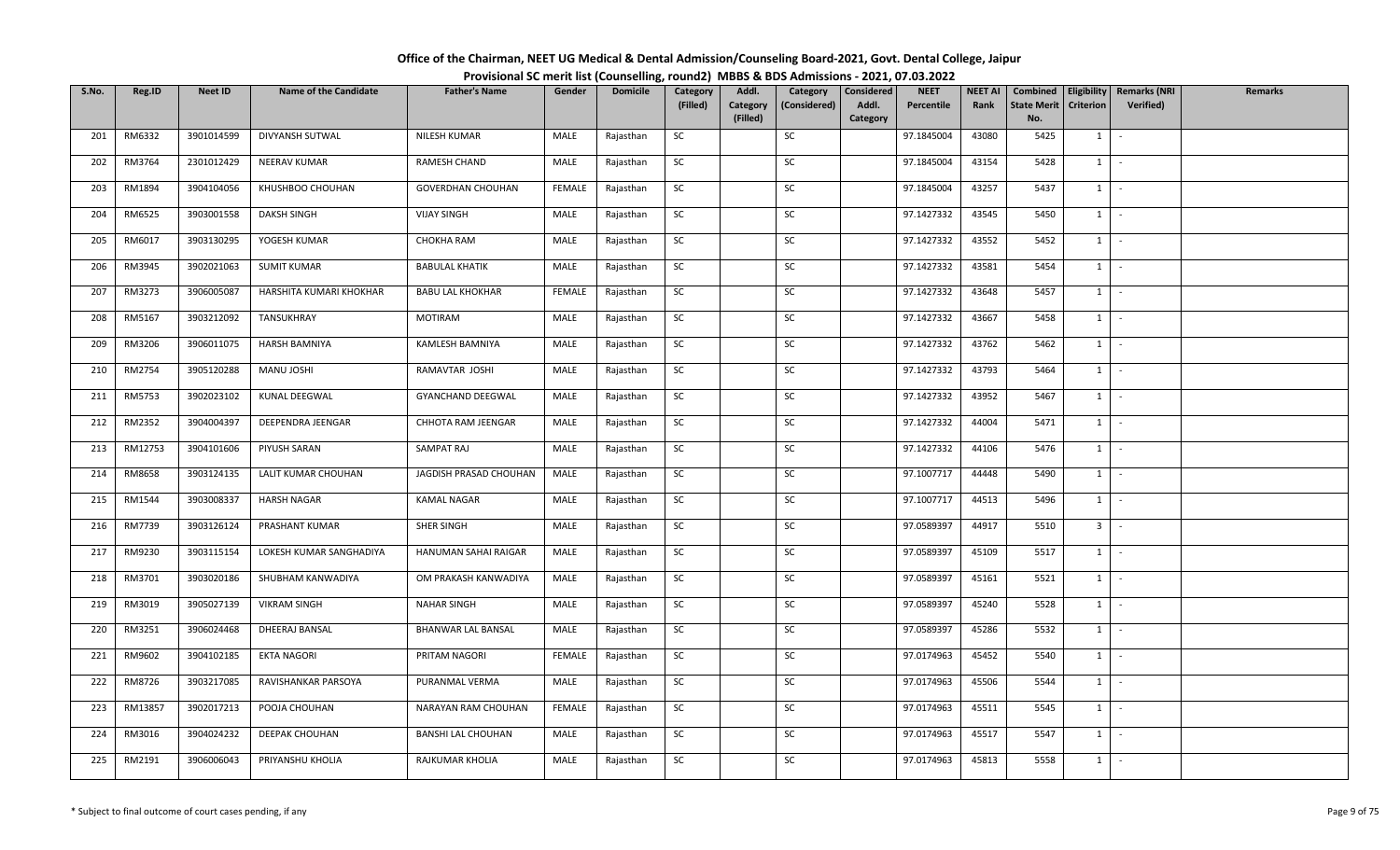| Office of the Chairman, NEET UG Medical & Dental Admission/Counseling Board-2021, Govt. Dental College, Jaipur |                                                                                          |
|----------------------------------------------------------------------------------------------------------------|------------------------------------------------------------------------------------------|
|                                                                                                                | Provisional SC merit list (Counselling, round2) MBBS & BDS Admissions - 2021, 07.03.2022 |

| S.No. | Reg.ID  | Neet ID    | <b>Name of the Candidate</b> | <b>Father's Name</b>  | Gender        | <b>Domicile</b> | Category  | Addl.                | Category     | Considered        | <b>NEET</b> | <b>NEET AI</b> | Combined                  |                  | <b>Eligibility   Remarks (NRI</b> | Remarks |
|-------|---------|------------|------------------------------|-----------------------|---------------|-----------------|-----------|----------------------|--------------|-------------------|-------------|----------------|---------------------------|------------------|-----------------------------------|---------|
|       |         |            |                              |                       |               |                 | (Filled)  | Category<br>(Filled) | (Considered) | Addl.<br>Category | Percentile  | Rank           | <b>State Merit</b><br>No. | <b>Criterion</b> | Verified)                         |         |
| 226   | RM4586  | 3902013291 | SUMIT GOTHWAL                | <b>BALWANT RAM</b>    | MALE          | Rajasthan       | SC        |                      | SC           |                   | 96.9724913  | 46327          | 5587                      | 1                | $\sim$                            |         |
| 227   | RM2284  | 3903102727 | VISHAL DHAWAN                | HARI SINGH DHAWAN     | MALE          | Rajasthan       | SC        |                      | SC           |                   | 96.9724913  | 46442          | 5591                      | $1 \quad$        | $\sim$                            |         |
|       |         |            |                              |                       |               |                 |           |                      |              |                   |             |                |                           |                  |                                   |         |
| 228   | RM11647 | 3902016245 | DIVYA CHOHLA                 | RAMESH CHOHLA         | FEMALE        | Rajasthan       | SC        |                      | SC           |                   | 96.9724913  | 46538          | 5594                      |                  | $1 \cdot$                         |         |
| 229   | RM6947  | 3115034278 | ANAMIKA                      | NEMICHAND             | FEMALE        | Rajasthan       | SC        |                      | SC           |                   | 96.9724913  | 46647          | 5600                      |                  | $1$ $-$                           |         |
| 230   | RM5267  | 3903230024 | AARTI BILONIYA               | PREM CHAND BILONIYA   | <b>FEMALE</b> | Rajasthan       | SC        |                      | SC           |                   | 96.9316306  | 46817          | 5609                      | $1 \mid$         | $\sim$ $-$                        |         |
| 231   | RM11541 | 3901001103 | NITIN BENIWAL                | CHOTU BENIWAL         | MALE          | Rajasthan       | SC        |                      | SC           |                   | 96.9316306  | 46885          | 5614                      |                  | $1 \cdot$                         |         |
| 232   | RM4725  | 3903028348 | AJAY KUMAR                   | SUKHRAM               | MALE          | Rajasthan       | SC        |                      | SC           |                   | 96.9316306  | 46955          | 5615                      | $1 \quad$        | $\sim$                            |         |
| 233   | RM5702  | 3903135108 | SHUBHAM MARETHA              | RAJESH KUMAR MARETHA  | MALE          | Rajasthan       | SC        |                      | SC           |                   | 96.9316306  | 47054          | 5619                      | 1                | $\sim$                            |         |
| 234   | RM6051  | 3903022058 | <b>BHARAT LAL BAIRWA</b>     | BAJRANG LAL BAIRWA    | MALE          | Rajasthan       | SC        |                      | SC           |                   | 96.9316306  | 47138          | 5625                      |                  | $1$ $-$                           |         |
| 235   | RM7235  | 3903128264 | <b>MANISH BAIRWA</b>         | CHHOTU LAL BAIRWA     | MALE          | Rajasthan       | SC        |                      | SC           |                   | 96.9316306  | 47264          | 5630                      | $1 \quad$        | $\sim$ $-$                        |         |
| 236   | RM9607  | 3903219072 | <b>ANIL BAIRWA</b>           | LALA RAM BAIRWA       | MALE          | Rajasthan       | SC        |                      | SC           |                   | 96.8897339  | 47464          | 5642                      |                  | $1 \cdot$                         |         |
| 237   | RM12431 | 3903118239 | <b>HEMA RAM</b>              | <b>FULU RAM</b>       | MALE          | Rajasthan       | SC        |                      | SC           |                   | 96.8897339  | 47567          | 5644                      | $1 \vert$        | $\sim$                            |         |
| 238   | RM11697 | 3903138080 | SARITA VERMA                 | RAMESH VERMA          | <b>FEMALE</b> | Rajasthan       | SC        |                      | SC           |                   | 96.8897339  | 47846          | 5655                      | 1                | $\sim$                            |         |
| 239   | RM6095  | 3903117046 | MAHENDRA KUMAR BARUPAL       | KISHANA RAM BARUPAL   | MALE          | Rajasthan       | SC        |                      | SC           |                   | 96.8897339  | 47887          | 5658                      | $1 \quad$        | $\sim$                            |         |
| 240   | RM8494  | 3903012312 | PANKAJ KHANNA                | RAKESH KHANNA         | MALE          | Rajasthan       | SC        |                      | SC           |                   | 96.8897339  | 47927          | 5661                      | $1 \quad$        | $\sim$ $-$                        |         |
| 241   | RM7271  | 3903211237 | <b>MAHIMA SINGH</b>          | MAHENDRA SINGH        | FEMALE        | Rajasthan       | <b>SC</b> |                      | SC           |                   | 96.8466715  | 48113          | 5668                      | $1 \mid$         | $\sim$ $-$                        |         |
| 242   | RM3746  | 3905104105 | MANISHA MEGHWAL              | <b>BABU LAL</b>       | FEMALE        | Rajasthan       | SC        |                      | SC           |                   | 96.8466715  | 48166          | 5669                      | $1 \mid$         | $\sim$                            |         |
| 243   | RM4564  | 3903204309 | KORAL MOURYA                 | NARENDRA MOURYA       | <b>FEMALE</b> | Rajasthan       | SC        |                      | SC           |                   | 96.8466715  | 48320          | 5676                      | 1                | $\sim$                            |         |
| 244   | RM1238  | 3905003400 | <b>NEHA BHAMBI</b>           | DASHARTH KUMAR BHAMBI | FEMALE        | Rajasthan       | SC        |                      | SC           |                   | 96.8466715  | 48382          | 5682                      |                  | $1 \cdot$                         |         |
| 245   | RM1767  | 3903027111 | ATUL KUMAR                   | KAILASH RAM           | MALE          | Rajasthan       | SC        |                      | SC           |                   | 96.8466715  | 48516          | 5690                      | 1                | $\sim$                            |         |
| 246   | RM1546  | 3903010084 | <b>SAHIL ANKUR</b>           | RAJESH ANKUR          | MALE          | Rajasthan       | SC        |                      | SC           |                   | 96.8466715  | 48628          | 5694                      |                  | $1 \mid -$                        |         |
| 247   | RM6925  | 3904117153 | <b>VINOD KHORWAL</b>         | <b>ACHLA RAM</b>      | MALE          | Rajasthan       | SC        |                      | SC           |                   | 96.8466715  | 48646          | 5695                      |                  | $3$ $-$                           |         |
| 248   | RM3487  | 3904116150 | MOHIT KUMAR ROHILA           | VINOD KUMAR ROHILA    | MALE          | Rajasthan       | SC        |                      | SC           |                   | 96.8038682  | 48978          | 5717                      | $1 \quad$        | $\sim$                            |         |
| 249   | RM2969  | 3903208051 | PULKIT VERMA                 | NAVAL KISHOR VERMA    | MALE          | Rajasthan       | SC        |                      | SC           |                   | 96.8038682  | 49052          | 5721                      | $1 \quad$        | $\sim$                            |         |
| 250   | RM11422 | 3904015075 | PUNAM CHAND PATEER           | <b>ISHAWARA RAM</b>   | MALE          | Rajasthan       | SC        |                      | SC           |                   | 96.8038682  | 49234          | 5730                      | $1 \quad$        | $\sim$                            |         |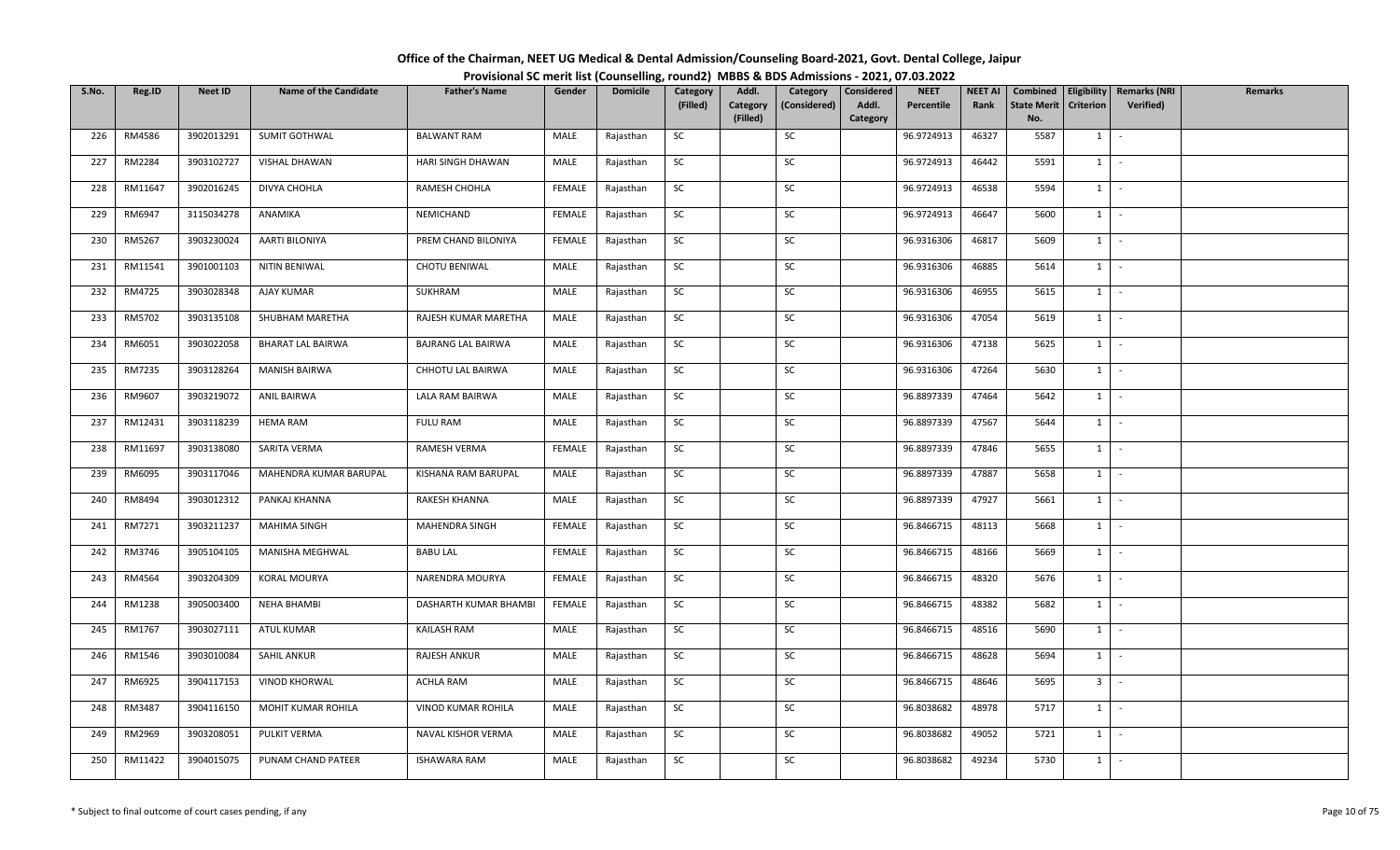| Office of the Chairman, NEET UG Medical & Dental Admission/Counseling Board-2021, Govt. Dental College, Jaipur |                                                                                          |
|----------------------------------------------------------------------------------------------------------------|------------------------------------------------------------------------------------------|
|                                                                                                                | Provisional SC merit list (Counselling, round2) MBBS & BDS Admissions - 2021, 07.03.2022 |

| S.No. | Reg.ID  | Neet ID    | <b>Name of the Candidate</b> | <b>Father's Name</b>       | Gender        | <b>Domicile</b> | Category  | Addl.                | Category     | Considered        | <b>NEET</b> | <b>NEET AI</b> | Combined                  |                  | <b>Eligibility   Remarks (NRI</b> | Remarks |
|-------|---------|------------|------------------------------|----------------------------|---------------|-----------------|-----------|----------------------|--------------|-------------------|-------------|----------------|---------------------------|------------------|-----------------------------------|---------|
|       |         |            |                              |                            |               |                 | (Filled)  | Category<br>(Filled) | (Considered) | Addl.<br>Category | Percentile  | Rank           | <b>State Merit</b><br>No. | <b>Criterion</b> | Verified)                         |         |
| 251   | RM9064  | 3904017242 | KAILASH KUMAR                | SHARVAN RAM                | MALE          | Rajasthan       | SC        |                      | SC           |                   | 96.8038682  | 49307          | 5733                      | 1                | $\sim$                            |         |
| 252   | RM6318  | 3903213007 | <b>DEEPAK KUMAR</b>          | RAJKUMAR                   | MALE          | Rajasthan       | SC        |                      | SC           |                   | 96.8038682  | 49340          | 5734                      | $1 \quad$        | $\sim$                            |         |
| 253   | RM12005 | 3904025224 | <b>LALA RAM</b>              | <b>KUMBHA RAM</b>          | MALE          | Rajasthan       | SC        |                      | SC           |                   | 96.7543951  | 49382          | 5738                      |                  | $1 \cdot$                         |         |
| 254   | RM8581  | 3903217248 | <b>GAJRAJ SINGH</b>          | MOTI SINGH JATAV           | MALE          | Rajasthan       | <b>SC</b> |                      | SC           |                   | 96.7543951  | 49518          | 5745                      | $1$ $-$          |                                   |         |
| 255   | RM8440  | 2302033080 | JAYPRAKASH JATAV             | MADAN LAL JATAV            | MALE          | Rajasthan       | SC        |                      | SC           |                   | 96.7543951  | 49536          | 5748                      | $1 \mid$         | $\sim$                            |         |
| 256   | RM2319  | 3906009239 | <b>HARSHCHHAYA SALVI</b>     | OM PRAKASH SALVI           | FEMALE        | Rajasthan       | SC        |                      | SC           |                   | 96.7543951  | 49609          | 5750                      | $1 \mid$         | $\sim$                            |         |
| 257   | RM2384  | 3903230281 | PRITI RACHHOYA               | LAXMAN KUMAR RACHHOYA      | FEMALE        | Rajasthan       | SC        |                      | SC           |                   | 96.7543951  | 49742          | 5752                      | $1 \vert$        | $\sim$                            |         |
| 258   | RM8561  | 3903234189 | MANISH KUMAR DHANKIYA        | KALURAM DHANKIYA           | MALE          | Rajasthan       | SC        |                      | SC           |                   | 96.7543951  | 49972          | 5766                      | 1                | $\sim$ $-$                        |         |
| 259   | RM1425  | 3903019076 | VARSHA                       | SURESH KUMAR               | FEMALE        | Rajasthan       | SC        |                      | SC           |                   | 96.7103614  | 50339          | 5776                      | $1$ $-$          |                                   |         |
| 260   | RM6838  | 3903208205 | ASHA PRATIBHA TANAN          | <b>BANSHI LAL TANAN</b>    | FEMALE        | Rajasthan       | SC        |                      | SC           |                   | 96.7103614  | 50462          | 5782                      | $1 \quad$        | $\sim$                            |         |
| 261   | RM4612  | 3906004305 | SAHIL MEGHWAL                | KAILASH CHANDRA<br>MEGHWAL | MALE          | Rajasthan       | <b>SC</b> |                      | SC           |                   | 96.7103614  | 50463          | 5783                      | $1$ $-$          |                                   |         |
| 262   | RM4873  | 3902015046 | AJAY BANSHIWAL               | <b>TARA CHAND</b>          | MALE          | Rajasthan       | SC        |                      | SC           |                   | 96.7103614  | 50556          | 5789                      | $1 \vert$        | $\sim$                            |         |
| 263   | RM4678  | 3903022328 | NARENDRA BANYALA             | ROSHAN LAL BANYALA         | MALE          | Rajasthan       | SC        |                      | SC           |                   | 96.7103614  | 50664          | 5795                      | 1                | $\sim$                            |         |
| 264   | RM8687  | 3903121353 | SAURABH KUMAR MAHAMNA        | KISHAN MAHAMNA             | MALE          | Rajasthan       | SC        |                      | SC           |                   | 96.7103614  | 50700          | 5800                      | $1 \quad$        | $\sim$                            |         |
| 265   | RM2077  | 3903010576 | <b>VISHIST KUMAR KHINCHI</b> | SATYA NARAIN KHINCHI       | MALE          | Rajasthan       | SC        |                      | SC           |                   | 96.7103614  | 50754          | 5802                      | 3 <sup>1</sup>   | $\sim$                            |         |
| 266   | RM5323  | 3903115224 | <b>VIJAY BAIRWA</b>          | SURAJ KARAN BAIRWA         | MALE          | Rajasthan       | <b>SC</b> |                      | SC           |                   | 96.6689828  | 51102          | 5815                      | 1                | $\sim$                            |         |
| 267   | RM8500  | 3903223394 | SACHIN KUMAR                 | PRAMOD KUMAR               | MALE          | Rajasthan       | SC        |                      | SC           |                   | 96.6689828  | 51265          | 5821                      | 1                | $\sim$                            |         |
| 268   | RM2447  | 3903015430 | <b>TANU MAHICH</b>           | CHHITAR MAL VERMA          | <b>FEMALE</b> | Rajasthan       | SC        |                      | SC           |                   | 96.6689828  | 51333          | 5825                      | 1                | $\sim$                            |         |
| 269   | RM6995  | 3903205237 | SHUBHAM GAJRAJ               | S M GAJRAJ                 | MALE          | Rajasthan       | SC        |                      | SC           |                   | 96.6245606  | 51697          | 5842                      |                  | $1 \cdot$                         |         |
| 270   | RM9808  | 3903119111 | <b>CHAHAT GARWA</b>          | MANOHAR LAL GARWA          | <b>FEMALE</b> | Rajasthan       | SC        |                      | SC           |                   | 96.6245606  | 51817          | 5846                      | $1 \quad$        | $\sim$                            |         |
| 271   | RM1650  | 3904002410 | VAIBHAV JAYANT               | <b>KRISHAN KUMAR</b>       | MALE          | Rajasthan       | SC        |                      | SC           |                   | 96.6245606  | 51887          | 5850                      | $1 \mid$         | $\sim$ $-$                        |         |
| 272   | RM6556  | 3903127302 | RENUKA KULDEEP               | SANTOSH KUMAR              | FEMALE        | Rajasthan       | SC        |                      | SC           |                   | 96.6245606  | 52103          | 5867                      | $1 \mid$         | $\sim$                            |         |
| 273   | RM4599  | 3903217267 | ARPANA KIRAN                 | <b>ASHOK KUMAR</b>         | <b>FEMALE</b> | Rajasthan       | SC        |                      | SC           |                   | 96.5798793  | 52214          | 5871                      | $1 \quad$        | $\sim$                            |         |
| 274   | RM1578  | 3903012056 | NIKITA SANWARIYA             | LALIT KUMAR SANWARIYA      | FEMALE        | Rajasthan       | SC        |                      | SC           |                   | 96.5798793  | 52302          | 5875                      | $1 \quad$        | $\sim$                            |         |
| 275   | RM1903  | 3901001248 | ANJU RAIGER                  | SHANKAR LAL RAIGER         | FEMALE        | Rajasthan       | SC        |                      | SC           |                   | 96.5798793  | 52351          | 5880                      | $1 \quad$        | $\sim$                            |         |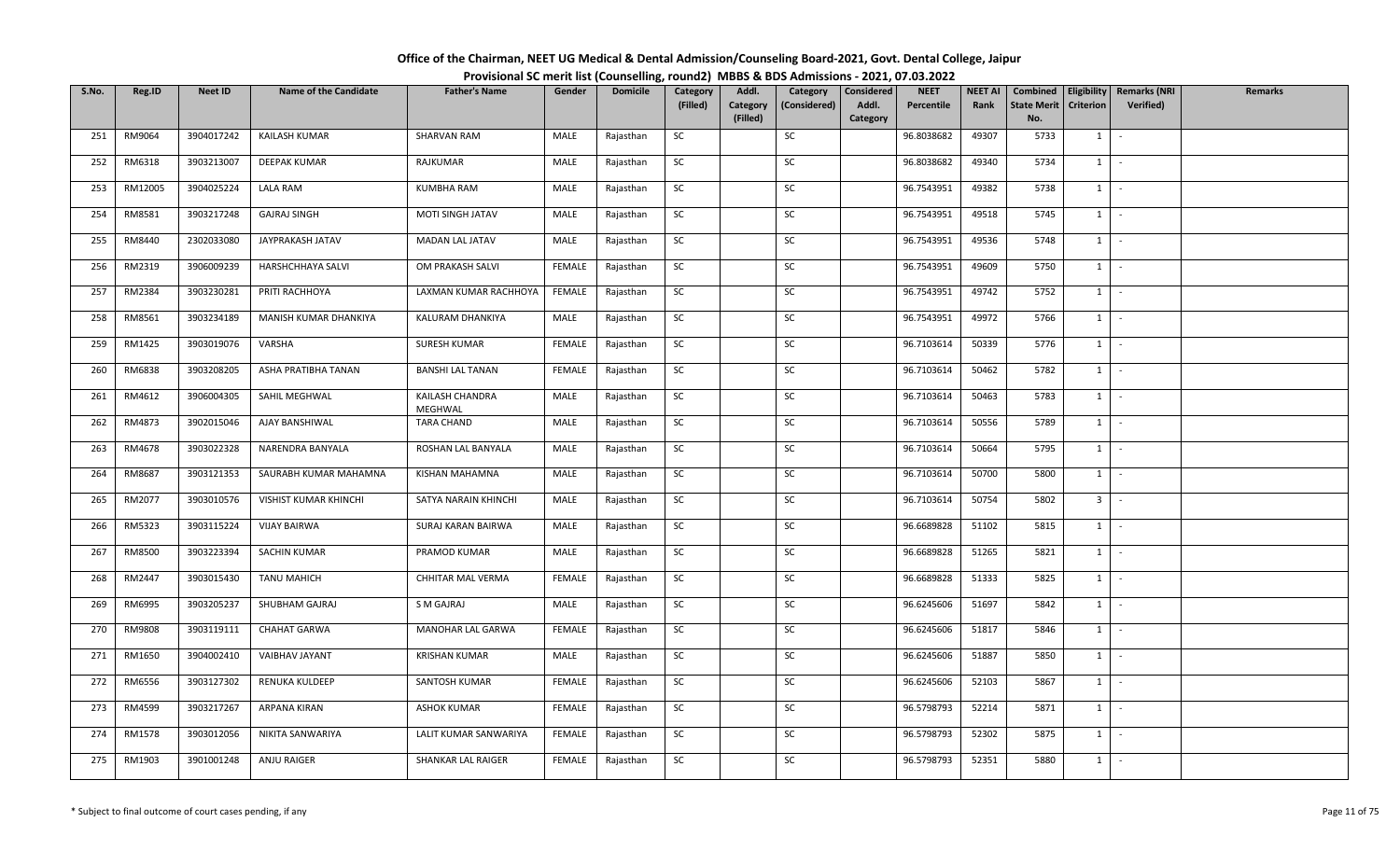| Office of the Chairman, NEET UG Medical & Dental Admission/Counseling Board-2021, Govt. Dental College, Jaipur |                                                                                          |
|----------------------------------------------------------------------------------------------------------------|------------------------------------------------------------------------------------------|
|                                                                                                                | Provisional SC merit list (Counselling, round2) MBBS & BDS Admissions - 2021, 07.03.2022 |

| S.No. | Reg.ID  | Neet ID    | <b>Name of the Candidate</b> | <b>Father's Name</b>      | Gender | <b>Domicile</b> | Category  | Addl.                | Category     | Considered        | <b>NEET</b> | <b>NEET AI</b> | Combined                  |                  | <b>Eligibility   Remarks (NRI</b> | Remarks |
|-------|---------|------------|------------------------------|---------------------------|--------|-----------------|-----------|----------------------|--------------|-------------------|-------------|----------------|---------------------------|------------------|-----------------------------------|---------|
|       |         |            |                              |                           |        |                 | (Filled)  | Category<br>(Filled) | (Considered) | Addl.<br>Category | Percentile  | Rank           | <b>State Merit</b><br>No. | <b>Criterion</b> | Verified)                         |         |
| 276   | RM4107  | 3903035262 | ARJUN LAL BUNKER             | <b>BANWARI LAL BUNKER</b> | MALE   | Rajasthan       | SC        |                      | SC           |                   | 96.5798793  | 52584          | 5893                      | 1                | $\sim$                            |         |
| 277   | RM10657 | 3903227179 | VIKASH LUNIWAL               | MAHENDRA LUNIWAL          | MALE   | Rajasthan       | SC        |                      | SC           |                   | 96.5798793  | 52624          | 5896                      | $1 \quad$        | $\sim$                            |         |
| 278   | RM8505  | 3903127285 | MANISH                       | <b>BHAGWANA RAM</b>       | MALE   | Rajasthan       | SC        |                      | SC           |                   | 96.5798793  | 52811          | 5909                      |                  | $1 \cdot$                         |         |
| 279   | RM6439  | 3903020302 | <b>ABHISHEK KANTIWAL</b>     | SATYA PAL KANTIWAL        | MALE   | Rajasthan       | SC        |                      | SC           |                   | 96.5326727  | 52874          | 5912                      | $1$ $-$          |                                   |         |
| 280   | RM2381  | 3903221321 | DIPESH VERMA                 | RAMAVTAR VERMA            | MALE   | Rajasthan       | SC        |                      | SC           |                   | 96.5326727  | 52992          | 5916                      |                  | $1 \mid -$                        |         |
| 281   | RM1340  | 3903206375 | RIMJHIM KUNDARA              | DEVENDRA KUNDARA          | FEMALE | Rajasthan       | SC        |                      | SC           |                   | 96.5326727  | 53082          | 5919                      |                  | $1 \cdot$                         |         |
| 282   | RM9555  | 3903201547 | PRASHANT JAGARWAL            | DAL CHAND JAGARWAL        | MALE   | Rajasthan       | SC        |                      | SC           |                   | 96.5326727  | 53117          | 5921                      | $1 \quad$        | $\sim$                            |         |
| 283   | RM11575 | 3906004438 | MAHIPAL JEENGAR              | PRAKASH JEENGAR           | MALE   | Rajasthan       | SC        |                      | SC           |                   | 96.5326727  | 53199          | 5927                      | 1                | $\sim$ $-$                        |         |
| 284   | RM12159 | 3903103060 | DEEPENDRA VERMA              | ASHOK KUMAR VERMA         | MALE   | Rajasthan       | SC        |                      | SC           |                   | 96.5326727  | 53312          | 5930                      | $1$ $-$          |                                   |         |
| 285   | RM8038  | 3903041250 | PUSHPENDRA KUMAR JATAV       | RAMESHWAR LAL JATAV       | MALE   | Rajasthan       | SC        |                      | SC           |                   | 96.5326727  | 53381          | 5934                      | $1 \quad$        | $\sim$ $-$                        |         |
| 286   | RM5859  | 3903131278 | SANJAY                       | <b>RAM KUMAR</b>          | MALE   | Rajasthan       | SC        |                      | SC           |                   | 96.5326727  | 53468          | 5938                      |                  | $1 \cdot$                         |         |
| 287   | RM8284  | 3903121115 | SOURAV KANSOTIYA             | <b>BANWARI LAL</b>        | MALE   | Rajasthan       | SC        |                      | SC           |                   | 96.5326727  | 53471          | 5939                      | $1 \vert$        | $\sim$                            |         |
| 288   | RM11561 | 3904115114 | PRIYA                        | KAMLESH KUMAR             | FEMALE | Rajasthan       | SC        |                      | SC           |                   | 96.5326727  | 53485          | 5941                      | 1                | $\sim$                            |         |
| 289   | RM2796  | 3906015133 | KUNAL JATAV                  | DINESH JATAV              | MALE   | Rajasthan       | SC        |                      | SC           |                   | 96.5326727  | 53536          | 5943                      | $1 \quad$        | $\sim$                            |         |
| 290   | RM8740  | 3903114111 | SUCHITA KUMARI MAHICH        | NARESH CHANDRA MAHICH     | FEMALE | Rajasthan       | SC        |                      | SC           |                   | 96.486243   | 53733          | 5953                      | 1                | $\sim$ $-$                        |         |
| 291   | RM10326 | 3903121098 | NIKITA JATAWAT               | KAILASH NARAYAN BUNKAR    | FEMALE | Rajasthan       | <b>SC</b> |                      | SC           |                   | 96.486243   | 53816          | 5956                      | $1 \mid$         | $\sim$ $-$                        |         |
| 292   | RM12707 | 3902018077 | DEVENDRA PANNU               | AASHARAM PANNU            | MALE   | Rajasthan       | SC        |                      | SC           |                   | 96.486243   | 53874          | 5957                      | $1 \mid$         | $\sim$                            |         |
| 293   | RM3691  | 3906030059 | YASHWANT VARMA               | <b>GANPAT LAL</b>         | MALE   | Rajasthan       | SC        |                      | SC           |                   | 96.486243   | 54012          | 5964                      | 1                | $\sim$                            |         |
| 294   | RM10104 | 3903033089 | RITURAJ JATAV                | LAXMI NARAYAN JATAV       | MALE   | Rajasthan       | SC        |                      | SC           |                   | 96.486243   | 54026          | 5965                      |                  | $1 \cdot$                         |         |
| 295   | RM6121  | 3905024388 | SURESH KUMAR BAIRWA          | GHANSHYAM BAIRWA          | MALE   | Rajasthan       | SC        |                      | SC           |                   | 96.486243   | 54065          | 5968                      | $1 \quad$        | $\sim$                            |         |
| 296   | RM3338  | 3902018232 | NEHA MAHICHA                 | HARI KRISHAN MAHICHA      | FEMALE | Rajasthan       | SC        |                      | SC           |                   | 96.486243   | 54129          | 5971                      |                  | $1 \mid -$                        |         |
| 297   | RM6479  | 3904109128 | YUVRAJ CHAUHAN               | RAJA RAM CHAUHAN          | MALE   | Rajasthan       | SC        |                      | SC           |                   | 96.486243   | 54186          | 5974                      | $1$ $-$          |                                   |         |
| 298   | RM2928  | 3903229019 | PRIYANKA SINGADIYA           | GOKUL PRASAD SINGADIYA    | FEMALE | Rajasthan       | SC        |                      | SC           |                   | 96.437547   | 54270          | 5977                      | $1 \quad$        | $\sim$                            |         |
| 299   | RM10283 | 3903042037 | SUSHILA SEJU                 | <b>GULLA RAM</b>          | FEMALE | Rajasthan       | SC        |                      | SC           |                   | 96.437547   | 54512          | 5982                      | $1 \quad$        | $\sim$                            |         |
| 300   | RM5003  | 3903139054 | JYOTSNA VERMA                | DEVENDRA KUMAR VERMA      | FEMALE | Rajasthan       | SC        |                      | SC           |                   | 96.437547   | 54540          | 5984                      | $1 \quad$        | $\sim$                            |         |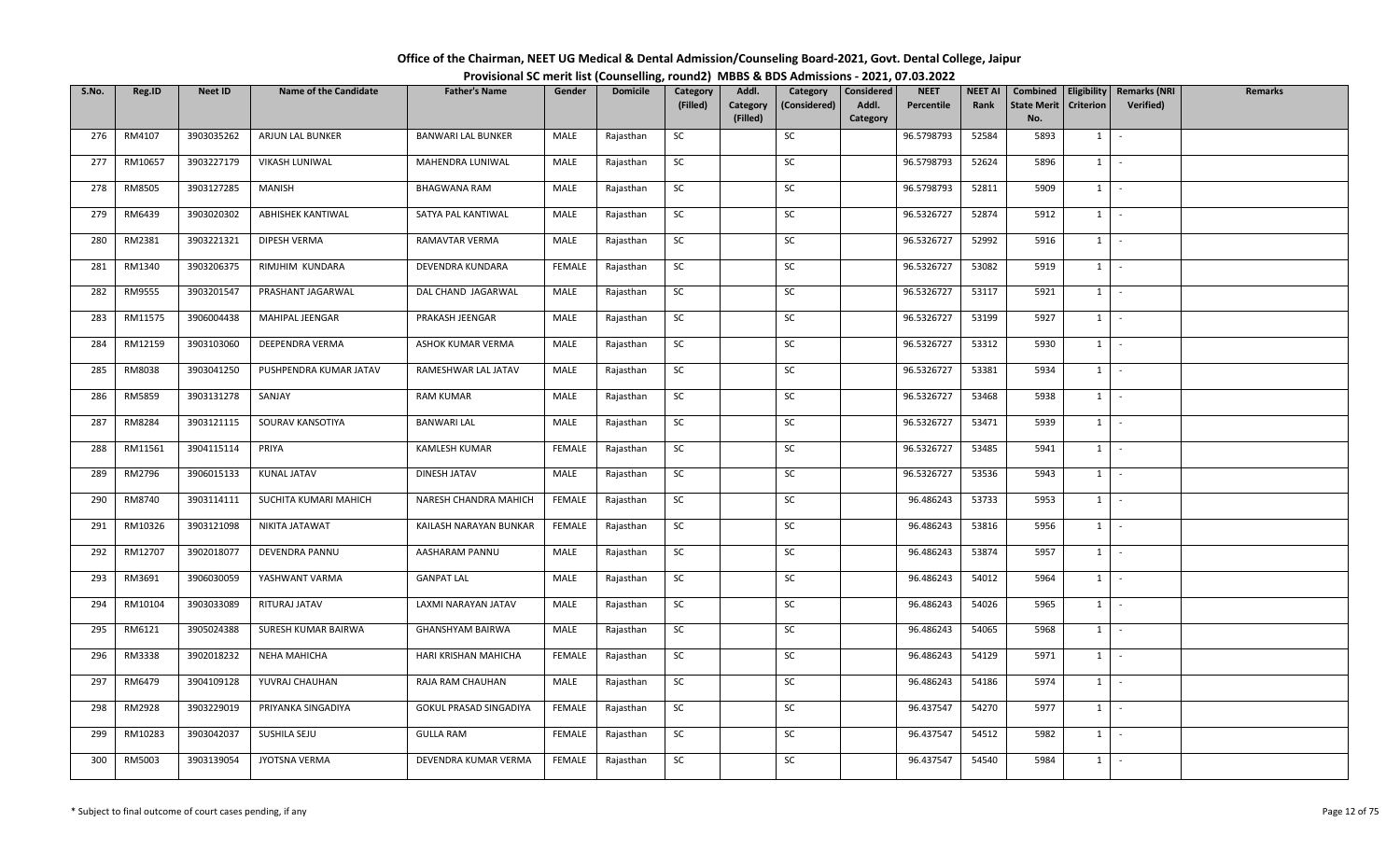| Office of the Chairman, NEET UG Medical & Dental Admission/Counseling Board-2021, Govt. Dental College, Jaipur |  |
|----------------------------------------------------------------------------------------------------------------|--|
| Provisional SC merit list (Counselling, round2) MBBS & BDS Admissions - 2021, 07.03.2022                       |  |

| S.No. | Reg.ID  | Neet ID    | <b>Name of the Candidate</b> | <b>Father's Name</b>     | Gender        | <b>Domicile</b> | Category  | Addl.                | Category     | Considered        | <b>NEET</b> | <b>NEET AI</b> | Combined                  |                  | <b>Eligibility   Remarks (NRI</b> | Remarks |
|-------|---------|------------|------------------------------|--------------------------|---------------|-----------------|-----------|----------------------|--------------|-------------------|-------------|----------------|---------------------------|------------------|-----------------------------------|---------|
|       |         |            |                              |                          |               |                 | (Filled)  | Category<br>(Filled) | (Considered) | Addl.<br>Category | Percentile  | Rank           | <b>State Merit</b><br>No. | <b>Criterion</b> | Verified)                         |         |
| 301   | RM5428  | 3904024172 | <b>KISHOR RAM</b>            | <b>SUKHA RAM</b>         | MALE          | Rajasthan       | SC        |                      | SC           |                   | 96.437547   | 54548          | 5985                      | 1                | $\sim$                            |         |
| 302   | RM7854  | 3903032040 | SURAJ BAIRWA                 | SHANKAR LAL BAIRWA       | MALE          | Rajasthan       | SC        |                      | SC           |                   | 96.437547   | 54689          | 5990                      | $1 \quad$        | $\sim$                            |         |
| 303   | RM10102 | 3903019204 | PANKAJ KUMAR DARIYA          | <b>BHAN CHAND DARIYA</b> | MALE          | Rajasthan       | SC        |                      | SC           |                   | 96.437547   | 54693          | 5991                      |                  | $1 \cdot$                         |         |
| 304   | RM2341  | 3903219178 | RAMPRASAD NAYAK              | DAYAL RAM NAYAK          | MALE          | Rajasthan       | SC        |                      | SC           |                   | 96.437547   | 54858          | 5999                      |                  | $1$ $-$                           |         |
| 305   | RM5625  | 3903011297 | MANISH KUMAR SAMRIYA         | LADU LAL SAMRIYA         | MALE          | Rajasthan       | SC        |                      | SC           |                   | 96.437547   | 54866          | 6000                      |                  | $1 \mid -$                        |         |
| 306   | RM10640 | 3902020165 | DINESH KUMAR                 | PRAHLAD                  | MALE          | Rajasthan       | SC        |                      | SC           |                   | 96.3931248  | 55298          | 6018                      |                  | $1 \cdot$                         |         |
| 307   | RM14363 | 3903229041 | PANKAJ KUMAR                 | SANWAR MAL               | MALE          | Rajasthan       | SC        |                      | SC           |                   | 96.3931248  | 55311          | 6019                      | $1 \quad$        | $\sim$                            |         |
| 308   | RM9277  | 4401013453 | KSHAMA CHAUHAN               | <b>BIRBAL</b>            | <b>FEMALE</b> | Rajasthan       | SC        |                      | SC           |                   | 96.3931248  | 55323          | 6020                      | $1 \mid$         | $\sim$ $-$                        |         |
| 309   | RM11530 | 3905123029 | DHANRAJ BAIRWA               | LADU LAL BAIRWA          | MALE          | Rajasthan       | SC        |                      | SC           |                   | 96.3931248  | 55593          | 6029                      |                  | $1$ $-$                           |         |
| 310   | RM13801 | 3902023097 | VISHAL MEGHWAL               | <b>BHURA RAM</b>         | MALE          | Rajasthan       | SC        |                      | SC           |                   | 96.3931248  | 55601          | 6030                      | $1 \quad$        | $\sim$ $-$                        |         |
| 311   | RM5871  | 3903014119 | PRIYANKA BAGORIYA            | SUWA LAL BAGORIYA        | <b>FEMALE</b> | Rajasthan       | <b>SC</b> |                      | SC           |                   | 96.3931248  | 55623          | 6031                      |                  | $1 \cdot$                         |         |
| 312   | RM5147  | 3902013105 | PRAMOD RATHOUR               | DHARMA RAM               | MALE          | Rajasthan       | SC        |                      | SC           |                   | 96.3458534  | 55749          | 6037                      |                  | $1$ $\vert$ $\vert$               |         |
| 313   | RM2870  | 3901006232 | VIDHYA PHULWARI              | SAGAR MAL PHULWARI       | <b>FEMALE</b> | Rajasthan       | SC        |                      | SC           |                   | 96.3458534  | 55756          | 6038                      | 1                | $\sim$                            |         |
| 314   | RM11120 | 3903229099 | <b>VIJAY KUMAR</b>           | RAJENDER KUMAR           | MALE          | Rajasthan       | SC        |                      | SC           |                   | 96.3458534  | 56050          | 6048                      | $1 \quad$        | $\sim$                            |         |
| 315   | RM4000  | 3903213287 | ASHU CHOPRA                  | DHARMPAL SINGH CHOPRA    | FEMALE        | Rajasthan       | SC        |                      | SC           |                   | 96.3458534  | 56196          | 6052                      | $1 \quad$        | $\sim$ $-$                        |         |
| 316   | RM6536  | 3902002319 | SHALINI                      | SURAJBHAN                | FEMALE        | Rajasthan       | <b>SC</b> |                      | SC           |                   | 96.3458534  | 56197          | 6053                      |                  | $1 \mid -$                        |         |
| 317   | RM4411  | 3903139038 | RITU CHAWLA                  | PYARE LAL CHAWLA         | FEMALE        | Rajasthan       | <b>SC</b> |                      | SC           |                   | 96.3458534  | 56202          | 6054                      | $1 \mid$         | $\sim$                            |         |
| 318   | RM11747 | 3902012082 | <b>ASHOK MEGHWAL</b>         | HARJI RAM MEGHWAL        | MALE          | Rajasthan       | SC        |                      | SC           |                   | 96.3458534  | 56356          | 6061                      | $1 \mid$         | $\sim$                            |         |
| 319   | RM10611 | 3903110421 | AKASH KUMAR JATAV            | RAM NIVAS JATAV          | MALE          | Rajasthan       | SC        |                      | SC           |                   | 96.3458534  | 56416          | 6066                      |                  | $1 \cdot$                         |         |
| 320   | RM7026  | 3903216171 | NISHANT NAGARWAL             | RAM DAYAL BAIRWA         | MALE          | Rajasthan       | SC        |                      | SC           |                   | 96.2950851  | 56432          | 6067                      | 1                | $\sim$                            |         |
| 321   | RM10826 | 3903111240 | <b>ABHISHEK NIRMAL</b>       | MATADEEN NIRMAL          | MALE          | Rajasthan       | SC        |                      | SC           |                   | 96.2950851  | 56553          | 6069                      |                  | $1 \mid -$                        |         |
| 322   | RM4143  | 3904004005 | RENUKA TALNIYA               | RAMESHWAR LAL TALNIYA    | <b>FEMALE</b> | Rajasthan       | SC        |                      | SC           |                   | 96.2950851  | 56559          | 6070                      |                  | $1$ $-$                           |         |
| 323   | RM6030  | 3903227077 | ANKITA                       | MANGILAL                 | <b>FEMALE</b> | Rajasthan       | SC        |                      | SC           |                   | 96.2950851  | 56808          | 6074                      | $1 \quad$        | $\sim$                            |         |
| 324   | RM5342  | 3903111475 | VISHAL KUMAR VERMA           | JEEVAN RAM RAIGAR        | MALE          | Rajasthan       | SC        |                      | SC           |                   | 96.2950851  | 56996          | 6082                      | 2 <sup>1</sup>   | оФ,                               |         |
| 325   | RM3124  | 3905118059 | <b>VINAYAK SINGH</b>         | JITENDRA SINGH           | MALE          | Rajasthan       | SC        |                      | SC           |                   | 96.2950851  | 57015          | 6083                      | $1 \quad$        | $\sim$                            |         |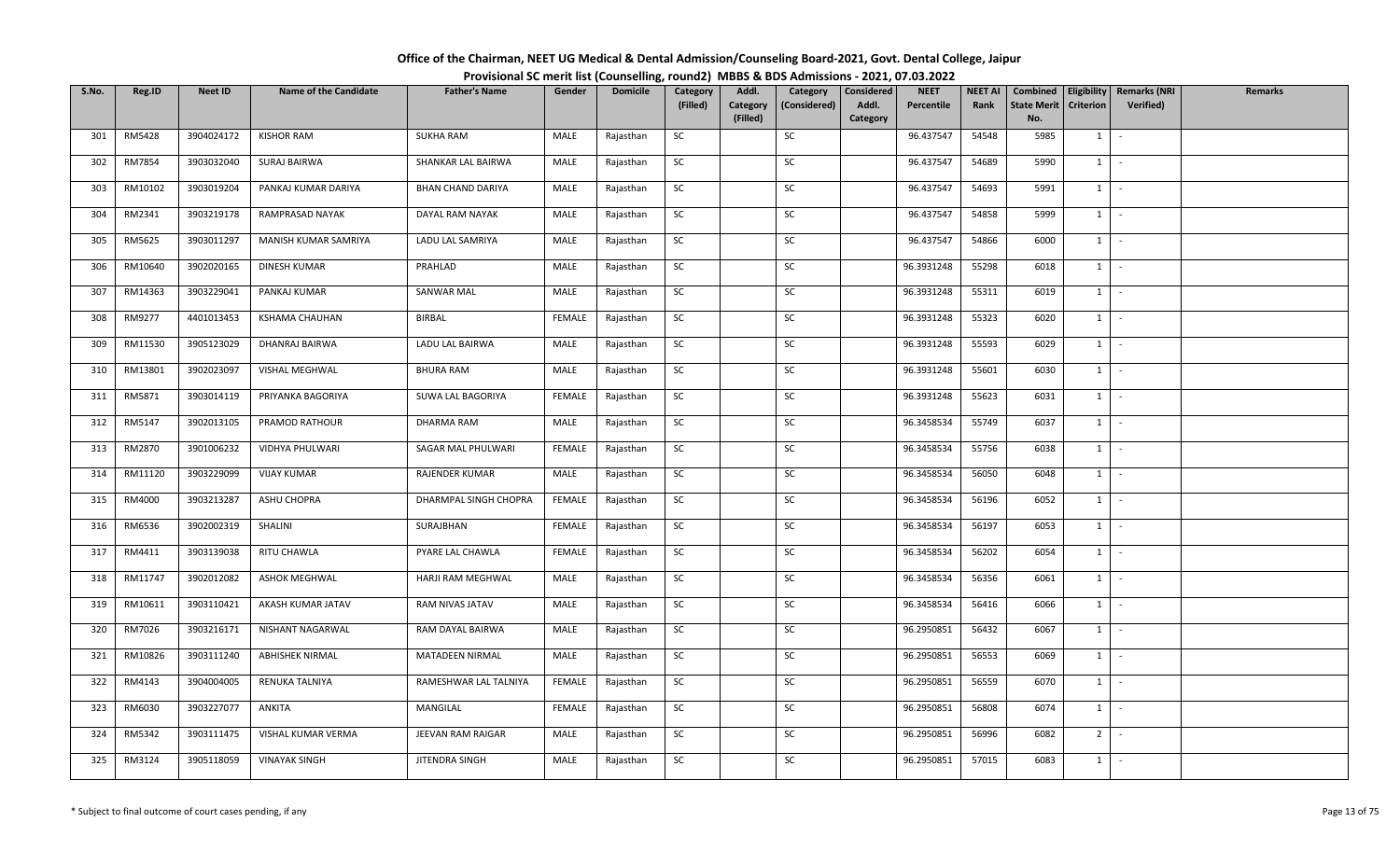| Office of the Chairman, NEET UG Medical & Dental Admission/Counseling Board-2021, Govt. Dental College, Jaipur |                                                                                          |
|----------------------------------------------------------------------------------------------------------------|------------------------------------------------------------------------------------------|
|                                                                                                                | Provisional SC merit list (Counselling, round2) MBBS & BDS Admissions - 2021, 07.03.2022 |

| S.No. | Reg.ID  | Neet ID    | <b>Name of the Candidate</b> | <b>Father's Name</b>       | Gender        | <b>Domicile</b> | Category  | Addl.                | Category     | Considered        | <b>NEET</b> | <b>NEET AI</b> | Combined                  |                  | <b>Eligibility   Remarks (NRI</b> | Remarks |
|-------|---------|------------|------------------------------|----------------------------|---------------|-----------------|-----------|----------------------|--------------|-------------------|-------------|----------------|---------------------------|------------------|-----------------------------------|---------|
|       |         |            |                              |                            |               |                 | (Filled)  | Category<br>(Filled) | (Considered) | Addl.<br>Category | Percentile  | Rank           | <b>State Merit</b><br>No. | <b>Criterion</b> | Verified)                         |         |
| 326   | RM1023  | 3901002333 | VISHAL KUMAR SUNARIWAL       | <b>BANSI LAL SUNARIWAL</b> | MALE          | Rajasthan       | SC        |                      | SC           |                   | 96.2950851  | 57030          | 6084                      | 1                | $\sim$                            |         |
| 327   | RM1336  | 3905002287 | LOKESH BAIRWA                | MAHENDRA BAIRWA            | MALE          | Rajasthan       | SC        |                      | SC           |                   | 96.2950851  | 57129          | 6087                      | $1 \quad$        | $\sim$                            |         |
| 328   | RM1114  | 3903207548 | <b>GURPREET KAUR</b>         | SATYENDER KUMAR            | <b>FEMALE</b> | Rajasthan       | <b>SC</b> |                      | SC           |                   | 96.2950851  | 57214          | 6091                      |                  | $1 \cdot$                         |         |
| 329   | RM5127  | 3904112202 | PARAS MAL                    | TAGA RAM                   | MALE          | Rajasthan       | SC        |                      | SC           |                   | 96.2500801  | 57246          | 6093                      |                  | $1$ $-$                           |         |
| 330   | RM8384  | 3903121296 | NARENDRA SINGH               | KALUVA RAM                 | MALE          | Rajasthan       | SC        |                      | SC           |                   | 96.2500801  | 57306          | 6094                      |                  | $1 \mid -$                        |         |
| 331   | RM2236  | 3905019083 | RAKESH JAIPAL                | NAND RAM JAIPAL            | MALE          | Rajasthan       | SC        |                      | SC           |                   | 96.2500801  | 57325          | 6096                      |                  | $1 \cdot$                         |         |
| 332   | RM6611  | 3903023149 | SANJAL KUMAR                 | RAKESH KUMAR               | MALE          | Rajasthan       | SC        |                      | SC           |                   | 96.2500801  | 57347          | 6097                      | $1 \quad$        | $\sim$                            |         |
| 333   | RM6313  | 3903007562 | ANISHA KANWARIA              | NATHU RAM                  | <b>FEMALE</b> | Rajasthan       | SC        |                      | SC           |                   | 96.2500801  | 57430          | 6102                      |                  | $1$   $-$                         |         |
| 334   | RM14406 | 2001324286 | MANISH KUMAR BAIRWA          | RAMCHANDRA BAIRWA          | MALE          | Rajasthan       | SC        |                      | SC           |                   | 96.2500801  | 57587          | 6108                      |                  | $1$ $-$                           |         |
| 335   | RM7872  | 3902010178 | TANNU                        | RAMNIWAS MEGHWAL           | FEMALE        | Rajasthan       | SC        |                      | SC           |                   | 96.2500801  | 57603          | 6109                      | $1 \quad$        | $\sim$ $-$                        |         |
| 336   | RM3704  | 3901005097 | VISHAL JAGRAT                | <b>BABU LAL JAGRAT</b>     | MALE          | Rajasthan       | SC        |                      | SC           |                   | 96.2500801  | 57664          | 6111                      |                  | $1 \cdot$                         |         |
| 337   | RM13761 | 3903216247 | <b>ANKIT KUMAR</b>           | <b>VINOD KUMAR</b>         | MALE          | Rajasthan       | SC        |                      | SC           |                   | 96.2500801  | 57680          | 6114                      |                  | $1$ $\vert$ $\vert$               |         |
| 338   | RM5056  | 3901018175 | PANKAJ PANWAR                | SITARAM BAWRIYA            | MALE          | Rajasthan       | SC        |                      | SC           |                   | 96.2500801  | 57776          | 6117                      | 1                | $\sim$                            |         |
| 339   | RM5172  | 3901009132 | RAHUL KUMAR KALYAN           | <b>CHHITAR MAL</b>         | MALE          | Rajasthan       | SC        |                      | SC           |                   | 96.2500801  | 57818          | 6119                      | $1 \quad$        | $\sim$                            |         |
| 340   | RM5415  | 3903101033 | TANISHA SONKARIA             | KAILASH CHAND SONKARIA     | FEMALE        | Rajasthan       | SC        |                      | SC           |                   | 96.2500801  | 57886          | 6125                      | $1 \quad$        | $\sim$ $-$                        |         |
| 341   | RM2924  | 3906008189 | KANUPRIYA MEGHWAL            | LAXMAN LAL MEGHWAL         | FEMALE        | Rajasthan       | <b>SC</b> |                      | SC           |                   | 96.2046219  | 58119          | 6138                      |                  | $1 \mid -$                        |         |
| 342   | RM4694  | 2302014382 | SHEFALI ARYA                 | LAL CHAND ARYA             | FEMALE        | Rajasthan       | <b>SC</b> |                      | SC           |                   | 96.2046219  | 58240          | 6140                      | $1 \mid$         | $\sim$                            |         |
| 343   | RM4763  | 3903123171 | SATVEER SINGH                | RANJIT SINGH               | MALE          | Rajasthan       | SC        |                      | SC           |                   | 96.2046219  | 58291          | 6143                      | $1 \mid$         | $\sim$                            |         |
| 344   | RM7945  | 3902013143 | <b>KIRAN KUMARI</b>          | HARIRAM                    | <b>FEMALE</b> | Rajasthan       | SC        |                      | SC           |                   | 96.2046219  | 58319          | 6144                      |                  | $1 \cdot$                         |         |
| 345   | RM6056  | 3903020113 | VIKASH CHANDOLIYA            | <b>GIRDHARI CHANDOLIYA</b> | MALE          | Rajasthan       | SC        |                      | SC           |                   | 96.2046219  | 58593          | 6157                      | 1                | $\sim$                            |         |
| 346   | RM11666 | 2209005226 | NIKITA CHANDRWAL             | ARVIND KUMAR CHANDRWAL     | FEMALE        | Rajasthan       | SC        |                      | SC           |                   | 96.1567029  | 58679          | 6162                      |                  | $1 \mid -$                        |         |
| 347   | RM4580  | 3901015241 | MONIKA KALA                  | MOTI LAL KALA              | FEMALE        | Rajasthan       | SC        |                      | SC           |                   | 96.1567029  | 58820          | 6163                      |                  | $1$ $-$                           |         |
| 348   | RM9240  | 3903116317 | <b>MANSVI</b>                | RAJENDRA KUMAR             | <b>FEMALE</b> | Rajasthan       | SC        |                      | SC           |                   | 96.1567029  | 59060          | 6171                      | $1 \mid$         | $\sim$                            |         |
| 349   | RM8729  | 3905112161 | NARENDRA KUMAR               | DILEEP SINGH               | MALE          | Rajasthan       | SC        |                      | SC           |                   | 96.1567029  | 59068          | 6172                      | $1 \quad$        | $\sim$                            |         |
| 350   | RM3511  | 3903238288 | DEVENDRA SANKHALA            | KAILASH CHAND SANKHALA     | MALE          | Rajasthan       | SC        |                      | SC           |                   | 96.1567029  | 59167          | 6175                      | $1 \quad$        | $\sim$                            |         |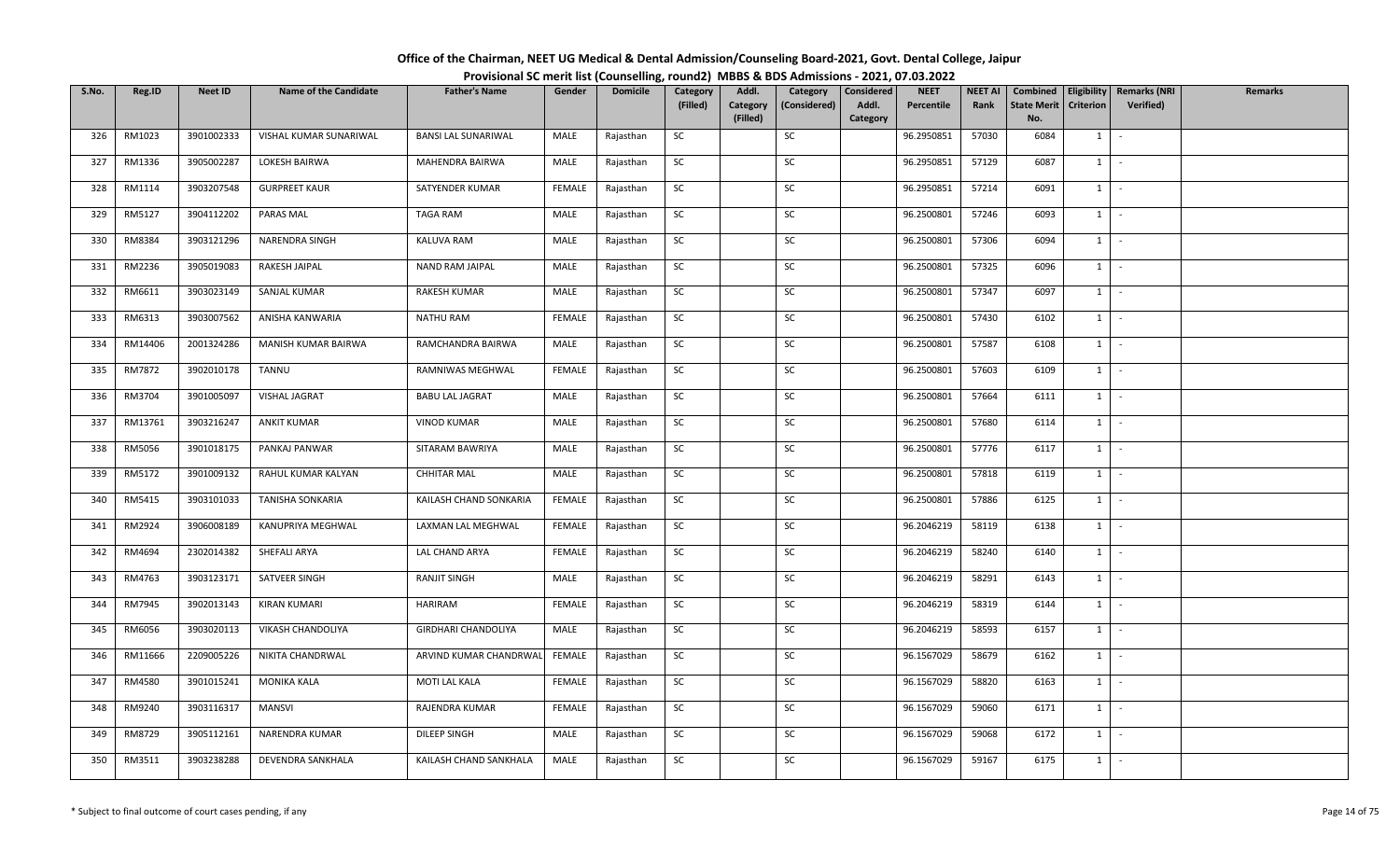| Office of the Chairman, NEET UG Medical & Dental Admission/Counseling Board-2021, Govt. Dental College, Jaipur |                                                                                          |
|----------------------------------------------------------------------------------------------------------------|------------------------------------------------------------------------------------------|
|                                                                                                                | Provisional SC merit list (Counselling, round2) MBBS & BDS Admissions - 2021, 07.03.2022 |

| S.No. | Reg.ID        | <b>Neet ID</b> | <b>Name of the Candidate</b> | <b>Father's Name</b>      | Gender        | <b>Domicile</b> | Category  | Addl.                | Category     | Considered        | <b>NEET</b> | <b>NEET AI</b> | Combined                  |                     | <b>Eligibility   Remarks (NRI</b> | Remarks |
|-------|---------------|----------------|------------------------------|---------------------------|---------------|-----------------|-----------|----------------------|--------------|-------------------|-------------|----------------|---------------------------|---------------------|-----------------------------------|---------|
|       |               |                |                              |                           |               |                 | (Filled)  | Category<br>(Filled) | (Considered) | Addl.<br>Category | Percentile  | Rank           | <b>State Merit</b><br>No. | <b>Criterion</b>    | Verified)                         |         |
| 351   | RM9197        | 3904011171     | SHARVAN KUMAR                | RANACHHODA RAM            | MALE          | Rajasthan       | SC        |                      | SC           |                   | 96.1567029  | 59170          | 6176                      | 1                   | $\sim$                            |         |
| 352   | RM3279        | 3901014656     | KAVITA BADARIYA              | SHARWAN LAL REGAR         | FEMALE        | Rajasthan       | SC        |                      | SC           |                   | 96.1105323  | 59391          | 6188                      | $1 \quad$           | $\sim$                            |         |
|       |               |                |                              |                           |               |                 |           |                      |              |                   |             |                |                           |                     |                                   |         |
| 353   | RM9731        | 3904019168     | <b>GOVIND KUMAR</b>          | PABBA RAM                 | MALE          | Rajasthan       | <b>SC</b> |                      | SC           |                   | 96.1105323  | 59421          | 6190                      |                     | $1 \cdot$                         |         |
| 354   | RM4817        | 3903108203     | PRASHANT                     | RAJKUMAR                  | MALE          | Rajasthan       | SC        |                      | SC           |                   | 96.1105323  | 59570          | 6198                      | $1$ $-$             |                                   |         |
| 355   | RM11269       | 3903230106     | RISHABH SANWARIA             | SURENDRA SANWARIA         | MALE          | Rajasthan       | SC        |                      | SC           |                   | 96.1105323  | 59574          | 6200                      |                     | $1 \mid -$                        |         |
| 356   | RM9109        | 3903015194     | SACHIN KUMAR                 | <b>VIMAL KUMAR</b>        | MALE          | Rajasthan       | SC        |                      | SC           |                   | 96.1105323  | 59673          | 6204                      |                     | $1 \cdot$                         |         |
| 357   | RM3148        | 3903023091     | MINAKSHI VERMA               | PRAHALAD SAHAY VERMA      | <b>FEMALE</b> | Rajasthan       | SC        |                      | SC           |                   | 96.1105323  | 59851          | 6211                      | $1 \quad$           | $\sim$                            |         |
| 358   | RM5408        | 3904020064     | DINESH MEGHWAL               | <b>KISHAN LAL</b>         | MALE          | Rajasthan       | SC        |                      | SC           |                   | 96.1105323  | 59867          | 6212                      | $1$ $-$             |                                   |         |
| 359   | RM9140        | 3901019180     | UMESH MUNDOTIYA              | OMPRAKASH MUNDOTIYA       | MALE          | Rajasthan       | SC        |                      | SC           |                   | 96.1105323  | 59912          | 6215                      | $1$ $-$             |                                   |         |
| 360   | RM5387        | 3902022162     | AAKASHDEEP SINGH             | <b>GURJANT SINGH</b>      | MALE          | Rajasthan       | SC        |                      | SC           |                   | 96.1105323  | 59938          | 6216                      | $1 \quad$           | $\sim$ $-$                        |         |
| 361   | RM4265        | 4413002776     | YOGENDRA SINGH               | KALUA RAM                 | MALE          | Rajasthan       | SC        |                      | SC           |                   | 96.1105323  | 59994          | 6222                      |                     | $1 \cdot$                         |         |
| 362   | RM10863       | 3903025297     | <b>LALIT KUMAR</b>           | <b>KAJODI RAM</b>         | MALE          | Rajasthan       | SC        |                      | SC           |                   | 96.0593755  | 60267          | 6229                      | $1$ $\vert$ $\vert$ |                                   |         |
| 363   | RM1515        | 3901006025     | KUSHAGRA BUDHGAYA            | CHANDRESH                 | MALE          | Rajasthan       | SC        |                      | SC           |                   | 96.0593755  | 60484          | 6235                      | 1                   | $\sim$ $-$                        |         |
| 364   | <b>RM7868</b> | 3903013095     | PARMOD KUMAR                 | MAHAVEER SINGH            | MALE          | Rajasthan       | SC        |                      | SC           |                   | 96.0593755  | 60534          | 6237                      | $1 \quad$           | $\sim$                            |         |
| 365   | RM4302        | 3903103476     | PRATEEK KAMAL                | NAVNEET KAMAL             | MALE          | Rajasthan       | SC        |                      | SC           |                   | 96.0593755  | 60658          | 6242                      | $1 \quad$           | $\sim$ $-$                        |         |
| 366   | RM5757        | 3905123233     | CHANDRA SHEKHAR BAIRWA       | RAMPRASAD BAIRWA          | MALE          | Rajasthan       | <b>SC</b> |                      | SC           |                   | 96.0593755  | 60729          | 6245                      |                     | $1 \mid -$                        |         |
| 367   | RM9965        | 3901017060     | AMISHA LUNA                  | ARJUN RAM LUNA            | FEMALE        | Rajasthan       | <b>SC</b> |                      | SC           |                   | 96.0593755  | 60782          | 6248                      | $1 \mid$            | $\sim$                            |         |
| 368   | RM3776        | 3901015280     | PIYUSH KUMAR                 | CHANDRAMOHAN              | MALE          | Rajasthan       | SC        |                      | SC           |                   | 96.0593755  | 60802          | 6249                      | 1                   | $\sim$                            |         |
| 369   | RM4051        | 3904015049     | NISHA KANWARIYA              | ARVIND                    | <b>FEMALE</b> | Rajasthan       | SC        |                      | SC           |                   | 96.0122336  | 60881          | 6252                      |                     | $1 \cdot$                         |         |
| 370   | RM2672        | 3905027279     | NAVEEN KUMAR JATIYA          | HEERALAL                  | MALE          | Rajasthan       | SC        |                      | SC           |                   | 96.0122336  | 60922          | 6253                      | 1                   | $\sim$                            |         |
| 371   | RM3458        | 3903115167     | RAHUL KUMAR KULDEEP          | <b>GYAN CHAND KULDEEP</b> | MALE          | Rajasthan       | SC        |                      | SC           |                   | 96.0122336  | 61027          | 6257                      |                     | $1 \mid -$                        |         |
| 372   | RM4761        | 3903029174     | PREETI VERMA                 | <b>BRAJMOHAN VERMA</b>    | FEMALE        | Rajasthan       | SC        |                      | SC           |                   | 96.0122336  | 61117          | 6260                      | $1$ $-$             |                                   |         |
| 373   | RM1737        | 3906010147     | <b>DIKSHA VERMA</b>          | RAM NARAYAN BUNKER        | <b>FEMALE</b> | Rajasthan       | SC        |                      | SC           |                   | 96.0122336  | 61187          | 6261                      | $1 \quad$           | $\sim$                            |         |
| 374   | RM5788        | 3905022205     | <b>GANESH BAIRWA</b>         | RAMDHAN BAIRWA            | MALE          | Rajasthan       | <b>SC</b> |                      | SC           |                   | 96.0122336  | 61284          | 6265                      | $1 \quad$           | $\sim$                            |         |
| 375   | RM10936       | 3903014333     | PREETAM SINGH                | MAHENDRA SINGH            | MALE          | Rajasthan       | SC        |                      | SC           |                   | 96.0122336  | 61357          | 6271                      | $1 \quad$           | $\sim$                            |         |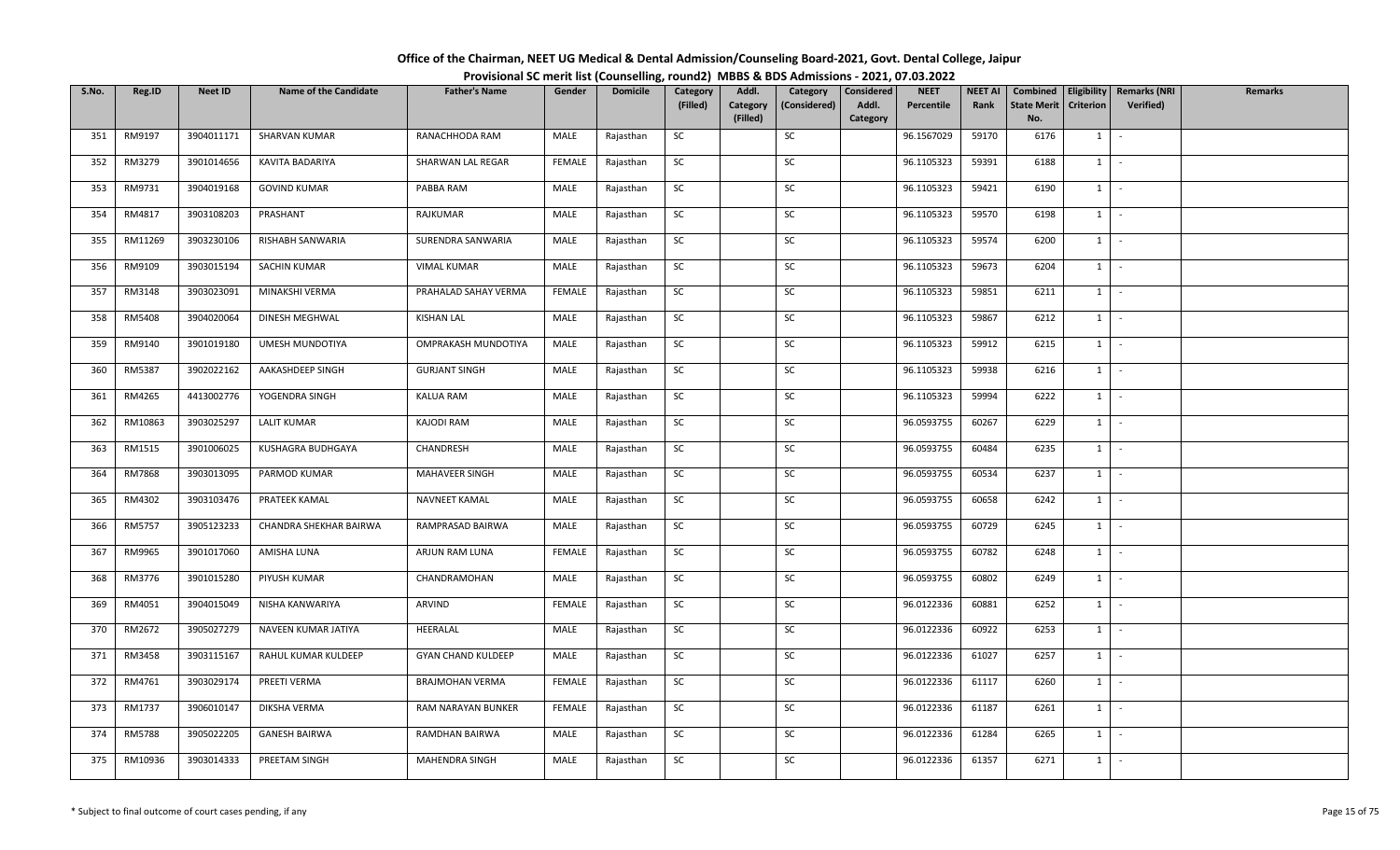| Office of the Chairman, NEET UG Medical & Dental Admission/Counseling Board-2021, Govt. Dental College, Jaipur |                                                                                          |
|----------------------------------------------------------------------------------------------------------------|------------------------------------------------------------------------------------------|
|                                                                                                                | Provisional SC merit list (Counselling, round2) MBBS & BDS Admissions - 2021, 07.03.2022 |

| S.No. | Reg.ID  | <b>Neet ID</b> | <b>Name of the Candidate</b> | <b>Father's Name</b>        | Gender        | <b>Domicile</b> | Category  | Addl.                | Category     | Considered        | <b>NEET</b> | <b>NEET AI</b> | Combined                  |                     | <b>Eligibility   Remarks (NRI</b> | Remarks |
|-------|---------|----------------|------------------------------|-----------------------------|---------------|-----------------|-----------|----------------------|--------------|-------------------|-------------|----------------|---------------------------|---------------------|-----------------------------------|---------|
|       |         |                |                              |                             |               |                 | (Filled)  | Category<br>(Filled) | (Considered) | Addl.<br>Category | Percentile  | Rank           | <b>State Merit</b><br>No. | <b>Criterion</b>    | Verified)                         |         |
| 376   | RM10055 | 3903224005     | <b>VISHAL DANGI</b>          | DHANNA RAM DANGI            | MALE          | Rajasthan       | SC        |                      | SC           |                   | 96.0122336  | 61521          | 6277                      | 1                   | $\sim$                            |         |
| 377   | RM4422  | 3902008068     | SARANSH SINGH                | <b>VEER BAHADUR SINGH</b>   | MALE          | Rajasthan       | SC        |                      | SC           |                   | 96.0122336  | 61558          | 6280                      | $1 \quad$           | $\sim$                            |         |
| 378   | RM12720 | 3904001166     | BHAVIKA KHANKHARIA           | <b>GOPAL DAS KHANKHARIA</b> | <b>FEMALE</b> | Rajasthan       | SC        |                      | SC           |                   | 95.96289    | 61673          | 6282                      |                     | $1 \cdot$                         |         |
| 379   | RM9533  | 3902013047     | <b>AMIT PANWAR</b>           | MOOL CHAND PANWAR           | MALE          | Rajasthan       | SC        |                      | SC           |                   | 95.96289    | 61678          | 6283                      | $1$ $-$             |                                   |         |
| 380   | RM3468  | 3903209310     | <b>KIRAN KHINCHI</b>         | OMPRAKASH KHINCHI           | <b>FEMALE</b> | Rajasthan       | SC        |                      | SC           |                   | 95.96289    | 61860          | 6290                      |                     | $1 \mid -$                        |         |
| 381   | RM7173  | 3802012090     | RAHUL                        | PAWAN KUMAR                 | MALE          | Rajasthan       | SC        |                      | SC           |                   | 95.96289    | 61934          | 6294                      |                     | $1 \cdot$                         |         |
| 382   | RM8133  | 3904101651     | SOURABH CHITARA              | <b>MAHESH KUMAR</b>         | MALE          | Rajasthan       | SC        |                      | SC           |                   | 95.96289    | 62012          | 6300                      | $1 \quad$           | $\sim$                            |         |
| 383   | RM13610 | 3902001461     | SHRISHTI CHAUHAN             | <b>JAGJIT CHAUHAN</b>       | <b>FEMALE</b> | Rajasthan       | SC        |                      | SC           |                   | 95.96289    | 62064          | 6303                      | 1                   | $\sim$ $-$                        |         |
| 384   | RM6656  | 3115007392     | SACHIN                       | DURGA RAM                   | MALE          | Rajasthan       | SC        |                      | SC           |                   | 95.96289    | 62252          | 6312                      | $1$ $-$             |                                   |         |
| 385   | RM10934 | 3904009011     | KIRAN                        | PURKHA RAM                  | FEMALE        | Rajasthan       | SC        |                      | SC           |                   | 95.96289    | 62311          | 6314                      | $1 \quad$           | $\sim$ $-$                        |         |
| 386   | RM6764  | 3903008046     | <b>SUMAN VERMA</b>           | RAMAVTAR VERMA              | FEMALE        | Rajasthan       | SC        |                      | SC           |                   | 95.9148415  | 62446          | 6322                      |                     | $1 \cdot$                         |         |
| 387   | RM1795  | 2302033150     | <b>LIZA PANWAR</b>           | RADHA KRISHNA PANWAR        | <b>FEMALE</b> | Rajasthan       | SC        |                      | SC           |                   | 95.9148415  | 62581          | 6328                      | $1$ $\vert$ $\vert$ |                                   |         |
| 388   | RM7818  | 3903225166     | RADHAMOHAN MAHAVAR           | RAMKISHAN MAHAVAR           | MALE          | Rajasthan       | SC        |                      | SC           |                   | 95.9148415  | 62588          | 6329                      | 1                   | $\sim$                            |         |
| 389   | RM5986  | 3903003630     | <b>ANKUSH BAIRWA</b>         | <b>HEM RAJ BAIRWA</b>       | MALE          | Rajasthan       | SC        |                      | SC           |                   | 95.9148415  | 62670          | 6332                      | $1 \quad$           | $\sim$                            |         |
| 390   | RM8654  | 3903013192     | <b>RUPENDRA SINGH</b>        | KIRORI MAL                  | MALE          | Rajasthan       | SC        |                      | SC           |                   | 95.9148415  | 62754          | 6334                      | 1                   | $\sim$ $-$                        |         |
| 391   | RM11904 | 3903117445     | ADITYA VERMA                 | RAJU VERMA                  | MALE          | Rajasthan       | <b>SC</b> |                      | SC           |                   | 95.9148415  | 62832          | 6336                      | $1 \mid$            | $\sim$ $-$                        |         |
| 392   | RM6289  | 3904009197     | PANKAJ CHOUHAN               | <b>GOVIND CHOUHAN</b>       | MALE          | Rajasthan       | SC        |                      | SC           |                   | 95.8686709  | 63161          | 6346                      | $1 \mid$            | $\sim$                            |         |
| 393   | RM15117 | 3901018282     | KHUSHBOO KOLI                | SUNDER LAL KOLI             | <b>FEMALE</b> | Rajasthan       | SC        |                      | SC           |                   | 95.8686709  | 63272          | 6350                      | 1                   | $\sim$                            |         |
| 394   | RM10000 | 3903117037     | ANTIMA DAYAMA                | DEEPARAM VERMA              | FEMALE        | Rajasthan       | SC        |                      | SC           |                   | 95.8686709  | 63381          | 6352                      |                     | $1 \cdot$                         |         |
| 395   | RM2762  | 3903023299     | DIVYANSHU PIPALWA            | ASHOK KUMAR PIPALWA         | MALE          | Rajasthan       | SC        |                      | SC           |                   | 95.8686709  | 63459          | 6356                      | 1                   | $\sim$                            |         |
| 396   | RM9252  | 3903223226     | <b>UJALA</b>                 | <b>CHANDAN SINGH</b>        | FEMALE        | Rajasthan       | <b>SC</b> |                      | SC           |                   | 95.8686709  | 63568          | 6358                      |                     | $1 \mid -$                        |         |
| 397   | RM3188  | 3904013338     | PRAVEEN PARMAR               | KUEYA RAM PARMAR            | MALE          | Rajasthan       | SC        |                      | SC           |                   | 95.8686709  | 63608          | 6359                      | $1$ $-$             |                                   |         |
| 398   | RM2399  | 3905120440     | <b>ASHOK BAIRWA</b>          | RAMKESH BAIRWA              | MALE          | Rajasthan       | SC        |                      | SC           |                   | 95.8686709  | 63685          | 6361                      | $1 \quad$           | $\sim$                            |         |
| 399   | RM4914  | 3901017281     | <b>RAHUL BUNKER</b>          | <b>GURU CHARAN BUNKER</b>   | MALE          | Rajasthan       | <b>SC</b> |                      | SC           |                   | 95.8169313  | 64213          | 6383                      | $1 \quad$           | $\sim$                            |         |
| 400   | RM1654  | 3903105216     | RAJAT SALODIYA               | ASHOK KUMAR SALODIYA        | MALE          | Rajasthan       | SC        |                      | SC           |                   | 95.8169313  | 64564          | 6394                      | $1 \quad$           | $\sim$                            |         |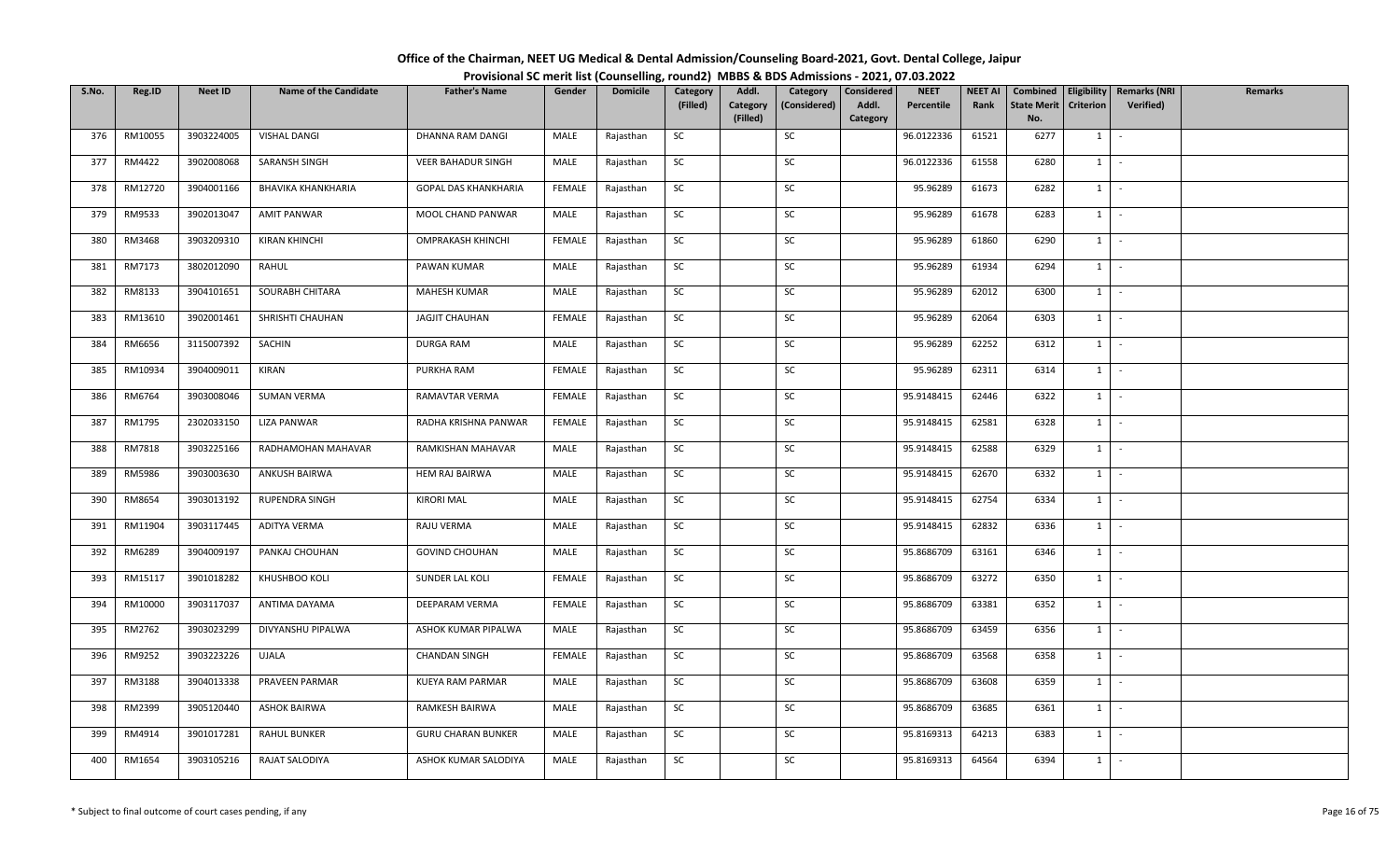| Office of the Chairman, NEET UG Medical & Dental Admission/Counseling Board-2021, Govt. Dental College, Jaipur |                                                                                          |
|----------------------------------------------------------------------------------------------------------------|------------------------------------------------------------------------------------------|
|                                                                                                                | Provisional SC merit list (Counselling, round2) MBBS & BDS Admissions - 2021, 07.03.2022 |

| S.No. | Reg.ID        | <b>Neet ID</b> | <b>Name of the Candidate</b> | <b>Father's Name</b>       | Gender        | <b>Domicile</b> | Category  | Addl.                | Category     | Considered        | <b>NEET</b> | <b>NEET AI</b> | Combined                  |                | Eligibility   Remarks (NRI | <b>Remarks</b> |
|-------|---------------|----------------|------------------------------|----------------------------|---------------|-----------------|-----------|----------------------|--------------|-------------------|-------------|----------------|---------------------------|----------------|----------------------------|----------------|
|       |               |                |                              |                            |               |                 | (Filled)  | Category<br>(Filled) | (Considered) | Addl.<br>Category | Percentile  | Rank           | <b>State Merit</b><br>No. | Criterion      | Verified)                  |                |
| 401   | RM5766        | 3903211264     | <b>DEVA RAM</b>              | VAGTA RAM                  | MALE          | Rajasthan       | SC        |                      | SC           |                   | 95.7675877  | 64743          | 6398                      | 3 <sup>1</sup> | $\sim$                     |                |
|       |               |                |                              |                            |               |                 |           |                      |              |                   |             |                |                           |                |                            |                |
| 402   | RM9167        | 3906024210     | NARANIYA VISHNU              | KAILASHBHAI                | MALE          | Rajasthan       | <b>SC</b> |                      | SC           |                   | 95.7675877  | 64760          | 6399                      | 2 <sup>1</sup> | $\sim$                     |                |
| 403   | RM5934        | 3905019064     | PUJA VERMA                   | OM PRAKASH VERMA           | FEMALE        | Rajasthan       | SC        |                      | SC           |                   | 95.7675877  | 65031          | 6408                      | $1 \quad$      | $\sim$                     |                |
| 404   | RM9803        | 3903208056     | AAROHI SINGH                 | RAM KUMAR SINGH            | FEMALE        | Rajasthan       | <b>SC</b> |                      | SC           |                   | 95.7675877  | 65140          | 6411                      | $1 \mid$       | $\sim$                     |                |
| 405   | RM4198        | 3901011195     | AMIT JHAROTIYA               | SURAJMAL                   | MALE          | Rajasthan       | SC        |                      | SC           |                   | 95.7675877  | 65173          | 6414                      | 1              | $\sim$                     |                |
| 406   | RM7533        | 3903203438     | TEPENDRA KUMAR JAJORIA       | RAJESH KUMAR JAJORIA       | MALE          | Rajasthan       | SC        |                      | SC           |                   | 95.7675877  | 65340          | 6421                      | $1 \mid -$     |                            |                |
| 407   | RM6425        | 3903040256     | PIYUSH DAYAMA                | MANGAL CHAND DAYAMA        | MALE          | Rajasthan       | <b>SC</b> |                      | SC           |                   | 95.7177908  | 65431          | 6424                      | 1              | $\sim$                     |                |
| 408   | RM7122        | 4401001489     | VAISHALI OSWAL               | JITENDRA KUMAR             | <b>FEMALE</b> | Rajasthan       | SC        |                      | SC           |                   | 95.7177908  | 65469          | 6427                      | 1              | $\sim$                     |                |
| 409   | RM9999        | 3903001058     | DEEKSHA CHOPRA               | ISHWAR SINGH CHOPRA        | FEMALE        | Rajasthan       | <b>SC</b> | WDP,<br>EXS6         | SC           |                   | 95.7177908  | 65553          | 6428                      | $1 \quad$      | $\sim$                     |                |
| 410   | RM2738        | 3903115352     | KIRAN KANWADIA               | SURAJMAL RAIGAR            | <b>FEMALE</b> | Rajasthan       | SC        |                      | SC           |                   | 95.7177908  | 65658          | 6430                      | $1 \quad$      | $\sim$                     |                |
| 411   | RM8195        | 3906001612     | <b>TAPASYA SALVI</b>         | <b>MOHAN SALVI</b>         | <b>FEMALE</b> | Rajasthan       | <b>SC</b> |                      | SC           |                   | 95.7177908  | 65705          | 6431                      | $1 \mid$       | $\sim$                     |                |
| 412   | RM3384        | 3904104163     | SONIYA CHOUHAN               | <b>HEMRAJ CHOUHAN</b>      | FEMALE        | Rajasthan       | SC        |                      | SC           |                   | 95.7177908  | 65805          | 6436                      | $1\phantom{0}$ | $\sim$                     |                |
| 413   | RM11202       | 3905016328     | <b>KARTIK PADIHAR</b>        | <b>BANWARI LAL PADIHAR</b> | MALE          | Rajasthan       | SC        |                      | SC           |                   | 95.7177908  | 65867          | 6439                      | 1              | $\sim$                     |                |
| 414   | RM7345        | 3905124231     | <b>RUVI KUMARI</b>           | ROOP SINGH JATAV           | FEMALE        | Rajasthan       | SC        |                      | SC           |                   | 95.6700661  | 66151          | 6458                      | 11             | $\sim$                     |                |
| 415   | <b>RM5568</b> | 3906005352     | NIKITA NOTIYA                | MUKESH KUMAR NOTIYA        | FEMALE        | Rajasthan       | <b>SC</b> |                      | SC           |                   | 95.6700661  | 66202          | 6460                      | 1              | $\sim$                     |                |
| 416   | RM13972       | 3902019191     | <b>BABU LAL NAYAK</b>        | TAKA RAM                   | MALE          | Rajasthan       | SC        |                      | SC           |                   | 95.6700661  | 66248          | 6462                      | 1              | $\sim$                     |                |
| 417   | RM5443        | 3903006245     | <b>VIKRAM RATHI</b>          | JAI DEV RATHI              | MALE          | Rajasthan       | SC        |                      | SC           |                   | 95.6700661  | 66258          | 6463                      | 1              | $\sim$                     |                |
| 418   | RM9370        | 3904010150     | PURAN KUMAR                  | <b>RAM LAL</b>             | MALE          | Rajasthan       | <b>SC</b> |                      | SC           |                   | 95.6700661  | 66326          | 6465                      | $1 \mid$       | $\sim$                     |                |
| 419   | RM6504        | 3905021063     | ROHIT MEGHWAL                | RAM LAL MEGHWAL            | MALE          | Rajasthan       | SC        |                      | SC           |                   | 95.6700661  | 66542          | 6474                      | $1 \vert$      | $\sim$                     |                |
| 420   | RM6789        | 3903027127     | <b>JYOTI REGAR</b>           | <b>BADRI LAL REGAR</b>     | FEMALE        | Rajasthan       | SC        |                      | SC           |                   | 95.6700661  | 66581          | 6475                      | $1 \quad$      | $\sim$                     |                |
| 421   | RM7635        | 3904113292     | NARPAT KUMAR                 | <b>BABU LAL</b>            | MALE          | Rajasthan       | <b>SC</b> |                      | SC           |                   | 95.6700661  | 66760          | 6481                      | 1              | $\sim$                     |                |
| 422   | RM6059        | 3904014072     | ABHISHEK                     | GOPAL                      | MALE          | Rajasthan       | SC        |                      | SC           |                   | 95.6197512  | 67060          | 6494                      | $1 \cdot$      |                            |                |
| 423   | RM5322        | 3903015021     | <b>CHETAN VERMA</b>          | <b>GULAB CHAND VERMA</b>   | MALE          | Rajasthan       | SC        |                      | SC           |                   | 95.6197512  | 67098          | 6495                      | 1              | $\sim$                     |                |
| 424   | RM4701        | 3903003734     | NEERAJ KUMAR LAKHAN          | SATISH LAKHAN              | MALE          | Rajasthan       | SC        |                      | SC           |                   | 95.6197512  | 67217          | 6499                      | $1 \quad$      | $\sim$                     |                |
| 425   | RM4469        | 3903202087     | <b>ROHIT VERMA</b>           | <b>GULAB CHAND</b>         | MALE          | Rajasthan       | <b>SC</b> |                      | SC           |                   | 95.6197512  | 67330          | 6505                      | $1 \quad$      | $\sim$                     |                |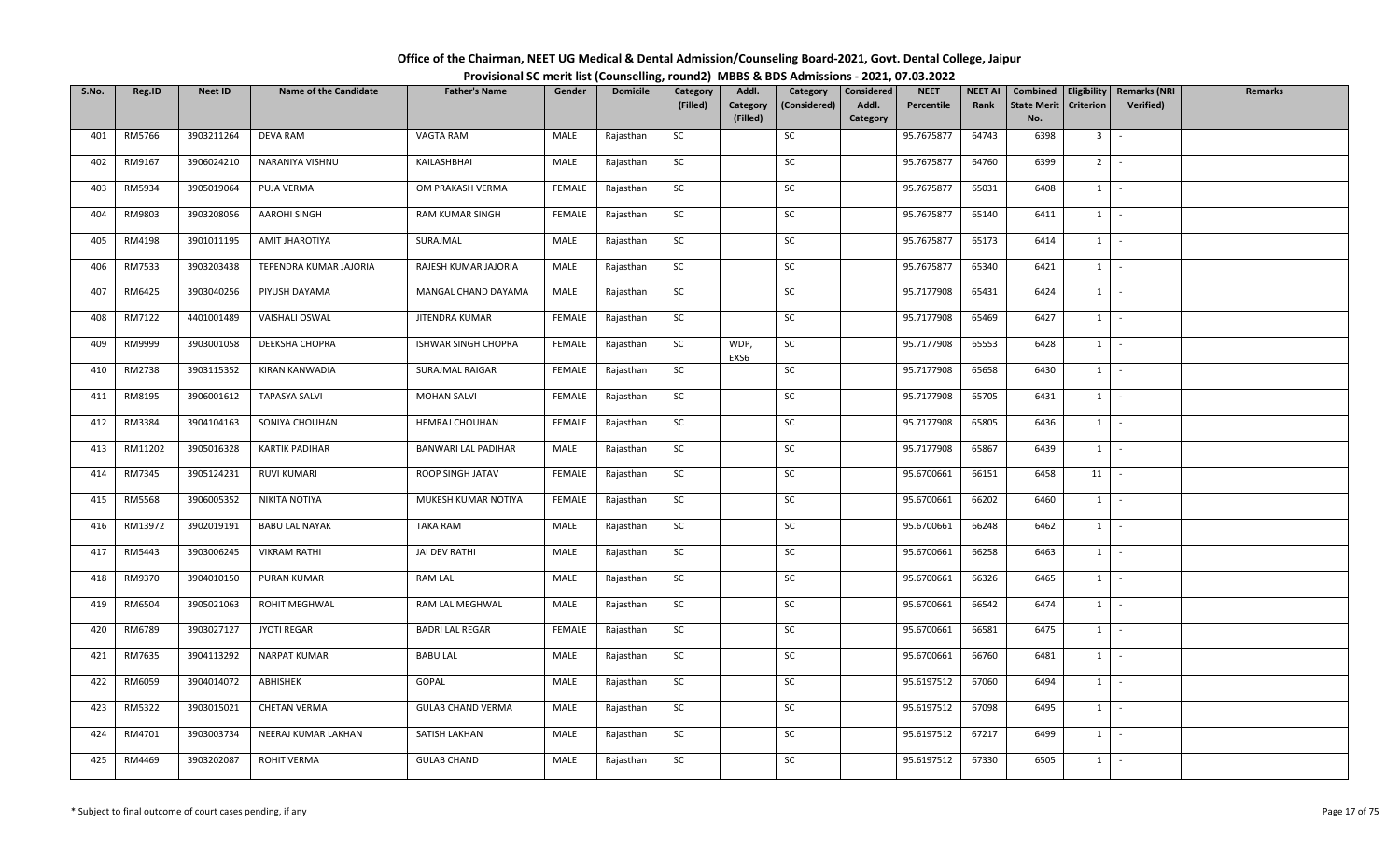| Office of the Chairman, NEET UG Medical & Dental Admission/Counseling Board-2021, Govt. Dental College, Jaipur |                                                                                          |
|----------------------------------------------------------------------------------------------------------------|------------------------------------------------------------------------------------------|
|                                                                                                                | Provisional SC merit list (Counselling, round2) MBBS & BDS Admissions - 2021, 07.03.2022 |

| S.No. | Reg.ID  | <b>Neet ID</b> | <b>Name of the Candidate</b> | <b>Father's Name</b>  | Gender        | <b>Domicile</b> | Category  | Addl.                | Category     | Considered        | <b>NEET</b> | <b>NEET AI</b> | Combined                  |                  | <b>Eligibility   Remarks (NRI</b> | Remarks |
|-------|---------|----------------|------------------------------|-----------------------|---------------|-----------------|-----------|----------------------|--------------|-------------------|-------------|----------------|---------------------------|------------------|-----------------------------------|---------|
|       |         |                |                              |                       |               |                 | (Filled)  | Category<br>(Filled) | (Considered) | Addl.<br>Category | Percentile  | Rank           | <b>State Merit</b><br>No. | <b>Criterion</b> | Verified)                         |         |
| 426   | RM4935  | 3903203945     | <b>GOURAV MAHAWAR</b>        | <b>MAN PRAKASH</b>    | MALE          | Rajasthan       | SC        |                      | SC           |                   | 95.5676878  | 67730          | 6518                      | 1                | $\sim$                            |         |
|       |         |                |                              |                       |               |                 |           |                      |              |                   |             |                |                           |                  |                                   |         |
| 427   | RM5681  | 3903128076     | SAVIT                        | SUMER SINGH           | MALE          | Rajasthan       | SC        |                      | SC           |                   | 95.5676878  | 67868          | 6522                      | $1 \quad$        | $\sim$                            |         |
| 428   | RM1069  | 3905111120     | LAKHAN LAL JATAV             | RATAN LAL JATAV       | MALE          | Rajasthan       | <b>SC</b> |                      | SC           |                   | 95.5676878  | 67955          | 6526                      |                  | $1 \cdot$                         |         |
| 429   | RM7112  | 3904017089     | <b>KAMAL PANWAR</b>          | <b>TARARAM PANWAR</b> | MALE          | Rajasthan       | SC        |                      | SC           |                   | 95.5676878  | 68179          | 6534                      |                  | $1$ $-$                           |         |
| 430   | RM2045  | 3903114237     | <b>VIKAS NAGAR</b>           | MAKKHAN LAL NAGAR     | MALE          | Rajasthan       | SC        |                      | SC           |                   | 95.5676878  | 68346          | 6540                      | $1 \mid$         | $\sim$ $-$                        |         |
| 431   | RM8037  | 3904012312     | <b>UMESH VANAL</b>           | <b>VEERA RAM</b>      | MALE          | Rajasthan       | SC        |                      | SC           |                   | 95.5167901  | 68517          | 6548                      | $1 \mid$         | $\sim$                            |         |
| 432   | RM9349  | 3901012210     | RAHUL NAROLIYA               | OMPRAKASH NAROLIYA    | MALE          | Rajasthan       | SC        |                      | SC           |                   | 95.5167901  | 68563          | 6549                      | $1 \quad$        | $\sim$                            |         |
| 433   | RM4036  | 3906004391     | <b>MOHIT PARMAR</b>          | HARI LAL PARMAR       | MALE          | Rajasthan       | SC        |                      | SC           |                   | 95.5167901  | 68578          | 6550                      | 1                | $\sim$ $-$                        |         |
| 434   | RM10957 | 3903130013     | HONEY KUMAR GAGAR            | NIROTTAM LAL          | MALE          | Rajasthan       | SC        |                      | SC           |                   | 95.5167901  | 68682          | 6551                      |                  | $1$ $-$                           |         |
| 435   | RM9374  | 3904016020     | KHUSHBOO MEGHWAL             | OM PRAKASH MEGHWAL    | <b>FEMALE</b> | Rajasthan       | SC        |                      | SC           |                   | 95.5167901  | 68706          | 6552                      | $1 \quad$        | $\sim$ $-$                        |         |
| 436   | RM10667 | 3906016019     | RAHUL                        | AJESI RAM             | MALE          | Rajasthan       | SC        |                      | SC           |                   | 95.5167901  | 68859          | 6555                      |                  | $1 \cdot$                         |         |
| 437   | RM11133 | 3903113296     | <b>VIKAS VERMA</b>           | CHHOTU RAM VERMA      | MALE          | Rajasthan       | SC        |                      | SC           |                   | 95.5167901  | 68962          | 6559                      |                  | $1$ $\vert$ $\vert$               |         |
| 438   | RM5290  | 3903212321     | PUKH RAJ BAKOLIYA            | RICHHPAL BAKOLIYA     | MALE          | Rajasthan       | SC        |                      | SC           |                   | 95.5167901  | 68998          | 6564                      | 1                | $\sim$                            |         |
| 439   | RM7664  | 3902009086     | DIVYANSHI LUNU               | HARI KISHAN           | <b>FEMALE</b> | Rajasthan       | SC        |                      | SC           |                   | 95.5167901  | 69024          | 6566                      | $1 \quad$        | $\sim$                            |         |
| 440   | RM11621 | 3903210202     | VAIBHAV VERMA                | AJAY KUMAR VERMA      | MALE          | Rajasthan       | SC        |                      | SC           |                   | 95.5167901  | 69035          | 6567                      | $1 \quad$        | $\sim$ $-$                        |         |
| 441   | RM3570  | 3903025364     | KUNDAN MANOHAR               | HAJARI LAL MANOHAR    | MALE          | Rajasthan       | <b>SC</b> |                      | SC           |                   | 95.5167901  | 69100          | 6568                      | $1 \mid$         | $\sim$ $-$                        |         |
| 442   | RM7842  | 3903032081     | <b>BABULAL ATAL</b>          | RAM DHAN ATAL         | MALE          | Rajasthan       | <b>SC</b> |                      | SC           |                   | 95.5167901  | 69138          | 6570                      | $1 \mid$         | $\sim$                            |         |
| 443   | RM6599  | 3903222211     | DINESH BAKOLIYA              | KISHOR BAKOLIYA       | MALE          | Rajasthan       | SC        |                      | SC           |                   | 95.5167901  | 69205          | 6572                      | 1                | $\sim$                            |         |
| 444   | RM6102  | 3903028230     | LALIT BAIRWA                 | GIRRAJ BAIRWA         | MALE          | Rajasthan       | SC        |                      | SC           |                   | 95.5167901  | 69218          | 6574                      |                  | $1 \cdot$                         |         |
| 445   | RM5462  | 3905019219     | MRITYUNJAY VERMA             | RODULAL VERMA         | MALE          | Rajasthan       | SC        |                      | SC           |                   | 95.4679645  | 69493          | 6581                      | 1                | $\sim$                            |         |
| 446   | RM5580  | 3904009344     | BHAVNA                       | SAMPAT RAJ            | FEMALE        | Rajasthan       | SC        |                      | SC           |                   | 95.4679645  | 69678          | 6584                      |                  | $1 \mid -$                        |         |
| 447   | RM4867  | 3903003144     | NAVEEN KUMAR MAHAWAR         | PAPPU RAM MAHAWAR     | MALE          | Rajasthan       | SC        |                      | SC           |                   | 95.4679645  | 69707          | 6585                      |                  | $1$ $-$                           |         |
| 448   | RM10624 | 3905111038     | RAKESH                       | MISRA RAM             | MALE          | Rajasthan       | SC        |                      | SC           |                   | 95.4679645  | 69850          | 6592                      | $1 \quad$        | $\sim$                            |         |
| 449   | RM1393  | 3904101086     | UDIT CHOUHAN                 | SURAJ NARAYAN CHOUHAN | MALE          | Rajasthan       | SC        |                      | SC           |                   | 95.4679645  | 69904          | 6594                      | $1 \quad$        | $\sim$ $-$                        |         |
| 450   | RM10179 | 3903227200     | SANDEEP NAGAR                | SURESH NAGAR          | MALE          | Rajasthan       | SC        |                      | SC           |                   | 95.4182324  | 70051          | 6603                      | $1 \quad$        | $\sim$                            |         |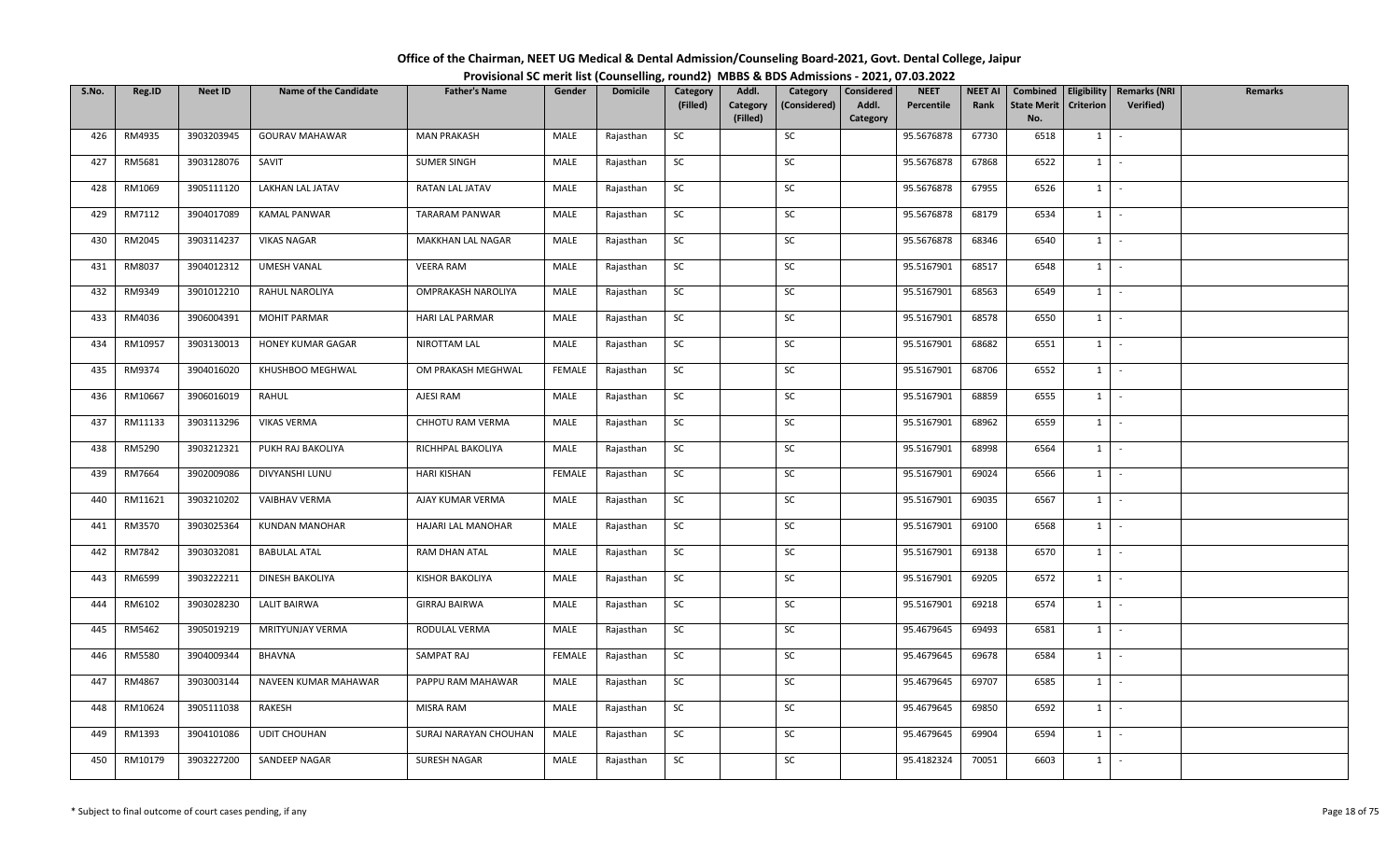| Office of the Chairman, NEET UG Medical & Dental Admission/Counseling Board-2021, Govt. Dental College, Jaipur |                                                                                          |
|----------------------------------------------------------------------------------------------------------------|------------------------------------------------------------------------------------------|
|                                                                                                                | Provisional SC merit list (Counselling, round2) MBBS & BDS Admissions - 2021, 07.03.2022 |

| S.No. | Reg.ID  | <b>Neet ID</b> | <b>Name of the Candidate</b> | <b>Father's Name</b>          | Gender        | <b>Domicile</b> | Category  | Addl.                | Category     | Considered        | <b>NEET</b> | <b>NEET AI</b> | Combined                  |                  | <b>Eligibility   Remarks (NRI</b> | Remarks |
|-------|---------|----------------|------------------------------|-------------------------------|---------------|-----------------|-----------|----------------------|--------------|-------------------|-------------|----------------|---------------------------|------------------|-----------------------------------|---------|
|       |         |                |                              |                               |               |                 | (Filled)  | Category<br>(Filled) | (Considered) | Addl.<br>Category | Percentile  | Rank           | <b>State Merit</b><br>No. | <b>Criterion</b> | Verified)                         |         |
| 451   | RM5389  | 3903130061     | HANSRAJ BAIRWA               | RAMESH BAIRWA                 | MALE          | Rajasthan       | SC        |                      | SC           |                   | 95.4182324  | 70144          | 6604                      | 1                | $\sim$                            |         |
| 452   | RM9755  | 3901006265     | SRISHTI SIWASIA              | <b>HARISH SIWASIA</b>         | <b>FEMALE</b> | Rajasthan       | SC        |                      | SC           |                   | 95.4182324  | 70274          | 6605                      | $1 \quad$        | $\sim$                            |         |
|       |         |                |                              |                               |               |                 |           |                      |              |                   |             |                |                           |                  |                                   |         |
| 453   | RM5179  | 2211001278     | JATIYA JAGDISH RAMU          | JATIYA RAMU                   | MALE          | Rajasthan       | <b>SC</b> |                      | SC           |                   | 95.4182324  | 70350          | 6607                      | $2^{\circ}$      | $\sim$ $-$                        |         |
| 454   | RM5359  | 3903008472     | KHUSHI VERMA                 | <b>GOPAL KRISHAN NAINAWAT</b> | FEMALE        | Rajasthan       | SC        |                      | SC           |                   | 95.4182324  | 70560          | 6619                      |                  | $1$ $-$                           |         |
| 455   | RM2970  | 3903119347     | LOVE JOYA                    | DEOKARAN JOYA                 | MALE          | Rajasthan       | SC        |                      | SC           |                   | 95.4182324  | 70572          | 6620                      | $1 \mid$         | $\sim$ $-$                        |         |
| 456   | RM11211 | 3903233195     | <b>KISHOR VERMA</b>          | <b>UDAY CHAND</b>             | MALE          | Rajasthan       | SC        |                      | SC           |                   | 95.4182324  | 70581          | 6621                      |                  | $1 \cdot$                         |         |
| 457   | RM10686 | 2001324277     | POOJA                        | CHHAGAN LAL                   | <b>FEMALE</b> | Rajasthan       | SC        |                      | SC           |                   | 95.4182324  | 70593          | 6622                      | 2 <sup>1</sup>   | $\sim$                            |         |
| 458   | RM2675  | 3903236274     | <b>HEMLATA NAYAK</b>         | DEBURAM NAYAK                 | <b>FEMALE</b> | Rajasthan       | SC        |                      | SC           |                   | 95.4182324  | 70610          | 6624                      | 1                | $\sim$                            |         |
| 459   | RM9968  | 3903202586     | <b>TANISHQ MUNDOTIA</b>      | TANSUKH MUNDOTIA              | MALE          | Rajasthan       | SC        |                      | SC           |                   | 95.4182324  | 70649          | 6625                      |                  | $1$ $-$                           |         |
| 460   | RM6888  | 3904015107     | MAHENDRA KUMAR               | <b>BADRI NARAYAN</b>          | MALE          | Rajasthan       | SC        |                      | SC           |                   | 95.4182324  | 70706          | 6627                      | $1 \quad$        | $\sim$ $-$                        |         |
| 461   | RM2465  | 3902008027     | <b>MAMTA KUMARI</b>          | DAULAT RAM                    | <b>FEMALE</b> | Rajasthan       | SC        |                      | SC           |                   | 95.3622837  | 70839          | 6629                      |                  | $1 \cdot$                         |         |
| 462   | RM6433  | 3903218228     | SACHIN BAGRI                 | <b>MAHESH BAGRI</b>           | MALE          | Rajasthan       | SC        |                      | SC           |                   | 95.3622837  | 70868          | 6632                      |                  | $1$ $\vert$ $\vert$               |         |
| 463   | RM5326  | 3903017201     | SATYA NARAYAN BAIRWA         | RAMPRASAD BAIRWA              | MALE          | Rajasthan       | SC        |                      | SC           |                   | 95.3622837  | 70982          | 6636                      | 1                | $\sim$                            |         |
| 464   | RM8301  | 3902024008     | <b>VINEET ALADIA</b>         | DHARMENDRA SINGH              | MALE          | Rajasthan       | SC        |                      | SC           |                   | 95.3622837  | 71169          | 6639                      | $1 \quad$        | $\sim$                            |         |
| 465   | RM5000  | 3903110003     | KULDEEP SINGH BAIRWA         | SEDURAM BAIRWA                | MALE          | Rajasthan       | SC        |                      | SC           |                   | 95.3622837  | 71346          | 6647                      | $1 \quad$        | $\sim$ $-$                        |         |
| 466   | RM11323 | 3903001890     | SNEHA MALHOTRA               | ASHOK MALHOTRA                | <b>FEMALE</b> | Rajasthan       | <b>SC</b> |                      | SC           |                   | 95.3622837  | 71382          | 6651                      | $1 \mid$         | $\sim$ $-$                        |         |
| 467   | RM7528  | 3903111126     | RAJESH KUMAR                 | SURESH CHAND                  | MALE          | Rajasthan       | SC        |                      | SC           |                   | 95.3622837  | 71458          | 6654                      | $1 \mid$         | $\sim$                            |         |
| 468   | RM3796  | 3903220021     | VIKAS KUMAR VERMA            | <b>BABU LAL</b>               | MALE          | Rajasthan       | SC        |                      | SC           |                   | 95.3622837  | 71469          | 6655                      | 1                | $\sim$                            |         |
| 469   | RM5901  | 3903112189     | AMBIKA BUNKAR                | RAMNIWAS BUNKAR               | FEMALE        | Rajasthan       | SC        |                      | SC           |                   | 95.3622837  | 71474          | 6656                      |                  | $1 \cdot$                         |         |
| 470   | RM2260  | 3904111020     | KANCHAN                      | <b>BHOLA RAM</b>              | <b>FEMALE</b> | Rajasthan       | SC        |                      | SC           |                   | 95.3622837  | 71611          | 6658                      | 2 <sup>1</sup>   | $\sim$                            |         |
| 471   | RM6971  | 3903203786     | KRITIKA CHAUHAN              | RAMESH CHAUHAN                | FEMALE        | Rajasthan       | SC        |                      | SC           |                   | 95.3051047  | 71745          | 6662                      |                  | $1 \mid -$                        |         |
| 472   | RM1193  | 3904104277     | ANTIMA GUJARIYA              | <b>SUJEET KUMAR</b>           | FEMALE        | Rajasthan       | SC        |                      | SC           |                   | 95.3051047  | 71792          | 6664                      |                  | $1$ $-$                           |         |
| 473   | RM6547  | 3903037229     | ROHIT SOKHARIYA              | <b>GANESH BABU SOKHARIYA</b>  | MALE          | Rajasthan       | SC        |                      | SC           |                   | 95.3051047  | 71803          | 6665                      | $1 \quad$        | $\sim$                            |         |
| 474   | RM9082  | 3905024169     | PRATIBHA VERMA               | RAMCHARAN BALAI               | FEMALE        | Rajasthan       | SC        |                      | SC           |                   | 95.3051047  | 71867          | 6669                      | $1 \quad$        | $\sim$ $-$                        |         |
| 475   | RM9124  | 3904112035     | <b>GAJENDRA KUMAR</b>        | DINESH KUMAR                  | MALE          | Rajasthan       | SC        |                      | SC           |                   | 95.3051047  | 72109          | 6677                      | $1 \quad$        | $\sim$                            |         |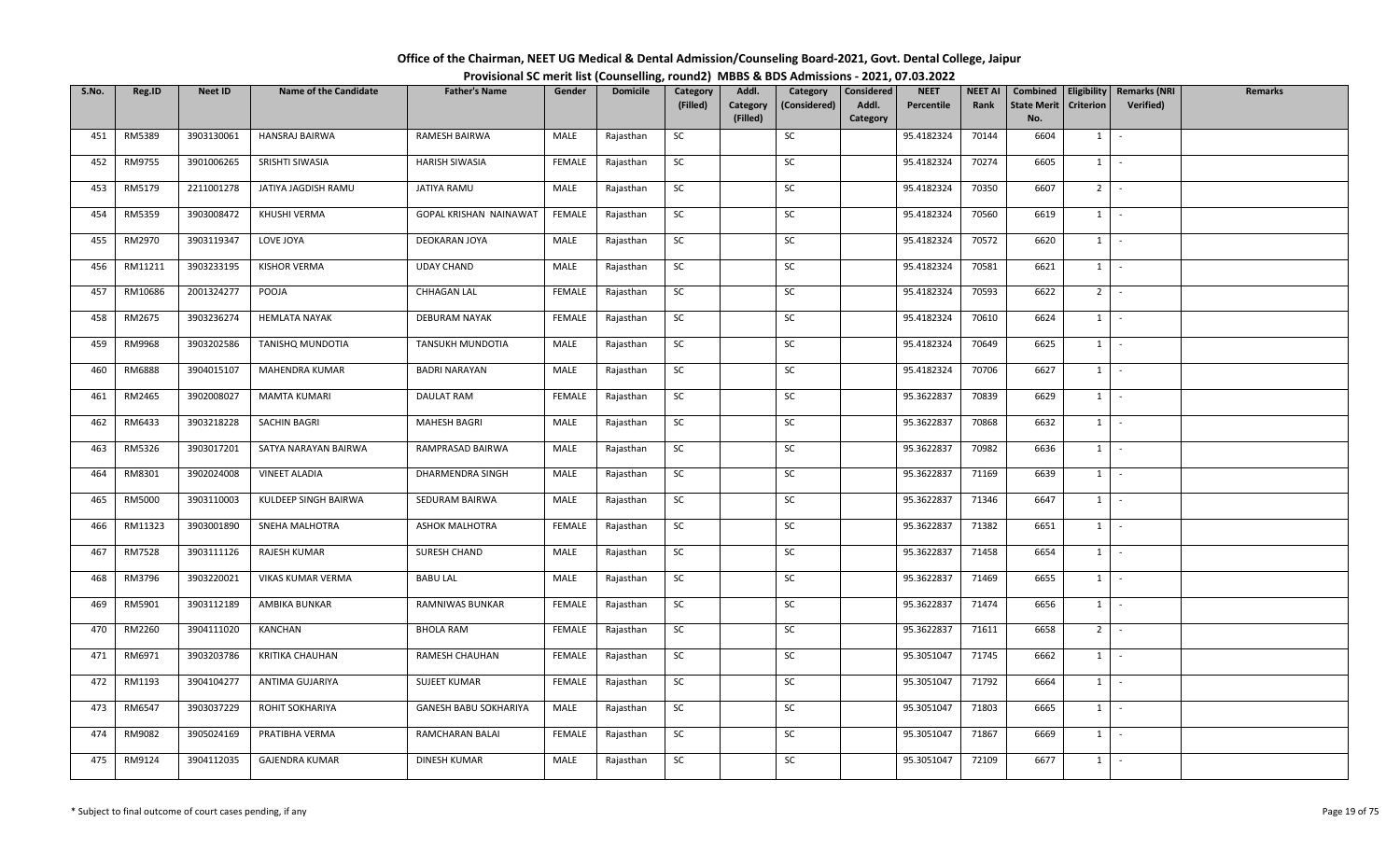## **Office of the Chairman, NEET UG Medical & Dental Admission/Counseling Board‐2021, Govt. Dental College, Jaipur Provisional SC merit list (Counselling, round2) MBBS & BDS Admissions ‐ 2021, 07.03.2022**

| S.No. | Reg.ID  | Neet ID    | <b>Name of the Candidate</b> | <b>Father's Name</b>    | Gender        | <b>Domicile</b> | Category<br>(Filled) | Addl.<br>Category | Category<br>(Considered) | <b>NEET</b><br>Considered<br>Addl.<br>Percentile | <b>NEET AI</b><br>Rank | Combined<br><b>State Merit</b> | <b>Criterion</b> | <b>Eligibility Remarks (NRI</b><br><b>Verified</b> ) | <b>Remarks</b> |
|-------|---------|------------|------------------------------|-------------------------|---------------|-----------------|----------------------|-------------------|--------------------------|--------------------------------------------------|------------------------|--------------------------------|------------------|------------------------------------------------------|----------------|
|       |         |            |                              |                         |               |                 |                      | (Filled)          |                          | Category                                         |                        | No.                            |                  |                                                      |                |
| 476   | RM3239  | 3902015121 | ANISHA                       | CHHINDERPAL             | FEMALE        | Rajasthan       | <b>SC</b>            |                   | SC                       | 95.3051047                                       | 72184                  | 6679                           | $1 \vert$        | $\sim$                                               |                |
| 477   | RM3595  | 3905104072 | <b>KULDEEP RAJORA</b>        | <b>DEVILAL RAJORA</b>   | MALE          | Rajasthan       | <b>SC</b>            |                   | SC                       | 95.3051047                                       | 72280                  | 6685                           | $1 \vert$        | $\sim$                                               |                |
| 478   | RM10110 | 4401016014 | VISHVENDRA SINGH             | SURESH CHAND            | MALE          | Rajasthan       | <b>SC</b>            |                   | SC                       | 95.3051047                                       | 72335                  | 6688                           | $1 \mid$         | $\sim$                                               |                |
| 479   | RM1914  | 3903004437 | PRATYAKSH                    | NAGA RAM DHANDE         | MALE          | Rajasthan       | <b>SC</b>            |                   | SC                       | 95.3051047                                       | 72484                  | 6695                           | 2 <sup>1</sup>   | $\sim$                                               |                |
| 480   | RM9577  | 3903101671 | YUVRAJ NAINAWAT              | GAJENDRA SINGH NAINAWAT | MALE          | Rajasthan       | <b>SC</b>            |                   | <b>SC</b>                | 95.2551783                                       | 72634                  | 6699                           | $1 \vert$        | $\sim$                                               |                |
| 481   | RM3254  | 3903231140 | ROHIT KUMAR BUNKAR           | NAGAR MAL BUNKAR        | MALE          | Rajasthan       | <b>SC</b>            |                   | SC                       | 95.2551783                                       | 72725                  | 6703                           | $1 \mid$         | $\sim$                                               |                |
| 482   | RM4620  | 3903135159 | RAVI PRAKASH                 | ROOPA RAM               | MALE          | Rajasthan       | <b>SC</b>            |                   | SC                       | 95.2551783                                       | 72803                  | 6705                           | 1                | $\sim$                                               |                |
| 483   | RM4861  | 3903119047 | <b>ANKIT VERMA</b>           | BIHARI LAL VERMA        | <b>MALE</b>   | Rajasthan       | <b>SC</b>            |                   | SC                       | 95.2551783                                       | 73135                  | 6710                           | $1 \vert$        | $\sim$                                               |                |
| 484   | RM1812  | 3904024038 | <b>MANSI</b>                 | MURLI MANOHAR RAMANI    | FEMALE        | Rajasthan       | <b>SC</b>            |                   | SC                       | 95.2551783                                       | 73153                  | 6713                           | $1 \vert$        | $\sim$                                               |                |
| 485   | RM4890  | 3905109051 | <b>MAHADEV HALDAR</b>        | NARAYAN HALDAR          | MALE          | Rajasthan       | <b>SC</b>            |                   | SC                       | 95.2551783                                       | 73243                  | 6719                           | $1 \vert$        | $\sim$                                               |                |
| 486   | RM5283  | 3903027294 | LEKHRAJ KHORWAL              | <b>BHAGIRTH KHORWAL</b> | MALE          | Rajasthan       | SC                   |                   | SC                       | 95.2029207                                       | 73459                  | 6721                           | $1 \vert$        | $\sim$                                               |                |
| 487   | RM1487  | 3904012068 | NARENDRA JAIPAL              | KANARAM                 | MALE          | Rajasthan       | <b>SC</b>            |                   | SC                       | 95.2029207                                       | 73576                  | 6726                           | $1$ $-$          |                                                      |                |
| 488   | RM3129  | 3901014598 | PRAMOD KUMAR REGAR           | DAL CHAND REGAR         | MALE          | Rajasthan       | <b>SC</b>            |                   | SC                       | 95.2029207                                       | 73611                  | 6728                           | $1 \vert$        |                                                      |                |
| 489   | RM2060  | 3903041340 | HIMANSHU PAREWA              | JAI SINGH PAREWA        | MALE          | Rajasthan       | SC                   |                   | SC                       | 95.2029207                                       | 73758                  | 6737                           | $1 \vert$        | $\sim$                                               |                |
| 490   | RM2088  | 2001306292 | <b>HARKA RAM</b>             | JOITA RAM               | MALE          | Rajasthan       | <b>SC</b>            |                   | SC                       | 95.2029207                                       | 73873                  | 6742                           | $1 \vert$        | $\sim$                                               |                |
| 491   | RM8418  | 3904009251 | <b>CHAINA RAM</b>            | DEEPA RAM               | MALE          | Rajasthan       | <b>SC</b>            |                   | SC                       | 95.2029207                                       | 73948                  | 6743                           | $1 \vert -$      |                                                      |                |
| 492   | RM6468  | 4401018354 | ANKIT KUMAR GORYA            | <b>BASUDEV PRASAD</b>   | MALE          | Rajasthan       | <b>SC</b>            |                   | SC                       | 95.2029207                                       | 73963                  | 6744                           | $1 \vert$        | $\sim$                                               |                |
| 493   | RM13926 | 3906022117 | <b>GUNJAN ARYA</b>           | RATAN LAL REGAR         | <b>FEMALE</b> | Rajasthan       | <b>SC</b>            |                   | SC                       | 95.2029207                                       | 73971                  | 6746                           | $1 \vert$        | $\overline{\phantom{a}}$                             |                |
| 494   | RM5336  | 3905120096 | SAURABH KUMAR                | <b>GHANSHYAM KUMAR</b>  | MALE          | Rajasthan       | <b>SC</b>            |                   | SC                       | 95.2029207                                       | 74066                  | 6751                           | $1 \cdot$        |                                                      |                |
| 495   | RM2017  | 3903113228 | NAVARATAN BAKOLIYA           | <b>RAMDEV RAIGER</b>    | MALE          | Rajasthan       | <b>SC</b>            |                   | SC                       | 95.2029207                                       | 74072                  | 6752                           | $1 \vert$        | $\sim$                                               |                |
| 496   | RM7037  | 3903203056 | <b>ADITYA PRATAP</b>         | SHIV NARAYAN            | MALE          | Rajasthan       | <b>SC</b>            |                   | SC                       | 95.1505984                                       | 74181                  | 6755                           | $1 \mid$         | $\sim$                                               |                |
| 497   | RM8518  | 3904003259 | DEEPA                        | <b>CHANDNA RAM</b>      | <b>FEMALE</b> | Rajasthan       | <b>SC</b>            |                   | SC                       | 95.1505984                                       | 74276                  | 6757                           | $1 \vert$        | $\sim$                                               |                |
| 498   | RM6801  | 3903111295 | ASHWANI VERMA                | PRADEEP KUMAR VERMA     | MALE          | Rajasthan       | SC                   |                   | SC                       | 95.1505984                                       | 74321                  | 6760                           | $1 \vert$        | $\sim$                                               |                |
| 499   | RM5881  | 3902008070 | <b>ANKIT ROYAL</b>           | <b>GANGADHAR ROYAL</b>  | MALE          | Rajasthan       | <b>SC</b>            |                   | SC                       | 95.1505984                                       | 74327                  | 6761                           | $1 \vert$        | $\sim$                                               |                |
| 500   | RM3863  | 3905029110 | SIDDHARTH NAYAK              | ROSHAN NAYAK            | MALE          | Rajasthan       | <b>SC</b>            |                   | SC                       | 95.1505984                                       | 74491                  | 6767                           | $1 \vert$        |                                                      |                |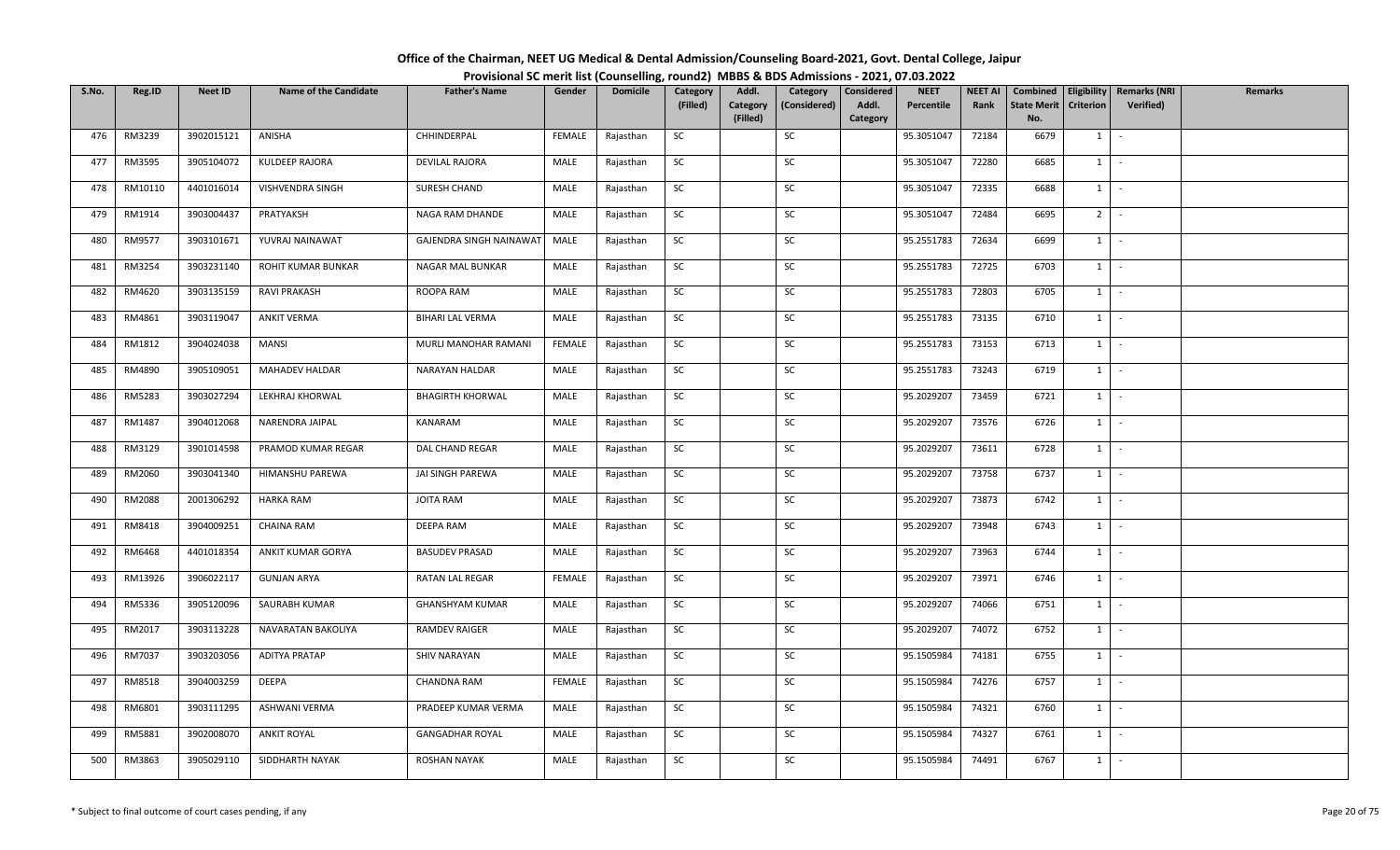| Office of the Chairman, NEET UG Medical & Dental Admission/Counseling Board-2021, Govt. Dental College, Jaipur |                                                                                          |
|----------------------------------------------------------------------------------------------------------------|------------------------------------------------------------------------------------------|
|                                                                                                                | Provisional SC merit list (Counselling, round2) MBBS & BDS Admissions - 2021, 07.03.2022 |

| S.No. | Reg.ID  | <b>Neet ID</b> | <b>Name of the Candidate</b> | <b>Father's Name</b>  | Gender        | <b>Domicile</b> | Category  | Addl.                | Category     | Considered        | <b>NEET</b> | <b>NEET AI</b> | Combined                  |                  | Eligibility   Remarks (NRI | <b>Remarks</b> |
|-------|---------|----------------|------------------------------|-----------------------|---------------|-----------------|-----------|----------------------|--------------|-------------------|-------------|----------------|---------------------------|------------------|----------------------------|----------------|
|       |         |                |                              |                       |               |                 | (Filled)  | Category<br>(Filled) | (Considered) | Addl.<br>Category | Percentile  | Rank           | <b>State Merit</b><br>No. | <b>Criterion</b> | Verified)                  |                |
| 501   | RM9774  | 3903227288     | <b>GARIMA KULDEEP</b>        | PRAHALAD SAHAY        | FEMALE        | Rajasthan       | SC        |                      | SC           |                   | 95.1505984  | 74505          | 6768                      | $1 \quad$        | $\sim$                     |                |
|       |         |                |                              |                       |               |                 |           |                      |              |                   |             |                |                           |                  |                            |                |
| 502   | RM9405  | 3903232124     | PUKHRAJ GARG                 | NARSINGA RAM GARG     | MALE          | Rajasthan       | <b>SC</b> |                      | SC           |                   | 95.1505984  | 74545          | 6771                      | 1                | $\sim$                     |                |
| 503   | RM3104  | 3903037114     | MONU                         | <b>MAHENDRA SINGH</b> | FEMALE        | Rajasthan       | SC        |                      | SC           |                   | 95.1505984  | 74690          | 6780                      | $1 \quad$        | $\sim$                     |                |
| 504   | RM8266  | 3902019100     | RAHUL KULDEEP                | LOK NATH KULDEEP      | MALE          | Rajasthan       | <b>SC</b> |                      | SC           |                   | 95.1505984  | 74771          | 6782                      | $1 \mid$         | $\sim$                     |                |
| 505   | RM1837  | 3902006086     | ANURAG                       | VIJAYPAL              | MALE          | Rajasthan       | SC        |                      | SC           |                   | 95.1505984  | 74820          | 6785                      | 1                | $\sim$                     |                |
| 506   | RM6258  | 3905123006     | MANISH KUMAR BAIRWA          | JAGDISH PRASAD NAGAR  | MALE          | Rajasthan       | <b>SC</b> |                      | SC           |                   | 95.0993769  | 75125          | 6793                      | $1 \mid -$       |                            |                |
| 507   | RM2857  | 3903229035     | DINESH BAIRWA                | RAMDYAL BAIRWA        | MALE          | Rajasthan       | <b>SC</b> |                      | SC           |                   | 95.0993769  | 75416          | 6799                      | 1                | $\sim$                     |                |
| 508   | RM5565  | 3903214177     | MURLIDHAR MALINDA            | PHOOL CHAND           | MALE          | Rajasthan       | SC        |                      | SC           |                   | 95.0993769  | 75455          | 6801                      | 1                | $\sim$                     |                |
| 509   | RM5486  | 3902002468     | KHUSHBOO DHAWAL              | SUSHIL DHAWAL         | <b>FEMALE</b> | Rajasthan       | SC        |                      | SC           |                   | 95.0993769  | 75515          | 6805                      | $1 \quad$        | $\sim$                     |                |
| 510   | RM3755  | 3905120169     | MITALI VERMA                 | MANNU LAL TASIWAL     | FEMALE        | Rajasthan       | SC        |                      | SC           |                   | 95.0463422  | 75697          | 6811                      | $1 \quad$        | $\sim$                     |                |
| 511   | RM4680  | 3903212096     | <b>RAHUL KUMAR</b>           | <b>MAHESH KUMAR</b>   | MALE          | Rajasthan       | SC        | WPP,<br>WPP8         | SC           |                   | 95.0463422  | 75804          | 6814                      | $1 \mid$         | $\sim$                     |                |
| 512   | RM3855  | 3904012346     | <b>RAJESH KUMAR</b>          | <b>THANA RAM</b>      | MALE          | Rajasthan       | SC        |                      | SC           |                   | 95.0463422  | 75811          | 6815                      | $1\phantom{0}$   | $\sim$                     |                |
| 513   | RM7811  | 3904025211     | PRAVEEN KUMAR                | <b>CHUNNEE LAL</b>    | MALE          | Rajasthan       | SC        |                      | SC           |                   | 95.0463422  | 75831          | 6817                      | 1                | $\sim$                     |                |
| 514   | RM11038 | 3904105269     | RAJU RAM LEELAWAT            | <b>CHENA RAM</b>      | MALE          | Rajasthan       | SC        |                      | SC           |                   | 95.0463422  | 75985          | 6820                      | $1 \quad$        | $\sim$                     |                |
| 515   | RM8364  | 3903133266     | HEMA KUMARI                  | DINESH CHAND          | FEMALE        | Rajasthan       | <b>SC</b> |                      | SC           |                   | 95.0463422  | 76066          | 6822                      | 1                | $\sim$                     |                |
| 516   | RM13529 | 3903007694     | DEEPAK                       | MANSARAM              | MALE          | Rajasthan       | SC        |                      | SC           |                   | 95.0463422  | 76102          | 6823                      | 1                | $\sim$                     |                |
| 517   | RM1829  | 3901005331     | SAMIT DANGARA                | <b>KRISHAN KANT</b>   | MALE          | Rajasthan       | SC        |                      | SC           |                   | 95.0463422  | 76167          | 6827                      | 1                | $\sim$                     |                |
| 518   | RM2504  | 3906005276     | YASHASVEE SINGH              | SHANKAR LAL           | FEMALE        | Rajasthan       | <b>SC</b> |                      | SC           |                   | 95.0463422  | 76417          | 6834                      | $1 \mid$         | $\sim$                     |                |
| 519   | RM8339  | 3903215149     | RAMESH JORIYA                | RAMPRAKASH JORIYA     | MALE          | Rajasthan       | SC        |                      | SC           |                   | 95.0463422  | 76421          | 6835                      | $1 \vert$        | $\sim$                     |                |
| 520   | RM13384 | 3903229049     | SURENDRA KUMAR VERMA         | SHYOPRASAD VERMA      | MALE          | Rajasthan       | SC        |                      | SC           |                   | 95.0463422  | 76481          | 6838                      | 1                | $\sim$                     |                |
| 521   | RM4134  | 3906023155     | UMESH YADAV                  | <b>VINOD YADAV</b>    | MALE          | Rajasthan       | <b>SC</b> |                      | SC           |                   | 94.9954445  | 76779          | 6843                      | 1                | $\sim$                     |                |
| 522   | RM1189  | 3901001333     | SATVINDER SINGH KIRNOT       | HARNEK SINGH KIRNOT   | MALE          | Rajasthan       | SC        |                      | SC           |                   | 94.9954445  | 76827          | 6845                      | $1 \cdot$        |                            |                |
| 523   | RM6145  | 3903125151     | SANTOSH KUMARI               | RAMESH CHAND          | FEMALE        | Rajasthan       | SC        |                      | SC           |                   | 94.9954445  | 76973          | 6853                      | 1                | $\sim$                     |                |
| 524   | RM3910  | 3903208261     | <b>MUKUL KOLI</b>            | KAILASH KOLI          | MALE          | Rajasthan       | SC        |                      | SC           |                   | 94.9954445  | 76991          | 6854                      | $1 \quad$        | $\sim$                     |                |
| 525   | RM13049 | 3904013327     | <b>SAMMA RAM</b>             | <b>NARAPAT RAM</b>    | MALE          | Rajasthan       | <b>SC</b> |                      | SC           |                   | 94.9954445  | 77114          | 6856                      | $1 \quad$        | $\sim$                     |                |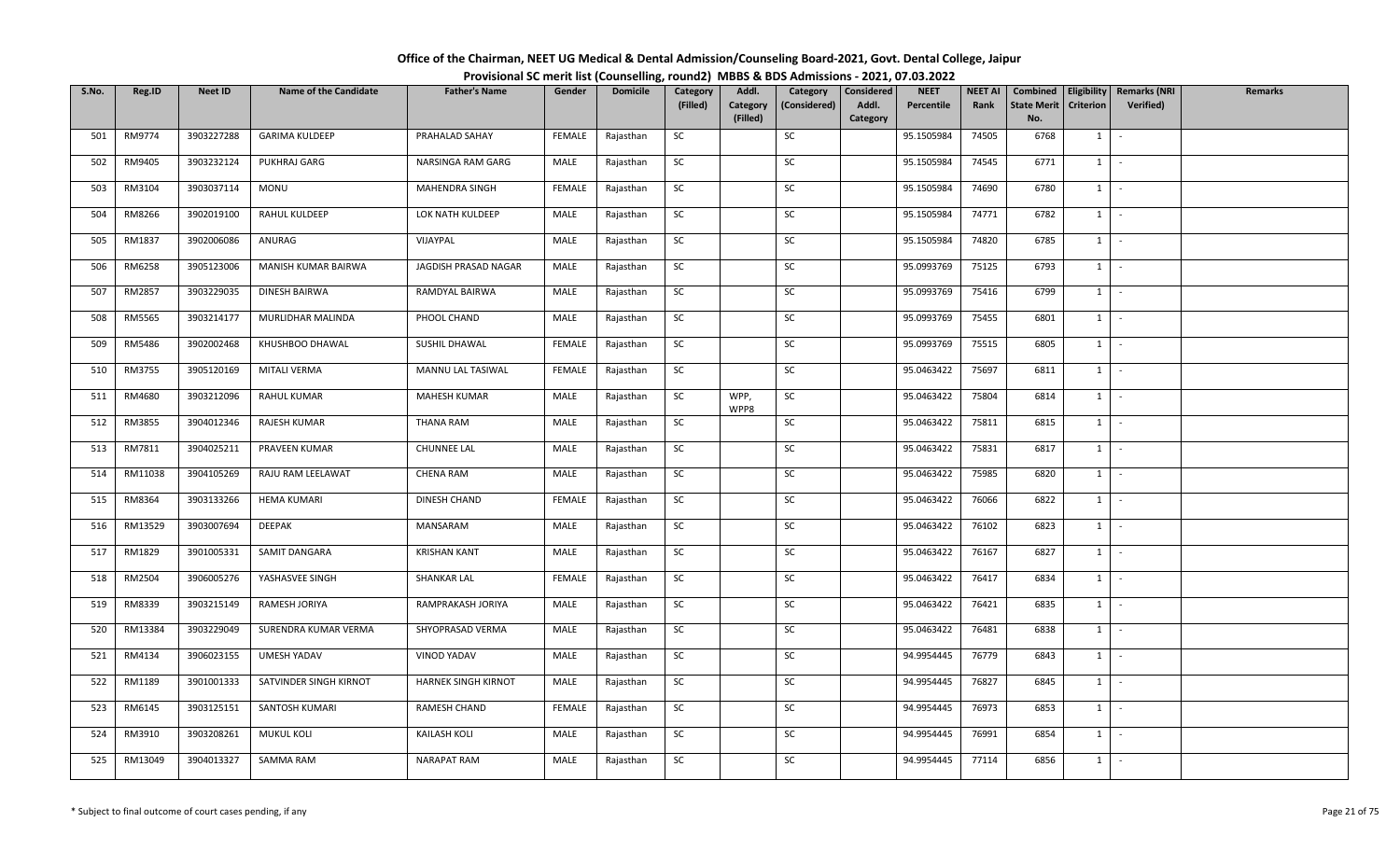## **Office of the Chairman, NEET UG Medical & Dental Admission/Counseling Board‐2021, Govt. Dental College, Jaipur Provisional SC merit list (Counselling, round2) MBBS & BDS Admissions ‐ 2021, 07.03.2022**

| S.No. | Reg.ID  | <b>Neet ID</b> | <b>Name of the Candidate</b> | <b>Father's Name</b>             | Gender        | <b>Domicile</b> | Category  | Addl.                | Category     | Considered        | <b>NEET</b> | <b>NEET AI</b> | Combined                  |                  | <b>Eligibility   Remarks (NRI</b> | Remarks |
|-------|---------|----------------|------------------------------|----------------------------------|---------------|-----------------|-----------|----------------------|--------------|-------------------|-------------|----------------|---------------------------|------------------|-----------------------------------|---------|
|       |         |                |                              |                                  |               |                 | (Filled)  | Category<br>(Filled) | (Considered) | Addl.<br>Category | Percentile  | Rank           | <b>State Merit</b><br>No. | <b>Criterion</b> | Verified)                         |         |
| 526   | RM7511  | 3906018070     | KALPESH KUMAR KHATIK         | HEERA LAL KHATIK                 | MALE          | Rajasthan       | <b>SC</b> |                      | SC           |                   | 94.9954445  | 77156          | 6857                      | 1                | $\sim$                            |         |
| 527   | RM5495  | 3903101550     | NITESH DARIYA                | DULA RAM DARIYA                  | MALE          | Rajasthan       | SC        |                      | SC           |                   | 94.9954445  | 77192          | 6858                      | 3 <sup>1</sup>   | $\sim$                            |         |
| 528   | RM3075  | 3904022176     | <b>HEMANT KUMAR</b>          | TAMILRAM                         | MALE          | Rajasthan       | <b>SC</b> |                      | SC           |                   | 94.9954445  | 77240          | 6861                      | 1                | $\sim$                            |         |
| 529   | RM5518  | 3903214203     | <b>KARAN NARNOLIYA</b>       | CHOTHMAL NARNOLIYA               | MALE          | Rajasthan       | <b>SC</b> |                      | SC           |                   | 94.9954445  | 77241          | 6862                      | $1 \mid$         | $\sim$ $\sim$                     |         |
| 530   | RM6161  | 3903115135     | ABHISHEK BHANWARIA           | MAHESH KUMAR<br><b>BHANWARIA</b> | MALE          | Rajasthan       | <b>SC</b> |                      | SC           |                   | 94.9954445  | 77268          | 6864                      | $1 \mid$         | $\sim$                            |         |
| 531   | RM7398  | 3903110260     | MUKH RAM JINDOLIYA           | TEJA RAM JINDOLIYA               | MALE          | Rajasthan       | <b>SC</b> |                      | SC           |                   | 94.9454533  | 77757          | 6875                      | $1 \vert$        | $\sim$                            |         |
| 532   | RM7950  | 3903029117     | <b>KAVITA VERMA</b>          | CHATRU RAM VERMA                 | <b>FEMALE</b> | Rajasthan       | <b>SC</b> |                      | SC           |                   | 94.9454533  | 77794          | 6878                      | $1 \quad$        | $\sim$                            |         |
| 533   | RM5605  | 3903025232     | SIMON                        | RAMJI LAL NIMORIYA               | <b>FEMALE</b> | Rajasthan       | <b>SC</b> |                      | SC           |                   | 94.9454533  | 77832          | 6879                      | 1                | $\sim$                            |         |
| 534   | RM4997  | 3903012086     | SIDDHARTH VERMA              | PRAHLAD VERMA                    | MALE          | Rajasthan       | <b>SC</b> |                      | SC           |                   | 94.9454533  | 77997          | 6884                      | $1 \mid$         | $\sim$                            |         |
| 535   | RM3492  | 3903006483     | ABHISHEK DOUCHANIA           | INDRAJ SINGH                     | MALE          | Rajasthan       | <b>SC</b> |                      | SC           |                   | 94.8888571  | 78217          | 6885                      | $1 \quad$        | $\sim$                            |         |
| 536   | RM7172  | 3905108003     | KIRTI BAIRWA                 | RAM DAYAL BAIRWA                 | FEMALE        | Rajasthan       | <b>SC</b> |                      | SC           |                   | 94.8888571  | 78320          | 6887                      | $1 \quad$        | $\sim$                            |         |
| 537   | RM3834  | 3904110004     | PRIYA SISODIYA               | SURESH CHAND                     | FEMALE        | Rajasthan       | <b>SC</b> |                      | SC           |                   | 94.8888571  | 78577          | 6894                      | $1 \mid$         | $\sim$                            |         |
| 538   | RM11859 | 3903215365     | SNEHA KANSOTIYA              | KAMAL KANSOTIYA                  | <b>FEMALE</b> | Rajasthan       | <b>SC</b> |                      | SC           |                   | 94.8888571  | 78587          | 6895                      | 1                | $\sim$                            |         |
| 539   | RM8052  | 3902009108     | TEJKARAN                     | NAKHATA RAM MEGHWAL              | MALE          | Rajasthan       | <b>SC</b> |                      | SC           |                   | 94.8888571  | 78637          | 6900                      | $1 \mid$         | $\sim$                            |         |
| 540   | RM4094  | 3903104322     | AASHISH BHIMWAL              | NATHU RAM BHIMWAL                | MALE          | Rajasthan       | SC        |                      | SC           |                   | 94.8888571  | 78780          | 6902                      | 1                | $\sim$                            |         |
| 541   | RM5835  | 3902014262     | RITIKA NIRMAL                | JAGDISH PRASAD MEGHWAL           | <b>FEMALE</b> | Rajasthan       | <b>SC</b> |                      | SC           |                   | 94.8888571  | 78788          | 6903                      |                  | $1 \vert -$                       |         |
| 542   | RM1732  | 3903007417     | NIKITA KHANNA                | PITRAM KHANNA                    | <b>FEMALE</b> | Rajasthan       | <b>SC</b> |                      | SC           |                   | 94.8360167  | 79029          | 6907                      | $1 \quad$        | $\sim$                            |         |
| 543   | RM1468  | 3903103472     | SADHANA VERMA                | S N RAIGAR                       | <b>FEMALE</b> | Rajasthan       | SC        |                      | SC           |                   | 94.8360167  | 79091          | 6910                      | 3 <sup>1</sup>   | $\sim$                            |         |
| 544   | RM3775  | 3904105018     | SUNIL                        | JASA RAM                         | MALE          | Rajasthan       | <b>SC</b> |                      | SC           |                   | 94.8360167  | 79126          | 6912                      | $1 \vert$        | $\sim$                            |         |
| 545   | RM8047  | 3903019111     | RAHUL KUMAR VERMA            | KANWAR SEN BUNKAR                | MALE          | Rajasthan       | <b>SC</b> |                      | SC           |                   | 94.8360167  | 79165          | 6914                      | $1 \quad$        | $\sim$                            |         |
| 546   | RM10194 | 3901014213     | BHAVESH                      | BHOJRAJ                          | MALE          | Rajasthan       | <b>SC</b> |                      | SC           |                   | 94.8360167  | 79177          | 6915                      |                  | $1$ $\sim$                        |         |
| 547   | RM5262  | 3903236227     | ROHITASH KUMAR KHORWAL       | MURARI LAL KHORWAL               | MALE          | Rajasthan       | SC        |                      | SC           |                   | 94.8360167  | 79307          | 6920                      | $1 -$            |                                   |         |
| 548   | RM1603  | 3901015123     | DEEPIKA KHATRI               | <b>PARAS KHATRI</b>              | FEMALE        | Rajasthan       | <b>SC</b> |                      | SC           |                   | 94.8360167  | 79338          | 6922                      | $1 \quad$        | $\sim$                            |         |
| 549   | RM5630  | 3904114205     | <b>KRISHNA RAM</b>           | LACHCHHA RAM                     | MALE          | Rajasthan       | SC        |                      | SC           |                   | 94.8360167  | 79413          | 6924                      | 1                | $\sim$                            |         |
| 550   | RM4893  | 3903001911     | KUNAL N. SOAN                | NARENDRA SOAN                    | MALE          | Rajasthan       | <b>SC</b> |                      | SC           |                   | 94.8360167  | 79500          | 6926                      | $1 \mid$         | $\sim$                            |         |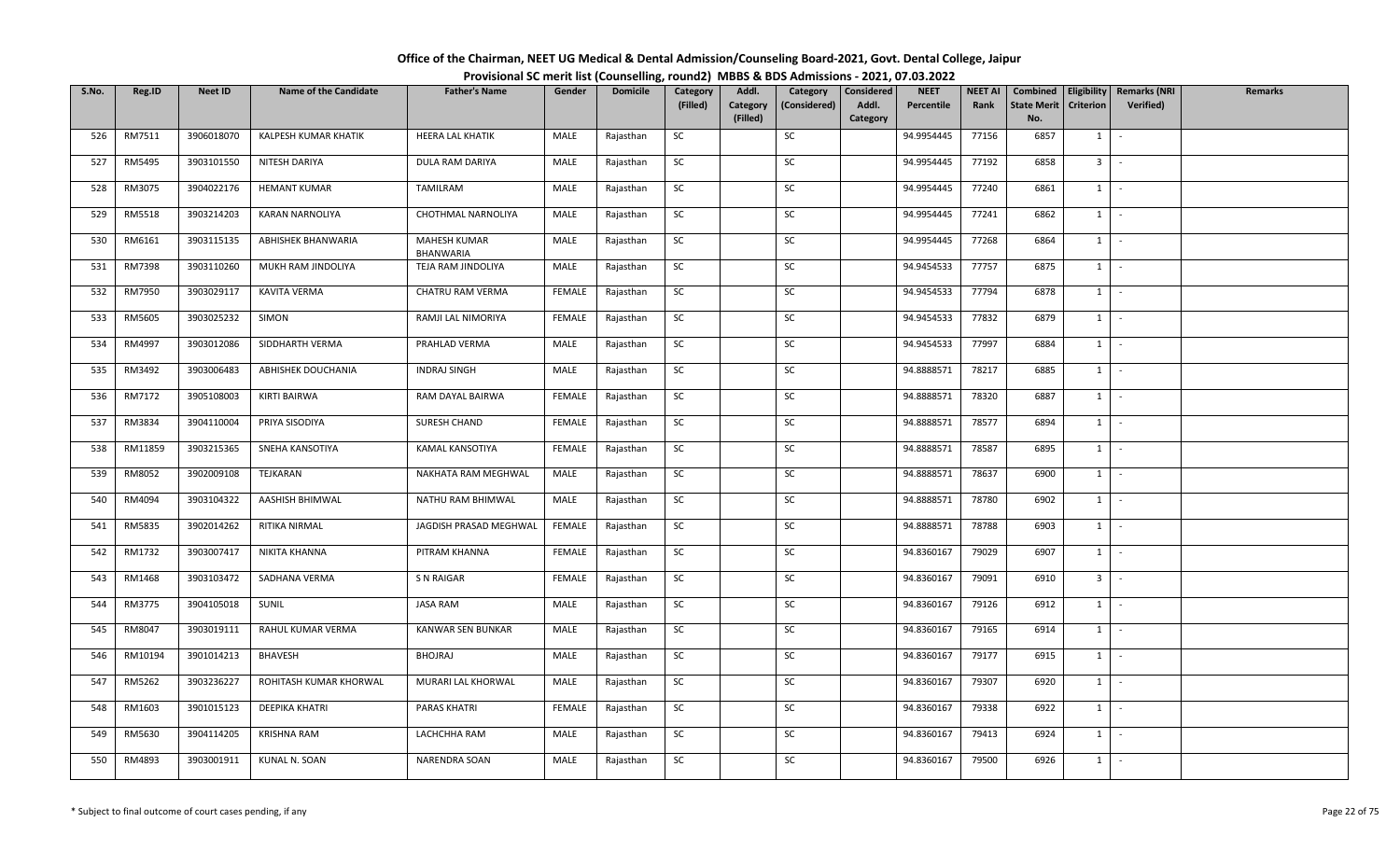| Office of the Chairman, NEET UG Medical & Dental Admission/Counseling Board-2021, Govt. Dental College, Jaipur |  |
|----------------------------------------------------------------------------------------------------------------|--|
| Provisional SC merit list (Counselling, round2) MBBS & BDS Admissions - 2021, 07.03.2022                       |  |

| S.No. | Reg.ID  | <b>Neet ID</b> | <b>Name of the Candidate</b> | <b>Father's Name</b>               | Gender | <b>Domicile</b> | Category  | Addl.                | Category     | Considered        | <b>NEET</b> | <b>NEET AI</b> | Combined                  |                  | Eligibility   Remarks (NRI | <b>Remarks</b> |
|-------|---------|----------------|------------------------------|------------------------------------|--------|-----------------|-----------|----------------------|--------------|-------------------|-------------|----------------|---------------------------|------------------|----------------------------|----------------|
|       |         |                |                              |                                    |        |                 | (Filled)  | Category<br>(Filled) | (Considered) | Addl.<br>Category | Percentile  | Rank           | <b>State Merit</b><br>No. | <b>Criterion</b> | Verified)                  |                |
| 551   | RM5887  | 3904010011     | LOKESH                       | <b>TAMAL RAM</b>                   | MALE   | Rajasthan       | SC        |                      | SC           |                   | 94.8360167  | 79619          | 6928                      | $1 \quad$        | $\sim$                     |                |
| 552   | RM7582  | 3903215251     | SURJEET                      | ARJUN SINGH                        | MALE   | Rajasthan       | SC        |                      | SC           |                   | 94.8360167  | 79643          | 6930                      | $1 \mid$         | $\sim$                     |                |
| 553   | RM1483  | 3903015100     | ABHISHEK JALUTHRIA           | SHIMBHOO DAYAL<br><b>JALUTHRIA</b> | MALE   | Rajasthan       | SC        |                      | SC           |                   | 94.8360167  | 79737          | 6932                      | $1$ $\cdot$      |                            |                |
| 554   | RM4792  | 3906011225     | NAGPAL JOGSAN                | <b>RATAN LAL</b>                   | MALE   | Rajasthan       | SC        |                      | SC           |                   | 94.7759884  | 79768          | 6934                      | $1$ $\vert$      |                            |                |
| 555   | RM11473 | 3905023063     | SAMANDAR SINGH               | RAMKHILADEE                        | MALE   | Rajasthan       | SC        |                      | SC           |                   | 94.7759884  | 79882          | 6935                      | $1$ $\vert$      |                            |                |
| 556   | RM8436  | 3902014174     | DASHARATH KUMAR              | KHUMANA RAM                        | MALE   | Rajasthan       | SC        |                      | SC           |                   | 94.7759884  | 79895          | 6936                      | $1$ $\cdot$      |                            |                |
| 557   | RM11846 | 3902016164     | PRIYANKA                     | MOOLCHAND                          | FEMALE | Rajasthan       | SC        |                      | SC           |                   | 94.7759884  | 80018          | 6937                      | $1 \vert$        | $\sim$                     |                |
| 558   | RM3321  | 3904003453     | NEELAM                       | PARAS MAL                          | FEMALE | Rajasthan       | SC        |                      | SC           |                   | 94.7759884  | 80045          | 6940                      | 1                | $\sim$                     |                |
| 559   | RM2778  | 3905004263     | <b>ADITI PANWAR</b>          | RAJESH KUMAR PANWAR                | FEMALE | Rajasthan       | SC        |                      | SC           |                   | 94.7759884  | 80252          | 6948                      | $1$ $\vert$      |                            |                |
| 560   | RM7861  | 3903218235     | <b>HITESH</b>                | THAN SINGH                         | FEMALE | Rajasthan       | SC        |                      | SC           |                   | 94.7759884  | 80256          | 6949                      | $1 \mid$         | $\sim$                     |                |
| 561   | RM10017 | 3901017286     | MANEESH KUMAR DAYAMA         | GOPAL LAL DAYAMA                   | MALE   | Rajasthan       | SC        |                      | SC           |                   | 94.7759884  | 80291          | 6950                      | $1$ $\vert$      |                            |                |
| 562   | RM6200  | 4401016140     | <b>ANKIT RAJ</b>             | RAJENDRA SINGH                     | MALE   | Rajasthan       | SC        |                      | SC           |                   | 94.7759884  | 80322          | 6951                      | $1$ $\vert$ -    |                            |                |
| 563   | RM6740  | 3903040333     | SAGAR KUMAR BAIRWA           | RAMDHAN BAIRWA                     | MALE   | Rajasthan       | SC        |                      | SC           |                   | 94.7759884  | 80404          | 6953                      | $1\quad$         | $\sim$                     |                |
| 564   | RM10281 | 3905119047     | <b>HARIOM BERAWA</b>         | RAM BABU BERAWA                    | MALE   | Rajasthan       | SC        |                      | SC           |                   | 94.7759884  | 80437          | 6954                      | $1$ $-$          |                            |                |
| 565   | RM13858 | 3904105237     | PRERNA                       | <b>SUMER SINGH</b>                 | FEMALE | Rajasthan       | SC        |                      | SC           |                   | 94.7759884  | 80553          | 6960                      | $1 \mid$         | $\sim$                     |                |
| 566   | RM8362  | 3906014217     | YUVRAJ KHATIK                | <b>GANPAT KHATIK</b>               | MALE   | Rajasthan       | <b>SC</b> |                      | SC           |                   | 94.7759884  | 80603          | 6962                      | $1$ $-$          |                            |                |
| 567   | RM7820  | 3904010195     | MUKESH CHOUHAN               | MANOHAR LAL CHOUHAN                | MALE   | Rajasthan       | SC        |                      | SC           |                   | 94.7759884  | 80634          | 6963                      | $1$ $\vert$      |                            |                |
| 568   | RM7751  | 3903223198     | KHEMRAJ BAIRWA               | MOHAN LAL BAIRWA                   | MALE   | Rajasthan       | SC        |                      | SC           |                   | 94.7217882  | 80701          | 6965                      | $1 \mid$         | $\sim$                     |                |
| 569   | RM5854  | 3903032106     | RAJESH KUMAR                 | DEEPCHAND                          | MALE   | Rajasthan       | SC        |                      | SC           |                   | 94.7217882  | 80871          | 6968                      | $1$ $\cdot$      |                            |                |
| 570   | RM5679  | 3903026201     | <b>RAMESH KUMAR</b>          | <b>GHEVAR RAM</b>                  | MALE   | Rajasthan       | SC        |                      | SC           |                   | 94.7217882  | 81057          | 6971                      | $1$ $\vert$ -    |                            |                |
| 571   | RM9502  | 3904013088     | <b>ASHOK KUMAR</b>           | <b>INDRA RAM</b>                   | MALE   | Rajasthan       | <b>SC</b> |                      | SC           |                   | 94.7217882  | 81159          | 6975                      | $1 \mid$         | $\sim$                     |                |
| 572   | RM9855  | 3905014189     | MOHIT DEWARA                 | KRISHNAKANT DEWARA                 | MALE   | Rajasthan       | SC        |                      | SC           |                   | 94.7217882  | 81306          | 6980                      | $1$ $\vert$      |                            |                |
| 573   | RM10697 | 3903117174     | NAVEEN DAWKIYA               | NAND LAL VERMA                     | MALE   | Rajasthan       | SC        |                      | SC           |                   | 94.7217882  | 81373          | 6983                      | $1 \vert$ -      |                            |                |
| 574   | RM7825  | 3903130264     | ASHISH KUMAR SIROHIWAL       | SURESH KUMAR SIROHIWAL             | MALE   | Rajasthan       | SC        |                      | SC           |                   | 94.6672641  | 81645          | 6991                      | $1$ $-$          |                            |                |
| 575   | RM7069  | 3901019178     | ATUL VERMA                   | SURESH KUMAR BALAI                 | MALE   | Rajasthan       | SC        |                      | SC           |                   | 94.6672641  | 81728          | 6995                      | $1 \quad$        |                            |                |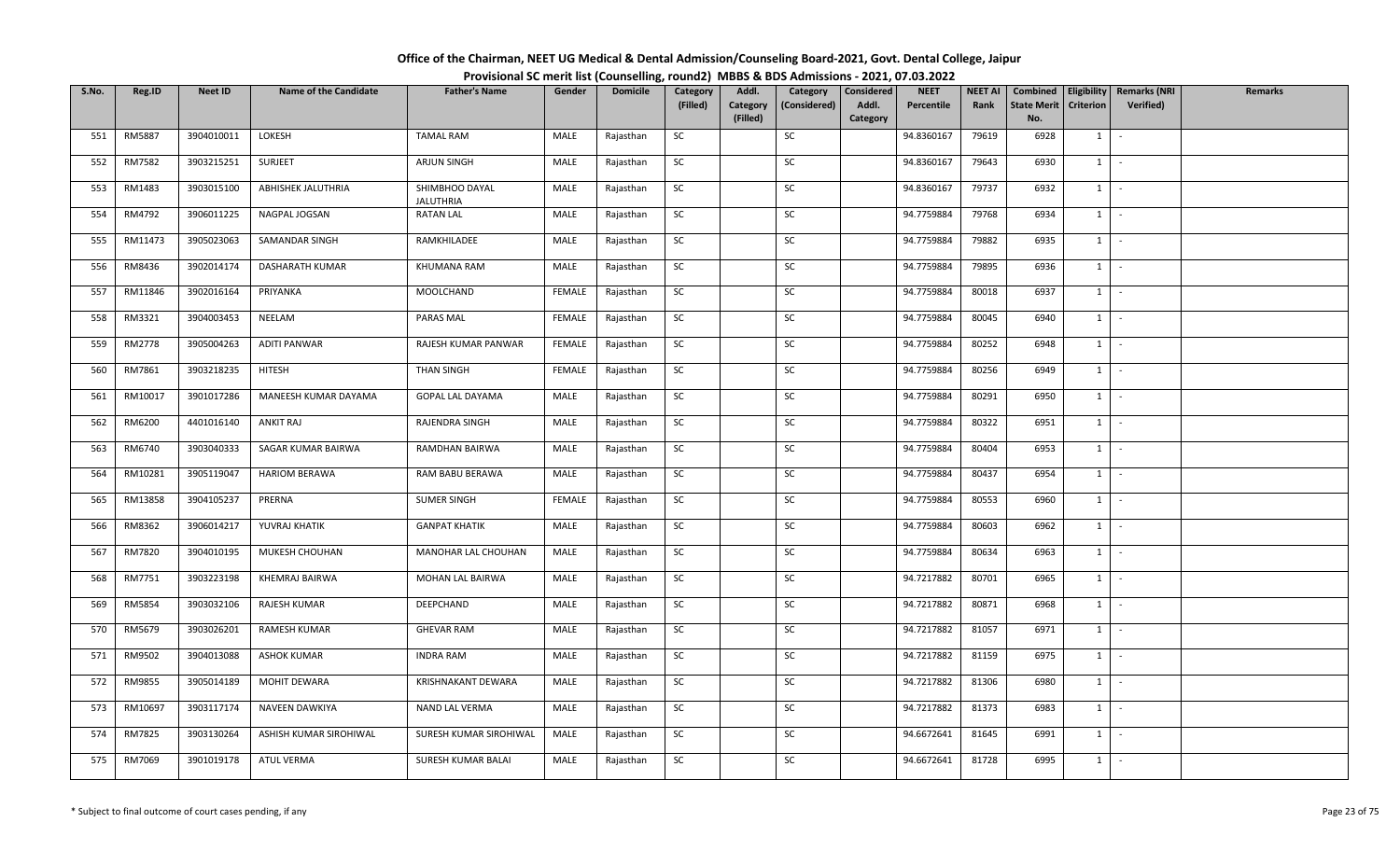| Office of the Chairman, NEET UG Medical & Dental Admission/Counseling Board-2021, Govt. Dental College, Jaipur |                                                                                          |
|----------------------------------------------------------------------------------------------------------------|------------------------------------------------------------------------------------------|
|                                                                                                                | Provisional SC merit list (Counselling, round2) MBBS & BDS Admissions - 2021, 07.03.2022 |

| S.No. | Reg.ID        | <b>Neet ID</b> | <b>Name of the Candidate</b> | <b>Father's Name</b>      | Gender        | <b>Domicile</b> | Category  | Addl.                | Category     | Considered | <b>NEET</b> | <b>NEET AI</b> | Combined                  |                  | Eligibility   Remarks (NRI | <b>Remarks</b> |
|-------|---------------|----------------|------------------------------|---------------------------|---------------|-----------------|-----------|----------------------|--------------|------------|-------------|----------------|---------------------------|------------------|----------------------------|----------------|
|       |               |                |                              |                           |               |                 | (Filled)  | Category<br>(Filled) | (Considered) | Addl.      | Percentile  | Rank           | <b>State Merit</b><br>No. | <b>Criterion</b> | <b>Verified</b> )          |                |
| 576   | RM6380        | 3903204676     | AYUSHI VERMA                 | SANTOSH KUMAR VERMA       | FEMALE        | Rajasthan       | SC        |                      | SC           | Category   | 94.6672641  | 81822          | 6999                      | 1                | $\sim$                     |                |
|       |               |                |                              |                           |               |                 |           |                      |              |            |             |                |                           |                  |                            |                |
| 577   | RM8033        | 3901008318     | KAPIL KUMAR SIWASIA          | GOPICHAND SIWASIA         | MALE          | Rajasthan       | SC        |                      | SC           |            | 94.6672641  | 81823          | 7000                      | 1                | $\sim$                     |                |
| 578   | RM10712       | 3904022100     | JAYANT KUMAR                 | <b>VIJAY SINGH NIRMAL</b> | MALE          | Rajasthan       | <b>SC</b> |                      | SC           |            | 94.6672641  | 81828          | 7001                      | $1 \cdot$        |                            |                |
| 579   | RM4947        | 3903220119     | AKSHAY KUMAR MARMAT          | MANOJ KUMAR MARMAT        | MALE          | Rajasthan       | SC        | WPP,<br>WPP8         | SC           |            | 94.6672641  | 81879          | 7003                      | $1$ $-$          |                            |                |
| 580   | RM1528        | 3903238106     | ROHIT VERMA                  | ISHWAR CHAND VERMA        | MALE          | Rajasthan       | SC        |                      | SC           |            | 94.6672641  | 82007          | 7005                      | $1$ $-$          |                            |                |
| 581   | RM7323        | 3906015036     | SHRISTI PANWAR               | NANDLAL                   | FEMALE        | Rajasthan       | SC        | WPP,<br>WPP8         | SC           |            | 94.6672641  | 82140          | 7008                      | 8                | $\sim$                     |                |
| 582   | RM11803       | 3903118447     | <b>GEETIKA TANANIA</b>       | SUNIL KUMAR TANANIA       | FEMALE        | Rajasthan       | SC        |                      | SC           |            | 94.6672641  | 82162          | 7010                      | $1 \quad$        | $\sim$                     |                |
| 583   | RM8183        | 3903132264     | SAPNA                        | KALURAM                   | <b>FEMALE</b> | Rajasthan       | SC        |                      | SC           |            | 94.6672641  | 82220          | 7013                      | $1 \mid$         | $\sim$                     |                |
| 584   | RM7035        | 3903221196     | KUNAL ALHA                   | RAVINDRA ALHA             | MALE          | Rajasthan       | SC        |                      | SC           |            | 94.6672641  | 82320          | 7018                      | 1                | $\sim$                     |                |
| 585   | RM14052       | 3903215273     | MAHESH KUMAR                 | KUBUDDI                   | MALE          | Rajasthan       | SC        |                      | SC           |            | 94.6101499  | 82437          | 7023                      | 1                | $\sim$                     |                |
| 586   | RM5177        | 3904001467     | JITENDRA                     | MOOLA RAM                 | MALE          | Rajasthan       | <b>SC</b> |                      | SC           |            | 94.6101499  | 82443          | 7024                      | $1$ $-$          |                            |                |
| 587   | RM4791        | 3902009014     | DEEKSHA CHAUHAN              | SAHAB RAM                 | <b>FEMALE</b> | Rajasthan       | SC        |                      | SC           |            | 94.6101499  | 82477          | 7025                      | 1                | $\sim$                     |                |
| 588   | RM11257       | 3903013232     | RAKSHA KUMARI                | <b>MADAN LAL</b>          | <b>FEMALE</b> | Rajasthan       | <b>SC</b> |                      | SC           |            | 94.6101499  | 82724          | 7033                      | 1                | $\sim$                     |                |
| 589   | RM11714       | 3903019145     | NEMI CHAND VERMA             | DURGA PRASAD VERMA        | MALE          | Rajasthan       | SC        |                      | SC           |            | 94.6101499  | 82787          | 7035                      | $1 \quad$        | $\sim$                     |                |
| 590   | <b>RM7759</b> | 3903011451     | VIKAS UJJAINIA               | JAGDISH PRASAD            | MALE          | Rajasthan       | SC        |                      | SC           |            | 94.6101499  | 82864          | 7036                      | $1 \quad$        | $\sim$                     |                |
| 591   | RM2307        | 3903113439     | MEENAKSHI VERMA              | RAJEEV VERMA              | FEMALE        | Rajasthan       | <b>SC</b> |                      | SC           |            | 94.6101499  | 82969          | 7042                      | $1 \mid$         | $\sim$                     |                |
| 592   | RM14374       | 3902005035     | <b>ISHVENDER SINGH</b>       | <b>RESHAM SINGH</b>       | MALE          | Rajasthan       | <b>SC</b> |                      | SC           |            | 94.6101499  | 83042          | 7046                      | 3 <sup>1</sup>   | $\sim$                     |                |
| 593   | RM10775       | 3903114247     | <b>CHETAN ARYA</b>           | TULSI RAM ARYA            | MALE          | Rajasthan       | SC        |                      | SC           |            | 94.6101499  | 83062          | 7047                      | 1                | $\sim$                     |                |
| 594   | RM6657        | 3903029107     | <b>LALIT KUMAR</b>           | LALARAM                   | MALE          | Rajasthan       | SC        |                      | SC           |            | 94.6101499  | 83197          | 7051                      | $1 \cdot$        |                            |                |
| 595   | RM11065       | 3904011001     | BHARAT LAKHANI               | RAJA RAM                  | MALE          | Rajasthan       | SC        |                      | SC           |            | 94.6101499  | 83200          | 7052                      | $1 \mid$         | $\sim$                     |                |
| 596   | RM7061        | 3902007076     | ANKITA BAKOLIA               | <b>INDRA CHAND</b>        | <b>FEMALE</b> | Rajasthan       | SC        |                      | SC           |            | 94.5525823  | 83262          | 7055                      | 1                | $\sim$                     |                |
| 597   | <b>RM7750</b> | 3902007089     | DHEERAJ PANWAR               | HANUMAN PANWAR            | MALE          | Rajasthan       | SC        |                      | SC           |            | 94.5525823  | 83443          | 7059                      | 1                | $\sim$                     |                |
| 598   | RM12519       | 3902007300     | MONIKA GURAWA                | SATYAPAL SINGH            | FEMALE        | Rajasthan       | SC        |                      | SC           |            | 94.5525823  | 83540          | 7061                      | $1 \quad$        | $\sim$                     |                |
| 599   | RM2931        | 3903036050     | <b>SUNIL KUMAR</b>           | <b>MOHAN LAL</b>          | MALE          | Rajasthan       | SC        |                      | SC           |            | 94.5525823  | 83558          | 7062                      | 1                | $\sim$                     |                |
| 600   | RM10191       | 3903113376     | AMIT KUMAR BUNKAR            | LAXMAN BUNKAR             | MALE          | Rajasthan       | SC        |                      | SC           |            | 94.5525823  | 83638          | 7064                      | $1 \quad$        | $\sim$                     |                |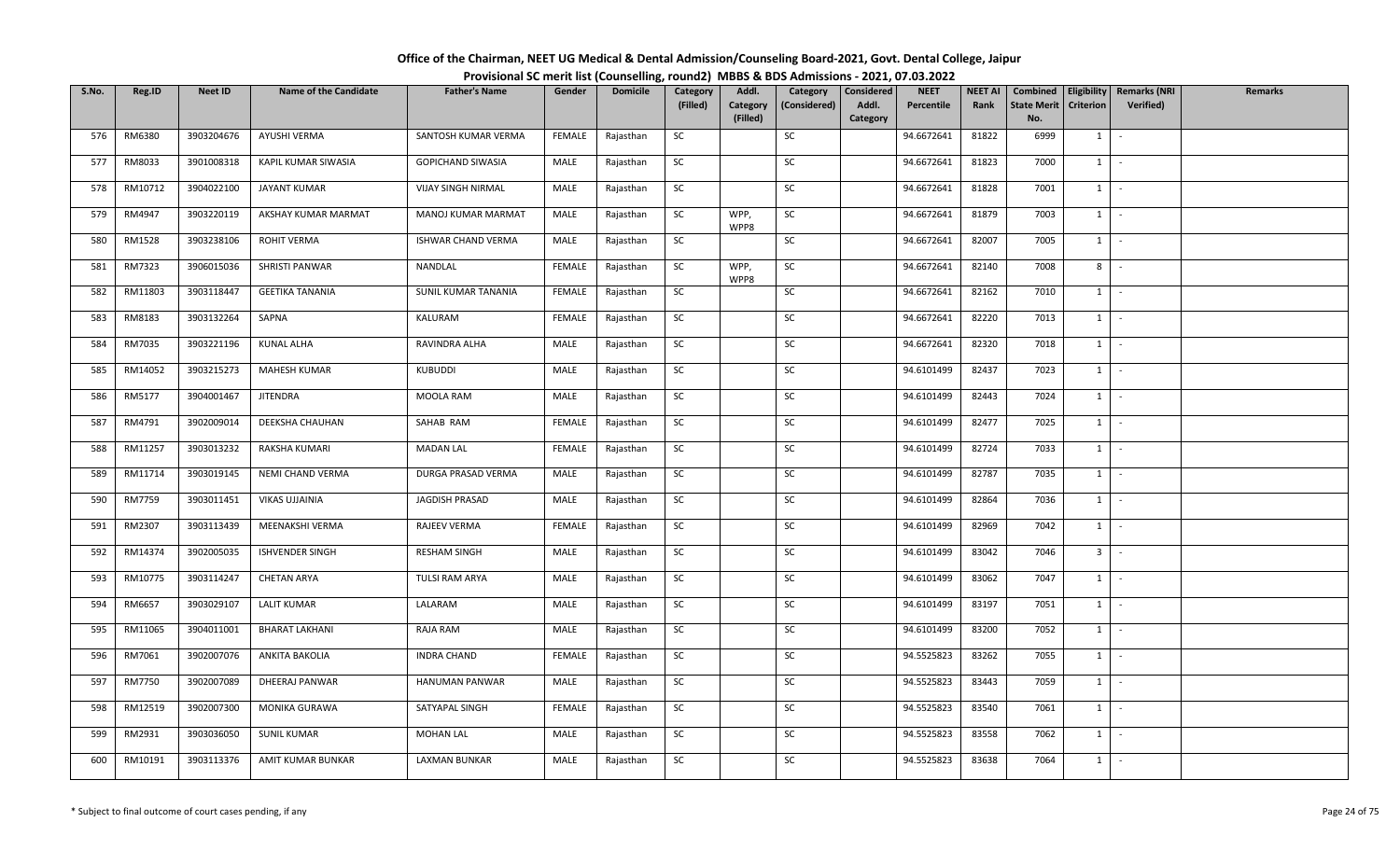| Office of the Chairman, NEET UG Medical & Dental Admission/Counseling Board-2021, Govt. Dental College, Jaipur |                                                                                          |
|----------------------------------------------------------------------------------------------------------------|------------------------------------------------------------------------------------------|
|                                                                                                                | Provisional SC merit list (Counselling, round2) MBBS & BDS Admissions - 2021, 07.03.2022 |

| S.No. | Reg.ID  | <b>Neet ID</b> | <b>Name of the Candidate</b> | <b>Father's Name</b>   | Gender        | <b>Domicile</b> | Category  | Addl.                | Category     | Considered        | <b>NEET</b> | <b>NEET AI</b> | Combined                  |                  | <b>Eligibility   Remarks (NRI</b> | Remarks |
|-------|---------|----------------|------------------------------|------------------------|---------------|-----------------|-----------|----------------------|--------------|-------------------|-------------|----------------|---------------------------|------------------|-----------------------------------|---------|
|       |         |                |                              |                        |               |                 | (Filled)  | Category<br>(Filled) | (Considered) | Addl.<br>Category | Percentile  | Rank           | <b>State Merit</b><br>No. | <b>Criterion</b> | Verified)                         |         |
| 601   | RM13491 | 3904009195     | DHEERAJ KUMAR PARIHAR        | <b>ARUN PARIHAR</b>    | MALE          | Rajasthan       | SC        |                      | SC           |                   | 94.5525823  | 83703          | 7065                      | 1                | $\sim$                            |         |
| 602   | RM8158  | 3902006136     | PRIYANKA GOTHWAL             | RAMSWARUP GOTHWAL      | <b>FEMALE</b> | Rajasthan       | SC        |                      | SC           |                   | 94.5525823  | 83771          | 7067                      | $1 \quad$        | $\sim$                            |         |
| 603   | RM11745 | 3903041066     | SAMPAT SAMARIYA              | MOOL CHAND SAMARIYA    | MALE          | Rajasthan       | SC        |                      | SC           |                   | 94.5525823  | 83935          | 7075                      |                  | $1 \cdot$                         |         |
| 604   | RM7792  | 2301012471     | RAHUL BAIRWA                 | RAMKESH BAIRWA         | MALE          | Rajasthan       | SC        |                      | SC           |                   | 94.5525823  | 83951          | 7076                      |                  | $1$ $-$                           |         |
| 605   | RM1496  | 3902013014     | PANKAJ KUMAR                 | <b>SHANKAR LAL</b>     | MALE          | Rajasthan       | SC        |                      | SC           |                   | 94.5525823  | 84019          | 7079                      |                  | $1 \mid -$                        |         |
| 606   | RM6008  | 3903221200     | <b>NAINA SINGH</b>           | KRISHANKANT SIRWA      | FEMALE        | Rajasthan       | SC        |                      | SC           |                   | 94.4937845  | 84160          | 7083                      |                  | $1 \cdot$                         |         |
| 607   | RM4043  | 2302004052     | KAPIL                        | <b>BISHAMBAR DAYAL</b> | MALE          | Rajasthan       | SC        |                      | SC           |                   | 94.4937845  | 84237          | 7085                      | 2 <sup>1</sup>   | $\sim$                            |         |
| 608   | RM7675  | 3903006512     | ANANYA SONGRA                | <b>BHUPEN SONGRA</b>   | <b>FEMALE</b> | Rajasthan       | SC        |                      | SC           |                   | 94.4937845  | 84274          | 7086                      | 1                | $\sim$                            |         |
| 609   | RM10447 | 3903216332     | RAHUL BAIRWA                 | HANUMAN SAHAY BAIRWA   | MALE          | Rajasthan       | SC        |                      | SC           |                   | 94.4937845  | 84362          | 7089                      |                  | $1$ $-$                           |         |
| 610   | RM2626  | 3903012326     | KANCHAN                      | NOPA RAM               | FEMALE        | Rajasthan       | SC        |                      | SC           |                   | 94.4937845  | 84529          | 7095                      | $1 \quad$        | $\sim$                            |         |
| 611   | RM2866  | 3903230161     | JITENDRA VERMA               | SHRAWAN LAL VERMA      | MALE          | Rajasthan       | SC        |                      | SC           |                   | 94.4937845  | 84534          | 7096                      | $11$ $-$         |                                   |         |
| 612   | RM3032  | 3902009194     | LOKESH KUMAR KARELA          | RAMESHWAR LAL KARELA   | MALE          | Rajasthan       | SC        |                      | SC           |                   | 94.4937845  | 84597          | 7099                      | $1 \vert$        | $\sim$                            |         |
| 613   | RM1060  | 3901010172     | DIKSHANT KUMAR KHARDIA       | <b>VINOD KUMAR</b>     | MALE          | Rajasthan       | SC        |                      | SC           |                   | 94.4937845  | 84946          | 7109                      | 1                | $\sim$                            |         |
| 614   | RM7857  | 3904112155     | SONU GOYAL                   | NARENDRA GOYAL         | <b>FEMALE</b> | Rajasthan       | SC        |                      | SC           |                   | 94.4937845  | 84971          | 7111                      | $1 \quad$        | $\sim$                            |         |
| 615   | RM5469  | 3903208647     | DEEPENDRA SINGH MEHRA        | VIJAY SINGH MEHRA      | MALE          | Rajasthan       | SC        |                      | SC           |                   | 94.4937845  | 84984          | 7112                      | $1 \quad$        | $\sim$                            |         |
| 616   | RM6509  | 3904005238     | RIYA MEHRA                   | SUBHASH MEHRA          | <b>FEMALE</b> | Rajasthan       | <b>SC</b> |                      | SC           |                   | 94.4937845  | 84997          | 7113                      | $1 \mid$         | $\sim$                            |         |
| 617   | RM2949  | 3903011477     | JITENDRA KUMAR BAWRIYA       | DEVI LAL BAWRIYA       | MALE          | Rajasthan       | SC        |                      | SC           |                   | 94.4937845  | 84999          | 7114                      | $1 \mid$         | $\sim$                            |         |
| 618   | RM7160  | 3904002381     | MEGHNA BAKOLIA               | VINOD KUMAR BAKOLIA    | <b>FEMALE</b> | Rajasthan       | SC        |                      | SC           |                   | 94.4401022  | 85113          | 7116                      | 1                | $\sim$                            |         |
| 619   | RM6159  | 3903008369     | PIYUSH KUMAR                 | SOHAN LAL BAIRWA       | MALE          | Rajasthan       | SC        |                      | SC           |                   | 94.4401022  | 85143          | 7117                      |                  | $1 \cdot$                         |         |
| 620   | RM8839  | 3903126312     | SACHIN KUMAR                 | <b>VIJAY SINGH</b>     | MALE          | Rajasthan       | SC        |                      | SC           |                   | 94.4401022  | 85185          | 7118                      | 1                | $\sim$                            |         |
| 621   | RM3772  | 3905120391     | <b>ABHAY MEHRA</b>           | RAJESH KUMAR MEHRA     | MALE          | Rajasthan       | <b>SC</b> |                      | SC           |                   | 94.4401022  | 85282          | 7120                      |                  | $1 \mid -$                        |         |
| 622   | RM6107  | 3905015234     | YUSHMITA BENIWAL             | GHANSHYAM BENIWAL      | <b>FEMALE</b> | Rajasthan       | SC        |                      | SC           |                   | 94.4401022  | 85286          | 7121                      |                  | $1$ $-$                           |         |
| 623   | RM10414 | 3903034318     | ANJESH BAIRWA                | OM PRAKASH BAIRWA      | <b>FEMALE</b> | Rajasthan       | SC        |                      | SC           |                   | 94.4401022  | 85412          | 7123                      | $1 \quad$        | $\sim$                            |         |
| 624   | RM8872  | 3903015179     | PRABHASH KUMAR               | MOHAR SINGH            | MALE          | Rajasthan       | <b>SC</b> |                      | SC           |                   | 94.4401022  | 85615          | 7130                      | 1                | $\sim$                            |         |
| 625   | RM6651  | 3901015034     | <b>KANTA</b>                 | OMPRAKASH              | FEMALE        | Rajasthan       | SC        |                      | SC           |                   | 94.4401022  | 85787          | 7137                      | $1 \quad$        | $\sim$                            |         |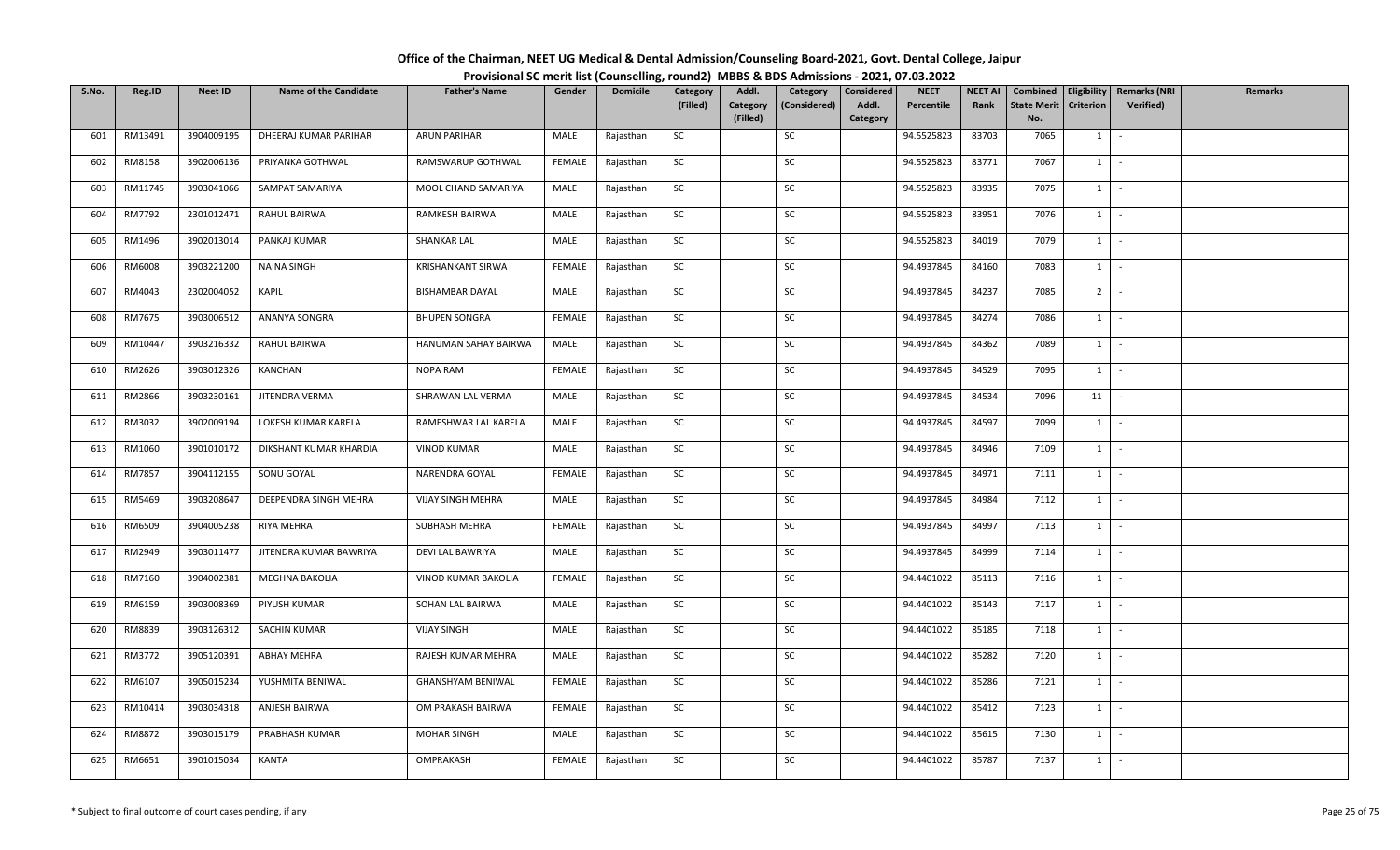| Office of the Chairman, NEET UG Medical & Dental Admission/Counseling Board-2021, Govt. Dental College, Jaipur |                                                                                          |
|----------------------------------------------------------------------------------------------------------------|------------------------------------------------------------------------------------------|
|                                                                                                                | Provisional SC merit list (Counselling, round2) MBBS & BDS Admissions - 2021, 07.03.2022 |

| S.No. | Reg.ID  | <b>Neet ID</b> | <b>Name of the Candidate</b> | <b>Father's Name</b>    | Gender        | <b>Domicile</b> | Category  | Addl.                | Category     | Considered        | <b>NEET</b> | <b>NEET AI</b> | Combined                  |                     | <b>Eligibility   Remarks (NRI</b> | Remarks |
|-------|---------|----------------|------------------------------|-------------------------|---------------|-----------------|-----------|----------------------|--------------|-------------------|-------------|----------------|---------------------------|---------------------|-----------------------------------|---------|
|       |         |                |                              |                         |               |                 | (Filled)  | Category<br>(Filled) | (Considered) | Addl.<br>Category | Percentile  | Rank           | <b>State Merit</b><br>No. | <b>Criterion</b>    | Verified)                         |         |
| 626   | RM3102  | 2301012496     | ROHIT KUMAR BAIRWA           | SURESH CHAND BAIRWA     | MALE          | Rajasthan       | SC        |                      | SC           |                   | 94.4401022  | 85793          | 7138                      | 1                   | $\sim$                            |         |
| 627   | RM11785 | 3905014128     | PREETI KUMARI                | CHANDRABHAN SINGH       | FEMALE        | Rajasthan       | SC        |                      | SC           |                   | 94.386161   | 85896          | 7141                      | $1 \quad$           | $\sim$                            |         |
| 628   | RM2767  | 3903035081     | VISHAL                       | GANGADHAR               | MALE          | Rajasthan       | SC        |                      | SC           |                   | 94.386161   | 86124          | 7148                      |                     | $1 \cdot$                         |         |
| 629   | RM9195  | 3905011148     | <b>LALITA BAGRI</b>          | <b>RAM PRATAP BAGRI</b> | FEMALE        | Rajasthan       | SC        |                      | SC           |                   | 94.386161   | 86331          | 7152                      | $1$ $-$             |                                   |         |
| 630   | RM2922  | 3904002009     | <b>VISHAL</b>                | RAJNISH KUMAR           | MALE          | Rajasthan       | SC        |                      | SC           |                   | 94.386161   | 86339          | 7154                      |                     | $1 \mid -$                        |         |
| 631   | RM8747  | 3902023064     | MANVI MEGHWAL                | CHHOTU RAM              | FEMALE        | Rajasthan       | SC        |                      | SC           |                   | 94.386161   | 86622          | 7163                      |                     | $1 \cdot$                         |         |
| 632   | RM15292 | 3905110274     | YOGITA MAHAWAR               | SATYA NARAYAN MAHAWAR   | FEMALE        | Rajasthan       | SC        |                      | SC           |                   | 94.3252262  | 86765          | 7167                      | $1 \quad$           | $\sim$                            |         |
| 633   | RM12441 | 3903229140     | <b>VISHAKHA KALA</b>         | <b>GOVERDHAN KALA</b>   | <b>FEMALE</b> | Rajasthan       | SC        |                      | SC           |                   | 94.3252262  | 86811          | 7169                      | 1                   | $\sim$                            |         |
| 634   | RM7767  | 3903109019     | RAHUL KUMAR VERMA            | SANTOSH KUMAR           | MALE          | Rajasthan       | SC        |                      | SC           |                   | 94.3252262  | 86875          | 7171                      | $1$ $-$             |                                   |         |
| 635   | RM1823  | 3903040253     | POOJA KISHNAWA               | JAIVEER KISHNAWA        | <b>FEMALE</b> | Rajasthan       | SC        |                      | SC           |                   | 94.3252262  | 86952          | 7174                      | 3 <sup>1</sup>      | $\sim$                            |         |
| 636   | RM9365  | 3903214105     | YOGESH BARWAR                | RUGHARAM BARWAR         | MALE          | Rajasthan       | SC        |                      | SC           |                   | 94.3252262  | 87041          | 7179                      |                     | $1 \cdot$                         |         |
| 637   | RM2717  | 3903113301     | ANKIT KUMAR                  | JAGDISH PRASAD          | MALE          | Rajasthan       | SC        |                      | SC           |                   | 94.3252262  | 87205          | 7182                      | $1$ $\vert$ $\vert$ |                                   |         |
| 638   | RM12530 | 3901019132     | CHANDARCHUD SINGH HADA       | DEVENDRA SINGH HADA     | MALE          | Rajasthan       | SC        |                      | SC           |                   | 94.3252262  | 87212          | 7183                      | 1                   | $\sim$                            |         |
| 639   | RM14749 | 3903118108     | VIKAS KUMAR KULDEEP          | VINOD KUMAR KULDEEP     | MALE          | Rajasthan       | SC        |                      | SC           |                   | 94.3252262  | 87224          | 7185                      | $1 \quad$           | $\sim$                            |         |
| 640   | RM9083  | 3903026093     | MS. MANISHA VERMA            | AJIT KUMAR VERMA        | FEMALE        | Rajasthan       | SC        |                      | SC           |                   | 94.3252262  | 87404          | 7188                      | 1                   | $\sim$                            |         |
| 641   | RM10063 | 3903130283     | KOMAL KATARIYA               | SHARWAN KUMAR           | FEMALE        | Rajasthan       | <b>SC</b> |                      | SC           |                   | 94.3252262  | 87495          | 7190                      | $1 \mid$            | $\sim$                            |         |
| 642   | RM6652  | 3903219356     | DAMODAR PRASAD RAIGAR        | RAMSAHAY RAIGAR         | MALE          | Rajasthan       | SC        |                      | SC           |                   | 94.3252262  | 87523          | 7192                      | $1 \mid$            | $\sim$                            |         |
| 643   | RM1237  | 4407006500     | <b>GAURAV SINGH</b>          | RAMVEER SINGH           | MALE          | Rajasthan       | SC        |                      | SC           |                   | 94.3252262  | 87529          | 7193                      | 1                   | $\sim$                            |         |
| 644   | RM4084  | 3903213195     | AJAY CHANDRAWAL              | KAILASH CHANDRAWAL      | MALE          | Rajasthan       | SC        |                      | SC           |                   | 94.3252262  | 87541          | 7194                      |                     | $1 \cdot$                         |         |
| 645   | RM11571 | 3904015281     | SURESH KUMAR                 | NARAYAN DAS             | MALE          | Rajasthan       | SC        |                      | SC           |                   | 94.2674644  | 87643          | 7197                      | 1                   | $\sim$                            |         |
| 646   | RM3010  | 3903237258     | <b>MANISH SABAL</b>          | SITA RAM SABAL          | MALE          | Rajasthan       | <b>SC</b> |                      | SC           |                   | 94.2674644  | 87779          | 7199                      |                     | $1 \mid -$                        |         |
| 647   | RM7745  | 3903216340     | RAHUL                        | DINESH KUMAR            | MALE          | Rajasthan       | SC        |                      | SC           |                   | 94.2674644  | 87821          | 7200                      | $1$ $-$             |                                   |         |
| 648   | RM12692 | 3903109472     | DEVENDRA KUMAR ALORIA        | JAGMOHAN ALORIA         | MALE          | Rajasthan       | SC        |                      | SC           |                   | 94.2674644  | 87866          | 7202                      | $1 \quad$           | $\sim$                            |         |
| 649   | RM5992  | 3903102494     | PREETI MAHAWAR               | THANSINGH MAHAWAR       | FEMALE        | Rajasthan       | <b>SC</b> |                      | SC           |                   | 94.2674644  | 87881          | 7203                      | 1                   | $\sim$                            |         |
| 650   | RM12501 | 3903040372     | ANIL VERMA                   | KOMAL PRASAD VERMA      | MALE          | Rajasthan       | SC        |                      | SC           |                   | 94.2674644  | 88007          | 7208                      | $1 \quad$           | $\sim$                            |         |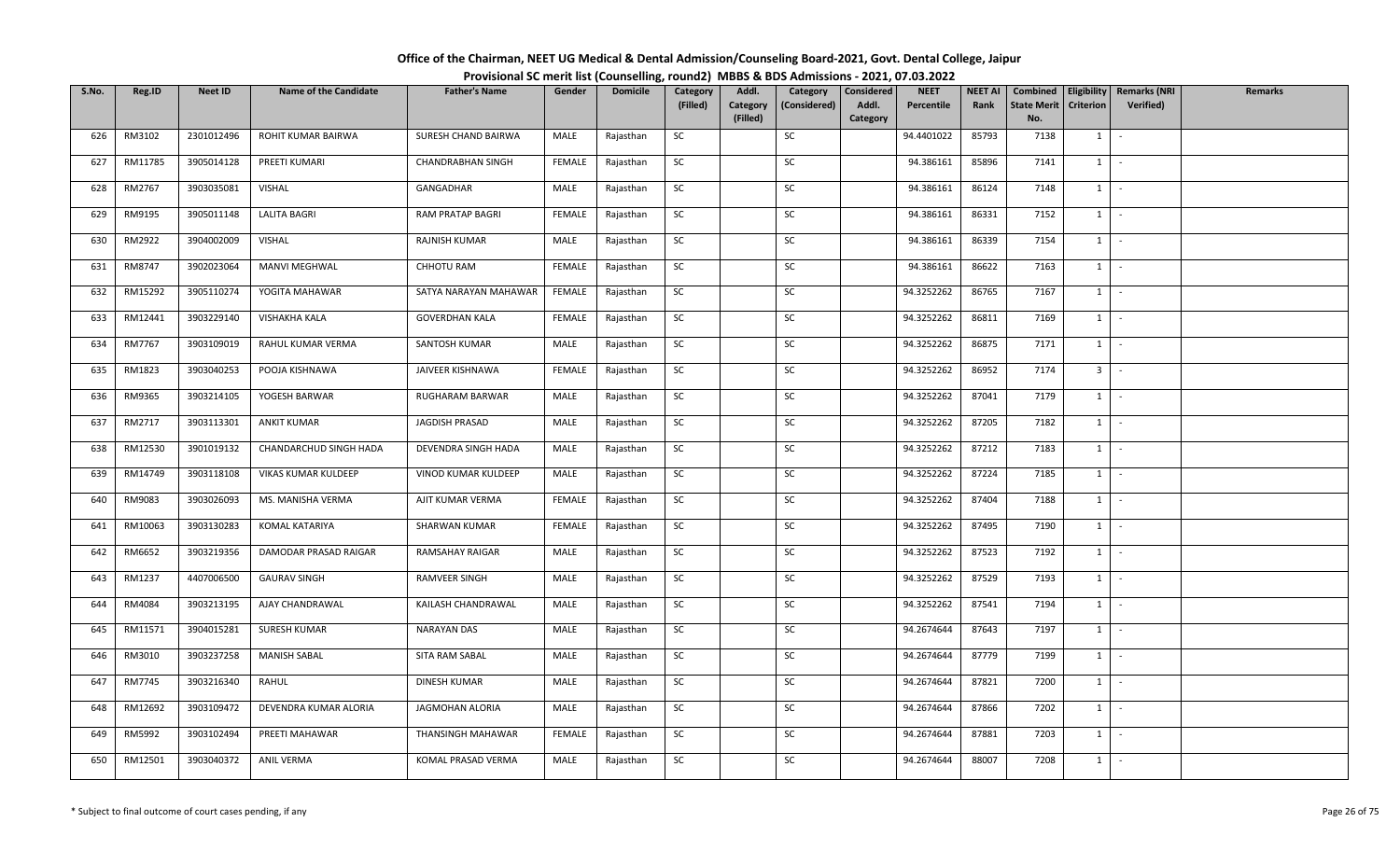| Office of the Chairman, NEET UG Medical & Dental Admission/Counseling Board-2021, Govt. Dental College, Jaipur |                                                                                          |
|----------------------------------------------------------------------------------------------------------------|------------------------------------------------------------------------------------------|
|                                                                                                                | Provisional SC merit list (Counselling, round2) MBBS & BDS Admissions - 2021, 07.03.2022 |

| S.No. | Reg.ID        | <b>Neet ID</b> | <b>Name of the Candidate</b> | <b>Father's Name</b>             | Gender        | <b>Domicile</b> | Category  | Addl.                | Category     | Considered        | <b>NEET</b> | <b>NEET AI</b> | Combined                  |                  | Eligibility   Remarks (NRI | Remarks |
|-------|---------------|----------------|------------------------------|----------------------------------|---------------|-----------------|-----------|----------------------|--------------|-------------------|-------------|----------------|---------------------------|------------------|----------------------------|---------|
|       |               |                |                              |                                  |               |                 | (Filled)  | Category<br>(Filled) | (Considered) | Addl.<br>Category | Percentile  | Rank           | <b>State Merit</b><br>No. | <b>Criterion</b> | <b>Verified</b> )          |         |
| 651   | <b>RM5553</b> | 3903027088     | <b>LAKHAN KUMAR</b>          | MAHENDRA KUMAR                   | MALE          | Rajasthan       | SC        |                      | SC           |                   | 94.2674644  | 88091          | 7210                      | 1                | $\sim$                     |         |
|       |               |                |                              |                                  |               |                 |           |                      |              |                   |             |                |                           |                  |                            |         |
| 652   | RM3996        | 3903221169     | SAMEER DAYAMA                | JAGDISH PRASAD DAYAMA            | MALE          | Rajasthan       | SC        |                      | SC           |                   | 94.2674644  | 88101          | 7211                      | 1                | $\sim$                     |         |
| 653   | RM14150       | 3903018123     | ROHIT KUMAR MAHAWAR          | RAJENDRA KUMAR<br><b>MAHAWAR</b> | MALE          | Rajasthan       | <b>SC</b> |                      | SC           |                   | 94.2674644  | 88236          | 7215                      | $1 \mid$         | $\sim$ $-$                 |         |
| 654   | RM3462        | 3906007318     | <b>MANISH SALVI</b>          | SHANTI LAL SALVI                 | MALE          | Rajasthan       | SC        |                      | SC           |                   | 94.2674644  | 88315          | 7221                      | $1 \mid$         | $\sim$                     |         |
| 655   | RM10998       | 3904006415     | <b>HEMANT GODHA</b>          | CHHOGA RAM GODHA                 | MALE          | Rajasthan       | SC        |                      | SC           |                   | 94.2674644  | 88410          | 7224                      | $1 \mid$         | $\sim$                     |         |
| 656   | RM12794       | 3903202526     | DEVANSH GONAWAT              | POORAN CHAND BAIRWA              | MALE          | Rajasthan       | SC        |                      | SC           |                   | 94.2674644  | 88445          | 7227                      | 1                | $\sim$                     |         |
| 657   | RM6407        | 3905102252     | ANURAG VERMA                 | <b>BALKISHAN VERMA</b>           | MALE          | Rajasthan       | SC        |                      | SC           |                   | 94.2674644  | 88502          | 7229                      | $1 \quad$        | $\sim$                     |         |
| 658   | RM9339        | 3903107507     | DIVYA KUMARI                 | LALA RAM KULDEEP                 | <b>FEMALE</b> | Rajasthan       | SC        |                      | SC           |                   | 94.2083427  | 88580          | 7231                      | 1                | $\sim$                     |         |
| 659   | RM12989       | 3903119403     | POOJA SABLANIYA              | MAHENDRA KUMAR                   | FEMALE        | Rajasthan       | SC        |                      | SC           |                   | 94.2083427  | 88602          | 7234                      | 1                | $\sim$                     |         |
| 660   | RM3641        | 3903203133     | <b>TARUN BAIRWA</b>          | PRABHU DAYAL                     | MALE          | Rajasthan       | SC        |                      | SC           |                   | 94.2083427  | 88818          | 7243                      | 1                | $\sim$                     |         |
| 661   | RM10467       | 3906027176     | JAIDEEP TAGAYA               | PYARCHAND                        | MALE          | Rajasthan       | <b>SC</b> |                      | SC           |                   | 94.2083427  | 88891          | 7245                      | $5$   $-$        |                            |         |
| 662   | RM4298        | 3903004114     | LAKSHYA BANSHIWAL            | NARENDRA KUMAR<br>BANSHIWAL      | MALE          | Rajasthan       | SC        |                      | SC           |                   | 94.2083427  | 88897          | 7246                      | 1                | $\sim$                     |         |
| 663   | RM1613        | 3903106195     | ADITYA PAKHARIYA             | <b>BHAGWATI PRASAD</b>           | MALE          | Rajasthan       | <b>SC</b> |                      | SC           |                   | 94.2083427  | 88943          | 7250                      | 1                | $\sim$                     |         |
| 664   | RM5257        | 3901002243     | <b>RISHABH MALVI</b>         | <b>ROHIT MALVI</b>               | MALE          | Rajasthan       | SC        |                      | SC           |                   | 94.2083427  | 89061          | 7251                      | $1 \quad$        | $\sim$                     |         |
| 665   | RM2356        | 3903004089     | NITIN VERMA                  | DHARMENDRA KUMAR                 | MALE          | Rajasthan       | SC        |                      | <b>SC</b>    |                   | 94.2083427  | 89098          | 7252                      | $1 \vert$        | $\sim$                     |         |
| 666   | RM9617        | 3903026178     | MUSKAN KUMARI                | <b>DARA SINGH</b>                | <b>FEMALE</b> | Rajasthan       | <b>SC</b> | WDP,<br>EXS6         | SC           |                   | 94.2083427  | 89167          | 7255                      | 1                | $\sim$                     |         |
| 667   | RM2181        | 3903223247     | RAHUL KUMAR ATAL             | <b>BHAWANI SHANKAR ATAL</b>      | MALE          | Rajasthan       | <b>SC</b> |                      | SC           |                   | 94.2083427  | 89197          | 7257                      | 1                | $\sim$                     |         |
| 668   | RM5815        | 3906007019     | OMRAJ JADU                   | MANGILAL JADU                    | MALE          | Rajasthan       | SC        |                      | SC           |                   | 94.2083427  | 89240          | 7259                      | 1                | $\sim$                     |         |
| 669   | RM5633        | 3903121373     | <b>KAPIL SETHI</b>           | SEVAK CHAND SETHI                | MALE          | Rajasthan       | SC        |                      | SC           |                   | 94.2083427  | 89257          | 7260                      | $1 \cdot$        |                            |         |
| 670   | RM9962        | 3903121087     | NEHA BADIWAL                 | <b>GANESH KUMAR BADIWAL</b>      | FEMALE        | Rajasthan       | SC        |                      | SC           |                   | 94.2083427  | 89352          | 7264                      | $1 \vert$        | $\sim$                     |         |
| 671   | RM14604       | 3903202114     | <b>VIKAS NAVARIYA</b>        | CHHOTE LAL NAVARIYA              | MALE          | Rajasthan       | SC        |                      | SC           |                   | 94.2083427  | 89359          | 7266                      | $1 \quad$        | $\sim$                     |         |
| 672   | RM13909       | 3905124038     | <b>RAHUL TANWAR</b>          | <b>SHOBHAG TANWAR</b>            | MALE          | Rajasthan       | SC        |                      | SC           |                   | 94.1548547  | 89516          | 7272                      | 1                | $\sim$                     |         |
| 673   | RM4692        | 3903018040     | <b>ATUL KUMAR</b>            | RAMESH KUMAR                     | MALE          | Rajasthan       | SC        |                      | SC           |                   | 94.1548547  | 89706          | 7274                      | $1 \quad$        | $\sim$                     |         |
| 674   | RM8827        | 3902013131     | SNEHA GOYAL                  | SHRAWAN KUMAR GOYAL              | <b>FEMALE</b> | Rajasthan       | SC        |                      | SC           |                   | 94.1548547  | 89748          | 7278                      | $1 \quad$        | $\sim$                     |         |
| 675   | RM7438        | 3904104246     | PIYUSH GAUTAM                | RAJENDRA KUMAR GAUTAM            | MALE          | Rajasthan       | SC        |                      | SC           |                   | 94.1548547  | 89762          | 7280                      | $1 \quad$        | $\sim$                     |         |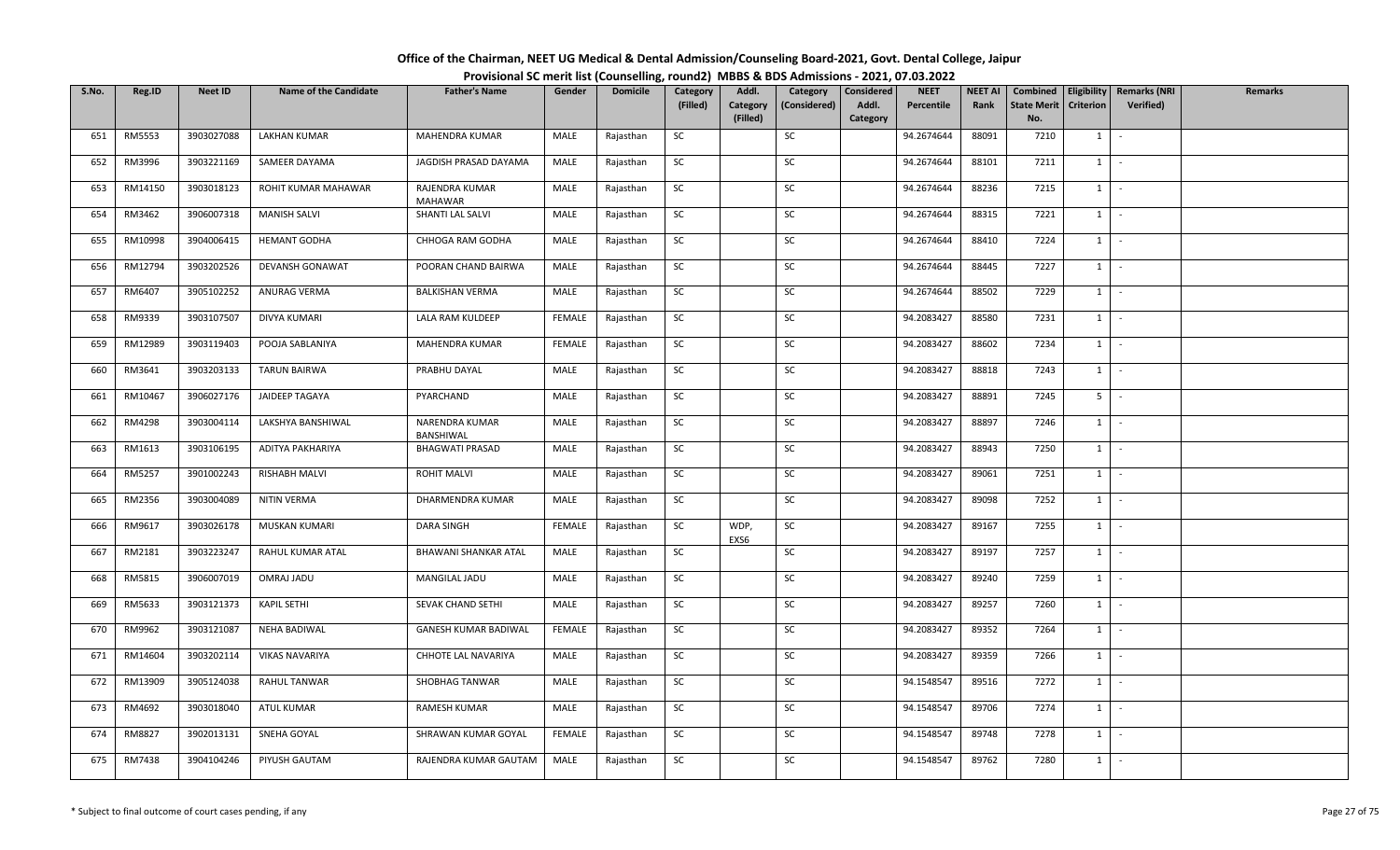| Office of the Chairman, NEET UG Medical & Dental Admission/Counseling Board-2021, Govt. Dental College, Jaipur |                                                                                          |
|----------------------------------------------------------------------------------------------------------------|------------------------------------------------------------------------------------------|
|                                                                                                                | Provisional SC merit list (Counselling, round2) MBBS & BDS Admissions - 2021, 07.03.2022 |

| S.No. | Reg.ID  | <b>Neet ID</b> | <b>Name of the Candidate</b> | <b>Father's Name</b>   | Gender        | <b>Domicile</b> | Category  | Addl.                | Category     | Considered        | <b>NEET</b> | <b>NEET AI</b> | Combined                  | Eligibility      | <b>Remarks (NRI</b> | <b>Remarks</b> |
|-------|---------|----------------|------------------------------|------------------------|---------------|-----------------|-----------|----------------------|--------------|-------------------|-------------|----------------|---------------------------|------------------|---------------------|----------------|
|       |         |                |                              |                        |               |                 | (Filled)  | Category<br>(Filled) | (Considered) | Addl.<br>Category | Percentile  | Rank           | <b>State Merit</b><br>No. | <b>Criterion</b> | Verified)           |                |
| 676   | RM9165  | 3901017305     | SHUBHAM SALODIYA             | PURAN MAL SALODIYA     | MALE          | Rajasthan       | SC        |                      | SC           |                   | 94.1548547  | 89804          | 7281                      | $1 \quad$        | $\sim$              |                |
| 677   | RM10558 | 3903112350     | SHARWAN NAHALIA              | <b>CHUNNI LAL</b>      | MALE          | Rajasthan       | <b>SC</b> |                      | SC           |                   | 94.1548547  | 89847          | 7282                      | 1                | $\sim$              |                |
|       |         |                |                              |                        |               |                 |           |                      |              |                   |             |                |                           |                  |                     |                |
| 678   | RM5011  | 3902022155     | KIRAN KUMARI                 | SHANKAR LAL            | <b>FEMALE</b> | Rajasthan       | SC        |                      | SC           |                   | 94.1548547  | 89864          | 7283                      | 1                | $\sim$              |                |
| 679   | RM2673  | 3903139049     | <b>ASHOK BAIRWA</b>          | ROOP SINGH BAIRWA      | MALE          | Rajasthan       | <b>SC</b> |                      | SC           |                   | 94.1548547  | 89996          | 7285                      | $1 \mid$         | $\sim$              |                |
| 680   | RM9575  | 3901019079     | <b>TRIPTI SUNKARIA</b>       | SAMPAT LAL SUNKARIA    | FEMALE        | Rajasthan       | SC        |                      | SC           |                   | 94.1548547  | 90084          | 7286                      | $1 \vert$        | $\sim$              |                |
| 681   | RM5212  | 3903101709     | SIDDHARTH KUMAR              | <b>GOVIND RAM</b>      | MALE          | Rajasthan       | SC        |                      | SC           |                   | 94.0972224  | 90384          | 7293                      |                  | $1 \cdot$           |                |
| 682   | RM2680  | 3903021137     | MILAN JUNWAL                 | RAMSWAROOP BAIRWA      | FEMALE        | Rajasthan       | <b>SC</b> |                      | SC           |                   | 94.0972224  | 90400          | 7294                      | 1                | $\sim$              |                |
| 683   | RM2729  | 3901001065     | SONA MEGHWANSHI              | OM PRAKASH MEGHWANSHI  | FEMALE        | Rajasthan       | SC        |                      | SC           |                   | 94.0972224  | 90806          | 7297                      | $1 \vert$        | $\sim$              |                |
| 684   | RM15295 | 3903217161     | AAKASH BAIRWA                | RAMKUNWAR BAIRWA       | MALE          | Rajasthan       | <b>SC</b> |                      | SC           |                   | 94.0972224  | 90812          | 7298                      | $1 \quad$        | $\sim$              |                |
| 685   | RM2176  | 3903216159     | MS SAROJ VERMA               | SHARWAN KUMAR BALAI    | FEMALE        | Rajasthan       | SC        |                      | SC           |                   | 94.0972224  | 90901          | 7299                      | 1                | $\sim$              |                |
| 686   | RM9908  | 3903010409     | <b>ABHISHEK PARSOYA</b>      | <b>ASHOK PARSOYA</b>   | MALE          | Rajasthan       | SC        |                      | SC           |                   | 94.0972224  | 90984          | 7302                      | 1                | $\sim$              |                |
| 687   | RM6551  | 3906012179     | PAYAL JEENGAR                | DEV KISHAN             | <b>FEMALE</b> | Rajasthan       | SC        |                      | SC           |                   | 94.0972224  | 90990          | 7303                      | $1$ $-$          |                     |                |
| 688   | RM5272  | 3904012120     | SAPNA GOYAL                  | SHANKAR LAL GOYAL      | <b>FEMALE</b> | Rajasthan       | SC        |                      | SC           |                   | 94.0972224  | 90996          | 7304                      | 1                | $\sim$              |                |
| 689   | RM11816 | 2302031075     | <b>NAVEEN KUMAR</b>          | MAMRAJ                 | MALE          | Rajasthan       | SC        |                      | SC           |                   | 94.0972224  | 91134          | 7308                      | $1 \vert$        | $\sim$              |                |
| 690   | RM8903  | 3904024125     | DIPTI KALAWAT                | RAKESH KALAWAT         | FEMALE        | Rajasthan       | SC        |                      | SC           |                   | 94.0369999  | 91341          | 7312                      | 1                | $\sim$              |                |
| 691   | RM12614 | 3901001503     | YASH KUMAR YADAV             | <b>HUKUM SINGH</b>     | MALE          | Rajasthan       | <b>SC</b> |                      | SC           |                   | 94.0369999  | 91474          | 7316                      | $1 \mid$         | $\sim$ $-$          |                |
| 692   | RM3520  | 3903004185     | NEHA VERMA                   | S L VERMA              | FEMALE        | Rajasthan       | SC        |                      | SC           |                   | 94.0369999  | 91540          | 7318                      | $1 \vert$        | $\sim$              |                |
| 693   | RM11719 | 3903113152     | HIMANSHU DEEGWAL             | JAIPAL DEEGWAL         | MALE          | Rajasthan       | SC        |                      | SC           |                   | 94.0369999  | 91542          | 7319                      | $1 \quad$        | $\sim$              |                |
| 694   | RM6901  | 3905111125     | PRIYA MANDAL                 | PARITOSH MANDAL        | FEMALE        | Rajasthan       | SC        |                      | SC           |                   | 94.0369999  | 91611          | 7322                      |                  | $1 \cdot$           |                |
| 695   | RM8139  | 3901012129     | <b>MANJEET SINGH</b>         | PAWAN KUMAR            | MALE          | Rajasthan       | SC        |                      | SC           |                   | 94.0369999  | 91731          | 7325                      | $1 \mid$         | $\sim$              |                |
| 696   | RM2394  | 3903103084     | <b>GRISHM PALIWAL</b>        | CHARAN DAS PALIWAL     | MALE          | Rajasthan       | <b>SC</b> |                      | SC           |                   | 94.0369999  | 91751          | 7327                      | 1                | $\sim$              |                |
| 697   | RM12734 | 3903206744     | ABHISHEK KANSOTIYA           | RAMESH KUMAR KANSOTIYA | MALE          | Rajasthan       | SC        |                      | SC           |                   | 94.0369999  | 91757          | 7328                      | 3 <sup>1</sup>   | $\sim$              |                |
| 698   | RM10490 | 3903220198     | ADITYA CHOUHAN               | RAJENDRA PAL           | MALE          | Rajasthan       | SC        |                      | SC           |                   | 94.0369999  | 91825          | 7332                      | 1                | $\sim$              |                |
| 699   | RM8200  | 3903040468     | NIKITA SAMRIA                | RAMAVTAR SAMARIA       | <b>FEMALE</b> | Rajasthan       | SC        |                      | SC           |                   | 94.0369999  | 91842          | 7333                      | 1                | $\sim$              |                |
| 700   | RM8745  | 3903234088     | SULOCHNA                     | <b>HEERA LAL</b>       | FEMALE        | Rajasthan       | SC        |                      | SC           |                   | 94.0369999  | 91883          | 7334                      | $1 \quad$        | $\sim$              |                |
|       |         |                |                              |                        |               |                 |           |                      |              |                   |             |                |                           |                  |                     |                |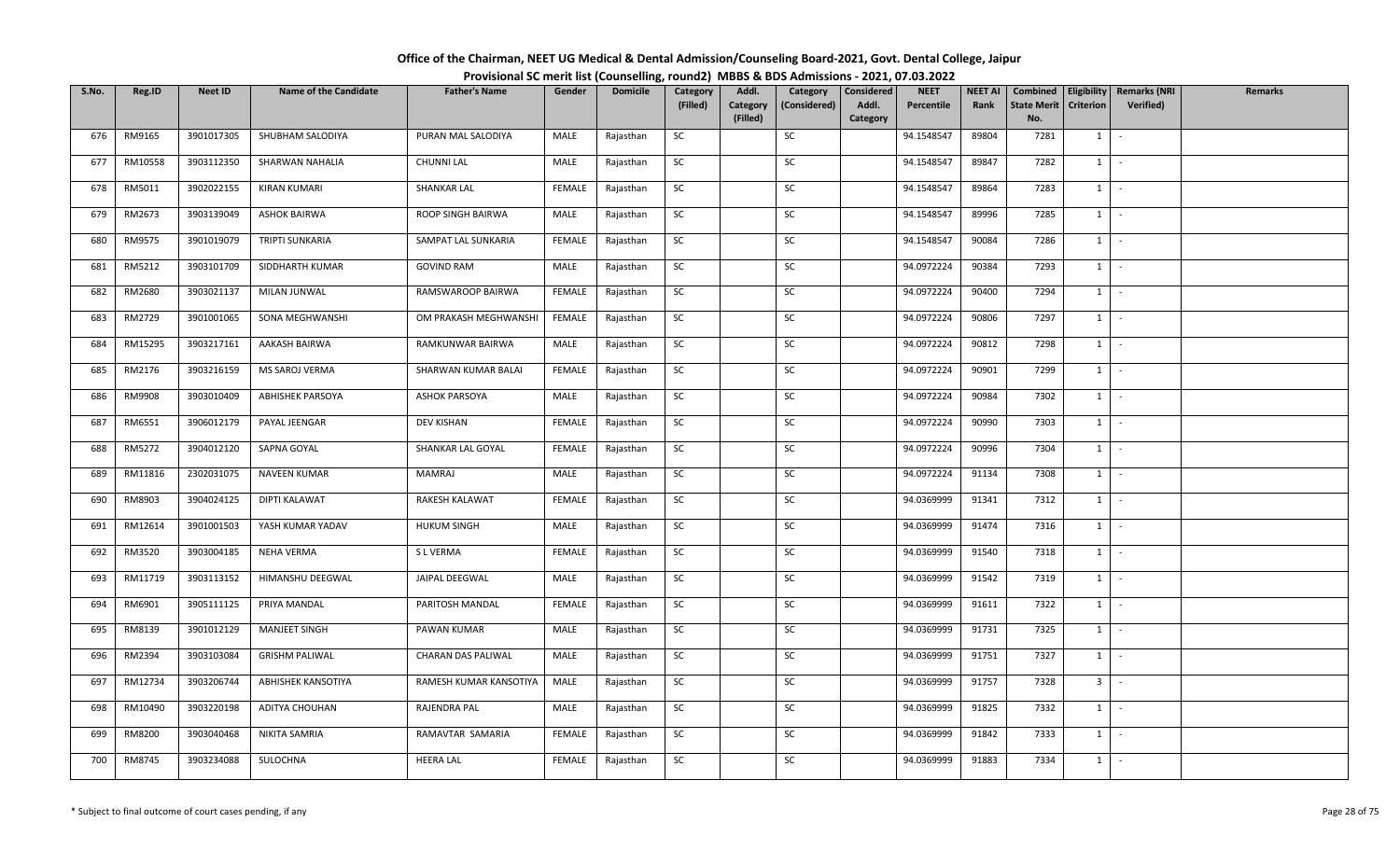| Office of the Chairman, NEET UG Medical & Dental Admission/Counseling Board-2021, Govt. Dental College, Jaipur |  |
|----------------------------------------------------------------------------------------------------------------|--|
| Provisional SC merit list (Counselling, round2) MBBS & BDS Admissions - 2021, 07.03.2022                       |  |

| S.No. | Reg.ID  | <b>Neet ID</b> | <b>Name of the Candidate</b> | <b>Father's Name</b>               | Gender        | <b>Domicile</b> | Category  | Addl.                | Category     | Considered        | <b>NEET</b> | <b>NEET AI</b> | Combined                  | Eligibility      | <b>Remarks (NRI</b> | <b>Remarks</b> |
|-------|---------|----------------|------------------------------|------------------------------------|---------------|-----------------|-----------|----------------------|--------------|-------------------|-------------|----------------|---------------------------|------------------|---------------------|----------------|
|       |         |                |                              |                                    |               |                 | (Filled)  | Category<br>(Filled) | (Considered) | Addl.<br>Category | Percentile  | Rank           | <b>State Merit</b><br>No. | <b>Criterion</b> | <b>Verified)</b>    |                |
| 701   | RM10949 | 3903026347     | <b>ANKIT CHETIWAL</b>        | SATYANARAYAN CHETIWAL              | MALE          | Rajasthan       | SC        |                      | SC           |                   | 94.0369999  | 91960          | 7336                      | 1                | $\sim$              |                |
| 702   | RM12296 | 3903014094     | KOMAL BUGALIYA               | SUKHA RAM BUGALIYA                 | FEMALE        | Rajasthan       | <b>SC</b> |                      | SC           |                   | 94.0369999  | 91978          | 7338                      | $1 \quad$        | $\sim$              |                |
| 703   | RM7057  | 3904025285     | <b>MAMTA LOHIYA</b>          | RAMJEEVAN                          | <b>FEMALE</b> | Rajasthan       | SC        |                      | SC           |                   | 94.0369999  | 91990          | 7339                      | $1 \quad$        | $\sim$              |                |
| 704   | RM3671  | 3905014360     | ANJALI VASHISHTH             | DHARMRAJ                           | FEMALE        | Rajasthan       | SC        |                      | SC           |                   | 93.9777488  | 92091          | 7343                      | $1 \vert -$      |                     |                |
| 705   | RM7933  | 3903127353     | LOKESH VERMA                 | <b>BHAIRUNLAL BUNKER</b>           | MALE          | Rajasthan       | SC        |                      | SC           |                   | 93.9777488  | 92113          | 7344                      | 1                | $\sim$              |                |
| 706   | RM12508 | 3903003587     | MUSKAN                       | SHER SINGH                         | <b>FEMALE</b> | Rajasthan       | SC        |                      | SC           |                   | 93.9777488  | 92142          | 7345                      | $1 \quad$        | $\sim$              |                |
| 707   | RM14881 | 3903015324     | <b>VISHAKHA</b>              | OM PRAKASH VERMA                   | <b>FEMALE</b> | Rajasthan       | SC        |                      | SC           |                   | 93.9777488  | 92198          | 7346                      | $1 \quad$        | $\sim$              |                |
| 708   | RM12801 | 3905104375     | VIKASH KUMAR VERMA           | SHRIMOHAN BAIRWA                   | MALE          | Rajasthan       | SC        |                      | SC           |                   | 93.9777488  | 92318          | 7349                      | $1 \mid$         | $\sim$              |                |
| 709   | RM13004 | 3905120146     | <b>NITESH RATHOR</b>         | KALU LAL MEHAR                     | MALE          | Rajasthan       | SC        |                      | SC           |                   | 93.9777488  | 92495          | 7352                      | $1 \quad$        | $\sim$              |                |
| 710   | RM14625 | 3906025238     | DASHRATH KUMAR MEGHWAL       | JOGARAM                            | MALE          | Rajasthan       | <b>SC</b> |                      | SC           |                   | 93.9777488  | 92513          | 7353                      | $1 \quad$        | $\sim$ $-$          |                |
| 711   | RM6255  | 3906017230     | NARAYAN LAL KOLI             | RAMESH KOLI                        | MALE          | Rajasthan       | SC        |                      | SC           |                   | 93.9777488  | 92574          | 7355                      | $1 \mid$         | $\sim$              |                |
| 712   | RM7006  | 3904004146     | <b>JANVI NAGORI</b>          | DINESH NAGORI                      | <b>FEMALE</b> | Rajasthan       | SC        |                      | SC           |                   | 93.9777488  | 92672          | 7361                      | $1 \quad$        | $\sim$              |                |
| 713   | RM8644  | 3903018089     | POONAM CHOUHAN               | SANWAR MAL                         | <b>FEMALE</b> | Rajasthan       | SC        |                      | SC           |                   | 93.9777488  | 92705          | 7363                      | $1 \quad$        | $\sim$              |                |
| 714   | RM11615 | 2001323236     | AKASH KUMAR VERMA            | MOTI RAM VERMA                     | MALE          | Rajasthan       | SC        |                      | SC           |                   | 93.9777488  | 92980          | 7375                      | $1 \quad$        | $\sim$              |                |
| 715   | RM4164  | 3901017366     | KUDIA MINAKSHI GHANSHYAM     | GHANSHYAM                          | <b>FEMALE</b> | Rajasthan       | SC        |                      | SC           |                   | 93.9136409  | 93162          | 7377                      | 2 <sup>1</sup>   | $\sim$              |                |
| 716   | RM3269  | 3903122367     | ALKA KALAWAT                 | GOPAL KRISHAN VERMA                | FEMALE        | Rajasthan       | SC        |                      | SC           |                   | 93.9136409  | 93184          | 7378                      | $1 \quad$        | $\sim$              |                |
| 717   | RM3484  | 3903123385     | MUKESH VERMA                 | OMPRAKASH VERMA                    | MALE          | Rajasthan       | SC        |                      | SC           |                   | 93.9136409  | 93289          | 7379                      | $1 \quad$        | $\sim$              |                |
| 718   | RM12533 | 3903220401     | DEEPAK BANKOLIYA             | BAJRANG LAL BANKOLIYA              | MALE          | Rajasthan       | SC        |                      | SC           |                   | 93.9136409  | 93407          | 7382                      | 11               | $\sim$              |                |
| 719   | RM10451 | 3904102297     | <b>GULSHAN KUMAR</b>         | <b>LAXMAN RAM</b>                  | MALE          | Rajasthan       | SC        |                      | SC           |                   | 93.9136409  | 93426          | 7385                      | $1 \vert$        | $\sim$              |                |
| 720   | RM7334  | 3902008072     | YOGESH KUMAR HATILA          | BHUWNESH KUMAR HATILA              | MALE          | Rajasthan       | SC        |                      | SC           |                   | 93.9136409  | 93462          | 7387                      | $1 \quad$        | $\sim$              |                |
| 721   | RM13825 | 3903225413     | DIVYA JATWA                  | DEVANAND JATWA                     | <b>FEMALE</b> | Rajasthan       | <b>SC</b> |                      | SC           |                   | 93.9136409  | 93718          | 7399                      | $1 \quad$        | $\sim$              |                |
| 722   | RM11578 | 3905024193     | UPENDRA SINGHADIYA           | <b>BHERU PARKASH</b><br>SINGHADIYA | MALE          | Rajasthan       | SC        |                      | SC           |                   | 93.9136409  | 93923          | 7408                      | $1 \cdot$        |                     |                |
| 723   | RM12288 | 3902009072     | <b>VINAY KADELA</b>          | DINESH KUMAR KADELA                | MALE          | Rajasthan       | SC        |                      | SC           |                   | 93.8561381  | 94024          | 7414                      | 1                | $\sim$              |                |
| 724   | RM4394  | 3902020097     | SHEETAL MEGHWAL              | ASHURAM MEGHWAL                    | FEMALE        | Rajasthan       | SC        |                      | SC           |                   | 93.8561381  | 94063          | 7415                      | $1 \quad$        | $\sim$ $-$          |                |
| 725   | RM1097  | 3904113254     | <b>NITESH</b>                | <b>GANESH RAM</b>                  | MALE          | Rajasthan       | <b>SC</b> |                      | SC           |                   | 93.8561381  | 94094          | 7416                      | $1 \quad$        | $\sim$              |                |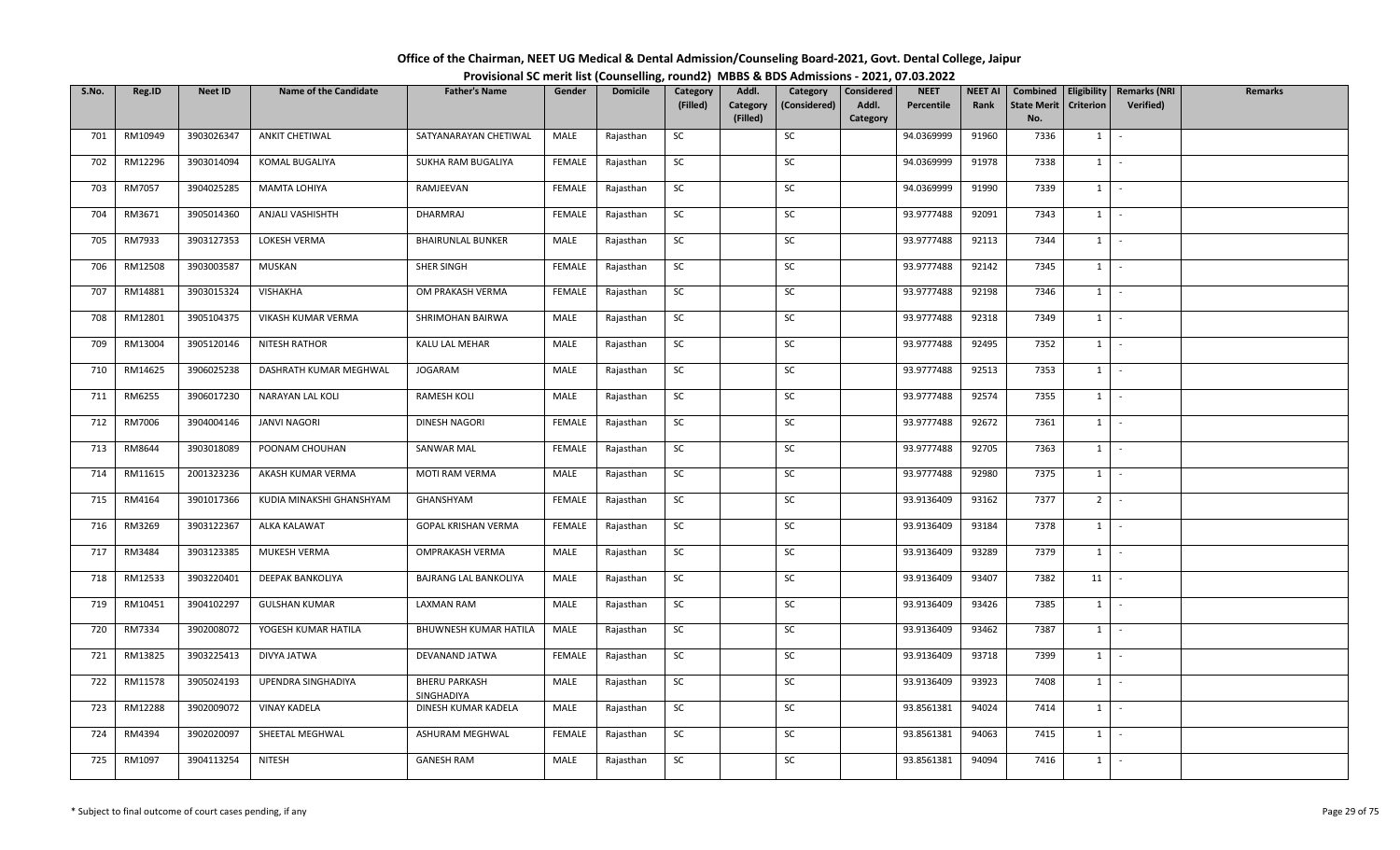| Office of the Chairman, NEET UG Medical & Dental Admission/Counseling Board-2021, Govt. Dental College, Jaipur |                                                                                          |
|----------------------------------------------------------------------------------------------------------------|------------------------------------------------------------------------------------------|
|                                                                                                                | Provisional SC merit list (Counselling, round2) MBBS & BDS Admissions - 2021, 07.03.2022 |

| S.No. | Reg.ID  | <b>Neet ID</b> | <b>Name of the Candidate</b> | <b>Father's Name</b>        | Gender        | <b>Domicile</b> | Category  | Addl.                | Category     | Considered        | <b>NEET</b> | <b>NEET AI</b> | Combined                  |                  | <b>Eligibility   Remarks (NRI</b> | Remarks |
|-------|---------|----------------|------------------------------|-----------------------------|---------------|-----------------|-----------|----------------------|--------------|-------------------|-------------|----------------|---------------------------|------------------|-----------------------------------|---------|
|       |         |                |                              |                             |               |                 | (Filled)  | Category<br>(Filled) | (Considered) | Addl.<br>Category | Percentile  | Rank           | <b>State Merit</b><br>No. | <b>Criterion</b> | Verified)                         |         |
| 726   | RM5130  | 3905024350     | HARSHITA ATHIYA              | <b>BADRI PRASAD</b>         | FEMALE        | Rajasthan       | SC        |                      | SC           |                   | 93.8561381  | 94426          | 7422                      | 1                | $\sim$                            |         |
| 727   | RM11728 | 3903021378     | SONU JEWARIA                 | PRAHLAD SAHAI BUNKAR        | FEMALE        | Rajasthan       | SC        |                      | SC           |                   | 93.8561381  | 94432          | 7424                      | $1 \quad$        | $\sim$                            |         |
| 728   | RM4082  | 3904001193     | <b>DEVENDRA PRATAP</b>       | PANNA LAL                   | MALE          | Rajasthan       | SC        |                      | SC           |                   | 93.8561381  | 94513          | 7426                      |                  | $1 \cdot$                         |         |
| 729   | RM1157  | 3903228061     | ABHISHEK MADHIWAL            | <b>VIJAY SINGH MADHIWAL</b> | MALE          | Rajasthan       | SC        |                      | SC           |                   | 93.8561381  | 94560          | 7429                      |                  | $1$ $-$                           |         |
| 730   | RM9085  | 3903019105     | NARESH CHAWLA                | SARWAN KUMAR                | MALE          | Rajasthan       | SC        |                      | SC           |                   | 93.8561381  | 94564          | 7430                      |                  | $1 \mid -$                        |         |
| 731   | RM3816  | 3903201240     | RAKSHIT PAHADIA              | KAMAL PAHADIA               | MALE          | Rajasthan       | SC        |                      | SC           |                   | 93.8561381  | 94626          | 7431                      |                  | $1 \cdot$                         |         |
| 732   | RM13747 | 3902018217     | <b>BHARTI NAWAL</b>          | RAMPRATAP NAWAL             | <b>FEMALE</b> | Rajasthan       | SC        |                      | SC           |                   | 93.8561381  | 94670          | 7433                      | $1 \quad$        | $\sim$                            |         |
| 733   | RM7150  | 3904009253     | MANISH INKHIYA               | BHANWAR LAL MEGHWAL         | MALE          | Rajasthan       | SC        |                      | SC           |                   | 93.8561381  | 94791          | 7435                      | $1 \mid$         | $\sim$ $-$                        |         |
| 734   | RN16439 | 3903005620     | <b>RIYA SINGH</b>            | SUBHASH CHANDRA             | FEMALE        | Rajasthan       | SC        |                      | SC           |                   | 93.8561381  | 94838          | 7436                      |                  | $1$ $-$                           |         |
| 735   | RM4834  | 3905113162     | SNEHA KUMARI                 | PARMANAND REGAR             | FEMALE        | Rajasthan       | SC        |                      | SC           |                   | 93.7977935  | 94997          | 7441                      | $1 \quad$        | $\sim$ $-$                        |         |
| 736   | RM4030  | 3906024137     | RAJESH KUMAR BAIRWA          | HAJARI LAL BAIRWA           | MALE          | Rajasthan       | <b>SC</b> |                      | SC           |                   | 93.7977935  | 95056          | 7444                      |                  | $1 \cdot$                         |         |
| 737   | RM4305  | 3903001355     | PUNEET KARADIA               | RAJENDRA KARADIA            | MALE          | Rajasthan       | SC        |                      | SC           |                   | 93.7977935  | 95067          | 7445                      | $1 \vert$        | $\sim$                            |         |
| 738   | RM13009 | 3903236259     | MANOJ KUMAR BAIRWA           | RAMKISHOR BAIRWA            | MALE          | Rajasthan       | SC        |                      | SC           |                   | 93.7977935  | 95088          | 7446                      | 1                | $\sim$                            |         |
| 739   | RM13423 | 3904026063     | <b>NEHA NAVAL</b>            | CHANDER PRAKASH NAVAL       | FEMALE        | Rajasthan       | SC        |                      | SC           |                   | 93.7977935  | 95253          | 7449                      | $1 \quad$        | $\sim$                            |         |
| 740   | RM1278  | 3904112032     | YASHWANT                     | <b>BHANWAR LAL</b>          | MALE          | Rajasthan       | SC        |                      | SC           |                   | 93.7977935  | 95283          | 7452                      | $1 \quad$        | $\sim$ $-$                        |         |
| 741   | RM4903  | 3903232237     | JAYPRAKASH DEWAL             | SHRAWAN RAM                 | MALE          | Rajasthan       | <b>SC</b> |                      | SC           |                   | 93.7977935  | 95404          | 7454                      | $1 \mid$         | $\sim$ $-$                        |         |
| 742   | RM3368  | 3903023171     | PRATIBHA PEEPLIWAL           | PRASHANT PEEPLIWAL          | FEMALE        | Rajasthan       | SC        |                      | SC           |                   | 93.7977935  | 95523          | 7458                      | $1 \mid$         | $\sim$                            |         |
| 743   | RM4511  | 3903204751     | <b>TANISHKA SOLANKI</b>      | ROOPCHAND                   | FEMALE        | Rajasthan       | SC        |                      | SC           |                   | 93.7382833  | 95836          | 7464                      | 1                | $\sim$                            |         |
| 744   | RM4674  | 3903117367     | RISHABH BUNTOLIA             | TARA CHAND BUNTOLIA         | MALE          | Rajasthan       | SC        |                      | SC           |                   | 93.7382833  | 95963          | 7466                      |                  | $1 \cdot$                         |         |
| 745   | RM2522  | 3903230081     | NITESH PARIHAR               | TILOKA RAM PARIHAR          | MALE          | Rajasthan       | SC        |                      | SC           |                   | 93.7382833  | 96016          | 7469                      | 1                | $\sim$                            |         |
| 746   | RM14697 | 3903122267     | DHANRAJ VARMA                | <b>ASHOK KUMAR</b>          | MALE          | Rajasthan       | <b>SC</b> |                      | SC           |                   | 93.7382833  | 96201          | 7477                      |                  | $1 \mid -$                        |         |
| 747   | RM8282  | 3902021124     | RAHUL KUMAR JANAGAL          | DINESH KUMAR JANAGAL        | MALE          | Rajasthan       | SC        |                      | SC           |                   | 93.7382833  | 96278          | 7480                      |                  | $1$ $-$                           |         |
| 748   | RM13105 | 3903226160     | POOJA KUMARI ATAL            | MAHAVEER PRASAD RAIGAR      | FEMALE        | Rajasthan       | SC        |                      | SC           |                   | 93.7382833  | 96395          | 7484                      | $1 \quad$        | $\sim$                            |         |
| 749   | RM1667  | 3903238162     | VIRENDRA KUMAR JHOTWAL       | PRATAP SINGH                | MALE          | Rajasthan       | <b>SC</b> |                      | SC           |                   | 93.7382833  | 96413          | 7485                      | 1                | $\sim$                            |         |
| 750   | RM1486  | 3903008200     | RIYA CHAWLA                  | MUKESH CHAWLA               | FEMALE        | Rajasthan       | SC        |                      | SC           |                   | 93.677737   | 96827          | 7494                      | $1 \quad$        | $\sim$                            |         |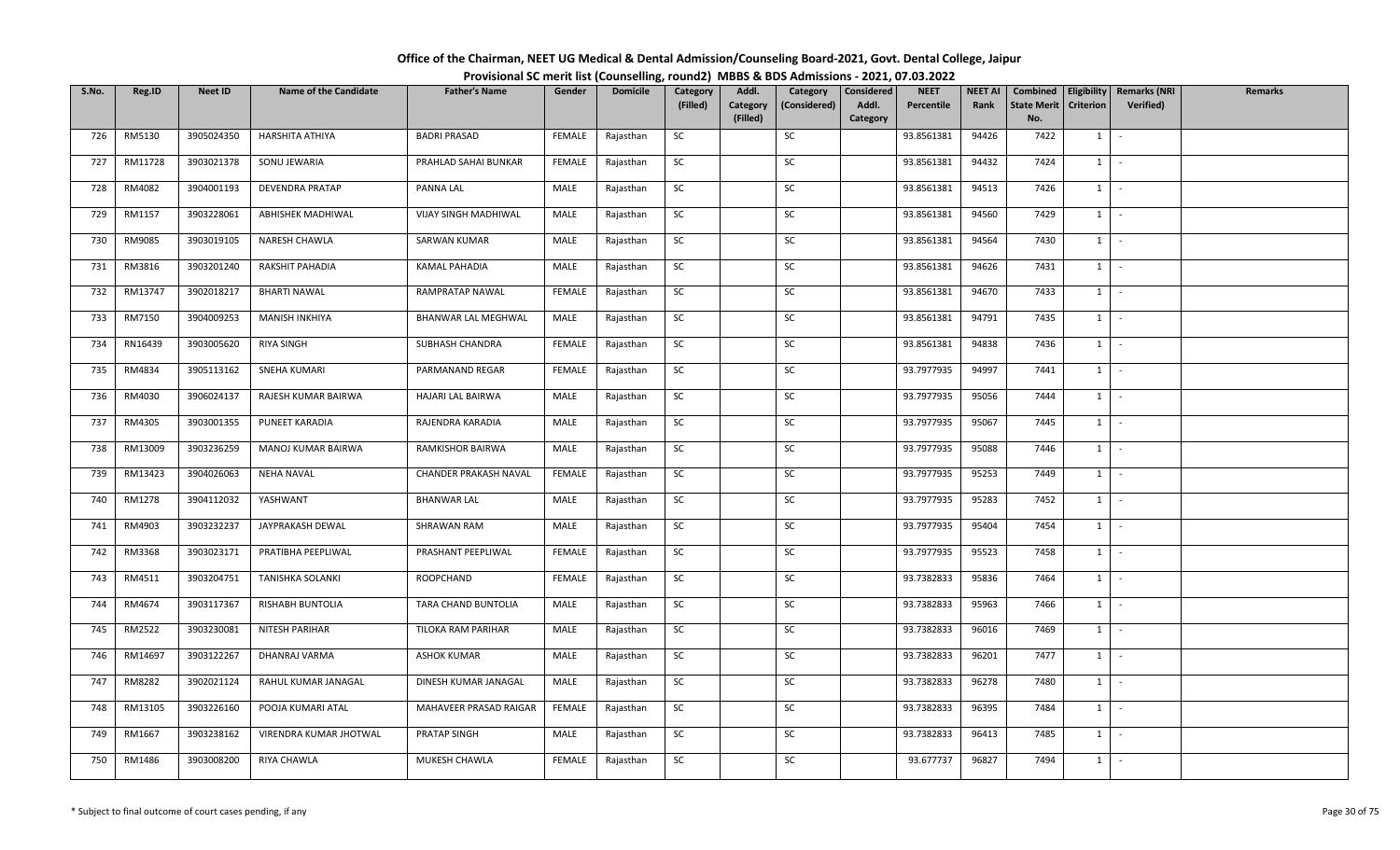| Office of the Chairman, NEET UG Medical & Dental Admission/Counseling Board-2021, Govt. Dental College, Jaipur |                                                                                          |
|----------------------------------------------------------------------------------------------------------------|------------------------------------------------------------------------------------------|
|                                                                                                                | Provisional SC merit list (Counselling, round2) MBBS & BDS Admissions - 2021, 07.03.2022 |

| S.No. | Reg.ID  | <b>Neet ID</b> | <b>Name of the Candidate</b> | <b>Father's Name</b>       | Gender        | <b>Domicile</b> | Category  | Addl.                | Category     | Considered        | <b>NEET</b> | <b>NEET AI</b> | Combined                  |                     | <b>Eligibility   Remarks (NRI</b> | <b>Remarks</b> |
|-------|---------|----------------|------------------------------|----------------------------|---------------|-----------------|-----------|----------------------|--------------|-------------------|-------------|----------------|---------------------------|---------------------|-----------------------------------|----------------|
|       |         |                |                              |                            |               |                 | (Filled)  | Category<br>(Filled) | (Considered) | Addl.<br>Category | Percentile  | Rank           | <b>State Merit</b><br>No. | <b>Criterion</b>    | Verified)                         |                |
| 751   | RM11727 | 3905123169     | PHOOLCHAND                   | HANSRAJ                    | MALE          | Rajasthan       | SC        | WPP,<br>WPP8         | SC           |                   | 93.677737   | 97005          | 7499                      | 1                   | $\sim$                            |                |
| 752   | RM13056 | 3905117132     | SONU VERMA                   | GHANSHYAM VERMA            | MALE          | Rajasthan       | SC        |                      | SC           |                   | 93.677737   | 97006          | 7500                      | $1 \quad$           | $\sim$                            |                |
| 753   | RM11376 | 3901001063     | AJAY KUMAR BHATI             | RAMESH CHAND BHATI         | MALE          | Rajasthan       | <b>SC</b> |                      | SC           |                   | 93.677737   | 97091          | 7501                      |                     | $1 \cdot$                         |                |
| 754   | RM3878  | 3901007316     | <b>CHANDNI KALOT</b>         | <b>VED PRAKASH KALOT</b>   | FEMALE        | Rajasthan       | SC        |                      | SC           |                   | 93.677737   | 97161          | 7502                      | $1$ $-$             |                                   |                |
| 755   | RM7515  | 3903127257     | <b>NAVEEN SINGH</b>          | <b>NAHAR SINGH</b>         | MALE          | Rajasthan       | SC        |                      | SC           |                   | 93.677737   | 97165          | 7503                      | $1 \mid$            | $\sim$ $-$                        |                |
| 756   | RM3155  | 3903132047     | <b>BHARAT BAGRI</b>          | SANWAR MAL BAGRI           | MALE          | Rajasthan       | SC        |                      | SC           |                   | 93.677737   | 97261          | 7505                      |                     | $1 \cdot$                         |                |
| 757   | RM15804 | 3903121012     | <b>KARAN SINGH</b>           | PATRAM                     | MALE          | Rajasthan       | SC        |                      | SC           |                   | 93.677737   | 97403          | 7511                      | $1 \quad$           | $\sim$                            |                |
| 758   | RM5794  | 3904114160     | MANOJ KUMAR                  | SHANKRA RAM                | MALE          | Rajasthan       | SC        |                      | SC           |                   | 93.677737   | 97456          | 7512                      | $1 \mid$            | $\sim$                            |                |
| 759   | RM6627  | 3903023309     | PURAN MAL BUNKAR             | SURESH KUMAR BUNKAR        | MALE          | Rajasthan       | SC        |                      | SC           |                   | 93.677737   | 97480          | 7514                      | $1$ $-$             |                                   |                |
| 760   | RM13722 | 3906008277     | KRISHAN GOPAL REGAR          | RAMESHWAR LAL REGAR        | MALE          | Rajasthan       | SC        |                      | SC           |                   | 93.677737   | 97506          | 7516                      | 3 <sup>1</sup>      | $\sim$                            |                |
| 761   | RM11151 | 3904012186     | JASODA                       | OM PRAKASH                 | FEMALE        | Rajasthan       | SC        |                      | SC           |                   | 93.677737   | 97563          | 7517                      |                     | $1 \cdot$                         |                |
| 762   | RM9355  | 3906006297     | <b>SANKET BUNKER</b>         | RAMANLAL BUNKER            | MALE          | Rajasthan       | SC        |                      | SC           |                   | 93.6116865  | 97680          | 7523                      | $1$ $\vert$ $\vert$ |                                   |                |
| 763   | RM12945 | 3903101844     | MITTALI VERMA                | SANWARMAL VERMA            | FEMALE        | Rajasthan       | SC        |                      | SC           |                   | 93.6116865  | 97682          | 7524                      | 1                   | $\sim$                            |                |
| 764   | RM1183  | 3905019104     | DEEPAK YADAV                 | KAILASH CHAND YADAV        | MALE          | Rajasthan       | SC        |                      | SC           |                   | 93.6116865  | 97699          | 7525                      | $1 \quad$           | $\sim$                            |                |
| 765   | RM5223  | 3903109521     | VARSHA LUTAWAT               | VEDPRAKASH LUTAWAT         | FEMALE        | Rajasthan       | SC        |                      | SC           |                   | 93.6116865  | 97741          | 7528                      | $1 \quad$           | $\sim$ $-$                        |                |
| 766   | RM8974  | 3901009016     | HIMANSHU BARUPAL             | <b>KISHOR KUMAR</b>        | MALE          | Rajasthan       | <b>SC</b> |                      | SC           |                   | 93.6116865  | 97967          | 7531                      | $1 \mid$            | $\sim$ $-$                        |                |
| 767   | RM11676 | 3903101881     | ABHISHEK KUMAR               | MOTILAL                    | MALE          | Rajasthan       | SC        |                      | SC           |                   | 93.6116865  | 98176          | 7538                      | $1 \mid$            | $\sim$                            |                |
| 768   | RM12727 | 3902007283     | PARUL                        | OM PARKASH                 | <b>FEMALE</b> | Rajasthan       | SC        |                      | SC           |                   | 93.6116865  | 98177          | 7539                      | 1                   | $\sim$                            |                |
| 769   | RM1910  | 1601001627     | NEHA SINGH                   | BADRI PRASAD JATAV         | FEMALE        | Rajasthan       | SC        |                      | SC           |                   | 93.6116865  | 98189          | 7540                      |                     | $2$ $\overline{\phantom{0}}$      |                |
| 770   | RM10841 | 3905126142     | KHILIKA PARIHAR              | <b>HEMANT PARIHAR</b>      | FEMALE        | Rajasthan       | SC        |                      | SC           |                   | 93.6116865  | 98211          | 7541                      | 1                   | $\sim$                            |                |
| 771   | RM11724 | 3903034092     | RAKESH KUMAR MAMODIYA        | JAGDISH PRASAD             | MALE          | Rajasthan       | SC        |                      | SC           |                   | 93.6116865  | 98251          | 7545                      |                     | $1 \mid -$                        |                |
| 772   | RM4284  | 3901011217     | NAMAN CHOUHAN                | <b>BHAGWAN DAS CHOUHAN</b> | MALE          | Rajasthan       | SC        |                      | SC           |                   | 93.6116865  | 98419          | 7551                      | $1$ $-$             |                                   |                |
| 773   | RM11764 | 3903025086     | AMIT KUMAR VERMA             | MAN MOHAN VERMA            | MALE          | Rajasthan       | SC        |                      | SC           |                   | 93.6116865  | 98501          | 7556                      | $1 \quad$           | $\sim$                            |                |
| 774   | RM13974 | 3903038090     | <b>AJAY SUKARIYA</b>         | ROHITASHWA SUKARIYA        | MALE          | Rajasthan       | <b>SC</b> |                      | SC           |                   | 93.6116865  | 98631          | 7561                      | $1 \quad$           | $\sim$                            |                |
| 775   | RM14444 | 3903220103     | <b>MOHIT ROLAN</b>           | NARESH KUMAR ROLAN         | MALE          | Rajasthan       | SC        |                      | SC           |                   | 93.6116865  | 98634          | 7562                      | $1 \quad$           | $\sim$                            |                |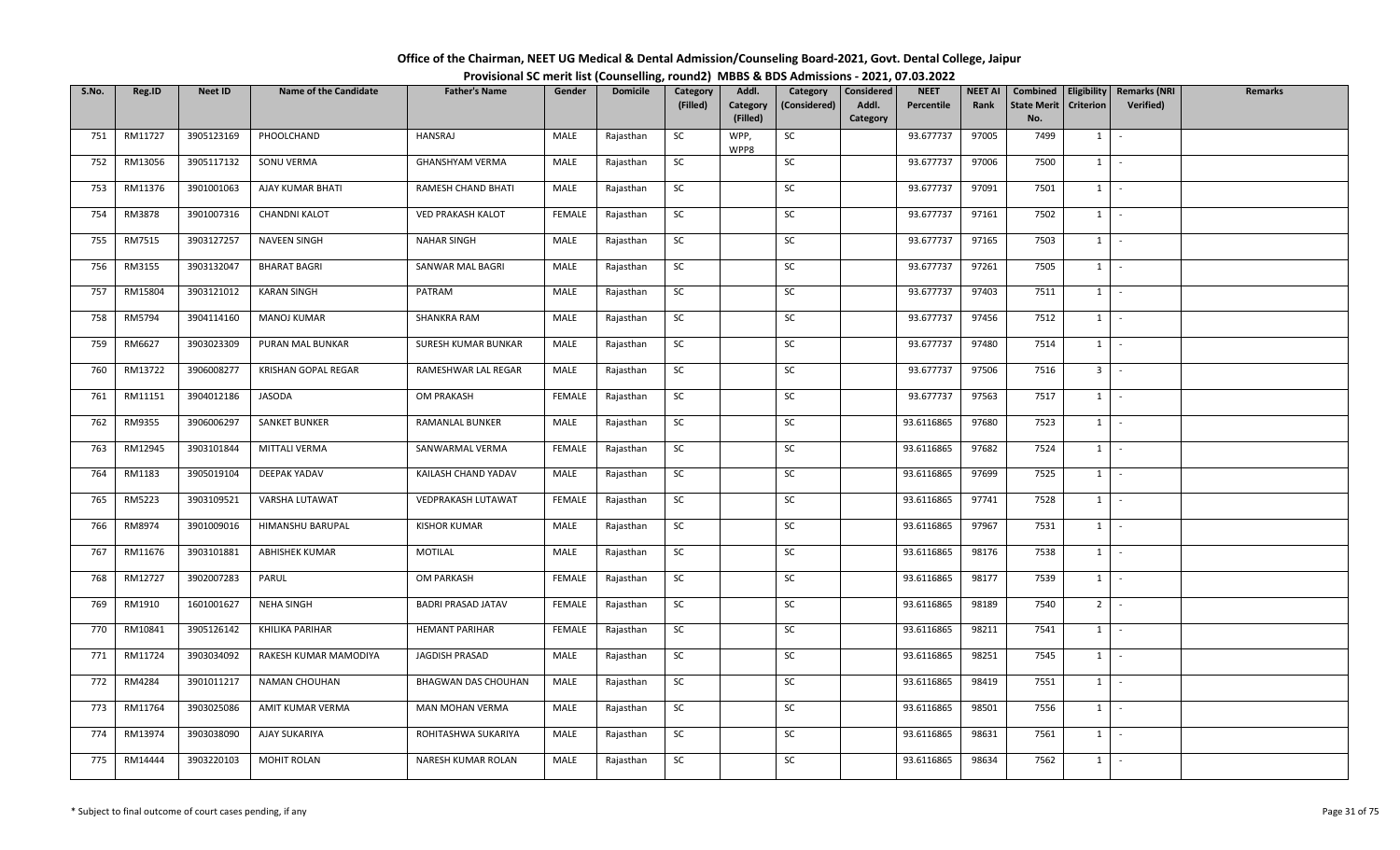| Office of the Chairman, NEET UG Medical & Dental Admission/Counseling Board-2021, Govt. Dental College, Jaipur |                                                                                          |
|----------------------------------------------------------------------------------------------------------------|------------------------------------------------------------------------------------------|
|                                                                                                                | Provisional SC merit list (Counselling, round2) MBBS & BDS Admissions - 2021, 07.03.2022 |

| S.No. | Reg.ID  | <b>Neet ID</b> | <b>Name of the Candidate</b> | <b>Father's Name</b>  | Gender        | <b>Domicile</b> | Category<br>(Filled) | Addl.<br>Category | Category<br>(Considered) | Considered<br>Addl. | <b>NEET</b><br>Percentile | NEET AI<br>Rank | Combined<br><b>State Merit</b> | <b>Criterion</b> | Eligibility   Remarks (NRI<br><b>Verified)</b> | <b>Remarks</b> |
|-------|---------|----------------|------------------------------|-----------------------|---------------|-----------------|----------------------|-------------------|--------------------------|---------------------|---------------------------|-----------------|--------------------------------|------------------|------------------------------------------------|----------------|
|       |         |                |                              |                       |               |                 |                      | (Filled)          |                          | Category            |                           |                 | No.                            |                  |                                                |                |
| 776   | RM5119  | 3903228080     | NIKHILESH KUMAR KALOYA       | SURESH CHAND          | MALE          | Rajasthan       | SC                   |                   | SC                       |                     | 93.5493271                | 98657           | 7564                           | 1                | $\sim$                                         |                |
| 777   | RM11442 | 3904113347     | POOJA                        | ASU RAM PARANGI       | FEMALE        | Rajasthan       | <b>SC</b>            |                   | SC                       |                     | 93.5493271                | 98751           | 7565                           | $1 \quad$        | $\sim$                                         |                |
| 778   | RM6804  | 3905027177     | RAHUL TATAVAT                | RAMSAHAY TATAVAT      | MALE          | Rajasthan       | SC                   |                   | SC                       |                     | 93.5493271                | 98761           | 7566                           | $1 \mid$         | $\sim$                                         |                |
| 779   | RM12303 | 2302030282     | SNEHA                        | <b>TULSI RAM</b>      | FEMALE        | Rajasthan       | SC                   |                   | SC                       |                     | 93.5493271                | 98864           | 7568                           | $1 \vert -$      |                                                |                |
| 780   | RM10643 | 3902023010     | <b>RAVINDRA BAROR</b>        | <b>RAJENDER BAROR</b> | MALE          | Rajasthan       | SC                   |                   | SC                       |                     | 93.5493271                | 99019           | 7574                           | 1                | $\sim$                                         |                |
| 781   | RM2808  | 3903022284     | ANJALI RAJORIYA              | MAMCHAND              | FEMALE        | Rajasthan       | SC                   | WPP,<br>WPP8      | SC                       |                     | 93.5493271                | 99127           | 7580                           |                  | $1 \mid -$                                     |                |
| 782   | RM6089  | 3906009037     | KUSHAGRA ARYA                | <b>TEJPAL ARYA</b>    | MALE          | Rajasthan       | SC                   |                   | SC                       |                     | 93.5493271                | 99214           | 7584                           | $1 \quad$        | $\sim$                                         |                |
| 783   | RM13632 | 3903025305     | MS. DEEPIKA VERMA            | SITARAM VERMA         | <b>FEMALE</b> | Rajasthan       | SC                   |                   | SC                       |                     | 93.5493271                | 99449           | 7592                           |                  | $1 \cdot$                                      |                |
| 784   | RM2137  | 3905120061     | NISHA BAIRWA                 | SHYAM LAL BAIRWA      | <b>FEMALE</b> | Rajasthan       | SC                   |                   | SC                       |                     | 93.4897521                | 99679           | 7596                           | $1 \quad$        | $\sim$                                         |                |
| 785   | RM15047 | 3904013084     | NIKITA                       | RAJESH PRASAD         | FEMALE        | Rajasthan       | SC                   |                   | SC                       |                     | 93.4897521                | 99856           | 7600                           | $1 \quad$        | $\sim$ $-$                                     |                |
| 786   | RM11433 | 3903106383     | <b>KOMAL VERMA</b>           | <b>GOVIND NARAYAN</b> | FEMALE        | Rajasthan       | <b>SC</b>            |                   | SC                       |                     | 93.4897521                | 99947           | 7601                           | $1$ $-$          |                                                |                |
| 787   | RM11436 | 3901002030     | MUKESH RELAWAT               | KUMBHA RAM RELAWAT    | MALE          | Rajasthan       | SC                   |                   | SC                       |                     | 93.4897521                | 99985           | 7604                           | $1 \mid$         | $\sim$                                         |                |
| 788   | RM12591 | 2302026008     | <b>VIKAS KUMAR</b>           | SATYAPAL              | MALE          | Rajasthan       | SC                   |                   | SC                       |                     | 93.4897521                | 100008          | 7606                           | 1                | $\sim$                                         |                |
| 789   | RM2046  | 3905104047     | AYUSHI DANGI                 | NAND KISHORE DANGI    | <b>FEMALE</b> | Rajasthan       | SC                   |                   | SC                       |                     | 93.4897521                | 100078          | 7608                           | 4 <sup>1</sup>   | $\sim$                                         |                |
| 790   | RM9286  | 3903004488     | SANJAY SOUKARIYA             | <b>GANPAT LAL</b>     | MALE          | Rajasthan       | <b>SC</b>            |                   | SC                       |                     | 93.4897521                | 100084          | 7609                           | 1                | $\sim$                                         |                |
| 791   | RM8203  | 3903112351     | KARTIK KUMAR JONWAL          | <b>BHAGWAN SAHAY</b>  | MALE          | Rajasthan       | SC                   |                   | SC                       |                     | 93.4897521                | 100357          | 7614                           | $1 \quad$        | $\sim$                                         |                |
| 792   | RM13331 | 3903233186     | MS.KOMAL                     | RAKESH KUMAR          | <b>FEMALE</b> | Rajasthan       | SC                   |                   | SC                       |                     | 93.4897521                | 100442          | 7618                           | $1 \mid$         | $\sim$ $-$                                     |                |
| 793   | RM7289  | 3903124232     | <b>NEHA BARGUJAR</b>         | AMAR SINGH            | <b>FEMALE</b> | Rajasthan       | SC                   |                   | SC                       |                     | 93.4897521                | 100470          | 7619                           | $1$ $-$          |                                                |                |
| 794   | RM15609 | 4401014086     | ANKIT                        | RAJENDRA SINGH        | MALE          | Rajasthan       | SC                   |                   | SC                       |                     | 93.4302419                | 100924          | 7630                           |                  | $1 \mid -$                                     |                |
| 795   | RM8929  | 4411124258     | <b>VIKRAM BAIRWA</b>         | AMRIT LAL BAIRWA      | MALE          | Rajasthan       | SC                   |                   | SC                       |                     | 93.4302419                | 100947          | 7632                           | $1 \quad$        | $\sim$                                         |                |
| 796   | RM1378  | 3904001304     | HARSHVARDHAN                 | RAJENDRA KUMAR        | MALE          | Rajasthan       | <b>SC</b>            |                   | SC                       |                     | 93.4302419                | 100980          | 7633                           | 1                | $\sim$                                         |                |
| 797   | RM8793  | 3905101415     | SANJANA KHOIWAL              | MADAN LAL KHOIWAL     | <b>FEMALE</b> | Rajasthan       | <b>SC</b>            |                   | SC                       |                     | 93.4302419                | 101187          | 7636                           | $1 \cdot$        |                                                |                |
| 798   | RM7696  | 3902014059     | RISHITA LUNU                 | ROOPARAM              | FEMALE        | Rajasthan       | SC                   |                   | SC                       |                     | 93.4302419                | 101247          | 7638                           | 1                | $\sim$                                         |                |
| 799   | RM2471  | 2302032041     | ASHWIN                       | <b>JAI PRAKASH</b>    | MALE          | Rajasthan       | SC                   |                   | SC                       |                     | 93.4302419                | 101452          | 7646                           | 2 <sup>1</sup>   | $\sim$                                         |                |
| 800   | RM3591  | 3903002743     | <b>MUSKAN GONAWAT</b>        | RAKESH KUMAR          | FEMALE        | Rajasthan       | <b>SC</b>            |                   | SC                       |                     | 93.3708612                | 101545          | 7649                           | $1 \quad$        | $\sim$                                         |                |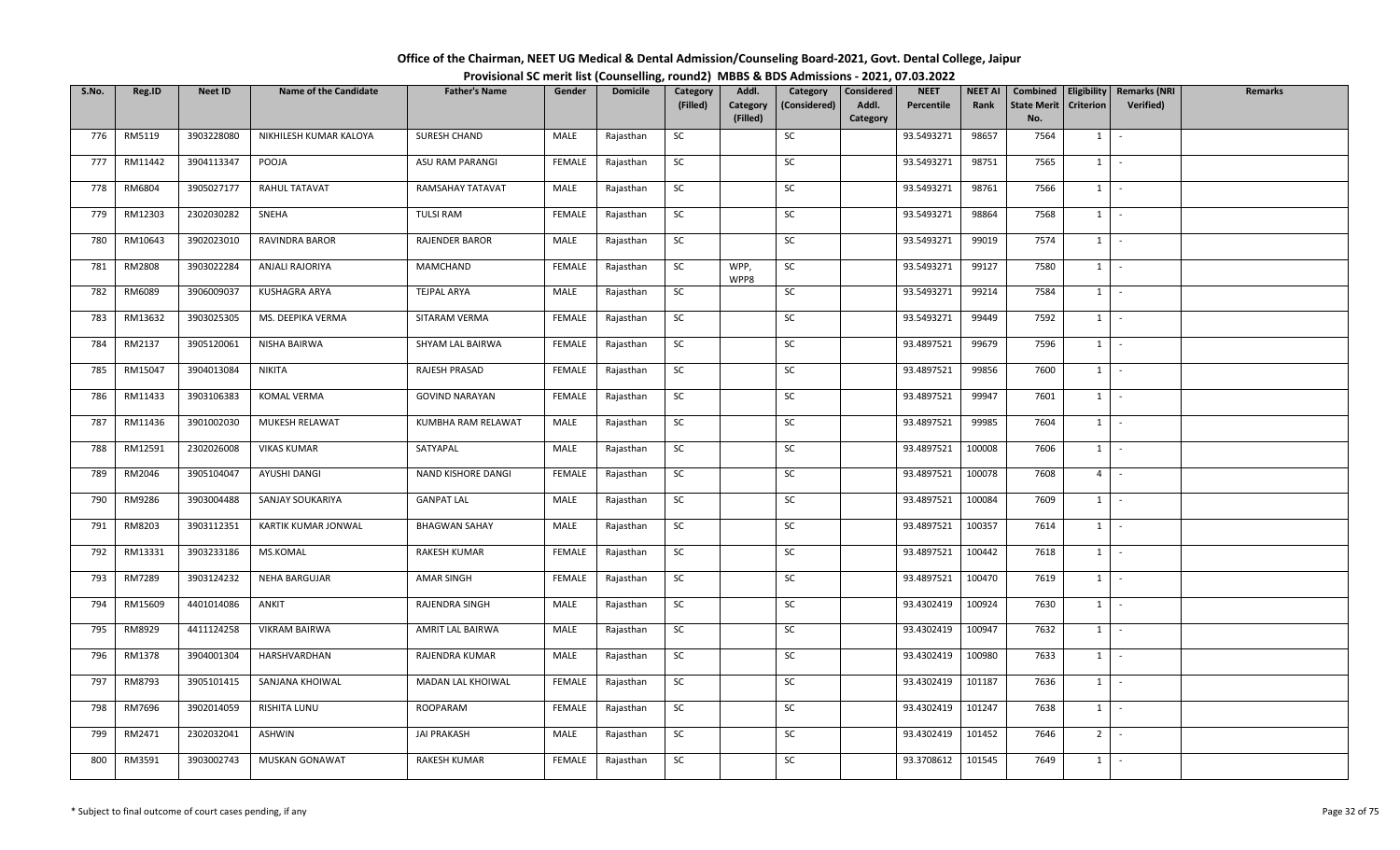| Office of the Chairman, NEET UG Medical & Dental Admission/Counseling Board-2021, Govt. Dental College, Jaipur |                                                                                          |
|----------------------------------------------------------------------------------------------------------------|------------------------------------------------------------------------------------------|
|                                                                                                                | Provisional SC merit list (Counselling, round2) MBBS & BDS Admissions - 2021, 07.03.2022 |

| S.No. | Reg.ID  | <b>Neet ID</b> | <b>Name of the Candidate</b> | <b>Father's Name</b>     | Gender        | <b>Domicile</b> | Category  | Addl.                | Category     | Considered | <b>NEET</b> | <b>NEET AI</b> | Combined                  |                  | Eligibility   Remarks (NRI | Remarks |
|-------|---------|----------------|------------------------------|--------------------------|---------------|-----------------|-----------|----------------------|--------------|------------|-------------|----------------|---------------------------|------------------|----------------------------|---------|
|       |         |                |                              |                          |               |                 | (Filled)  | Category<br>(Filled) | (Considered) | Addl.      | Percentile  | Rank           | <b>State Merit</b><br>No. | <b>Criterion</b> | Verified)                  |         |
| 801   | RM5101  | 3905003049     | ANSHUL VERMA                 | DINESH KUMAR VERMA       | MALE          | Rajasthan       | SC        |                      | $\sf SC$     | Category   | 93.3708612  | 101613         | 7650                      | $1 \quad$        | $\sim$                     |         |
|       |         |                |                              |                          |               |                 |           |                      |              |            |             |                |                           |                  |                            |         |
| 802   | RM11865 | 3903016381     | MOHIT KUMAR BAYLA            | KAILASH CHAND BAYLA      | MALE          | Rajasthan       | SC        |                      | SC           |            | 93.3708612  | 101742         | 7654                      | $1 \quad$        | $\sim$                     |         |
| 803   | RM5137  | 3903220159     | <b>NIKHIL SUMAN</b>          | NAWAL KISHOR SUMAN       | MALE          | Rajasthan       | SC        |                      | SC           |            | 93.3708612  | 101883         | 7655                      | $1$   $-$        |                            |         |
| 804   | RM10612 | 3903004614     | <b>GAURISH ATAL</b>          | <b>RATAN LAL ATAL</b>    | MALE          | Rajasthan       | SC        |                      | SC           |            | 93.3708612  | 101996         | 7659                      | $1$ $-$          |                            |         |
| 805   | RM3392  | 3906025074     | SANJAYA REGAR                | <b>BHAGWATI LAL</b>      | MALE          | Rajasthan       | SC        |                      | SC           |            | 93.3708612  | 102010         | 7660                      | $1 \mid$         | $\sim$                     |         |
| 806   | RM6836  | 3905004498     | ROHIT KUMAR                  | VIRENDRA KUMAR VERMA     | MALE          | Rajasthan       | <b>SC</b> |                      | SC           |            | 93.3708612  | 102067         | 7661                      | $1 \mid$         | $\sim$                     |         |
| 807   | RM3797  | 4401009548     | LAVESH KUMAR JAGARIYA        | MUKESH KUMAR JAGARIYA    | MALE          | Rajasthan       | <b>SC</b> |                      | SC           |            | 93.3708612  | 102083         | 7662                      | $1 \quad$        | $\sim$                     |         |
| 808   | RM7897  | 3903233214     | UPASANA JATAV                | NARESH JATAV             | FEMALE        | Rajasthan       | SC        |                      | SC           |            | 93.3708612  | 102112         | 7665                      | 1                | $\sim$                     |         |
| 809   | RM4301  | 3906024007     | MUKESH KUMAR SALVI           | MANOHAR LAL SALVI        | MALE          | Rajasthan       | SC        |                      | SC           |            | 93.3708612  | 102139         | 7668                      | $1 \quad$        | $\sim$                     |         |
| 810   | RM14313 | 3901010040     | SURENDRA MALAWAT             | PRAHLAD RAM              | MALE          | Rajasthan       | SC        |                      | SC           |            | 93.3708612  | 102175         | 7672                      | 1                | $\sim$                     |         |
| 811   | RM5522  | 3903103217     | <b>ANCHAL RANI</b>           | <b>GOPAL LAL MAHAWAR</b> | FEMALE        | Rajasthan       | SC        |                      | SC           |            | 93.3064296  | 102523         | 7683                      | $1$ $-$          |                            |         |
| 812   | RM4699  | 3905026215     | UMESH KUMAR MAHAWER          | KAILASH CHAND MAHAWER    | MALE          | Rajasthan       | SC        |                      | SC           |            | 93.3064296  | 102577         | 7687                      | 1                | $\sim$                     |         |
| 813   | RM5593  | 3905114059     | JYOTI MEHARA                 | MOHAL LAL MEHARA         | <b>FEMALE</b> | Rajasthan       | SC        |                      | ${\sf SC}$   |            | 93.3064296  | 102593         | 7690                      | 1                | $\sim$                     |         |
| 814   | RM1270  | 3903002328     | ANKITA DAHIYA                | <b>LAXMAN SINGH</b>      | FEMALE        | Rajasthan       | SC        |                      | SC           |            | 93.3064296  | 102604         | 7691                      | 1                | $\sim$                     |         |
| 815   | RM10424 | 3901016308     | KRISHNA SINGARIYA            | NARENDRA KUMAR           | MALE          | Rajasthan       | SC        |                      | SC           |            | 93.3064296  | 102774         | 7698                      | $1 \quad$        | $\sim$                     |         |
| 816   | RM15363 | 3903202060     | NAMIT NEHRA                  | RAJESH NEHRA             | MALE          | Rajasthan       | <b>SC</b> |                      | SC           |            | 93.3064296  | 102987         | 7701                      | $1 \mid$         | $\sim$                     |         |
| 817   | RM15146 | 2302033112     | SONAM KUMARI                 | RAMAVTAR                 | FEMALE        | Rajasthan       | SC        |                      | SC           |            | 93.3064296  | 102993         | 7702                      | $1 \mid$         | $\sim$                     |         |
| 818   | RM10399 | 3903213091     | SUMAN                        | <b>KRISHAN KUMAR</b>     | <b>FEMALE</b> | Rajasthan       | <b>SC</b> |                      | SC           |            | 93.3064296  | 103124         | 7703                      | $1$ $-$          |                            |         |
| 819   | RM9511  | 3904023120     | <b>BHAVANA KUMARI</b>        | CHHOGA RAM CHOUHAN       | <b>FEMALE</b> | Rajasthan       | SC        |                      | SC           |            | 93.3064296  | 103140         | 7704                      | $1 \vert$        | $\sim$                     |         |
| 820   | RM13224 | 3903224240     | <b>BHAGYA SHREE VERMA</b>    | VINOD KUMAR BUNKAR       | FEMALE        | Rajasthan       | SC        |                      | SC           |            | 93.3064296  | 103165         | 7706                      | 1                | $\sim$                     |         |
| 821   | RM1655  | 3904003344     | KUNAL SAMARIYA               | DAYAL                    | MALE          | Rajasthan       | <b>SC</b> |                      | SC           |            | 93.2464661  | 103436         | 7715                      | $1 \mid$         | $\sim$                     |         |
| 822   | RM14466 | 3903204549     | KARTIK LAKHIWAL              | <b>BABU LAL BUNKAR</b>   | MALE          | Rajasthan       | <b>SC</b> |                      | SC           |            | 93.2464661  | 103444         | 7716                      | $1 \vert -$      |                            |         |
| 823   | RM5482  | 3901001523     | <b>RITIK MALVI</b>           | <b>ROHIT MALVI</b>       | MALE          | Rajasthan       | SC        |                      | SC           |            | 93.2464661  | 103509         | 7717                      | 1                | $\sim$                     |         |
| 824   | RM6545  | 3903238020     | SANDEEP KUMAR CHANDEL        | <b>BALURAM CHANDEL</b>   | MALE          | Rajasthan       | SC        |                      | SC           |            | 93.2464661  | 103669         | 7720                      | $1 \quad$        | $\sim$                     |         |
| 825   | RM9634  | 3903229306     | RAJESH KUMAR MAKRANIYA       | <b>BALURAM MAKRANIYA</b> | MALE          | Rajasthan       | <b>SC</b> |                      | <b>SC</b>    |            | 93.2464661  | 103714         | 7722                      | $1 \quad$        | $\sim$                     |         |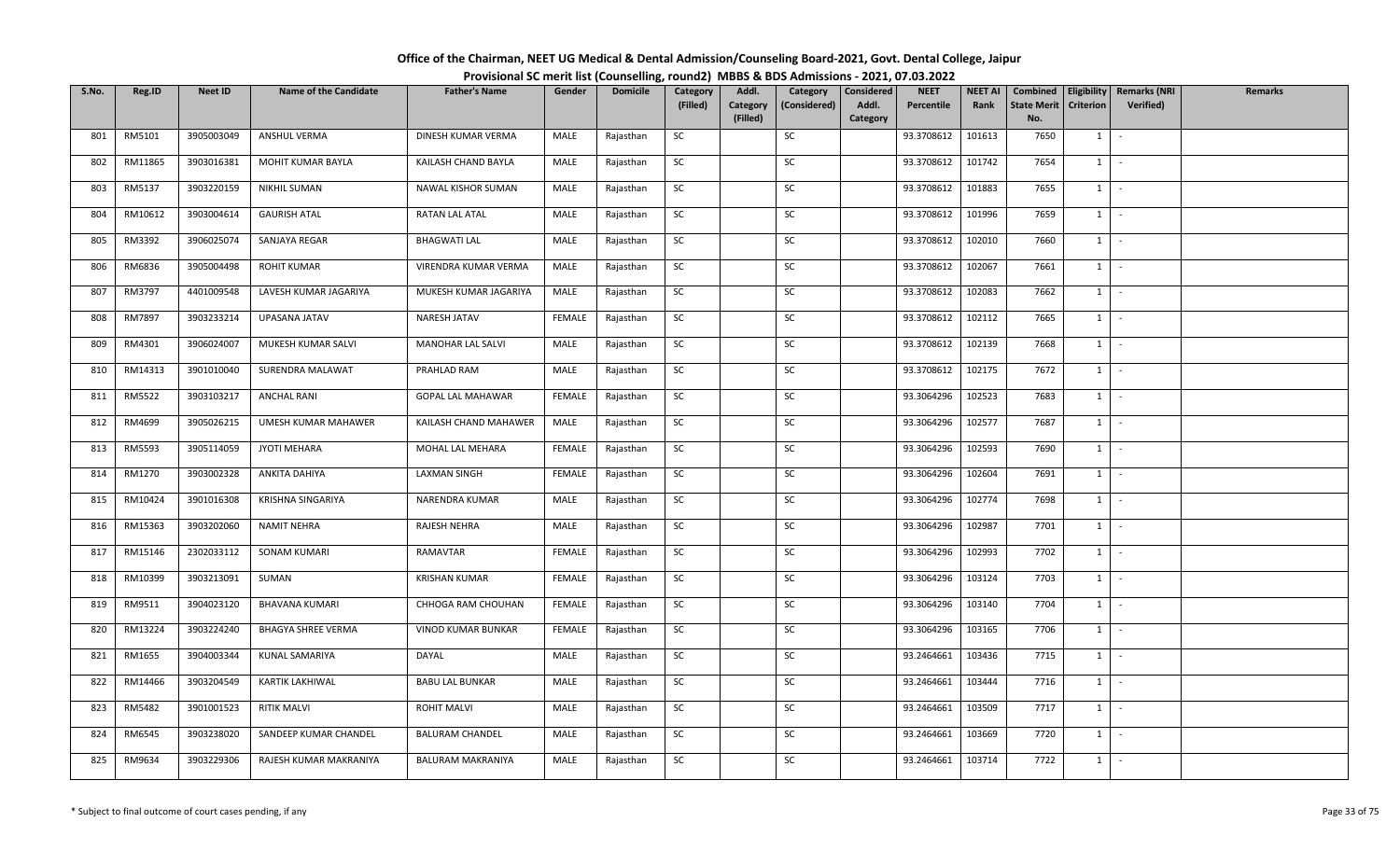| Office of the Chairman, NEET UG Medical & Dental Admission/Counseling Board-2021, Govt. Dental College, Jaipur |                                                                                          |
|----------------------------------------------------------------------------------------------------------------|------------------------------------------------------------------------------------------|
|                                                                                                                | Provisional SC merit list (Counselling, round2) MBBS & BDS Admissions - 2021, 07.03.2022 |

| S.No. | Reg.ID  | <b>Neet ID</b> | <b>Name of the Candidate</b> | <b>Father's Name</b>    | Gender        | <b>Domicile</b> | Category  | Addl.                | Category     | Considered        | <b>NEET</b> | <b>NEET AI</b> | Combined                  |                  | <b>Eligibility   Remarks (NRI</b> | Remarks |
|-------|---------|----------------|------------------------------|-------------------------|---------------|-----------------|-----------|----------------------|--------------|-------------------|-------------|----------------|---------------------------|------------------|-----------------------------------|---------|
|       |         |                |                              |                         |               |                 | (Filled)  | Category<br>(Filled) | (Considered) | Addl.<br>Category | Percentile  | Rank           | <b>State Merit</b><br>No. | <b>Criterion</b> | Verified)                         |         |
| 826   | RM12706 | 3905019113     | <b>MOHIT KUMAR</b>           | <b>KRIPA RAM</b>        | MALE          | Rajasthan       | SC        |                      | SC           |                   | 93.2464661  | 103776         | 7725                      | 1                | $\sim$                            |         |
| 827   | RM7309  | 3902003478     | PRANAV KUMAR                 | MOOLCHAND               | MALE          | Rajasthan       | SC        |                      | SC           |                   | 93.2464661  | 103946         | 7729                      | $1 \quad$        | $\sim$                            |         |
|       |         |                |                              |                         |               |                 |           |                      |              |                   |             |                |                           |                  |                                   |         |
| 828   | RM11544 | 4413003267     | <b>MOHIT NAGAR</b>           | <b>KAMAL SINGH</b>      | MALE          | Rajasthan       | <b>SC</b> |                      | SC           |                   | 93.2464661  | 104065         | 7734                      |                  | $1 \cdot$                         |         |
| 829   | RM6546  | 3904024008     | KHUSHBU JEENGAR              | JAGDISH JEENGAR         | <b>FEMALE</b> | Rajasthan       | SC        |                      | SC           |                   | 93.2464661  | 104081         | 7735                      |                  | $1$ $-$                           |         |
| 830   | RM6577  | 3902016011     | RACHANA RACHHOYA             | <b>MANGI LAL</b>        | <b>FEMALE</b> | Rajasthan       | SC        |                      | SC           |                   | 93.2464661  | 104114         | 7736                      |                  | $1 \mid -$                        |         |
| 831   | RM11213 | 3902017094     | HITESH SINGHAL               | CHANDRA PRAKASH SINGHAL | MALE          | Rajasthan       | SC        |                      | SC           |                   | 93.2464661  | 104285         | 7738                      |                  | $1 \cdot$                         |         |
| 832   | RM1344  | 3906001421     | <b>DOLLY PARMAR</b>          | NARENDRA KUMAR          | FEMALE        | Rajasthan       | SC        |                      | SC           |                   | 93.1866322  | 104332         | 7739                      | $1 \quad$        | $\sim$                            |         |
| 833   | RM10763 | 3903103289     | HARSHIT JALWANIA             | RAMAVATAR JALWANIA      | MALE          | Rajasthan       | SC        |                      | SC           |                   | 93.1866322  | 104431         | 7742                      | 1                | $\sim$                            |         |
| 834   | RM5440  | 3901003237     | ANISHA KHORWAL               | SUERSH CHAND KHORWAL    | FEMALE        | Rajasthan       | SC        |                      | SC           |                   | 93.1866322  | 104647         | 7749                      |                  | $1$ $-$                           |         |
| 835   | RM15695 | 3906006154     | PRATIBHA MEGHWAL             | DHAGALA RAM             | FEMALE        | Rajasthan       | SC        |                      | SC           |                   | 93.1866322  | 104681         | 7752                      | 2 <sup>1</sup>   | $\sim$                            |         |
| 836   | RM15014 | 3903026294     | <b>RENU KULDEEP</b>          | DESHRAJ KULDEEP         | FEMALE        | Rajasthan       | SC        |                      | SC           |                   | 93.1866322  | 104876         | 7761                      |                  | $1 \cdot$                         |         |
| 837   | RM2277  | 3906011131     | SAHAJ CHARED                 | KAILASH CHANDRA BALAI   | MALE          | Rajasthan       | SC        |                      | SC           |                   | 93.1866322  | 104973         | 7764                      |                  | $1$ $\vert$ $\vert$               |         |
| 838   | RM9712  | 3903204546     | PRIYANKA VERMA               | BHAGWAN SAHAY VERMA     | <b>FEMALE</b> | Rajasthan       | SC        |                      | SC           |                   | 93.1866322  | 105026         | 7765                      | 1                | $\sim$                            |         |
| 839   | RM5658  | 3903137102     | NARENDRA KUMAR               | RAMESH KUMAR            | MALE          | Rajasthan       | SC        |                      | SC           |                   | 93.1866322  | 105103         | 7766                      | $1 \quad$        | $\sim$                            |         |
| 840   | RM12153 | 3904019106     | SHAITANA RAM                 | JAGA RAM                | MALE          | Rajasthan       | SC        |                      | SC           |                   | 93.1866322  | 105176         | 7771                      | $1 \quad$        | $\sim$ $-$                        |         |
| 841   | RM5720  | 3905017183     | <b>GOURAV DHAWAN</b>         | <b>BABU LAL BAIRWA</b>  | MALE          | Rajasthan       | <b>SC</b> |                      | SC           |                   | 93.1268629  | 105455         | 7775                      |                  | $1 \mid -$                        |         |
| 842   | RM7755  | 3903231133     | TANISHA VERMA                | RADHEY SHYAM BUNKER     | FEMALE        | Rajasthan       | SC        |                      | SC           |                   | 93.1268629  | 105507         | 7776                      | $1 \mid$         | $\sim$                            |         |
| 843   | RM1388  | 3906001828     | SOURABH BISWAS               | MRINAL KANTI BISWAS     | MALE          | Rajasthan       | SC        |                      | SC           |                   | 93.1268629  | 105575         | 7778                      | $1 \mid$         | $\sim$                            |         |
| 844   | RM10893 | 3903219318     | AJEET CHHAPOLA               | CHHEETAR MAL BUNKAR     | MALE          | Rajasthan       | SC        |                      | SC           |                   | 93.0608772  | 106246         | 7794                      |                  | $1 \cdot$                         |         |
| 845   | RM7789  | 3903028118     | SURENDRA KUMAR VERMA         | DAMODAR PRASAD VERMA    | MALE          | Rajasthan       | SC        |                      | SC           |                   | 93.0608772  | 106321         | 7796                      | $1 \quad$        | $\sim$                            |         |
| 846   | RM8742  | 3903104006     | MITALI                       | <b>GOPI CHAND KADIA</b> | FEMALE        | Rajasthan       | <b>SC</b> |                      | SC           |                   | 93.0608772  | 106456         | 7800                      |                  | $1 \mid -$                        |         |
| 847   | RM6709  | 3903002702     | PRIYANSHI BAIRWA             | RAJENDRA PRASAD BAIRWA  | <b>FEMALE</b> | Rajasthan       | SC        |                      | SC           |                   | 93.0608772  | 106587         | 7804                      |                  | $1$ $-$                           |         |
| 848   | RM8786  | 3903024007     | POOJA                        | <b>BUDHRAM</b>          | FEMALE        | Rajasthan       | SC        | WPP,<br>WPP8         | SC           |                   | 93.0608772  | 106643         | 7807                      | $1 \quad$        | $\sim$                            |         |
| 849   | RM6315  | 3903229109     | KULDEEP BAIRWA               | PARMANAND BAIRWA        | MALE          | Rajasthan       | <b>SC</b> |                      | SC           |                   | 93.0608772  | 106758         | 7811                      | $1 \quad$        | $\sim$                            |         |
| 850   | RM15571 | 3902020132     | SUNIL KUMAR PANNU            | MEGHRAJ PANNU           | MALE          | Rajasthan       | SC        |                      | SC           |                   | 93.0608772  | 106896         | 7813                      | $1 \quad$        | $\sim$                            |         |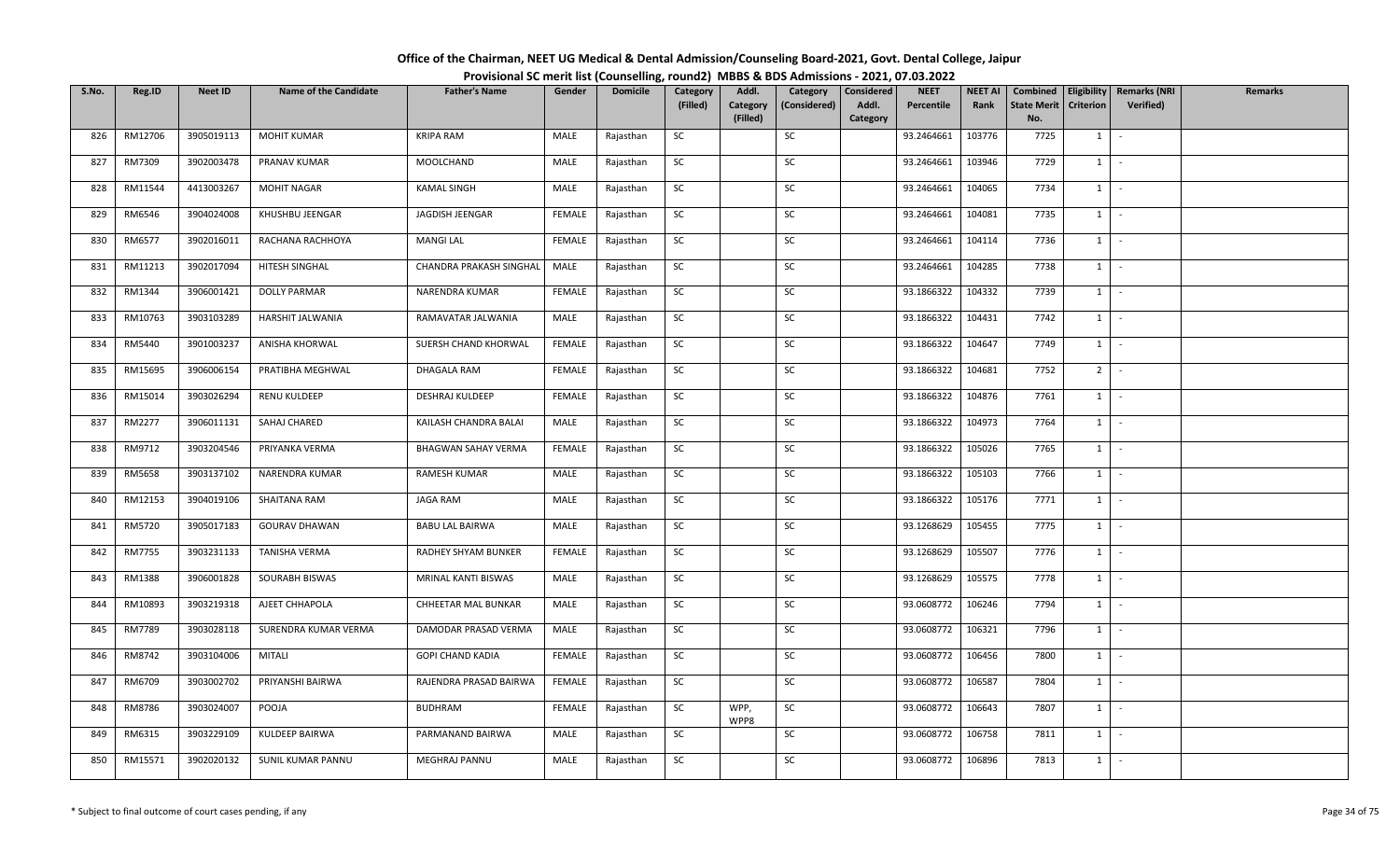| Office of the Chairman, NEET UG Medical & Dental Admission/Counseling Board-2021, Govt. Dental College, Jaipur |  |
|----------------------------------------------------------------------------------------------------------------|--|
| Provisional SC merit list (Counselling, round2) MBBS & BDS Admissions - 2021, 07.03.2022                       |  |

| S.No. | Reg.ID  | <b>Neet ID</b> | <b>Name of the Candidate</b> | <b>Father's Name</b>          | Gender        | <b>Domicile</b> | Category  | Addl.                | Category     | Considered        | <b>NEET</b> | <b>NEET AI</b> | Combined                  |                  | Eligibility   Remarks (NRI | Remarks |
|-------|---------|----------------|------------------------------|-------------------------------|---------------|-----------------|-----------|----------------------|--------------|-------------------|-------------|----------------|---------------------------|------------------|----------------------------|---------|
|       |         |                |                              |                               |               |                 | (Filled)  | Category<br>(Filled) | (Considered) | Addl.<br>Category | Percentile  | Rank           | <b>State Merit</b><br>No. | <b>Criterion</b> | <b>Verified</b> )          |         |
| 851   | RM11559 | 3903021430     | <b>KOMAL RAIGAR</b>          | <b>EASHWAR MAL RAIGAR</b>     | FEMALE        | Rajasthan       | SC        |                      | SC           |                   | 93.0608772  | 106943         | 7816                      | 1                | $\sim$                     |         |
|       |         |                |                              |                               |               |                 |           |                      |              |                   |             |                |                           |                  |                            |         |
| 852   | RM15816 | 3904001179     | PRIYANKA CHINDALIYA          | GAJRAJ CHINDALIYA             | FEMALE        | Rajasthan       | SC        |                      | SC           |                   | 93.0608772  | 107007         | 7819                      | 1                | $\sim$                     |         |
| 853   | RM6649  | 3901007044     | RIDAM YADAV                  | MOHAN SINGH YADAV             | MALE          | Rajasthan       | <b>SC</b> |                      | SC           |                   | 93.0608772  | 107049         | 7820                      |                  | $1 \cdot$                  |         |
| 854   | RM1012  | 3903132029     | <b>KESHAV SAMRIYA</b>        | POORAN MAL BUNKAR             | MALE          | Rajasthan       | SC        |                      | SC           |                   | 93.0608772  | 107118         | 7822                      | $1$ $-$          |                            |         |
| 855   | RM13371 | 3903103062     | LAKSHIKA GADORIA             | LAXMI SINGH GADORIA           | <b>FEMALE</b> | Rajasthan       | SC        |                      | SC           |                   | 92.9906176  | 107238         | 7825                      | $1 \mid$         | $\sim$                     |         |
| 856   | RM8704  | 3905120247     | RAHUL KUNTAL                 | <b>RAKESH KUNTAL</b>          | MALE          | Rajasthan       | SC        |                      | SC           |                   | 92.9906176  | 107717         | 7835                      | 1                | $\sim$                     |         |
| 857   | RM4508  | 3903001441     | KUMARI ANJALI PINGOLIA       | PRABHATI LAL PINGOLIA         | FEMALE        | Rajasthan       | SC        | WPP,<br>WPP8         | SC           |                   | 92.9906176  | 107719         | 7836                      | 8                | $\sim$                     |         |
| 858   | RM6355  | 3903028074     | SONAM KUMARI SUMAN           | SURESH CHAND SUMAN            | <b>FEMALE</b> | Rajasthan       | SC        |                      | $\sf SC$     |                   | 92.9906176  | 107729         | 7837                      | 1                | $\sim$                     |         |
| 859   | RM1749  | 3902003008     | PANKAJ KUMAR                 | PREM CHAND                    | MALE          | Rajasthan       | SC        |                      | SC           |                   | 92.9906176  | 107745         | 7839                      | 1                | $\sim$                     |         |
| 860   | RM8136  | 3903005699     | SNEHA PANWAR                 | <b>MANOJ PANWAR</b>           | FEMALE        | Rajasthan       | SC        |                      | SC           |                   | 92.9906176  | 107918         | 7845                      | 1                | $\sim$                     |         |
| 861   | RM10480 | 3903112140     | JAIPRAKASH BERWAL            | SARWAN KUMAR                  | MALE          | Rajasthan       | <b>SC</b> |                      | SC           |                   | 92.9906176  | 107932         | 7846                      | $1$ $-$          |                            |         |
| 862   | RM10824 | 2203002030     | <b>AMIT MEGHWAL</b>          | <b>VEERA RAM MEGHWAL</b>      | MALE          | Rajasthan       | SC        |                      | SC           |                   | 92.9906176  | 107957         | 7848                      | $1 \quad$        | $\sim$                     |         |
| 863   | RM10551 | 3903004477     | <b>VISHAL SINGH</b>          | DURGA PRASAD                  | MALE          | Rajasthan       | SC        |                      | SC           |                   | 92.9288409  | 108310         | 7855                      | 1                | $\sim$                     |         |
| 864   | RM10020 | 3903216318     | PRIYANKA DAYAMA              | SUBHASH CHAND DAYAMA          | FEMALE        | Rajasthan       | SC        |                      | SC           |                   | 92.9288409  | 108387         | 7856                      | $1 \quad$        | $\sim$                     |         |
| 865   | RM6610  | 2302025006     | HIMANSHI ARYA                | SANJAY ARYA                   | FEMALE        | Rajasthan       | SC        |                      | SC           |                   | 92.9288409  | 108426         | 7857                      | $1 \quad$        | $\sim$                     |         |
| 866   | RM9371  | 3903124247     | SANGEETA JATAV               | HARI JATAV                    | FEMALE        | Rajasthan       | <b>SC</b> |                      | SC           |                   | 92.9288409  | 108585         | 7861                      | $1 \mid$         | $\sim$                     |         |
| 867   | RM6397  | 3901001132     | MUSKAN SINGH MAKWANA         | LAKHAN SINGH MAKWANA          | FEMALE        | Rajasthan       | <b>SC</b> |                      | SC           |                   | 92.9288409  | 108591         | 7862                      | 1                | $\sim$                     |         |
| 868   | RM10168 | 3903027184     | DILKHUSH MIROTHA             | SURESH LAL                    | MALE          | Rajasthan       | SC        |                      | SC           |                   | 92.9288409  | 108653         | 7864                      | 1                | $\sim$                     |         |
| 869   | RM11179 | 3903116100     | NARENDRA KUMAR PARSOYA       | <b>BHAGAWAN SAHAY PARSOYA</b> | MALE          | Rajasthan       | SC        |                      | SC           |                   | 92.9288409  | 108699         | 7866                      |                  | $1 \cdot$                  |         |
| 870   | RM8993  | 3905120336     | NIKITA VERMA                 | JAGDISH PRASAD VERMA          | FEMALE        | Rajasthan       | SC        |                      | SC           |                   | 92.9288409  | 108711         | 7867                      | $1 \quad$        | $\sim$                     |         |
| 871   | RM6648  | 3902023194     | JEEVNA RAM                   | <b>BIRBAL RAM</b>             | MALE          | Rajasthan       | SC        |                      | SC           |                   | 92.9288409  | 108810         | 7870                      | 1                | $\sim$                     |         |
| 872   | RM2040  | 2001227267     | <b>MANOJ KUMAR</b>           | <b>ASHOK KUMAR</b>            | MALE          | Rajasthan       | SC        |                      | SC           |                   | 92.9288409  | 108915         | 7871                      | 1                | $\sim$                     |         |
| 873   | RM11686 | 3903233251     | ADESH LAKHIWAL               | KAMAL KUMAR BUNKAR            | MALE          | Rajasthan       | SC        |                      | SC           |                   | 92.9288409  | 109017         | 7875                      | $1 \quad$        | $\sim$                     |         |
| 874   | RM8092  | 3906026053     | <b>SURAJ KHATIK</b>          | <b>DEVI LAL KHATIK</b>        | MALE          | Rajasthan       | SC        |                      | SC           |                   | 92.9288409  | 109050         | 7877                      | $1 \quad$        | $\sim$                     |         |
| 875   | RM3440  | 3902013139     | <b>VIJAY GAHNOLIA</b>        | MAHESH KUMAR                  | MALE          | Rajasthan       | SC        |                      | SC           |                   | 92.9288409  | 109140         | 7881                      | $1 \quad$        | $\sim$                     |         |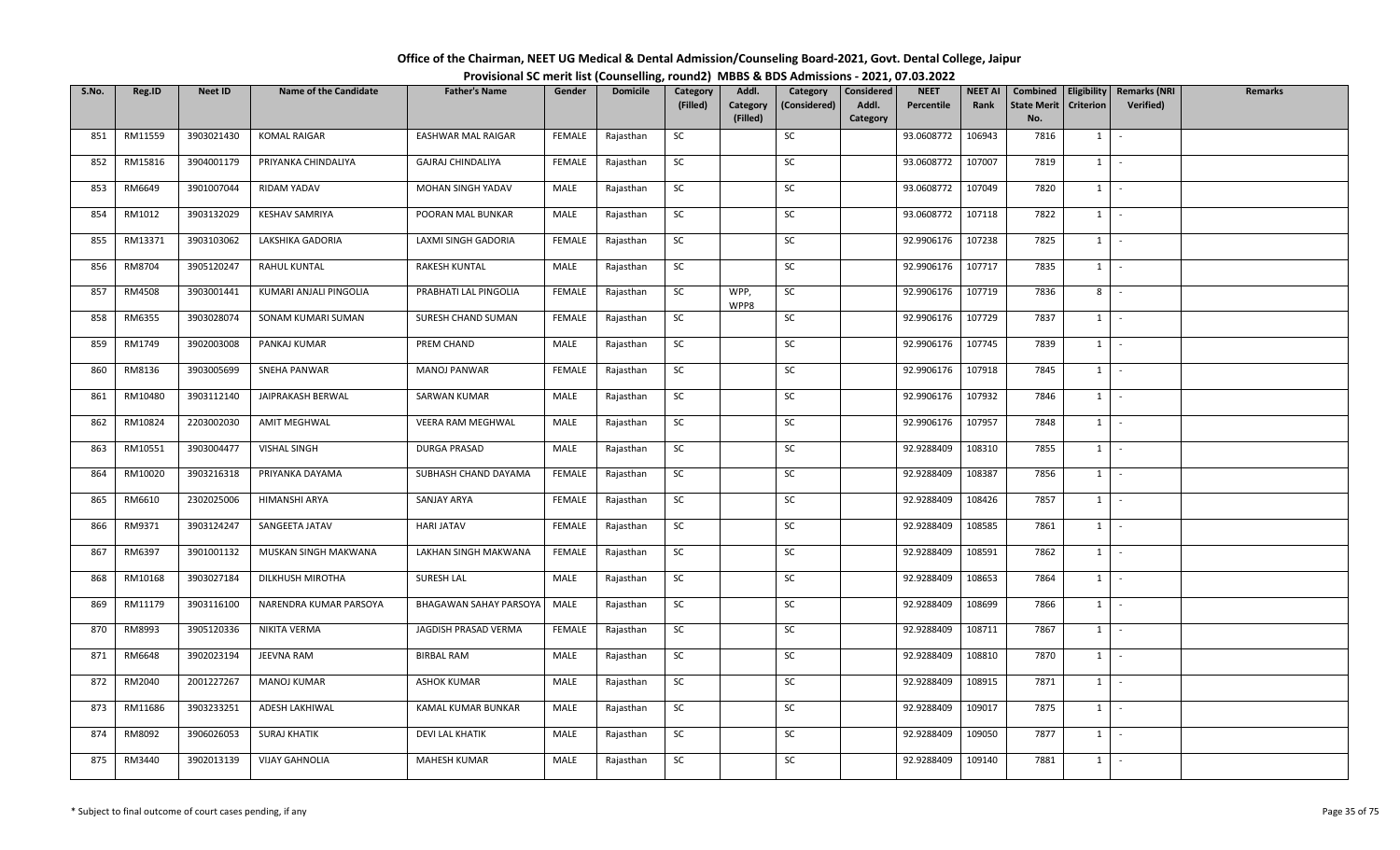| Office of the Chairman, NEET UG Medical & Dental Admission/Counseling Board-2021, Govt. Dental College, Jaipur |  |
|----------------------------------------------------------------------------------------------------------------|--|
| Provisional SC merit list (Counselling, round2) MBBS & BDS Admissions - 2021, 07.03.2022                       |  |

| S.No. | Reg.ID  | <b>Neet ID</b> | <b>Name of the Candidate</b> | <b>Father's Name</b>         | Gender        | <b>Domicile</b> | Category  | Addl.                | Category     | Considered        | <b>NEET</b> | <b>NEET AI</b> | Combined                  |                  | Eligibility   Remarks (NRI | Remarks |
|-------|---------|----------------|------------------------------|------------------------------|---------------|-----------------|-----------|----------------------|--------------|-------------------|-------------|----------------|---------------------------|------------------|----------------------------|---------|
|       |         |                |                              |                              |               |                 | (Filled)  | Category<br>(Filled) | (Considered) | Addl.<br>Category | Percentile  | Rank           | <b>State Merit</b><br>No. | <b>Criterion</b> | Verified)                  |         |
| 876   | RM10725 | 3903214395     | SANJAY NAGARWAL              | PRAHLAD NARAYAN BAIRWA       | MALE          | Rajasthan       | SC        |                      | SC           |                   | 92.9288409  | 109163         | 7882                      | 1                | $\sim$                     |         |
|       |         |                |                              |                              |               |                 |           |                      |              |                   |             |                |                           |                  |                            |         |
| 877   | RM11342 | 3906006258     | MANISH REGAR                 | SUKH LAL REGAR               | MALE          | Rajasthan       | SC        |                      | SC           |                   | 92.8661577  | 109337         | 7884                      | 1                | $\sim$                     |         |
| 878   | RM13211 | 3903218138     | LOKENDRA SINGH               | RAJENDRA SINGH               | MALE          | Rajasthan       | <b>SC</b> |                      | SC           |                   | 92.8661577  | 109421         | 7886                      | $1 \mid$         | $\sim$ $-$                 |         |
| 879   | RM10407 | 4413001661     | NEHA KUMARI                  | AMAR SINGH                   | FEMALE        | Rajasthan       | SC        |                      | SC           |                   | 92.8661577  | 109441         | 7887                      | $1 \mid$         | $\sim$                     |         |
| 880   | RM13206 | 3903021154     | <b>GOLU WASHERMAN</b>        | RAJU LAL WASHERMAN           | MALE          | Rajasthan       | SC        |                      | SC           |                   | 92.8661577  | 109548         | 7890                      | $1 \mid$         | $\sim$                     |         |
| 881   | RM14617 | 3903022070     | KOMAL KUMARI KAMAL           | BAJRANG LAL KAMAL            | FEMALE        | Rajasthan       | SC        |                      | SC           |                   | 92.8661577  | 109732         | 7896                      | 1                | $\sim$                     |         |
| 882   | RM5271  | 3902009094     | GAURAV                       | HETRAM                       | MALE          | Rajasthan       | SC        |                      | SC           |                   | 92.8661577  | 109752         | 7897                      | $1 \quad$        | $\sim$                     |         |
| 883   | RM6712  | 3903018360     | LATIKA VERMA                 | OM PRAKASH VERMA             | <b>FEMALE</b> | Rajasthan       | SC        |                      | SC           |                   | 92.8661577  | 109857         | 7903                      | 1                | $\sim$                     |         |
| 884   | RM2346  | 3901001040     | HIMANSHU KUMAR               | MUKESH KUMAR                 | MALE          | Rajasthan       | SC        |                      | SC           |                   | 92.8661577  | 109915         | 7906                      | 1                | $\sim$                     |         |
| 885   | RM3294  | 3902010088     | PRIYANKA INDALIYA            | RAM NARAYAN INDALIYA         | FEMALE        | Rajasthan       | SC        |                      | SC           |                   | 92.8661577  | 110059         | 7912                      | 3 <sup>1</sup>   | $\sim$                     |         |
| 886   | RM10979 | 3905027220     | ANKITA MAHAWAR               | RAMESH CHAND MAHAWAR         | FEMALE        | Rajasthan       | <b>SC</b> |                      | SC           |                   | 92.8661577  | 110138         | 7915                      | $1$ $-$          |                            |         |
| 887   | RM5034  | 3903212528     | PUSHPENDRA KUMAR VERMA       | SURESH KUMAR VERMA           | MALE          | Rajasthan       | SC        |                      | SC           |                   | 92.8661577  | 110159         | 7917                      | $1 \quad$        | $\sim$                     |         |
| 888   | RM3219  | 3903005532     | <b>NEHA RAM</b>              | DAYARAM                      | <b>FEMALE</b> | Rajasthan       | SC        |                      | SC           |                   | 92.8043811  | 110243         | 7920                      | 1                | $\sim$                     |         |
| 889   | RM14154 | 3903114220     | <b>ABHISHEK BASWAL</b>       | <b>OMPRAKASH BASWAL</b>      | MALE          | Rajasthan       | SC        |                      | SC           |                   | 92.8043811  | 110268         | 7921                      | $1 \quad$        | $\sim$                     |         |
| 890   | RM3628  | 3902007139     | RAKESH                       | NATHA RAM                    | MALE          | Rajasthan       | SC        |                      | SC           |                   | 92.8043811  | 110362         | 7922                      | $1 \quad$        | $\sim$                     |         |
| 891   | RM7022  | 3903102124     | ALKA BAGARIYA                | NARESH KUMAR BAGARIYA        | FEMALE        | Rajasthan       | SC        |                      | SC           |                   | 92.8043811  | 110383         | 7924                      | $1 \mid$         | $\sim$                     |         |
| 892   | RM15556 | 2001009294     | <b>GAGAN DOTANIYA</b>        | <b>HANUMAN LAL</b>           | MALE          | Rajasthan       | <b>SC</b> |                      | SC           |                   | 92.8043811  | 110665         | 7928                      | 2 <sup>1</sup>   | $\sim$                     |         |
| 893   | RM12368 | 3903119437     | GOLU KUMAR BAIRWA            | NARAYAN LAL BAIRWA           | MALE          | Rajasthan       | SC        |                      | SC           |                   | 92.8043811  | 110737         | 7930                      | 1                | $\sim$                     |         |
| 894   | RM6419  | 3906020014     | AJIT SINGH MEGHWANSHI        | RAM SINGH MEGHWANSHI         | MALE          | Rajasthan       | SC        |                      | SC           |                   | 92.8043811  | 110814         | 7933                      |                  | $1 \cdot$                  |         |
| 895   | RM9223  | 3903226141     | PUNEET KUMAR MAHAWAR         | RAMDAS MAHAWAR               | MALE          | Rajasthan       | SC        |                      | SC           |                   | 92.8043811  | 110844         | 7935                      | $1 \quad$        | $\sim$                     |         |
| 896   | RM10719 | 3903202448     | <b>VIVEK TOLIA</b>           | SURESH KUMAR TOLIA           | MALE          | Rajasthan       | SC        |                      | SC           |                   | 92.8043811  | 110872         | 7936                      | 1                | $\sim$                     |         |
| 897   | RM4151  | 3906003121     | LAVINA RARIYA                | SATYA PAL RARIYA             | <b>FEMALE</b> | Rajasthan       | SC        |                      | SC           |                   | 92.8043811  | 110877         | 7937                      | 1                | $\sim$                     |         |
| 898   | RM2439  | 4413003262     | <b>LALIT KUMAR</b>           | <b>GOKUL RAM</b>             | MALE          | Rajasthan       | SC        |                      | SC           |                   | 92.8043811  | 110963         | 7940                      | $1 \quad$        | $\sim$                     |         |
| 899   | RM13138 | 3903016398     | ROHIT KUMAR NAWARIYA         | <b>BACHCHOO SINGH KHATIK</b> | MALE          | Rajasthan       | SC        |                      | SC           |                   | 92.8043811  | 111042         | 7942                      | $1 \quad$        | $\sim$                     |         |
| 900   | RM14711 | 3903029252     | <b>MONIKA BAIRWA</b>         | HARINARAYAN BAIRWA           | FEMALE        | Rajasthan       | SC        |                      | SC           |                   | 92.7404675  | 111298         | 7951                      | $1 \quad$        | $\sim$                     |         |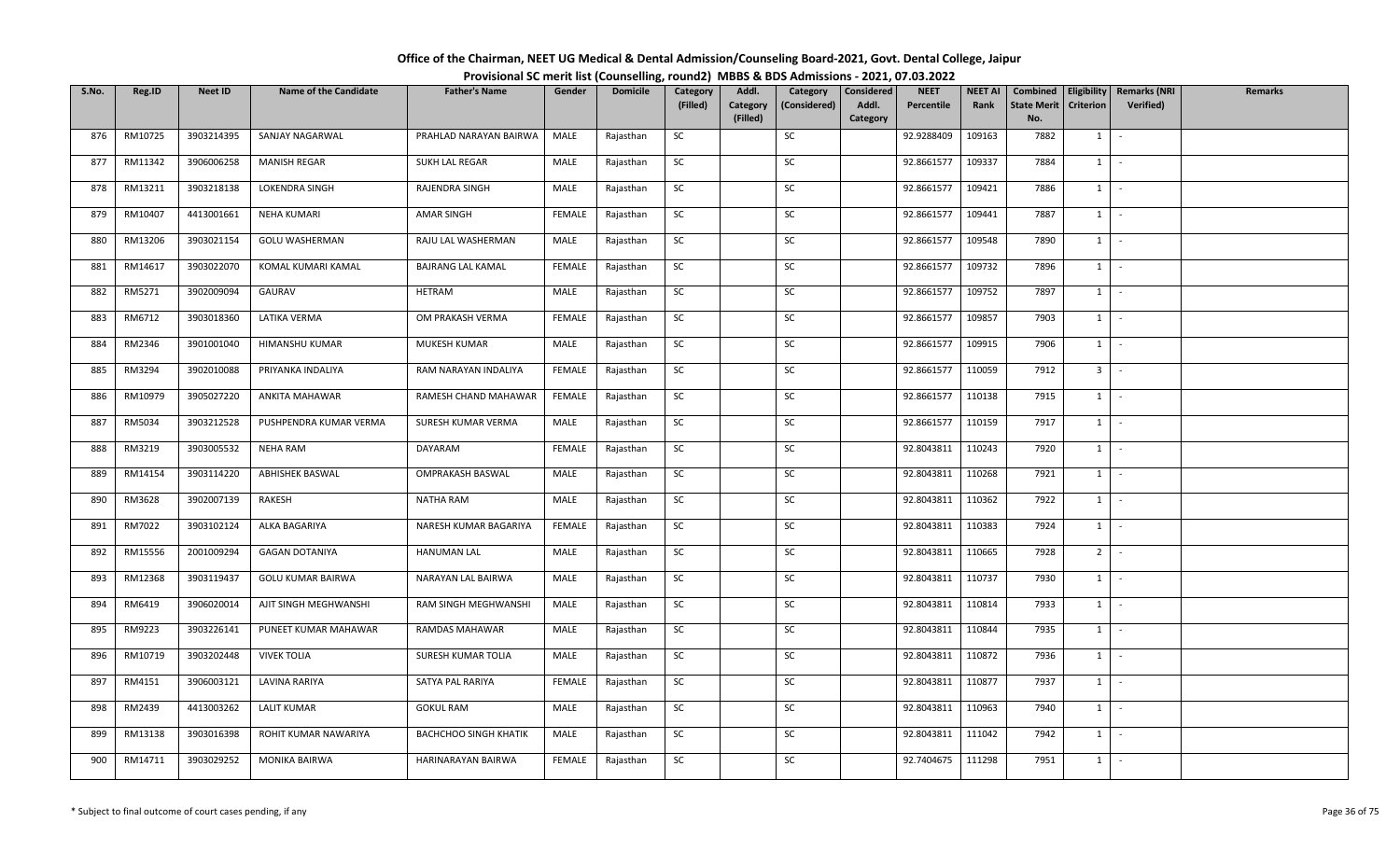| Office of the Chairman, NEET UG Medical & Dental Admission/Counseling Board-2021, Govt. Dental College, Jaipur |  |
|----------------------------------------------------------------------------------------------------------------|--|
| Provisional SC merit list (Counselling, round2) MBBS & BDS Admissions - 2021, 07.03.2022                       |  |

| S.No. | Reg.ID  | <b>Neet ID</b> | <b>Name of the Candidate</b> | <b>Father's Name</b>   | Gender        | <b>Domicile</b> | Category  | Addl.                | Category     | Considered        | <b>NEET</b> | <b>NEET AI</b> | Combined                  |                  | Eligibility   Remarks (NRI | Remarks |
|-------|---------|----------------|------------------------------|------------------------|---------------|-----------------|-----------|----------------------|--------------|-------------------|-------------|----------------|---------------------------|------------------|----------------------------|---------|
|       |         |                |                              |                        |               |                 | (Filled)  | Category<br>(Filled) | (Considered) | Addl.<br>Category | Percentile  | Rank           | <b>State Merit</b><br>No. | <b>Criterion</b> | Verified)                  |         |
| 901   | RM12254 | 3903204584     | YASHVARDHAN RATHORE          | MADHUSUDAN SINGH       | MALE          | Rajasthan       | SC        |                      | SC           |                   | 92.7404675  | 111409         | 7955                      | 1                | $\sim$                     |         |
| 902   | RM14393 | 3903221402     | RITIK PERSOYA                | LAXMI NARAYAN PERSOYA  | MALE          | Rajasthan       | SC        |                      | SC           |                   | 92.7404675  | 111459         | 7957                      | $1 \quad$        | $\sim$                     |         |
| 903   | RM10199 | 3905009055     | PAWAN DHARIWAL               | DINESH CHAND DHARIWAL  | MALE          | Rajasthan       | SC        |                      | SC           |                   | 92.7404675  | 111487         | 7958                      |                  | $1 \cdot$                  |         |
| 904   | RM9162  | 3903220083     | <b>BHARTI SHANKHLA</b>       | SURESH KUMAR SHANKHLA  | FEMALE        | Rajasthan       | SC        |                      | SC           |                   | 92.7404675  | 111646         | 7963                      |                  | $1$ $-$                    |         |
| 905   | RM14151 | 3903221120     | MANEESHA BAIRWA              | RAM KHILADI BAIRWA     | <b>FEMALE</b> | Rajasthan       | SC        |                      | SC           |                   | 92.7404675  | 111713         | 7965                      |                  | $1 \mid -$                 |         |
| 906   | RM3444  | 3906002326     | HARSHITA RAJESH CHOUHAN      | RAJESH CHOUHAN         | FEMALE        | Rajasthan       | SC        |                      | SC           |                   | 92.7404675  | 111718         | 7966                      |                  | $1 \cdot$                  |         |
| 907   | RM7893  | 4413001807     | ANJALI KAMAL                 | PREM KUMAR KAMAL       | FEMALE        | Rajasthan       | SC        |                      | SC           |                   | 92.7404675  | 111980         | 7969                      | $1 \quad$        | $\sim$                     |         |
| 908   | RM11665 | 3903231212     | HARSHITA                     | SANTOSH KUMAR VERMA    | FEMALE        | Rajasthan       | SC        |                      | SC           |                   | 92.6677472  | 112347         | 7973                      | $1 \mid$         | $\sim$ $-$                 |         |
| 909   | RM13772 | 3802012137     | RAHUL                        | <b>MOHAN LAL</b>       | MALE          | Rajasthan       | SC        |                      | SC           |                   | 92.6677472  | 112529         | 7979                      |                  | $1$ $-$                    |         |
| 910   | RM7466  | 3902004398     | RAJANI TANWAR                | MUKESH KUMAR TANWAR    | <b>FEMALE</b> | Rajasthan       | SC        |                      | SC           |                   | 92.6677472  | 112651         | 7984                      | $1 \quad$        | $\sim$ $-$                 |         |
| 911   | RM6852  | 3903027066     | <b>ANKIT KUMAR</b>           | LOONA RAM              | MALE          | Rajasthan       | SC        |                      | SC           |                   | 92.6056468  | 113449         | 8008                      |                  | $1 \cdot$                  |         |
| 912   | RM2997  | 2207002744     | RUPAL SUHANI MANDOWARA       | ANIL KUMAR MANDOWARA   | <b>FEMALE</b> | Rajasthan       | SC        |                      | SC           |                   | 92.6056468  | 113692         | 8017                      | $2^{\circ}$      | $\sim$                     |         |
| 913   | RM3449  | 3903115313     | KARUNA CHHAPUNIA             | SHISHPAL CHHAPUNIA     | FEMALE        | Rajasthan       | SC        |                      | SC           |                   | 92.6056468  | 113747         | 8023                      | 1                | $\sim$                     |         |
| 914   | RM2086  | 3906024168     | PUNEET MEGHWAL               | KANWAR LAL MEGHWAL     | MALE          | Rajasthan       | SC        |                      | SC           |                   | 92.6056468  | 113760         | 8024                      | $1 \quad$        | $\sim$                     |         |
| 915   | RM9350  | 3902001046     | JYOTSNA KHATRI               | <b>BHOJ RAJ KHATRI</b> | FEMALE        | Rajasthan       | SC        |                      | SC           |                   | 92.6056468  | 113765         | 8026                      | 1                | $\sim$                     |         |
| 916   | RM14046 | 3903232194     | NITIN KUMAR                  | OMPRAKASH              | MALE          | Rajasthan       | <b>SC</b> |                      | SC           |                   | 92.6056468  | 114061         | 8032                      |                  | $1 \mid -$                 |         |
| 917   | RM2119  | 3903018463     | <b>ANKIT BHATIA</b>          | RAJPAL SINGH           | MALE          | Rajasthan       | SC        |                      | SC           |                   | 92.6056468  | 114087         | 8033                      | $1 \mid$         | $\sim$                     |         |
| 918   | RM1881  | 3904004401     | VASHU SOLIRIA                | MULA RAM SOLIRIA       | <b>FEMALE</b> | Rajasthan       | SC        |                      | SC           |                   | 92.541798   | 114623         | 8042                      | $1 \mid$         | $\sim$                     |         |
| 919   | RM7152  | 3901014211     | <b>ANKIT KHATIK</b>          | JAGDISH CHANDRA KHATIK | MALE          | Rajasthan       | SC        |                      | SC           |                   | 92.541798   | 114726         | 8046                      |                  | $1 \cdot$                  |         |
| 920   | RM10137 | 3903231080     | MANISHA KUMARI               | NOPA RAM VERMA         | <b>FEMALE</b> | Rajasthan       | SC        |                      | SC           |                   | 92.541798   | 114748         | 8047                      | 1                | $\sim$                     |         |
| 921   | RM14849 | 3902007289     | SURYANSHU BARWAR             | RAJENDRA PRASAD        | MALE          | Rajasthan       | SC        |                      | SC           |                   | 92.541798   | 114753         | 8048                      |                  | $1 \mid -$                 |         |
| 922   | RM12991 | 3903101075     | LAXMI HATHIWAL               | NAND LAL HATHIWAL      | FEMALE        | Rajasthan       | SC        |                      | SC           |                   | 92.541798   | 114785         | 8050                      |                  | $1$ $-$                    |         |
| 923   | RM11256 | 3904016135     | <b>LALIT PANWAR</b>          | BHANWAR LAL PANWAR     | MALE          | Rajasthan       | SC        |                      | SC           |                   | 92.541798   | 114798         | 8051                      | $1 \quad$        | $\sim$                     |         |
| 924   | RM1884  | 3905102354     | HANSRAJ BAIRWA               | RAMNIWAS BAIRWA        | MALE          | Rajasthan       | SC        |                      | SC           |                   | 92.541798   | 115001         | 8055                      | $1 \quad$        | $\sim$                     |         |
| 925   | RM5309  | 3904024141     | HEMANT LEELAWAT              | CHATURBHUJ             | MALE          | Rajasthan       | SC        |                      | SC           |                   | 92.541798   | 115015         | 8056                      | $1 \quad$        | $\sim$                     |         |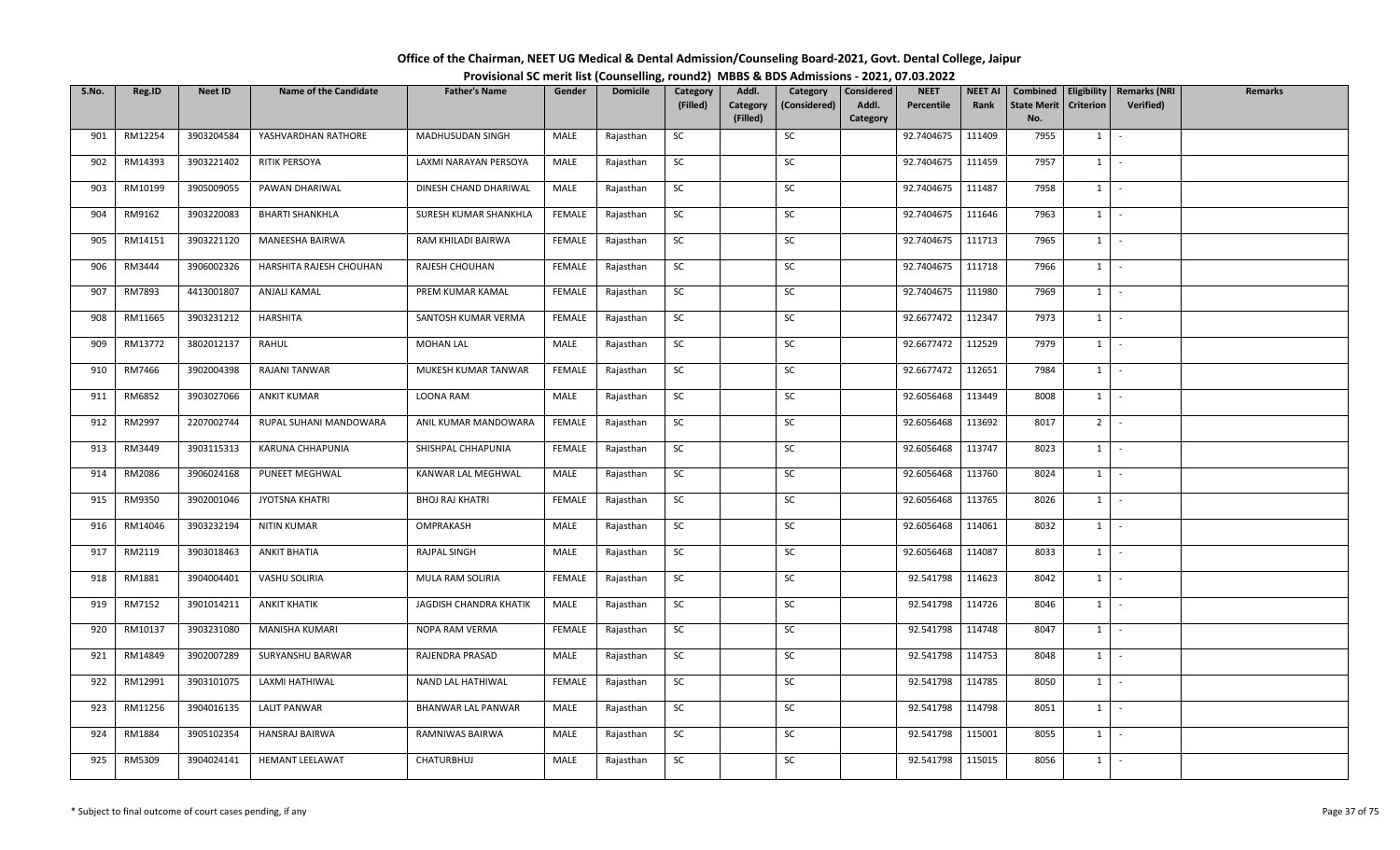| Office of the Chairman, NEET UG Medical & Dental Admission/Counseling Board-2021, Govt. Dental College, Jaipur |                                                                                          |
|----------------------------------------------------------------------------------------------------------------|------------------------------------------------------------------------------------------|
|                                                                                                                | Provisional SC merit list (Counselling, round2) MBBS & BDS Admissions - 2021, 07.03.2022 |

| S.No. | Reg.ID  | Neet ID    | <b>Name of the Candidate</b> | <b>Father's Name</b>  | Gender        | <b>Domicile</b> | Category  | Addl.                | Category     | <b>Considered</b> | <b>NEET</b> | <b>NEET AI</b> | Combined                  | Eligibility      | <b>Remarks (NRI</b> | <b>Remarks</b> |
|-------|---------|------------|------------------------------|-----------------------|---------------|-----------------|-----------|----------------------|--------------|-------------------|-------------|----------------|---------------------------|------------------|---------------------|----------------|
|       |         |            |                              |                       |               |                 | (Filled)  | Category<br>(Filled) | (Considered) | Addl.<br>Category | Percentile  | Rank           | <b>State Merit</b><br>No. | <b>Criterion</b> | <b>Verified)</b>    |                |
| 926   | RM3264  | 3901016243 | <b>MANISH KUMAR</b>          | NIRANJAN SINGH        | MALE          | Rajasthan       | SC        |                      | SC           |                   | 92.541798   | 115031         | 8057                      | 1                | $\sim$              |                |
| 927   | RM10007 | 3903111370 | SAROJ VERMA                  | RAJKUMAR VERMA        | <b>FEMALE</b> | Rajasthan       | <b>SC</b> |                      | SC           |                   | 92.4788557  | 115321         | 8060                      | 1                | $\sim$              |                |
|       |         |            |                              |                       |               |                 |           |                      |              |                   |             |                |                           |                  |                     |                |
| 928   | RM13018 | 3901014115 | <b>SHER KUMAR</b>            | PAPPU RAM             | MALE          | Rajasthan       | <b>SC</b> |                      | SC           |                   | 92.4788557  | 115431         | 8062                      | $1 \mid$         | $\sim$              |                |
| 929   | RM4967  | 3903102111 | ANUSHKA ARYA                 | SANTOSH KUMAR ARYA    | <b>FEMALE</b> | Rajasthan       | SC        |                      | SC           |                   | 92.4788557  | 115604         | 8067                      | $1 \mid$         | $\sim$              |                |
| 930   | RM11379 | 3902010295 | PAYAL MAHICH                 | RAJVEER SINGH         | FEMALE        | Rajasthan       | <b>SC</b> |                      | SC           |                   | 92.4788557  | 115615         | 8068                      | $1 \quad$        | $\sim$              |                |
| 931   | RM4961  | 3901002360 | MOHIKA SARAWATA              | GAJANAND SARAWATA     | FEMALE        | Rajasthan       | SC        |                      | SC           |                   | 92.4788557  | 115635         | 8071                      |                  | $1$   $-$           |                |
| 932   | RM15526 | 3905013119 | <b>SHRUTI MAHAWER</b>        | PUSHPKANT MAHAWER     | FEMALE        | Rajasthan       | <b>SC</b> |                      | SC           |                   | 92.4788557  | 115669         | 8073                      | $1 \mid$         | $\sim$              |                |
| 933   | RM13068 | 3904026156 | VIMLA                        | <b>BUDDHA RAM</b>     | FEMALE        | Rajasthan       | SC        |                      | SC           |                   | 92.4788557  | 116021         | 8083                      | $1 \vert$        | $\sim$              |                |
| 934   | RM9250  | 3903223134 | <b>GITANJALI PARSOYA</b>     | VINOD KUMAR VERMA     | FEMALE        | Rajasthan       | SC        |                      | SC           |                   | 92.4788557  | 116061         | 8084                      | $1 \quad$        | $\sim$              |                |
| 935   | RM12093 | 3902010055 | ANKITA                       | RAJIRAM               | FEMALE        | Rajasthan       | SC        |                      | SC           |                   | 92.4146832  | 116627         | 8090                      | 1                | $\sim$ $-$          |                |
| 936   | RM1712  | 3904113108 | <b>VIDHYA RANI</b>           | <b>KANHAIYA LAL</b>   | FEMALE        | Rajasthan       | SC        |                      | SC           |                   | 92.4146832  | 116851         | 8094                      | 1                | $\sim$              |                |
| 937   | RM10981 | 3903032136 | <b>NEHA MAURYA</b>           | SHIV KUMAR MAURYA     | <b>FEMALE</b> | Rajasthan       | SC        |                      | SC           |                   | 92.4146832  | 116921         | 8095                      |                  | $1$ $-$             |                |
| 938   | RM11873 | 3902008195 | <b>VIKASH KUMAR</b>          | <b>CHANAN RAM</b>     | MALE          | Rajasthan       | SC        |                      | SC           |                   | 92.4146832  | 116936         | 8096                      | $1 \mid$         | $\sim$              |                |
| 939   | RM11111 | 3903029016 | JYOTI SOOTHWAL               | RAMESH CHAND SOOTHWAL | <b>FEMALE</b> | Rajasthan       | SC        |                      | SC           |                   | 92.4146832  | 117031         | 8099                      | $1 \vert$        | $\sim$              |                |
| 940   | RM3942  | 3904007182 | <b>LALIT RATHORE</b>         | ROOP CHAND RATHORE    | MALE          | Rajasthan       | SC        |                      | SC           |                   | 92.34669    | 117163         | 8102                      | 1                | $\sim$              |                |
| 941   | RM6775  | 4401014141 | DEVENDRA SINGH               | DILEEP KUMAR          | MALE          | Rajasthan       | <b>SC</b> |                      | SC           |                   | 92.34669    | 117194         | 8104                      |                  | $1 \cdot$           |                |
| 942   | RM13830 | 3905021189 | DINESH VERMA                 | LATUR LAL VERMA       | MALE          | Rajasthan       | <b>SC</b> |                      | SC           |                   | 92.34669    | 117208         | 8106                      | $1 \vert$        | $\sim$              |                |
| 943   | RM11446 | 3904103366 | MS.KHUSHI KHETANI            | ARVIND KHETANI        | <b>FEMALE</b> | Rajasthan       | SC        |                      | SC           |                   | 92.34669    | 117341         | 8111                      | $1 \quad$        | $\sim$              |                |
| 944   | RM12859 | 3903025343 | <b>MANISH JATOLIA</b>        | DHANNA RAM JATOLIA    | MALE          | Rajasthan       | SC        |                      | SC           |                   | 92.34669    | 117349         | 8112                      |                  | $3$ $\vert$ $\vert$ |                |
| 945   | RM13485 | 3906030155 | KRISHAN KUMAR JINDAL         | PANNA LAL JINDAL      | MALE          | Rajasthan       | SC        |                      | SC           |                   | 92.34669    | 117775         | 8126                      | $1 \mid$         | $\sim$              |                |
| 946   | RN16212 | 3906004255 | PRANIL JAGTAP                | PRAVIN JAGTAP         | MALE          | Rajasthan       | <b>SC</b> |                      | SC           |                   | 92.34669    | 117822         | 8128                      | $1 \mid$         | $\sim$              |                |
| 947   | RM3931  | 3905010156 | <b>VINAY PARMAR</b>          | <b>MOHAN LAL</b>      | MALE          | Rajasthan       | SC        |                      | SC           |                   | 92.34669    | 117852         | 8129                      | 1                | $\sim$              |                |
| 948   | RM7637  | 3903035252 | K RISHIRAJAN                 | SHRI RAM KARWASRA     | MALE          | Rajasthan       | SC        |                      | SC           |                   | 92.34669    | 117932         | 8131                      | $1 \quad$        | $\sim$              |                |
| 949   | RM11804 | 3903014345 | YOGITA SURELA                | SITARAM SURELA        | FEMALE        | Rajasthan       | <b>SC</b> |                      | SC           |                   | 92.34669    | 117978         | 8133                      | 1                | оФ,                 |                |
| 950   | RM11524 | 3903013404 | ALAKH GOTHWAL                | SATYA NARAYAN BUNKER  | <b>FEMALE</b> | Rajasthan       | SC        |                      | SC           |                   | 92.34669    | 118001         | 8135                      | $1 \quad$        | $\sim$              |                |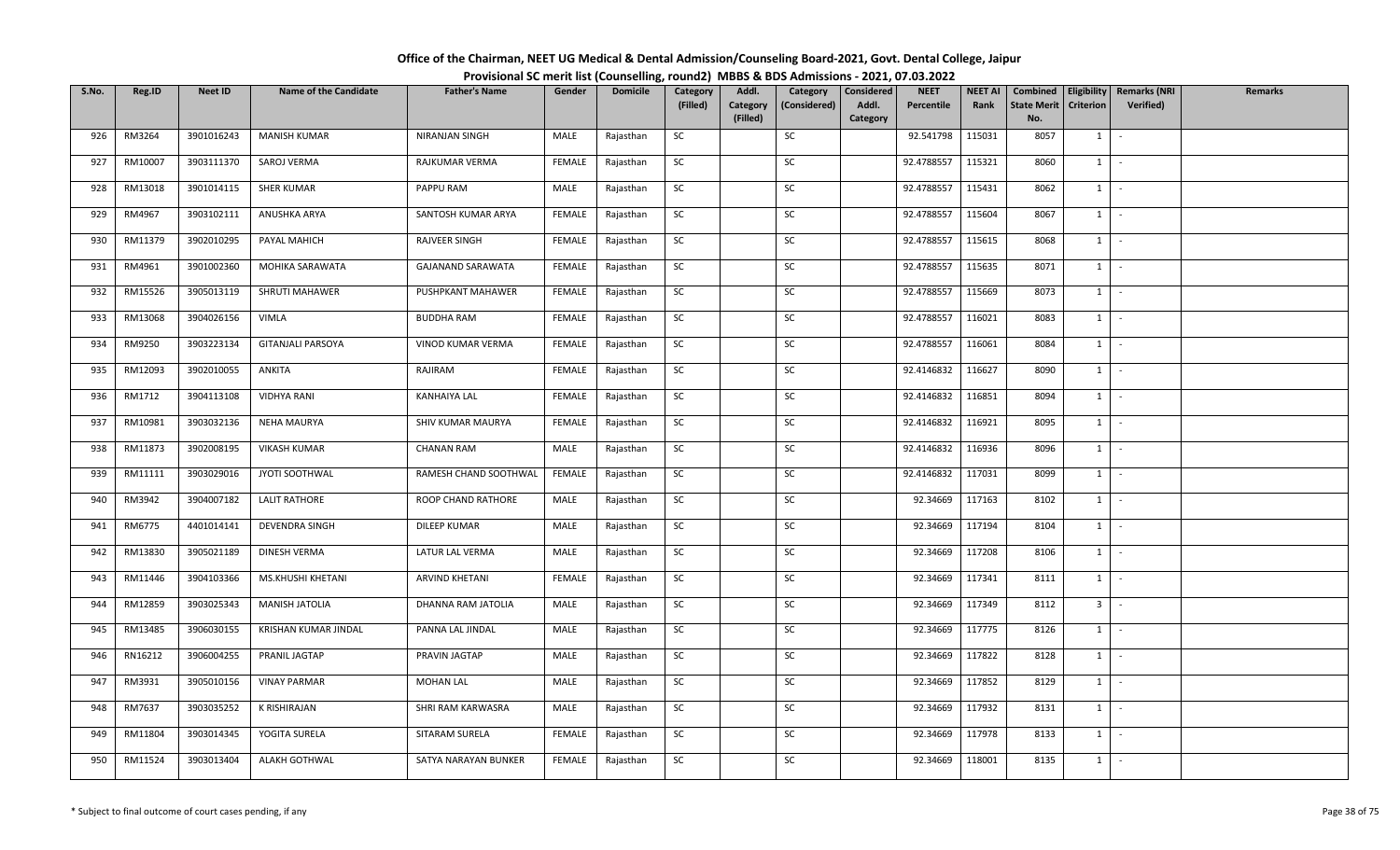| Office of the Chairman, NEET UG Medical & Dental Admission/Counseling Board-2021, Govt. Dental College, Jaipur |  |
|----------------------------------------------------------------------------------------------------------------|--|
| Provisional SC merit list (Counselling, round2) MBBS & BDS Admissions - 2021, 07.03.2022                       |  |

| S.No. | Reg.ID  | <b>Neet ID</b> | <b>Name of the Candidate</b> | <b>Father's Name</b>        | Gender        | <b>Domicile</b> | Category  | Addl.                | Category     | Considered | <b>NEET</b> | <b>NEET AI</b> | Combined                  | Eligibility    | <b>Remarks (NRI</b>          | <b>Remarks</b> |
|-------|---------|----------------|------------------------------|-----------------------------|---------------|-----------------|-----------|----------------------|--------------|------------|-------------|----------------|---------------------------|----------------|------------------------------|----------------|
|       |         |                |                              |                             |               |                 | (Filled)  | Category<br>(Filled) | (Considered) | Addl.      | Percentile  | Rank           | <b>State Merit</b><br>No. | Criterion      | Verified)                    |                |
| 951   | RM11091 | 3903217279     | KAVITA KHOWAL                | PREMCHAND KHOWAL            | FEMALE        | Rajasthan       | SC        |                      | SC           | Category   | 92.34669    | 118147         | 8139                      | $1 \quad$      | $\sim$                       |                |
|       |         |                |                              |                             |               |                 |           |                      |              |            |             |                |                           |                |                              |                |
| 952   | RM2192  | 2302013363     | HIMANSHU JAJORIYA            | <b>ASHOK JAJORIYA</b>       | FEMALE        | Rajasthan       | <b>SC</b> |                      | SC           |            | 92.2817403  | 118486         | 8144                      | 2 <sup>1</sup> | $\sim$                       |                |
| 953   | RM6957  | 3906001187     | ANKIT MEGHWAL                | ANIL MEGHWAL                | MALE          | Rajasthan       | SC        |                      | SC           |            | 92.2817403  | 118538         | 8145                      | $1 \quad$      | $\sim$                       |                |
| 954   | RM12170 | 3904015310     | MANISH KUMAR PARIHAR         | PREMA RAM PARIHAR           | MALE          | Rajasthan       | <b>SC</b> |                      | SC           |            | 92.2817403  | 118769         | 8149                      | $1 \mid$       | $\sim$                       |                |
| 955   | RM12147 | 3901001327     | NISHA NARANIYA               | <b>H R NARANIYA</b>         | <b>FEMALE</b> | Rajasthan       | SC        |                      | SC           |            | 92.2817403  | 118788         | 8152                      | 1              | $\sim$                       |                |
| 956   | RM12928 | 2001005148     | <b>MANISHA SINGH</b>         | N L PATODIYA                | FEMALE        | Rajasthan       | SC        |                      | SC           |            | 92.2817403  | 118936         | 8158                      |                | $2$ $\overline{\phantom{0}}$ |                |
| 957   | RM1627  | 3903135091     | RASHMI HARSHWAL              | PURAN MAL NAYAK             | FEMALE        | Rajasthan       | <b>SC</b> |                      | SC           |            | 92.2143947  | 119222         | 8161                      | 1              | $\sim$                       |                |
| 958   | RM9670  | 2211001388     | <b>BORANA GOPAL</b>          | BHADHRILAL                  | MALE          | Rajasthan       | SC        |                      | SC           |            | 92.2143947  | 119248         | 8162                      | 2              | $\sim$                       |                |
| 959   | RM3655  | 3903024160     | <b>KIRTI MORDIA</b>          | <b>BHAGIRATH MAL MORDIA</b> | FEMALE        | Rajasthan       | SC        |                      | SC           |            | 92.2143947  | 119270         | 8163                      | $1 \quad$      | $\sim$                       |                |
| 960   | RM9091  | 3903013112     | SOHAN SINGH JATAV            | NATHOLI RAM JATAV           | MALE          | Rajasthan       | SC        |                      | SC           |            | 92.2143947  | 119428         | 8167                      | $1 \quad$      | $\sim$                       |                |
| 961   | RM12107 | 3903230096     | <b>GAURAV KUMAR BAIRWA</b>   | SHIMBHU DAYAL               | MALE          | Rajasthan       | <b>SC</b> |                      | SC           |            | 92.2143947  | 119433         | 8168                      | $1 \mid$       | $\sim$                       |                |
| 962   | RM4366  | 3905123038     | ANJALI VERMA                 | CHANDRA PRAKASH VERMA       | FEMALE        | Rajasthan       | $\sf SC$  |                      | SC           |            | 92.2143947  | 119658         | 8174                      | $1\phantom{0}$ | $\sim$                       |                |
| 963   | RM14966 | 3901008235     | RAVI KUMAR VERMA             | PRAHLAD KUMAR MAMODIA       | MALE          | Rajasthan       | SC        |                      | SC           |            | 92.2143947  | 120054         | 8179                      | 1              | $\sim$                       |                |
| 964   | RM8543  | 2304018083     | <b>MAMTA ASIWAL</b>          | LAL CHAND ASIWAL            | FEMALE        | Rajasthan       | SC        |                      | SC           |            | 92.2143947  | 120092         | 8180                      | $1 \quad$      | $\sim$                       |                |
| 965   | RM9033  | 3904101576     | SHILPA BARUPAL               | PAPPU RAM                   | <b>FEMALE</b> | Rajasthan       | <b>SC</b> |                      | SC           |            | 92.1486033  | 120314         | 8186                      | 1              | $\sim$                       |                |
| 966   | RM9569  | 3003118187     | <b>JASLEEN KAUR</b>          | <b>HOSHIAR SINGH</b>        | FEMALE        | Rajasthan       | SC        |                      | SC           |            | 92.0852725  | 121257         | 8203                      | 2 <sup>1</sup> | $\sim$                       |                |
| 967   | RM8481  | 3903206765     | MIHIR NAGAR                  | SHAILENDRA NAGAR            | MALE          | Rajasthan       | SC        |                      | SC           |            | 92.0852725  | 121267         | 8204                      | 1              | $\sim$                       |                |
| 968   | RM15429 | 3903003476     | <b>TANISHA PAREVA</b>        | <b>MALCHAND KHATIK</b>      | <b>FEMALE</b> | Rajasthan       | <b>SC</b> |                      | SC           |            | 92.0852725  | 121268         | 8205                      | $1 \mid$       | $\sim$                       |                |
| 969   | RM2592  | 3901006187     | YASHVENDRA                   | <b>MAHAVIR SINGH</b>        | MALE          | Rajasthan       | SC        |                      | SC           |            | 92.0852725  | 121436         | 8208                      | 8              | $\sim$                       |                |
| 970   | RM5249  | 3903111348     | SHUBHAM DHENDWAL             | ANIL PAL                    | MALE          | Rajasthan       | SC        |                      | SC           |            | 92.0852725  | 121912         | 8218                      | $1 \quad$      | $\sim$                       |                |
| 971   | RM2433  | 3903105297     | ADITYA SINGHAL               | SATYAPRAKASH SINGHAL        | MALE          | Rajasthan       | <b>SC</b> |                      | SC           |            | 92.0852725  | 121933         | 8219                      | 1              | $\sim$                       |                |
| 972   | RM7229  | 3903107064     | SURYA DEV KULDEEP            | PRAHALAD VERMA              | MALE          | Rajasthan       | SC        |                      | SC           |            | 92.0852725  | 121991         | 8220                      | $1 \cdot$      |                              |                |
| 973   | RM4544  | 3904104383     | PRERNA                       | RAMCHANDRA MEGHWAL          | FEMALE        | Rajasthan       | SC        |                      | SC           |            | 92.0852725  | 122066         | 8221                      | 1              | $\sim$                       |                |
| 974   | RM4862  | 3901013093     | MANOJ KUMAR                  | <b>PURAN SINGH</b>          | MALE          | Rajasthan       | SC        | WPP,<br>WPP8         | SC           |            | 92.0852725  | 122188         | 8223                      | 8              | $\sim$                       |                |
| 975   | RM10195 | 3903001794     | PRAGATI SONWAL               | MUKESH SONWAL               | FEMALE        | Rajasthan       | <b>SC</b> |                      | <b>SC</b>    |            | 92.0127465  | 122408         | 8226                      | $1 \quad$      | $\sim$                       |                |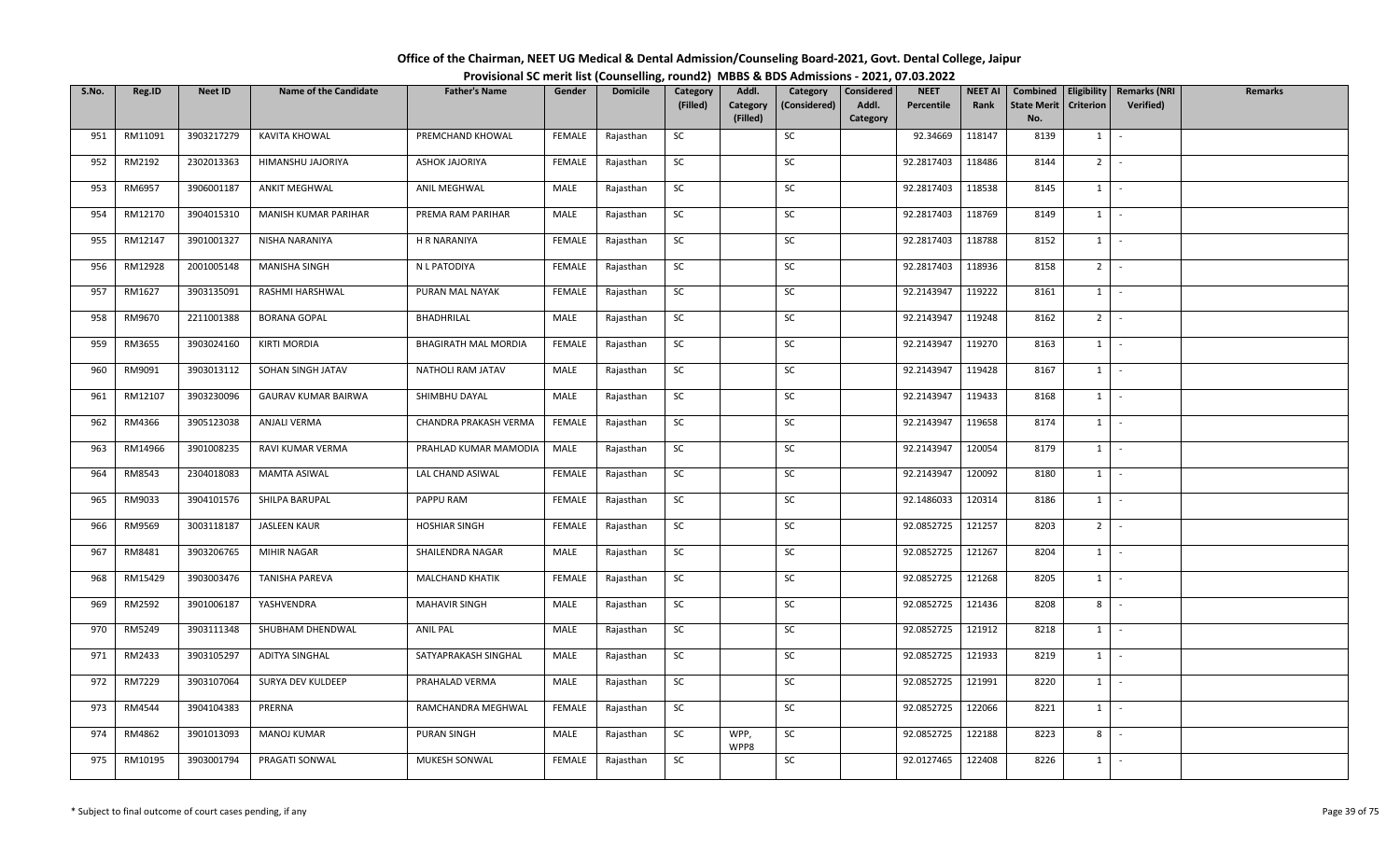| Office of the Chairman, NEET UG Medical & Dental Admission/Counseling Board-2021, Govt. Dental College, Jaipur |  |
|----------------------------------------------------------------------------------------------------------------|--|
| Provisional SC merit list (Counselling, round2) MBBS & BDS Admissions - 2021, 07.03.2022                       |  |

| S.No. | Reg.ID  | Neet ID    | <b>Name of the Candidate</b> | <b>Father's Name</b>   | Gender        | <b>Domicile</b> | Category  | Addl.                | Category     | Considered        | <b>NEET</b> | <b>NEET AI</b> | Combined                  |                  | <b>Eligibility   Remarks (NRI</b> | Remarks |
|-------|---------|------------|------------------------------|------------------------|---------------|-----------------|-----------|----------------------|--------------|-------------------|-------------|----------------|---------------------------|------------------|-----------------------------------|---------|
|       |         |            |                              |                        |               |                 | (Filled)  | Category<br>(Filled) | (Considered) | Addl.<br>Category | Percentile  | Rank           | <b>State Merit</b><br>No. | <b>Criterion</b> | Verified)                         |         |
| 976   | RM11818 | 3903207762 | KRISHAN KUMAR RAIGAR         | SHARWAN KUMAR RAIGAR   | MALE          | Rajasthan       | SC        |                      | SC           |                   | 92.0127465  | 122624         | 8230                      | 1                | $\sim$                            |         |
|       |         |            |                              |                        |               |                 |           |                      |              |                   |             |                |                           |                  | $\sim$                            |         |
| 977   | RM10646 | 3902024106 | <b>ANKIT KUMAR</b>           | <b>SUMER SINGH</b>     | MALE          | Rajasthan       | SC        |                      | SC           |                   | 92.0127465  | 122947         | 8240                      | $1 \quad$        |                                   |         |
| 978   | RM15401 | 3902014147 | <b>KARTIK KARELA</b>         | SURESH KUMAR KARELA    | MALE          | Rajasthan       | <b>SC</b> |                      | SC           |                   | 92.0127465  | 123245         | 8246                      |                  | $1 \cdot$                         |         |
| 979   | RM9891  | 3904012126 | RAKESH                       | <b>MANAK RAM</b>       | MALE          | Rajasthan       | SC        |                      | SC           |                   | 92.0127465  | 123261         | 8247                      |                  | $3$ $\overline{\phantom{0}}$      |         |
| 980   | RM11329 | 3902006214 | <b>MANJU PANWAR</b>          | OM PRAKASH PANWAR      | <b>FEMALE</b> | Rajasthan       | SC        | WPP,<br>WPP3         | SC           | WPP6              | 91.9458541  | 123351         | 8249                      |                  | $1 \mid -$                        |         |
| 981   | RM7519  | 3803001550 | KAJAL                        | NAND LAL               | FEMALE        | Rajasthan       | SC        |                      | SC           |                   | 91.9458541  | 123403         | 8250                      |                  | $2$ $-$                           |         |
| 982   | RM12959 | 3903001593 | <b>PRATEEK PRAKASH</b>       | SATYA PRAKASH          | MALE          | Rajasthan       | SC        |                      | SC           |                   | 91.9458541  | 123441         | 8252                      | $4 \square$      | $\sim$                            |         |
| 983   | RM6054  | 3903014421 | POONAM MEGHWAL               | NANU RAM MEGHWAL       | <b>FEMALE</b> | Rajasthan       | SC        |                      | SC           |                   | 91.9458541  | 123627         | 8257                      | 1                | $\sim$                            |         |
| 984   | RM3567  | 3903106471 | PRIYA PINGOLIA               | PRABHATI LAL PINGOLIA  | FEMALE        | Rajasthan       | SC        | WPP,<br>WPP8         | SC           |                   | 91.9458541  | 123802         | 8261                      | 8                | $\sim$                            |         |
| 985   | RM13310 | 3903116422 | SURAJMAL KOLI                | <b>DAUJI KOLI</b>      | MALE          | Rajasthan       | SC        |                      | SC           |                   | 91.9458541  | 124120         | 8266                      | $1 \quad$        | $\sim$                            |         |
| 986   | RM2535  | 3903037242 | PREETI VERMA                 | RAMKARAN               | <b>FEMALE</b> | Rajasthan       | SC        |                      | SC           |                   | 91.8782495  | 124400         | 8274                      |                  | $1 \cdot$                         |         |
| 987   | RM9260  | 3903208572 | VANISHA LUNIA                | PUKHRAJ LUNIA          | <b>FEMALE</b> | Rajasthan       | SC        |                      | $\sf SC$     |                   | 91.8782495  | 124481         | 8275                      |                  | $1$ $\vert$ $\vert$               |         |
| 988   | RM5416  | 3903131044 | CHETAN BUTOLIYA              | <b>GAJRAJ BUTOLIYA</b> | MALE          | Rajasthan       | SC        |                      | SC           |                   | 91.8782495  | 124482         | 8276                      | 1                | $\sim$                            |         |
| 989   | RM11823 | 3903227083 | PAWAN KUMAR CHANDEL          | <b>SHANKAR LAL</b>     | MALE          | Rajasthan       | SC        |                      | SC           |                   | 91.8782495  | 124572         | 8277                      | $1 \quad$        | $\sim$                            |         |
| 990   | RM6681  | 3903213340 | PRATEEK                      | DAYA RAM               | MALE          | Rajasthan       | SC        |                      | SC           |                   | 91.8782495  | 124762         | 8279                      | $1 \quad$        | $\sim$                            |         |
| 991   | RN16575 | 3904015251 | SHARVAN KUMAR                | <b>TEELA RAM</b>       | MALE          | Rajasthan       | <b>SC</b> |                      | SC           |                   | 91.8782495  | 125076         | 8290                      | $1 \mid$         | $\sim$                            |         |
| 992   | RM7960  | 3901014149 | VISHAL                       | <b>MANGI LAL</b>       | MALE          | Rajasthan       | SC        |                      | SC           |                   | 91.8782495  | 125416         | 8304                      | $1 \mid$         | $\sim$                            |         |
| 993   | RM11671 | 3903219012 | <b>BHARAT SINGH</b>          | RATAN LAL              | MALE          | Rajasthan       | SC        |                      | SC           |                   | 91.8125228  | 125663         | 8312                      | $1 \mid$         | $\sim$                            |         |
| 994   | RM10537 | 3903120398 | MANISH KUMAR BAIRWA          | RAJU LAL BAIRWA        | MALE          | Rajasthan       | SC        |                      | SC           |                   | 91.8125228  | 125686         | 8313                      |                  | $1 \cdot$                         |         |
| 995   | RM3517  | 3901002079 | DEEPANSH CHOUHAN             | <b>MANOJ KUMAR</b>     | MALE          | Rajasthan       | SC        |                      | SC           |                   | 91.8125228  | 125825         | 8316                      | 1                | $\sim$                            |         |
| 996   | RM6325  | 3903233068 | VAIBHAV VERMA                | <b>JAGDISH VERMA</b>   | MALE          | Rajasthan       | <b>SC</b> |                      | SC           |                   | 91.8125228  | 125837         | 8317                      |                  | $1 \mid -$                        |         |
| 997   | RM13497 | 3906022071 | YOGESH KUMAR REGAR           | SHIV LAL REGAR         | MALE          | Rajasthan       | SC        |                      | SC           |                   | 91.8125228  | 125869         | 8318                      |                  | $1$ $-$                           |         |
| 998   | RM8804  | 3903002054 | HITESHI SANWARIA             | DHARAMVEER SANWARIA    | <b>FEMALE</b> | Rajasthan       | SC        |                      | SC           |                   | 91.8125228  | 125878         | 8319                      | $1 \quad$        | $\sim$                            |         |
| 999   | RM3529  | 3903209051 | CHAKSHU DEV                  | KAILASH DEV            | FEMALE        | Rajasthan       | SC        |                      | SC           |                   | 91.8125228  | 126017         | 8321                      | 1                | $\sim$                            |         |
| 1000  | RM3194  | 3902013265 | DEEPAK KUMAR                 | CHANDRA SHEKHAR        | MALE          | Rajasthan       | SC        |                      | SC           |                   | 91.8125228  | 126056         | 8322                      | $1 \quad$        | $\sim$                            |         |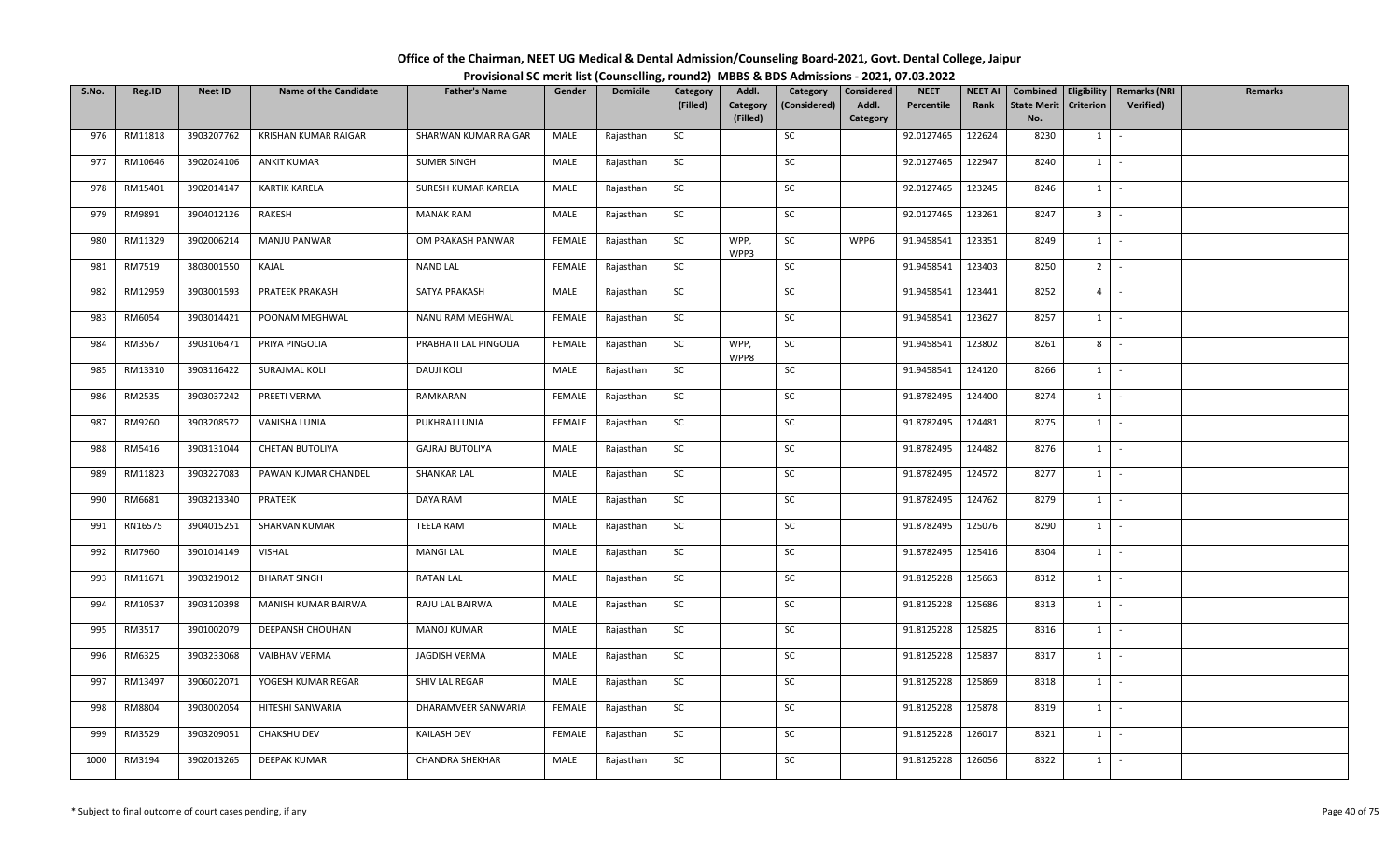| Office of the Chairman, NEET UG Medical & Dental Admission/Counseling Board-2021, Govt. Dental College, Jaipur |                                                                                          |
|----------------------------------------------------------------------------------------------------------------|------------------------------------------------------------------------------------------|
|                                                                                                                | Provisional SC merit list (Counselling, round2) MBBS & BDS Admissions - 2021, 07.03.2022 |

| S.No. | Reg.ID  | <b>Neet ID</b> | <b>Name of the Candidate</b> | <b>Father's Name</b>     | Gender        | <b>Domicile</b> | Category<br>(Filled) | Addl.<br>Category | Category<br>(Considered) | Considered<br>Addl. | <b>NEET</b><br>Percentile | <b>NEET AI</b><br>Rank | Combined<br><b>State Merit</b> | Eligibility<br>Criterion | <b>Remarks (NRI</b><br>Verified) | <b>Remarks</b> |
|-------|---------|----------------|------------------------------|--------------------------|---------------|-----------------|----------------------|-------------------|--------------------------|---------------------|---------------------------|------------------------|--------------------------------|--------------------------|----------------------------------|----------------|
|       |         |                |                              |                          |               |                 |                      | (Filled)          |                          | Category            |                           |                        | No.                            |                          |                                  |                |
| 1001  | RM14248 | 3903134209     | ASHOK KUMAR JATAV            | <b>HUKMI JATAV</b>       | MALE          | Rajasthan       | SC                   |                   | SC                       |                     | 91.8125228                | 126078                 | 8323                           | $1 \quad$                | $\sim$                           |                |
| 1002  | RM13100 | 3905110304     | MS.SHIVANI JUNWAL            | SHANKAR LAL JUNWAL       | <b>FEMALE</b> | Rajasthan       | <b>SC</b>            |                   | SC                       |                     | 91.8125228                | 126317                 | 8327                           | $1$ $-$                  |                                  |                |
| 1003  | RM9404  | 2206001687     | KAMLESH KUMAR                | DEVA RAM                 | MALE          | Rajasthan       | SC                   |                   | SC                       |                     | 91.742587                 | 126645                 | 8336                           | $1$ $-$                  |                                  |                |
| 1004  | RM13330 | 3903119319     | PINTU KUMAR                  | DINESH JATAV             | MALE          | Rajasthan       | SC                   |                   | SC                       |                     | 91.742587                 | 126655                 | 8337                           | $1$ $\vert$              |                                  |                |
| 1005  | RM7527  | 3905111143     | <b>NAMAN PANKAJ</b>          | HARI NARAYAN PANKAJ      | MALE          | Rajasthan       | SC                   |                   | SC                       |                     | 91.742587                 | 126996                 | 8346                           | $1$ $\cdot$              |                                  |                |
| 1006  | RM11165 | 3905126144     | POOJA KUMARI BAIRWA          | <b>BHARAT LAL BAIRWA</b> | FEMALE        | Rajasthan       | SC                   |                   | SC                       |                     | 91.742587                 | 127065                 | 8347                           | $1$ $\cdot$              |                                  |                |
| 1007  | RM9008  | 3904008295     | PRIYANKA                     | <b>MOTA RAM</b>          | FEMALE        | Rajasthan       | SC                   |                   | SC                       |                     | 91.742587                 | 127112                 | 8348                           | $1 \quad$                | $\sim$                           |                |
| 1008  | RM13002 | 3901016146     | PARTH KUMAR                  | <b>KISHAN LAL</b>        | MALE          | Rajasthan       | SC                   |                   | SC                       |                     | 91.742587                 | 127131                 | 8350                           | 1                        | $\sim$                           |                |
| 1009  | RM11042 | 3903116029     | SONU KUMARI BHARTI           | <b>BHARAT SINGH</b>      | <b>FEMALE</b> | Rajasthan       | SC                   |                   | SC                       |                     | 91.742587                 | 127182                 | 8353                           | $1$ $-$                  |                                  |                |
| 1010  | RM13064 | 3905120396     | KRISHNA KUMAR YADAV          | GYAN SWAROOP YADAV       | MALE          | Rajasthan       | SC                   |                   | SC                       |                     | 91.742587                 | 127358                 | 8357                           | $1$ $-$                  |                                  |                |
| 1011  | RM9342  | 3903025171     | DIVYA KUMARI DHAWAL          | RAMBAU DHAWAL            | FEMALE        | Rajasthan       | SC                   |                   | SC                       |                     | 91.742587                 | 127365                 | 8358                           | $1$ $\cdot$              |                                  |                |
| 1012  | RM13134 | 3905010249     | REKHA VERMA                  | RAMCHANDR VERMA          | <b>FEMALE</b> | Rajasthan       | SC                   |                   | SC                       |                     | 91.742587                 | 127484                 | 8361                           | $1$ $\vert$ -            |                                  |                |
| 1013  | RM8468  | 3903011441     | NISHA VERMA                  | ARJUN LAL VERMA          | FEMALE        | Rajasthan       | SC                   |                   | SC                       |                     | 91.6721331                | 128520                 | 8374                           | $1 \quad$                | $\sim$                           |                |
| 1014  | RM14279 | 3903109298     | SHWETA GORA                  | MANOHAR LAL GORA         | FEMALE        | Rajasthan       | SC                   |                   | SC                       |                     | 91.6721331                | 128578                 | 8375                           | $1 \mid$                 | $\sim$                           |                |
| 1015  | RM7419  | 3905002584     | <b>GAURAV BANSHIWAL</b>      | DINESH CHAND             | MALE          | Rajasthan       | SC                   |                   | SC                       |                     | 91.6015497                | 128738                 | 8380                           | $1 \mid$                 | $\sim$                           |                |
| 1016  | RM8340  | 3902005124     | <b>UDITA</b>                 | K L AHARODIYA            | FEMALE        | Rajasthan       | SC                   |                   | SC                       |                     | 91.6015497                | 128836                 | 8383                           | $1 \cdot$                |                                  |                |
| 1017  | RM15255 | 3903228218     | VINEET KUMAR SABAL           | RAJENDRA KUMAR SABAL     | MALE          | Rajasthan       | <b>SC</b>            |                   | SC                       |                     | 91.6015497                | 128875                 | 8384                           | 3 <sup>1</sup>           | $\sim$                           |                |
| 1018  | RM4379  | 3902009249     | <b>GAURAV JAJORIA</b>        | BADRI NARAYAN JAJORIA    | MALE          | Rajasthan       | SC                   |                   | SC                       |                     | 91.6015497                | 128979                 | 8387                           | $1$ $\vert$              |                                  |                |
| 1019  | RM3837  | 3903203586     | GARIMA                       | CHETRAM                  | FEMALE        | Rajasthan       | SC                   |                   | SC                       |                     | 91.6015497                | 128980                 | 8388                           | $1$ $\vert$ $\vert$      |                                  |                |
| 1020  | RM6204  | 3903205279     | <b>MITUSHI</b>               | R S VERMA                | FEMALE        | Rajasthan       | SC                   |                   | SC                       |                     | 91.6015497                | 129008                 | 8391                           | $1 \quad$                | $\sim$                           |                |
| 1021  | RM8269  | 3904003408     | VISHAL CHAWLA                | NEMICHAND CHAWLA         | MALE          | Rajasthan       | <b>SC</b>            |                   | SC                       |                     | 91.6015497                | 129284                 | 8396                           | $1 \mid$                 | $\sim$                           |                |
| 1022  | RM15579 | 3903205371     | PRAGYA VERMA                 | MALI RAM VERMA           | FEMALE        | Rajasthan       | SC                   |                   | SC                       |                     | 91.5335566                | 129697                 | 8408                           | $1$ $\vert$              |                                  |                |
| 1023  | RM10867 | 3906002091     | <b>BHAVESH MEGHWAL</b>       | KANTI LAL MEGHWAL        | MALE          | Rajasthan       | SC                   |                   | SC                       |                     | 91.5335566                | 129892                 | 8409                           | 1                        | $\sim$                           |                |
| 1024  | RM6965  | 3905109309     | ARUN KANT SHARMA             | ANIL KUMAR SHARMA        | MALE          | Rajasthan       | SC                   |                   | SC                       |                     | 91.5335566                | 129909                 | 8410                           | 5 <sup>1</sup>           | $\sim$                           |                |
| 1025  | RM3973  | 3903005159     | <b>GULSHAN JATWA</b>         | LALCHAND JATWA           | FEMALE        | Rajasthan       | SC                   |                   | SC                       |                     | 91.5335566                | 129942                 | 8412                           | $1$ $-$                  |                                  |                |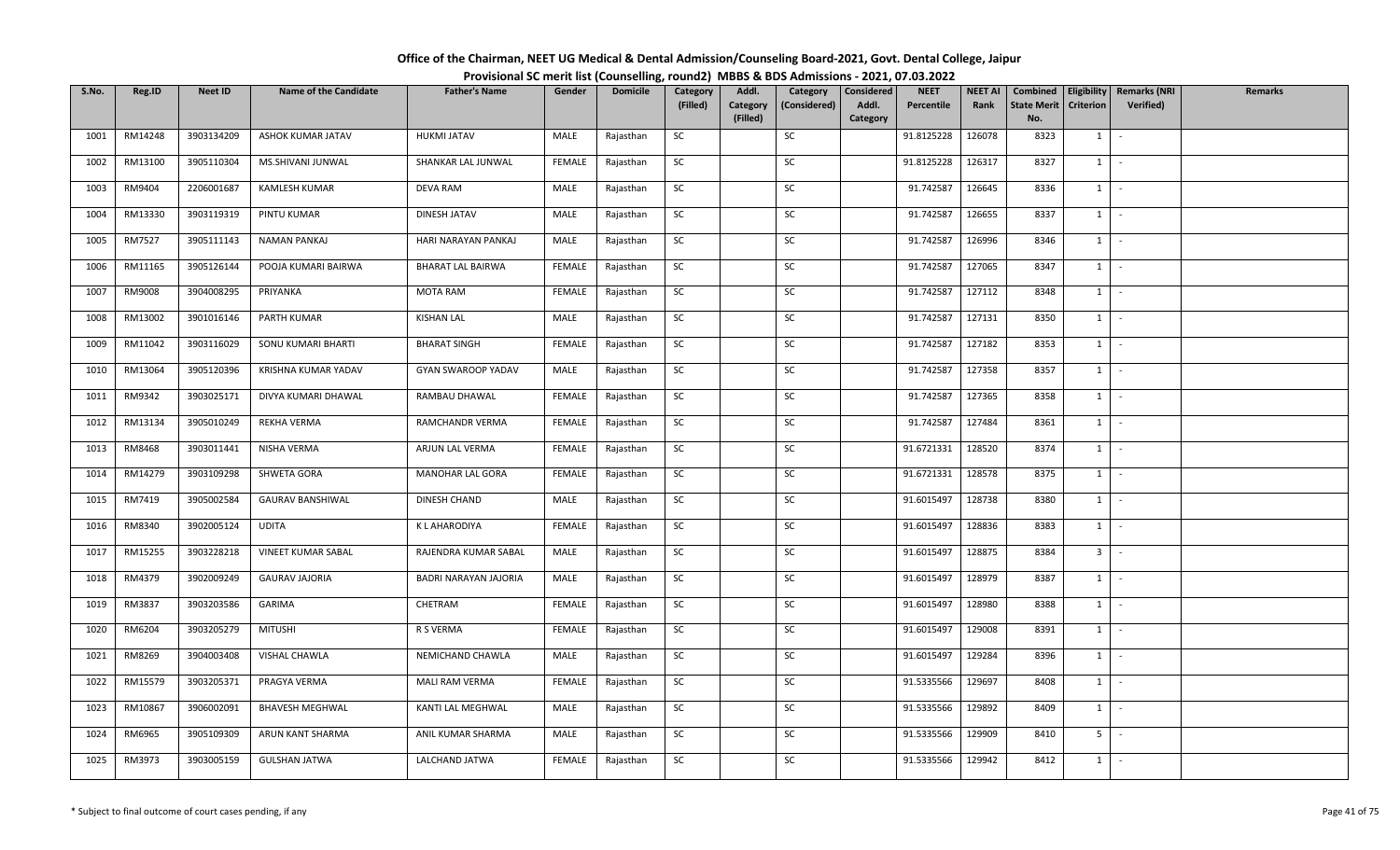| Office of the Chairman, NEET UG Medical & Dental Admission/Counseling Board-2021, Govt. Dental College, Jaipur |                                                                                          |
|----------------------------------------------------------------------------------------------------------------|------------------------------------------------------------------------------------------|
|                                                                                                                | Provisional SC merit list (Counselling, round2) MBBS & BDS Admissions - 2021, 07.03.2022 |

| S.No. | Reg.ID  | <b>Neet ID</b> | <b>Name of the Candidate</b> | <b>Father's Name</b>       | Gender        | <b>Domicile</b> | Category  | Addl.                | Category     | Considered        | <b>NEET</b> | <b>NEET AI</b> | Combined                  |                  | Eligibility   Remarks (NRI | <b>Remarks</b> |
|-------|---------|----------------|------------------------------|----------------------------|---------------|-----------------|-----------|----------------------|--------------|-------------------|-------------|----------------|---------------------------|------------------|----------------------------|----------------|
|       |         |                |                              |                            |               |                 | (Filled)  | Category<br>(Filled) | (Considered) | Addl.<br>Category | Percentile  | Rank           | <b>State Merit</b><br>No. | <b>Criterion</b> | Verified)                  |                |
| 1026  | RM9589  | 3802001286     | SANJEEV KUMAR                | HARPHOOL SINGH             | MALE          | Rajasthan       | SC        |                      | SC           |                   | 91.5335566  | 130055         | 8415                      | $1 \quad$        | $\sim$                     |                |
| 1027  | RM12304 | 3903024243     | VANSHIKA                     | <b>DEVI SINGH</b>          | FEMALE        | Rajasthan       | SC        |                      | SC           |                   | 91.5335566  | 130300         | 8417                      | $1 \cdot$        |                            |                |
| 1028  | RM1952  | 3901011038     | SIMRAN BALOTIYA              | PRHALAD RAM BALOTIYA       | FEMALE        | Rajasthan       | SC        |                      | SC           |                   | 91.5335566  | 130359         | 8418                      | $1$ $-$          |                            |                |
| 1029  | RM3617  | 3903224259     | <b>ABHISHEK SUKHADIA</b>     | <b>LAXMAN RAM RAIGAR</b>   | MALE          | Rajasthan       | SC        |                      | SC           |                   | 91.5335566  | 130636         | 8425                      | $1$ $\vert$      |                            |                |
| 1030  | RM3854  | 3905019252     | PRIYANKA MEGHWAL             | GOPAL LAL MEGHWAL          | <b>FEMALE</b> | Rajasthan       | SC        |                      | SC           |                   | 91.5335566  | 130732         | 8427                      | $1$ $-$          |                            |                |
| 1031  | RM14219 | 2001103319     | NAVNEET CHOWHAN              | <b>BALBIR CHOWHAN</b>      | MALE          | Rajasthan       | SC        |                      | SC           |                   | 91.464074   | 130786         | 8428                      | $2$ -            |                            |                |
| 1032  | RM8565  | 3906003435     | BHUMIKA YADAV                | NARAYAN LAL YADAV          | FEMALE        | Rajasthan       | SC        |                      | SC           |                   | 91.464074   | 131037         | 8432                      | $1 \quad$        | $\sim$                     |                |
| 1033  | RM12259 | 3110001147     | SINGADIA DINESH RAMNIWAS     | RAMNIWAS SINGADIA          | MALE          | Rajasthan       | SC        |                      | SC           |                   | 91.464074   | 131163         | 8435                      | $2 -$            |                            |                |
| 1034  | RM9079  | 3903012102     | <b>DEEPAK KUMAR</b>          | <b>RAM KRISHAN</b>         | MALE          | Rajasthan       | SC        |                      | SC           |                   | 91.464074   | 131411         | 8442                      | 1                | $\sim$                     |                |
| 1035  | RM12957 | 3902005194     | NIYATI DHOLPURIA             | GHAN SHYAM DHOLPURIA       | FEMALE        | Rajasthan       | SC        |                      | SC           |                   | 91.464074   | 131512         | 8445                      | $1 \cdot$        |                            |                |
| 1036  | RM7674  | 3905106325     | LAVISH PANKAJ                | RAM NARAYAN PANKAJ         | MALE          | Rajasthan       | SC        |                      | SC           |                   | 91.464074   | 131613         | 8449                      | $1$ $\vert$      |                            |                |
| 1037  | RM15825 | 3903207740     | DEEPIKA RACHHOYA             | SANDEEP RACHHOYA           | <b>FEMALE</b> | Rajasthan       | SC        |                      | SC           |                   | 91.464074   | 131623         | 8450                      | $1 \mid$         | $\sim$                     |                |
| 1038  | RM8575  | 3802011085     | <b>GAURAV KUMAR</b>          | RAJENDER KUMAR             | MALE          | Rajasthan       | SC        |                      | SC           |                   | 91.464074   | 131634         | 8451                      | 1                | $\sim$                     |                |
| 1039  | RM3738  | 3905105377     | <b>RONAK PRATAP</b>          | SATYA NARAYAN              | MALE          | Rajasthan       | <b>SC</b> |                      | SC           |                   | 91.464074   | 131689         | 8453                      | $1 \mid$         | $\sim$                     |                |
| 1040  | RM13263 | 2001308391     | SNEHIL RAJ                   | SANDEEP KUMAR              | MALE          | Rajasthan       | SC        |                      | SC           |                   | 91.464074   | 131730         | 8454                      | $2$ -            |                            |                |
| 1041  | RM15288 | 3905115061     | DEEPAK KUMAR REGAR           | MOHAN LAL REGAR            | MALE          | Rajasthan       | SC        |                      | SC           |                   | 91.464074   | 131774         | 8456                      | $1$   -          |                            |                |
| 1042  | RM12523 | 3904004276     | <b>NIHAL PARIHAR</b>         | <b>VIJAY KUMAR PARIHAR</b> | MALE          | Rajasthan       | SC        |                      | SC           |                   | 91.464074   | 131798         | 8457                      | $4 \square$      | $\sim$                     |                |
| 1043  | RM13520 | 3904111180     | RANJIT KUMAR                 | <b>KISHAN LAL</b>          | MALE          | Rajasthan       | SC        |                      | SC           |                   | 91.397894   | 132050         | 8459                      | $1 \mid$         | $\sim$                     |                |
| 1044  | RM13012 | 3906012018     | KHINCHI SHRADDHA             | SHAMBHU LAL KHINCHI        | FEMALE        | Rajasthan       | SC        |                      | SC           |                   | 91.397894   | 132091         | 8460                      | $1$ $\cdot$      |                            |                |
| 1045  | RM5102  | 3905023010     | PRIYANSHI SOLANKI            | NARENDRA PRASAD SOLANKI    | FEMALE        | Rajasthan       | SC        |                      | SC           |                   | 91.397894   | 132114         | 8461                      | $1$ $-$          |                            |                |
| 1046  | RM2248  | 3906003268     | MAHIMA JEENGAR               | CHHOTU LAL JEENGAR         | FEMALE        | Rajasthan       | SC        |                      | SC           |                   | 91.397894   | 132224         | 8463                      | 1                | $\sim$                     |                |
| 1047  | RM6524  | 3903108481     | SNEHALATA                    | KRISHAN MURARI SANTOLIYA   | FEMALE        | Rajasthan       | SC        |                      | SC           |                   | 91.397894   | 132562         | 8473                      | $1 \mid$         | $\sim$                     |                |
| 1048  | RM10618 | 3902008258     | <b>KESAR NAWAL</b>           | TIKAM CHAND                | FEMALE        | Rajasthan       | SC        |                      | SC           |                   | 91.397894   | 132620         | 8475                      | $1 \cdot$        |                            |                |
| 1049  | RM11144 | 3905001132     | NIHARIKA VERMA               | RAJENDRA VERMA             | FEMALE        | Rajasthan       | SC        |                      | SC           |                   | 91.397894   | 132660         | 8476                      | $1$ $-$          |                            |                |
| 1050  | RM3316  | 3905028267     | <b>CHETAN KUMAR</b>          | <b>DURGA LAL</b>           | MALE          | Rajasthan       | SC        |                      | SC           |                   | 91.397894   | 132799         | 8477                      | $1 \quad$        |                            |                |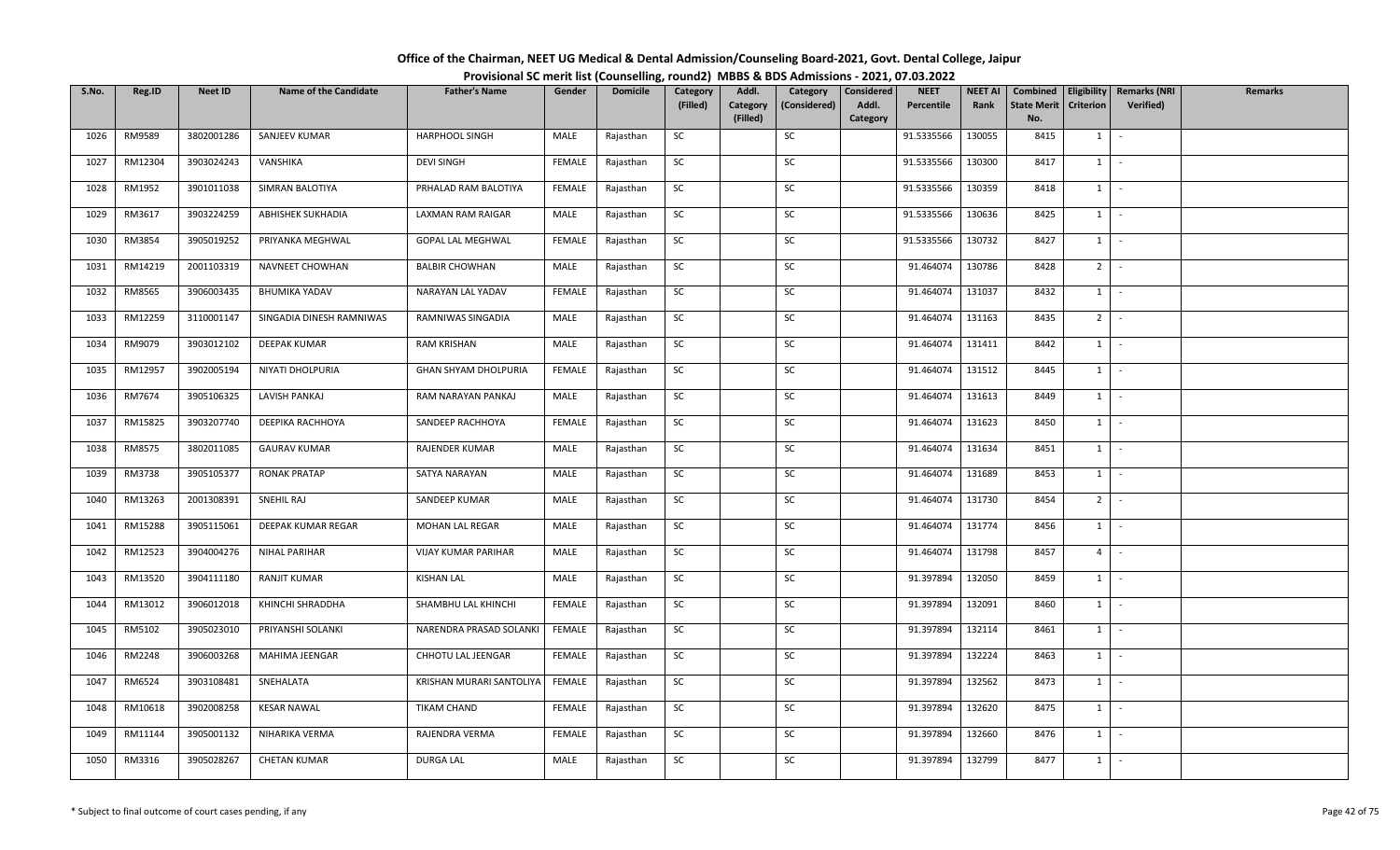| Office of the Chairman, NEET UG Medical & Dental Admission/Counseling Board-2021, Govt. Dental College, Jaipur |                                                                                          |
|----------------------------------------------------------------------------------------------------------------|------------------------------------------------------------------------------------------|
|                                                                                                                | Provisional SC merit list (Counselling, round2) MBBS & BDS Admissions - 2021, 07.03.2022 |

| S.No. | Reg.ID  | <b>Neet ID</b> | <b>Name of the Candidate</b> | <b>Father's Name</b>    | Gender        | <b>Domicile</b> | Category<br>(Filled) | Addl.<br>Category | Category<br>(Considered) | Considered<br>Addl. | <b>NEET</b><br>Percentile | <b>NEET AI</b><br>Rank | Combined<br><b>State Merit</b> | Eligibility<br>Criterion     | <b>Remarks (NRI</b><br>Verified) | <b>Remarks</b> |
|-------|---------|----------------|------------------------------|-------------------------|---------------|-----------------|----------------------|-------------------|--------------------------|---------------------|---------------------------|------------------------|--------------------------------|------------------------------|----------------------------------|----------------|
|       |         |                |                              |                         |               |                 |                      | (Filled)          |                          | Category            |                           |                        | No.                            |                              |                                  |                |
| 1051  | RM14678 | 3901013152     | HIMANSHI FULWANI             | SHADEV FULWANI          | FEMALE        | Rajasthan       | SC                   |                   | SC                       |                     | 91.3280877                | 133139                 | 8482                           | $1 \mid$                     | $\sim$                           |                |
| 1052  | RM5300  | 3903232126     | CHANCHAL JORWAL              | NETRAM JORWAL           | FEMALE        | Rajasthan       | <b>SC</b>            |                   | SC                       |                     | 91.3280877                | 133232                 | 8483                           | $1$ $-$                      |                                  |                |
| 1053  | RM8465  | 3905106121     | DAKSH VERMA                  | MAHESH KUMAR VERMA      | MALE          | Rajasthan       | SC                   |                   | SC                       |                     | 91.3280877                | 133498                 | 8486                           | $1 \mid$                     | $\sim$                           |                |
| 1054  | RM8138  | 3903015314     | RAHUL KUMAR RACHHOYA         | BHAIRU LAL RACHHOYA     | MALE          | Rajasthan       | SC                   |                   | SC                       |                     | 91.262361                 | 134078                 | 8495                           | $1$ $\vert$                  |                                  |                |
| 1055  | RM6826  | 3903024102     | PREETI                       | NAGARMAL                | FEMALE        | Rajasthan       | SC                   |                   | SC                       |                     | 91.262361                 | 134254                 | 8496                           | $1$ $\cdot$                  |                                  |                |
| 1056  | RM14897 | 3002008417     | <b>MOHIT SINGH</b>           | <b>MANGAL SINGH</b>     | MALE          | Rajasthan       | SC                   |                   | SC                       |                     | 91.262361                 | 134265                 | 8497                           | $1$ $\cdot$                  |                                  |                |
| 1057  | RM5080  | 3115102132     | <b>DOLCY NAROLIYA</b>        | <b>UMA SHANKER</b>      | FEMALE        | Rajasthan       | SC                   |                   | SC                       |                     | 91.262361                 | 134309                 | 8500                           | $2$ -                        |                                  |                |
| 1058  | RM2803  | 3901013080     | HITESH ARYA                  | SURESH KUMAR ARYA       | MALE          | Rajasthan       | SC                   |                   | SC                       |                     | 91.262361                 | 134548                 | 8510                           | 1                            | $\sim$                           |                |
| 1059  | RM12475 | 3903237083     | MAMTA                        | <b>VERSI RAM</b>        | <b>FEMALE</b> | Rajasthan       | SC                   |                   | SC                       |                     | 91.1938498                | 134934                 | 8518                           | $1$ $-$                      |                                  |                |
| 1060  | RM9544  | 3903203093     | RONIKA JOLIA                 | NAVEEN KUMAR JOLIA      | FEMALE        | Rajasthan       | SC                   |                   | SC                       |                     | 91.1938498                | 135248                 | 8525                           | $1$ $-$                      |                                  |                |
| 1061  | RM12975 | 3901008122     | PRANAY CHAUHAN               | PANKAJ KUMAR CHAUHAN    | MALE          | Rajasthan       | SC                   |                   | SC                       |                     | 91.1938498                | 135489                 | 8529                           | $1$ $\cdot$                  |                                  |                |
| 1062  | RM7073  | 3903205586     | POOJA KALA                   | RAM SWAROOP BUNKAR      | <b>FEMALE</b> | Rajasthan       | SC                   |                   | SC                       |                     | 91.1938498                | 135671                 | 8533                           | $1$ $\vert$ -                |                                  |                |
| 1063  | RM5260  | 3903113386     | NIKITA                       | <b>MANNI RAM</b>        | FEMALE        | Rajasthan       | SC                   |                   | SC                       |                     | 91.1255329                | 136096                 | 8538                           | $1 \quad$                    | $\sim$                           |                |
| 1064  | RM1470  | 3906003240     | YASHASVI RAINA               | <b>NAVEEN KUMAR</b>     | FEMALE        | Rajasthan       | SC                   |                   | SC                       |                     | 91.1255329                | 136307                 | 8541                           | $1 \mid$                     | $\sim$                           |                |
| 1065  | RM12903 | 3904101144     | SANJEEV GOYAL                | MAHESH GOYAL            | MALE          | Rajasthan       | SC                   |                   | SC                       |                     | 91.1255329                | 136694                 | 8546                           | $1 \mid$                     | $\sim$                           |                |
| 1066  | RM1441  | 3905016087     | TINA TUNGARIA                | MOHAN LAL REGAR         | FEMALE        | Rajasthan       | SC                   |                   | SC                       |                     | 91.1255329                | 136954                 | 8549                           | $1 \cdot$                    |                                  |                |
| 1067  | RM5282  | 3903124119     | NARENDRA KUMAR BAIRWA        | HANUMAN SAHAY BAIRWA    | MALE          | Rajasthan       | <b>SC</b>            |                   | SC                       |                     | 91.1255329                | 136977                 | 8550                           | 1                            | $\sim$                           |                |
| 1068  | RM4025  | 3903127260     | PRACHI                       | <b>SURJAN SINGH</b>     | FEMALE        | Rajasthan       | SC                   |                   | SC                       |                     | 91.0529421                | 137112                 | 8553                           | $3$ $\overline{\phantom{0}}$ |                                  |                |
| 1069  | RM9724  | 2302016235     | JAGRITI GOMA                 | RADHE SHYAM GOMA        | FEMALE        | Rajasthan       | SC                   |                   | SC                       |                     | 91.0529421                | 137393                 | 8556                           | $2$ $-$                      |                                  |                |
| 1070  | RM8952  | 3904105002     | ANJANA PARIHAR               | KHETA RAM PARIHAR       | FEMALE        | Rajasthan       | SC                   |                   | SC                       |                     | 91.0529421                | 137437                 | 8557                           | $1 \quad$                    | $\sim$                           |                |
| 1071  | RM14945 | 3904012315     | <b>BHAWANI PRASAD</b>        | SHANKAR LAL BALACH      | MALE          | Rajasthan       | <b>SC</b>            |                   | SC                       |                     | 91.0529421                | 137500                 | 8560                           | $3 -$                        |                                  |                |
| 1072  | RM1146  | 3905011289     | OM SHREE MEHRA               | SATYA NARAYAN MEHRA     | MALE          | Rajasthan       | SC                   |                   | SC                       |                     | 91.0529421                | 138053                 | 8566                           | $1$ $\cdot$                  |                                  |                |
| 1073  | RM3404  | 3903013074     | <b>ARPIT VERMA</b>           | PRAKASH CHAND           | MALE          | Rajasthan       | SC                   |                   | SC                       |                     | 91.0529421                | 138104                 | 8568                           | 1                            | $\sim$                           |                |
| 1074  | RM10734 | 3903001501     | KALPANA PRASAD               | SHER SINGH ARYA         | FEMALE        | Rajasthan       | SC                   |                   | SC                       |                     | 90.9786676                | 138578                 | 8578                           | $1$ $-$                      |                                  |                |
| 1075  | RM15663 | 3903210583     | <b>DIXITA</b>                | JAGDISH PRASAD SUNKRIYA | FEMALE        | Rajasthan       | SC                   |                   | SC                       |                     | 90.9786676                | 138792                 | 8585                           | $1$ $-$                      |                                  |                |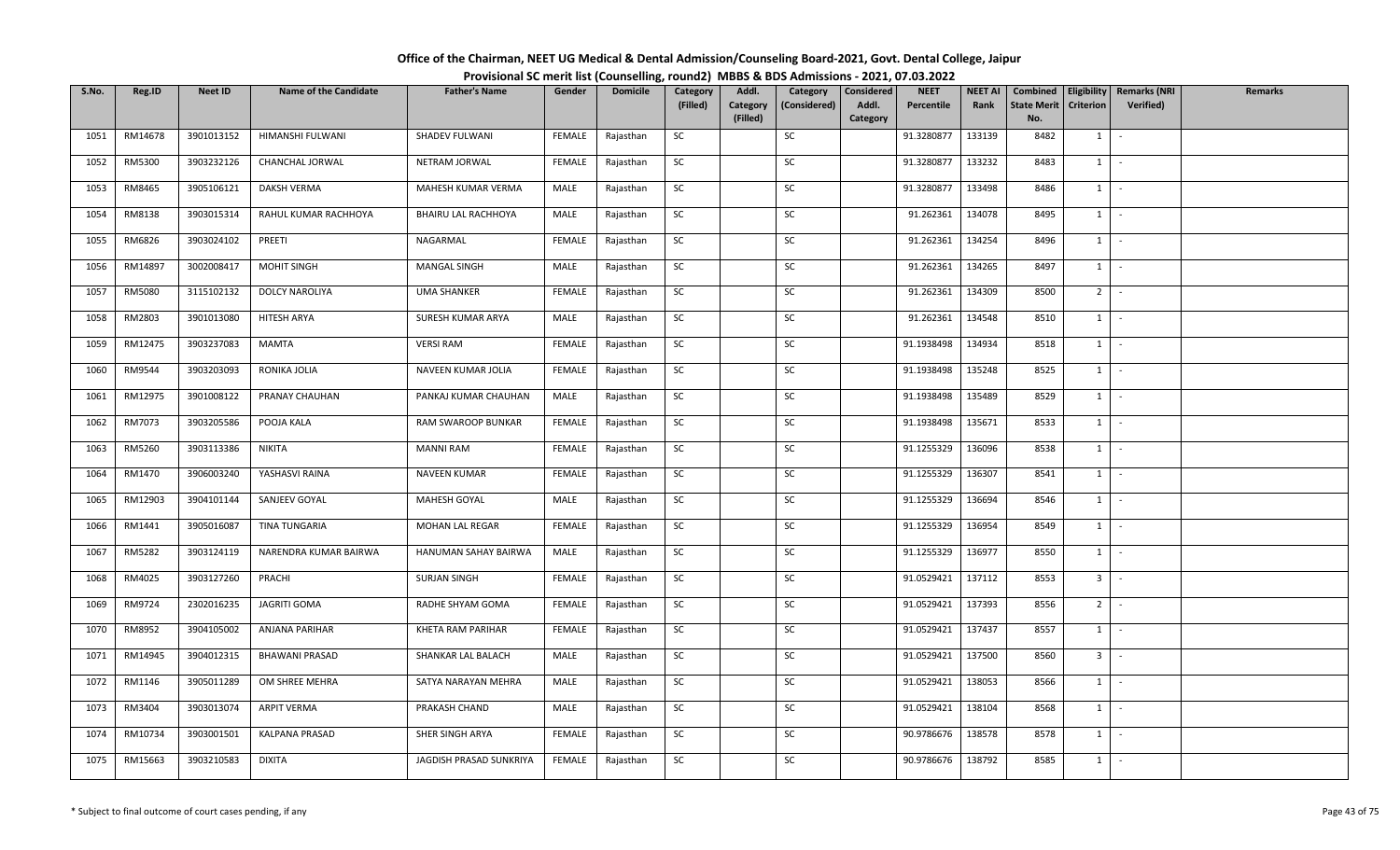| Office of the Chairman, NEET UG Medical & Dental Admission/Counseling Board-2021, Govt. Dental College, Jaipur |  |
|----------------------------------------------------------------------------------------------------------------|--|
| Provisional SC merit list (Counselling, round2) MBBS & BDS Admissions - 2021, 07.03.2022                       |  |

| S.No. | Reg.ID  | <b>Neet ID</b> | <b>Name of the Candidate</b> | <b>Father's Name</b>       | Gender        | <b>Domicile</b> | Category<br>(Filled) | Addl.<br>Category | Category<br>(Considered) | Considered<br>Addl. | <b>NEET</b><br>Percentile | <b>NEET AI</b><br>Rank | Combined<br><b>State Merit</b> | Criterion      | Eligibility   Remarks (NRI<br>Verified) | <b>Remarks</b> |
|-------|---------|----------------|------------------------------|----------------------------|---------------|-----------------|----------------------|-------------------|--------------------------|---------------------|---------------------------|------------------------|--------------------------------|----------------|-----------------------------------------|----------------|
|       |         |                |                              |                            |               |                 |                      | (Filled)          |                          | Category            |                           |                        | No.                            |                |                                         |                |
| 1076  | RM1581  | 3903015184     | AKSHITA VERMA                | ROHITASH KUMAR VERMA       | FEMALE        | Rajasthan       | SC                   |                   | SC                       |                     | 90.9786676                | 139101                 | 8594                           | 3 <sup>1</sup> | $\sim$                                  |                |
| 1077  | RM8206  | 3905122116     | ANJALI MEGHWAL               | MR. DINESH KR MEGHWAL      | FEMALE        | Rajasthan       | SC                   |                   | SC                       |                     | 90.9786676                | 139104                 | 8595                           | $1 \cdot$      |                                         |                |
| 1078  | RM12899 | 3905127048     | HARSHITA JEENGAR             | ROSHAN LAL JEENGAR         | <b>FEMALE</b> | Rajasthan       | <b>SC</b>            |                   | SC                       |                     | 90.9786676                | 139197                 | 8598                           | $1$ $\cdot$    |                                         |                |
| 1079  | RM12369 | 3903101242     | <b>MANJEET ANAND</b>         | RAMKISHAN GOTHWAL          | MALE          | Rajasthan       | SC                   |                   | SC                       |                     | 90.9082785                | 139342                 | 8603                           | $1$ $\vert$    |                                         |                |
| 1080  | RM13709 | 3903109503     | DINESH KUMAR BAIRWA          | SOHAN LAL BAIRWA           | MALE          | Rajasthan       | SC                   |                   | SC                       |                     | 90.9082785                | 139869                 | 8611                           | $1$ $\vert$    |                                         |                |
| 1081  | RM15633 | 3903238125     | LAXMI MAHAWAR                | PREM CHAND MAHAWAR         | FEMALE        | Rajasthan       | SC                   |                   | SC                       |                     | 90.9082785                | 140053                 | 8614                           | $1$ $\cdot$    |                                         |                |
| 1082  | RM15827 | 3903212175     | ANIL KUMAR DOUTANIYA         | MAHESH CHAND RAIGAR        | MALE          | Rajasthan       | SC                   |                   | SC                       |                     | 90.9082785                | 140182                 | 8617                           | $1 \quad$      | $\sim$                                  |                |
| 1083  | RM6239  | 3905004142     | ISHITA DAHERA                | KISHORI LAL DAHERA         | FEMALE        | Rajasthan       | SC                   |                   | SC                       |                     | 90.9082785                | 140281                 | 8620                           | $1$ $\cdot$    |                                         |                |
| 1084  | RM3846  | 3903118017     | SARITA KULDEEP               | PRAKASH CHAND RAIGAR       | FEMALE        | Rajasthan       | SC                   |                   | SC                       |                     | 90.8369828                | 140586                 | 8626                           | 1              | $\sim$                                  |                |
| 1085  | RM4384  | 3903115337     | <b>TEENA BAIRWA</b>          | <b>HEMRAJ BAIRWA</b>       | FEMALE        | Rajasthan       | SC                   |                   | SC                       |                     | 90.8369828                | 140614                 | 8628                           | $1 \cdot$      |                                         |                |
| 1086  | RM11620 | 3901006174     | PRIYANKA MEHRA               | JEEVAN RAM MEHRA           | MALE          | Rajasthan       | SC                   |                   | SC                       |                     | 90.8369828                | 140765                 | 8633                           | $1$ $\vert$    |                                         |                |
| 1087  | RM3773  | 3905020229     | DILKHUSH BAIRWA              | RAMESH CHAND BAIRWA        | MALE          | Rajasthan       | SC                   |                   | SC                       |                     | 90.8369828                | 140855                 | 8635                           | $1 \mid$       | $\sim$                                  |                |
| 1088  | RM13050 | 3906027177     | ASHOK KUMAR SALVI            | <b>GOVARDHAN LAL SALVI</b> | MALE          | Rajasthan       | SC                   |                   | SC                       |                     | 90.8369828                | 141044                 | 8642                           | 3 <sup>1</sup> | $\sim$                                  |                |
| 1089  | RM12024 | 3903042118     | PRIYA                        | GANGA RAM JHIGONIYA        | FEMALE        | Rajasthan       | <b>SC</b>            |                   | SC                       |                     | 90.8369828                | 141323                 | 8648                           | $1 \mid$       | $\sim$                                  |                |
| 1090  | RM7143  | 3903204960     | ANJALI BAIRWA                | <b>GOPAL LAL</b>           | FEMALE        | Rajasthan       | SC                   |                   | SC                       |                     | 90.7658814                | 141605                 | 8654                           | $1$ $-$        |                                         |                |
| 1091  | RM11413 | 3901003249     | YUVIKA MAHAWAR               | PORAS KUMAR MAHAWAR        | FEMALE        | Rajasthan       | SC                   |                   | SC                       |                     | 90.7658814                | 141843                 | 8657                           | $1$   -        |                                         |                |
| 1092  | RM12064 | 3903129104     | SORABH KUMAR MOURYA          | RAJESH KUMAR RAIGAR        | MALE          | Rajasthan       | SC                   |                   | SC                       |                     | 90.7658814                | 141970                 | 8661                           | $1 \mid$       | $\sim$                                  |                |
| 1093  | RM7455  | 3903001120     | PALLAVI PRASAD               | VASUDEV PRASAD             | FEMALE        | Rajasthan       | SC                   |                   | SC                       |                     | 90.7658814                | 142025                 | 8664                           | 1              | $\sim$                                  |                |
| 1094  | RM14083 | 3905114039     | <b>CHANDRA PRAKASH</b>       | KAILASH CHAND              | MALE          | Rajasthan       | SC                   |                   | SC                       |                     | 90.7658814                | 142051                 | 8665                           | $1$ $\cdot$    |                                         |                |
| 1095  | RM9278  | 3903110164     | UTTAM VERMA                  | RAMPAL VERMA               | MALE          | Rajasthan       | SC                   |                   | SC                       |                     | 90.7658814                | 142075                 | 8667                           | $1$ $-$        |                                         |                |
| 1096  | RM7839  | 3903125137     | VISHAL BAGRI                 | MATADEEN BAGRI             | MALE          | Rajasthan       | SC                   |                   | SC                       |                     | 90.7658814                | 142141                 | 8671                           | $1 \quad$      | $\sim$                                  |                |
| 1097  | RM11800 | 3906030177     | <b>DEVENDRA KUMAR</b>        | <b>TARA CHAND</b>          | MALE          | Rajasthan       | SC                   |                   | SC                       |                     | 90.7658814                | 142308                 | 8675                           | $1 \mid$       | $\sim$                                  |                |
| 1098  | RM4287  | 3905106129     | <b>MOHIT BAIRWA</b>          | MAHESH CHAND BAIRWA        | MALE          | Rajasthan       | SC                   |                   | SC                       |                     | 90.6905061                | 142905                 | 8689                           | $1$ $-$        |                                         |                |
| 1099  | RM15057 | 3901002211     | DINIZ KUMAR LAWAS            | CHHAGAN KUMAR              | MALE          | Rajasthan       | SC                   |                   | SC                       |                     | 90.6905061                | 143075                 | 8693                           | $1$ $-$        |                                         |                |
| 1100  | RM14010 | 3905109215     | JAGRATI CHANDEL              | <b>HARIOM ARYA</b>         | MALE          | Rajasthan       | SC                   |                   | SC                       |                     | 90.6905061                | 143205                 | 8697                           | $1 \quad$      |                                         |                |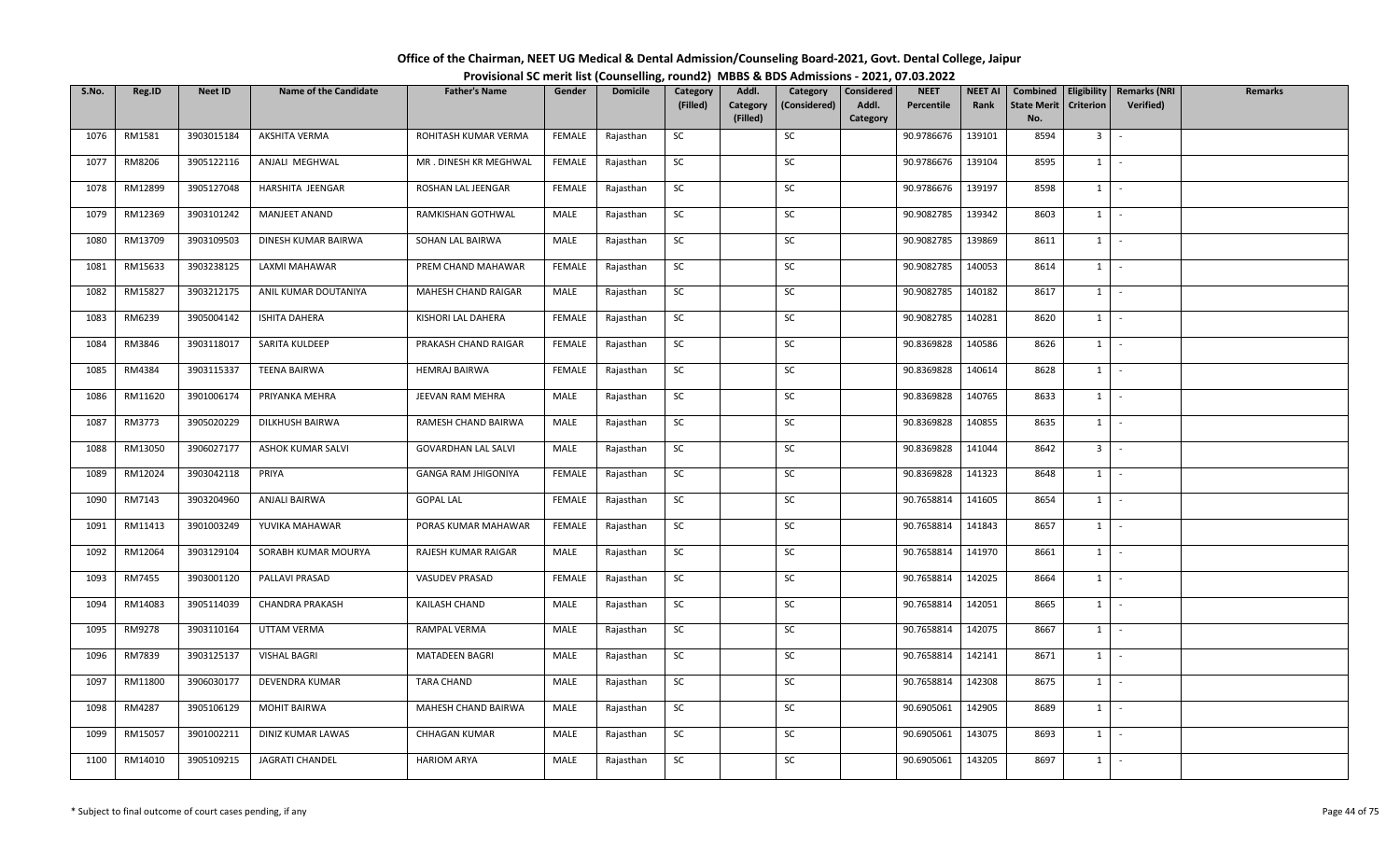| Office of the Chairman, NEET UG Medical & Dental Admission/Counseling Board-2021, Govt. Dental College, Jaipur |  |
|----------------------------------------------------------------------------------------------------------------|--|
| Provisional SC merit list (Counselling, round2) MBBS & BDS Admissions - 2021, 07.03.2022                       |  |

| S.No. | Reg.ID  | <b>Neet ID</b> | <b>Name of the Candidate</b> | <b>Father's Name</b>   | Gender        | <b>Domicile</b> | Category  | Addl.    | Category     | Considered | <b>NEET</b> | <b>NEET AI</b> | Combined           |                  | Eligibility   Remarks (NRI | Remarks |
|-------|---------|----------------|------------------------------|------------------------|---------------|-----------------|-----------|----------|--------------|------------|-------------|----------------|--------------------|------------------|----------------------------|---------|
|       |         |                |                              |                        |               |                 | (Filled)  | Category | (Considered) | Addl.      | Percentile  | Rank           | <b>State Merit</b> | <b>Criterion</b> | <b>Verified</b> )          |         |
|       |         |                |                              |                        |               |                 |           | (Filled) |              | Category   |             |                | No.                |                  |                            |         |
| 1101  | RM11851 | 2302031088     | <b>BHARTI</b>                | <b>GOPAL RAM</b>       | FEMALE        | Rajasthan       | SC        |          | SC           |            | 90.6905061  | 143302         | 8701               | 1                | $\sim$                     |         |
| 1102  | RM13503 | 3901005218     | NIDHI NAGARWAL               | VISHNU NAGARWAL        | FEMALE        | Rajasthan       | SC        |          | SC           |            | 90.6905061  | 143429         | 8706               | 1                | $\sim$                     |         |
| 1103  | RM7134  | 3903225039     | PHOOLCHAND HATHIWAL          | ANANDI LAL HATHIWAL    | MALE          | Rajasthan       | <b>SC</b> |          | SC           |            | 90.6905061  | 143528         | 8708               | 3 <sup>1</sup>   | $\sim$ $-$                 |         |
| 1104  | RM7669  | 3906025220     | <b>FALGUNI MEGHWAL</b>       | GOVIND LAL MEGHWAL     | <b>FEMALE</b> | Rajasthan       | SC        |          | SC           |            | 90.6905061  | 143554         | 8709               | $5 -$            |                            |         |
| 1105  | RM12417 | 3904020139     | <b>NAVIN KHATRI</b>          | OM PRAKASH KHATRI      | MALE          | Rajasthan       | SC        |          | SC           |            | 90.6905061  | 143678         | 8714               | $1$ $-$          |                            |         |
| 1106  | RM7638  | 3902011028     | <b>SWATI BUNDELA</b>         | JEEVAN RAM BUNDELA     | FEMALE        | Rajasthan       | SC        |          | SC           |            | 90.6161022  | 143971         | 8718               | 1                | $\sim$                     |         |
| 1107  | RM4806  | 3903203377     | MS. ANNU                     | <b>MOHAN LAL</b>       | FEMALE        | Rajasthan       | SC        |          | SC           |            | 90.6161022  | 144023         | 8722               | 3 <sup>1</sup>   | $\sim$                     |         |
| 1108  | RM11287 | 3901013026     | KHEMRAJ                      | <b>GULAB CHAND</b>     | MALE          | Rajasthan       | SC        |          | SC           |            | 90.6161022  | 144371         | 8725               | $1 \mid$         | $\sim$                     |         |
| 1109  | RM14959 | 3903225136     | BRIJESH KUMAR SEWALIYA       | RAMESH CHAND SEWALIYA  | MALE          | Rajasthan       | SC        |          | SC           |            | 90.6161022  | 144563         | 8731               | 1                | $\sim$                     |         |
| 1110  | RM13751 | 3905105044     | SAKSHI PHULWARI              | RAJESH PHULWARI        | FEMALE        | Rajasthan       | SC        |          | SC           |            | 90.6161022  | 144708         | 8733               | 1                | $\sim$                     |         |
| 1111  | RM5668  | 3903104120     | <b>AANCHAL SINGH</b>         | LEKHRAJ SINGH          | FEMALE        | Rajasthan       | <b>SC</b> |          | SC           |            | 90.5432524  | 145085         | 8739               | $1$ $-$          |                            |         |
| 1112  | RM4588  | 3903004750     | URMILA MEHRA                 | RAMESH CHAND BAIRWA    | FEMALE        | Rajasthan       | SC        |          | SC           |            | 90.5432524  | 145131         | 8740               | $1 \quad$        | $\sim$                     |         |
| 1113  | RM10946 | 3903013172     | JITENDRA KUMAR BAIRWA        | SOHAN LAL BAIRWA       | MALE          | Rajasthan       | SC        |          | SC           |            | 90.5432524  | 145505         | 8747               | 1                | $\sim$                     |         |
| 1114  | RM11512 | 3905125082     | <b>MANOJ KUMAR</b>           | <b>RAM KISHOR</b>      | MALE          | Rajasthan       | SC        |          | SC           |            | 90.5432524  | 145694         | 8751               | $1 \quad$        | $\sim$                     |         |
| 1115  | RM3478  | 3904023071     | SNEHA KHINCHI                | RAMESH CHANDRA KHINCHI | FEMALE        | Rajasthan       | SC        |          | SC           |            | 90.5432524  | 145736         | 8752               | $1 \quad$        | $\sim$                     |         |
| 1116  | RM7210  | 3903134212     | ARTI LODWAL                  | LAKHAN SINGH BAIRWA    | FEMALE        | Rajasthan       | <b>SC</b> |          | SC           |            | 90.5432524  | 145977         | 8756               | $1 \mid$         | $\sim$                     |         |
| 1117  | RM8863  | 3904019271     | <b>ASHOK TANWAR</b>          | <b>BABU LAL</b>        | MALE          | Rajasthan       | <b>SC</b> |          | SC           |            | 90.4742879  | 146106         | 8759               | 1                | $\sim$                     |         |
| 1118  | RM9030  | 3904003297     | PRATIKA KRIPLANI             | RAJENDRA KRIPLANI      | <b>FEMALE</b> | Rajasthan       | SC        |          | SC           |            | 90.4742879  | 146243         | 8761               | 1                | $\sim$                     |         |
| 1119  | RM13882 | 3906016138     | <b>BHUPENDRA NOGIA</b>       | MANGI LAL NOGIA        | MALE          | Rajasthan       | SC        |          | SC           |            | 90.4742879  | 146573         | 8768               | $3 \mid \cdot$   |                            |         |
| 1120  | RM9745  | 3903038081     | <b>MOHIT MORAYA</b>          | RAMKARAN MORAYA        | MALE          | Rajasthan       | SC        |          | SC           |            | 90.4742879  | 146629         | 8770               | $1 \mid$         | $\sim$                     |         |
| 1121  | RM6360  | 3906029136     | <b>CHIRAG SALVI</b>          | CHANDU LAL SALVI       | MALE          | Rajasthan       | SC        |          | SC           |            | 90.4742879  | 146632         | 8771               | $1 \mid$         | $\sim$                     |         |
| 1122  | RM11540 | 3903110376     | JAI KUMAR BABERWAL           | SANTOSH KUMAR          | MALE          | Rajasthan       | SC        |          | SC           |            | 90.4742879  | 146950         | 8777               | 1                | $\sim$                     |         |
| 1123  | RM13290 | 3903106293     | NIKHIL KULDEEP               | RAKESH KULDEEP         | MALE          | Rajasthan       | SC        |          | SC           |            | 90.4742879  | 147067         | 8779               | $1 \quad$        | $\sim$                     |         |
| 1124  | RM5808  | 3905109013     | <b>ASHISH SALVI</b>          | KODAR LAL SALVI        | MALE          | Rajasthan       | SC        |          | SC           |            | 90.4048054  | 147234         | 8783               | $1 \quad$        | $\sim$                     |         |
| 1125  | RM14492 | 3906006156     | <b>BHAVYA SISODIYA</b>       | SUMER SINGH SISODIYA   | FEMALE        | Rajasthan       | SC        |          | SC           |            | 90.4048054  | 148038         | 8795               | $1 \quad$        | $\sim$                     |         |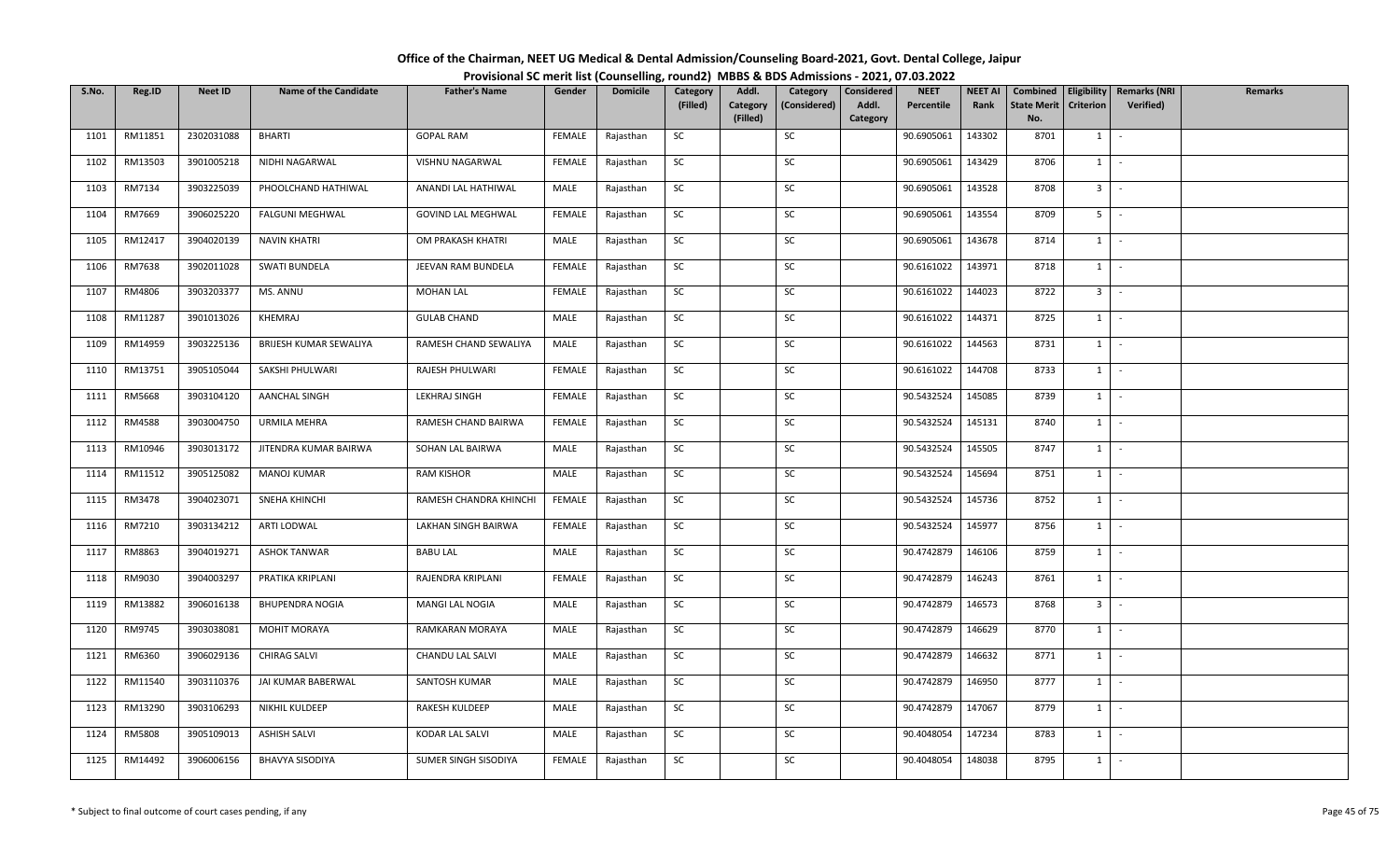| Office of the Chairman, NEET UG Medical & Dental Admission/Counseling Board-2021, Govt. Dental College, Jaipur |                                                                                          |
|----------------------------------------------------------------------------------------------------------------|------------------------------------------------------------------------------------------|
|                                                                                                                | Provisional SC merit list (Counselling, round2) MBBS & BDS Admissions - 2021, 07.03.2022 |

| S.No. | Reg.ID  | <b>Neet ID</b> | <b>Name of the Candidate</b> | <b>Father's Name</b>         | Gender        | <b>Domicile</b> | Category  | Addl.        | Category     | Considered | <b>NEET</b> | <b>NEET AI</b> | Combined           |                  | Eligibility   Remarks (NRI | Remarks |
|-------|---------|----------------|------------------------------|------------------------------|---------------|-----------------|-----------|--------------|--------------|------------|-------------|----------------|--------------------|------------------|----------------------------|---------|
|       |         |                |                              |                              |               |                 | (Filled)  | Category     | (Considered) | Addl.      | Percentile  | Rank           | <b>State Merit</b> | <b>Criterion</b> | Verified)                  |         |
|       |         |                |                              |                              |               |                 |           | (Filled)     |              | Category   |             |                | No.                |                  |                            |         |
| 1126  | RM14734 | 3904007085     | SUNITA MEGHWAL               | <b>CHANDA RAM</b>            | FEMALE        | Rajasthan       | SC        |              | SC           |            | 90.3303367  | 148638         | 8807               | $1 \quad$        | $\sim$                     |         |
| 1127  | RM2234  | 3905020038     | POOJA BAIRWA                 | SHYAM LAL BAIRWA             | FEMALE        | Rajasthan       | SC        |              | SC           |            | 90.3303367  | 148704         | 8808               | $1 \quad$        | $\sim$                     |         |
| 1128  | RM13284 | 3901018178     | MADAN GOPAL MAHAWAR          | PHOOL CHAND MAHAWAR          | MALE          | Rajasthan       | SC        |              | SC           |            | 90.3303367  | 148711         | 8809               | $1 \mid$         | $\sim$ $-$                 |         |
| 1129  | RM9327  | 3903123236     | POOJA KUMARI                 | <b>MADAN LAL</b>             | <b>FEMALE</b> | Rajasthan       | SC        |              | SC           |            | 90.3303367  | 148902         | 8812               | $1 \mid$         | $\sim$                     |         |
| 1130  | RM10307 | 3903031238     | PRIYA BAIRWA                 | SANTOSH KUMAR BAIRWA         | FEMALE        | Rajasthan       | SC        |              | SC           |            | 90.3303367  | 149037         | 8815               | $1 \mid$         | $\sim$                     |         |
| 1131  | RN16400 | 3904003061     | JANVI GENWA                  | <b>INDRA RAM GENWA</b>       | <b>FEMALE</b> | Rajasthan       | SC        |              | SC           |            | 90.2544434  | 149737         | 8828               | 1                | $\sim$                     |         |
| 1132  | RM7546  | 3906008351     | <b>ISHAAN BAYAD</b>          | RAJESH JINGER                | MALE          | Rajasthan       | SC        |              | SC           |            | 90.2544434  | 149966         | 8830               | $1 \quad$        | $\sim$                     |         |
| 1133  | RM14574 | 3903138082     | VIKRAM SINGH KHINCHI         | SAWER MAL KHINCHI            | MALE          | Rajasthan       | SC        |              | SC           |            | 90.2544434  | 149972         | 8831               | 1                | $\sim$                     |         |
| 1134  | RM5512  | 3903118209     | CHIRAG                       | MASTURAM                     | MALE          | Rajasthan       | SC        | WPP,<br>WPP8 | SC           |            | 90.2544434  | 150060         | 8833               | 8                | $\sim$                     |         |
| 1135  | RM13267 | 3903109063     | <b>RAVI KUMAR</b>            | RAMESH                       | MALE          | Rajasthan       | SC        |              | SC           |            | 90.2544434  | 150154         | 8836               | 11               | $\sim$                     |         |
| 1136  | RM5294  | 3905121111     | KULDEEP BHOJ                 | RADHESHYAM BHOJ              | MALE          | Rajasthan       | <b>SC</b> |              | SC           |            | 90.2544434  | 150200         | 8839               | $1$ $-$          |                            |         |
| 1137  | RM6994  | 3903228260     | RAVISHANKAR MEGHWAL          | RAJESH KUMAR MEGHWAL         | MALE          | Rajasthan       | SC        |              | SC           |            | 90.2544434  | 150209         | 8840               | $1 \quad$        | $\sim$                     |         |
| 1138  | RM10253 | 3903001322     | PRIYANKA LODHI               | CHHOTU LAL LODHI             | <b>FEMALE</b> | Rajasthan       | SC        |              | SC           |            | 90.2544434  | 150440         | 8846               | 1                | $\sim$                     |         |
| 1139  | RM2167  | 2001308015     | MUKUL SHERSIA                | MOHINDER PAL                 | MALE          | Rajasthan       | SC        |              | SC           |            | 90.1832772  | 150515         | 8849               | 2 <sup>1</sup>   | $\sim$                     |         |
| 1140  | RM6737  | 3905120161     | <b>KANAK TALAYCHA</b>        | GHANSHYAM TALAYCHA           | FEMALE        | Rajasthan       | SC        |              | SC           |            | 90.1832772  | 151339         | 8860               | $1 \quad$        | $\sim$                     |         |
| 1141  | RM6427  | 3904113223     | PRIYANKA JALWANIYA           | ANNA RAM JALWANIYA           | FEMALE        | Rajasthan       | SC        |              | SC           |            | 90.1832772  | 151392         | 8862               | $1 \mid$         | $\sim$                     |         |
| 1142  | RM6470  | 4413003105     | UMARANI                      | <b>BABU LAL</b>              | <b>FEMALE</b> | Rajasthan       | <b>SC</b> |              | SC           |            | 90.1100388  | 152113         | 8874               | 1                | $\sim$                     |         |
| 1143  | RM15301 | 3903116133     | ANIL KUMAR BAIRWA            | <b>BABU LAL BAIRWA</b>       | MALE          | Rajasthan       | SC        |              | SC           |            | 90.1100388  | 152129         | 8875               | 1                | $\sim$                     |         |
| 1144  | RM14991 | 3901005200     | SHEETAL                      | SURESH CHAND                 | FEMALE        | Rajasthan       | SC        |              | SC           |            | 90.1100388  | 152320         | 8881               |                  | $1 \cdot$                  |         |
| 1145  | RM10457 | 3903010011     | DIVYA BAIRWA                 | SANTOSH KUMAR BAIRWA         | FEMALE        | Rajasthan       | SC        |              | SC           |            | 90.1100388  | 152408         | 8883               | $1 \quad$        | $\sim$                     |         |
| 1146  | RM6326  | 3903225242     | <b>DEVESH BASWAL</b>         | VINOD BASWAL                 | MALE          | Rajasthan       | SC        |              | SC           |            | 90.1100388  | 152455         | 8884               | 1                | $\sim$                     |         |
| 1147  | RM5049  | 3905001024     | <b>MANSI PARIHAR</b>         | SHANKAR LAL PARIHAR          | <b>FEMALE</b> | Rajasthan       | SC        |              | SC           |            | 90.0382899  | 153169         | 8891               | 1                | $\sim$                     |         |
| 1148  | RM11957 | 3906002672     | KRISHIKA NIMAWAT             | DHARMENDRA NIMAWAT           | FEMALE        | Rajasthan       | SC        |              | SC           |            | 90.0382899  | 153233         | 8893               | $1 \quad$        | $\sim$                     |         |
| 1149  | RM2611  | 3903034127     | AJAY CHOUDHARY               | <b>GULAB CHAND CHOUDHARY</b> | MALE          | Rajasthan       | SC        |              | SC           |            | 90.0382899  | 153266         | 8894               | $1 \quad$        | $\sim$                     |         |
| 1150  | RM6354  | 3903007555     | VARSHA SAGAR                 | RAKESH KUMAR JATAV           | FEMALE        | Rajasthan       | SC        |              | SC           |            | 90.0382899  | 153276         | 8896               | $1 \quad$        | $\sim$                     |         |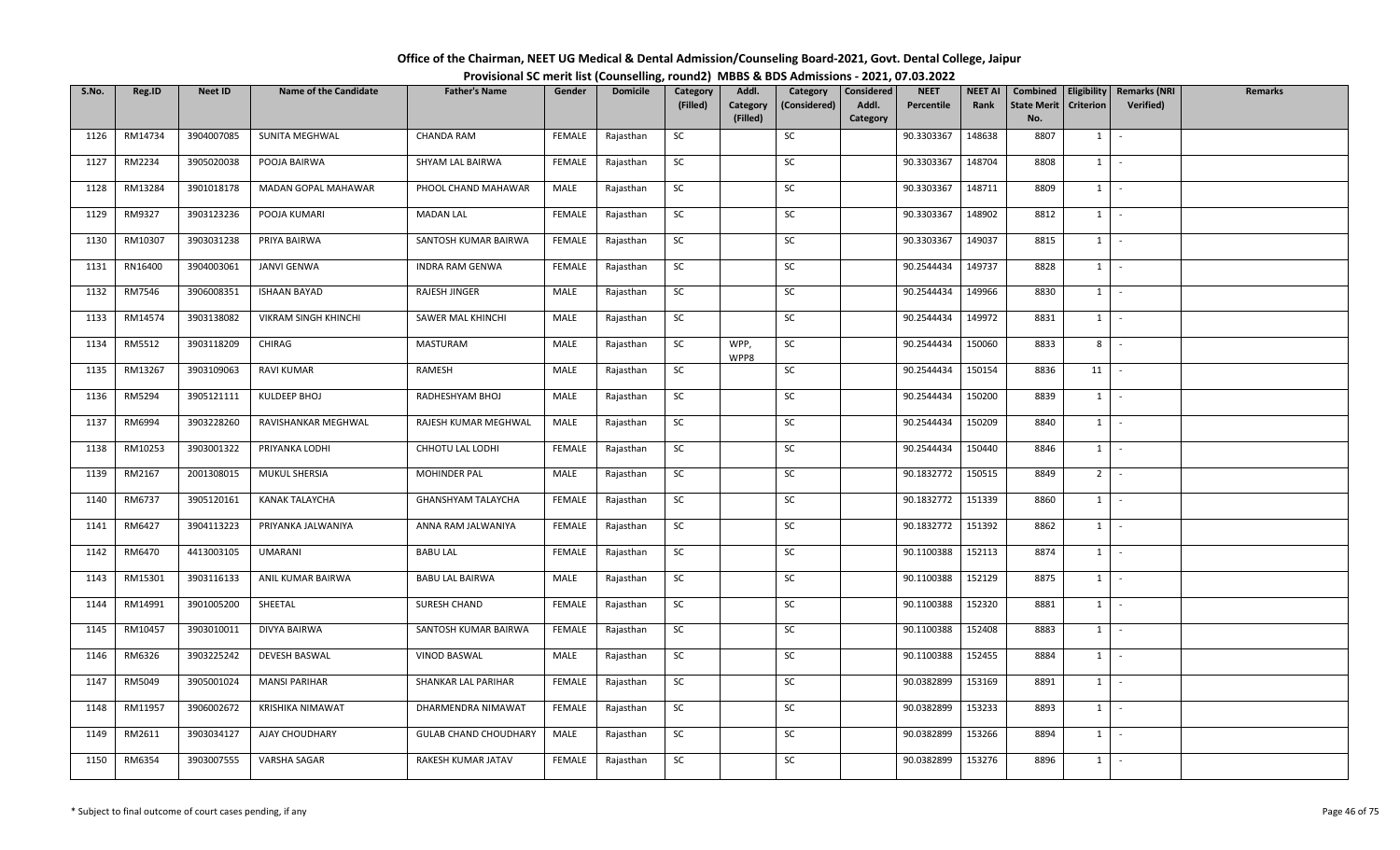| Office of the Chairman, NEET UG Medical & Dental Admission/Counseling Board-2021, Govt. Dental College, Jaipur |  |
|----------------------------------------------------------------------------------------------------------------|--|
| Provisional SC merit list (Counselling, round2) MBBS & BDS Admissions - 2021, 07.03.2022                       |  |

| S.No. | Reg.ID  | <b>Neet ID</b> | <b>Name of the Candidate</b> | <b>Father's Name</b>               | Gender        | <b>Domicile</b> | Category  | Addl.                | Category     | Considered        | <b>NEET</b> | <b>NEET AI</b> | Combined                  |                  | Eligibility   Remarks (NRI | Remarks |
|-------|---------|----------------|------------------------------|------------------------------------|---------------|-----------------|-----------|----------------------|--------------|-------------------|-------------|----------------|---------------------------|------------------|----------------------------|---------|
|       |         |                |                              |                                    |               |                 | (Filled)  | Category<br>(Filled) | (Considered) | Addl.<br>Category | Percentile  | Rank           | <b>State Merit</b><br>No. | <b>Criterion</b> | <b>Verified</b> )          |         |
| 1151  | RM7374  | 3906018126     | LEELA KUMARI                 | VAGATA RAM GARG                    | FEMALE        | Rajasthan       | SC        |                      | SC           |                   | 90.0382899  | 153652         | 8906                      | $1 \vert$        | $\sim$                     |         |
|       |         |                |                              |                                    |               |                 |           |                      |              |                   |             |                |                           |                  |                            |         |
| 1152  | RM12946 | 3903218336     | LAKSHYA NAWARIA              | KAMLESH KUMAR NAWARIA              | MALE          | Rajasthan       | SC        |                      | SC           |                   | 89.9623318  | 154696         | 8925                      | $1 \mid$         | $\sim$                     |         |
| 1153  | RM11243 | 3905122217     | <b>VINAY PANWAR</b>          | DEVI SHANKER PANWAR                | MALE          | Rajasthan       | <b>SC</b> |                      | SC           |                   | 89.9623318  | 154771         | 8928                      | 1                | $\sim$ $-$                 |         |
| 1154  | RM12873 | 3904013122     | <b>BHARAT CHOUHAN</b>        | SOHAN LAL CHOUHAN                  | MALE          | Rajasthan       | SC        |                      | SC           |                   | 89.9623318  | 154777         | 8929                      | 1                | $\sim$                     |         |
| 1155  | RM14815 | 3903010588     | ARAVALI VERMA                | MOHAN VERMA                        | <b>FEMALE</b> | Rajasthan       | SC        |                      | SC           |                   | 89.8850139  | 155065         | 8933                      | 1                | $\sim$                     |         |
| 1156  | RM11629 | 3906027168     | RAJLAXMI JATOLIYA            | <b>GANESH LAL JATOLIYA</b>         | FEMALE        | Rajasthan       | SC        |                      | SC           |                   | 89.8850139  | 155289         | 8935                      | $1 \vert$        | $\sim$                     |         |
| 1157  | RM6815  | 3903205352     | <b>ANKIT MAHOLIA</b>         | CHHAGAN LAL MAHOLIA                | MALE          | Rajasthan       | SC        |                      | SC           |                   | 89.8850139  | 155331         | 8936                      | $1 \quad$        | $\sim$                     |         |
| 1158  | RM13781 | 3903208419     | TAMANNA VERMA                | RAJENDRA KUMAR VERMA               | <b>FEMALE</b> | Rajasthan       | <b>SC</b> |                      | SC           |                   | 89.8850139  | 155359         | 8938                      | 1                | $\sim$                     |         |
| 1159  | RM12396 | 3905112016     | <b>MAMTA KHATIK</b>          | <b>GOPAL LAL KHATIK</b>            | FEMALE        | Rajasthan       | SC        |                      | SC           |                   | 89.8850139  | 155503         | 8945                      | 1                | $\sim$                     |         |
| 1160  | RM3784  | 3802011163     | <b>VIPIN GAHNOLIA</b>        | SUKHDEV GAHNOLIA                   | MALE          | Rajasthan       | SC        |                      | SC           |                   | 89.8850139  | 155966         | 8954                      | 3 <sup>1</sup>   | $\sim$                     |         |
| 1161  | RM13676 | 3903126317     | <b>VIVEK VERMA</b>           | RAJESH KUMAR VERMA                 | MALE          | Rajasthan       | <b>SC</b> |                      | SC           |                   | 89.8850139  | 156095         | 8957                      | $1$ $-$          |                            |         |
| 1162  | RM11966 | 3902011027     | MANJEET CHOUHAN              | <b>BHAGIRATH PRASAD</b><br>CHOUHAN | MALE          | Rajasthan       | SC        |                      | SC           |                   | 89.8110632  | 156473         | 8959                      | $1 \vert$        | $\sim$                     |         |
| 1163  | RM5987  | 3903102261     | AAISHA VERMA                 | <b>BALBIR VERMA</b>                | FEMALE        | Rajasthan       | <b>SC</b> |                      | SC           |                   | 89.8110632  | 156559         | 8961                      | 1                | $\sim$                     |         |
| 1164  | RM15788 | 3902024098     | MOHIT BENIWAL                | JAI PRAKASH BENIWAL                | MALE          | Rajasthan       | SC        |                      | SC           |                   | 89.8110632  | 156580         | 8962                      | $1 \quad$        | $\sim$                     |         |
| 1165  | RM10853 | 3902003176     | NIKKU JANAGAL                | GAURISHANKAR                       | FEMALE        | Rajasthan       | SC        |                      | SC           |                   | 89.8110632  | 156877         | 8969                      | $1 \vert$        | $\sim$                     |         |
| 1166  | RM11268 | 3903211059     | VED PRAKASH FULWARIYA        | NARAYAN PRASAD<br><b>FULWARIYA</b> | MALE          | Rajasthan       | <b>SC</b> |                      | SC           |                   | 89.8110632  | 157274         | 8975                      | 1                | $\sim$                     |         |
| 1167  | RM12579 | 3802012042     | <b>ANSHUL KUMAR</b>          | OM PRAKASH                         | MALE          | Rajasthan       | <b>SC</b> |                      | SC           |                   | 89.8110632  | 157313         | 8976                      | 1                | $\sim$                     |         |
| 1168  | RM8003  | 3904013006     | ANIL PHARESHA                | DOONGA RAM                         | MALE          | Rajasthan       | SC        |                      | SC           |                   | 89.7378896  | 157466         | 8979                      | $1 \quad$        | $\sim$                     |         |
| 1169  | RM10050 | 3903009293     | <b>VINITA MIMROT</b>         | RAMANAND BAIRWA                    | <b>FEMALE</b> | Rajasthan       | SC        |                      | SC           |                   | 89.7378896  | 157562         | 8980                      |                  | $1 \cdot$                  |         |
| 1170  | RM2115  | 3903011595     | SUDHANSHOO HARSH VARDHAN     | <b>INDER CHAND JELIYA</b>          | MALE          | Rajasthan       | SC        |                      | SC           |                   | 89.7378896  | 157873         | 8983                      | $1 \vert$        | $\sim$                     |         |
| 1171  | RM15085 | 3903109074     | ANKIT LALAWAT                | RAMNIWAS LALAWAT                   | MALE          | Rajasthan       | <b>SC</b> |                      | SC           |                   | 89.7378896  | 158105         | 8986                      | $1 \quad$        | $\sim$                     |         |
| 1172  | RM15717 | 3901001521     | SULAKSHANA SALVI             | <b>MADAN LAL SALVI</b>             | <b>FEMALE</b> | Rajasthan       | SC        |                      | SC           |                   | 89.7378896  | 158107         | 8987                      | 1                | $\sim$                     |         |
| 1173  | RM11035 | 3905008084     | <b>ABHISHEK SINOR</b>        | DEVKI NANDAN                       | MALE          | Rajasthan       | SC        |                      | SC           |                   | 89.7378896  | 158347         | 8989                      | $1 \quad$        | $\sim$                     |         |
| 1174  | RM8182  | 3903223149     | NUKUL                        | SURESH KUMAR                       | MALE          | Rajasthan       | <b>SC</b> |                      | <b>SC</b>    |                   | 89.7378896  | 158448         | 8992                      | $1 \quad$        | $\sim$                     |         |
| 1175  | RM9276  | 3901006220     | NANDINI JARWAL               | M K JARWAL                         | <b>FEMALE</b> | Rajasthan       | SC        |                      | SC           |                   | 89.6652988  | 158539         | 8994                      | $1 \quad$        | $\sim$                     |         |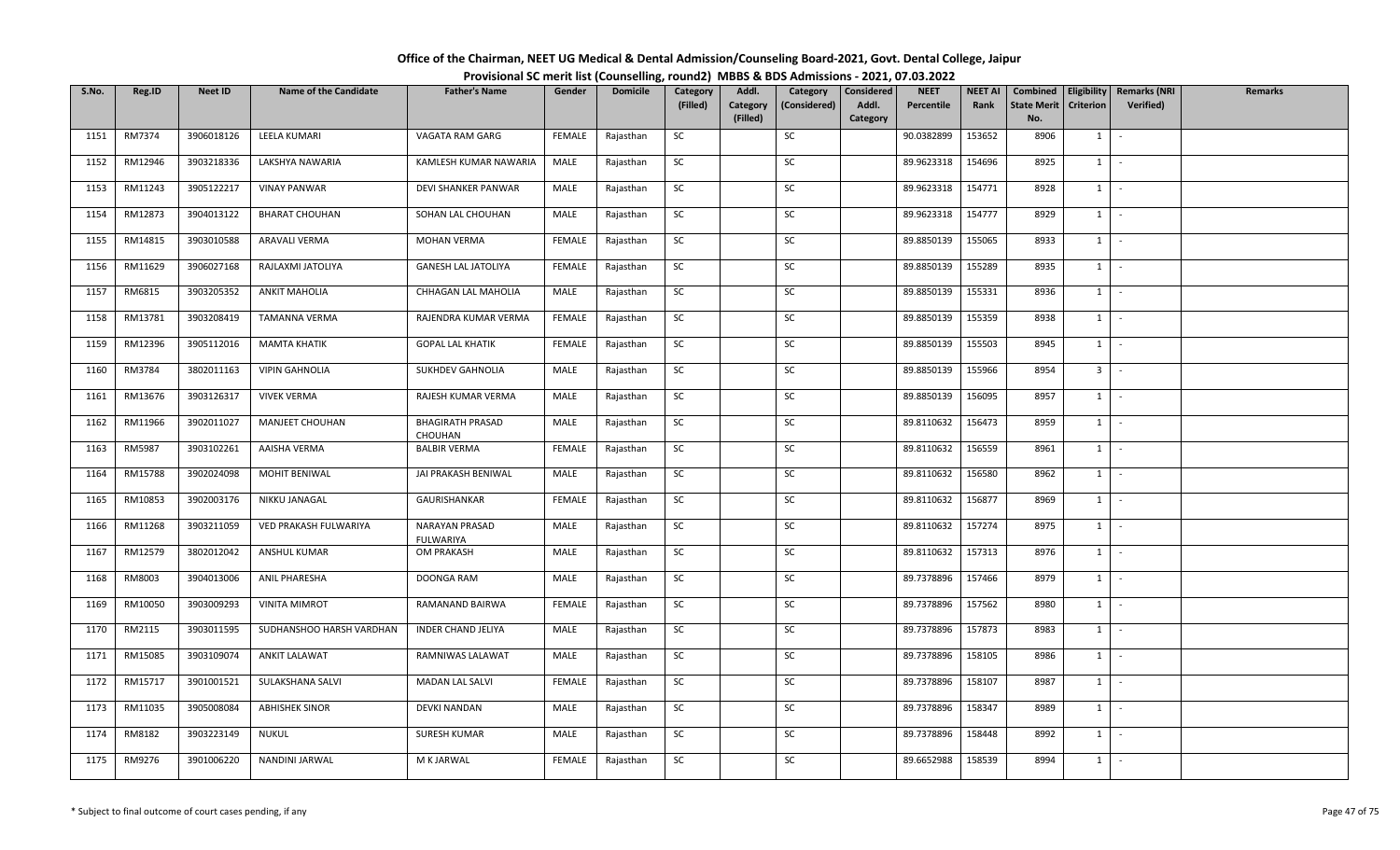| Office of the Chairman, NEET UG Medical & Dental Admission/Counseling Board-2021, Govt. Dental College, Jaipur |                                                                                          |
|----------------------------------------------------------------------------------------------------------------|------------------------------------------------------------------------------------------|
|                                                                                                                | Provisional SC merit list (Counselling, round2) MBBS & BDS Admissions - 2021, 07.03.2022 |

| S.No. | Reg.ID  | <b>Neet ID</b> | <b>Name of the Candidate</b> | <b>Father's Name</b>               | Gender        | <b>Domicile</b> | Category<br>(Filled) | Addl.<br>Category | Category<br>(Considered) | Considered<br>Addl. | <b>NEET</b><br>Percentile | <b>NEET AI</b><br>Rank | Combined<br><b>State Merit</b> | Eligibility<br>Criterion | <b>Remarks (NRI</b><br>Verified) | <b>Remarks</b> |
|-------|---------|----------------|------------------------------|------------------------------------|---------------|-----------------|----------------------|-------------------|--------------------------|---------------------|---------------------------|------------------------|--------------------------------|--------------------------|----------------------------------|----------------|
|       |         |                |                              |                                    |               |                 |                      | (Filled)          |                          | Category            |                           |                        | No.                            |                          |                                  |                |
| 1176  | RM3035  | 3903203236     | ANUSHREE CHAWLA              | GHANSHYAM CHAWLA                   | FEMALE        | Rajasthan       | SC                   |                   | SC                       |                     | 89.6652988                | 158916                 | 9000                           | $1 \quad$                | $\sim$                           |                |
| 1177  | RM8968  | 3905119166     | ANAND                        | PARMANAND VERMA                    | MALE          | Rajasthan       | SC                   |                   | SC                       |                     | 89.6652988                | 159158                 | 9006                           | $1 \mid$                 | $\sim$                           |                |
| 1178  | RM8113  | 3903101770     | <b>MAHAK BAIRWA</b>          | RAJKUMAR BAIRWA                    | FEMALE        | Rajasthan       | SC                   |                   | SC                       |                     | 89.6652988                | 159233                 | 9010                           | $1 \mid$                 | $\sim$                           |                |
| 1179  | RM9500  | 3903211175     | RAVI KUMAR BAROLIA           | ASHOK KUMAR BAROLIA                | MALE          | Rajasthan       | SC                   |                   | SC                       |                     | 89.6652988                | 159402                 | 9014                           | $1$ $-$                  |                                  |                |
| 1180  | RM10103 | 3901004182     | NIKHIL MEGHWAL               | DINESH MEGHWAL                     | MALE          | Rajasthan       | SC                   |                   | SC                       |                     | 89.5944564                | 159617                 | 9020                           | $1 \mid$                 | $\sim$                           |                |
| 1181  | RM11489 | 2207001484     | SUMITRA KUMARI               | SANGA RAM                          | FEMALE        | Rajasthan       | SC                   | WDP,<br>EXS8      | SC                       |                     | 89.5944564                | 159665                 | 9021                           | $2$ -                    |                                  |                |
| 1182  | RM15709 | 2201010090     | KANWARIYA PINKY              | SHRAVAN RAM                        | FEMALE        | Rajasthan       | <b>SC</b>            |                   | SC                       |                     | 89.5944564                | 159787                 | 9025                           | $1 \quad$                | $\sim$                           |                |
| 1183  | RM15553 | 3904106004     | NIKITA KHORWAL               | <b>HARI RAM</b>                    | FEMALE        | Rajasthan       | SC                   |                   | SC                       |                     | 89.5944564                | 159791                 | 9026                           | 1                        | $\sim$                           |                |
| 1184  | RM1479  | 3903007510     | RIVA RAWAT                   | MOTILAL RAWAT                      | <b>FEMALE</b> | Rajasthan       | SC                   |                   | <b>SC</b>                |                     | 89.5944564                | 159839                 | 9027                           | $1 \mid$                 | $\sim$                           |                |
| 1185  | RM15766 | 3903134048     | KANCHAN MORODIA              | LALCHAND MORODIA                   | FEMALE        | Rajasthan       | <b>SC</b>            |                   | SC                       |                     | 89.5944564                | 159970                 | 9031                           | $1$ $-$                  |                                  |                |
| 1186  | RM3553  | 3903035245     | SANDEEP JIROLIYA             | MUKESH CHAND                       | MALE          | Rajasthan       | SC                   |                   | SC                       |                     | 89.5120876                | 161012                 | 9047                           | $1$ $\vert$              |                                  |                |
| 1187  | RM10044 | 3905126032     | AJAY KUMAR DHAWAN            | <b>BHAGCHAND DHAWAN</b>            | MALE          | Rajasthan       | <b>SC</b>            |                   | SC                       |                     | 89.5120876                | 161157                 | 9050                           | $1 \vert$                | $\sim$                           |                |
| 1188  | RM6081  | 2301012168     | <b>KIRAN MAHAWAR</b>         | DULICHAND MAHAWAR                  | <b>FEMALE</b> | Rajasthan       | SC                   |                   | SC                       |                     | 89.5120876                | 161171                 | 9052                           | 2 <sup>1</sup>           | $\sim$                           |                |
| 1189  | RM10496 | 3904107189     | YUVRAJ                       | BHANWAR LAL FULWARIYA              | MALE          | Rajasthan       | SC                   |                   | SC                       |                     | 89.5120876                | 161400                 | 9058                           | $1 \quad$                | $\sim$                           |                |
| 1190  | RM6473  | 3904023037     | <b>GULAB CHAND</b>           | SOHAN LAL                          | MALE          | Rajasthan       | SC                   |                   | SC                       |                     | 89.5120876                | 161438                 | 9059                           | 1                        | $\sim$                           |                |
| 1191  | RM2010  | 3903230229     | KHUSHABOO JATAWAT            | MOHAN LAL JATAWAT                  | FEMALE        | Rajasthan       | SC                   |                   | SC                       |                     | 89.4372951                | 162030                 | 9070                           | $1 \cdot$                |                                  |                |
| 1192  | RM4029  | 3906001866     | KRISHNA                      | SURESH KUMAR                       | FEMALE        | Rajasthan       | <b>SC</b>            |                   | SC                       |                     | 89.4372951                | 162068                 | 9072                           | 1                        | $\sim$                           |                |
| 1193  | RM9650  | 3904101066     | CHAKSHU                      | <b>GOPAL CHANDEL</b>               | FEMALE        | Rajasthan       | SC                   |                   | SC                       |                     | 89.4372951                | 162118                 | 9073                           | $1$ $\vert$              |                                  |                |
| 1194  | RM13784 | 3903002243     | ABHISHEK MALHOTRA            | MAHESH MALHOTRA                    | MALE          | Rajasthan       | SC                   |                   | SC                       |                     | 89.4372951                | 162195                 | 9077                           | $1$ $\vert$ $\vert$      |                                  |                |
| 1195  | RM2977  | 3903009577     | <b>DEEPTI CHANDEL</b>        | HARZI LAL CHANDEL                  | FEMALE        | Rajasthan       | SC                   |                   | SC                       |                     | 89.4372951                | 162462                 | 9080                           | $1 \quad$                | $\sim$                           |                |
| 1196  | RM5680  | 3905113050     | KRISHNKANT MAHAWAR           | MADAN MOHAN MAHAWAR                | MALE          | Rajasthan       | SC                   |                   | SC                       |                     | 89.4372951                | 162680                 | 9083                           | $1 \quad$                | $\sim$                           |                |
| 1197  | RM6972  | 3903121380     | <b>SUNIL RAIGAR</b>          | RADHESHYAM RAIGAR                  | MALE          | Rajasthan       | SC                   |                   | SC                       |                     | 89.4372951                | 162689                 | 9084                           | $1$ $-$                  |                                  |                |
| 1198  | RM2317  | 3903232087     | <b>GOVIND CHANDOLIA</b>      | OM PRAKASH CHANDOLIA               | MALE          | Rajasthan       | SC                   |                   | SC                       |                     | 89.4372951                | 162982                 | 9089                           | 1                        | $\sim$                           |                |
| 1199  | RM6702  | 3903210150     | VANDANA PANYOWAR             | <b>BRAJENDRA SINGH</b><br>PANYOWAR | FEMALE        | Rajasthan       | SC                   |                   | SC                       |                     | 89.4372951                | 162997                 | 9090                           | $1 \quad$                | $\sim$                           |                |
| 1200  | RM12086 | 3903024407     | <b>KRISHAN KUMAR KOLI</b>    | <b>SURAJ MAL KOLI</b>              | MALE          | Rajasthan       | <b>SC</b>            |                   | SC                       |                     | 89.4372951                | 163012                 | 9091                           | $1 \mid$                 | $\sim$                           |                |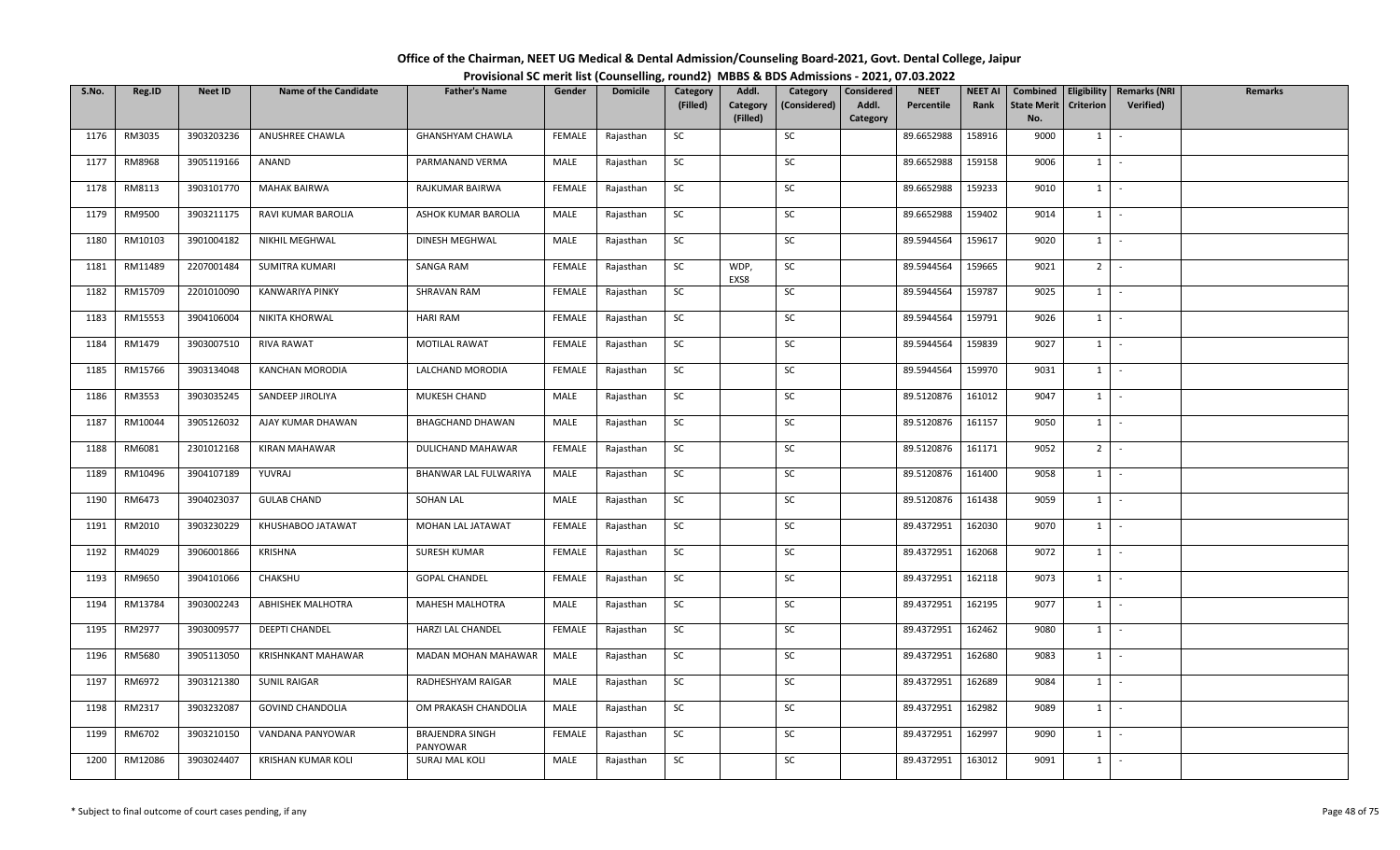| S.No. | Reg.ID  | <b>Neet ID</b> | <b>Name of the Candidate</b> | <b>Father's Name</b>                 | Gender        | <b>Domicile</b> | Category  | Addl.                | Category     | Considered        | <b>NEET</b> | <b>NEET AI</b> | Combined                  |                  | Eligibility   Remarks (NRI | Remarks |
|-------|---------|----------------|------------------------------|--------------------------------------|---------------|-----------------|-----------|----------------------|--------------|-------------------|-------------|----------------|---------------------------|------------------|----------------------------|---------|
|       |         |                |                              |                                      |               |                 | (Filled)  | Category<br>(Filled) | (Considered) | Addl.<br>Category | Percentile  | Rank           | <b>State Merit</b><br>No. | <b>Criterion</b> | <b>Verified</b> )          |         |
| 1201  | RM11137 | 3903001572     | SHUBHAM UJJAINIYA            | RAMANAND                             | MALE          | Rajasthan       | SC        |                      | SC           |                   | 89.3596534  | 163184         | 9093                      | $1 \vert$        | $\sim$                     |         |
|       |         |                |                              |                                      |               |                 |           |                      |              |                   |             |                |                           |                  |                            |         |
| 1202  | RM10550 | 3903203460     | YASHICA KANOJIA              | <b>VINOD KUMAR</b>                   | FEMALE        | Rajasthan       | <b>SC</b> |                      | SC           |                   | 89.3596534  | 163193         | 9094                      | 1                | $\sim$                     |         |
| 1203  | RM10304 | 3905102219     | SOMESH CHANDEL               | RAMSWAROOP CHANDEL                   | MALE          | Rajasthan       | <b>SC</b> |                      | SC           |                   | 89.3596534  | 163283         | 9096                      | 1                | $\sim$                     |         |
| 1204  | RM12459 | 3906003255     | NEHA KHICHI                  | PRAKASH CHANDRA KHICHI               | FEMALE        | Rajasthan       | SC        |                      | SC           |                   | 89.3596534  | 163481         | 9099                      | $1 \mid$         | $\sim$                     |         |
| 1205  | RM10483 | 3903004051     | PARDEEP KUMAR                | SOMOTYA LAL                          | MALE          | Rajasthan       | SC        |                      | SC           |                   | 89.3596534  | 163542         | 9100                      | 2 <sup>1</sup>   | $\sim$ $\sim$              |         |
| 1206  | RM1070  | 3905122191     | SAVITA VERMA                 | OMPRAKASH VERMA                      | FEMALE        | Rajasthan       | SC        |                      | SC           |                   | 89.3596534  | 163579         | 9101                      | $1$ $-$          |                            |         |
| 1207  | RM1658  | 3902002203     | <b>MANPREET SINGH</b>        | SURENDER SINGH                       | MALE          | Rajasthan       | <b>SC</b> |                      | SC           |                   | 89.2815584  | 164557         | 9120                      | 1                | $\sim$                     |         |
| 1208  | RM7843  | 3905006165     | YUVRAJ MEGHWAL               | RAMESH CHANDRA                       | MALE          | Rajasthan       | SC        |                      | SC           |                   | 89.2815584  | 165075         | 9124                      | $1 \vert$        | $\sim$                     |         |
| 1209  | RM15176 | 3906006070     | <b>MANN NAGAR</b>            | MEGHWAL<br><b>BHARAT KUMAR NAGAR</b> | MALE          | Rajasthan       | <b>SC</b> |                      | SC           |                   | 89.2815584  | 165086         | 9125                      | $1 \quad$        | $\sim$                     |         |
| 1210  | RM13906 | 3903222183     | NEERAJ KUMAR NONWAL          | SHIVSAHAY NONWAL                     | MALE          | Rajasthan       | SC        |                      | SC           |                   | 89.2815584  | 165181         | 9128                      | $1 \quad$        | $\sim$                     |         |
| 1211  | RM15547 | 3903001818     | KOMAL CHAWLA                 | OM PRAKASH CHAWLA                    | <b>FEMALE</b> | Rajasthan       | <b>SC</b> |                      | SC           |                   | 89.2026863  | 165658         | 9134                      | $1 \quad$        | $\sim$                     |         |
| 1212  | RM3120  | 3903023075     | PAYLET BAIRWA                | RAMJI LAL BAIRWA                     | MALE          | Rajasthan       | <b>SC</b> |                      | SC           |                   | 89.2026863  | 165825         | 9137                      | 1                | $\sim$                     |         |
| 1213  | RM15461 | 3904016027     | SAGAR KADELA                 | PREMA RAM KADELA                     | MALE          | Rajasthan       | <b>SC</b> |                      | SC           |                   | 89.2026863  | 165827         | 9138                      | $1$ $\cdot$      |                            |         |
| 1214  | RM14413 | 3905004436     | YASH MEHRA                   | RAMESHWAR MEHRA                      | MALE          | Rajasthan       | SC        |                      | SC           |                   | 89.2026863  | 165901         | 9140                      | $1 \quad$        | $\sim$                     |         |
| 1215  | RM13813 | 3903139012     | KIRTI KUMARI                 | <b>HARETI</b>                        | FEMALE        | Rajasthan       | SC        |                      | SC           |                   | 89.2026863  | 166107         | 9141                      | $1 \vert$        | $\sim$                     |         |
| 1216  | RM11699 | 3903034114     | HARSHITA JALUTHARIA          | RAMAWATAR JALUTHARIA                 | FEMALE        | Rajasthan       | <b>SC</b> |                      | SC           |                   | 89.2026863  | 166202         | 9142                      | 1                | $\sim$                     |         |
| 1217  | RM4443  | 3902019141     | PRAMOD MEGHWAL               | ASHURAM MEGHWAL                      | MALE          | Rajasthan       | SC        |                      | SC           |                   | 89.2026863  | 166334         | 9145                      | $1 \vert$        | $\sim$                     |         |
| 1218  | RN15839 | 3903209281     | SHREYA PALWALIA              | NEERAJ KUMAR PALWALIA                | FEMALE        | Rajasthan       | SC        |                      | SC           |                   | 89.2026863  | 166339         | 9146                      | $1 \quad$        | $\sim$                     |         |
| 1219  | RM13317 | 3903119013     | <b>GUNJAN OLYA</b>           | MAHESH KUMAR OLYA                    | <b>FEMALE</b> | Rajasthan       | SC        |                      | SC           |                   | 89.2026863  | 166572         | 9150                      | $1 \quad$        | $\sim$                     |         |
| 1220  | RM12632 | 3903204370     | <b>ISHIKA SINGH</b>          | <b>JAWAHAR SINGH</b>                 | FEMALE        | Rajasthan       | <b>SC</b> |                      | SC           |                   | 89.1186338  | 167040         | 9157                      | $1 \quad$        | $\sim$                     |         |
| 1221  | RM6782  | 3903204602     | <b>ARUN MAURYA</b>           | RADHESHYAM MAURYA                    | MALE          | Rajasthan       | <b>SC</b> |                      | SC           |                   | 89.1186338  | 167581         | 9164                      | 1                | $\sim$                     |         |
| 1222  | RM13860 | 4413003439     | <b>CHAINPAL SINGH</b>        | <b>KRIPAL SINGH</b>                  | MALE          | Rajasthan       | SC        |                      | SC           |                   | 89.1186338  | 167603         | 9165                      | $1 \mid$         | $\sim$                     |         |
| 1223  | RM13670 | 3903108551     | SHAILENDRA KUMAR             | MURARILAL                            | MALE          | Rajasthan       | SC        |                      | <b>SC</b>    |                   | 89.0404741  | 168048         | 9176                      | $1 \quad$        | $\sim$                     |         |
| 1224  | RM12584 | 3903201202     | PRIYA BAGOTIA                | <b>BALLU RAM</b>                     | FEMALE        | Rajasthan       | SC        |                      | SC           |                   | 89.0404741  | 168273         | 9179                      | $1 \vert$        | $\sim$                     |         |
| 1225  | RM13985 | 3905013095     | <b>AARCHI RAJORA</b>         | GIRIRAJ KUMAR RAJORA                 | FEMALE        | Rajasthan       | SC        |                      | SC           |                   | 89.0404741  | 168386         | 9184                      | $1 \quad$        | $\sim$                     |         |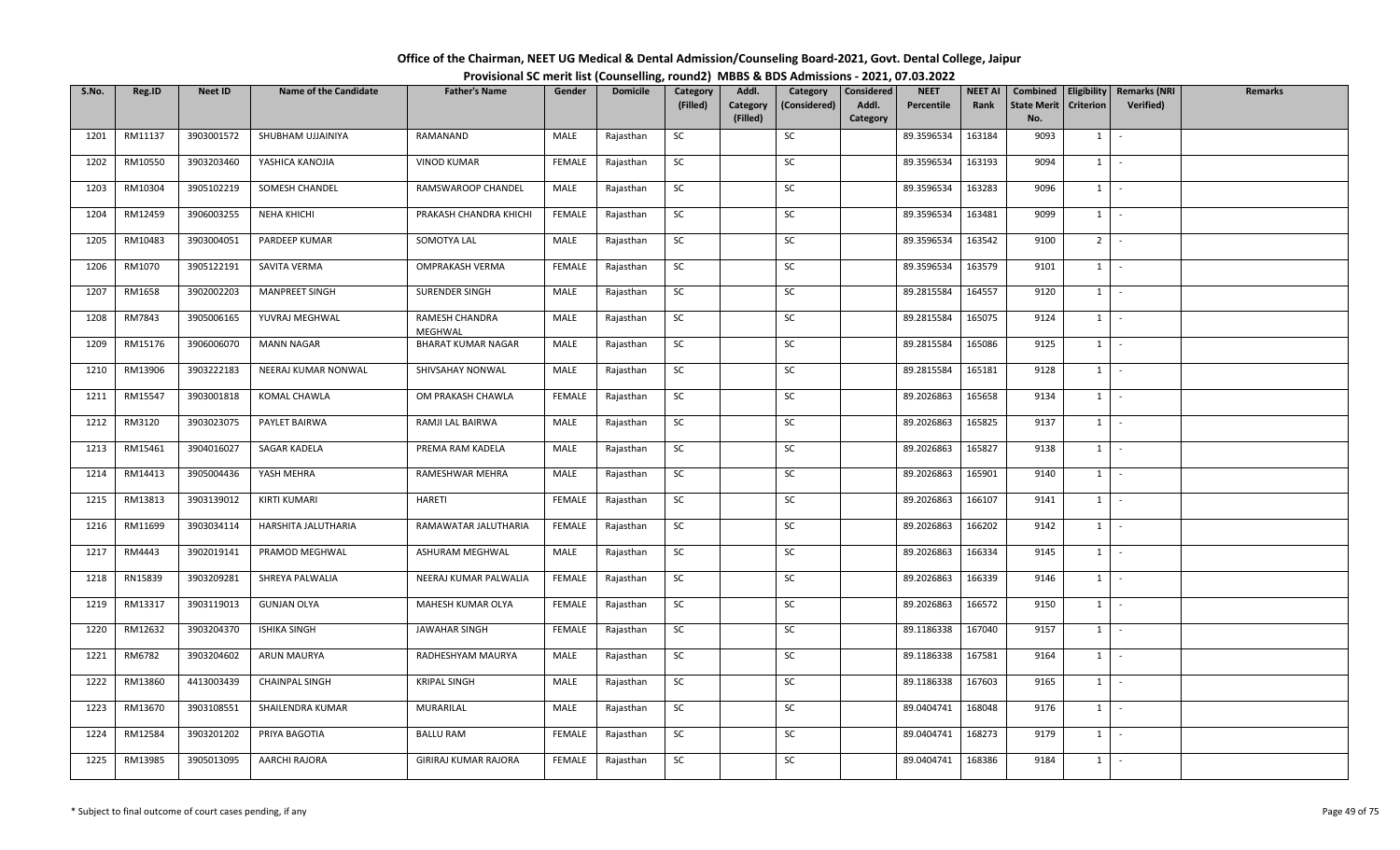| Office of the Chairman, NEET UG Medical & Dental Admission/Counseling Board-2021, Govt. Dental College, Jaipur |  |
|----------------------------------------------------------------------------------------------------------------|--|
| Provisional SC merit list (Counselling, round2) MBBS & BDS Admissions - 2021, 07.03.2022                       |  |

| S.No. | Reg.ID  | <b>Neet ID</b> | <b>Name of the Candidate</b> | <b>Father's Name</b>          | Gender        | <b>Domicile</b> | Category<br>(Filled) | Addl.<br>Category | Category<br>(Considered) | Considered<br>Addl. | <b>NEET</b><br>Percentile | <b>NEET AI</b><br>Rank | Combined<br><b>State Merit</b> | Criterion      | Eligibility   Remarks (NRI<br>Verified) | <b>Remarks</b> |
|-------|---------|----------------|------------------------------|-------------------------------|---------------|-----------------|----------------------|-------------------|--------------------------|---------------------|---------------------------|------------------------|--------------------------------|----------------|-----------------------------------------|----------------|
|       |         |                |                              |                               |               |                 |                      | (Filled)          |                          | Category            |                           |                        | No.                            |                |                                         |                |
| 1226  | RM11591 | 3903036124     | YOGESH KUMAR                 | <b>VED PRAKASH</b>            | MALE          | Rajasthan       | SC                   |                   | SC                       |                     | 89.0404741                | 168394                 | 9185                           | $1 \quad$      | $\sim$                                  |                |
| 1227  | RM1569  | 2001101765     | PRIYANKA LALAWAT             | DAYA RAM BAIRWA               | <b>FEMALE</b> | Rajasthan       | SC                   |                   | SC                       |                     | 89.0404741                | 168422                 | 9186                           | $1 \cdot$      |                                         |                |
| 1228  | RM11306 | 3905101007     | MUSKAN MANDAWAT              | VINOD MANDAWAT                | <b>FEMALE</b> | Rajasthan       | <b>SC</b>            |                   | SC                       |                     | 89.0404741                | 168588                 | 9188                           | $1$ $\cdot$    |                                         |                |
| 1229  | RM6758  | 3901011062     | HIMANSHU CHOURADIYA          | VIRAM RAM CHOURADIYA          | MALE          | Rajasthan       | SC                   |                   | SC                       |                     | 89.0404741                | 168931                 | 9198                           | $1$ $\vert$    |                                         |                |
| 1230  | RM4328  | 3905002468     | DEEPESH YADAV                | <b>GOPAL LAL YADAV</b>        | MALE          | Rajasthan       | SC                   |                   | SC                       |                     | 89.0404741                | 168984                 | 9199                           | $1$ $\vert$    |                                         |                |
| 1231  | RM12952 | 3904012299     | NAVEEN NAGAURI               | RAJENDRA NAGAURI              | MALE          | Rajasthan       | SC                   |                   | SC                       |                     | 88.9647103                | 169401                 | 9211                           | $1$ $\cdot$    |                                         |                |
| 1232  | RM10919 | 3903205066     | ABHINAV KUMAR                | SURESH KUMAR                  | MALE          | Rajasthan       | SC                   |                   | SC                       |                     | 88.9647103                | 169937                 | 9218                           | $1 \quad$      | $\sim$                                  |                |
| 1233  | RM11778 | 3903041048     | KHAIMRAJ JATAV               | SUNDAR LAL JATAV              | MALE          | Rajasthan       | SC                   |                   | SC                       |                     | 88.9647103                | 170179                 | 9221                           | $1$ $\vert$    |                                         |                |
| 1234  | RM9822  | 3903006054     | MAYANK JEWARIA               | SUKHIRAM JEWARIYA             | MALE          | Rajasthan       | SC                   |                   | SC                       |                     | 88.9647103                | 170391                 | 9222                           | $1 \mid$       | $\sim$                                  |                |
| 1235  | RM2331  | 4413002300     | <b>KESHAV SINGH</b>          | LAKHMI CHAND                  | MALE          | Rajasthan       | SC                   |                   | SC                       |                     | 88.886421                 | 170663                 | 9226                           | $1 \cdot$      |                                         |                |
| 1236  | RM10459 | 2001010435     | CHAITANYA                    | ARJUN DASS                    | MALE          | Rajasthan       | SC                   |                   | SC                       |                     | 88.886421                 | 170852                 | 9232                           | $2$ -          |                                         |                |
| 1237  | RM5025  | 3906001695     | NISHANT PACHHOLA             | <b>GOPAL KRISHNA PACHHOLA</b> | MALE          | Rajasthan       | SC                   |                   | SC                       |                     | 88.886421                 | 171248                 | 9239                           | 1              | $\sim$                                  |                |
| 1238  | RM1053  | 3905009312     | DEEYA KHINCHI                | <b>ARVIND KHINCHI</b>         | FEMALE        | Rajasthan       | SC                   |                   | SC                       |                     | 88.886421                 | 171484                 | 9244                           | 1              | $\sim$                                  |                |
| 1239  | RM15835 | 3903103377     | RITIKA BENIWAL               | PHOOL CHAND BENIWAL           | FEMALE        | Rajasthan       | SC                   |                   | SC                       |                     | 88.886421                 | 171564                 | 9245                           | $1 \mid$       | $\sim$                                  |                |
| 1240  | RM7249  | 3902003467     | PRIYANKA MAHIL               | <b>SUKHRAM MAHIL</b>          | FEMALE        | Rajasthan       | SC                   |                   | SC                       |                     | 88.8071604                | 171796                 | 9249                           | $1$ $-$        |                                         |                |
| 1241  | RM5165  | 3903121287     | SONU VERMA                   | <b>BANSIDHAR VERMA</b>        | FEMALE        | Rajasthan       | SC                   |                   | SC                       |                     | 88.8071604                | 172254                 | 9259                           | $1$   -        |                                         |                |
| 1242  | RM2223  | 3904015212     | KANTA                        | <b>SURESH</b>                 | FEMALE        | Rajasthan       | SC                   |                   | SC                       |                     | 88.8071604                | 172354                 | 9261                           | $1 \mid$       | $\sim$                                  |                |
| 1243  | RM11076 | 3905125050     | NITIN JEENGAR                | THAKUR PRASAD JEENGAR         | MALE          | Rajasthan       | SC                   |                   | SC                       |                     | 88.8071604                | 172700                 | 9267                           | 1              | $\sim$                                  |                |
| 1244  | RM14432 | 2001118025     | SAPNA TANWAR                 | SUBHASH CHAND                 | FEMALE        | Rajasthan       | SC                   | WPP,<br>WPP8      | SC                       |                     | 88.8071604                | 172764                 | 9268                           | $2$ -          |                                         |                |
| 1245  | RM13285 | 3902010037     | NAVEEN KANWARIA              | <b>BABU LAL KANWARIA</b>      | MALE          | Rajasthan       | SC                   |                   | SC                       |                     | 88.8071604                | 172781                 | 9269                           | $1$ $-$        |                                         |                |
| 1246  | RM13132 | 2301006375     | <b>MANISH KUMAR</b>          | DEVKINANDAN                   | MALE          | Rajasthan       | SC                   |                   | SC                       |                     | 88.7225899                | 173323                 | 9275                           | 2 <sup>1</sup> | $\sim$                                  |                |
| 1247  | RM3134  | 3901012166     | REKHA MUNPARIYA              | RAJENDRA KUMAR                | <b>FEMALE</b> | Rajasthan       | SC                   |                   | SC                       |                     | 88.7225899                | 174039                 | 9288                           | $1 \mid$       | $\sim$                                  |                |
| 1248  | RM1165  | 3903208603     | PRERNA SURELA                | SANTRAM SURELA                | FEMALE        | Rajasthan       | SC                   |                   | SC                       |                     | 88.6409333                | 174387                 | 9291                           | $1$ $-$        |                                         |                |
| 1249  | RM12443 | 3903215231     | SONAM KUMARI                 | RAMKHILADI BAIRWA             | FEMALE        | Rajasthan       | SC                   |                   | SC                       |                     | 88.6409333                | 174744                 | 9298                           | $1$ $-$        |                                         |                |
| 1250  | RM6531  | 3902009007     | MANISH BADARIYA              | PARSA RAM                     | MALE          | Rajasthan       | SC                   |                   | SC                       |                     | 88.6409333                | 174839                 | 9299                           | $1 \quad$      |                                         |                |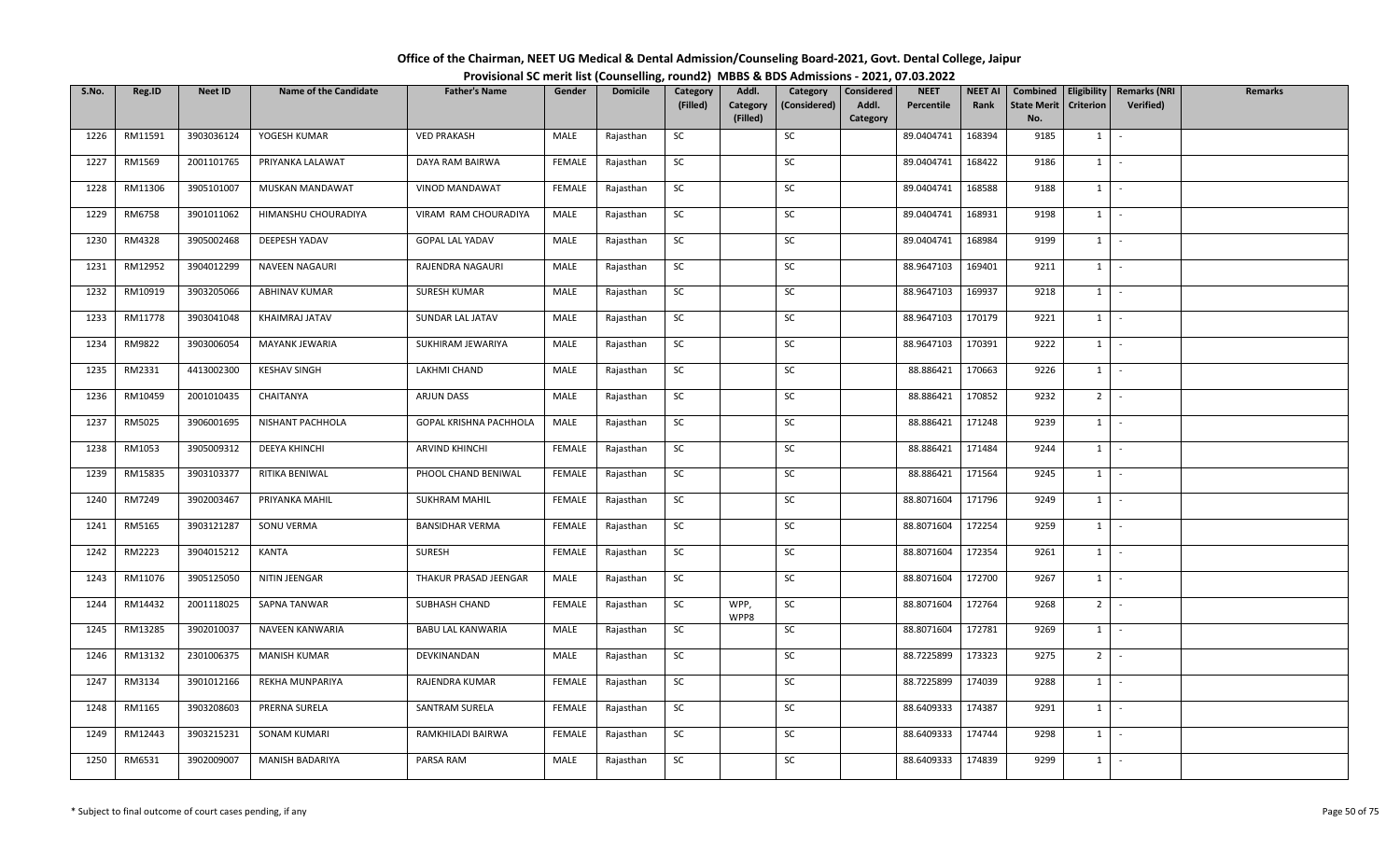| Office of the Chairman, NEET UG Medical & Dental Admission/Counseling Board-2021, Govt. Dental College, Jaipur |  |
|----------------------------------------------------------------------------------------------------------------|--|
| Provisional SC merit list (Counselling, round2) MBBS & BDS Admissions - 2021, 07.03.2022                       |  |

| S.No. | Reg.ID  | <b>Neet ID</b> | <b>Name of the Candidate</b> | <b>Father's Name</b>                | Gender        | <b>Domicile</b> | Category  | Addl.                | Category     | Considered        | <b>NEET</b> | <b>NEET AI</b> | Combined                  |                  | Eligibility   Remarks (NRI | Remarks |
|-------|---------|----------------|------------------------------|-------------------------------------|---------------|-----------------|-----------|----------------------|--------------|-------------------|-------------|----------------|---------------------------|------------------|----------------------------|---------|
|       |         |                |                              |                                     |               |                 | (Filled)  | Category<br>(Filled) | (Considered) | Addl.<br>Category | Percentile  | Rank           | <b>State Merit</b><br>No. | <b>Criterion</b> | <b>Verified</b> )          |         |
| 1251  | RM3859  | 3903110212     | KAVITA                       | PRABHU DAYAL JALTHANIYA             | MALE          | Rajasthan       | SC        |                      | SC           |                   | 88.6409333  | 175092         | 9301                      | 1                | $\sim$                     |         |
|       |         |                |                              |                                     |               |                 |           |                      |              |                   |             |                |                           |                  |                            |         |
| 1252  | RM9335  | 3901006305     | RAMANDEEP SINGH              | <b>HARNEK SINGH</b>                 | MALE          | Rajasthan       | <b>SC</b> |                      | SC           |                   | 88.6409333  | 175235         | 9304                      | $1 \quad$        | $\sim$                     |         |
| 1253  | RM13792 | 4410002692     | SHUBHANGI VERMA              | DAYA CHAND                          | <b>FEMALE</b> | Rajasthan       | <b>SC</b> |                      | SC           |                   | 88.5634859  | 176097         | 9312                      | $1 \mid$         | $\sim$ $-$                 |         |
| 1254  | RM5373  | 3901001469     | <b>SWEETY SANWA</b>          | RAJENDRA PRASAD SANWA               | FEMALE        | Rajasthan       | SC        |                      | SC           |                   | 88.5634859  | 176119         | 9313                      | $1 \mid$         | $\sim$                     |         |
| 1255  | RM12049 | 3904101092     | YUVRAJ MEGHWAL               | YOGESH KUMAR MEGHWAL                | MALE          | Rajasthan       | SC        |                      | SC           |                   | 88.5634859  | 176262         | 9315                      | 1                | $\sim$                     |         |
| 1256  | RM3210  | 3901005134     | LAKSHITA TAMOLI              | ANIL KUMAR TAMOLI                   | FEMALE        | Rajasthan       | SC        |                      | SC           |                   | 88.5634859  | 176309         | 9317                      | $1 \vert$        | $\sim$                     |         |
| 1257  | RM2983  | 3904104249     | ANUSHKA JEDIA                | SIDDHARTHA SHANKAR                  | FEMALE        | Rajasthan       | SC        |                      | SC           |                   | 88.5634859  | 176318         | 9319                      | $1 \quad$        | $\sim$                     |         |
| 1258  | RM4308  | 3906023015     | VIRENDRA KUMAR               | <b>KEWAL CHAND</b>                  | MALE          | Rajasthan       | <b>SC</b> |                      | SC           |                   | 88.5634859  | 176337         | 9321                      | 1                | $\sim$                     |         |
| 1259  | RM13723 | 3904001482     | <b>EKATA KHICHI</b>          | <b>ANIL KHICHI</b>                  | FEMALE        | Rajasthan       | SC        |                      | SC           |                   | 88.5634859  | 176487         | 9328                      | 1                | $\sim$                     |         |
| 1260  | RM7322  | 3903004349     | <b>ADITI SIROWA</b>          | RAMNIWAS SIROWA                     | FEMALE        | Rajasthan       | SC        |                      | SC           |                   | 88.4856499  | 176739         | 9329                      | $1 \quad$        | $\sim$                     |         |
| 1261  | RM3121  | 3905005083     | KOMAL PAHADIA                | <b>GANPAT PAHADIA</b>               | FEMALE        | Rajasthan       | <b>SC</b> |                      | SC           |                   | 88.4856499  | 176767         | 9330                      | $1$ $-$          |                            |         |
| 1262  | RM14231 | 3903230134     | PREETAM CHOUDHARY            | <b>ASHOK KUMAR</b>                  | MALE          | Rajasthan       | SC        |                      | SC           |                   | 88.4856499  | 177072         | 9335                      | $1 \vert$        | $\sim$                     |         |
| 1263  | RM5434  | 3903204183     | <b>ANKITA KHINCHI</b>        | TRILOK RAJ KHINCHI                  | FEMALE        | Rajasthan       | <b>SC</b> |                      | SC           |                   | 88.4856499  | 177079         | 9336                      | 1                | $\sim$                     |         |
| 1264  | RM13353 | 2207003766     | UPASNA DOTANIYA              | DHARMENDRA KUMAR<br><b>DOTANIYA</b> | FEMALE        | Rajasthan       | <b>SC</b> |                      | SC           |                   | 88.4856499  | 177400         | 9341                      | $1 \quad$        | $\sim$                     |         |
| 1265  | RM3109  | 3901011212     | RITU CHAUHAN                 | RAJENDRA PRASAD<br><b>CHAUHAN</b>   | FEMALE        | Rajasthan       | SC        |                      | SC           |                   | 88.4856499  | 177462         | 9343                      | $1 \vert$        | $\sim$                     |         |
| 1266  | RM11593 | 3904013189     | <b>MAYA CHOUHAN</b>          | SHIV PRAKASH CHOUHAN                | FEMALE        | Rajasthan       | <b>SC</b> |                      | SC           |                   | 88.4856499  | 177518         | 9344                      | 1                | $\sim$                     |         |
| 1267  | RM11019 | 3905112035     | AJAY MEHRA                   | ASHOK KUMAR GOYA                    | MALE          | Rajasthan       | <b>SC</b> |                      | SC           |                   | 88.4856499  | 177571         | 9345                      | $1 \vert$        | $\sim$                     |         |
| 1268  | RM15619 | 3903102381     | RAVINDER H VERMA             | H R ALARIA                          | MALE          | Rajasthan       | SC        |                      | SC           |                   | 88.4856499  | 177735         | 9348                      | $1 \quad$        | $\sim$                     |         |
| 1269  | RM4267  | 3906014175     | <b>BHAVESH KUMAR SALVI</b>   | <b>MANOHAR LAL SALVI</b>            | MALE          | Rajasthan       | SC        |                      | SC           |                   | 88.4071663  | 178318         | 9352                      |                  | $1 \cdot$                  |         |
| 1270  | RM2201  | 3903210285     | KANIKA                       | KESHRI LAL BAIRWA                   | FEMALE        | Rajasthan       | SC        |                      | SC           |                   | 88.4071663  | 178426         | 9353                      | $1 \vert$        | $\sim$                     |         |
| 1271  | RM1730  | 3904102181     | <b>JANVI SAMARIYA</b>        | KAILASH KUMAR SAMARIYA              | FEMALE        | Rajasthan       | <b>SC</b> |                      | SC           |                   | 88.4071663  | 178447         | 9354                      | $1 \quad$        | $\sim$                     |         |
| 1272  | RM11574 | 3903211048     | <b>CHANDRESH VERMA</b>       | RAMESH CHANDRA VERMA                | FEMALE        | Rajasthan       | SC        |                      | SC           |                   | 88.4071663  | 178606         | 9355                      | 1                | $\sim$                     |         |
| 1273  | RM10210 | 3903224342     | <b>ABHISHEK TIMAN</b>        | <b>KESHAR SINGH</b>                 | MALE          | Rajasthan       | SC        |                      | SC           |                   | 88.4071663  | 178670         | 9357                      | $1 \quad$        | $\sim$                     |         |
| 1274  | RM6363  | 3905115224     | HRIDAYA MEGHWAL              | VINOD MEGHWAL                       | FEMALE        | Rajasthan       | <b>SC</b> |                      | <b>SC</b>    |                   | 88.4071663  | 178795         | 9360                      | $1 \quad$        | $\sim$                     |         |
| 1275  | RM10248 | 3905002105     | AMAN YADAV                   | <b>ASHOK YADAV</b>                  | MALE          | Rajasthan       | SC        |                      | SC           |                   | 88.4071663  | 178912         | 9364                      | $1 \quad$        | $\sim$                     |         |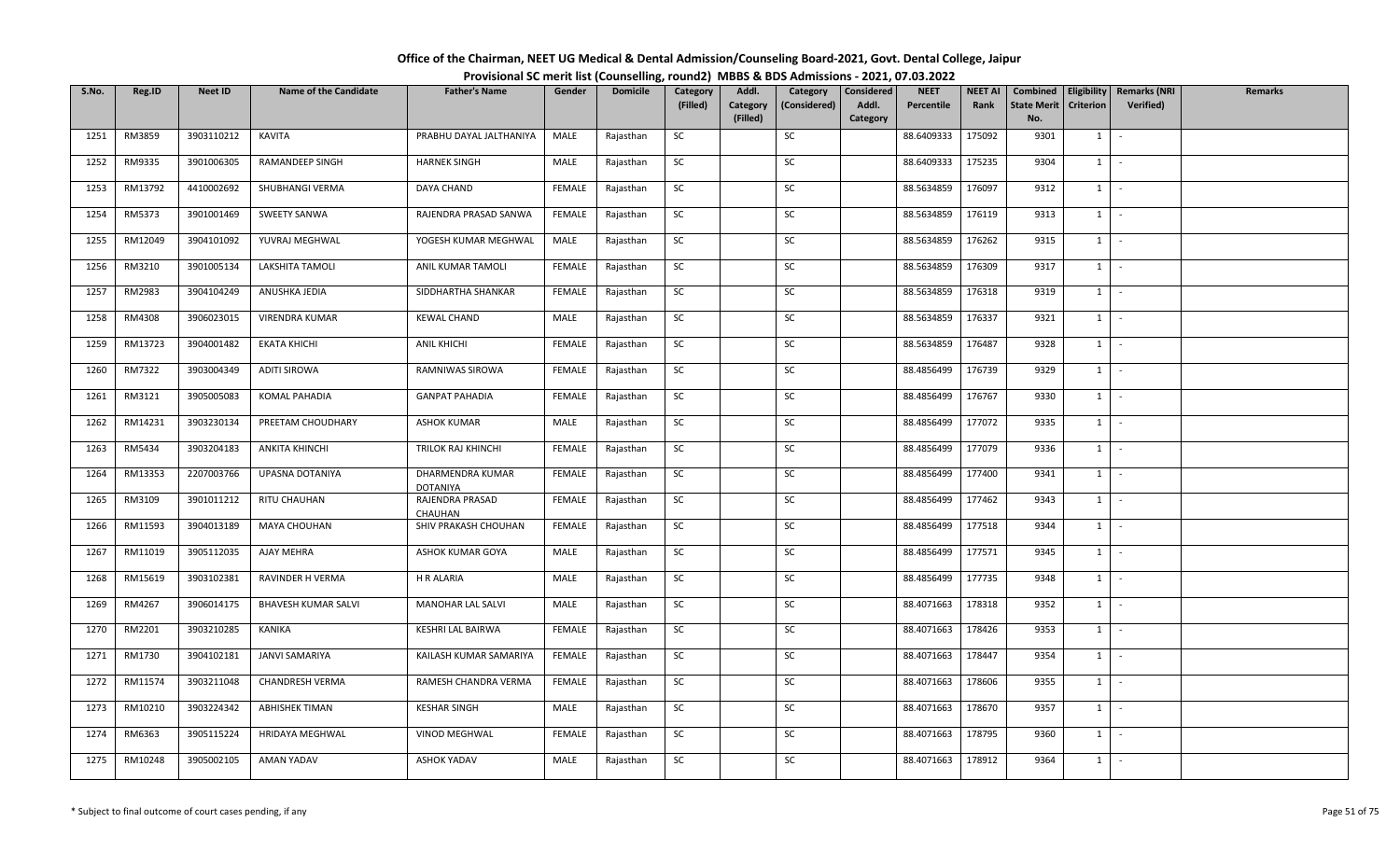| S.No. | Reg.ID  | Neet ID    | <b>Name of the Candidate</b> | <b>Father's Name</b>         | Gender        | <b>Domicile</b> | Category  | Addl.                | Category     | <b>Considered</b> | <b>NEET</b> | <b>NEET AI</b> | Combined                  | Eligibility      | <b>Remarks (NRI</b> | <b>Remarks</b> |
|-------|---------|------------|------------------------------|------------------------------|---------------|-----------------|-----------|----------------------|--------------|-------------------|-------------|----------------|---------------------------|------------------|---------------------|----------------|
|       |         |            |                              |                              |               |                 | (Filled)  | Category<br>(Filled) | (Considered) | Addl.<br>Category | Percentile  | Rank           | <b>State Merit</b><br>No. | <b>Criterion</b> | <b>Verified</b> )   |                |
| 1276  | RM11181 | 3902007144 | ANUPRIYA                     | ARVIND KUMAR                 | FEMALE        | Rajasthan       | SC        |                      | SC           |                   | 88.3241499  | 179304         | 9370                      | $1 \vert$        | $\sim$              |                |
| 1277  | RM15102 | 3903008570 | SHYAM BHARTI                 | JAGDISH PRASAD               | MALE          | Rajasthan       | SC        |                      | <b>SC</b>    |                   | 88.3241499  | 179331         | 9371                      | $1 \vert$        | $\sim$              |                |
| 1278  | RM8050  | 3901017240 | PRASHANT KUMAR               | <b>GAMBHIR SINGH</b>         | MALE          | Rajasthan       | SC        |                      | SC           |                   | 88.3241499  | 179551         | 9375                      | $1 \vert$        | $\sim$              |                |
| 1279  | RM5973  | 3903120186 | <b>MANISH KUMAR</b>          | <b>NAND RAM</b>              | MALE          | Rajasthan       | <b>SC</b> |                      | SC           |                   | 88.3241499  | 180219         | 9387                      | $1 \vert$        | $\sim$              |                |
| 1280  | RM1988  | 3901002350 | PURVA YADAV                  | SATISH YADAV                 | <b>FEMALE</b> | Rajasthan       | SC        |                      | SC           |                   | 88.2430762  | 180440         | 9390                      | $1 \vert$        | $\sim$              |                |
| 1281  | RM14106 | 3905024184 | PRIYANKA KANSOTIA            | RATAN LAL KANSOTIA           | <b>FEMALE</b> | Rajasthan       | <b>SC</b> |                      | SC           |                   | 88.2430762  | 180853         | 9396                      | $1 \vert$        | $\sim$              |                |
| 1282  | RM12940 | 3905005217 | OJUS KUMAR NAYAK             | PRAMOD KUMAR NAYAK           | MALE          | Rajasthan       | SC        |                      | <b>SC</b>    |                   | 88.2430762  | 180986         | 9398                      | $1 \vert$        | $\sim$              |                |
| 1283  | RM13202 | 3903130113 | NEERAJ KUMAR                 | RAJENDRA PRASAD              | MALE          | Rajasthan       | SC        |                      | SC           |                   | 88.2430762  | 181198         | 9402                      | $1 \vert$        | $\sim$              |                |
| 1284  | RM6185  | 3903207364 | ANMOL SONGRA                 | DR KAILASH CHANDRA<br>SONGRA | MALE          | Rajasthan       | SC        |                      | SC           |                   | 88.2430762  | 181434         | 9407                      | $1 \vert$        | $\sim$              |                |
| 1285  | RM1438  | 3903221280 | VISHAL LAKHIWAL              | KAMAL KISHORE LAKHIWAL       | MALE          | Rajasthan       | SC        |                      | SC           |                   | 88.2430762  | 181483         | 9408                      | $1 \vert$        | $\sim$              |                |
| 1286  | RM6373  | 3903006177 | NIKITA BHARTI                | <b>KALU RAM</b>              | <b>FEMALE</b> | Rajasthan       | <b>SC</b> |                      | SC           |                   | 88.16265    | 181835         | 9414                      | $1 \vert$        | $\sim$              |                |
| 1287  | RM13099 | 3903204678 | VANSHIKA SANWARIA            | JAI RAM SANWARIA             | <b>FEMALE</b> | Rajasthan       | SC        |                      | SC           |                   | 88.16265    | 181844         | 9415                      | $\overline{1}$   | $\sim$              |                |
| 1288  | RM11858 | 3903203372 | HIMANI ASWAL                 | MAHENDRA KUMAR ASWAL         | FEMALE        | Rajasthan       | SC        |                      | SC           |                   | 88.16265    | 182004         | 9421                      | $1 \vert$        | $\sim$              |                |
| 1289  | RM3604  | 3904010293 | SANJANA                      | DINESH KUMAR                 | FEMALE        | Rajasthan       | SC        |                      | SC           |                   | 88.16265    | 182423         | 9424                      | $1 \vert$        | $\sim$              |                |
| 1290  | RM2228  | 3906003368 | ANJALI RATHORE               | <b>RAJESH RATHORE</b>        | FEMALE        | Rajasthan       | SC        |                      | SC           |                   | 88.16265    | 182479         | 9426                      | $1 \vert$        | $\sim$              |                |
| 1291  | RM13232 | 3905024004 | SONIYA KUMARI                | DEVKARAN                     | FEMALE        | Rajasthan       | <b>SC</b> |                      | SC           |                   | 88.16265    | 182659         | 9429                      | $1 \vert -$      |                     |                |
| 1292  | RM2349  | 3903003500 | MUSKAAN HALDUNIA             | MAHAVIR PRASAD HALDUNIA      | FEMALE        | Rajasthan       | <b>SC</b> |                      | SC           |                   | 88.0836484  | 182927         | 9435                      | $\overline{1}$   | $\sim$              |                |
| 1293  | RM4793  | 3905116067 | RITESH MEGHWAL               | RAMGOPAL MEGHWAL             | MALE          | Rajasthan       | SC        |                      | SC           |                   | 88.0836484  | 182947         | 9436                      | $1 \vert$        | $\sim$              |                |
| 1294  | RM14307 | 3903006585 | <b>KARAN KUMAR</b>           | SUBHASH CHANDRA              | MALE          | Rajasthan       | SC        |                      | SC           |                   | 88.0836484  | 183303         | 9441                      | $1 \vert$        | $\sim 10^{-1}$      |                |
| 1295  | RM12241 | 3903015222 | <b>DEEPAK KUNDARA</b>        | KANHAIYA LAL                 | MALE          | Rajasthan       | SC        |                      | SC           |                   | 88.0836484  | 183379         | 9442                      | $1 \vert$        | $\sim$              |                |
| 1296  | RM9096  | 3906021118 | JAYDEEP                      | <b>MAGAN LAL</b>             | MALE          | Rajasthan       | <b>SC</b> |                      | SC           |                   | 88.0836484  | 183727         | 9448                      | $1$ $\sim$       |                     |                |
| 1297  | RM9337  | 3903106053 | <b>BHAWNA VERMA</b>          | <b>GANESH NARAYAN VERMA</b>  | <b>FEMALE</b> | Rajasthan       | SC        |                      | SC           |                   | 88.0010853  | 184213         | 9454                      | $1 \vert$        | $\sim$              |                |
| 1298  | RM13824 | 3903229130 | <b>VIDHI BANSIWAL</b>        | DHARMENDRA BANSIWAL          | FEMALE        | Rajasthan       | SC        |                      | SC           |                   | 88.0010853  | 184553         | 9456                      | $1 \vert$        | $\sim$              |                |
| 1299  | RM2582  | 3804001077 | <b>AMIT KUMAR</b>            | <b>KALU RAM</b>              | MALE          | Rajasthan       | SC        |                      | SC           |                   | 88.0010853  | 184746         | 9459                      | 2 <sup>1</sup>   | $\sim$              |                |
| 1300  | RN16383 | 3904025114 | <b>HEERA RAM</b>             | <b>KHEENYA RAM</b>           | MALE          | Rajasthan       | <b>SC</b> |                      | SC           |                   | 87.9124999  | 185621         | 9468                      | $1 \vert$        | $\sim$              |                |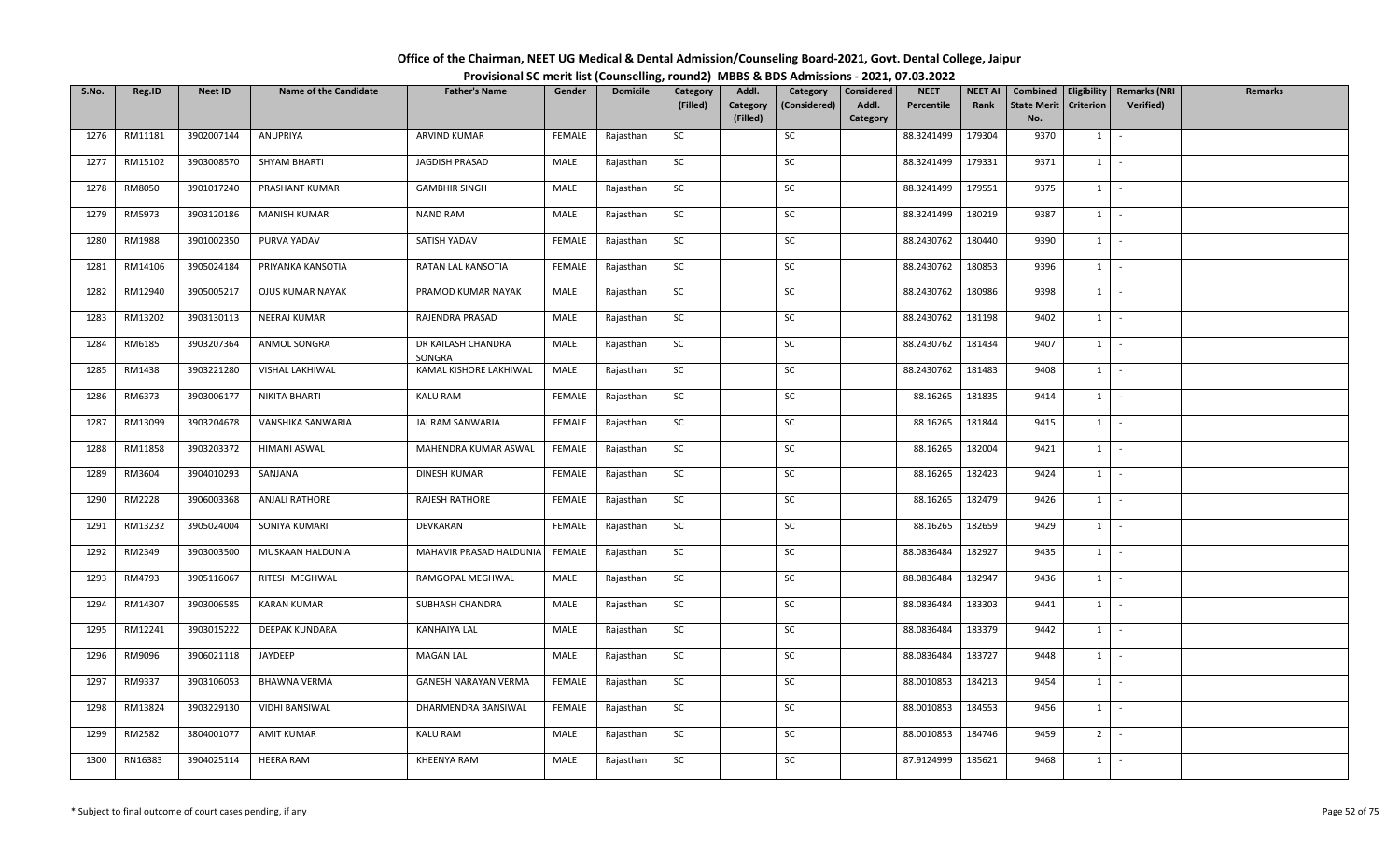| Office of the Chairman, NEET UG Medical & Dental Admission/Counseling Board-2021, Govt. Dental College, Jaipur |                                                                                          |
|----------------------------------------------------------------------------------------------------------------|------------------------------------------------------------------------------------------|
|                                                                                                                | Provisional SC merit list (Counselling, round2) MBBS & BDS Admissions - 2021, 07.03.2022 |

| S.No. | Reg.ID  | <b>Neet ID</b> | <b>Name of the Candidate</b> | <b>Father's Name</b>    | Gender        | <b>Domicile</b> | Category<br>(Filled) | Addl.<br>Category | Category<br>(Considered) | Considered<br>Addl. | <b>NEET</b><br>Percentile | <b>NEET AI</b><br>Rank | Combined<br><b>State Merit</b> | Eligibility<br>Criterion     | <b>Remarks (NRI</b><br>Verified) | <b>Remarks</b> |
|-------|---------|----------------|------------------------------|-------------------------|---------------|-----------------|----------------------|-------------------|--------------------------|---------------------|---------------------------|------------------------|--------------------------------|------------------------------|----------------------------------|----------------|
|       |         |                |                              |                         |               |                 |                      | (Filled)          |                          | Category            |                           |                        | No.                            |                              |                                  |                |
| 1301  | RM7368  | 3905120300     | SAUMYA VERMA                 | OMPRAKASH VERMA         | MALE          | Rajasthan       | SC                   |                   | SC                       |                     | 87.9124999                | 186046                 | 9475                           | $1 \quad$                    | $\sim$                           |                |
| 1302  | RM4996  | 3906003008     | RITIK KUMAR JATIYA           | RAJKUMAR JATIYA         | MALE          | Rajasthan       | SC                   |                   | SC                       |                     | 87.9124999                | 186062                 | 9476                           | $3$ $\overline{\phantom{0}}$ |                                  |                |
| 1303  | RN16230 | 3906011004     | VAIBHAV PADIYAR              | <b>GANPAT LAL</b>       | MALE          | Rajasthan       | SC                   |                   | SC                       |                     | 87.9124999                | 186064                 | 9477                           | $1$ $-$                      |                                  |                |
| 1304  | RM6304  | 2209001872     | KARDAM JANVI SUNILKUMAR      | SUNIL KUMAR KARDAM      | <b>FEMALE</b> | Rajasthan       | SC                   |                   | SC                       |                     | 87.9124999                | 186077                 | 9479                           | 2 <sup>1</sup>               | $\sim$                           |                |
| 1305  | RM3326  | 3905104215     | <b>GEETISHA KHINCHI</b>      | RAJKUMAR KHINCHI        | FEMALE        | Rajasthan       | SC                   |                   | SC                       |                     | 87.9124999                | 186103                 | 9480                           | 3 <sup>1</sup>               | $\sim$                           |                |
| 1306  | RM12440 | 3905002083     | RAVINA KUMARI MEGHWAL        | PURAN MAL MEGHWAL       | FEMALE        | Rajasthan       | <b>SC</b>            |                   | SC                       |                     | 87.9124999                | 186131                 | 9481                           | $1$ $\vert$                  |                                  |                |
| 1307  | RM11961 | 3903205944     | KHUSHI KHOLIA                | <b>VIKESH KHOLIA</b>    | FEMALE        | Rajasthan       | <b>SC</b>            |                   | SC                       |                     | 87.9124999                | 186251                 | 9485                           | $1 \vert$                    | $\sim$                           |                |
| 1308  | RM9007  | 3803002454     | PRERNA                       | NAND LAL                | FEMALE        | Rajasthan       | SC                   |                   | SC                       |                     | 87.9124999                | 186350                 | 9489                           | 2 <sup>1</sup>               | $\sim$                           |                |
| 1309  | RM2094  | 3903206574     | PEEYUSH VERMA                | ARJUN LAL VERMA         | MALE          | Rajasthan       | SC                   |                   | SC                       |                     | 87.8279941                | 186689                 | 9491                           | $1 \mid$                     | $\sim$                           |                |
| 1310  | RM13076 | 3905001302     | <b>MANISH MAHAWAR</b>        | NARENDRA MAHAWAR        | MALE          | Rajasthan       | SC                   |                   | SC                       |                     | 87.8279941                | 186737                 | 9493                           | $1 \vert -$                  |                                  |                |
| 1311  | RM3644  | 3905013255     | DEEPANJALI CHANDEL           | RAJENDRA KUMAR CHANDEL  | FEMALE        | Rajasthan       | SC                   |                   | SC                       |                     | 87.8279941                | 186861                 | 9494                           | $3$ $\overline{\phantom{0}}$ |                                  |                |
| 1312  | RM2760  | 3903113196     | NIKITA BUNTOLIYA             | HAJARI LAL BUNTOLIYA    | <b>FEMALE</b> | Rajasthan       | SC                   |                   | SC                       |                     | 87.8279941                | 187090                 | 9497                           | 1                            | $\sim$                           |                |
| 1313  | RM11735 | 3905018012     | SHUBHAM PAHADIYA             | BRIJ MOHAN PAHADIYA     | MALE          | Rajasthan       | SC                   |                   | SC                       |                     | 87.8279941                | 187156                 | 9499                           | $1 -$                        |                                  |                |
| 1314  | RM7631  | 3903003041     | ANISH KUMAR GULPADIYA        | RAMBABU SINGH           | MALE          | Rajasthan       | SC                   |                   | SC                       |                     | 87.8279941                | 187347                 | 9500                           | $1$ $\vert$                  |                                  |                |
| 1315  | RM13124 | 3904014269     | <b>BHARAT CHOUHAN</b>        | RAVTARAM                | MALE          | Rajasthan       | <b>SC</b>            |                   | SC                       |                     | 87.7491221                | 188105                 | 9507                           | $1 \cdot$                    |                                  |                |
| 1316  | RM14920 | 3903207118     | NISHITA VERMA                | SOHAN LAL VERMA         | FEMALE        | Rajasthan       | SC                   |                   | SC                       |                     | 87.7491221                | 188636                 | 9513                           | $1$ $-$                      |                                  |                |
| 1317  | RM11971 | 3904007370     | GOVIND                       | <b>KESHU RAM</b>        | MALE          | Rajasthan       | SC                   |                   | SC                       |                     | 87.7491221                | 188811                 | 9517                           | 1                            | $\sim$                           |                |
| 1318  | RM14187 | 3906024384     | <b>HARIOM NARANIYA</b>       | MR KISHAN KUMAR KHATEEK | MALE          | Rajasthan       | SC                   |                   | SC                       |                     | 87.6707681                | 189740                 | 9529                           | $1 \mid$                     | $\sim$                           |                |
| 1319  | RM5855  | 3903114287     | <b>VIKAS KUMAR</b>           | RAGHUVEER SINGH         | MALE          | Rajasthan       | SC                   | WPP,<br>WPP8      | SC                       |                     | 87.6707681                | 189861                 | 9534                           | $8 -$                        |                                  |                |
| 1320  | RM11008 | 3903005261     | YASH VERMA                   | <b>ASHOK VERMA</b>      | MALE          | Rajasthan       | <b>SC</b>            |                   | SC                       |                     | 87.6707681                | 190362                 | 9545                           | 1                            | $\overline{\phantom{a}}$         |                |
| 1321  | RM6114  | 3903041177     | <b>KHUSBOO</b>               | VIDHADAR                | <b>FEMALE</b> | Rajasthan       | SC                   |                   | SC                       |                     | 87.5863918                | 191055                 | 9549                           | $1$ $\vert$                  |                                  |                |
| 1322  | RM14458 | 3903006398     | CHIRANJEEVI SANKHLA          | PRADEEP SANKHLA         | MALE          | Rajasthan       | <b>SC</b>            |                   | SC                       |                     | 87.5863918                | 191580                 | 9563                           | $1 \mid$                     | $\sim$                           |                |
| 1323  | RM4131  | 3904020207     | <b>ABHISHEK CHOUHAN</b>      | TEJA RAM CHOUHAN        | MALE          | Rajasthan       | <b>SC</b>            |                   | SC                       |                     | 87.4992958                | 192105                 | 9573                           | $1 \quad$                    |                                  |                |
| 1324  | RM2700  | 3903120093     | NEETU                        | SHIV PRASAD             | FEMALE        | Rajasthan       | SC                   | WDP,<br>EXS6      | SC                       |                     | 87.4992958                | 192450                 | 9578                           | $1 \cdot$                    |                                  |                |
| 1325  | RM14232 | 3901006015     | ADITI SAMERIA                | HANSRAJ SAMERIA         | FEMALE        | Rajasthan       | SC                   |                   | SC                       |                     | 87.4992958                | 192665                 | 9585                           | $1 \mid$                     |                                  |                |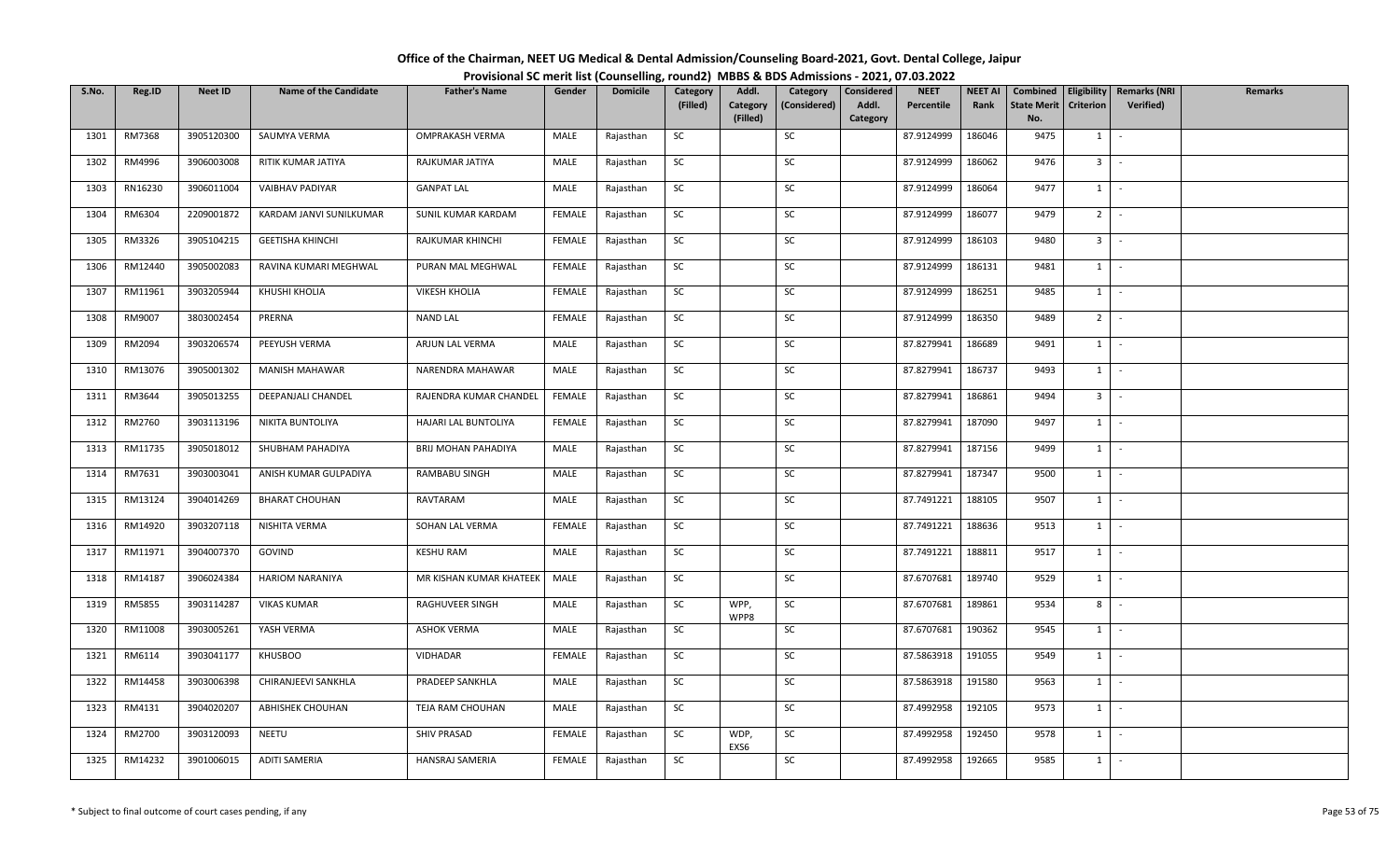| Office of the Chairman, NEET UG Medical & Dental Admission/Counseling Board-2021, Govt. Dental College, Jaipur |  |
|----------------------------------------------------------------------------------------------------------------|--|
| Provisional SC merit list (Counselling, round2) MBBS & BDS Admissions - 2021, 07.03.2022                       |  |

| S.No. | Reg.ID        | <b>Neet ID</b> | <b>Name of the Candidate</b> | <b>Father's Name</b>         | Gender        | <b>Domicile</b> | Category  | Addl.                | Category     | Considered        | <b>NEET</b> | <b>NEET AI</b> | Combined                  |                  | Eligibility   Remarks (NRI | <b>Remarks</b> |
|-------|---------------|----------------|------------------------------|------------------------------|---------------|-----------------|-----------|----------------------|--------------|-------------------|-------------|----------------|---------------------------|------------------|----------------------------|----------------|
|       |               |                |                              |                              |               |                 | (Filled)  | Category<br>(Filled) | (Considered) | Addl.<br>Category | Percentile  | Rank           | <b>State Merit</b><br>No. | <b>Criterion</b> | <b>Verified</b> )          |                |
| 1326  | RN16214       | 3903008158     | KHUSHI BARUPAL               | MAHESH KUMAR BARUPAL         | FEMALE        | Rajasthan       | SC        |                      | SC           |                   | 87.4992958  | 192919         | 9589                      | 1                | $\sim$                     |                |
|       |               |                |                              |                              |               |                 |           |                      |              |                   |             |                |                           |                  |                            |                |
| 1327  | RM10183       | 3905028121     | SHALINI KHANGAR              | HARI OM KHANGAR              | FEMALE        | Rajasthan       | SC        |                      | SC           |                   | 87.4178335  | 193665         | 9601                      | 1                | $\sim$                     |                |
| 1328  | RM14878       | 3901008343     | MADHURI BUNDEL               | JUGAL KISHORE                | FEMALE        | Rajasthan       | <b>SC</b> |                      | SC           |                   | 87.4178335  | 193679         | 9602                      | $1 \mid$         | $\sim$ $-$                 |                |
| 1329  | RM11826       | 3902010149     | HEMLATA                      | SANTLAL                      | <b>FEMALE</b> | Rajasthan       | SC        |                      | SC           |                   | 87.4178335  | 193732         | 9606                      | $1 \mid$         | $\sim$                     |                |
| 1330  | RM2287        | 3904107052     | PANKAJ GARWA                 | KALURAM                      | MALE          | Rajasthan       | SC        |                      | SC           |                   | 87.4178335  | 194039         | 9609                      | $1 \mid$         | $\sim$                     |                |
| 1331  | RM9736        | 2302015242     | SAHIL SINGH                  | <b>ISHWAR SINGH</b>          | MALE          | Rajasthan       | SC        |                      | SC           |                   | 87.4178335  | 194252         | 9616                      | 1                | $\sim$                     |                |
| 1332  | RM14877       | 3903007369     | <b>GAUTTAM VIJAY</b>         | <b>VIJAY RAJAN</b>           | MALE          | Rajasthan       | SC        |                      | SC           |                   | 87.3330039  | 194613         | 9621                      | $1 \quad$        | $\sim$                     |                |
| 1333  | RM9692        | 3904104259     | DAKSH K CHOUHAN              | DINESH K CHOUHAN             | MALE          | Rajasthan       | <b>SC</b> |                      | SC           |                   | 87.3330039  | 194793         | 9623                      | 1                | $\sim$                     |                |
| 1334  | RM2065        | 3903008115     | DEVANSHI KULDEEP             | TARA CHAND KULDEEP           | FEMALE        | Rajasthan       | SC        |                      | SC           |                   | 87.3330039  | 195164         | 9626                      | 1                | $\sim$                     |                |
| 1335  | RM1950        | 3903004143     | ANUJ KUMAR                   | SURENDRA KUMAR GOYAL         | MALE          | Rajasthan       | SC        |                      | SC           |                   | 87.3330039  | 195320         | 9628                      | 1                | $\sim$                     |                |
| 1336  | RM2290        | 3905104416     | DEEPAK                       | RAMGOPAL                     | MALE          | Rajasthan       | <b>SC</b> |                      | SC           |                   | 87.3330039  | 195473         | 9634                      | $2$ -            |                            |                |
| 1337  | RM15246       | 3903020076     | AJAY BASANWAL                | NANAK CHAND MAHAWAR          | MALE          | Rajasthan       | SC        |                      | SC           |                   | 87.3330039  | 195502         | 9636                      | $1 \vert$        | $\sim$                     |                |
| 1338  | RM10517       | 3902016275     | MAMTA                        | <b>MADAN LAL</b>             | <b>FEMALE</b> | Rajasthan       | <b>SC</b> |                      | SC           |                   | 87.2504408  | 196294         | 9646                      | 1                | $\sim$                     |                |
| 1339  | RM13833       | 3905017112     | POOJA KUMARI                 | MAHESH KUMAR                 | FEMALE        | Rajasthan       | SC        | WDP,<br>EXS8         | SC           |                   | 87.2504408  | 196413         | 9650                      | 7 I              | $\sim$                     |                |
| 1340  | RM4466        | 2302033133     | <b>AJAY SOLANKI</b>          | OM PRAKASH                   | MALE          | Rajasthan       | SC        |                      | SC           |                   | 87.2504408  | 196613         | 9654                      | 2 <sup>1</sup>   | $\sim$                     |                |
| 1341  | RM3677        | 3903007352     | <b>DURGESH BHUSHAN</b>       | <b>BHARAT BHUSHAN</b>        | FEMALE        | Rajasthan       | <b>SC</b> |                      | SC           |                   | 87.2504408  | 196645         | 9655                      | $1 \mid$         | $\sim$                     |                |
| 1342  | RM14833       | 3903018253     | SURENDRA KUMAR PARSOYA       | <b>BHAGWAN SAHAY PARSOYA</b> | MALE          | Rajasthan       | <b>SC</b> |                      | SC           |                   | 87.1633448  | 197053         | 9661                      | 1                | $\sim$                     |                |
| 1343  | RM8720        | 3905007428     | DEVANSH JATOLIA              | DINESH JATOLIA               | MALE          | Rajasthan       | SC        |                      | SC           |                   | 87.1633448  | 197877         | 9672                      | 2 <sup>1</sup>   | $\sim$                     |                |
| 1344  | RM11651       | 3903104345     | <b>AVIRAL BHATI</b>          | <b>SUNIL BHATI</b>           | MALE          | Rajasthan       | SC        |                      | SC           |                   | 87.1633448  | 197910         | 9674                      |                  | $1 \cdot$                  |                |
| 1345  | RM10664       | 3904018004     | PEER CHANDRA                 | <b>HEMA RAM</b>              | MALE          | Rajasthan       | SC        |                      | SC           |                   | 87.0710036  | 198320         | 9684                      | $1 \vert$        | $\sim$                     |                |
| 1346  | RM15481       | 3905021091     | KAPIL BAIRWA                 | SHYAM LAL BAIRWA             | MALE          | Rajasthan       | SC        |                      | SC           |                   | 87.0710036  | 198666         | 9687                      | $1 \quad$        | $\sim$                     |                |
| 1347  | RM7723        | 3903107269     | CHARU KHAJOTIA               | RAVI SHANKER KHAJOTIA        | <b>FEMALE</b> | Rajasthan       | SC        |                      | SC           |                   | 87.0710036  | 198821         | 9688                      | 1                | $\sim$                     |                |
| 1348  | <b>RM5728</b> | 3903018300     | RINKU KUMAR KHICHI           | <b>BODAN LAL KHICHI</b>      | MALE          | Rajasthan       | SC        |                      | SC           |                   | 87.0710036  | 199064         | 9694                      | $1 \quad$        | $\sim$                     |                |
| 1349  | RM2537        | 3905023202     | KALPNA RAWAL                 | <b>HEMRAJ RAWAL</b>          | FEMALE        | Rajasthan       | SC        |                      | SC           |                   | 87.0710036  | 199068         | 9695                      | $1 \quad$        | $\sim$                     |                |
| 1350  | RN16567       | 3904111017     | <b>GANESH KUMAR</b>          | <b>GUMANA RAM</b>            | MALE          | Rajasthan       | SC        |                      | SC           |                   | 87.0710036  | 199484         | 9699                      | $1 \quad$        | $\sim$                     |                |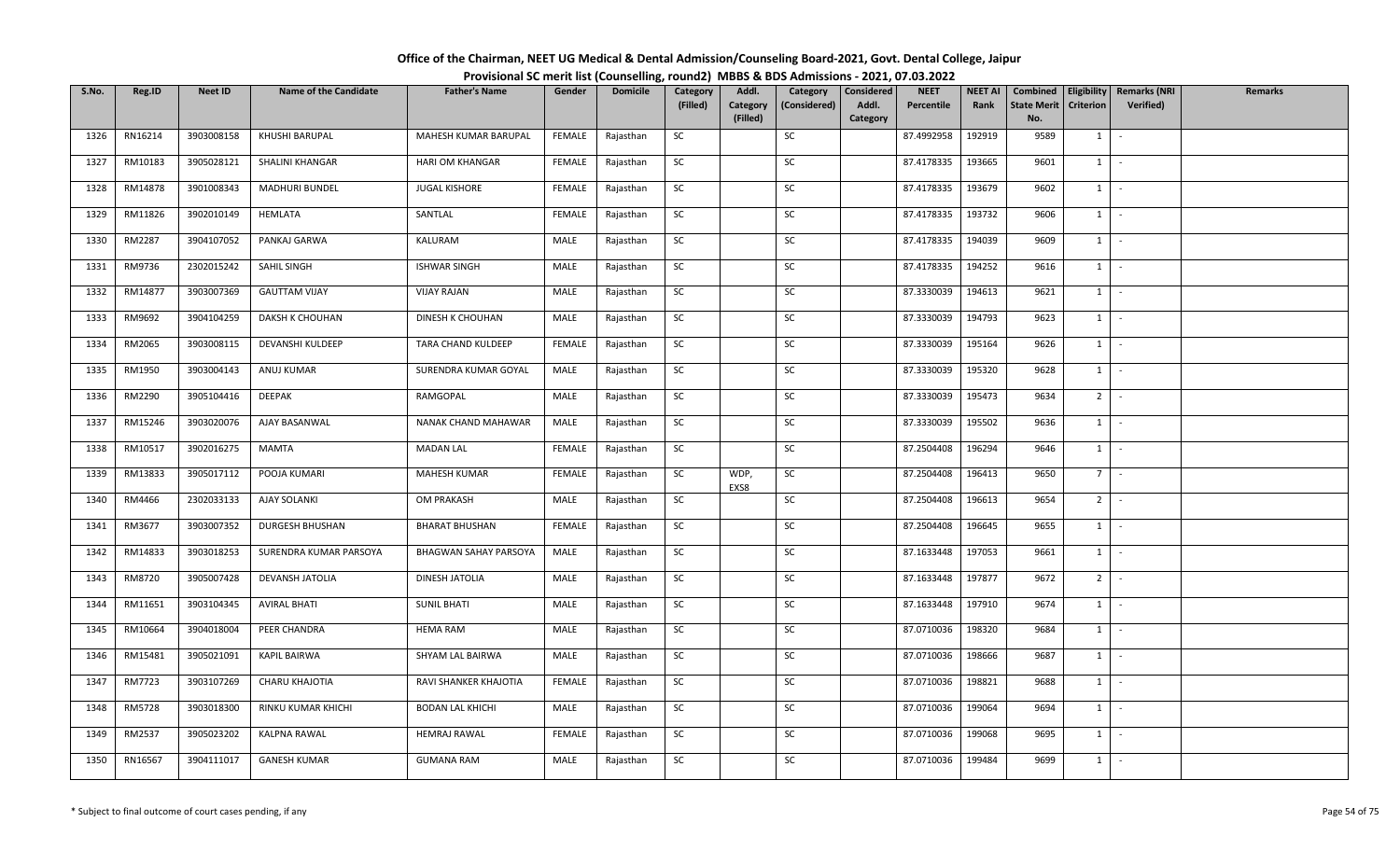| Office of the Chairman, NEET UG Medical & Dental Admission/Counseling Board-2021, Govt. Dental College, Jaipur |                                                                                          |
|----------------------------------------------------------------------------------------------------------------|------------------------------------------------------------------------------------------|
|                                                                                                                | Provisional SC merit list (Counselling, round2) MBBS & BDS Admissions - 2021, 07.03.2022 |

| S.No. | Reg.ID  | <b>Neet ID</b> | <b>Name of the Candidate</b> | <b>Father's Name</b>      | Gender        | <b>Domicile</b> | Category<br>(Filled) | Addl.<br>Category | Category<br>(Considered) | Considered<br>Addl. | <b>NEET</b><br>Percentile | <b>NEET AI</b><br>Rank | Combined<br><b>State Merit</b> | Criterion   | Eligibility   Remarks (NRI<br><b>Verified</b> ) | <b>Remarks</b> |
|-------|---------|----------------|------------------------------|---------------------------|---------------|-----------------|----------------------|-------------------|--------------------------|---------------------|---------------------------|------------------------|--------------------------------|-------------|-------------------------------------------------|----------------|
|       |         |                |                              |                           |               |                 |                      | (Filled)          |                          | Category            |                           |                        | No.                            |             |                                                 |                |
| 1351  | RM14859 | 3903120185     | <b>GULSHAN KUMAR JATAV</b>   | DINESH CHAND JATAV        | MALE          | Rajasthan       | SC                   |                   | SC                       |                     | 86.987793                 | 199762                 | 9702                           | $1 \quad$   | $\sim$                                          |                |
| 1352  | RM9466  | 3905123027     | DAYAKANT MAURYA              | SURESH CHAND MAURYA       | MALE          | Rajasthan       | SC                   |                   | SC                       |                     | 86.987793                 | 199848                 | 9704                           | $1 \cdot$   |                                                 |                |
| 1353  | RM9484  | 2303005200     | POOJA DOCHANIA               | SATISH KUMAR              | <b>FEMALE</b> | Rajasthan       | <b>SC</b>            |                   | SC                       |                     | 86.987793                 | 200034                 | 9706                           | $2$ -       |                                                 |                |
| 1354  | RM12759 | 3906004456     | RAHUL KUMAR KHATIK           | <b>BARDI CHAND KHATIK</b> | MALE          | Rajasthan       | SC                   |                   | SC                       |                     | 86.987793                 | 200130                 | 9711                           | $1$ $\vert$ |                                                 |                |
| 1355  | RM11787 | 3903102352     | SAKSHI SAGAR                 | CHANDRA BHAN SAGAR        | FEMALE        | Rajasthan       | SC                   |                   | SC                       |                     | 86.987793                 | 200202                 | 9713                           | $1$ $\vert$ |                                                 |                |
| 1356  | RM12958 | 3903019328     | SACHIN KUMAR TIMAN           | YADRAM                    | MALE          | Rajasthan       | SC                   |                   | SC                       |                     | 86.9013445                | 201447                 | 9731                           | $1$ $\cdot$ |                                                 |                |
| 1357  | RM14954 | 3906011158     | ANJALI MEGHWAL               | AMRIT LAL MEGHWAL         | <b>FEMALE</b> | Rajasthan       | SC                   |                   | SC                       |                     | 86.9013445                | 201689                 | 9735                           | $1 \quad$   | $\sim$                                          |                |
| 1358  | RM10811 | 3903120128     | ADITI MUNDOTIYA              | JAWAHAR LAL MUNDOTIYA     | FEMALE        | Rajasthan       | SC                   |                   | SC                       |                     | 86.9013445                | 201940                 | 9739                           | $1$ $\cdot$ |                                                 |                |
| 1359  | RM12818 | 3906027072     | KHUSHAL YADAV                | RAMESH CHANDRA YADAV      | MALE          | Rajasthan       | SC                   |                   | SC                       |                     | 86.816515                 | 202285                 | 9743                           | $1 \mid$    | $\sim$                                          |                |
| 1360  | RM15331 | 3903205485     | PRIYA UMARWAL                | PRAKASH UMARWAL           | FEMALE        | Rajasthan       | SC                   |                   | SC                       |                     | 86.816515                 | 202357                 | 9746                           | $1 \cdot$   |                                                 |                |
| 1361  | RM11994 | 4401001254     | SHIPRA BHASKAR               | AJAY BHASKAR              | FEMALE        | Rajasthan       | SC                   |                   | SC                       |                     | 86.816515                 | 202832                 | 9753                           | $1$ $\cdot$ |                                                 |                |
| 1362  | RM11720 | 3903007176     | YASH VERMA                   | VINOD KUMAR VERMA         | MALE          | Rajasthan       | SC                   |                   | SC                       |                     | 86.816515                 | 202894                 | 9756                           | $2$ -       |                                                 |                |
| 1363  | RM3319  | 3903102493     | MOULLIK PACHORI              | PARMENDRA PACHORI         | MALE          | Rajasthan       | <b>SC</b>            |                   | SC                       |                     | 86.816515                 | 203502                 | 9764                           | 1           | $\sim$                                          |                |
| 1364  | RM13808 | 3903109211     | <b>MANISHA BAKOLIA</b>       | NARENDRA BAKOLIA          | FEMALE        | Rajasthan       | <b>SC</b>            |                   | SC                       |                     | 86.816515                 | 203517                 | 9765                           | $1$ $-$     |                                                 |                |
| 1365  | RM5252  | 3903102876     | <b>GURPREET SINGH</b>        | SURJEET SINGH             | MALE          | Rajasthan       | SC                   |                   | SC                       |                     | 86.7354412                | 203953                 | 9768                           | $1$ $-$     |                                                 |                |
| 1366  | RM13236 | 3906011289     | <b>VAISHALI REGAR</b>        | SURAJ MAL REGAR           | FEMALE        | Rajasthan       | SC                   |                   | SC                       |                     | 86.7354412                | 204613                 | 9778                           | $1$   -     |                                                 |                |
| 1367  | RM4522  | 3903017352     | KHUSHI GOTHWAL               | SHARWAN RAM               | <b>FEMALE</b> | Rajasthan       | SC                   |                   | SC                       |                     | 86.7354412                | 204795                 | 9782                           | $1$ $\cdot$ |                                                 |                |
| 1368  | RM1065  | 3903025272     | VISHAL MAHAWAT               | KISHAN LAL MAHAWAT        | MALE          | Rajasthan       | SC                   |                   | SC                       |                     | 86.6440066                | 204934                 | 9785                           | 1           | $\sim$                                          |                |
| 1369  | RM6408  | 3903103380     | SAKSHI RAMAN                 | PRABHU DAYAL RAMAN        | FEMALE        | Rajasthan       | SC                   |                   | SC                       |                     | 86.6440066                | 205589                 | 9794                           | $1$ $\cdot$ |                                                 |                |
| 1370  | RM6518  | 3905013238     | SAURABH MANGAL               | RAMESHWAR NIMESH          | MALE          | Rajasthan       | <b>SC</b>            |                   | SC                       |                     | 86.6440066                | 205770                 | 9799                           | $1$ $-$     |                                                 |                |
| 1371  | RM13223 | 3903041079     | JAANSI KATARIA               | <b>BALRAM KATARIA</b>     | FEMALE        | Rajasthan       | <b>SC</b>            |                   | SC                       |                     | 86.6440066                | 205896                 | 9804                           | $1 \quad$   | $\sim$                                          |                |
| 1372  | RM4258  | 3903015377     | <b>KSHITIJ KUMAR</b>         | <b>RAM PRASAD</b>         | MALE          | Rajasthan       | SC                   |                   | SC                       |                     | 86.6440066                | 206221                 | 9810                           | 1           | $\sim$                                          |                |
| 1373  | RM5770  | 2001006277     | KUSUM NAINWAYAN              | SURESH KUMAR              | <b>FEMALE</b> | Rajasthan       | SC                   | WPP,<br>WPP8      | SC                       |                     | 86.5607959                | 207214                 | 9824                           | $1$ $-$     |                                                 |                |
| 1374  | RM15428 | 3903105101     | REEV JEENWAL                 | ASHOK JEENWAL             | MALE          | Rajasthan       | SC                   |                   | SC                       |                     | 86.5607959                | 207349                 | 9829                           | $1$ $-$     |                                                 |                |
| 1375  | RM9274  | 3903109059     | <b>REVIKA</b>                | NANDLAL                   | FEMALE        | Rajasthan       | SC                   |                   | SC                       |                     | 86.4779738                | 208446                 | 9843                           | $1 \quad$   |                                                 |                |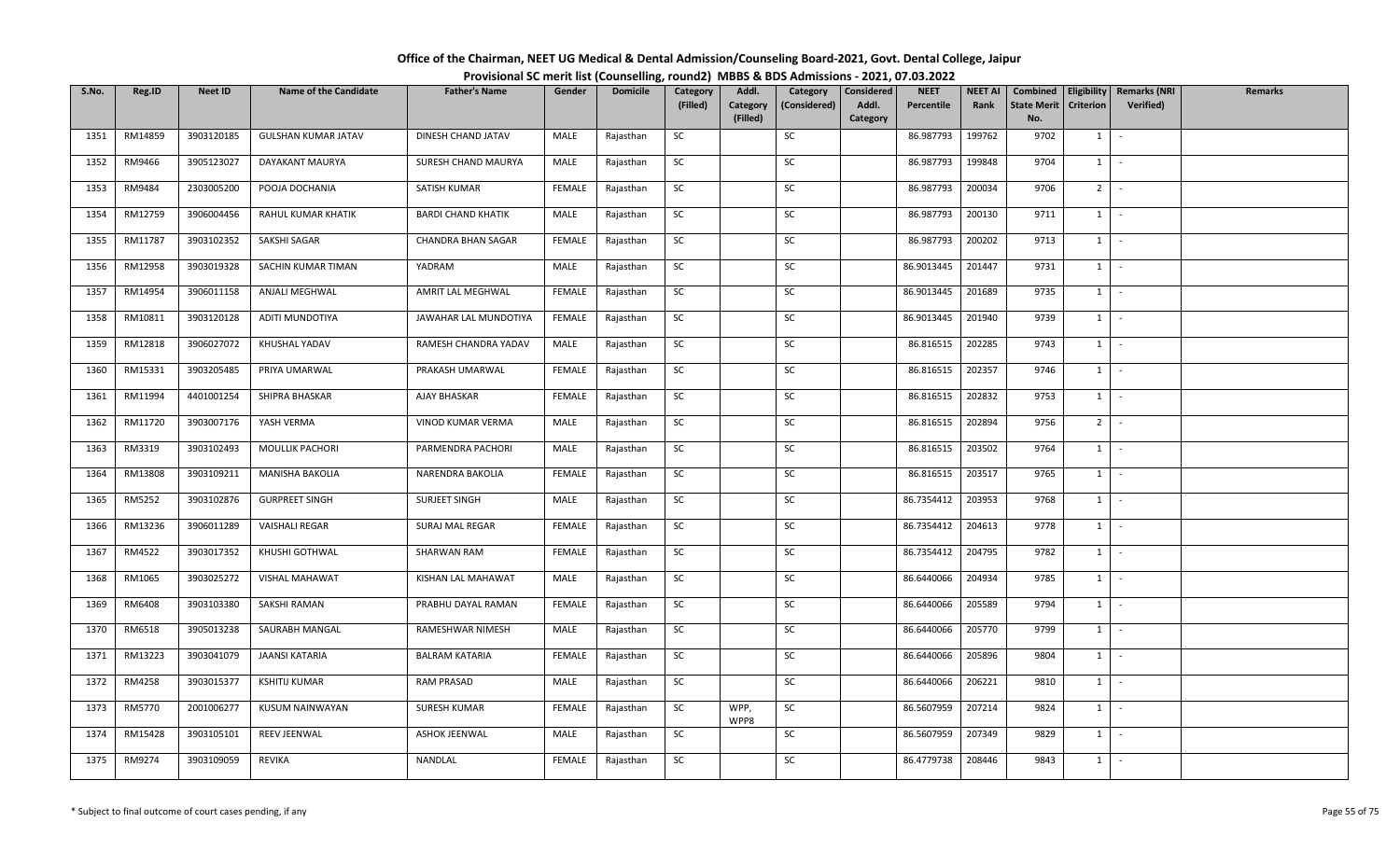| Office of the Chairman, NEET UG Medical & Dental Admission/Counseling Board-2021, Govt. Dental College, Jaipur |  |
|----------------------------------------------------------------------------------------------------------------|--|
| Provisional SC merit list (Counselling, round2) MBBS & BDS Admissions - 2021, 07.03.2022                       |  |

| S.No. | Reg.ID  | <b>Neet ID</b> | <b>Name of the Candidate</b> | <b>Father's Name</b>       | Gender        | <b>Domicile</b> | Category  | Addl.                | Category     | Considered | <b>NEET</b> | <b>NEET AI</b> | Combined                  |                  | Eligibility   Remarks (NRI | Remarks |
|-------|---------|----------------|------------------------------|----------------------------|---------------|-----------------|-----------|----------------------|--------------|------------|-------------|----------------|---------------------------|------------------|----------------------------|---------|
|       |         |                |                              |                            |               |                 | (Filled)  | Category<br>(Filled) | (Considered) | Addl.      | Percentile  | Rank           | <b>State Merit</b><br>No. | <b>Criterion</b> | Verified)                  |         |
| 1376  | RM7666  | 3903202135     | OJAS DEEGWAL                 | <b>VIKAS DEEGWAL</b>       | MALE          | Rajasthan       | SC        |                      | SC           | Category   | 86.3915901  | 209214         | 9852                      | $1 \quad$        | $\sim$                     |         |
|       |         |                |                              |                            |               |                 |           |                      |              |            |             |                |                           |                  |                            |         |
| 1377  | RM11959 | 3902012052     | GARIMA                       | SHISHRAM                   | FEMALE        | Rajasthan       | SC        |                      | SC           |            | 86.3915901  | 209216         | 9853                      | 11               | $\sim$                     |         |
| 1378  | RM15455 | 3905114191     | VISHAL MEHRA                 | SATYANARAYAN MEHRA         | MALE          | Rajasthan       | <b>SC</b> |                      | SC           |            | 86.3915901  | 210061         | 9863                      | $1 \mid$         | $\sim$ $-$                 |         |
| 1379  | RM6618  | 3904104169     | ANKITA                       | RAKESH KUMAR               | <b>FEMALE</b> | Rajasthan       | SC        |                      | SC           |            | 86.3042351  | 210588         | 9869                      | $1 \mid$         | $\sim$                     |         |
| 1380  | RM3037  | 3905008346     | AACHARYA BHARAT              | DECEMBER BERWA             | MALE          | Rajasthan       | SC        |                      | SC           |            | 86.2108578  | 211505         | 9874                      | $1 \mid$         | $\sim$                     |         |
| 1381  | RM5551  | 3903038177     | MANISHA                      | <b>HARJEET SINGH</b>       | FEMALE        | Rajasthan       | SC        |                      | SC           |            | 86.2108578  | 211730         | 9877                      | 3 <sup>1</sup>   | $\sim$                     |         |
| 1382  | RM15781 | 3901014024     | HARISH KUMAR JINGAR          | POONAM CHAND JINGAR        | MALE          | Rajasthan       | SC        |                      | SC           |            | 86.2108578  | 212306         | 9886                      | $1 \quad$        | $\sim$                     |         |
| 1383  | RM14817 | 3903118147     | PRATIKSHA                    | <b>ASHOK KUMAR</b>         | FEMALE        | Rajasthan       | SC        |                      | SC           |            | 86.2108578  | 212526         | 9895                      | 1                | $\sim$                     |         |
| 1384  | RM12349 | 3906003206     | KALPESH BISWAS               | <b>SWAPEN BISWAS</b>       | MALE          | Rajasthan       | SC        |                      | SC           |            | 86.2108578  | 212549         | 9896                      | 1                | $\sim$                     |         |
| 1385  | RM9364  | 3903004037     | TUNGARIA KANISHKA MANOJ      | MANOJ                      | FEMALE        | Rajasthan       | SC        |                      | SC           |            | 86.1259635  | 213275         | 9904                      | 2 <sup>1</sup>   | $\sim$                     |         |
| 1386  | RM12435 | 3903019382     | NIRMALA KUMARI               | <b>RAMKUMAR SINGH</b>      | FEMALE        | Rajasthan       | <b>SC</b> |                      | SC           |            | 86.1259635  | 213320         | 9905                      | $1$ $-$          |                            |         |
| 1387  | RM4482  | 3901003293     | NAVEEN KUMAR HARSALIA        | <b>CHETAN KUMAR</b>        | MALE          | Rajasthan       | SC        |                      | SC           |            | 86.1259635  | 214100         | 9916                      | $1 \quad$        | $\sim$                     |         |
| 1388  | RM5731  | 3902005112     | <b>BHUPENDER NAYAK</b>       | KISHANA RAM NAYAK          | MALE          | Rajasthan       | SC        |                      | SC           |            | 86.0423643  | 214818         | 9934                      | 1                | $\sim$                     |         |
| 1389  | RM11936 | 3903109469     | NISHA DEADA                  | <b>GAUTAM CHAND DEVADA</b> | FEMALE        | Rajasthan       | SC        |                      | SC           |            | 86.0423643  | 215110         | 9939                      | $1 \quad$        | $\sim$                     |         |
| 1390  | RM13489 | 3904006074     | PRATHAM LAKHAN               | VINOD KUMAR LAKHAN         | MALE          | Rajasthan       | SC        |                      | SC           |            | 85.9561748  | 216202         | 9952                      | $1 \quad$        | $\sim$                     |         |
| 1391  | RN16149 | 3902004406     | AYUSHI KADELA                | M R KADELA                 | <b>FEMALE</b> | Rajasthan       | SC        |                      | SC           |            | 85.9561748  | 216725         | 9961                      | 1                | $\sim$                     |         |
| 1392  | RM7306  | 3902018060     | <b>ABHISHEK PARIHAR</b>      | NANURAM PARIHAR            | MALE          | Rajasthan       | <b>SC</b> |                      | SC           |            | 85.9561748  | 216778         | 9963                      | 1                | $\sim$                     |         |
| 1393  | RM8193  | 3904023225     | ARVIND KODECHA               | NIRBHA RAM KODECHA         | MALE          | Rajasthan       | SC        |                      | SC           |            | 85.8651288  | 216942         | 9966                      | 1                | $\sim$                     |         |
| 1394  | RM13816 | 3904112181     | RAVINDRA KHEMADA             | NARSINGH RAM KHEMADA       | MALE          | Rajasthan       | SC        |                      | SC           |            | 85.7688375  | 218434         | 9987                      |                  | $1 \cdot$                  |         |
| 1395  | RM7226  | 3110113073     | JANTA UJRPURIA               | ANNARAM UJRPURIA           | FEMALE        | Rajasthan       | SC        |                      | SC           |            | 85.7688375  | 218465         | 9989                      | $2^{\circ}$      | $\sim$                     |         |
| 1396  | RM8442  | 3903022147     | MUKUT BIHARI JATAV           | RAMNIVASH JATAV            | MALE          | Rajasthan       | SC        |                      | SC           |            | 85.7688375  | 218498         | 9990                      | 1                | $\sim$                     |         |
| 1397  | RM15818 | 3906006194     | <b>BHAVESH KUMAR</b>         | SAJJAN KUMAR               | MALE          | Rajasthan       | SC        |                      | SC           |            | 85.7688375  | 219243         | 9996                      | 1                | $\sim$                     |         |
| 1398  | RM13143 | 3901010086     | POOJA MEGHVANSHI             | RAMDHAN MEGHVANSHI         | FEMALE        | Rajasthan       | SC        |                      | SC           |            | 85.7688375  | 219297         | 9997                      | $1 \quad$        | $\sim$                     |         |
| 1399  | RM7538  | 3903001015     | MADHVI DULARA                | NARENDRA KUMAR DULARA      | FEMALE        | Rajasthan       | SC        |                      | SC           |            | 85.7688375  | 219382         | 9999                      | $1 \quad$        | $\sim$                     |         |
| 1400  | RM11730 | 3905105330     | <b>ROHAN PARIHAR</b>         | CHANDRA PRAKASH PARIHAR    | MALE          | Rajasthan       | SC        |                      | SC           |            | 85.6823243  | 219838         | 10008                     | $1 \quad$        | $\sim$                     |         |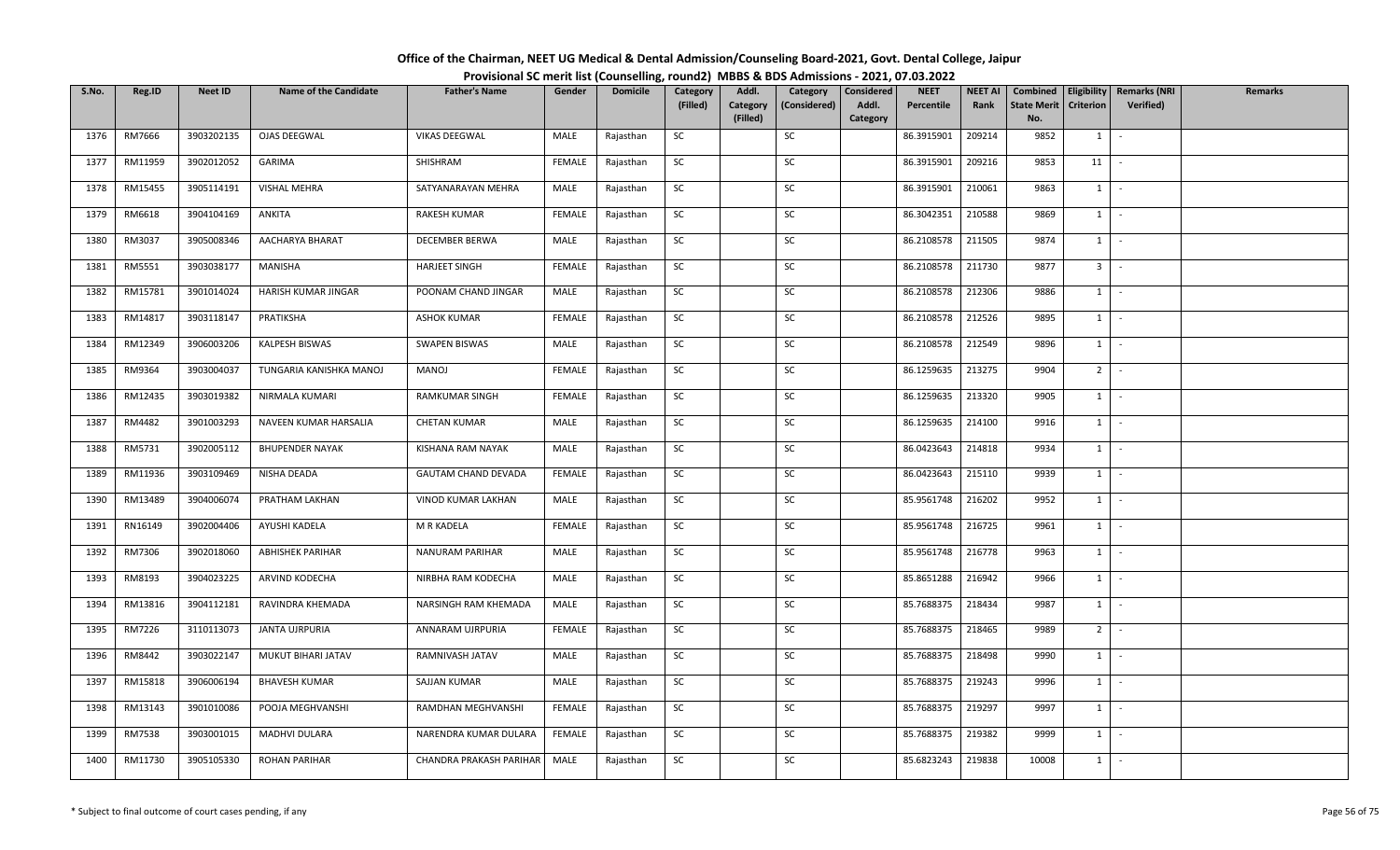| Office of the Chairman, NEET UG Medical & Dental Admission/Counseling Board-2021, Govt. Dental College, Jaipur |                                                                                          |
|----------------------------------------------------------------------------------------------------------------|------------------------------------------------------------------------------------------|
|                                                                                                                | Provisional SC merit list (Counselling, round2) MBBS & BDS Admissions - 2021, 07.03.2022 |

| S.No. | Reg.ID        | <b>Neet ID</b> | <b>Name of the Candidate</b> | <b>Father's Name</b>      | Gender        | <b>Domicile</b> | Category<br>(Filled) | Addl.<br>Category | Category<br>(Considered) | Considered<br>Addl. | <b>NEET</b><br>Percentile | <b>NEET AI</b><br>Rank | Combined<br><b>State Merit</b> | Criterion     | Eligibility   Remarks (NRI<br><b>Verified</b> ) | <b>Remarks</b> |
|-------|---------------|----------------|------------------------------|---------------------------|---------------|-----------------|----------------------|-------------------|--------------------------|---------------------|---------------------------|------------------------|--------------------------------|---------------|-------------------------------------------------|----------------|
|       |               |                |                              |                           |               |                 |                      | (Filled)          |                          | Category            |                           |                        | No.                            |               |                                                 |                |
| 1401  | RM13266       | 3903038043     | KOMAL DEEGWAL                | KAILASH CHAND DEEGWAL     | FEMALE        | Rajasthan       | SC                   |                   | SC                       |                     | 85.6823243                | 220278                 | 10016                          | $1 \quad$     | $\sim$                                          |                |
| 1402  | RM5156        | 3901002013     | YASH SONKRIWAL               | MANGAL MURTI SONKRIWAL    | MALE          | Rajasthan       | SC                   |                   | SC                       |                     | 85.6823243                | 220335                 | 10017                          | $1 \mid$      | $\sim$                                          |                |
| 1403  | RM13264       | 3903127008     | AMAN ARYA                    | SATYAPAL ARYA             | FEMALE        | Rajasthan       | <b>SC</b>            | WPP,<br>WPP8      | SC                       |                     | 85.6823243                | 221057                 | 10029                          | $1$ $\cdot$   |                                                 |                |
| 1404  | RM11548       | 3903102800     | SHALU SAMARIYA               | SHRIRAM SAMARIYA          | FEMALE        | Rajasthan       | SC                   |                   | SC                       |                     | 85.594516                 | 221184                 | 10030                          | $1$ $\vert$   |                                                 |                |
| 1405  | RM15388       | 3905001326     | <b>ABHISHEK PANWAR</b>       | RAJESH PANWAR             | MALE          | Rajasthan       | SC                   |                   | SC                       |                     | 85.594516                 | 221262                 | 10031                          | $1$ $\vert$   |                                                 |                |
| 1406  | RM14597       | 3905118037     | NEETU MEGHWAL                | MAHAVEER MEGHWAL          | FEMALE        | Rajasthan       | SC                   |                   | SC                       |                     | 85.594516                 | 221376                 | 10034                          | $1 \mid$      | $\sim$                                          |                |
| 1407  | RM15576       | 3903213136     | ANKITA PALIWAL               | KHYALIRAM PALIWAL         | FEMALE        | Rajasthan       | SC                   |                   | SC                       |                     | 85.594516                 | 221491                 | 10035                          | $1 \quad$     | $\sim$                                          |                |
| 1408  | RM10827       | 3904113328     | AANCHAL SAMRIYA              | RAMESH CHANDRA SAMRIYA    | FEMALE        | Rajasthan       | SC                   |                   | SC                       |                     | 85.594516                 | 221658                 | 10039                          | $1$ $\vert$   |                                                 |                |
| 1409  | RM4574        | 3905121076     | CHITRA VERMA                 | RAM KISHAN REGAR          | FEMALE        | Rajasthan       | SC                   |                   | SC                       |                     | 85.594516                 | 221966                 | 10042                          | 1             | $\sim$                                          |                |
| 1410  | RM7117        | 3903231213     | SHEKHAR DAYMA                | <b>MAKKHAN LAL</b>        | MALE          | Rajasthan       | SC                   |                   | SC                       |                     | 85.5054126                | 222654                 | 10051                          | $1 \cdot$     |                                                 |                |
| 1411  | RM13753       | 3903036120     | AKHIL AMBESH                 | RAJESH AMBESH             | MALE          | Rajasthan       | SC                   |                   | SC                       |                     | 85.5054126                | 222717                 | 10053                          | $1$ $\vert$   |                                                 |                |
| 1412  | <b>RM1588</b> | 3903107147     | RASHMI MEHRA                 | VIRENDRA KUMAR MEHRA      | <b>FEMALE</b> | Rajasthan       | SC                   |                   | SC                       |                     | 85.5054126                | 222899                 | 10055                          | $1\quad$      | $\sim$                                          |                |
| 1413  | RM6662        | 3905017032     | SHIKHA MAHAWAR               | JAGDISH SINGH BAGORIYA    | FEMALE        | Rajasthan       | SC                   |                   | SC                       |                     | 85.5054126                | 223210                 | 10058                          | 1             | $\sim$                                          |                |
| 1414  | RM2622        | 3904004364     | RAHUL TANWAR                 | <b>BHARAT KUMAR</b>       | MALE          | Rajasthan       | SC                   |                   | SC                       |                     | 85.5054126                | 223350                 | 10060                          | $1 \quad$     | $\sim$                                          |                |
| 1415  | RM2027        | 3901005178     | RISHABH                      | MAHENDRA KUMAR            | MALE          | Rajasthan       | SC                   |                   | SC                       |                     | 85.5054126                | 223461                 | 10062                          | $1$ $-$       |                                                 |                |
| 1416  | RM9793        | 3903008286     | DEVENDRA ASWAL               | RAJENDRA PRASAD           | MALE          | Rajasthan       | SC                   |                   | SC                       |                     | 85.5054126                | 223643                 | 10065                          | $1$   -       |                                                 |                |
| 1417  | RM14793       | 3903233265     | MANISHA CHAWLA               | JAI PRAKASH CHAWLA        | <b>FEMALE</b> | Rajasthan       | SC                   |                   | SC                       |                     | 85.4172805                | 224041                 | 10071                          | $1 \mid$      | $\sim$                                          |                |
| 1418  | RM3227        | 3901002339     | <b>ANJALI BALOT</b>          | SURESH KUMAR              | FEMALE        | Rajasthan       | SC                   |                   | SC                       |                     | 85.4172805                | 224057                 | 10072                          | 1             | $\sim$                                          |                |
| 1419  | RM1240        | 3905001205     | YAGVENDRA DEVRA              | <b>GIRDHARI LAL DEVRA</b> | MALE          | Rajasthan       | SC                   |                   | SC                       |                     | 85.4172805                | 224292                 | 10075                          | $1$ $\cdot$   |                                                 |                |
| 1420  | RM1121        | 2001102117     | <b>KUMARI SAPNA</b>          | <b>SAGAR MAL</b>          | FEMALE        | Rajasthan       | <b>SC</b>            |                   | SC                       |                     | 85.4172805                | 224347                 | 10076                          | $1$ $\vert$ - |                                                 |                |
| 1421  | RM10884       | 3906005339     | NARENDRA KUMAR TARUNGARIYA   | <b>SHANKAR LAL</b>        | MALE          | Rajasthan       | SC                   |                   | SC                       |                     | 85.4172805                | 224709                 | 10082                          | $1 \quad$     | $\sim$                                          |                |
| 1422  | RM12474       | 3903031337     | RAHUL                        | <b>TARA CHAND</b>         | MALE          | Rajasthan       | SC                   |                   | SC                       |                     | 85.3198236                | 225976                 | 10094                          | 1             | $\sim$                                          |                |
| 1423  | RM13287       | 3903116069     | PRIYANKA                     | <b>BUDHRAM</b>            | <b>FEMALE</b> | Rajasthan       | SC                   |                   | SC                       |                     | 85.3198236                | 226318                 | 10098                          | $1 \mid$      | $\sim$                                          |                |
| 1424  | RM4938        | 3903202500     | DEVARTH DEV YADAV            | YOGENDRA SINGH YADAV      | MALE          | Rajasthan       | SC                   |                   | SC                       |                     | 85.3198236                | 226667                 | 10105                          | $1$ $-$       |                                                 |                |
| 1425  | RM11592       | 3901018107     | PANKAJ NAGAR                 | OM PRAKASH NAGAR          | MALE          | Rajasthan       | SC                   |                   | SC                       |                     | 85.2298136                | 227106                 | 10110                          | $1 \quad$     |                                                 |                |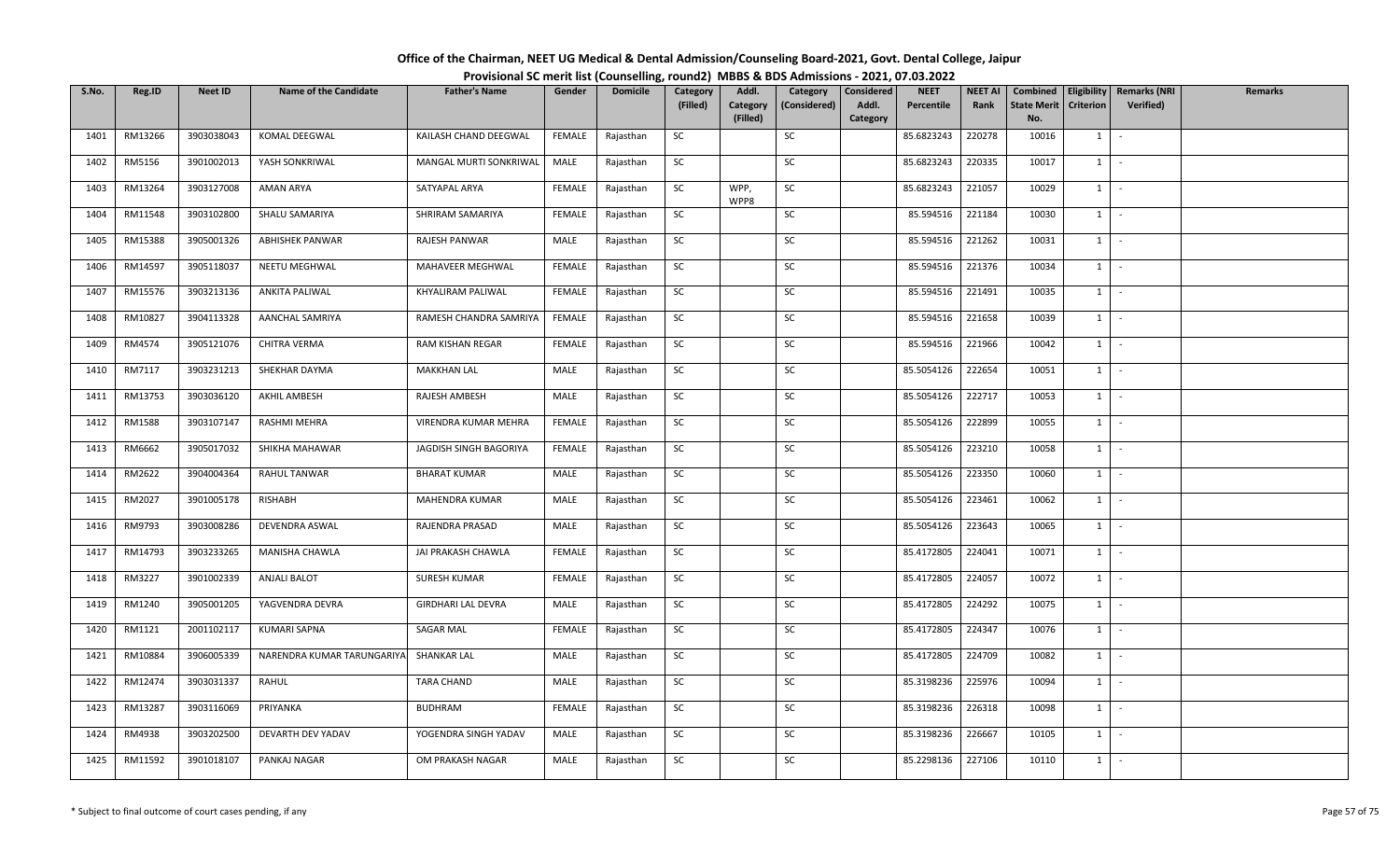| Office of the Chairman, NEET UG Medical & Dental Admission/Counseling Board-2021, Govt. Dental College, Jaipur |                                                                                          |
|----------------------------------------------------------------------------------------------------------------|------------------------------------------------------------------------------------------|
|                                                                                                                | Provisional SC merit list (Counselling, round2) MBBS & BDS Admissions - 2021, 07.03.2022 |

| S.No. | Reg.ID  | <b>Neet ID</b> | <b>Name of the Candidate</b> | <b>Father's Name</b>         | Gender        | <b>Domicile</b> | Category<br>(Filled) | Addl.<br>Category | Category<br>(Considered) | Considered<br>Addl. | <b>NEET</b><br>Percentile | <b>NEET AI</b><br>Rank | Combined<br><b>State Merit</b> | Criterion      | Eligibility   Remarks (NRI<br>Verified) | <b>Remarks</b> |
|-------|---------|----------------|------------------------------|------------------------------|---------------|-----------------|----------------------|-------------------|--------------------------|---------------------|---------------------------|------------------------|--------------------------------|----------------|-----------------------------------------|----------------|
|       |         |                |                              |                              |               |                 |                      | (Filled)          |                          | Category            |                           |                        | No.                            |                |                                         |                |
| 1426  | RM6960  | 3903005094     | PRIYANSHI VERMA              | JAGDISH BALAI                | FEMALE        | Rajasthan       | SC                   |                   | SC                       |                     | 85.2298136                | 227401                 | 10113                          | $1 \quad$      | $\sim$                                  |                |
| 1427  | RM13261 | 3906003017     | AAROHI GANDHARVA             | LALIT GANDHARVA              | FEMALE        | Rajasthan       | SC                   |                   | SC                       |                     | 85.2298136                | 227623                 | 10116                          | $1 \mid$       | $\sim$                                  |                |
| 1428  | RM2348  | 3904018111     | CHHAGNA RAM                  | RENWAT RAM                   | MALE          | Rajasthan       | <b>SC</b>            | WDP,<br>EXS6      | SC                       |                     | 85.2298136                | 227646                 | 10118                          | 6              | $\sim$                                  |                |
| 1429  | RM12162 | 3905009256     | <b>GUNJAN MEHRA</b>          | RAJESH MEHRA                 | <b>FEMALE</b> | Rajasthan       | SC                   |                   | SC                       |                     | 85.2298136                | 227809                 | 10121                          | $1 \cdot$      |                                         |                |
| 1430  | RN16488 | 3003110259     | NARENDRA REGAR               | <b>GOPALAL REGAR</b>         | MALE          | Rajasthan       | SC                   |                   | SC                       |                     | 85.1388971                | 228359                 | 10128                          | $2$ -          |                                         |                |
| 1431  | RM11555 | 1702005327     | <b>VIVEK REGAR</b>           | <b>KEWAL CHAND REGAR</b>     | MALE          | Rajasthan       | SC                   |                   | SC                       |                     | 85.1388971                | 228764                 | 10134                          | $2$ -          |                                         |                |
| 1432  | RM5364  | 3906005317     | KINSHUL PANWAR               | RAJESH KUMAR                 | MALE          | Rajasthan       | SC                   |                   | SC                       |                     | 85.1388971                | 229170                 | 10141                          | 3 <sup>1</sup> |                                         |                |
| 1433  | RM3164  | 3903209041     | NIMIKA                       | HARI MOHAN BAIRWA            | <b>FEMALE</b> | Rajasthan       | SC                   |                   | SC                       |                     | 85.1388971                | 229231                 | 10143                          | $1$ $\vert$    |                                         |                |
| 1434  | RM3654  | 3903117122     | ANKUR BHOOKAL                | <b>SUSHIL KUMAR</b>          | MALE          | Rajasthan       | SC                   |                   | SC                       |                     | 85.0475272                | 229764                 | 10148                          | 1              | $\sim$                                  |                |
| 1435  | RM13186 | 3901013200     | <b>MANSI BALOTIYA</b>        | SHANTI LAL BALOTIYA          | FEMALE        | Rajasthan       | SC                   |                   | SC                       |                     | 85.0475272                | 230141                 | 10154                          | $1 \cdot$      |                                         |                |
| 1436  | RM7399  | 2001204073     | DEVENDER                     | <b>KANHAIYA LAL</b>          | MALE          | Rajasthan       | SC                   |                   | SC                       |                     | 85.0475272                | 230476                 | 10160                          | $2$ -          |                                         |                |
| 1437  | RM2291  | 3901014140     | DIVYANSH SINGH BARNWAL       | <b>BHAGWAN SINGH BARNWAL</b> | MALE          | Rajasthan       | SC                   |                   | SC                       |                     | 85.0475272                | 230562                 | 10161                          | $1\quad$       | $\sim$                                  |                |
| 1438  | RM14547 | 3904109118     | <b>DUSHYANT KUMAR</b>        | <b>GANPAT LAL</b>            | MALE          | Rajasthan       | SC                   |                   | SC                       |                     | 84.954668                 | 232290                 | 10181                          | 1              | $\sim$                                  |                |
| 1439  | RM8763  | 3904102168     | YOGENDER RODHA               | OMBEER SINGH RODHA           | MALE          | Rajasthan       | SC                   |                   | SC                       |                     | 84.8563046                | 232466                 | 10185                          | $1 \quad$      | $\sim$                                  |                |
| 1440  | RM3862  | 3905004063     | <b>NEHA SALVI</b>            | HAJARI LAL SALVI             | FEMALE        | Rajasthan       | SC                   |                   | SC                       |                     | 84.8563046                | 233160                 | 10192                          | $1$ $-$        |                                         |                |
| 1441  | RM13893 | 3903203526     | NANDINI VIJAY                | HEMANT KUMAR VIJAY           | FEMALE        | Rajasthan       | SC                   |                   | SC                       |                     | 84.8563046                | 233610                 | 10198                          | $1$   -        |                                         |                |
| 1442  | RM15300 | 3904001176     | <b>JIYA CHAWLA</b>           | RAVINDRA KUMAR CHAWLA        | <b>FEMALE</b> | Rajasthan       | SC                   |                   | SC                       |                     | 84.7648052                | 234874                 | 10211                          | $1 \mid$       | $\sim$                                  |                |
| 1443  | RM1211  | 3906027013     | <b>BHOLE SHANKAR YADAV</b>   | SATYANARAYAN YADAV           | MALE          | Rajasthan       | SC                   |                   | SC                       |                     | 84.672464                 | 235638                 | 10222                          | 1              | $\sim$                                  |                |
| 1444  | RN16190 | 3903113438     | <b>GAURAV KUMAR BAIRWA</b>   | OMPRAKASH BAIRWA             | MALE          | Rajasthan       | SC                   |                   | SC                       |                     | 84.672464                 | 235806                 | 10224                          | $1$ $\cdot$    |                                         |                |
| 1445  | RM13845 | 3903115292     | SHASHI KATARIYA              | <b>BHAAG CHAND KATARIYA</b>  | MALE          | Rajasthan       | SC                   |                   | SC                       |                     | 84.578763                 | 236889                 | 10244                          | $1$ $-$        |                                         |                |
| 1446  | RM11589 | 3903025018     | ANKESH CHANDRA KOYAL         | RAMESH CHANDRA KOYAL         | MALE          | Rajasthan       | SC                   |                   | SC                       |                     | 84.578763                 | 237069                 | 10247                          | $1 \quad$      | $\sim$                                  |                |
| 1447  | RM10481 | 3905111163     | NARESH KUMAR                 | JETHA RAM                    | MALE          | Rajasthan       | SC                   | WPP,<br>WPP8      | SC                       |                     | 84.578763                 | 237238                 | 10249                          | 8              | $\sim$                                  |                |
| 1448  | RM7849  | 3901014077     | AARTI MEGHWANSHI             | SHIVRAJ MEGHWANSHI           | FEMALE        | Rajasthan       | SC                   |                   | SC                       |                     | 84.578763                 | 237241                 | 10250                          | $1$ $-$        |                                         |                |
| 1449  | RN15864 | 3901016379     | MOHIT KARAN DHANJHA          | SURAJ KARAN DHANJHA          | MALE          | Rajasthan       | SC                   |                   | SC                       |                     | 84.578763                 | 237351                 | 10251                          | $1$ $\cdot$    |                                         |                |
| 1450  | RM2614  | 3901001127     | ADITYA BAYLA                 | VIJAY KUMAR BAYLA            | MALE          | Rajasthan       | SC                   |                   | SC                       |                     | 84.578763                 | 237895                 | 10261                          | $1 \quad$      |                                         |                |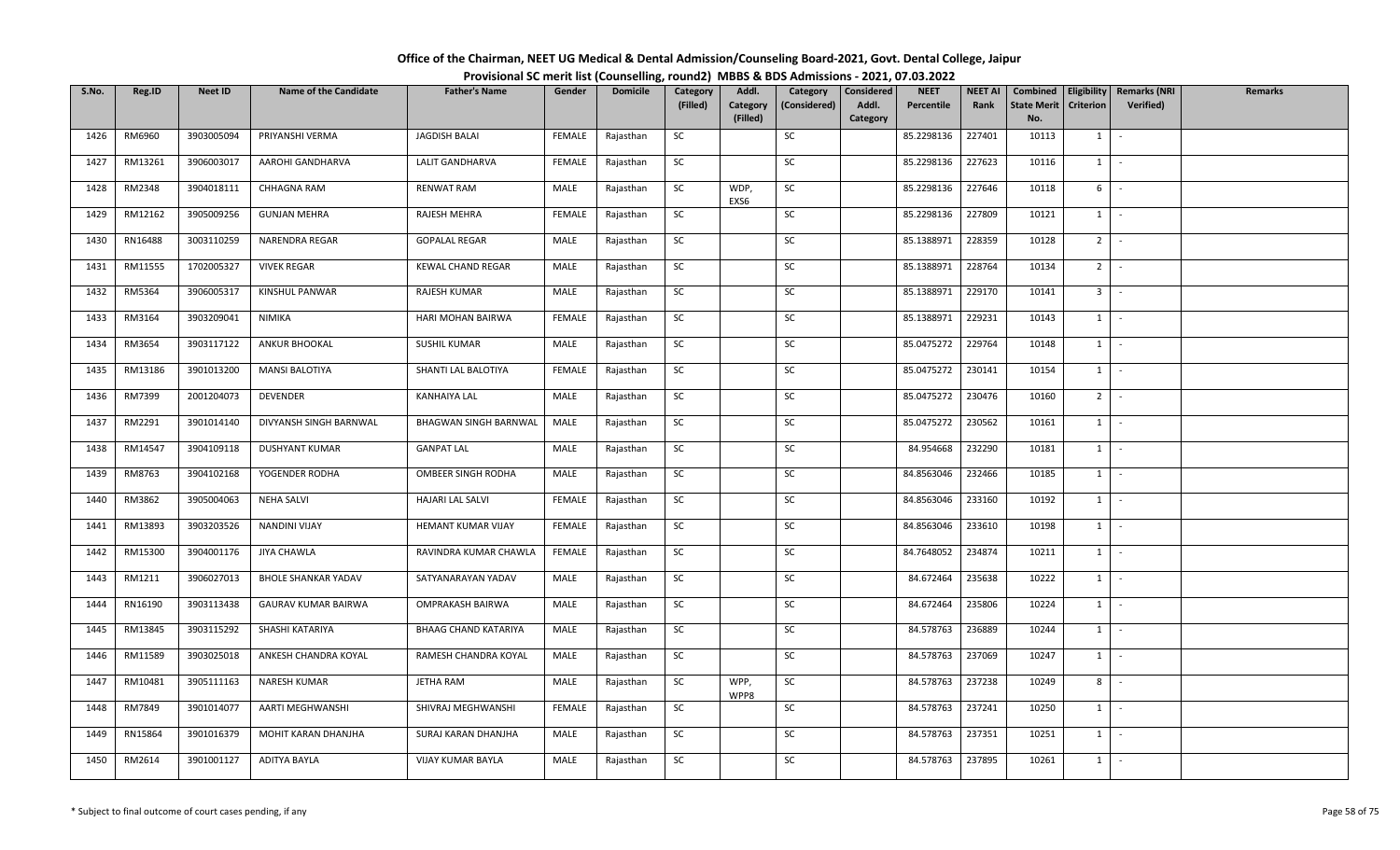| Office of the Chairman, NEET UG Medical & Dental Admission/Counseling Board-2021, Govt. Dental College, Jaipur |  |
|----------------------------------------------------------------------------------------------------------------|--|
| Provisional SC merit list (Counselling, round2) MBBS & BDS Admissions - 2021, 07.03.2022                       |  |

| S.No. | Reg.ID  | <b>Neet ID</b> | <b>Name of the Candidate</b> | <b>Father's Name</b>              | Gender        | <b>Domicile</b> | Category<br>(Filled) | Addl.<br>Category | Category<br>(Considered) | Considered<br>Addl. | <b>NEET</b><br>Percentile | <b>NEET AI</b><br>Rank | Combined<br><b>State Merit</b> | Criterion      | Eligibility   Remarks (NRI<br><b>Verified</b> ) | <b>Remarks</b> |
|-------|---------|----------------|------------------------------|-----------------------------------|---------------|-----------------|----------------------|-------------------|--------------------------|---------------------|---------------------------|------------------------|--------------------------------|----------------|-------------------------------------------------|----------------|
|       |         |                |                              |                                   |               |                 |                      | (Filled)          |                          | Category            |                           |                        | No.                            |                |                                                 |                |
| 1451  | RM15399 | 3904019152     | SHWETA MEGHWAL               | RAJENDRA MEGHWAL                  | FEMALE        | Rajasthan       | SC                   |                   | SC                       |                     | 84.4882349                | 238277                 | 10265                          | $1 \quad$      | $\sim$                                          |                |
| 1452  | RM6490  | 3903114241     | DIVYA RATIYA                 | OM PRAKASH RATIYA                 | FEMALE        | Rajasthan       | SC                   |                   | SC                       |                     | 84.4882349                | 238706                 | 10274                          | $1 \mid$       | $\sim$                                          |                |
| 1453  | RM14331 | 3903012418     | <b>VISHAL RAISWAL</b>        | YOG RAJ RAISWAL                   | MALE          | Rajasthan       | SC                   |                   | SC                       |                     | 84.4882349                | 238842                 | 10276                          | $1$ $\cdot$    |                                                 |                |
| 1454  | RM11074 | 3901017058     | HITESH KUMAR GHADORWAL       | <b>HEERA LAL</b>                  | MALE          | Rajasthan       | SC                   |                   | SC                       |                     | 84.4882349                | 238922                 | 10278                          | $1$ $\vert$    |                                                 |                |
| 1455  | RM15336 | 3110013320     | SAPNA REXWAL                 | SHRI KISHAN                       | FEMALE        | Rajasthan       | SC                   |                   | SC                       |                     | 84.4882349                | 239070                 | 10282                          | $2$ -          |                                                 |                |
| 1456  | RM8201  | 2001121264     | PRAGYA KHAIRWAL              | SUNIL KHAIRWAL                    | FEMALE        | Rajasthan       | SC                   |                   | SC                       |                     | 84.3881231                | 239561                 | 10287                          | $2$ -          |                                                 |                |
| 1457  | RM13357 | 3903040037     | VIRENDRA MAHAWAR             | MANOHAR LAL KOLI                  | MALE          | Rajasthan       | SC                   |                   | SC                       |                     | 84.3881231                | 240883                 | 10298                          | $1 \quad$      | $\sim$                                          |                |
| 1458  | RM11939 | 3903115400     | KIRTI SANKHLA                | LAXMAN SANKHLA                    | FEMALE        | Rajasthan       | SC                   |                   | SC                       |                     | 84.2921556                | 241202                 | 10302                          | $1 \mid$       | $\sim$                                          |                |
| 1459  | RM4413  | 2301004500     | <b>ASHU PALIWAL</b>          | SHYAM LAL PALIWAL                 | FEMALE        | Rajasthan       | SC                   |                   | SC                       |                     | 84.2921556                | 241661                 | 10309                          | 2 <sup>1</sup> | $\sim$                                          |                |
| 1460  | RM5612  | 3906006147     | KAREENA KANDARA              | RAJESH KANDARA                    | FEMALE        | Rajasthan       | SC                   |                   | SC                       |                     | 84.2921556                | 241786                 | 10311                          | $1$ $-$        |                                                 |                |
| 1461  | RM6902  | 3902003157     | DIVYA KUMARI                 | <b>INDER SINGH ABUSARIA</b>       | FEMALE        | Rajasthan       | SC                   |                   | SC                       |                     | 84.2921556                | 241803                 | 10312                          | $1$ $\vert$    |                                                 |                |
| 1462  | RM1249  | 3901007229     | DIVYANSHU BINAWRA            | MAHAVEER PRASAD<br><b>BINAWRA</b> | MALE          | Rajasthan       | SC                   |                   | SC                       |                     | 84.1988431                | 243940                 | 10340                          | 4 <sup>1</sup> | $\sim$                                          |                |
| 1463  | RM14499 | 3903217084     | NEERAJ GOTHWAL               | SURESH KUMAR GOTHWAL              | MALE          | Rajasthan       | SC                   |                   | SC                       |                     | 84.1026813                | 244121                 | 10342                          | 1              | $\sim$                                          |                |
| 1464  | RM12690 | 3906005225     | UDAY KUMAR RACHHOYA          | <b>NAND LAL</b>                   | MALE          | Rajasthan       | SC                   |                   | SC                       |                     | 84.1026813                | 244722                 | 10352                          | $1 \quad$      | $\sim$                                          |                |
| 1465  | RM11933 | 3903017193     | MUNESH KUMAR                 | RADHE SHYAM                       | MALE          | Rajasthan       | SC                   |                   | SC                       |                     | 84.1026813                | 245360                 | 10360                          | $1 \mid$       | $\sim$                                          |                |
| 1466  | RM12565 | 3903209422     | ARCHANA KUMARI               | SATISH KUMAR                      | <b>FEMALE</b> | Rajasthan       | SC                   |                   | SC                       |                     | 84.1026813                | 245399                 | 10362                          | $2$ -          |                                                 |                |
| 1467  | RM5944  | 3906019042     | SHARDA NOGIYA                | MANGI LAL NOGIYA                  | FEMALE        | Rajasthan       | SC                   |                   | SC                       |                     | 83.9097103                | 247067                 | 10378                          | 3 <sup>1</sup> | $\sim$                                          |                |
| 1468  | RM1474  | 2001208429     | HIMANSHI                     | RAMAVTAR                          | FEMALE        | Rajasthan       | SC                   |                   | SC                       |                     | 83.9097103                | 247402                 | 10381                          | $2^{\circ}$    | $\sim$                                          |                |
| 1469  | RM1695  | 2304010101     | ANURAG SINGH                 | <b>GOPAL LAL BAIRWA</b>           | MALE          | Rajasthan       | <b>SC</b>            |                   | SC                       |                     | 83.9097103                | 247927                 | 10390                          | $2$ -          |                                                 |                |
| 1470  | RM1574  | 3905004110     | PRANJAL ARYA                 | OM PRAKASH ARYA                   | FEMALE        | Rajasthan       | <b>SC</b>            |                   | SC                       |                     | 83.9097103                | 248360                 | 10402                          | $1$ $\vert$ -  |                                                 |                |
| 1471  | RM14080 | 3903102825     | TANU BADGUJAR                | NAND KISHORE BADGUJAR             | FEMALE        | Rajasthan       | SC                   |                   | SC                       |                     | 83.8193765                | 248865                 | 10408                          | $1 \quad$      | $\sim$                                          |                |
| 1472  | RM9279  | 3903007427     | MS. GARIMA KUMARI            | DAMODAR LAL                       | FEMALE        | Rajasthan       | SC                   |                   | SC                       |                     | 83.8193765                | 248890                 | 10409                          | 1              | $\sim$                                          |                |
| 1473  | RM10299 | 3904113071     | <b>HEMANT PARMAR</b>         | CHAINA RAM PARMAR                 | MALE          | Rajasthan       | SC                   |                   | SC                       |                     | 83.8193765                | 249026                 | 10410                          | $1 \mid$       | $\sim$                                          |                |
| 1474  | RM12148 | 3901009190     | <b>GAUTAM KHICHI</b>         | NATHMAL KHICHI                    | MALE          | Rajasthan       | SC                   |                   | SC                       |                     | 83.7234738                | 250754                 | 10431                          | $1$ $\cdot$    |                                                 |                |
| 1475  | RM15790 | 3903023094     | RISHIKA                      | <b>DULICHAND</b>                  | FEMALE        | Rajasthan       | SC                   |                   | SC                       |                     | 83.7234738                | 250791                 | 10432                          | $1 \quad$      |                                                 |                |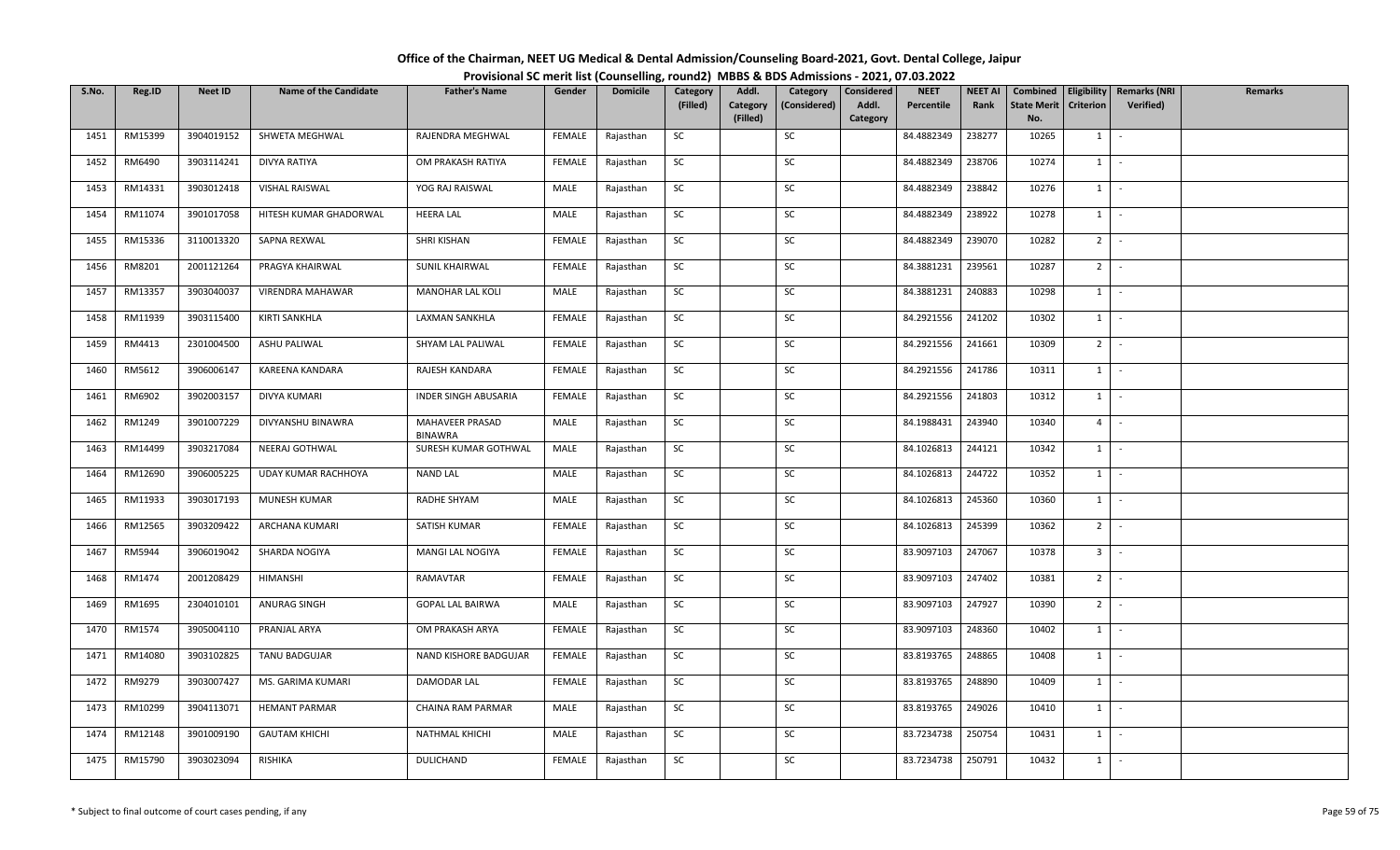| Office of the Chairman, NEET UG Medical & Dental Admission/Counseling Board-2021, Govt. Dental College, Jaipur |                                                                                          |
|----------------------------------------------------------------------------------------------------------------|------------------------------------------------------------------------------------------|
|                                                                                                                | Provisional SC merit list (Counselling, round2) MBBS & BDS Admissions - 2021, 07.03.2022 |

| S.No. | Reg.ID        | Neet ID    | <b>Name of the Candidate</b> | <b>Father's Name</b>    | Gender        | <b>Domicile</b> | Category  | Addl.                | Category     | Considered        | <b>NEET</b> | <b>NEET AI</b> | Combined                  |                     | Eligibility   Remarks (NRI | <b>Remarks</b> |
|-------|---------------|------------|------------------------------|-------------------------|---------------|-----------------|-----------|----------------------|--------------|-------------------|-------------|----------------|---------------------------|---------------------|----------------------------|----------------|
|       |               |            |                              |                         |               |                 | (Filled)  | Category<br>(Filled) | (Considered) | Addl.<br>Category | Percentile  | Rank           | <b>State Merit</b><br>No. | <b>Criterion</b>    | Verified)                  |                |
| 1476  | RM6112        | 3904001421 | <b>MRADANSH BOYAL</b>        | RAJESH BOYAL            | MALE          | Rajasthan       | SC        |                      | SC           |                   | 83.7234738  | 251097         | 10436                     | $1 \mid -$          |                            |                |
| 1477  | RM13155       | 3903236231 | <b>ROHIT KUMAR</b>           | YAD GANESH              | MALE          | Rajasthan       | SC        |                      | SC           |                   | 83.7234738  | 251134         | 10437                     | $5$ $-$             |                            |                |
| 1478  | RM13804       | 3903002663 | SIMRAN KHANNA                | MAHESH KHINCHI          | <b>FEMALE</b> | Rajasthan       | SC        |                      | SC           |                   | 83.6302908  | 251540         | 10447                     | $3$ $\vert$ $\vert$ |                            |                |
| 1479  | RM10064       | 3903105385 | SRUSHTI KHATRI               | RAVINDRA KHATRI         | <b>FEMALE</b> | Rajasthan       | <b>SC</b> |                      | SC           |                   | 83.6302908  | 251854         | 10454                     | $1$ $-$             |                            |                |
| 1480  | RM7806        | 3903007688 | SHASHANK KALA                | <b>MAHESH CHANDER</b>   | MALE          | Rajasthan       | SC        |                      | SC           |                   | 83.431427   | 255316         | 10497                     | $1$ $-$             |                            |                |
| 1481  | <b>RM5908</b> | 3903201223 | <b>ROHIT KUMAR</b>           | RAKESH KUMAR            | MALE          | Rajasthan       | SC        |                      | SC           |                   | 83.3388267  | 256127         | 10506                     | $1$ $\vert$ $\vert$ |                            |                |
| 1482  | RM2831        | 3904115139 | KRISHNAKANT K. NAWAL         | KHUMA RAM NAWAL         | MALE          | Rajasthan       | SC        |                      | SC           |                   | 83.3388267  | 256568         | 10511                     | $1 \mid$            | $\sim$                     |                |
| 1483  | RM12651       | 2001103471 | RAMESH KUMAR                 | SATYAWAN SINGH          | MALE          | Rajasthan       | <b>SC</b> |                      | SC           |                   | 83.2470036  | 257761         | 10527                     | $2$ -               |                            |                |
| 1484  | RN16342       | 3903022125 | <b>VIKASH VERMA</b>          | SHARWAN KUMAR VERMA     | MALE          | Rajasthan       | <b>SC</b> |                      | SC           |                   | 83.152914   | 258931         | 10542                     | $1$ $-$             |                            |                |
| 1485  | RM15525       | 3901015292 | ANNU DEVI                    | <b>JHUNTA RAM</b>       | FEMALE        | Rajasthan       | SC        |                      | SC           |                   | 83.152914   | 259198         | 10545                     | $1 \mid -$          |                            |                |
| 1486  | RM3980        | 3903001459 | AMAN RANGERA                 | VINOD KUMAR RANGERA     | MALE          | Rajasthan       | <b>SC</b> |                      | SC           |                   | 82.9467976  | 262156         | 10577                     | $1$ $\vert$ $\vert$ |                            |                |
| 1487  | RM13055       | 3902021192 | <b>RENU KUMARI</b>           | <b>MURARI LAL</b>       | <b>FEMALE</b> | Rajasthan       | SC        |                      | SC           |                   | 82.9467976  | 262634         | 10580                     | $1 \cdot$           |                            |                |
| 1488  | RM1707        | 2208001075 | MRIDUL JINGAR                | SUNIL KUMAR JINGAR      | MALE          | Rajasthan       | SC        |                      | SC           |                   | 82.8467505  | 264006         | 10591                     | 2 <sup>1</sup>      |                            |                |
| 1489  | RM9173        | 3901018032 | SUNITA BAIRWA                | RAMSWAROOP BAIRWA       | FEMALE        | Rajasthan       | SC        |                      | SC           |                   | 82.8467505  | 264778         | 10604                     | $1 \cdot$           |                            |                |
| 1490  | RM11061       | 3903004063 | ANKITA KUMARI SARSUNIA       | RAJESH KUMAR SARSUNIA   | FEMALE        | Rajasthan       | SC        |                      | SC           |                   | 82.7511068  | 265470         | 10614                     | $1 \cdot$           |                            |                |
| 1491  | RM1821        | 3906011264 | <b>BHUMIKA RAI</b>           | <b>LAKHMAN RAI</b>      | FEMALE        | Rajasthan       | SC        |                      | SC           |                   | 82.7511068  | 265620         | 10620                     | $3 -$               |                            |                |
| 1492  | RM5969        | 3906001281 | <b>HARDEEP ROHIN</b>         | NARAYANLAL              | MALE          | Rajasthan       | SC        |                      | SC           |                   | 82.6513188  | 267150         | 10641                     | $3$ $-$             |                            |                |
| 1493  | RM7804        | 3901015217 | VISHAL SINGH MOURYA          | <b>SUKHDEV MOURYA</b>   | MALE          | Rajasthan       | SC        |                      | SC           |                   | 82.6513188  | 267291         | 10645                     | $1 \mid$            | $\sim$                     |                |
| 1494  | RN15981       | 3903005366 | ANJU UMARIA                  | <b>HARBAKS UMARIA</b>   | FEMALE        | Rajasthan       | SC        |                      | SC           |                   | 82.5499766  | 268196         | 10656                     | $1$ $\vert$ $\vert$ |                            |                |
| 1495  | RM4104        | 3903020472 | AJAY KUMAR GWARIYA           | DAMODAR PRASAD GWARIYA  | MALE          | Rajasthan       | <b>SC</b> |                      | SC           |                   | 82.5499766  | 268212         | 10658                     | $1 \mid$            | $\sim$                     |                |
| 1496  | RM2404        | 3906002507 | PANKAJ BANSIWAL              | <b>BABULAL BANSIWAL</b> | MALE          | Rajasthan       | SC        |                      | SC           |                   | 82.5499766  | 268323         | 10660                     | $1 \mid -$          |                            |                |
| 1497  | RM9336        | 3903219332 | RANJEET SINGH JATAV          | RETI LAL JATAV          | MALE          | Rajasthan       | SC        |                      | SC           |                   | 82.5499766  | 268419         | 10661                     | 1                   | $\sim$                     |                |
| 1498  | RM10672       | 3905029225 | <b>SWATI INSAN</b>           | MADAN MOHAN INSAN       | FEMALE        | Rajasthan       | SC        |                      | SC           |                   | 82.5499766  | 268664         | 10665                     | 11 <sup>1</sup>     |                            |                |
| 1499  | RM5208        | 3905001145 | RICHA BAIRWA                 | BRIJ MOHAN BAIRWA       | FEMALE        | Rajasthan       | SC        |                      | SC           |                   | 82.5499766  | 269311         | 10673                     | $1$ $\sim$          |                            |                |
| 1500  | RM13344       | 3903236026 | <b>UMESH</b>                 | <b>BUDH RAM</b>         | FEMALE        | Rajasthan       | SC        |                      | SC           |                   | 82.4486344  | 269931         | 10679                     | $1 \mid$            |                            |                |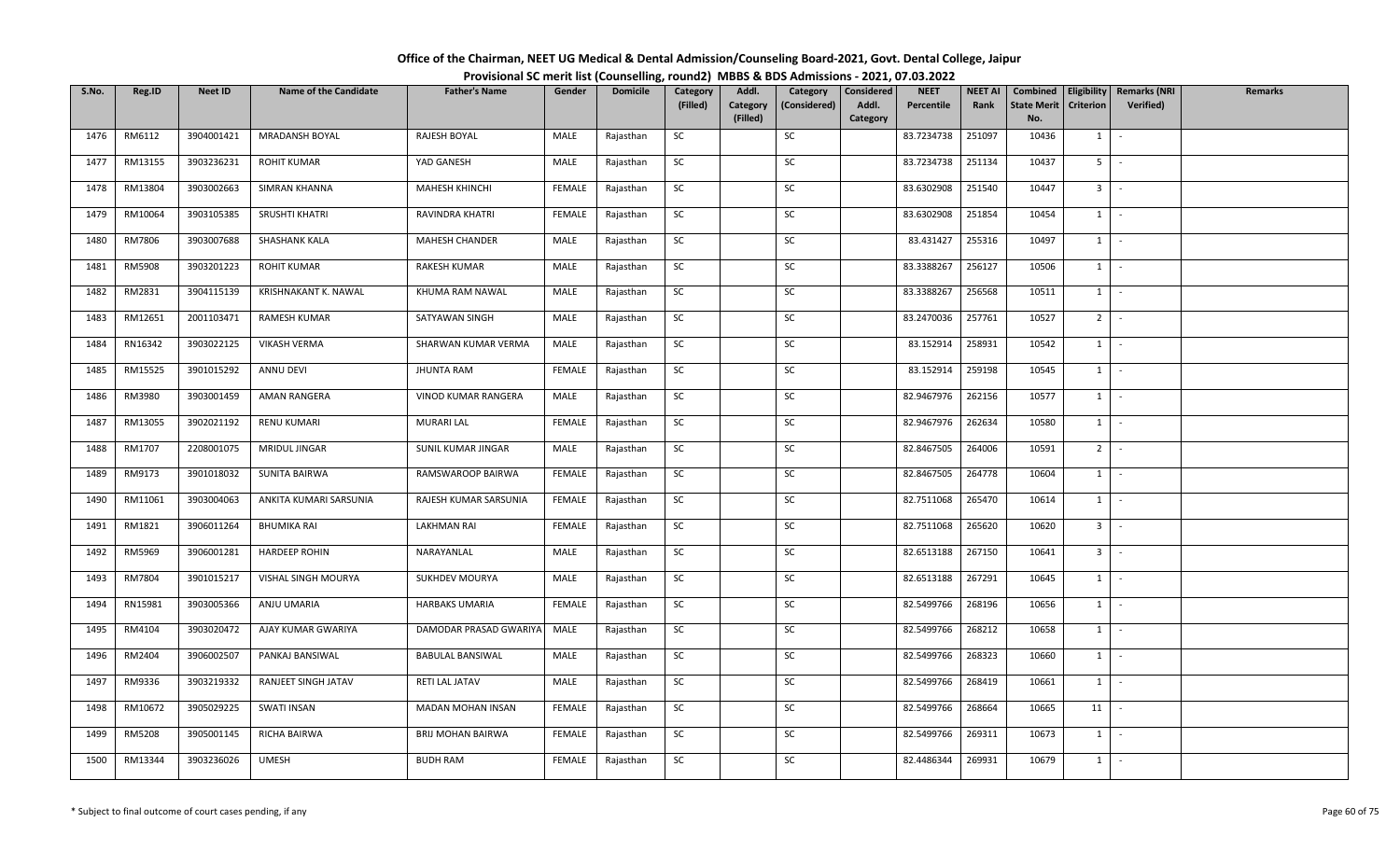| Office of the Chairman, NEET UG Medical & Dental Admission/Counseling Board-2021, Govt. Dental College, Jaipur |  |
|----------------------------------------------------------------------------------------------------------------|--|
| Provisional SC merit list (Counselling, round2) MBBS & BDS Admissions - 2021, 07.03.2022                       |  |

| S.No. | Reg.ID  | Neet ID    | <b>Name of the Candidate</b> | <b>Father's Name</b>        | Gender        | <b>Domicile</b> | Category<br>(Filled) | Addl.<br>Category | Category<br>(Considered) | Considered<br>Addl. | <b>NEET</b><br>Percentile | <b>NEET AI</b><br>Rank | Combined<br><b>State Merit</b> | Eligibility<br>Criterion     | <b>Remarks (NRI</b><br>Verified) | <b>Remarks</b> |
|-------|---------|------------|------------------------------|-----------------------------|---------------|-----------------|----------------------|-------------------|--------------------------|---------------------|---------------------------|------------------------|--------------------------------|------------------------------|----------------------------------|----------------|
|       |         |            |                              |                             |               |                 |                      | (Filled)          |                          | Category            |                           |                        | No.                            |                              |                                  |                |
| 1501  | RM13208 | 3902009169 | PRIYANKA PANWAR              | MALA RAM PANWAR             | FEMALE        | Rajasthan       | SC                   |                   | SC                       |                     | 82.3465799                | 272092                 | 10700                          | $1 \quad$                    | $\sim$                           |                |
| 1502  | RM12452 | 3903233244 | HARSH KUMAR BAROLIYA         | <b>JAGDISH PRASAD</b>       | MALE          | Rajasthan       | SC                   |                   | SC                       |                     | 82.2471156                | 273255                 | 10710                          | $1$ $-$                      |                                  |                |
| 1503  | RM14834 | 3802011009 | KOMAL                        | AMAR SINGH                  | FEMALE        | Rajasthan       | SC                   |                   | SC                       |                     | 82.2471156                | 273263                 | 10711                          | $1 \mid$                     | $\sim$                           |                |
| 1504  | RM9547  | 3904013295 | PRIYANKA BAIGAR              | RAMNIWAS BAIGAR             | <b>FEMALE</b> | Rajasthan       | SC                   |                   | SC                       |                     | 82.2471156                | 273521                 | 10713                          | $3$ $\overline{\phantom{0}}$ |                                  |                |
| 1505  | RM11421 | 3903203913 | DEEPANSHU CHAWLA             | NITIN CHAWLA                | MALE          | Rajasthan       | SC                   |                   | SC                       |                     | 82.1499178                | 274679                 | 10724                          | $5 -$                        |                                  |                |
| 1506  | RN16186 | 3903032084 | KRISHNA DAYMA                | RADHESHYAM DAYMA            | FEMALE        | Rajasthan       | SC                   |                   | SC                       |                     | 82.050842                 | 276389                 | 10741                          | $1$ $\cdot$                  |                                  |                |
| 1507  | RM1045  | 3903008326 | PREETI UDAY                  | CHHOTE LAL KOLI             | FEMALE        | Rajasthan       | SC                   |                   | SC                       |                     | 81.9421825                | 277409                 | 10758                          | $1 \quad$                    | $\sim$                           |                |
| 1508  | RM11600 | 3903210124 | SEEMA VERMA                  | OM PRAKESH VERMA            | FEMALE        | Rajasthan       | SC                   |                   | SC                       |                     | 81.9421825                | 278388                 | 10768                          | 1                            | $\sim$                           |                |
| 1509  | RM14358 | 3905102143 | AKANKSHA MEHRA               | <b>ISHWAR MEHRA</b>         | <b>FEMALE</b> | Rajasthan       | SC                   |                   | SC                       |                     | 81.8419412                | 279242                 | 10778                          | $1 \mid$                     | $\sim$                           |                |
| 1510  | RM1002  | 3901008273 | JAI BASETIYA                 | RAKESH BASETIYA             | MALE          | Rajasthan       | SC                   |                   | SC                       |                     | 81.8419412                | 279946                 | 10784                          | $1 \mid$                     | $\sim$                           |                |
| 1511  | RM6907  | 3905009361 | <b>AKSHIT SHAKYA</b>         | RAVINDRA KUMAR<br>SHAKYAWAL | MALE          | Rajasthan       | <b>SC</b>            |                   | SC                       |                     | 81.8419412                | 280312                 | 10790                          | $1$ $\vert$                  |                                  |                |
| 1512  | RM14410 | 3905125146 | DEEPALI JERIYA               | KESHAV SINGH JERIYA         | <b>FEMALE</b> | Rajasthan       | <b>SC</b>            |                   | SC                       |                     | 81.7481106                | 281075                 | 10795                          | $1 \vert$                    | $\sim$                           |                |
| 1513  | RM9356  | 3901001117 | KAVITA KHATIK                | MAGAN LAL KHATIK            | FEMALE        | Rajasthan       | SC                   |                   | SC                       |                     | 81.7481106                | 281733                 | 10799                          | $1\phantom{0}$               | $\sim$                           |                |
| 1514  | RM13372 | 3903017306 | PRIYANKA GAGAR               | <b>MALI RAM RAIGAR</b>      | FEMALE        | Rajasthan       | SC                   |                   | SC                       |                     | 81.6498767                | 283003                 | 10814                          | $1 \quad$                    | $\sim$                           |                |
| 1515  | RM13583 | 3903214267 | SATISH BAIRWA                | DIGGI LAL BAIRWA            | MALE          | Rajasthan       | SC                   |                   | SC                       |                     | 81.6498767                | 283088                 | 10818                          | 1                            | $\sim$                           |                |
| 1516  | RM10838 | 3906001889 | ROHIT LOTH                   | MANISH LOTH                 | MALE          | Rajasthan       | SC                   |                   | SC                       |                     | 81.5506714                | 283517                 | 10821                          | $1 \vert -$                  |                                  |                |
| 1517  | RM3621  | 3906009235 | MS.SONAKSHI YADAV            | HEM SHANKER YADAV           | FEMALE        | Rajasthan       | <b>SC</b>            |                   | SC                       |                     | 81.5506714                | 284279                 | 10832                          | 1                            | $\sim$                           |                |
| 1518  | RM15836 | 3904114099 | KOMAL MANDAR                 | HANUMAN RAM MANDAR          | <b>FEMALE</b> | Rajasthan       | SC                   |                   | SC                       |                     | 81.5506714                | 284644                 | 10841                          | $1$ $\vert$                  |                                  |                |
| 1519  | RM13759 | 2211001316 | SARIYALA KHUSHBU VENARAM     | SARIYALA VENARAM            | FEMALE        | Rajasthan       | SC                   |                   | SC                       |                     | 81.4356011                | 285339                 | 10855                          | $2$ $-$                      |                                  |                |
| 1520  | RM14506 | 3903218105 | MOHAN BAIRWA                 | <b>HEMRAJ BAIRWA</b>        | MALE          | Rajasthan       | SC                   |                   | SC                       |                     | 81.4356011                | 285734                 | 10857                          | $1 \quad$                    | $\sim$                           |                |
| 1521  | RN16051 | 3905105260 | RAHUL KUMAR LODWAL           | MR. ASHOK KUMAR LODWAL      | MALE          | Rajasthan       | SC                   |                   | SC                       |                     | 81.4356011                | 286113                 | 10862                          | $1 \quad$                    | $\sim$                           |                |
| 1522  | RM9586  | 3902016190 | <b>VISHAL BAIRWA</b>         | OM PRAKASH BAIRWA           | MALE          | Rajasthan       | SC                   |                   | SC                       |                     | 81.3361368                | 287858                 | 10883                          | $1$ $\vert$ $\vert$          |                                  |                |
| 1523  | RN16576 | 3903234120 | MONIKA KUMARI                | <b>MANOHAR LAL</b>          | FEMALE        | Rajasthan       | SC                   |                   | SC                       |                     | 81.3361368                | 288199                 | 10890                          | 11                           |                                  |                |
| 1524  | RM12845 | 3905003231 | RISHITA VERMA                | RAJENDRA VERMA              | FEMALE        | Rajasthan       | SC                   |                   | SC                       |                     | 81.2308445                | 288805                 | 10895                          | $1 \quad$                    | $\sim$                           |                |
| 1525  | RM1811  | 3905113123 | <b>GAURAV VERMA</b>          | <b>SURESH VERMA</b>         | MALE          | Rajasthan       | SC                   |                   | SC                       |                     | 81.2308445                | 289144                 | 10899                          | $1 \mid$                     | $\sim$                           |                |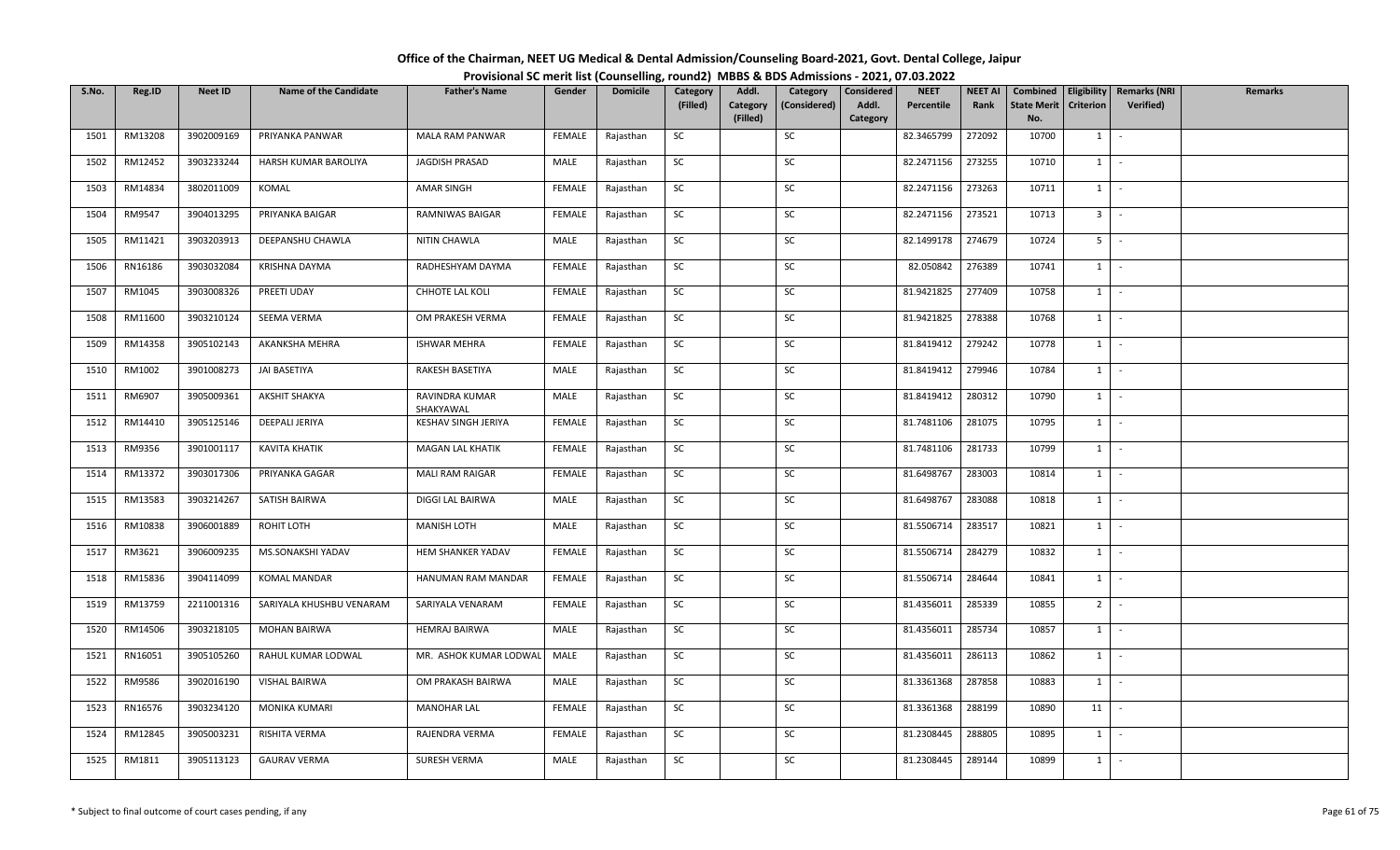| Office of the Chairman, NEET UG Medical & Dental Admission/Counseling Board-2021, Govt. Dental College, Jaipur |  |
|----------------------------------------------------------------------------------------------------------------|--|
| Provisional SC merit list (Counselling, round2) MBBS & BDS Admissions - 2021, 07.03.2022                       |  |

| S.No. | Reg.ID  | <b>Neet ID</b> | <b>Name of the Candidate</b> | <b>Father's Name</b>    | Gender        | <b>Domicile</b> | Category  | Addl.                | Category     | Considered        | <b>NEET</b> | <b>NEET AI</b> | Combined                  |                  | Eligibility   Remarks (NRI | Remarks |
|-------|---------|----------------|------------------------------|-------------------------|---------------|-----------------|-----------|----------------------|--------------|-------------------|-------------|----------------|---------------------------|------------------|----------------------------|---------|
|       |         |                |                              |                         |               |                 | (Filled)  | Category<br>(Filled) | (Considered) | Addl.<br>Category | Percentile  | Rank           | <b>State Merit</b><br>No. | <b>Criterion</b> | <b>Verified</b> )          |         |
| 1526  | RM15241 | 3906010111     | <b>SNEHA BHATI</b>           | <b>LALIT BHATI</b>      | FEMALE        | Rajasthan       | SC        |                      | SC           |                   | 81.2308445  | 289208         | 10901                     | 1                | $\sim$                     |         |
|       |         |                |                              |                         |               |                 |           |                      |              |                   |             |                |                           |                  |                            |         |
| 1527  | RM13715 | 3903019216     | SHWETA KHANDELWAL            | JAI PRAKASH KHANDELWAL  | FEMALE        | Rajasthan       | SC        |                      | SC           |                   | 81.2308445  | 289274         | 10902                     | 1                | $\sim$                     |         |
| 1528  | RM11809 | 3904101318     | PRANJAL                      | SUBHASH MEGH            | FEMALE        | Rajasthan       | <b>SC</b> |                      | SC           |                   | 81.125099   | 289948         | 10913                     | $1 \mid$         | $\sim$ $-$                 |         |
| 1529  | RM12351 | 3906006011     | <b>ANJALI TANK</b>           | <b>AMRIT TANK</b>       | <b>FEMALE</b> | Rajasthan       | SC        |                      | SC           |                   | 80.9096578  | 293350         | 10953                     | $1 \mid$         | $\sim$                     |         |
| 1530  | RM13214 | 3903006375     | ADITYA VIKRAM BESERWAL       | <b>GOVIND BESERWAL</b>  | MALE          | Rajasthan       | SC        |                      | SC           |                   | 80.9096578  | 293795         | 10954                     | $1 \mid$         | $\sim$                     |         |
| 1531  | RM10523 | 3903034034     | RASHMI KUMARI BHAIRWAL       | PHOOLCHAND BHAIRWAL     | FEMALE        | Rajasthan       | SC        |                      | SC           |                   | 80.9096578  | 293995         | 10958                     | 1                | $\sim$                     |         |
| 1532  | RM10303 | 3903111079     | <b>SHANI KUMAR</b>           | SATISH KUMAR            | MALE          | Rajasthan       | SC        |                      | SC           |                   | 80.9096578  | 294106         | 10960                     | $1 \quad$        | $\sim$                     |         |
| 1533  | RM3870  | 3905021194     | KAVITA KUMARI MEGHWAL        | <b>BABU LAL MEGHWAL</b> | <b>FEMALE</b> | Rajasthan       | <b>SC</b> |                      | SC           |                   | 80.9096578  | 294131         | 10961                     | 1                | $\sim$                     |         |
| 1534  | RM14893 | 3904101404     | SANIYA PANNU                 | CHUNA RAM PANNU         | FEMALE        | Rajasthan       | SC        |                      | SC           |                   | 80.8120067  | 295328         | 10976                     | 1                | $\sim$                     |         |
| 1535  | RM14421 | 3906021081     | NEELAM BAMNIYA               | RAJU                    | FEMALE        | Rajasthan       | SC        |                      | SC           |                   | 80.8120067  | 295411         | 10978                     | 1                | $\sim$                     |         |
| 1536  | RM9787  | 3903207303     | <b>MOHIT KUMAR</b>           | RAMJILAL BAIRWA         | MALE          | Rajasthan       | <b>SC</b> |                      | SC           |                   | 80.8120067  | 295929         | 10986                     | $1$ $-$          |                            |         |
| 1537  | RM12680 | 3904101464     | <b>MANASVI BHATI</b>         | <b>BASTIMAL BHATI</b>   | <b>FEMALE</b> | Rajasthan       | SC        |                      | SC           |                   | 80.7086571  | 296475         | 10996                     | $1 \vert$        | $\sim$                     |         |
| 1538  | RM12582 | 3903115206     | <b>HARSHA KUMARI</b>         | RAMESH CHAND            | FEMALE        | Rajasthan       | <b>SC</b> |                      | SC           |                   | 80.7086571  | 296595         | 10998                     | 1                | $\sim$                     |         |
| 1539  | RM8154  | 3905110336     | NISHA YADAV                  | DHANRAJ YADAV           | FEMALE        | Rajasthan       | SC        |                      | <b>SC</b>    |                   | 80.608092   | 298872         | 11018                     | $1 \quad$        | $\sim$                     |         |
| 1540  | RM12696 | 3903139067     | MS. PARUL                    | GOVIND NARAYAN BAIRWA   | FEMALE        | Rajasthan       | SC        |                      | SC           |                   | 80.4969717  | 299467         | 11026                     | $1 \vert$        | $\sim$                     |         |
| 1541  | RM12986 | 3905107004     | PRIYA JOSHI                  | <b>GHANSHYAM JOSHI</b>  | FEMALE        | Rajasthan       | <b>SC</b> |                      | SC           |                   | 80.4969717  | 300098         | 11031                     | 1                | $\sim$                     |         |
| 1542  | RM15159 | 3906011105     | HARSHITA BACHHADA            | NARAYAN LAL KHATIK      | FEMALE        | Rajasthan       | <b>SC</b> |                      | SC           |                   | 80.4969717  | 300166         | 11032                     | 1                | $\sim$                     |         |
| 1543  | RM6208  | 3903127075     | SAPNA UJJAWAL                | RAMPAL UJJAWAL          | FEMALE        | Rajasthan       | SC        |                      | SC           |                   | 80.4969717  | 300698         | 11040                     | 1                | $\sim$                     |         |
| 1544  | RM13456 | 3903215285     | <b>NIKITA</b>                | <b>MADAN LAL RAIGAR</b> | FEMALE        | Rajasthan       | SC        |                      | SC           |                   | 80.4969717  | 300706         | 11041                     |                  | $1 \cdot$                  |         |
| 1545  | RM8115  | 3903102740     | GAURAV                       | NIHAL SINGH             | MALE          | Rajasthan       | SC        |                      | SC           |                   | 80.4969717  | 301178         | 11045                     | $1 \vert$        | $\sim$                     |         |
| 1546  | RM15665 | 3903041336     | ANJALI NAGAR                 | OM PRAKASH BAIRWA       | <b>FEMALE</b> | Rajasthan       | <b>SC</b> |                      | SC           |                   | 80.383067   | 301241         | 11046                     | $1 \quad$        | $\sim$                     |         |
| 1547  | RM4095  | 3903207270     | RIYA RESHWAL                 | P M RESHWAL             | <b>FEMALE</b> | Rajasthan       | SC        |                      | SC           |                   | 80.383067   | 301703         | 11052                     | 1                | $\sim$                     |         |
| 1548  | RM14020 | 3904004032     | <b>TANISHK KALWA</b>         | HANUWANT KUMAR          | MALE          | Rajasthan       | SC        |                      | SC           |                   | 80.383067   | 302179         | 11058                     | 5 <sub>1</sub>   | $\sim$                     |         |
| 1549  | RM14062 | 3902009191     | DINESH KUMAR                 | LILADHAR                | MALE          | Rajasthan       | SC        |                      | SC           |                   | 80.2803649  | 303472         | 11073                     | 1                | $\sim$                     |         |
| 1550  | RM10366 | 3904003337     | DIMPAL GARG                  | TEEKU RAM GARG          | <b>FEMALE</b> | Rajasthan       | SC        |                      | SC           |                   | 80.2803649  | 303761         | 11077                     | $1 \quad$        | $\sim$                     |         |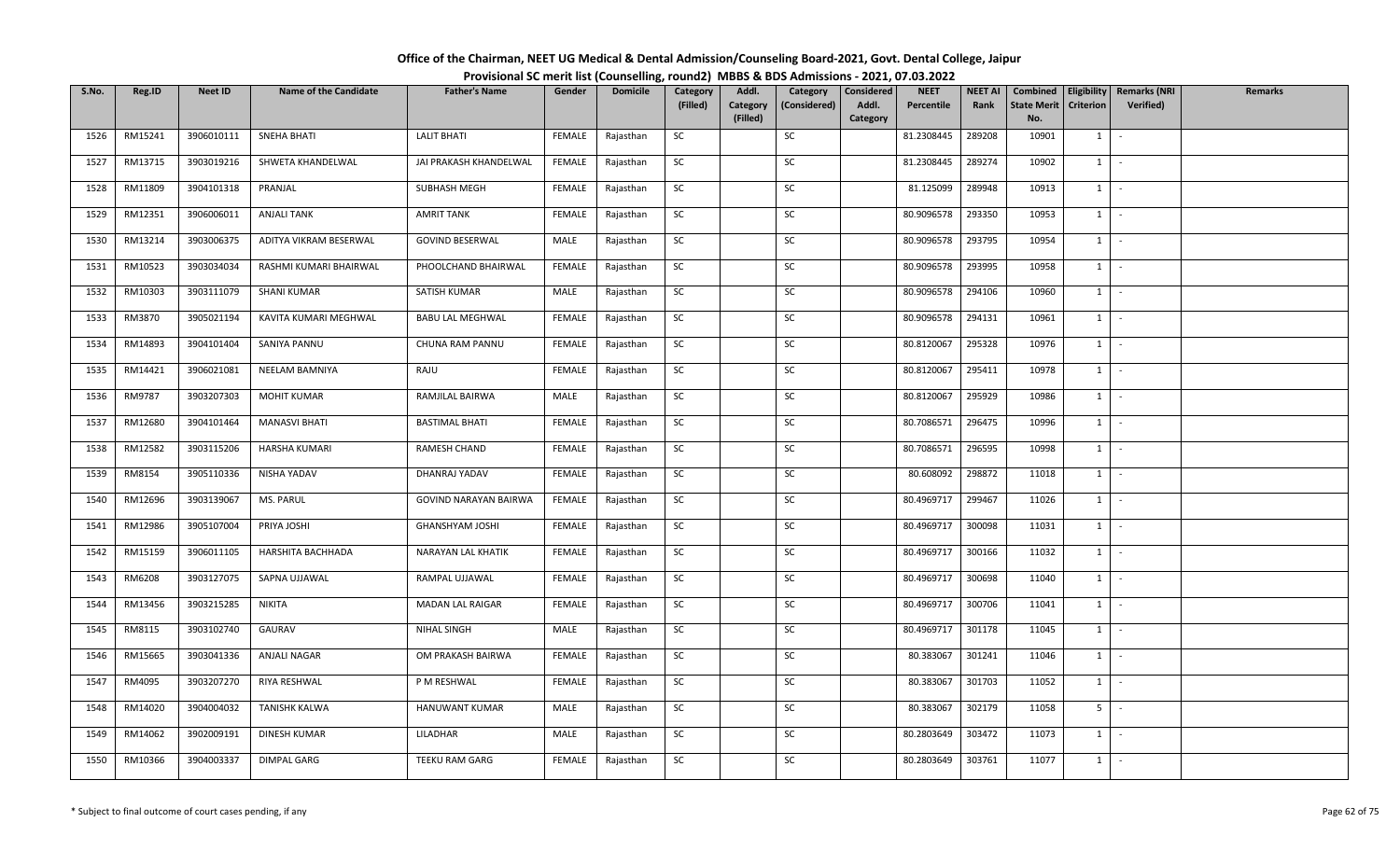| Office of the Chairman, NEET UG Medical & Dental Admission/Counseling Board-2021, Govt. Dental College, Jaipur |                                                                                          |
|----------------------------------------------------------------------------------------------------------------|------------------------------------------------------------------------------------------|
|                                                                                                                | Provisional SC merit list (Counselling, round2) MBBS & BDS Admissions - 2021, 07.03.2022 |

| S.No. | Reg.ID  | <b>Neet ID</b> | <b>Name of the Candidate</b> | <b>Father's Name</b>               | Gender        | <b>Domicile</b> | Category  | Addl.                | Category     | Considered        | <b>NEET</b> | <b>NEET AI</b> | Combined                  |                              | Eligibility   Remarks (NRI | <b>Remarks</b> |
|-------|---------|----------------|------------------------------|------------------------------------|---------------|-----------------|-----------|----------------------|--------------|-------------------|-------------|----------------|---------------------------|------------------------------|----------------------------|----------------|
|       |         |                |                              |                                    |               |                 | (Filled)  | Category<br>(Filled) | (Considered) | Addl.<br>Category | Percentile  | Rank           | <b>State Merit</b><br>No. | Criterion                    | <b>Verified</b> )          |                |
| 1551  | RM7082  | 3903104543     | <b>GAURAV CHOUHAN</b>        | ANIL CHOUHAN                       | MALE          | Rajasthan       | SC        |                      | SC           |                   | 80.2803649  | 304186         | 11080                     | $1 \quad$                    | $\sim$                     |                |
| 1552  | RM5508  | 3903039116     | <b>RAHUL SHASTRI</b>         | RAM SAHAY BAIRWA                   | MALE          | Rajasthan       | SC        |                      | SC           |                   | 80.2803649  | 304353         | 11084                     | $1 \mid$                     | $\sim$                     |                |
| 1553  | RM14853 | 2302007298     | <b>UNNATI</b>                | <b>BISHAN KUMAR</b>                | <b>FEMALE</b> | Rajasthan       | <b>SC</b> |                      | SC           |                   | 80.2803649  | 304417         | 11085                     | $1$ $\cdot$                  |                            |                |
| 1554  | RM3252  | 3905003200     | <b>KRATIKA NAYAK</b>         | MAHENDRA KUMAR NAYAK               | <b>FEMALE</b> | Rajasthan       | SC        |                      | SC           |                   | 80.175785   | 304649         | 11088                     | $1$ $\vert$                  |                            |                |
| 1555  | RN16045 | 3906002586     | SHEETAL PRATAP BANSIWAL      | PRATAP BANSIWAL                    | MALE          | Rajasthan       | SC        |                      | SC           |                   | 80.175785   | 304790         | 11089                     | $3$ $\overline{\phantom{0}}$ |                            |                |
| 1556  | RN16314 | 3905008263     | VISHNU KARSOLIYA             | <b>HARI RAM JATAV</b>              | MALE          | Rajasthan       | SC        |                      | SC           |                   | 80.175785   | 305099         | 11095                     | $1 \mid$                     | $\sim$                     |                |
| 1557  | RM5187  | 3903225182     | AJAY BAIRWA                  | SURAJ KARAN BAIRWA                 | MALE          | Rajasthan       | SC        |                      | SC           |                   | 80.175785   | 305268         | 11097                     | $1 \quad$                    | $\sim$                     |                |
| 1558  | RM12158 | 3902006093     | <b>VIJENDRA KUMAR</b>        | <b>DEVI LAL</b>                    | MALE          | Rajasthan       | SC        |                      | SC           |                   | 80.175785   | 305621         | 11099                     | $1 \mid$                     | $\sim$                     |                |
| 1559  | RN15933 | 3804002658     | KAVITA                       | <b>MADAN LAL</b>                   | FEMALE        | Rajasthan       | SC        |                      | SC           |                   | 80.0697157  | 306698         | 11111                     | 2 <sup>1</sup>               | $\sim$                     |                |
| 1560  | RM9345  | 3903206012     | JYOTI KHORWAL                | GOPI RAM KHORWAL                   | FEMALE        | Rajasthan       | SC        |                      | SC           |                   | 80.0697157  | 307302         | 11118                     | $1 \cdot$                    |                            |                |
| 1561  | RM15417 | 1206028017     | LATA SAMARIYA                | SHIVPAL                            | FEMALE        | Rajasthan       | SC        | WPP,<br>WPP8         | SC           |                   | 79.9635816  | 308098         | 11124                     | $8$ -                        |                            |                |
| 1562  | RM5827  | 2001324280     | MANDEEP KUMARI               | NARESH KUMAR                       | <b>FEMALE</b> | Rajasthan       | SC        |                      | SC           |                   | 79.9635816  | 308234         | 11126                     | $1 \vert$                    | $\sim$                     |                |
| 1563  | RM7899  | 3903131074     | VANDANA JHOTWAL              | PURAN MAL JHOTWAL                  | FEMALE        | Rajasthan       | SC        |                      | SC           |                   | 79.9635816  | 308354         | 11129                     | 1                            | $\sim$                     |                |
| 1564  | RM14161 | 3902001049     | KHUSHBOO RASGANIA            | PREMA LAL RAIGAR                   | FEMALE        | Rajasthan       | SC        |                      | SC           |                   | 79.9635816  | 308594         | 11132                     | $3$ $\overline{\phantom{0}}$ |                            |                |
| 1565  | RM14180 | 3903019066     | BHAVESH MAHENDRA             | <b>CHANDRA PRAKASH</b><br>MAHENDRA | MALE          | Rajasthan       | SC        |                      | SC           |                   | 79.9635816  | 308610         | 11133                     | $3 -$                        |                            |                |
| 1566  | RM12205 | 3905108119     | <b>BHUMIKA SALVI</b>         | RAKESH SALVI                       | FEMALE        | Rajasthan       | SC        |                      | SC           |                   | 79.9635816  | 309320         | 11140                     | $1$   -                      |                            |                |
| 1567  | RM8693  | 2209001074     | AAYUSHMAN CHANDEL            | NATHULAL CHANDEL                   | MALE          | Rajasthan       | SC        |                      | SC           |                   | 79.8421005  | 311009         | 11149                     | $2^{\circ}$                  | $\sim$                     |                |
| 1568  | RM7311  | 3903006548     | SUPAKSHI SAGAR               | PRATIK SAGAR                       | FEMALE        | Rajasthan       | SC        |                      | SC           |                   | 79.8421005  | 311189         | 11152                     | 1                            | $\sim$                     |                |
| 1569  | RM12725 | 3906004109     | <b>MAYANK KUMAR</b>          | <b>RATAN LAL BHAT</b>              | MALE          | Rajasthan       | SC        |                      | SC           |                   | 79.7278072  | 311537         | 11157                     | $1$ $\cdot$                  |                            |                |
| 1570  | RM13222 | 3906010278     | RAKSHA KARDAM                | RAJESH KUMAR KARDAM                | FEMALE        | Rajasthan       | <b>SC</b> |                      | SC           |                   | 79.7278072  | 311538         | 11158                     | $1$ $-$                      |                            |                |
| 1571  | RM14880 | 3903009486     | <b>HAPPY CHAWLA</b>          | <b>KAMLESH KUMAR</b>               | FEMALE        | Rajasthan       | SC        |                      | SC           |                   | 79.7278072  | 311698         | 11159                     | $1 \quad$                    | $\sim$                     |                |
| 1572  | RM12453 | 3903105354     | SHIVAM ARYA                  | MUKESH ARYA                        | MALE          | Rajasthan       | SC        |                      | SC           |                   | 79.7278072  | 312998         | 11176                     | 1                            | $\sim$                     |                |
| 1573  | RM9318  | 2301012312     | <b>DEVENDAR KUMAR</b>        | SHIVCHARAN                         | MALE          | Rajasthan       | SC        |                      | SC           |                   | 79.6221264  | 314139         | 11190                     | 11                           |                            |                |
| 1574  | RM15587 | 3906011176     | ARPIT JEENGAR                | <b>BASANTI LAL</b>                 | MALE          | Rajasthan       | SC        |                      | SC           |                   | 79.517676   | 315380         | 11205                     | $1$ $\cdot$                  |                            |                |
| 1575  | RM15190 | 3906025134     | VIKAS KUMAR MEGHWAL          | TALASA RAM MEGHWAL                 | MALE          | Rajasthan       | SC        |                      | SC           |                   | 79.4085631  | 317042         | 11221                     | $1 \quad$                    |                            |                |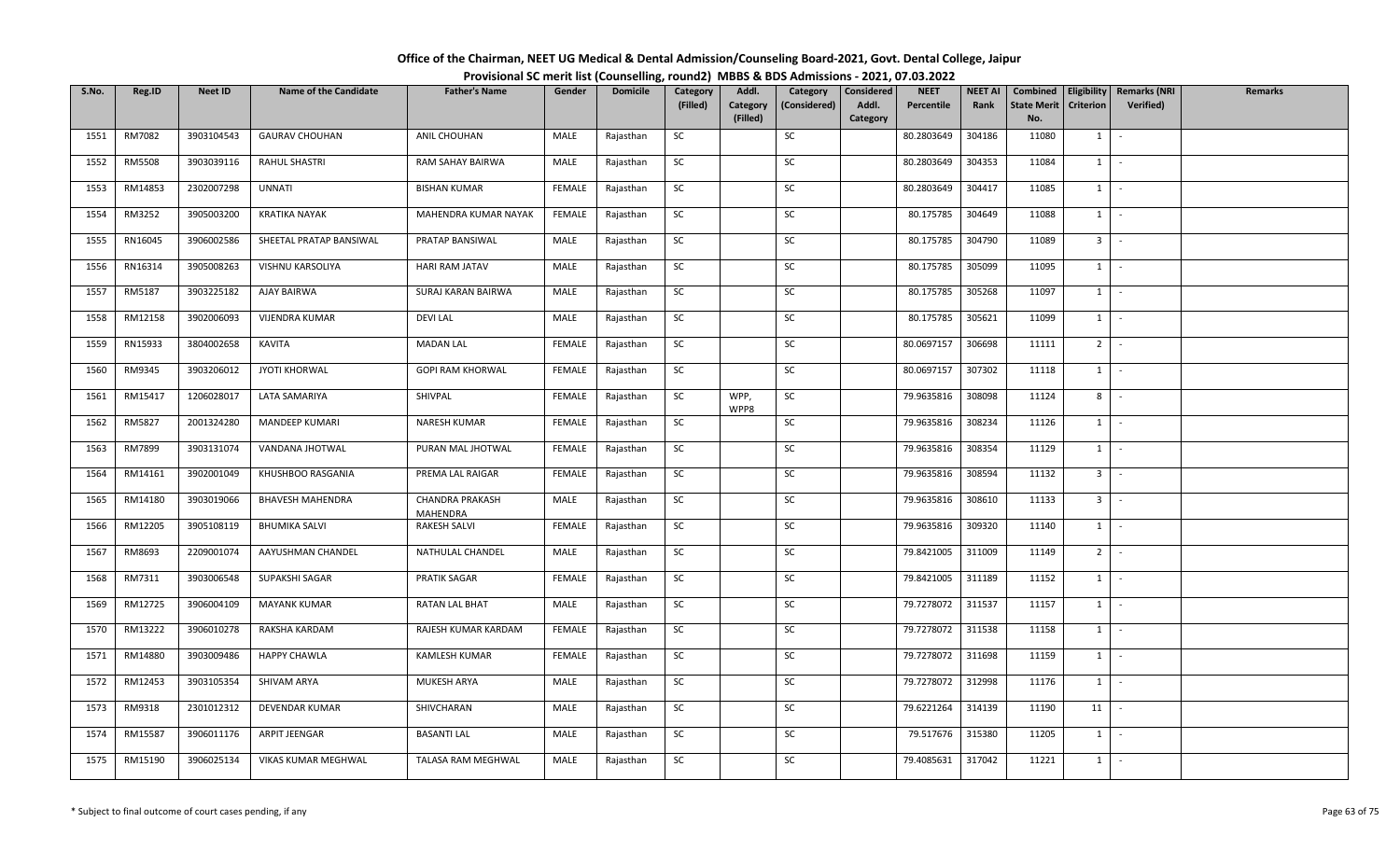| S.No. | Reg.ID  | <b>Neet ID</b> | <b>Name of the Candidate</b>       | <b>Father's Name</b>      | Gender        | <b>Domicile</b> | Category  | Addl.                | Category     | Considered        | <b>NEET</b> | <b>NEET AI</b> | Combined                  |                  | Eligibility   Remarks (NRI | Remarks |
|-------|---------|----------------|------------------------------------|---------------------------|---------------|-----------------|-----------|----------------------|--------------|-------------------|-------------|----------------|---------------------------|------------------|----------------------------|---------|
|       |         |                |                                    |                           |               |                 | (Filled)  | Category<br>(Filled) | (Considered) | Addl.<br>Category | Percentile  | Rank           | <b>State Merit</b><br>No. | <b>Criterion</b> | <b>Verified</b> )          |         |
| 1576  | RM7175  | 3901009157     | NEHA KHINCHI                       | MANGAL CHAND KHINCHI      | FEMALE        | Rajasthan       | SC        |                      | SC           |                   | 79.4085631  | 317779         | 11231                     | $1 \vert$        | $\sim$                     |         |
|       |         |                |                                    |                           |               |                 |           |                      |              |                   |             |                |                           |                  |                            |         |
| 1577  | RM11627 | 3906005080     | JIGISHA CHAUHAN                    | <b>SUNIL CHAUHAN</b>      | FEMALE        | Rajasthan       | <b>SC</b> |                      | SC           |                   | 79.2892837  | 318955         | 11244                     | 1                | $\sim$                     |         |
| 1578  | RM12200 | 4413003072     | <b>VIVEK SINGH</b>                 | <b>BRIJENDRA SINGH</b>    | MALE          | Rajasthan       | <b>SC</b> |                      | SC           |                   | 79.1831496  | 320385         | 11258                     | 3 <sup>1</sup>   | $\sim$                     |         |
| 1579  | RM6727  | 2201007243     | BEELWAL DIMPLE RAMESH<br>KUMAR     | RAMESH KUMAR              | FEMALE        | Rajasthan       | <b>SC</b> |                      | SC           |                   | 79.1831496  | 320768         | 11261                     | $2$ -            |                            |         |
| 1580  | RM7111  | 3905113056     | ANSUYA SHARMA                      | ANIL KUMAR SHARMA         | FEMALE        | Rajasthan       | SC        |                      | SC           |                   | 79.1831496  | 320974         | 11263                     | 5 <sub>1</sub>   | $\sim$                     |         |
| 1581  | RM9902  | 3902002306     | <b>MOHAK MAHICHA</b>               | <b>GOVIND MAHICHA</b>     | FEMALE        | Rajasthan       | SC        |                      | SC           |                   | 79.0748786  | 322090         | 11271                     | $1$ $-$          |                            |         |
| 1582  | RN16216 | 3901018252     | JOGENDRA BAIRWA                    | <b>BHAGWAN DAS BAIRWA</b> | MALE          | Rajasthan       | SC        |                      | SC           |                   | 79.0748786  | 322531         | 11278                     | 1                | $\sim$                     |         |
| 1583  | RM3597  | 3904104029     | <b>MANOJ SOLANKI</b>               | SURESH SOLANKI            | MALE          | Rajasthan       | SC        |                      | SC           |                   | 78.8559406  | 325059         | 11308                     | $1 \vert$        | $\sim$                     |         |
| 1584  | RM6338  | 3905010409     | MOHAK SINGH TANWAR                 | HUKAM SINGH TANWAR        | MALE          | Rajasthan       | SC        |                      | SC           |                   | 78.8559406  | 325555         | 11317                     | $1 \quad$        | $\sim$                     |         |
| 1585  | RM13770 | 3905103189     | MOHIT SINGH                        | SHYAM LAL                 | MALE          | Rajasthan       | SC        |                      | SC           |                   | 78.8559406  | 325848         | 11322                     | $1 \quad$        | $\sim$                     |         |
| 1586  | RM10135 | 3905027291     | DHARMENDRA KUMAR<br><b>MAHAWAR</b> | KHEM CHAND MAHAWAR        | MALE          | Rajasthan       | <b>SC</b> |                      | SC           |                   | 78.7354956  | 326822         | 11333                     | $1 \vert$        | $\sim$                     |         |
| 1587  | RM4551  | 3905010070     | <b>VIPIN CHANDSHI</b>              | <b>BABU LAL CHANDSHI</b>  | MALE          | Rajasthan       | SC        |                      | SC           |                   | 78.7354956  | 327533         | 11343                     | 1                | $\sim$                     |         |
| 1588  | RM8256  | 3902005324     | <b>VIJAY KUMAR</b>                 | <b>ISHWAR CHAND</b>       | MALE          | Rajasthan       | <b>SC</b> |                      | SC           |                   | 78.7354956  | 328094         | 11345                     | $1$ $\cdot$      |                            |         |
| 1589  | RM13218 | 3903213002     | ADITI YADAV                        | ARVIND YADAV              | FEMALE        | Rajasthan       | SC        |                      | SC           |                   | 78.626318   | 328918         | 11356                     | $4 \mid$         | $\sim$                     |         |
| 1590  | RM1844  | 3903102479     | PRIYALCHANDRA                      | MAHESHCHANDRA             | FEMALE        | Rajasthan       | SC        |                      | SC           |                   | 78.626318   | 329393         | 11365                     | $1 \vert$        | $\sim$                     |         |
| 1591  | RM1128  | 3905104111     | NIRMAL AKHERIYA                    | RAMNIWAS AKHERIYA         | MALE          | Rajasthan       | <b>SC</b> |                      | SC           |                   | 78.5144207  | 330804         | 11379                     | 5 <sub>1</sub>   | $\sim$                     |         |
| 1592  | RM14883 | 3902022029     | RAKESH DAGLA                       | <b>FUSA RAM</b>           | MALE          | Rajasthan       | SC        |                      | SC           |                   | 78.5144207  | 330895         | 11381                     | $1 \vert$        | $\sim$                     |         |
| 1593  | RN16551 | 3901014114     | <b>GIRIRAJ BAIRWA</b>              | RAMNIWAS BAIRWA           | MALE          | Rajasthan       | SC        |                      | SC           |                   | 78.5144207  | 330996         | 11383                     | $1 \quad$        | $\sim$                     |         |
| 1594  | RM12380 | 3906029082     | <b>CHANCHAL REGAR</b>              | SHIV LAL REGAR            | FEMALE        | Rajasthan       | SC        | PwD                  | SC           |                   | 78.4029119  | 332292         | 11395                     | $1 \quad$        | $\sim$                     |         |
| 1595  | RM15496 | 3906011234     | AVANI CHOUHAN                      | NARESH JEENGAR            | <b>FEMALE</b> | Rajasthan       | <b>SC</b> |                      | SC           |                   | 78.4029119  | 333188         | 11412                     | $1 \quad$        | $\sim$                     |         |
| 1596  | RM11881 | 3905105229     | ANSHUL KUMAR SHAKYWAL              | JITENDRA SHAKYWAL         | MALE          | Rajasthan       | <b>SC</b> |                      | SC           |                   | 78.4029119  | 333510         | 11418                     | 1                | $\sim$                     |         |
| 1597  | RM4034  | 3904113023     | AAKANKSHA ARYA                     | <b>KARAN ARYA</b>         | <b>FEMALE</b> | Rajasthan       | SC        |                      | SC           |                   | 78.2906261  | 333597         | 11420                     | $1 \mid$         | $\sim$                     |         |
| 1598  | RM12678 | 3904007203     | DEEPA                              | DHALU RAM                 | FEMALE        | Rajasthan       | SC        |                      | SC           |                   | 78.2906261  | 333822         | 11422                     | $1 \quad$        | $\sim$                     |         |
| 1599  | RM11046 | 3903003399     | NIKHIL KUMAR SINGH                 | SUNIL KUMAR SINGH         | MALE          | Rajasthan       | SC        |                      | SC           |                   | 78.2906261  | 334320         | 11427                     | $1 \vert$        | $\sim$                     |         |
| 1600  | RM3369  | 3903023130     | SUDHANSHU BANSIWAL                 | <b>OM PRAKASH</b>         | MALE          | Rajasthan       | SC        |                      | SC           |                   | 78.2906261  | 334725         | 11431                     | $1 \quad$        | $\sim$                     |         |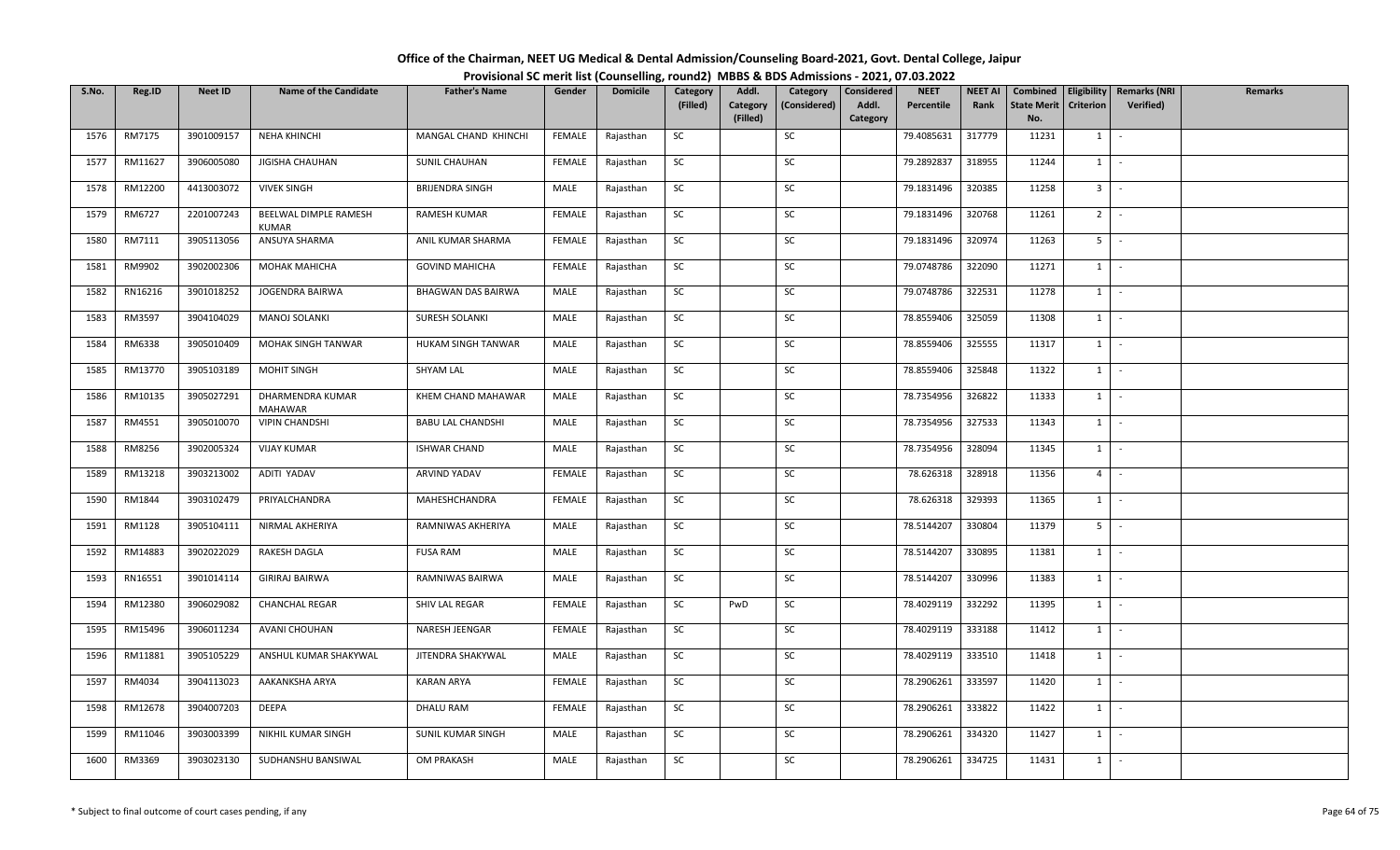| Office of the Chairman, NEET UG Medical & Dental Admission/Counseling Board-2021, Govt. Dental College, Jaipur |                                                                                          |
|----------------------------------------------------------------------------------------------------------------|------------------------------------------------------------------------------------------|
|                                                                                                                | Provisional SC merit list (Counselling, round2) MBBS & BDS Admissions - 2021, 07.03.2022 |

| S.No. | Reg.ID        | <b>Neet ID</b> | <b>Name of the Candidate</b> | <b>Father's Name</b>         | Gender        | <b>Domicile</b> | Category<br>(Filled) | Addl.<br>Category | Category<br>(Considered) | Considered<br>Addl. | <b>NEET</b><br>Percentile | <b>NEET AI</b><br>Rank | Combined<br><b>State Merit</b> | Eligibility<br><b>Criterion</b> | <b>Remarks (NRI</b><br><b>Verified</b> ) | <b>Remarks</b> |
|-------|---------------|----------------|------------------------------|------------------------------|---------------|-----------------|----------------------|-------------------|--------------------------|---------------------|---------------------------|------------------------|--------------------------------|---------------------------------|------------------------------------------|----------------|
|       |               |                |                              |                              |               |                 |                      | (Filled)          |                          | Category            |                           |                        | No.                            |                                 |                                          |                |
| 1601  | RM8621        | 3906002074     | RAGINI KHATRI                | LAKHPAT RAJ KHATRI           | FEMALE        | Rajasthan       | SC                   |                   | SC                       |                     | 78.0577657                | 338067                 | 11458                          | $1 \quad$                       | $\sim$                                   |                |
| 1602  | RM7213        | 3903006544     | <b>KOMAL PARIHAR</b>         | CHHAGAN LAL PARIHAR          | FEMALE        | Rajasthan       | SC                   |                   | SC                       |                     | 77.9490414                | 339011                 | 11471                          | $1 \mid$                        | $\sim$                                   |                |
| 1603  | RM11839       | 3903009302     | PANKAJ NARNAULIYA            | RAJ KUMAR BAIRWA             | MALE          | Rajasthan       | SC                   |                   | SC                       |                     | 77.9490414                | 339054                 | 11474                          | $1 \quad$                       | $\sim$                                   |                |
| 1604  | RM1404        | 3904101632     | NIKITA GHARU                 | <b>GOPI KISHAN GHARU</b>     | <b>FEMALE</b> | Rajasthan       | SC                   |                   | SC                       |                     | 77.9490414                | 340099                 | 11483                          | $3$ $\overline{\phantom{0}}$    |                                          |                |
| 1605  | RM12389       | 3905110291     | MAHIMA SAMARIA               | PRABHULAL SAMARIA            | FEMALE        | Rajasthan       | SC                   | WDP,<br>EXS6      | SC                       |                     | 77.8335178                | 340639                 | 11489                          | 1                               | $\sim$                                   |                |
| 1606  | RM12599       | 3902002303     | <b>DHRUV BHARTI</b>          | RAMESH CHANDRA BHARTI        | MALE          | Rajasthan       | SC                   |                   | SC                       |                     | 77.8335178                | 341911                 | 11500                          | $1$ $\cdot$                     |                                          |                |
| 1607  | RM4195        | 3003110346     | <b>ANCHAL YADAV</b>          | PRAKASH YADAV                | FEMALE        | Rajasthan       | SC                   |                   | SC                       |                     | 77.5971606                | 344274                 | 11527                          | $1 \quad$                       | $\sim$                                   |                |
| 1608  | RM1044        | 3903221256     | <b>ISHIKA</b>                | PRAHLAD KUMAR                | FEMALE        | Rajasthan       | SC                   |                   | SC                       |                     | 77.5971606                | 344779                 | 11533                          | 1                               | $\sim$                                   |                |
| 1609  | RM8198        | 3903118460     | SAKSHI PAREWA                | SURENDRA PAREWA              | <b>FEMALE</b> | Rajasthan       | SC                   |                   | SC                       |                     | 77.3795177                | 348473                 | 11581                          | $1 \mid$                        | $\sim$                                   |                |
| 1610  | RM14343       | 3903021313     | ANJU KULDEEP                 | LALLU RAM KULDEEP            | FEMALE        | Rajasthan       | <b>SC</b>            |                   | SC                       |                     | 77.3795177                | 348742                 | 11584                          | $1 \mid$                        | $\sim$                                   |                |
| 1611  | RM14819       | 3903034298     | <b>HARSH NAINAWAT</b>        | RAMESHWAR PRASAD<br>NAINAWAT | MALE          | Rajasthan       | <b>SC</b>            |                   | SC                       |                     | 77.2667786                | 349821                 | 11592                          | $1$ $\vert$                     |                                          |                |
| 1612  | RM4381        | 3906011086     | <b>ANIKET BUNKAR</b>         | AMRITLAL BUNKAR              | MALE          | Rajasthan       | <b>SC</b>            |                   | SC                       |                     | 77.1519025                | 351078                 | 11602                          | $1\phantom{0}$                  | $\sim$                                   |                |
| 1613  | RM10311       | 3906004093     | <b>ANKIT SOLANKI</b>         | ANIL KUMAR SOLANKI           | MALE          | Rajasthan       | SC                   |                   | SC                       |                     | 77.1519025                | 351208                 | 11605                          | $1\phantom{0}$                  | $\sim$                                   |                |
| 1614  | RM12901       | 3905025089     | YOGITA TYOUHARIYA            | RAJKUMAR TYOUHARIYA          | FEMALE        | Rajasthan       | SC                   |                   | SC                       |                     | 77.1519025                | 351405                 | 11606                          | $1 \quad$                       | $\sim$                                   |                |
| 1615  | RM15243       | 3903204957     | MEGHA VERMA                  | YOGESH VERMA                 | FEMALE        | Rajasthan       | SC                   |                   | SC                       |                     | 77.1519025                | 351748                 | 11609                          | 1                               | $\sim$                                   |                |
| 1616  | RM12588       | 3905019014     | DEVESH CHANDEL               | <b>BHANWAR LAL KHATIK</b>    | MALE          | Rajasthan       | SC                   |                   | SC                       |                     | 77.1519025                | 352308                 | 11619                          | $1 \vert -$                     |                                          |                |
| 1617  | RM6281        | 3901004346     | <b>NUPOOR BASITA</b>         | DINESH KUMAR BASITA          | FEMALE        | Rajasthan       | <b>SC</b>            |                   | SC                       |                     | 76.9129552                | 355714                 | 11654                          | 1                               | $\sim$                                   |                |
| 1618  | RM11874       | 3904003266     | <b>BHAWANA SEEDHAP</b>       | DHALA RAM SEEDHAP            | FEMALE        | Rajasthan       | SC                   |                   | SC                       |                     | 76.9129552                | 356212                 | 11657                          | $1$ $\vert$                     |                                          |                |
| 1619  | RM2438        | 3903207746     | <b>VINIT PRAKASH MATTU</b>   | OM PRAKASH MATTU             | MALE          | Rajasthan       | SC                   |                   | SC                       |                     | 76.7949061                | 356827                 | 11661                          | $1$ $\vert$ $\vert$             |                                          |                |
| 1620  | RM11425       | 3903008292     | MUSKAN SINGH                 | <b>KANWAR SINGH</b>          | FEMALE        | Rajasthan       | SC                   |                   | SC                       |                     | 76.7949061                | 356864                 | 11662                          | $1 \quad$                       | $\sim$                                   |                |
| 1621  | RM13542       | 3903219014     | REETESH BHAGAT               | <b>BHARAT LAL</b>            | FEMALE        | Rajasthan       | SC                   |                   | SC                       |                     | 76.7949061                | 358088                 | 11667                          | $1 \quad$                       | $\sim$                                   |                |
| 1622  | RM7147        | 3905107148     | <b>HEMANT GAWARIYA</b>       | KAILASH CHANDRA<br>GAWARIYA  | MALE          | Rajasthan       | SC                   |                   | SC                       |                     | 76.6769218                | 358819                 | 11674                          | $1$ $\vert$ $\vert$             |                                          |                |
| 1623  | RM5750        | 3902001187     | <b>GOURAV SIROIYA</b>        | <b>SHIV KUMAR</b>            | MALE          | Rajasthan       | SC                   |                   | SC                       |                     | 76.4313693                | 362976                 | 11705                          | 1                               | $\sim$                                   |                |
| 1624  | RM14758       | 3904024403     | POOJA KUMARI                 | <b>MOTA RAM</b>              | FEMALE        | Rajasthan       | SC                   |                   | SC                       |                     | 76.4313693                | 363177                 | 11708                          | $1 \mid$                        | $\sim$                                   |                |
| 1625  | <b>RM5088</b> | 3904112198     | NEERAJ GOYAL                 | CHANDRA PRAKASH GOYAL        | MALE          | Rajasthan       | <b>SC</b>            |                   | SC                       |                     | 76.4313693                | 363425                 | 11711                          | $3$ $-$                         |                                          |                |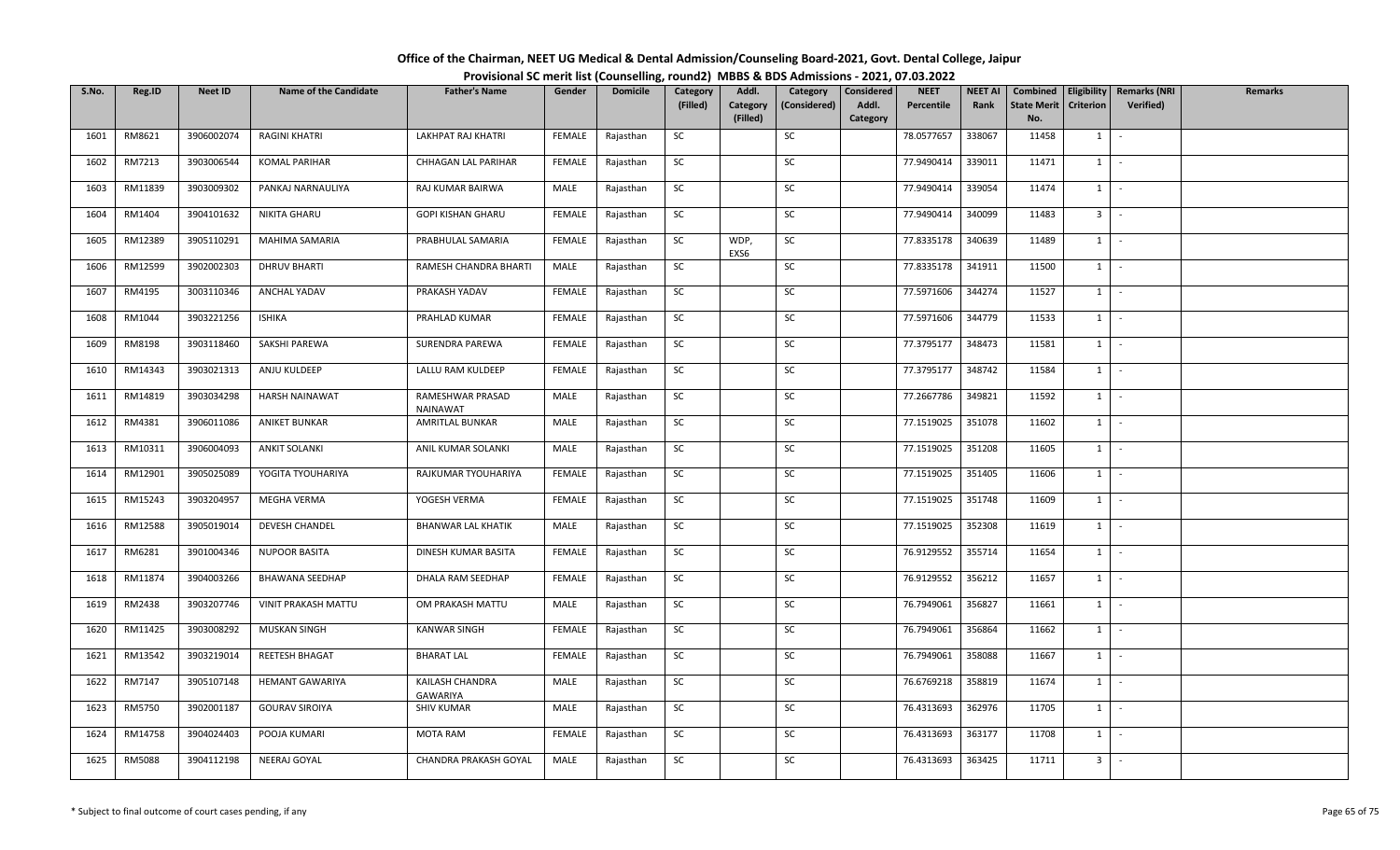| Office of the Chairman, NEET UG Medical & Dental Admission/Counseling Board-2021, Govt. Dental College, Jaipur |                                                                                          |
|----------------------------------------------------------------------------------------------------------------|------------------------------------------------------------------------------------------|
|                                                                                                                | Provisional SC merit list (Counselling, round2) MBBS & BDS Admissions - 2021, 07.03.2022 |

| S.No. | Reg.ID  | <b>Neet ID</b> | <b>Name of the Candidate</b> | <b>Father's Name</b>        | Gender        | <b>Domicile</b> | Category<br>(Filled) | Addl.<br>Category | Category<br>(Considered) | Considered<br>Addl. | <b>NEET</b><br>Percentile | <b>NEET AI</b><br>Rank | Combined<br><b>State Merit</b> | Eligibility<br><b>Criterion</b> | <b>Remarks (NRI</b><br>Verified) | <b>Remarks</b> |
|-------|---------|----------------|------------------------------|-----------------------------|---------------|-----------------|----------------------|-------------------|--------------------------|---------------------|---------------------------|------------------------|--------------------------------|---------------------------------|----------------------------------|----------------|
|       |         |                |                              |                             |               |                 |                      | (Filled)          |                          | Category            |                           |                        | No.                            |                                 |                                  |                |
| 1626  | RM13749 | 3904004420     | APEKSHA MAHOLIYA             | NIRANJAN SINGH              | FEMALE        | Rajasthan       | SC                   |                   | SC                       |                     | 76.4313693                | 363818                 | 11716                          | $1 \mid$                        | $\sim$                           |                |
| 1627  | RM8580  | 3903009271     | MUSKAN VERMA                 | <b>DANVEER VERMA</b>        | FEMALE        | Rajasthan       | <b>SC</b>            |                   | SC                       |                     | 76.3123489                | 364648                 | 11721                          | $1$ $-$                         |                                  |                |
| 1628  | RM13530 | 3904021162     | <b>GAGAN KUMARI</b>          | DHUKHA RAM                  | FEMALE        | Rajasthan       | SC                   |                   | SC                       |                     | 76.1950769                | 366224                 | 11737                          | $1 \mid$                        | $\sim$                           |                |
| 1629  | RM9227  | 3902003339     | PRATIBHA                     | PRAKASH CHANDRA             | FEMALE        | Rajasthan       | SC                   |                   | SC                       |                     | 76.1950769                | 366895                 | 11740                          | $1$ $\vert$                     |                                  |                |
| 1630  | RM11367 | 3903102673     | PRIYANK RAJORA               | MAHENDRA RAJORA             | MALE          | Rajasthan       | SC                   |                   | SC                       |                     | 76.0763803                | 368534                 | 11754                          | $1 \mid$                        | $\sim$                           |                |
| 1631  | RM10067 | 3903224122     | RAKHI CHAUHAN                | <b>VIJAY SINGH</b>          | FEMALE        | Rajasthan       | SC                   |                   | SC                       |                     | 76.0763803                | 369103                 | 11760                          | $1$ $\cdot$                     |                                  |                |
| 1632  | RM3400  | 4401019197     | DHEERAJ SINGH                | RAJENDRA SINGH              | MALE          | Rajasthan       | SC                   |                   | SC                       |                     | 75.9591083                | 370788                 | 11773                          | $1 \quad$                       | $\sim$                           |                |
| 1633  | RM6471  | 3906002526     | ESHA NIMAWAT                 | HEERALAL KHATIK             | FEMALE        | Rajasthan       | SC                   |                   | SC                       |                     | 75.826554                 | 371606                 | 11775                          | 1                               | $\sim$                           |                |
| 1634  | RM10072 | 3902005057     | MS.PRIYANKA MAHICHA          | SUBHASH MAHICHA             | FEMALE        | Rajasthan       | SC                   |                   | SC                       |                     | 75.7072746                | 374042                 | 11798                          | $1$ $\vert$ $\vert$             |                                  |                |
| 1635  | RM9599  | 3906007357     | VARSHA RAJORIA               | <b>BHOORI SINGH RAJORIA</b> | FEMALE        | Rajasthan       | SC                   |                   | SC                       |                     | 75.7072746                | 375053                 | 11808                          | $1$ $-$                         |                                  |                |
| 1636  | RM6780  | 4401013465     | <b>AMIT KUMAR</b>            | VASUDEV SINGH               | MALE          | Rajasthan       | SC                   |                   | SC                       |                     | 75.5873476                | 375570                 | 11813                          | $1$ $\vert$                     |                                  |                |
| 1637  | RM15817 | 3901001305     | SAMIKSHA NOGIYA              | NAGRAJ                      | <b>FEMALE</b> | Rajasthan       | SC                   |                   | SC                       |                     | 75.5873476                | 376420                 | 11821                          | $1$ $\vert$ -                   |                                  |                |
| 1638  | RM15333 | 3901014202     | <b>GAURI OJWANI</b>          | TUKKACHAND                  | FEMALE        | Rajasthan       | SC                   |                   | SC                       |                     | 75.5873476                | 376498                 | 11822                          | $1 \quad$                       | $\sim$                           |                |
| 1639  | RM15465 | 3904005262     | <b>DIVYA PANWAR</b>          | OM PRAKASH PANWAR           | FEMALE        | Rajasthan       | SC                   |                   | SC                       |                     | 75.4707879                | 377625                 | 11831                          | $1 \quad$                       | $\sim$                           |                |
| 1640  | RM15430 | 3903205679     | <b>UMANG KUMAR</b>           | ARUN KUMAR                  | <b>FEMALE</b> | Rajasthan       | SC                   |                   | SC                       |                     | 75.4707879                | 377688                 | 11832                          | $1 \mid$                        | $\sim$                           |                |
| 1641  | RN16432 | 3903206008     | ASHMITA KANAUJIA             | ASHOK KUMAR KANAUJIA        | FEMALE        | Rajasthan       | SC                   |                   | SC                       |                     | 75.4707879                | 378644                 | 11842                          | $1 \cdot$                       |                                  |                |
| 1642  | RM4923  | 3905010246     | <b>HARSHIT MARATHA</b>       | UMA SHANKAR MARATHA         | MALE          | Rajasthan       | <b>SC</b>            |                   | SC                       |                     | 75.3522855                | 378846                 | 11843                          | 1                               | $\sim$                           |                |
| 1643  | RM11708 | 3903203198     | LAKSHYA ARYA                 | NAGENDRA KUMAR ARYA         | MALE          | Rajasthan       | SC                   |                   | SC                       |                     | 75.3522855                | 379822                 | 11856                          | $1$ $\vert$                     |                                  |                |
| 1644  | RM7826  | 3903105475     | SANJANA VARMA                | PRABHU DAYAL                | FEMALE        | Rajasthan       | SC                   |                   | SC                       |                     | 75.2175943                | 381867                 | 11878                          | $11$ $-$                        |                                  |                |
| 1645  | RM9694  | 3903228018     | RUCHIKA DANODIA              | RAMESH KUMAR DANODIA        | FEMALE        | Rajasthan       | SC                   |                   | SC                       |                     | 75.2175943                | 381982                 | 11879                          | $1 \quad$                       | $\sim$                           |                |
| 1646  | RM2832  | 3905008130     | PRIYANKA                     | CHANDANA RAM                | FEMALE        | Rajasthan       | <b>SC</b>            |                   | SC                       |                     | 75.0980558                | 383044                 | 11889                          | 1                               | $\sim$                           |                |
| 1647  | RM9319  | 3903017039     | MUSKAN                       | <b>SHYAM LAL</b>            | FEMALE        | Rajasthan       | SC                   |                   | SC                       |                     | 75.0980558                | 383680                 | 11891                          | 11                              | $\sim$                           |                |
| 1648  | RM12119 | 3901008230     | SHUBHAM KARALA               | RAJENDRA KARALA             | MALE          | Rajasthan       | SC                   |                   | SC                       |                     | 75.0980558                | 383768                 | 11893                          | 1                               |                                  |                |
| 1649  | RM14057 | 3905102307     | TANISHKA VERMA               | SANJAY VERMA                | FEMALE        | Rajasthan       | SC                   |                   | SC                       |                     | 74.9775461                | 385304                 | 11912                          | $1 \mid$                        | $\sim$                           |                |
| 1650  | RM7956  | 3903018390     | <b>HEMANT SINGH</b>          | PREMSINGH                   | MALE          | Rajasthan       | SC                   | PwD               | SC                       | PwD                 | 74.7262304                | 389240                 | 11945                          | $1$ $-$                         |                                  |                |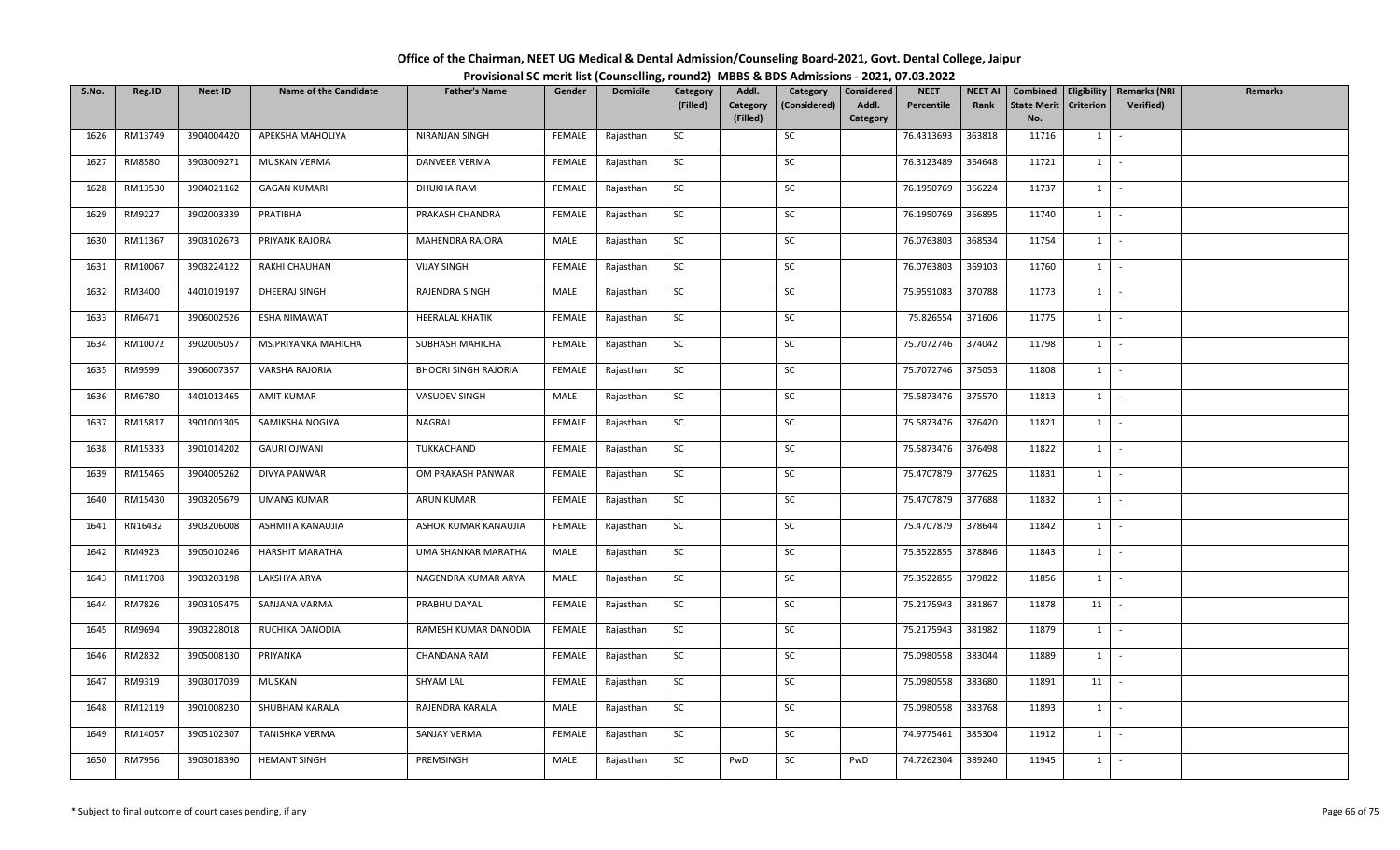| S.No. | Reg.ID  | <b>Neet ID</b> | <b>Name of the Candidate</b>          | <b>Father's Name</b>  | Gender        | <b>Domicile</b> | Category  | Addl.    | Category     | Considered | <b>NEET</b> | <b>NEET AI</b> | Combined           | Eligibility      | <b>Remarks (NRI</b> | <b>Remarks</b> |
|-------|---------|----------------|---------------------------------------|-----------------------|---------------|-----------------|-----------|----------|--------------|------------|-------------|----------------|--------------------|------------------|---------------------|----------------|
|       |         |                |                                       |                       |               |                 | (Filled)  | Category | (Considered) | Addl.      | Percentile  | Rank           | <b>State Merit</b> | <b>Criterion</b> | <b>Verified</b> )   |                |
|       | RM4455  |                |                                       |                       |               |                 | SC        | (Filled) | SC           | Category   |             |                | No.                | $1 \quad$        |                     |                |
| 1651  |         | 3905103359     | MANVI NAVAL                           | <b>MAHESH NAVAL</b>   | FEMALE        | Rajasthan       |           |          |              |            | 74.7262304  | 390037         | 11952              |                  | $\sim$              |                |
| 1652  | RM15046 | 3906017006     | HIMANSHU MASIYA                       | POPAT LAL MASIYA      | MALE          | Rajasthan       | SC        |          | SC           |            | 74.5840923  | 391436         | 11961              | $1 \quad$        | $\sim$              |                |
| 1653  | RN16510 | 3905113040     | <b>BHAJAN LAL</b>                     | DEVA RAM              | MALE          | Rajasthan       | SC        |          | SC           |            | 74.4631293  | 393866         | 11981              | 1                | $\sim$              |                |
| 1654  | RM7592  | 3904001043     | VISHWAS NAWAL                         | <b>SAMIR NAWAL</b>    | MALE          | Rajasthan       | <b>SC</b> |          | SC           |            | 74.339835   | 394782         | 11992              | $1 \vert$        | $\sim$              |                |
| 1655  | RM4475  | 3903203531     | <b>GARGI SHAKYA</b>                   | SANJAY SHAKYA         | FEMALE        | Rajasthan       | SC        |          | SC           |            | 74.2150514  | 396504         | 12010              | $1 \quad$        | $\sim$              |                |
| 1656  | RM7038  | 2001318279     | ASHISH BENIWAL                        | RAJENDRA KUMAR        | MALE          | Rajasthan       | <b>SC</b> |          | <b>SC</b>    |            | 74.2150514  | 397198         | 12014              | $1 \quad$        | $\sim$              |                |
| 1657  | RM15180 | 3905104301     | ASHWANI JELIYA                        | JAGDISH PRASAD JELIYA | MALE          | Rajasthan       | SC        |          | SC           |            | 74.2150514  | 397755         | 12017              | 1                | $\sim$              |                |
| 1658  | RM12399 | 3904023152     | GUDIYA                                | DEDARAM               | FEMALE        | Rajasthan       | <b>SC</b> |          | SC           |            | 74.2150514  | 397904         | 12019              | $1\quad$         | $\sim$              |                |
| 1659  | RM5813  | 3903225365     | MOHIT KUMAR MUNDOTIYA                 | PRAKASH CHAND RAIGAR  | MALE          | Rajasthan       | SC        |          | SC           |            | 73.9565478  | 401119         | 12049              | $1 \quad$        | $\sim$              |                |
| 1660  | RM12386 | 3904022220     | NITIKA SODA                           | MANGI LAL SODA        | FEMALE        | Rajasthan       | <b>SC</b> |          | SC           |            | 73.9565478  | 401518         | 12053              | $1 \vert$        | $\sim$              |                |
| 1661  | RM9867  | 3903008401     | <b>BHUMIKA UNTWAL</b>                 | PURSHOTTAM VALMIKI    | FEMALE        | Rajasthan       | SC        |          | SC           |            | 73.7082109  | 404547         | 12089              | 1                | $\sim$              |                |
| 1662  | RM15561 | 3903024265     | ARVIND KUMAR VERMA                    | RAMAVTAR VERMA        | MALE          | Rajasthan       | SC        |          | SC           |            | 73.7082109  | 404866         | 12091              | $1 \vert$        | $\sim$              |                |
| 1663  | RM1329  | 3802008290     | ANUSHKA SINGH                         | AJAY KUMAR PARMAR     | <b>FEMALE</b> | Rajasthan       | SC        |          | SC           |            | 73.5843339  | 407534         | 12117              | $1\vert$         | $\sim$              |                |
| 1664  | RM6799  | 3905013235     | AASTHA SHREE SHAKYWAR                 | LEELADHAR SHAKYWAR    | FEMALE        | Rajasthan       | SC        |          | SC           |            | 73.4556649  | 408684         | 12132              | $1 \quad$        | $\sim$              |                |
| 1665  | RM8523  | 3906026062     | CHITRAKSHI TANWAR                     | SHANTI LAL TANWAR     | FEMALE        | Rajasthan       | <b>SC</b> |          | <b>SC</b>    |            | 73.3175417  | 410427         | 12148              | $1 \quad$        | $\sim$              |                |
| 1666  | RM10748 | 3902002185     | <b>SWATI PANWAR</b>                   | <b>ASHOK PANWAR</b>   | <b>FEMALE</b> | Rajasthan       | <b>SC</b> |          | SC           |            | 73.1904916  | 413113         | 12162              | 1                | $\sim$              |                |
| 1667  | RM8171  | 2208013014     | THORI KISHANKUMAR<br><b>MOHANBHAI</b> | MOHANBHAI             | MALE          | Rajasthan       | <b>SC</b> |          | SC           |            | 73.1904916  | 413495         | 12163              | $1 \quad$        | $\sim$              |                |
| 1668  | RM10579 | 3905002028     | RASHIKA MAHAWAR                       | <b>SUNIL MAHAWAR</b>  | FEMALE        | Rajasthan       | SC        |          | SC           |            | 73.0655784  | 414512         | 12175              | $1 \quad$        | $\sim$              |                |
| 1669  | RM11718 | 3904018242     | HITESH KUMAR                          | VARADHA RAM           | MALE          | Rajasthan       | <b>SC</b> |          | SC           |            | 73.0655784  | 415382         | 12184              | $1 \vert$        | $\sim$              |                |
| 1670  | RM6026  | 2302010197     | VICKY KUMAR BINJRAWAT                 | <b>KISHOR KUMAR</b>   | MALE          | Rajasthan       | <b>SC</b> |          | SC           |            | 72.9337365  | 416921         | 12198              | 1                | $\sim$              |                |
| 1671  | RM1338  | 3902022223     | HARSHITA DAABI                        | SHYAM SUNDER          | <b>FEMALE</b> | Rajasthan       | <b>SC</b> |          | SC           |            | 72.8047437  | 418553         | 12215              | 1                | $\sim$              |                |
| 1672  | RM11821 | 3906005109     | JAYESH SISODIYA                       | VINOD SISODIYA        | MALE          | Rajasthan       | <b>SC</b> |          | SC           |            | 72.8047437  | 419282         | 12219              | 11               | $\sim$              |                |
| 1673  | RM4838  | 3901013226     | DHARMANSHU SATYAVNA                   | KAMLESH KUMAR         | MALE          | Rajasthan       | SC        |          | SC           |            | 72.8047437  | 419316         | 12220              | $1 \quad$        | $\sim$              |                |
| 1674  | RM15177 | 3903212208     | VISHAL ASIWAL                         | NAVARATAN ASIWAL      | MALE          | Rajasthan       | SC        |          | <b>SC</b>    |            | 72.8047437  | 419619         | 12221              | $1 \mid$         | $\sim$              |                |
| 1675  | RM14799 | 3904001577     | PANKAJ JOSH                           | KANHAIYA LAL JOSH     | FEMALE        | Rajasthan       | SC        |          | SC           |            | 72.6625409  | 420003         | 12225              | $1 \quad$        | $\sim$              |                |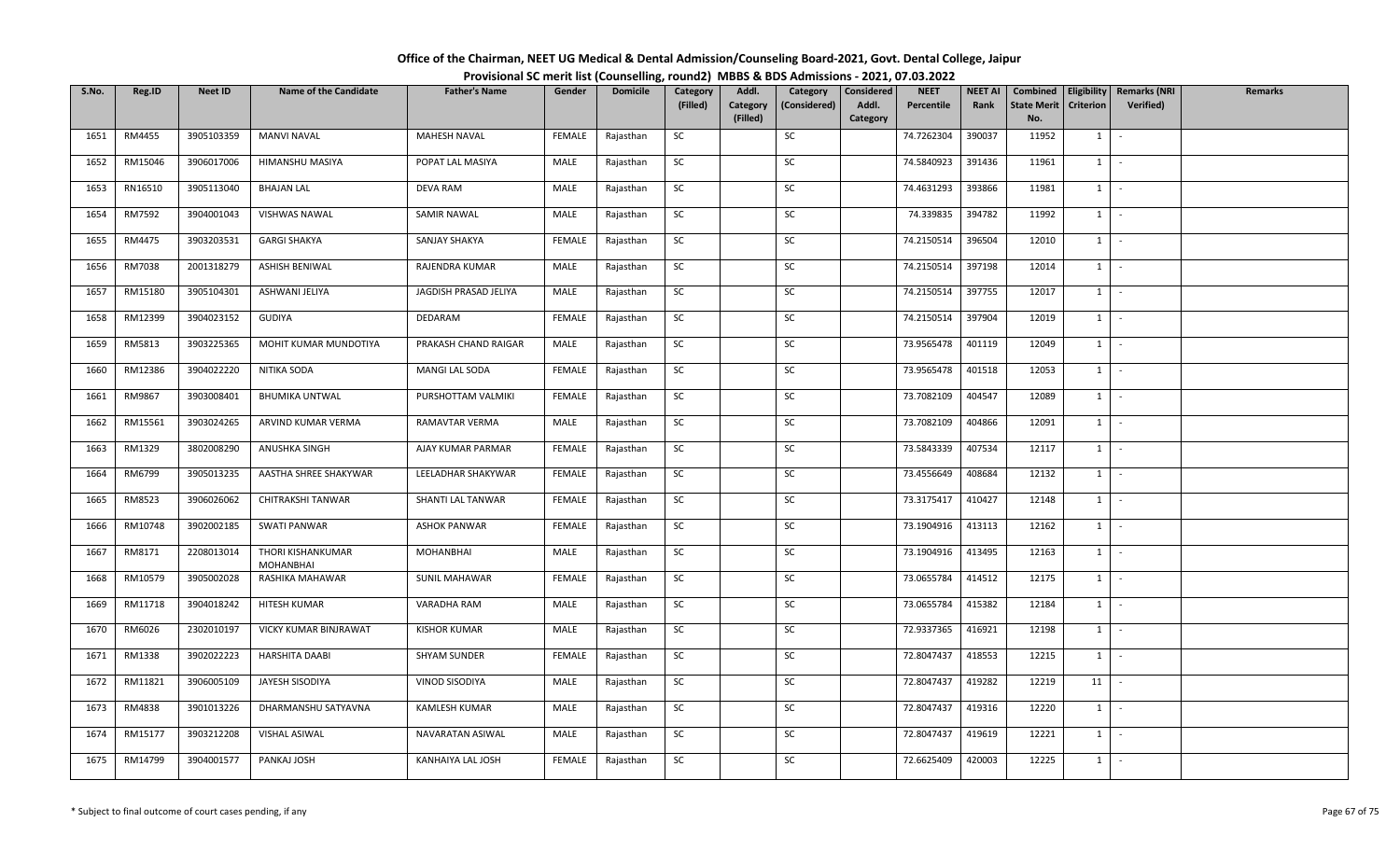| Office of the Chairman, NEET UG Medical & Dental Admission/Counseling Board-2021, Govt. Dental College, Jaipur |  |
|----------------------------------------------------------------------------------------------------------------|--|
| Provisional SC merit list (Counselling, round2) MBBS & BDS Admissions - 2021, 07.03.2022                       |  |

| S.No. | Reg.ID  | <b>Neet ID</b> | <b>Name of the Candidate</b> | <b>Father's Name</b>    | Gender        | <b>Domicile</b> | Category<br>(Filled) | Addl.<br>Category | Category<br>(Considered) | Considered<br>Addl. | <b>NEET</b><br>Percentile | <b>NEET AI</b><br>Rank | Combined<br><b>State Merit</b> | Eligibility<br><b>Criterion</b> | <b>Remarks (NRI</b><br>Verified) | <b>Remarks</b> |
|-------|---------|----------------|------------------------------|-------------------------|---------------|-----------------|----------------------|-------------------|--------------------------|---------------------|---------------------------|------------------------|--------------------------------|---------------------------------|----------------------------------|----------------|
|       |         |                |                              |                         |               |                 |                      | (Filled)          |                          | Category            |                           |                        | No.                            |                                 |                                  |                |
| 1676  | RM11270 | 3903102667     | KHUSHI VERMA                 | <b>VIJAY SINGH</b>      | FEMALE        | Rajasthan       | SC                   |                   | SC                       |                     | 72.1454691                | 428224                 | 12302                          | $1 \quad$                       | $\sim$                           |                |
| 1677  | RM15361 | 3904101186     | PRATEEK SHAMARYA             | <b>DINESH KUMAR</b>     | MALE          | Rajasthan       | <b>SC</b>            |                   | SC                       |                     | 72.0026187                | 431589                 | 12329                          | $1$ $-$                         |                                  |                |
| 1678  | RM15646 | 3901007270     | DEEPANSHU SINGH BAYALA       | RAM AVATAR BAYALA       | MALE          | Rajasthan       | SC                   |                   | SC                       |                     | 72.0026187                | 431966                 | 12331                          | $1$ $-$                         |                                  |                |
| 1679  | RM13960 | 3904110214     | SNEHA SINGH                  | SURESH KUMAR            | FEMALE        | Rajasthan       | SC                   |                   | SC                       |                     | 71.8742735                | 432569                 | 12337                          | $1$ $\vert$                     |                                  |                |
| 1680  | RM10510 | 3902001162     | SARITA KUMARI                | DEVENDER KUMAR CHALIYA  | FEMALE        | Rajasthan       | SC                   |                   | SC                       |                     | 71.8742735                | 432985                 | 12341                          | $1$ $\cdot$                     |                                  |                |
| 1681  | RM12476 | 3903003643     | ROOPALI ASHIWAL              | DHARAMPAL SINGH ASHIWAL | FEMALE        | Rajasthan       | SC                   |                   | SC                       |                     | 71.8742735                | 433353                 | 12344                          | $1$ $\cdot$                     |                                  |                |
| 1682  | RM11543 | 3905018010     | <b>ABHISHEK KUMAR</b>        | GHANSHYAM BAIRWA        | MALE          | Rajasthan       | SC                   |                   | SC                       |                     | 71.8742735                | 433514                 | 12346                          | $1 \quad$                       | $\sim$                           |                |
| 1683  | RM9106  | 3905001089     | VAIBHAV MAURYA               | SURESH KUMAR MAURYA     | MALE          | Rajasthan       | SC                   |                   | SC                       |                     | 71.8742735                | 434157                 | 12355                          | 1                               | $\sim$                           |                |
| 1684  | RM7895  | 3902018072     | SUNAINA SHAKARWAL            | SUBHASH CHANDER         | <b>FEMALE</b> | Rajasthan       | SC                   |                   | SC                       |                     | 71.7464464                | 435170                 | 12363                          | $1$ $-$                         |                                  |                |
| 1685  | RM2813  | 3905110270     | <b>GEETIKA JATOLIA</b>       | NARESH JATOLIA          | FEMALE        | Rajasthan       | SC                   |                   | SC                       |                     | 71.7464464                | 435900                 | 12367                          | $1$ $-$                         |                                  |                |
| 1686  | RM2076  | 3903202435     | <b>TARUNA KUMARI</b>         | OM PRAKASH              | FEMALE        | Rajasthan       | SC                   |                   | SC                       |                     | 71.7464464                | 435983                 | 12369                          | $1$ $\cdot$                     |                                  |                |
| 1687  | RM9081  | 3903003031     | DIKSHA KHINCHI               | OM PRAKASH KHINCHI      | <b>FEMALE</b> | Rajasthan       | SC                   |                   | SC                       |                     | 71.6140216                | 436650                 | 12376                          | $1$ $\vert$ -                   |                                  |                |
| 1688  | RM12483 | 3903232030     | KAVITA SUWASIA               | RAMESH CHANDRA          | FEMALE        | Rajasthan       | SC                   |                   | SC                       |                     | 71.4830215                | 438512                 | 12392                          | $1 \quad$                       | $\sim$                           |                |
| 1689  | RM4206  | 3903042015     | MONIKA MAHARADA              | <b>VEERBHAN VERMA</b>   | FEMALE        | Rajasthan       | SC                   |                   | SC                       |                     | 71.3369981                | 442455                 | 12435                          | $1 \mid$                        | $\sim$                           |                |
| 1690  | RM7678  | 3906003024     | JAIVARDHAN KATARIA           | SHYAM LAL KATARIA       | MALE          | Rajasthan       | SC                   |                   | SC                       |                     | 71.0724075                | 445005                 | 12456                          | $1 \mid$                        | $\sim$                           |                |
| 1691  | RM14269 | 3901013002     | SANJAY SAMARIYA              | MADAN LAL SAMARIYA      | MALE          | Rajasthan       | SC                   |                   | SC                       |                     | 70.9384934                | 446832                 | 12469                          | $1 \cdot$                       |                                  |                |
| 1692  | RM10862 | 3901018090     | DEEPIKA KACHCHHAWAH          | LAKHARAM KACHCHHAWAH    | FEMALE        | Rajasthan       | <b>SC</b>            |                   | SC                       |                     | 70.9384934                | 447684                 | 12477                          | 1                               | $\sim$                           |                |
| 1693  | RM5996  | 3902002429     | PRIYANKA KUMARI              | PRAHLAD RAI             | <b>FEMALE</b> | Rajasthan       | SC                   |                   | SC                       |                     | 70.8052916                | 448932                 | 12483                          | $1$ $\vert$                     |                                  |                |
| 1694  | RM15534 | 3905025161     | SUBHASH VERMA                | <b>SHANKAR LAL</b>      | MALE          | Rajasthan       | SC                   |                   | SC                       |                     | 70.8052916                | 449126                 | 12486                          | $1$ $\vert$ $\vert$             |                                  |                |
| 1695  | RM13628 | 3905015130     | SAUMYA RATNAKAR              | RAMDAS RATNAKAR         | <b>FEMALE</b> | Rajasthan       | SC                   |                   | SC                       |                     | 70.8052916                | 450172                 | 12492                          | $1 \quad$                       | $\sim$                           |                |
| 1696  | RM14420 | 3904003034     | VISHWA RAO                   | <b>MANOJ RAO</b>        | MALE          | Rajasthan       | <b>SC</b>            |                   | SC                       |                     | 70.6525336                | 451707                 | 12503                          | $1 \mid$                        | $\sim$                           |                |
| 1697  | RM13210 | 3903009378     | <b>MONIKA KHARERA</b>        | SUBHASH CHANDRA         | FEMALE        | Rajasthan       | SC                   |                   | SC                       |                     | 70.5205621                | 453901                 | 12517                          | $1$ $\vert$ $\vert$             |                                  |                |
| 1698  | RM1925  | 3901004156     | KRISHITA KHARIA              | SHIV KUMAR BUNKAR       | FEMALE        | Rajasthan       | SC                   |                   | SC                       |                     | 70.5205621                | 454294                 | 12523                          | 1                               | $\sim$                           |                |
| 1699  | RM13166 | 3904001399     | HIMANSHI CHAUHAN             | DURGESH CHAUHAN         | FEMALE        | Rajasthan       | SC                   |                   | SC                       |                     | 70.5205621                | 454624                 | 12526                          | $1$ $-$                         |                                  |                |
| 1700  | RM15762 | 3904105047     | SHAMBHU RAM                  | <b>BIJA RAM</b>         | MALE          | Rajasthan       | SC                   | PwD               | SC                       |                     | 70.3830217                | 456081                 | 12536                          | $1$ $-$                         |                                  |                |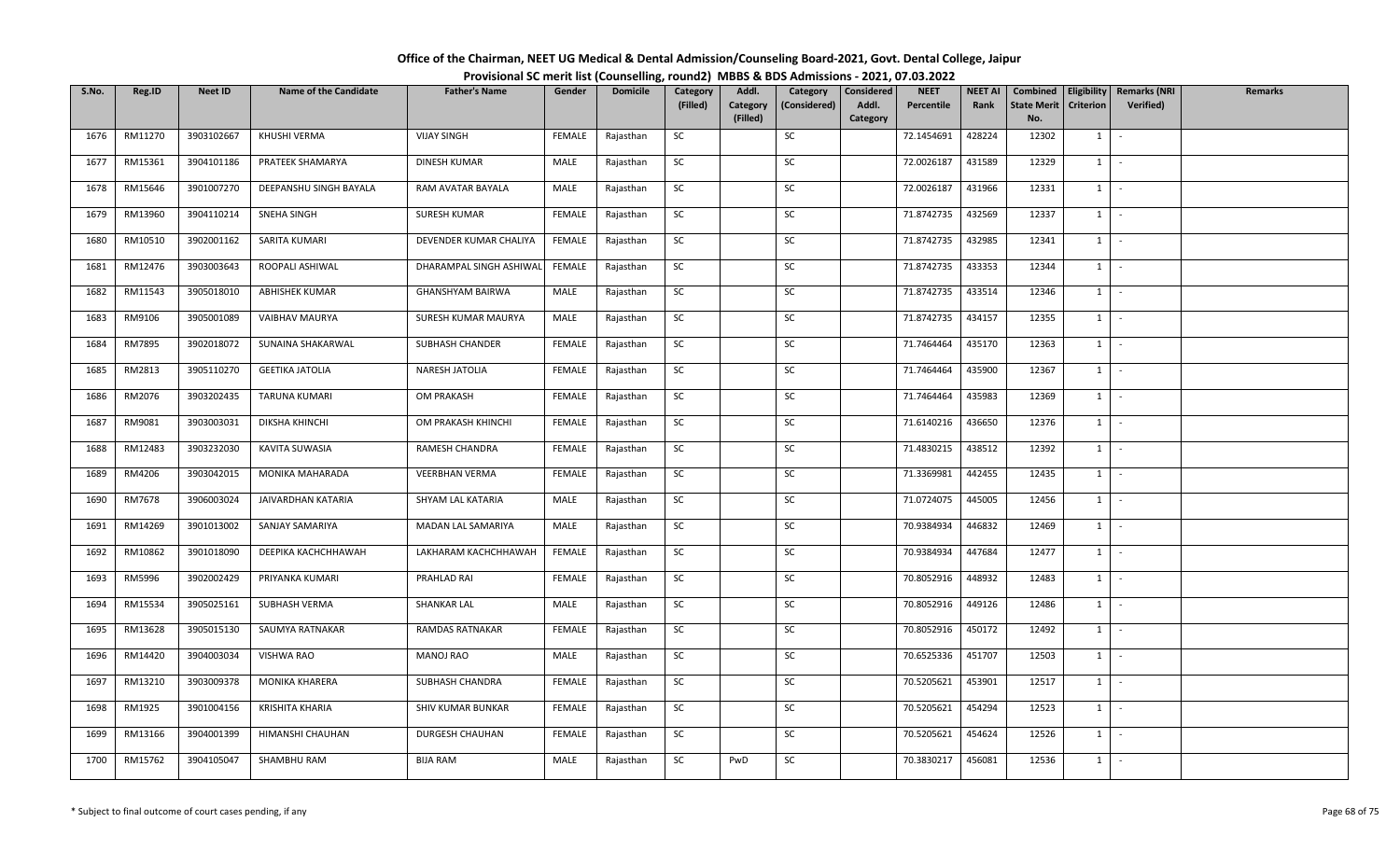| Office of the Chairman, NEET UG Medical & Dental Admission/Counseling Board-2021, Govt. Dental College, Jaipur |  |
|----------------------------------------------------------------------------------------------------------------|--|
| Provisional SC merit list (Counselling, round2) MBBS & BDS Admissions - 2021, 07.03.2022                       |  |

| S.No. | Reg.ID  | <b>Neet ID</b> | <b>Name of the Candidate</b> | <b>Father's Name</b>              | Gender        | <b>Domicile</b> | Category  | Addl.                | Category     | Considered        | <b>NEET</b> | <b>NEET AI</b> | Combined                  |                | Eligibility   Remarks (NRI | <b>Remarks</b> |
|-------|---------|----------------|------------------------------|-----------------------------------|---------------|-----------------|-----------|----------------------|--------------|-------------------|-------------|----------------|---------------------------|----------------|----------------------------|----------------|
|       |         |                |                              |                                   |               |                 | (Filled)  | Category<br>(Filled) | (Considered) | Addl.<br>Category | Percentile  | Rank           | <b>State Merit</b><br>No. | Criterion      | Verified)                  |                |
| 1701  | RM12623 | 3906003042     | RANJEET SINGH RAWAL          | <b>BHAGWAN SINGH RAWAL</b>        | MALE          | Rajasthan       | SC        |                      | SC           |                   | 70.0986807  | 460807         | 12577                     | $1 \quad$      | $\sim$                     |                |
| 1702  | RM10900 | 3905006368     | AYUSHI JEENGER               | RAMESH JEENGER                    | FEMALE        | Rajasthan       | SC        |                      | SC           |                   | 69.9449514  | 462058         | 12590                     | $1 \quad$      | $\sim$                     |                |
| 1703  | RM11791 | 3905001528     | KUMARI HIMANSHI              | SURENDRA SINGH                    | FEMALE        | Rajasthan       | <b>SC</b> |                      | SC           |                   | 69.9449514  | 462104         | 12591                     | $1 \mid$       | $\sim$                     |                |
| 1704  | RM1841  | 1502304611     | NEHA RAJ                     | <b>BHRIGU ASHRAM RAM</b>          | FEMALE        | Rajasthan       | SC        |                      | SC           |                   | 69.9449514  | 462265         | 12592                     | 11             |                            |                |
| 1705  | RM9000  | 3802009354     | <b>MOHIT BANGA</b>           | NASIB DASS BANGA                  | MALE          | Rajasthan       | SC        | WPP,<br>WPP8         | SC           |                   | 69.6742092  | 468222         | 12631                     | $1 \quad$      | $\sim$                     |                |
| 1706  | RM2517  | 2207001280     | <b>GAURAV KUMAR JADO</b>     | NARESH KUMAR                      | MALE          | Rajasthan       | SC        |                      | SC           |                   | 69.5379638  | 469524         | 12639                     | $1 \vert$      | $\sim$                     |                |
| 1707  | RM1622  | 3903007146     | HARSH INDRA                  | V.K. INDRA                        | MALE          | Rajasthan       | SC        |                      | SC           |                   | 69.5379638  | 469651         | 12642                     | $1 \quad$      | $\sim$                     |                |
| 1708  | RM14776 | 3901011232     | <b>CHANDAN GARVA</b>         | <b>OMPRAKASH GARVA</b>            | MALE          | Rajasthan       | <b>SC</b> |                      | SC           |                   | 69.3911634  | 471941         | 12661                     | $1$ $\cdot$    |                            |                |
| 1709  | RM1936  | 3903208556     | <b>BHAVYA SOLANKI</b>        | <b>DEVRAJ SOLANKI</b>             | MALE          | Rajasthan       | SC        |                      | SC           |                   | 69.2235764  | 473753         | 12685                     |                | 3 Rajasthan                |                |
| 1710  | RM12882 | 3004007376     | ANMOL SHARON KHERAL          | MAHENDRA KHERAL                   | FEMALE        | Rajasthan       | SC        |                      | SC           |                   | 69.2235764  | 475143         | 12703                     | 2 <sup>1</sup> | $\sim$                     |                |
| 1711  | RM9931  | 3902005144     | MIHIR KUMAR SINGH MAHICH     | <b>SULTANA RAM</b>                | MALE          | Rajasthan       | SC        |                      | SC           |                   | 69.0814383  | 477048         | 12715                     | $1$ $\vert$    |                            |                |
| 1712  | RM9696  | 3901001280     | KUMUD CHOUHAN                | <b>CHANDER PRAKASH</b><br>CHOUHAN | <b>FEMALE</b> | Rajasthan       | <b>SC</b> |                      | SC           |                   | 68.791917   | 480217         | 12747                     | $1 \vert$      | $\sim$                     |                |
| 1713  | RM7290  | 3905010023     | NIDHI CHAWLA                 | SATYANARAYAN CHAWLA               | FEMALE        | Rajasthan       | SC        |                      | SC           |                   | 68.791917   | 480531         | 12749                     | 1              |                            |                |
| 1714  | RM15602 | 3905002154     | <b>VIVEK TAIPAN</b>          | RAM PRASAD KHATIK                 | MALE          | Rajasthan       | SC        |                      | SC           |                   | 68.791917   | 481861         | 12764                     | $1 \quad$      | $\sim$                     |                |
| 1715  | RN16408 | 3903203400     | BHUVANESHWARI                | PHOOL SINGH                       | FEMALE        | Rajasthan       | SC        |                      | SC           |                   | 68.645505   | 482223         | 12769                     | $1 \mid$       | $\sim$                     |                |
| 1716  | RM14095 | 3906002293     | POOJA BAIRWA                 | OM PRAKASH BAIRWA                 | <b>FEMALE</b> | Rajasthan       | SC        |                      | SC           |                   | 68.645505   | 482255         | 12770                     | $1$   -        |                            |                |
| 1717  | RM7044  | 3901014074     | <b>KARTIK SAMRIYA</b>        | KAILASH CHAND SAMRIYA             | MALE          | Rajasthan       | SC        |                      | SC           |                   | 68.3377227  | 486888         | 12801                     | $1 \vert$      | $\sim$                     |                |
| 1718  | RM7769  | 2303007133     | <b>ANIL KUMAR</b>            | <b>BALWANT</b>                    | MALE          | Rajasthan       | SC        |                      | SC           |                   | 68.3377227  | 487248         | 12803                     | $1 \quad$      | $\sim$                     |                |
| 1719  | RM10858 | 3901015199     | <b>HARSH UDAI</b>            | KAILASH CHAND UDAI                | MALE          | Rajasthan       | SC        |                      | SC           |                   | 68.1955846  | 489566         | 12822                     | $1$ $\cdot$    |                            |                |
| 1720  | RM14229 | 3906008113     | <b>MIHIR KUMAR</b>           | NARENDRA KUMAR                    | MALE          | Rajasthan       | <b>SC</b> |                      | SC           |                   | 68.04723    | 492111         | 12843                     | $3$ $-$        |                            |                |
| 1721  | RM12670 | 3903103433     | NIDHI MAHENDRA               | PRADEEP KUMAR<br>MAHENDRA         | FEMALE        | Rajasthan       | SC        |                      | SC           |                   | 68.04723    | 492736         | 12851                     | $1 \quad$      |                            |                |
| 1722  | RM1662  | 3903001211     | POOJA TOSHAWRA               | MAHENDRA KUMAR<br><b>TOSHAWRA</b> | FEMALE        | Rajasthan       | <b>SC</b> |                      | SC           |                   | 68.04723    | 492827         | 12853                     | $1 \quad$      | $\sim$                     |                |
| 1723  | RM4396  | 3906005330     | PRAGYA REVASIA               | MAHESH KUMAR                      | FEMALE        | Rajasthan       | SC        |                      | SC           |                   | 67.7241654  | 496447         | 12888                     | $1 \quad$      | $\sim$                     |                |
| 1724  | RM2957  | 3903024085     | NIDHI BUNKAR                 | LATE KOJOR MAL BUNKAR             | FEMALE        | Rajasthan       | SC        |                      | SC           |                   | 67.5785305  | 499642         | 12920                     | 4              | $\sim$                     |                |
| 1725  | RM10622 | 3905112185     | NEHA MAHAWAR                 | VIMAL CHAND MAHAWAR               | <b>FEMALE</b> | Rajasthan       | SC        |                      | SC           |                   | 67.5785305  | 499852         | 12922                     | $1 \mid$       |                            |                |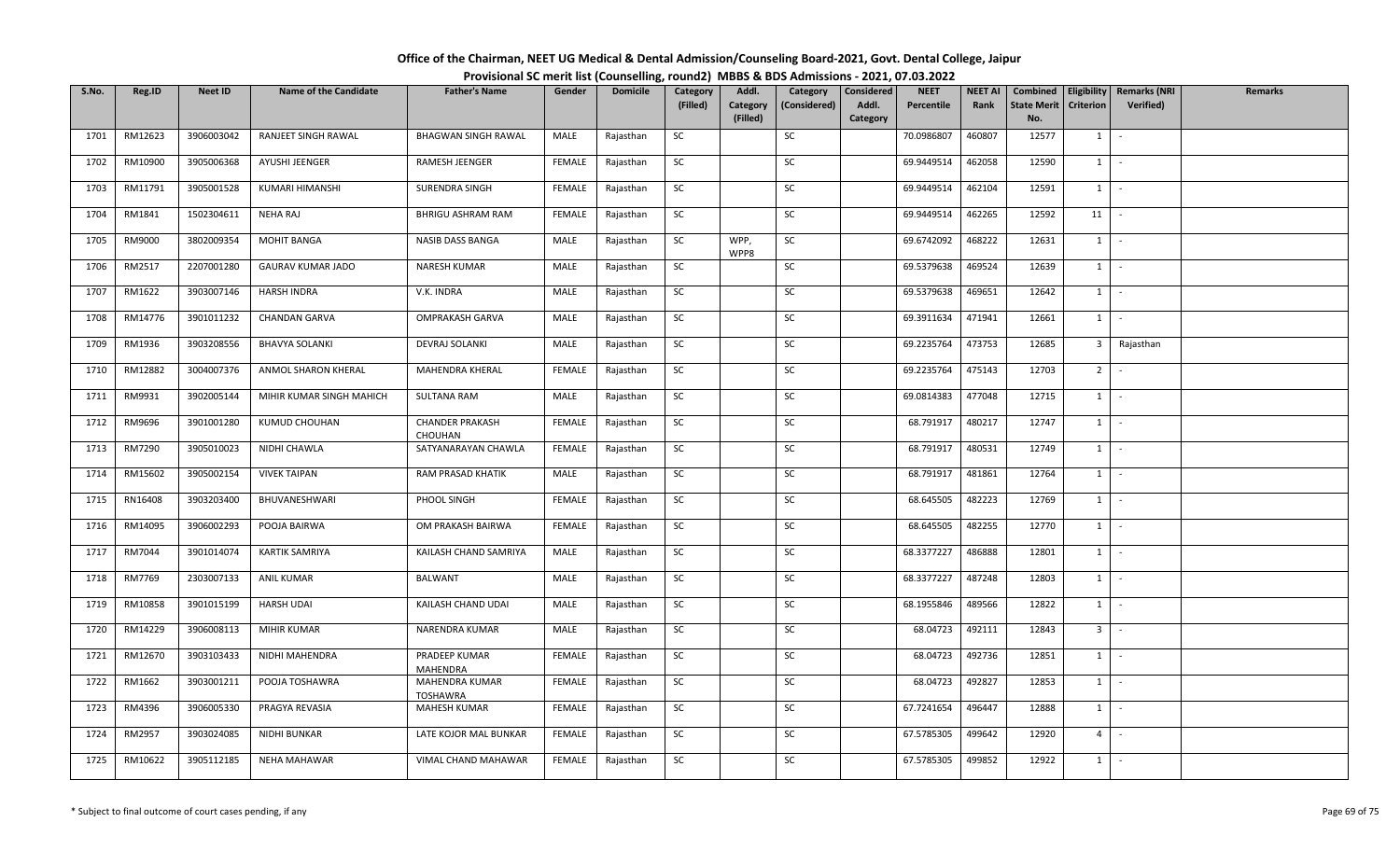| Office of the Chairman, NEET UG Medical & Dental Admission/Counseling Board-2021, Govt. Dental College, Jaipur |                                                                                          |
|----------------------------------------------------------------------------------------------------------------|------------------------------------------------------------------------------------------|
|                                                                                                                | Provisional SC merit list (Counselling, round2) MBBS & BDS Admissions - 2021, 07.03.2022 |

| S.No. | Reg.ID  | <b>Neet ID</b> | <b>Name of the Candidate</b> | <b>Father's Name</b>                   | Gender        | <b>Domicile</b> | Category  | Addl.                | Category     | Considered        | <b>NEET</b> | <b>NEET AI</b> | Combined                  | Eligibility      | <b>Remarks (NRI</b> | <b>Remarks</b> |
|-------|---------|----------------|------------------------------|----------------------------------------|---------------|-----------------|-----------|----------------------|--------------|-------------------|-------------|----------------|---------------------------|------------------|---------------------|----------------|
|       |         |                |                              |                                        |               |                 | (Filled)  | Category<br>(Filled) | (Considered) | Addl.<br>Category | Percentile  | Rank           | <b>State Merit</b><br>No. | <b>Criterion</b> | Verified)           |                |
| 1726  | RM5135  | 3901015155     | <b>GAUTAM CHANDEL</b>        | SHYAM LAL CHANDEL                      | MALE          | Rajasthan       | SC        |                      | SC           |                   | 67.5785305  | 500400         | 12927                     | $1 \quad$        | $\sim$              |                |
|       |         |                |                              |                                        |               |                 |           |                      |              |                   |             |                |                           |                  |                     |                |
| 1727  | RM13803 | 3905121189     | KAILASH CHANDRA KHATIK       | PURAN MAL KHATIK                       | MALE          | Rajasthan       | <b>SC</b> |                      | SC           |                   | 67.4394359  | 501501         | 12936                     | 1                | $\sim$              |                |
| 1728  | RM10359 | 2001227069     | <b>RAVI MUNPRIA</b>          | RAM KUMAR MUNPRIA                      | MALE          | Rajasthan       | SC        |                      | SC           |                   | 67.2922469  | 503287         | 12951                     | 1                | $\sim$              |                |
| 1729  | RN16414 | 3903107183     | SNEHA MUNDOTIYA              | ROSHAN LAL MUNDOTIYA                   | FEMALE        | Rajasthan       | SC        |                      | SC           |                   | 67.2922469  | 504931         | 12966                     | $1 \quad$        | $\sim$              |                |
| 1730  | RM1816  | 3906003084     | MIHIKA GOYAL                 | RAVINDRA KUMAR GOYAL                   | FEMALE        | Rajasthan       | SC        |                      | <b>SC</b>    |                   | 66.3453936  | 518895         | 13082                     | $1 \vert$        | $\sim$              |                |
| 1731  | RM7642  | 3906003310     | RIYANSHI BUNKAR              | AMRITLAL BUNKAR                        | FEMALE        | Rajasthan       | SC        |                      | SC           |                   | 66.1640137  | 519879         | 13093                     | $1 \mid$         | $\sim$              |                |
| 1732  | RM7920  | 3902008190     | SAPANA MAHICH                | <b>TULSI RAM</b>                       | FEMALE        | Rajasthan       | <b>SC</b> |                      | SC           |                   | 66.1640137  | 521644         | 13111                     | 6                | $\sim$              |                |
| 1733  | RN15886 | 3904006032     | NANDINI GUND                 | SUBHASH CHANDRA GUND                   | FEMALE        | Rajasthan       | SC        |                      | SC           |                   | 65.5347856  | 531181         | 13195                     | $1 \vert$        | $\sim$              |                |
| 1734  | RM5259  | 3903107153     | <b>DEVANSHI SINGH</b>        | RAJVEER SINGH                          | FEMALE        | Rajasthan       | SC        |                      | SC           |                   | 65.5347856  | 531770         | 13198                     | $1 \quad$        | $\sim$              |                |
| 1735  | RM3614  | 3901015355     | DIVYA DEVATWAL               | HARI NARAYAN DEVATWAL                  | FEMALE        | Rajasthan       | SC        |                      | SC           |                   | 65.5347856  | 531844         | 13202                     | 1                | $\sim$              |                |
| 1736  | RM14909 | 3903041138     | ANKITA BHATNAGAR             | <b>KESA RAM BHATNAGAR</b>              | FEMALE        | Rajasthan       | <b>SC</b> |                      | SC           |                   | 65.3437572  | 532439         | 13206                     | $1 \vert$        | $\sim$              |                |
| 1737  | RM4696  | 3904004097     | DIVYANSHI RANA               | <b>SUNIL RANA</b>                      | <b>FEMALE</b> | Rajasthan       | SC        |                      | SC           |                   | 65.3437572  | 532806         | 13214                     | 1                | $\sim$ $\sim$       |                |
| 1738  | RM3378  | 3906004335     | <b>MANVI MARU</b>            | DEVI SHANKER MARU                      | <b>FEMALE</b> | Rajasthan       | SC        |                      | SC           |                   | 65.1847827  | 536265         | 13236                     | 3 <sup>1</sup>   | $\sim$              |                |
| 1739  | RM11967 | 3903031064     | <b>HEMANT SARSAR</b>         | <b>DEVENDRA SARSAR</b>                 | MALE          | Rajasthan       | <b>SC</b> |                      | SC           |                   | 65.1847827  | 537306         | 13245                     | $1 \vert$        | $\sim$              |                |
| 1740  | RM12907 | 3904002053     | AAYUSH KHICHI                | <b>TRILOK KHICHI</b>                   | MALE          | Rajasthan       | SC        |                      | SC           |                   | 65.0247074  | 538147         | 13254                     | $1 \quad$        | $\sim$              |                |
| 1741  | RM12344 | 3906001319     | <b>CHIRAG KANTIWAL</b>       | <b>BHARAT KANTIWAL</b>                 | MALE          | Rajasthan       | <b>SC</b> |                      | SC           |                   | 64.8678051  | 540261         | 13278                     | $1 \quad$        | $\sim$ $-$          |                |
| 1742  | RM15196 | 3901001427     | <b>KALPIT SALVI</b>          | PRAKASH CHANDRA                        | MALE          | Rajasthan       | SC        |                      | SC           |                   | 64.8678051  | 541027         | 13282                     | $1 \vert$        | $\sim$              |                |
| 1743  | RM6101  | 3903102707     | RAKSHITA CHOUHAN             | RAJESH CHOUHAN                         | FEMALE        | Rajasthan       | SC        |                      | SC           |                   | 64.8678051  | 542236         | 13291                     | $1 \quad$        | $\sim$              |                |
| 1744  | RM9020  | 3903003565     | ANSHIKA VERMA                | SANJEEV VERMA                          | <b>FEMALE</b> | Rajasthan       | SC        |                      | SC           |                   | 64.7079241  | 543300         | 13299                     | $1 \mid$         | $\sim$              |                |
| 1745  | RM15338 | 3905002155     | PRIYANKA MAHAWAR             | MOJIRAM MAHAWAR                        | FEMALE        | Rajasthan       | SC        |                      | SC           |                   | 64.7079241  | 543863         | 13302                     | 1                | $\sim$              |                |
| 1746  | RM12889 | 3110109160     | KURDIA VARSHA NANDKISHOR     | <b>KURDIA NANDKISHOR</b><br>SHANKARLAL | FEMALE        | Rajasthan       | <b>SC</b> |                      | SC           |                   | 64.5190973  | 545989         | 13321                     | 2 <sup>1</sup>   | $\sim$              |                |
| 1747  | RM5236  | 3904106111     | <b>NAYAN</b>                 | <b>SUMER SINGH</b>                     | MALE          | Rajasthan       | SC        | WPP,<br>WPP1         | SC           | WPP1              | 64.358763   | 549121         | 13346                     | 1                | $\sim$              |                |
| 1748  | RM3044  | 3902010012     | MUKUL SOLANKI                | TARACHAND SOLANKI                      | MALE          | Rajasthan       | SC        | PwD                  | SC           |                   | 64.1938958  | 550505         | 13355                     | $1 \vert$        | $\sim$              |                |
| 1749  | RM13019 | 3903001127     | ISHA RAJ                     | YOG RAJ                                | FEMALE        | Rajasthan       | <b>SC</b> |                      | SC           |                   | 64.1938958  | 551858         | 13374                     | 1                | $\sim$              |                |
| 1750  | RM13131 | 3901002323     | KHUSH CHANDEL                | SAMPAT CHANDEL                         | MALE          | Rajasthan       | SC        |                      | SC           |                   | 64.0309065  | 553270         | 13384                     | $1 \quad$        | $\sim$              |                |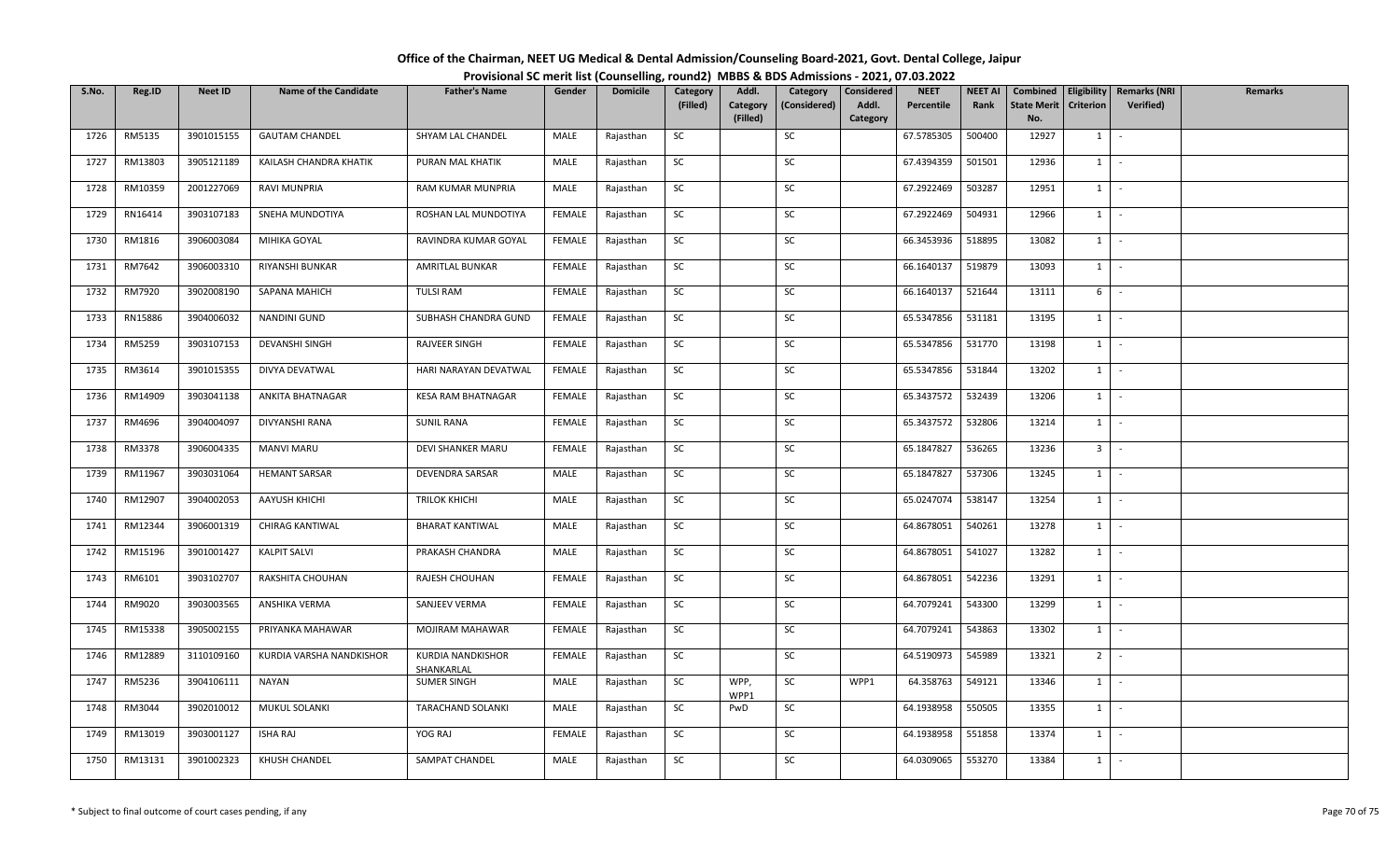| Office of the Chairman, NEET UG Medical & Dental Admission/Counseling Board-2021, Govt. Dental College, Jaipur |  |
|----------------------------------------------------------------------------------------------------------------|--|
| Provisional SC merit list (Counselling, round2) MBBS & BDS Admissions - 2021, 07.03.2022                       |  |

| S.No. | Reg.ID  | <b>Neet ID</b> | <b>Name of the Candidate</b> | <b>Father's Name</b>    | Gender        | <b>Domicile</b> | Category<br>(Filled) | Addl.<br>Category | Category<br>(Considered) | Considered<br>Addl. | <b>NEET</b><br>Percentile | <b>NEET AI</b><br>Rank | Combined<br><b>State Merit</b> | <b>Criterion</b>             | Eligibility   Remarks (NRI<br>Verified) | <b>Remarks</b> |
|-------|---------|----------------|------------------------------|-------------------------|---------------|-----------------|----------------------|-------------------|--------------------------|---------------------|---------------------------|------------------------|--------------------------------|------------------------------|-----------------------------------------|----------------|
|       |         |                |                              |                         |               |                 |                      | (Filled)          |                          | Category            |                           |                        | No.                            |                              |                                         |                |
| 1751  | RM7347  | 3906005174     | CHARVI KASOTIYA              | SHYAM KUMAR KASOTIYA    | FEMALE        | Rajasthan       | SC                   |                   | SC                       |                     | 64.0309065                | 553918                 | 13392                          | 3 <sup>1</sup>               | $\sim$                                  |                |
| 1752  | RM15005 | 3903207669     | <b>NEHA TEPAN</b>            | PREM CHAND TEPAN        | FEMALE        | Rajasthan       | SC                   |                   | SC                       |                     | 63.671255                 | 558479                 | 13434                          | $1$   -                      |                                         |                |
| 1753  | RM1350  | 3904105053     | <b>ABHISHEK SISODIYA</b>     | MAHENDRA KUMAR          | MALE          | Rajasthan       | SC                   |                   | SC                       |                     | 63.3397074                | 563640                 | 13473                          | $1$ $\cdot$                  |                                         |                |
| 1754  | RM15615 | 3901006037     | NISHTHA GADORIA              | CHANDRA KUMAR           | <b>FEMALE</b> | Rajasthan       | SC                   |                   | SC                       |                     | 63.3397074                | 563717                 | 13475                          | $1$ $\vert$                  |                                         |                |
| 1755  | RM14699 | 3903206451     | JIYA GOTHWAL                 | RAJ BAHADUR             | <b>FEMALE</b> | Rajasthan       | SC                   |                   | SC                       |                     | 63.3397074                | 564385                 | 13484                          | $1$ $\vert$                  |                                         |                |
| 1756  | RM13954 | 3903128068     | MS VISHNU DHOLPURIA          | RAKESH DHOLPURIA        | FEMALE        | Rajasthan       | SC                   |                   | SC                       |                     | 63.3397074                | 564977                 | 13491                          | $1$ $\cdot$                  |                                         |                |
| 1757  | RM3979  | 3906013280     | PRAFUL DHOBI                 | <b>ASHOK DHOBI</b>      | MALE          | Rajasthan       | SC                   |                   | SC                       |                     | 63.3397074                | 565855                 | 13497                          | $1 \quad$                    | $\sim$                                  |                |
| 1758  | RM8490  | 3905110266     | KRATIKA CHAWLA               | <b>BHERU LAL</b>        | FEMALE        | Rajasthan       | SC                   |                   | SC                       |                     | 62.9904168                | 570482                 | 13526                          | $1$ $\cdot$                  |                                         |                |
| 1759  | RM1381  | 3902018121     | RITIK                        | <b>INDRAJ</b>           | MALE          | Rajasthan       | SC                   |                   | SC                       |                     | 62.9904168                | 570531                 | 13528                          | $1 \mid$                     | $\sim$                                  |                |
| 1760  | RM6094  | 3905010184     | NIDHI BAIRWA                 | RAM SWAROOP BAIRWA      | FEMALE        | Rajasthan       | SC                   |                   | SC                       |                     | 62.9904168                | 570814                 | 13530                          | $3 -$                        |                                         |                |
| 1761  | RM14205 | 3903010278     | ALISHA VERMA                 | DR. KANHAIYA LAL VERMA  | FEMALE        | Rajasthan       | SC                   |                   | SC                       |                     | 62.7918768                | 572576                 | 13542                          | $3$ $\overline{\phantom{0}}$ |                                         |                |
| 1762  | RM15148 | 3905001476     | YASHIKA KAUR                 | <b>GURUDAYAL SINGH</b>  | <b>FEMALE</b> | Rajasthan       | SC                   |                   | SC                       |                     | 62.4458888                | 579237                 | 13589                          | $1 \mid$                     | $\sim$                                  |                |
| 1763  | RM4059  | 3906026060     | <b>KAMAL BUNKAR</b>          | NANU LAL BUNKAR         | MALE          | Rajasthan       | SC                   |                   | SC                       |                     | 62.1023614                | 583093                 | 13624                          | 1                            | $\sim$                                  |                |
| 1764  | RM15692 | 3903030281     | PRATEEKSHA PANKAJ            | SUBHASH CHANDRA VERMA   | FEMALE        | Rajasthan       | SC                   |                   | SC                       |                     | 61.8878916                | 587820                 | 13662                          | $1 \mid$                     | $\sim$                                  |                |
| 1765  | RM8741  | 3901008257     | TEENA RAJORIA                | NARENDRA SINGH          | FEMALE        | Rajasthan       | SC                   |                   | SC                       |                     | 61.8878916                | 587996                 | 13663                          | 11                           | $\sim$                                  |                |
| 1766  | RM4633  | 3110012256     | JATOLIYA LEELA CHETAN        | CHETAN                  | FEMALE        | Rajasthan       | SC                   |                   | SC                       |                     | 61.3555375                | 594215                 | 13716                          | $2$ -                        |                                         |                |
| 1767  | RM1871  | 3903209168     | PANKAJ KUMAR                 | MAHAVIR PRASAD          | MALE          | Rajasthan       | SC                   | WDP,<br>EXS6      | SC                       |                     | 61.1718912                | 597759                 | 13747                          | 6                            | $\sim$                                  |                |
| 1768  | RM14537 | 3905118112     | <b>BHARATI NAYAK</b>         | <b>GIRIRAJ NAYAK</b>    | <b>FEMALE</b> | Rajasthan       | SC                   |                   | SC                       |                     | 61.1718912                | 599037                 | 13753                          | 1                            | $\sim$                                  |                |
| 1769  | RM14064 | 3901019071     | <b>JATIN VERMA</b>           | <b>BIRDICHAND VERMA</b> | MALE          | Rajasthan       | SC                   |                   | SC                       |                     | 60.772221                 | 605357                 | 13806                          | $1$ $\cdot$                  |                                         |                |
| 1770  | RM15184 | 3903204800     | SNEHA CHAUHAN                | RAGHUVIR SINGH CHAUHAN  | FEMALE        | Rajasthan       | <b>SC</b>            |                   | SC                       |                     | 60.3987766                | 608940                 | 13834                          | $3$ $-$                      |                                         |                |
| 1771  | RM4312  | 3903106544     | <b>UDITA ANIL LAL</b>        | <b>ANIL KUMAR</b>       | FEMALE        | Rajasthan       | SC                   |                   | SC                       |                     | 59.9726862                | 615127                 | 13880                          | $1 \quad$                    | $\sim$                                  |                |
| 1772  | RM8999  | 3903226150     | <b>KAUSHIK VERMA</b>         | <b>BRIJ BIHARI LAL</b>  | MALE          | Rajasthan       | SC                   |                   | SC                       |                     | 59.9726862                | 616550                 | 13892                          | 3 <sup>1</sup>               | $\sim$                                  |                |
| 1773  | RM13424 | 3904003354     | DIVYANSHU BHATI              | <b>ALOK BHATI</b>       | MALE          | Rajasthan       | SC                   |                   | SC                       |                     | 59.7817873                | 619625                 | 13920                          | $1$ $-$                      |                                         |                |
| 1774  | RM15530 | 3903110059     | RAVI SONKARIA                | PRABHU DAYAL            | MALE          | Rajasthan       | SC                   |                   | SC                       |                     | 59.3925426                | 624643                 | 13958                          | $1$ $\cdot$                  |                                         |                |
| 1775  | RM1455  | 3903205087     | DIKSHA BHASKAR               | PAWAN BHASKAR           | <b>FEMALE</b> | Rajasthan       | SC                   |                   | SC                       |                     | 59.1953625                | 627150                 | 13974                          | 3 <sup>1</sup>               |                                         |                |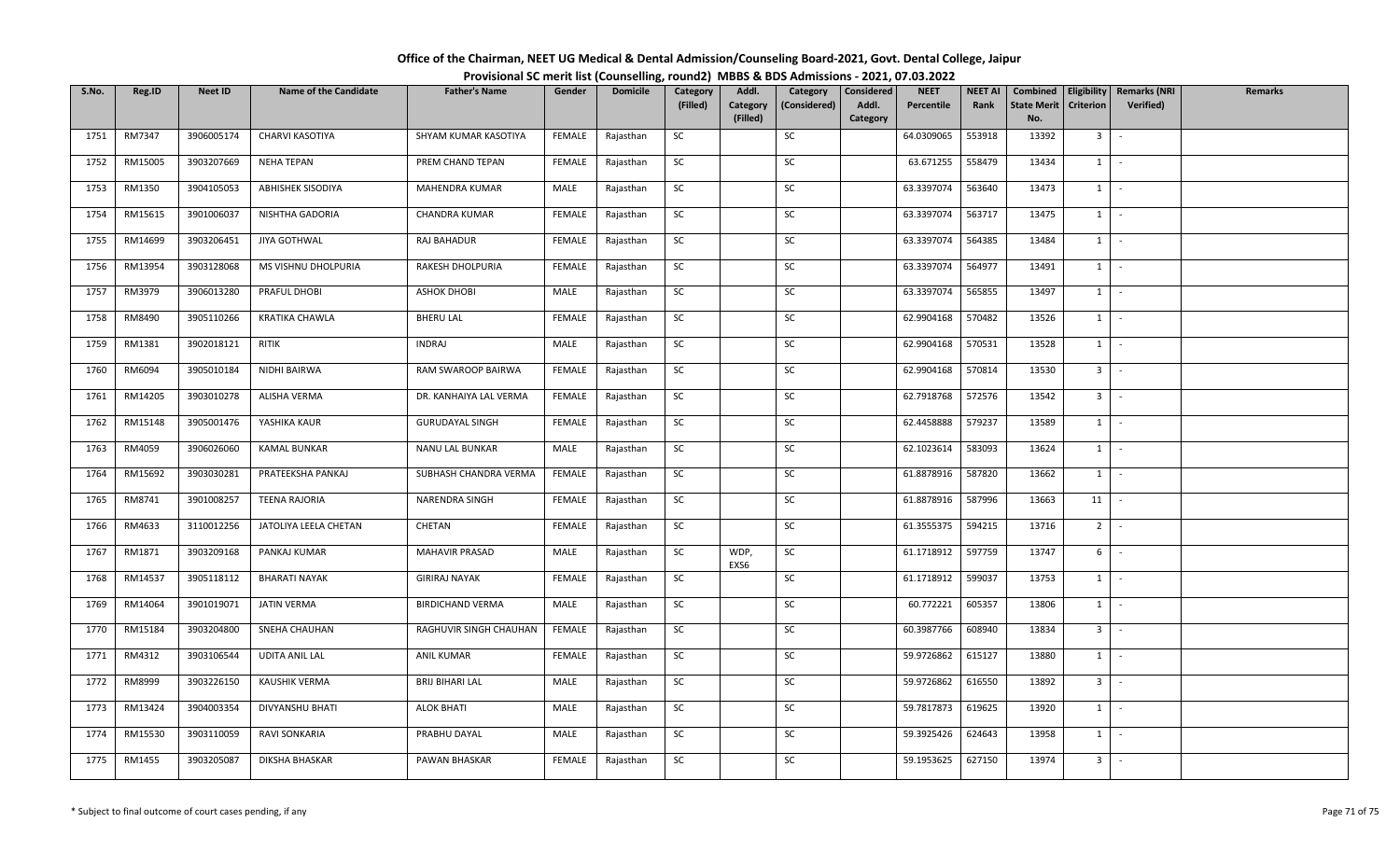| Office of the Chairman, NEET UG Medical & Dental Admission/Counseling Board-2021, Govt. Dental College, Jaipur |  |
|----------------------------------------------------------------------------------------------------------------|--|
| Provisional SC merit list (Counselling, round2) MBBS & BDS Admissions - 2021, 07.03.2022                       |  |

| S.No. | Reg.ID  | <b>Neet ID</b> | <b>Name of the Candidate</b> | <b>Father's Name</b>       | Gender        | <b>Domicile</b> | Category<br>(Filled) | Addl.<br>Category | Category<br>(Considered) | Considered<br>Addl. | <b>NEET</b><br>Percentile | <b>NEET AI</b><br>Rank | Combined<br><b>State Merit</b> | Criterion      | Eligibility   Remarks (NRI<br><b>Verified</b> ) | <b>Remarks</b> |
|-------|---------|----------------|------------------------------|----------------------------|---------------|-----------------|----------------------|-------------------|--------------------------|---------------------|---------------------------|------------------------|--------------------------------|----------------|-------------------------------------------------|----------------|
|       |         |                |                              |                            |               |                 |                      | (Filled)          |                          | Category            |                           |                        | No.                            |                |                                                 |                |
| 1776  | RM6295  | 3903102087     | <b>GORISHA VERMA</b>         | SATENDER KUMAR VERMA       | FEMALE        | Rajasthan       | SC                   |                   | SC                       |                     | 59.1953625                | 627913                 | 13981                          |                | 1 Rajasthan                                     |                |
| 1777  | RM2113  | 3906019217     | PRIYANKA KHATIK              | DAL CHAND KHATIK           | FEMALE        | Rajasthan       | SC                   |                   | SC                       |                     | 58.9507814                | 632121                 | 14013                          | 1              |                                                 |                |
| 1778  | RM7918  | 3904001161     | LOHAAN PUJARI                | ARUN KUMAR PUJARI          | MALE          | Rajasthan       | SC                   |                   | SC                       |                     | 57.9061474                | 646633                 | 14109                          | $1$ $\cdot$    |                                                 |                |
| 1779  | RM14502 | 3903038011     | <b>MANSI SANKHLA</b>         | PRADEEP SANKHLA            | FEMALE        | Rajasthan       | SC                   |                   | SC                       |                     | 57.7039811                | 652707                 | 14142                          | $1$ $\vert$    |                                                 |                |
| 1780  | RN16512 | 3904014024     | SURESH                       | BHANWARLAL                 | MALE          | Rajasthan       | SC                   |                   | SC                       |                     | 57.4937851                | 653511                 | 14152                          | $1$ $\vert$    |                                                 |                |
| 1781  | RM15081 | 3905016272     | <b>GUNJAN MADHUKAR</b>       | PAWAN KUMAR MADHUKAR       | FEMALE        | Rajasthan       | SC                   |                   | SC                       |                     | 57.4937851                | 654421                 | 14158                          | $1$ $\cdot$    |                                                 |                |
| 1782  | RM8946  | 3901014419     | DEEPTI KOTWAL                | <b>GENDA LAL KOTWAL</b>    | FEMALE        | Rajasthan       | SC                   |                   | SC                       |                     | 57.4937851                | 654534                 | 14162                          | $1 \quad$      | $\sim$                                          |                |
| 1783  | RM13731 | 3906001595     | HIMANSHI BAMNIYA             | RAMESH CHANDRA<br>MEGHWAL  | FEMALE        | Rajasthan       | SC                   |                   | SC                       |                     | 57.0779907                | 659674                 | 14199                          | $1 \mid$       | $\sim$                                          |                |
| 1784  | RM13757 | 3903117067     | PIYUSH CHHILWAL              | RAVINDRA KUMAR             | MALE          | Rajasthan       | SC                   |                   | SC                       |                     | 56.5957574                | 670169                 | 14273                          | 1              | $\sim$                                          |                |
| 1785  | RM3388  | 3903101645     | PRATEEK YADAV                | SANJEEV YADAV              | MALE          | Rajasthan       | SC                   |                   | SC                       |                     | 56.384072                 | 670671                 | 14278                          | $1 \cdot$      |                                                 |                |
| 1786  | RM13254 | 3906011084     | <b>KARTIK KARDAM</b>         | DINESH KUMAR SINGH         | MALE          | Rajasthan       | SC                   |                   | SC                       |                     | 56.384072                 | 671203                 | 14282                          | $1$ $\vert$    |                                                 |                |
| 1787  | RM4163  | 3904005006     | <b>HARSHITA SHAKYA</b>       | <b>BHERU SINGH</b>         | <b>FEMALE</b> | Rajasthan       | SC                   |                   | SC                       |                     | 56.1681128                | 674355                 | 14301                          | $1 \vert$      | $\sim$                                          |                |
| 1788  | RM4179  | 2001122041     | <b>AGRIMA SINGH</b>          | SUMER CHAND JATAV          | FEMALE        | Rajasthan       | SC                   | WPP,<br>WPP8      | SC                       |                     | 56.1681128                | 674990                 | 14306                          | 8              |                                                 |                |
| 1789  | RM5227  | 3904101115     | NARESH HATELA                | DUNGAR LAL HATELA          | MALE          | Rajasthan       | SC                   |                   | SC                       |                     | 56.1681128                | 675543                 | 14310                          | $1 \quad$      | $\sim$                                          |                |
| 1790  | RN16584 | 3904004083     | JAHANVI                      | SURENDRA KUMAR             | FEMALE        | Rajasthan       | SC                   |                   | SC                       |                     | 56.1681128                | 675640                 | 14311                          | $1 \mid$       | $\sim$                                          |                |
| 1791  | RM13700 | 3905009221     | NISHANT VERMA                | <b>SUNIL VERMA</b>         | MALE          | Rajasthan       | SC                   |                   | SC                       |                     | 55.9469731                | 679884                 | 14340                          | $\overline{4}$ | $\sim$                                          |                |
| 1792  | RM10345 | 3903117425     | <b>MANMOHAN VERMA</b>        | HUKAM CHAND VERMA          | MALE          | Rajasthan       | SC                   |                   | SC                       |                     | 55.6617256                | 681269                 | 14353                          | $1 \mid$       | $\sim$                                          |                |
| 1793  | RM4738  | 3902001154     | SHWETA SOLANKI               | MOHAN LAL SOLANKI          | FEMALE        | Rajasthan       | SC                   |                   | SC                       |                     | 55.6617256                | 683327                 | 14363                          | 1              | $\sim$                                          |                |
| 1794  | RM10162 | 3903007712     | RAGHVENDRA VERMA             | RAM CHARAN VERMA           | MALE          | Rajasthan       | SC                   |                   | SC                       |                     | 55.4443418                | 686280                 | 14392                          | $1$ $\cdot$    |                                                 |                |
| 1795  | RM9057  | 3906001778     | YUVRAJ BHATI                 | CHHAGAN LAL BHATI          | MALE          | Rajasthan       | <b>SC</b>            |                   | SC                       |                     | 55.4443418                | 687361                 | 14401                          | $1$ $\vert$ -  |                                                 |                |
| 1796  | RM10514 | 3903207229     | <b>BHASKAR HATHIWAR</b>      | <b>GYASI RAM</b>           | MALE          | Rajasthan       | SC                   |                   | SC                       |                     | 55.0086028                | 694056                 | 14467                          | $1 \quad$      | $\sim$                                          |                |
| 1797  | RM5265  | 3903032204     | SALONI                       | LUXMINARAYAN               | FEMALE        | Rajasthan       | SC                   |                   | SC                       |                     | 55.0086028                | 694380                 | 14470                          | 11             |                                                 |                |
| 1798  | RM1261  | 3906003371     | <b>MONIL RALOTI</b>          | LALIT KUMAR MEGHWAL        | MALE          | Rajasthan       | SC                   |                   | SC                       |                     | 54.7870098                | 694918                 | 14476                          | $1 \mid$       | $\sim$                                          |                |
| 1799  | RM4626  | 3906001717     | SAKSHI CHAWLA                | RAM PRASAD CHAWLA          | FEMALE        | Rajasthan       | SC                   |                   | SC                       |                     | 54.7870098                | 695448                 | 14480                          | 3 <sup>1</sup> | $\sim$                                          |                |
| 1800  | RM9738  | 3114006218     | VARSHA JATAV                 | <b>BALVEER SINGH JATAV</b> | FEMALE        | Rajasthan       | SC                   |                   | SC                       |                     | 54.7870098                | 697000                 | 14494                          | $2^{\prime}$   |                                                 |                |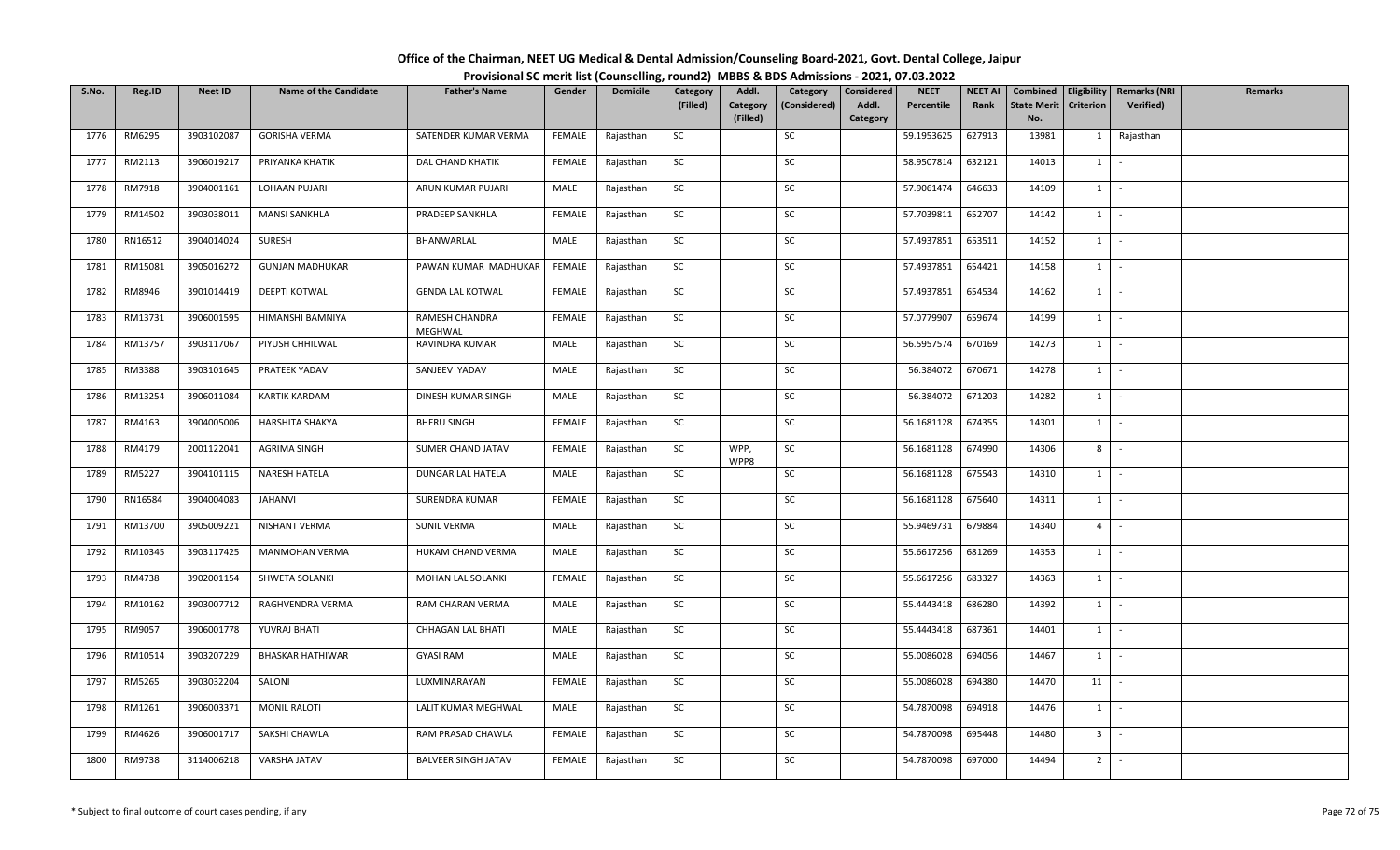| Office of the Chairman, NEET UG Medical & Dental Admission/Counseling Board-2021, Govt. Dental College, Jaipur |                                                                                          |
|----------------------------------------------------------------------------------------------------------------|------------------------------------------------------------------------------------------|
|                                                                                                                | Provisional SC merit list (Counselling, round2) MBBS & BDS Admissions - 2021, 07.03.2022 |

| S.No. | Reg.ID  | <b>Neet ID</b> | <b>Name of the Candidate</b> | <b>Father's Name</b>    | Gender        | <b>Domicile</b> | Category<br>(Filled) | Addl.<br>Category | Category<br>(Considered) | Considered<br>Addl. | <b>NEET</b><br>Percentile | <b>NEET AI</b><br>Rank | Combined<br><b>State Merit</b> | Criterion      | Eligibility   Remarks (NRI<br>Verified) | <b>Remarks</b> |
|-------|---------|----------------|------------------------------|-------------------------|---------------|-----------------|----------------------|-------------------|--------------------------|---------------------|---------------------------|------------------------|--------------------------------|----------------|-----------------------------------------|----------------|
|       |         |                |                              |                         |               |                 |                      | (Filled)          |                          | Category            |                           |                        | No.                            |                |                                         |                |
| 1801  | RM13248 | 3902004234     | PRASHANT KHANDA              | JITENDRA KHANDA         | MALE          | Rajasthan       | SC                   |                   | SC                       |                     | 54.7870098                | 697826                 | 14500                          | $1 \quad$      | $\sim$                                  |                |
| 1802  | RM15719 | 3906001747     | MAULIK KUMAR DEEGWAL         | LALIT KUMAR RAIGER      | MALE          | Rajasthan       | SC                   |                   | SC                       |                     | 54.4832423                | 702812                 | 14524                          | $1 \mid$       | $\sim$                                  |                |
| 1803  | RM11127 | 3905106126     | SAGAR KHINCHI                | <b>BHUVNESH KHINCHI</b> | MALE          | Rajasthan       | <b>SC</b>            |                   | SC                       |                     | 54.0424523                | 706383                 | 14553                          | $1$ $\cdot$    |                                         |                |
| 1804  | RM5610  | 3904004249     | MUSKAN BALVANSHI             | RATAN LAL BALVANSHI     | FEMALE        | Rajasthan       | SC                   |                   | SC                       |                     | 54.0424523                | 706641                 | 14558                          | $1 \cdot$      |                                         |                |
| 1805  | RM1611  | 3903107535     | <b>GURPREET KAUR</b>         | AMARJEET SINGH SANDHU   | <b>FEMALE</b> | Rajasthan       | SC                   |                   | SC                       |                     | 54.0424523                | 707229                 | 14565                          | $1$ $\vert$    |                                         |                |
| 1806  | RM11605 | 3906007240     | AVISH CHAUHAN                | SUNIL CHAUHAN           | MALE          | Rajasthan       | SC                   |                   | SC                       |                     | 53.5712274                | 713351                 | 14604                          | $1$ $\cdot$    |                                         |                |
| 1807  | RM9715  | 3903225280     | HARINATH                     | <b>JAGDISH PRASAD</b>   | MALE          | Rajasthan       | SC                   |                   | SC                       |                     | 53.5712274                | 715041                 | 14619                          | $1 \quad$      | $\sim$                                  |                |
| 1808  | RM14387 | 3904006291     | KUNAL CHAWLA                 | POONAM CHAND            | MALE          | Rajasthan       | SC                   |                   | SC                       |                     | 53.5712274                | 716603                 | 14630                          | $1$ $\vert$    |                                         |                |
| 1809  | RM5438  | 3906006292     | SONAL ATHAWAL                | DINESH ATHAWAL          | FEMALE        | Rajasthan       | SC                   |                   | SC                       |                     | 53.2574227                | 719214                 | 14652                          | 4 <sup>1</sup> | $\sim$                                  |                |
| 1810  | RM15451 | 3903208415     | PURVA TAK                    | <b>VINOD TAK</b>        | FEMALE        | Rajasthan       | SC                   |                   | SC                       |                     | 53.0274116                | 723929                 | 14682                          | $1 \cdot$      |                                         |                |
| 1811  | RM12192 | 2001003151     | <b>DIVYA</b>                 | <b>MANOJ KUMAR</b>      | FEMALE        | Rajasthan       | SC                   |                   | SC                       |                     | 52.5525603                | 730203                 | 14713                          | $2$ -          |                                         |                |
| 1812  | RM13653 | 3906007289     | <b>NEHA JATAV</b>            | CHANDRA PRAKASH JATAV   | <b>FEMALE</b> | Rajasthan       | SC                   |                   | SC                       |                     | 52.5525603                | 730906                 | 14718                          | $1 \mid$       | $\sim$                                  |                |
| 1813  | RM3646  | 3905114015     | DIVYA MAHAVER                | JAYESH MAHAVER          | FEMALE        | Rajasthan       | SC                   |                   | SC                       |                     | 52.5525603                | 731396                 | 14723                          | 1              | $\sim$                                  |                |
| 1814  | RM12827 | 3903008668     | HARENDER SINGH PANWAR        | RAJENDAR SINGH PANWAR   | MALE          | Rajasthan       | SC                   | WDP,<br>EXS6      | SC                       |                     | 51.9553214                | 741800                 | 14770                          | 6              | $\sim$                                  |                |
| 1815  | RM2188  | 3901010153     | SHAILENDRA UDAI              | RATAN LAL UDAI          | MALE          | Rajasthan       | SC                   |                   | SC                       |                     | 51.720065                 | 743418                 | 14780                          | $1$ $-$        |                                         |                |
| 1816  | RM14376 | 3802012130     | ROHIT KUMAR                  | RAJ KUMAR               | MALE          | Rajasthan       | SC                   |                   | SC                       |                     | 51.720065                 | 744825                 | 14787                          | $1$   -        |                                         |                |
| 1817  | RN16461 | 3903001494     | VANDANA KUMARI BAIRWA        | RAMESHWAR PRASAD        | <b>FEMALE</b> | Rajasthan       | SC                   |                   | SC                       |                     | 51.4710158                | 747827                 | 14808                          | $1 \mid$       | $\sim$                                  |                |
| 1818  | RM7157  | 3904101456     | <b>HEMANT BHATT</b>          | NARENDRA BHATT          | MALE          | Rajasthan       | SC                   |                   | SC                       |                     | 50.9553039                | 756040                 | 14851                          | 1              | $\sim$                                  |                |
| 1819  | RM11946 | 3903205453     | ETISHA VERMA                 | MOHAN LAL VERMA         | FEMALE        | Rajasthan       | SC                   |                   | SC                       |                     | 50.0812356                | 767138                 | 14916                          | $1$ $\cdot$    |                                         |                |
| 1820  | RM13534 | 3901004071     | <b>DIMPLE BROLIA</b>         | RAJESH KUMAR BROLIA     | FEMALE        | Rajasthan       | <b>SC</b>            |                   | SC                       |                     | 50.0812356                | 768730                 | 14922                          | $1$ $\vert$ -  |                                         |                |
| 1821  | RM12073 | 3903103573     | TIYA BANSHIWAL               | RAJESH KUMAR BANSHIWAL  | FEMALE        | Rajasthan       | SC                   |                   | SC                       |                     | 50.0812356                | 769264                 | 14926                          | $1 \quad$      | $\sim$                                  |                |
| 1822  | RN16424 | 3903208369     | <b>TAVISHI KANOJI</b>        | NARESH KUMAR KANOJI     | FEMALE        | Rajasthan       | SC                   |                   | SC                       |                     | 49.5499177                | 776872                 | 14948                          | 11             |                                         |                |
| 1823  | RM10211 | 3903022289     | KIRTI VERMA                  | MUKESH VERMA            | FEMALE        | Rajasthan       | SC                   |                   | SC                       |                     | 49.5499177                | 777225                 | 14949                          | 11             |                                         |                |
| 1824  | RM1512  | 3903132216     | POONAM ATAL                  | OM PRAKASH ATAL         | FEMALE        | Rajasthan       | SC                   |                   | SC                       |                     | 49.1655297                | 783581                 | 14958                          | $1$ $-$        |                                         |                |
| 1825  | RM15011 | 3903138094     | RAJARAM VERMA                | RAMSWAROOP VERMA        | MALE          | Rajasthan       | SC                   |                   | SC                       |                     | 48.9035941                | 785766                 | 14966                          | $1 \vert$      |                                         |                |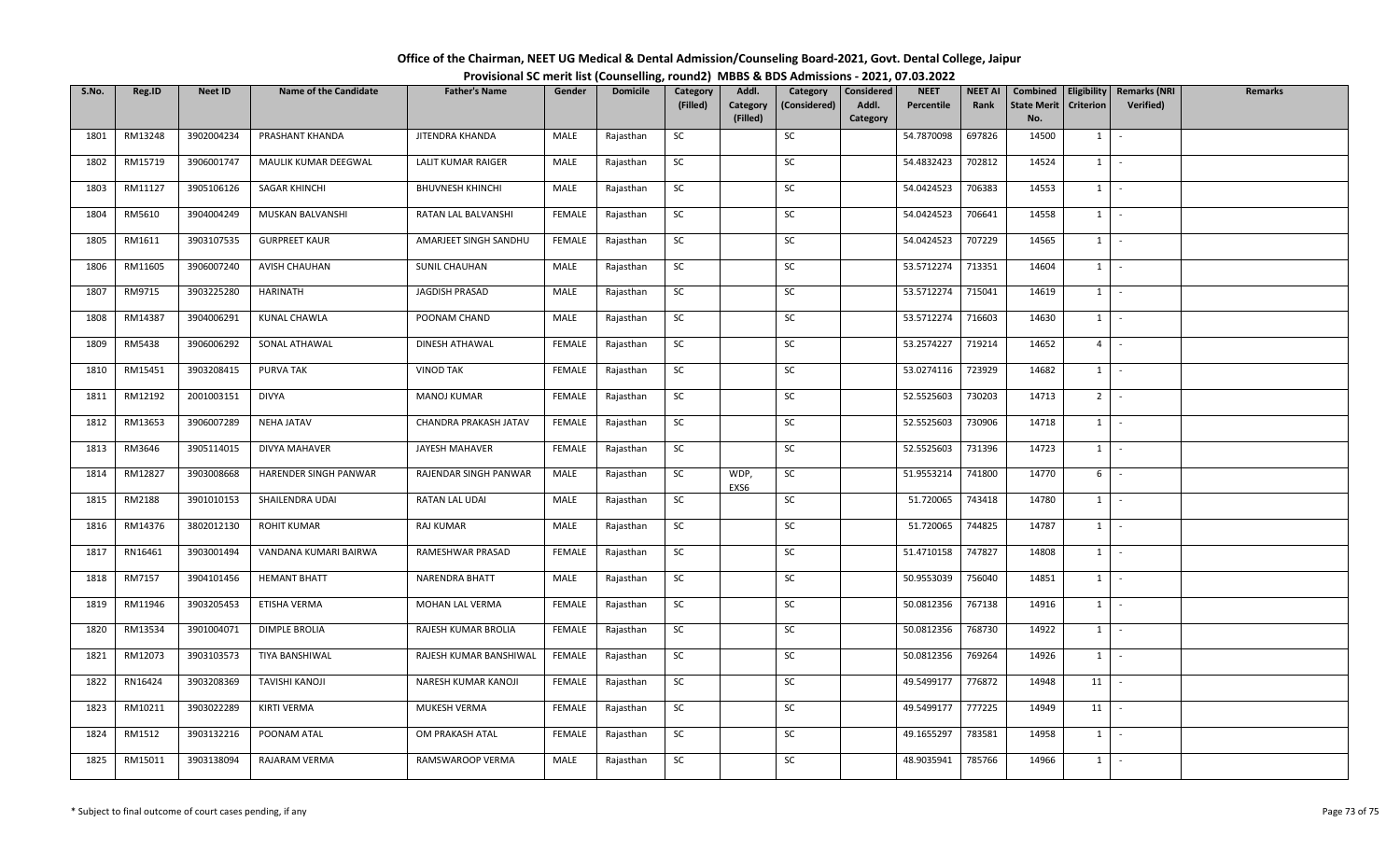| Office of the Chairman, NEET UG Medical & Dental Admission/Counseling Board-2021, Govt. Dental College, Jaipur |                                                                                          |
|----------------------------------------------------------------------------------------------------------------|------------------------------------------------------------------------------------------|
|                                                                                                                | Provisional SC merit list (Counselling, round2) MBBS & BDS Admissions - 2021, 07.03.2022 |

| S.No. | Reg.ID  | Neet ID    | <b>Name of the Candidate</b> | <b>Father's Name</b>       | Gender        | <b>Domicile</b> | Category<br>(Filled) | Addl.                | Category     | Considered<br>Addl. | <b>NEET</b><br>Percentile | <b>NEET AI</b><br>Rank | Combined<br><b>State Merit</b> |                     | Eligibility   Remarks (NRI | <b>Remarks</b> |
|-------|---------|------------|------------------------------|----------------------------|---------------|-----------------|----------------------|----------------------|--------------|---------------------|---------------------------|------------------------|--------------------------------|---------------------|----------------------------|----------------|
|       |         |            |                              |                            |               |                 |                      | Category<br>(Filled) | (Considered) | Category            |                           |                        | No.                            | <b>Criterion</b>    | <b>Verified</b> )          |                |
| 1826  | RM12234 | 3906030060 | <b>TUSHAR YADAV</b>          | <b>BALWANT KUMAR YADAV</b> | MALE          | Rajasthan       | SC                   |                      | SC           |                     | 48.9035941                | 787888                 | 14971                          | $1 \mid -$          |                            |                |
| 1827  | RM15039 | 3904010010 | <b>KIRAN SODA</b>            | MANGI LAL SODA             | <b>FEMALE</b> | Rajasthan       | SC                   |                      | SC           |                     | 48.637838                 | 789512                 | 14976                          | $1 \cdot$           |                            |                |
| 1828  | RM8307  | 3904025095 | PANKAJ PANWAR                | <b>CHETAN RAM</b>          | MALE          | Rajasthan       | SC                   |                      | SC           |                     | 48.637838                 | 790277                 | 14979                          | $1$ $\vert$ $\vert$ |                            |                |
| 1829  | RM12639 | 3902023284 | <b>SURBHI TANWAR</b>         | JAI SINGH TANWAR           | <b>FEMALE</b> | Rajasthan       | <b>SC</b>            |                      | SC           |                     | 48.637838                 | 791813                 | 14987                          | $1$ $-$             |                            |                |
| 1830  | RM9898  | 3903010361 | SWETA                        | SHANTILAL                  | FEMALE        | Rajasthan       | SC                   |                      | SC           |                     | 48.3610735                | 794930                 | 14997                          | $1$ $-$             |                            |                |
| 1831  | RM3015  | 3906004227 | HARSHIT MAHISANIYA           | <b>INDERMAL MAHISANIYA</b> | MALE          | Rajasthan       | SC                   |                      | SC           |                     | 48.3610735                | 796577                 | 15001                          | $1$ $\vert$ $\vert$ |                            |                |
| 1832  | RM13927 | 3903003352 | HITESH TATWAL                | HARPHOOL TATWAL            | MALE          | Rajasthan       | SC                   |                      | SC           |                     | 48.3610735                | 796598                 | 15002                          | $1 \mid$            | $\sim$                     |                |
| 1833  | RM15082 | 3901003285 | JYOTSNA BURMAN               | <b>GULAB CHAND BURMAN</b>  | <b>FEMALE</b> | Rajasthan       | SC                   |                      | SC           |                     | 48.0738833                | 800052                 | 15017                          | $4 \mid$            | $\sim$                     |                |
| 1834  | RM9299  | 3905015156 | NITIN ARYA                   | KALU LAL ARYA              | MALE          | Rajasthan       | <b>SC</b>            |                      | SC           |                     | 48.0738833                | 801570                 | 15020                          | $1$ $-$             |                            |                |
| 1835  | RM3548  | 3906010215 | PARITOSH CHOPRA              | BHANWAR LAL CHOPRA         | MALE          | Rajasthan       | SC                   |                      | SC           |                     | 47.6597078                | 802554                 | 15022                          | $1 \mid -$          |                            |                |
| 1836  | RM12306 | 3904007157 | NANDINI PARIHAR              | <b>ASHOK PARIHAR</b>       | FEMALE        | Rajasthan       | <b>SC</b>            |                      | SC           |                     | 47.6597078                | 803902                 | 15027                          | $1$ $\vert$ $\vert$ |                            |                |
| 1837  | RM4866  | 3902008197 | DEEPANSHU BARUPAL            | TARACHAND BARUPAL          | MALE          | Rajasthan       | SC                   |                      | SC           |                     | 47.6597078                | 807124                 | 15031                          | $3$ $-$             |                            |                |
| 1838  | RM14582 | 3905001179 | LAKSHITA CHAUHAN             | JAGDISH CHAUHAN            | FEMALE        | Rajasthan       | SC                   |                      | SC           |                     | 47.3814539                | 808488                 | 15034                          | $1 \mid$            | $\sim$                     |                |
| 1839  | RM11307 | 3903121293 | ANJALI KHINCHI               | <b>RAVI KHINCHI</b>        | FEMALE        | Rajasthan       | SC                   |                      | SC           |                     | 47.3814539                | 809432                 | 15039                          | $1 \cdot$           |                            |                |
| 1840  | RM6711  | 3905007394 | PREKSHA ARYA                 | NITESH ARYA                | FEMALE        | Rajasthan       | SC                   |                      | SC           |                     | 47.3814539                | 810224                 | 15046                          | $1 \cdot$           |                            |                |
| 1841  | RN16139 | 3905111016 | ANJALI                       | <b>HARI SHANKAR</b>        | FEMALE        | Rajasthan       | SC                   |                      | SC           |                     | 47.3814539                | 811320                 | 15048                          | $1$ $-$             |                            |                |
| 1842  | RM13373 | 3902017190 | POOJA                        | OMPRAKASH                  | <b>FEMALE</b> | Rajasthan       | <b>SC</b>            |                      | SC           |                     | 46.8221616                | 817512                 | 15061                          | $1$ $\vert$ $\vert$ |                            |                |
| 1843  | RM6557  | 3901001242 | ANIKET GUDESAR               | RAMKISHORE                 | MALE          | Rajasthan       | SC                   |                      | SC           |                     | 46.8221616                | 820662                 | 15068                          | $1 \cdot$           |                            |                |
| 1844  | RM9235  | 3903021239 | SANGEETA BAIRWA              | RAMNARAYAN BAIRWA          | FEMALE        | Rajasthan       | SC                   |                      | SC           |                     | 46.5172285                | 821363                 | 15071                          | $1$ $\vert$ $\vert$ |                            |                |
| 1845  | RM3289  | 3901017168 | MUSKAN GOVAL                 | <b>DEEPAK GOVAL</b>        | FEMALE        | Rajasthan       | SC                   |                      | SC           |                     | 46.0751434                | 831560                 | 15093                          | $1 \cdot$           |                            |                |
| 1846  | RM3731  | 3901003311 | SHIVANSH SAMARIA             | DHANPAT SAMARIA            | MALE          | Rajasthan       | SC                   |                      | SC           |                     | 45.7825138                | 833978                 | 15101                          | $1 \mid -$          |                            |                |
| 1847  | RM12206 | 3906003401 | ALPESH KUMAR KHINCHI         | SURESH CHANDRA KHATIK      | MALE          | Rajasthan       | SC                   |                      | SC           |                     | 45.4984967                | 841177                 | 15113                          | 1                   | $\sim$                     |                |
| 1848  | RM4459  | 3905106219 | <b>ESHA GANESAN</b>          | GANESAN.S                  | FEMALE        | Rajasthan       | SC                   |                      | SC           |                     | 45.199003                 | 843125                 | 15116                          | $1 \cdot$           |                            |                |
| 1849  | RM12534 | 3903201115 | <b>DEVANSH KHICHI</b>        | MOHAN LAL KHINCHI          | MALE          | Rajasthan       | SC                   |                      | SC           |                     | 45.199003                 | 843259                 | 15117                          | $1$ $\sim$          |                            |                |
| 1850  | RM13562 | 3901002182 | RITIKA SAIWAL                | <b>MAHESH SAIWAL</b>       | <b>FEMALE</b> | Rajasthan       | SC                   |                      | SC           |                     | 45.199003                 | 843714                 | 15119                          | $1 \mid$            |                            |                |